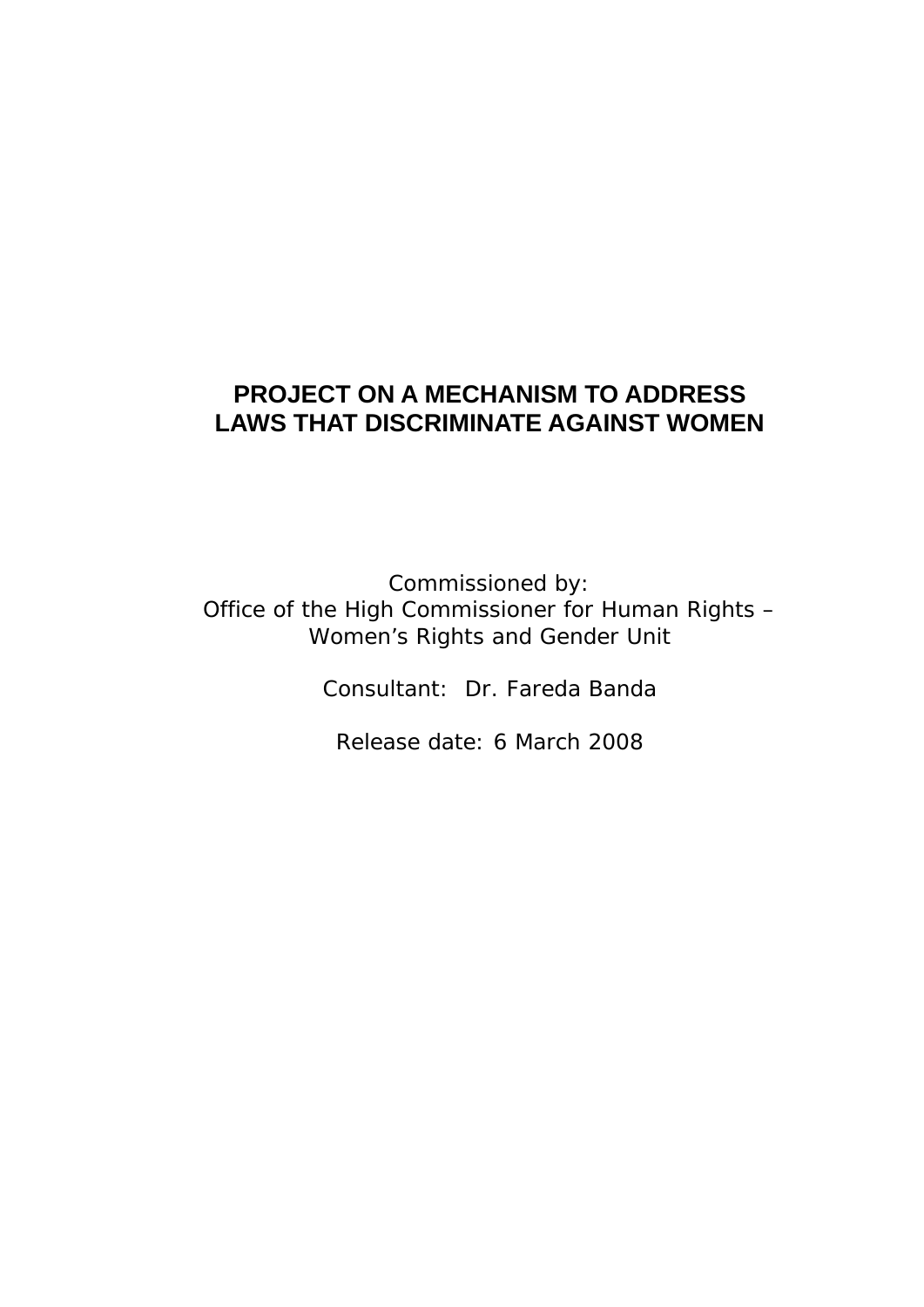#### **ACKNOWLEDGEMENTS**

I would like to thank Madeleine Rees, Dutima Bhagwandin, Vanessa Gorzcyka and all of the Women's Rights and Gender Unit for their help. I should also like to acknowledge Jane Connors. They have been a pleasure to work with and I am very grateful to them for their time and many kindnesses. Having seen first hand just how busy UN personnel are, I am deeply grateful to those who agreed to be interviewed for this project. I thank them for their time, useful insights and the onward transmission of reports and materials which have proved useful. My thanks also go to the UN translations unit. The focus of the report was on laws that discriminate against women. It would not have been possible to have written this report without the help of those who responded to the questionnaire. I am very grateful to them for taking the time to respond, often in some detail, to the questions. Without you, this report would not have been possible. Finally I would like to thank Thoko Kaime for research assistance and Craig Liddle for support. I take full responsibility for the content of this report, including any mistakes, which I am happy to correct.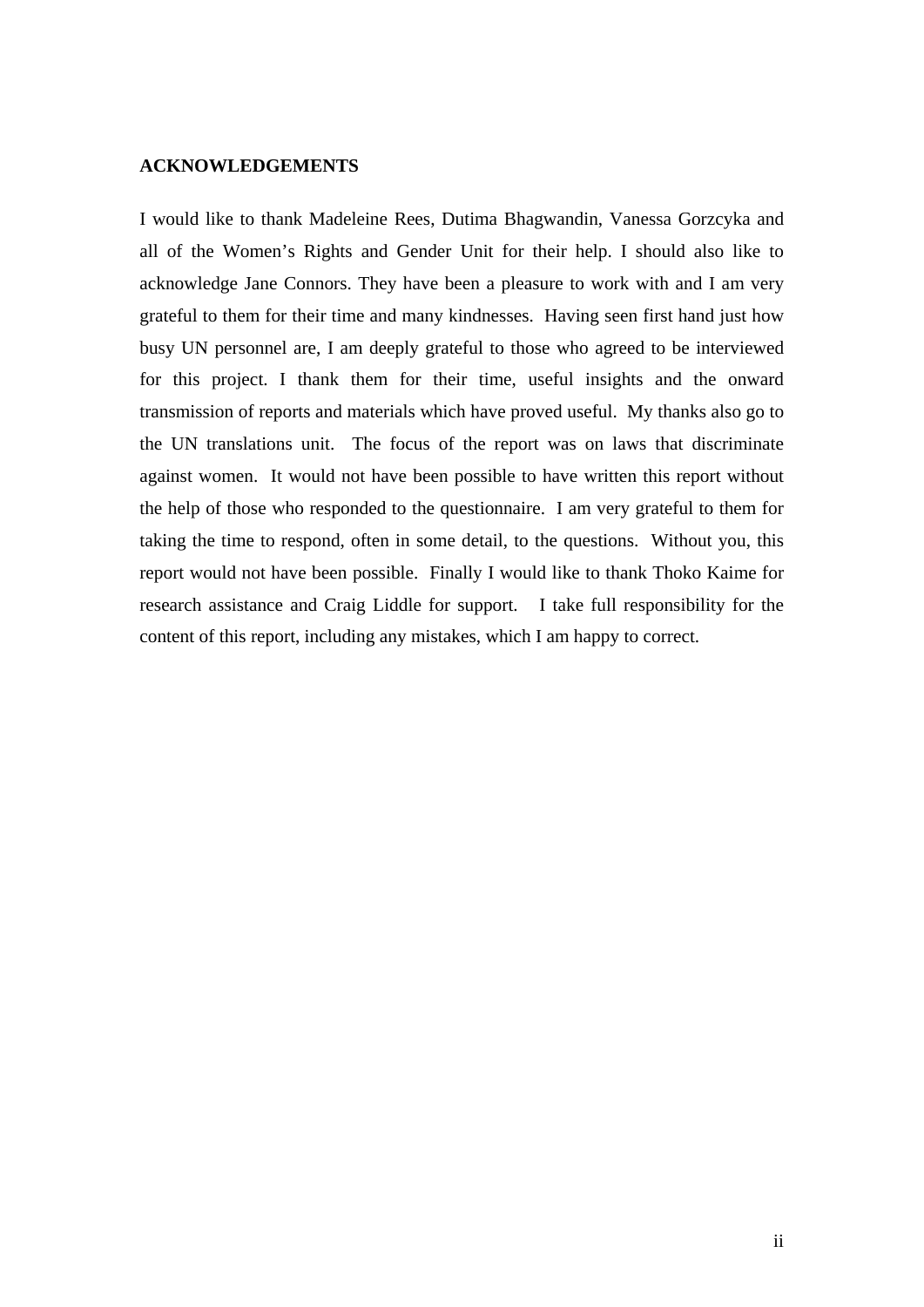## **TABLE OF CONTENTS**

### **ACKNOWLEDGEMENTS**

## **EXECUTIVE SUMMARY**

### **1 INTRODUCTION**

## **5 PART A: NON-DISCRIMINATION AND EQUALITY**

- **14 Intersectionality**
- **18 Reservations**

## **23 PART B: REGIONAL HUMAN RIGHTS INITIATIVES**

- **23 The European Convention on Human Rights**
- **25 The Inter-American System**
- **29 The African System**
- **36 The Arab Charter**

## **40 PART C: MAINSTREAMING WITHIN THE U.N.**

- **41 Treaty Bodies**
- **42 CEDAW**
- **50 Special Procedures**
- **56 PART D: LAWS THAT DISCRIMINATE AGAINST WOMEN** 
	- **63 Age of marriage**
	- **73 Nationality/citizenship discrimination**
	- **83 Obedience laws husband's marital power**
	- **85 Non-consensual sex in marriage**
	- **89 Crimes in the name of "honour"**
	- **89 Discrimination in procedural and sentencing laws**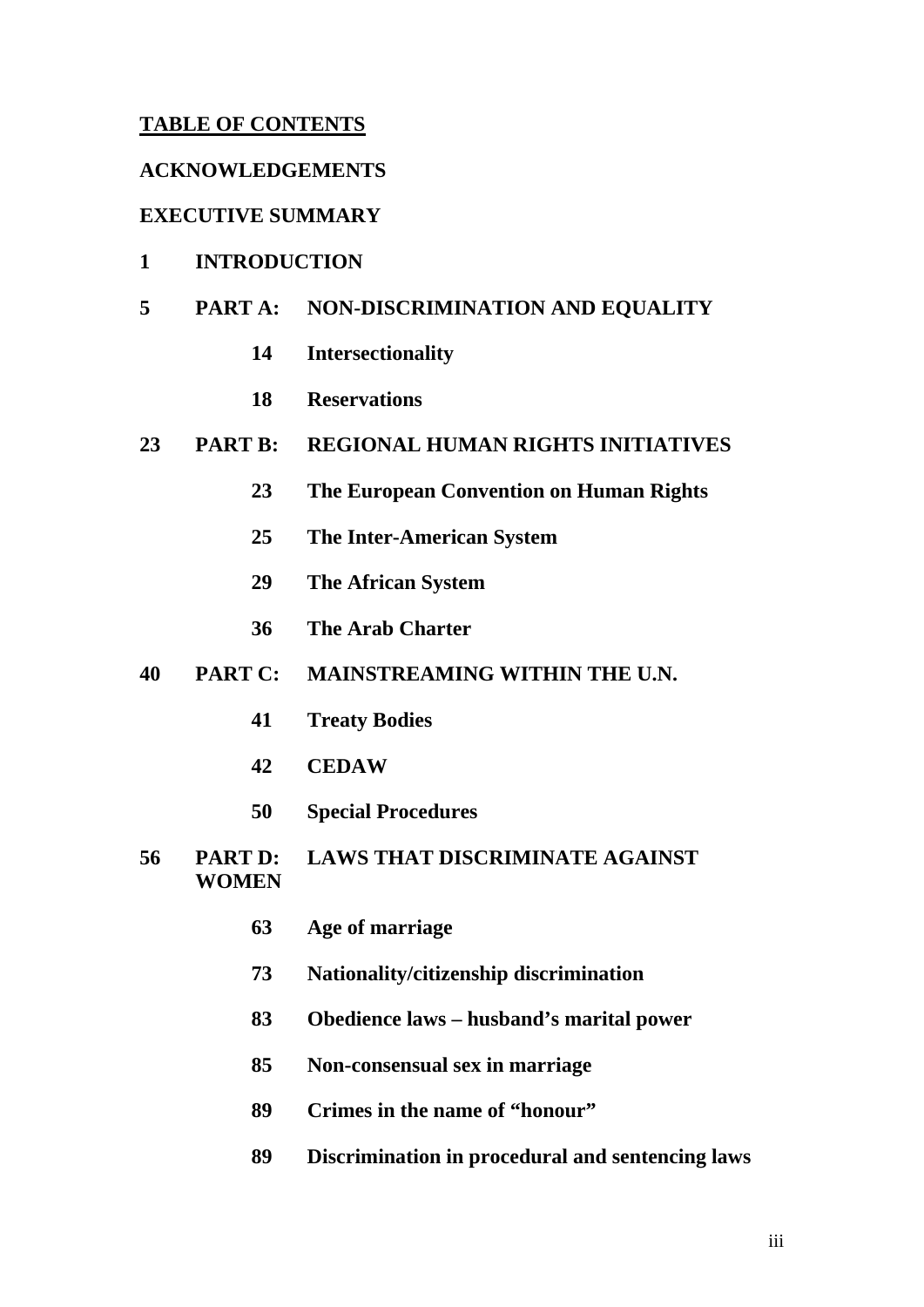- **91 Polygyny**
- **95 Grounds for divorce**
- **98 Post divorce property settlement**
- **103 Succession and inheritance**
- **107 Discrimination in employment**
- **109 Night work and mine work**
- **111 Barriers to employment-the requirement for family or spousal consent**
- **113 Maternity policy –hampering women's ability to participate in the labour market**
- **114 Entitlement to Pension and other Benefits**
- **115 Summary**

## **117 PART E: IS THERE NEED FOR A SPECIAL RAPPORTEUR ON LAWS THAT DISCRIMINATE AGAINST WOMEN?**

- **117 Arguments against the appointment of a Special Rapporteur on laws that discriminate against women**
- **122 Engaging the arguments against-arguments in favour of the appointment of a Special Rapporteur on laws that discriminate against women**
- **129 Other arguments in favour of the appointment of a Special Rapporteur on laws that discriminate against women**
- **132 Possible mandate of a Special Rapporteur on laws that discriminate against women**
- **134 To have or not to have a Special Rapporteur on laws that discriminate against women?**
- **138 PART F: CONCLUSION AND RECOMMENDATIONS**
- **141 APPENDICES**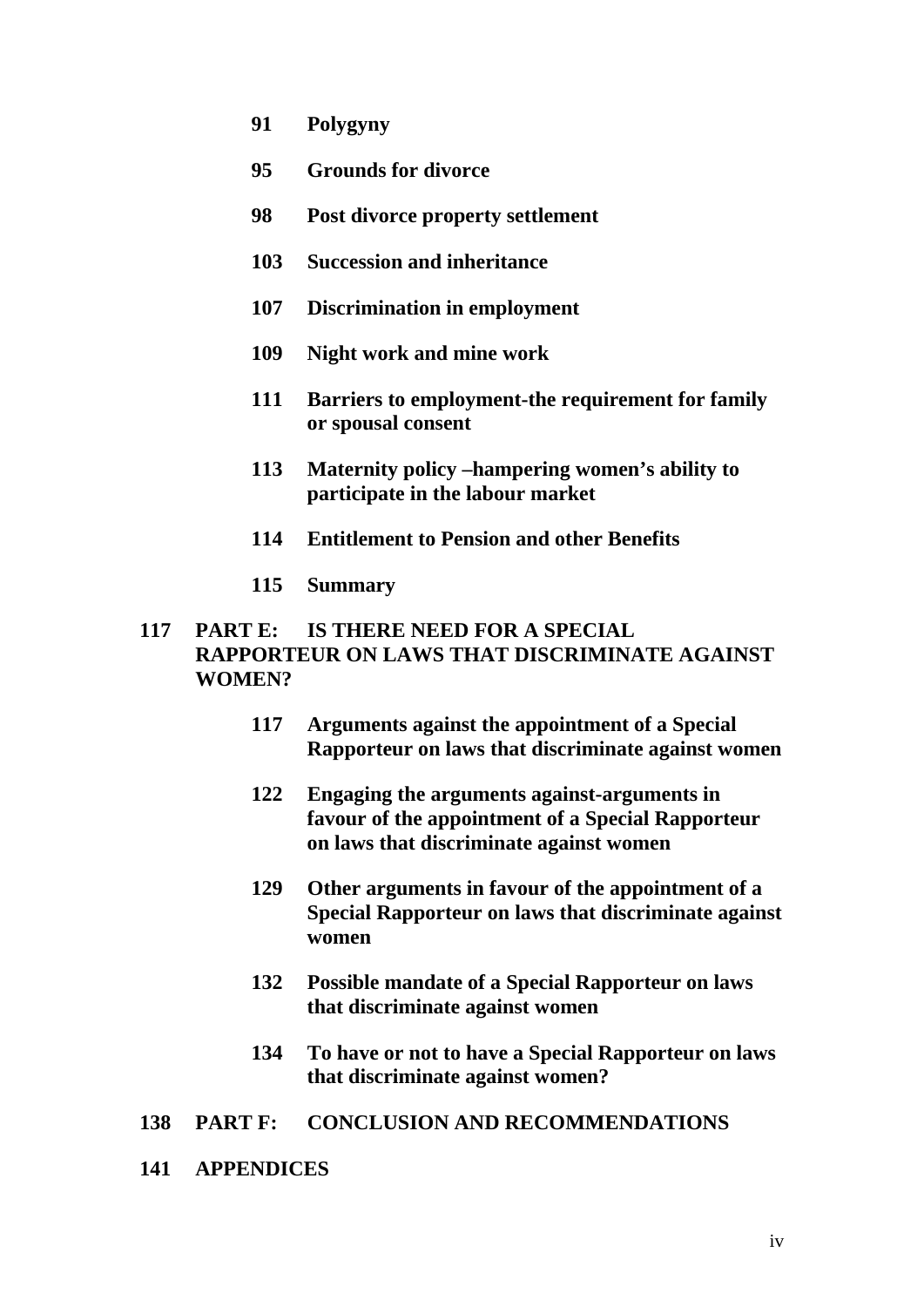- **141 Appendix A Consultant's Terms of Reference**
- **144 Appendix B Methodology**
- **148 Appendix C Cover Letter and Questionnaire**
- **152 Appendix D Questionnaire Recipients**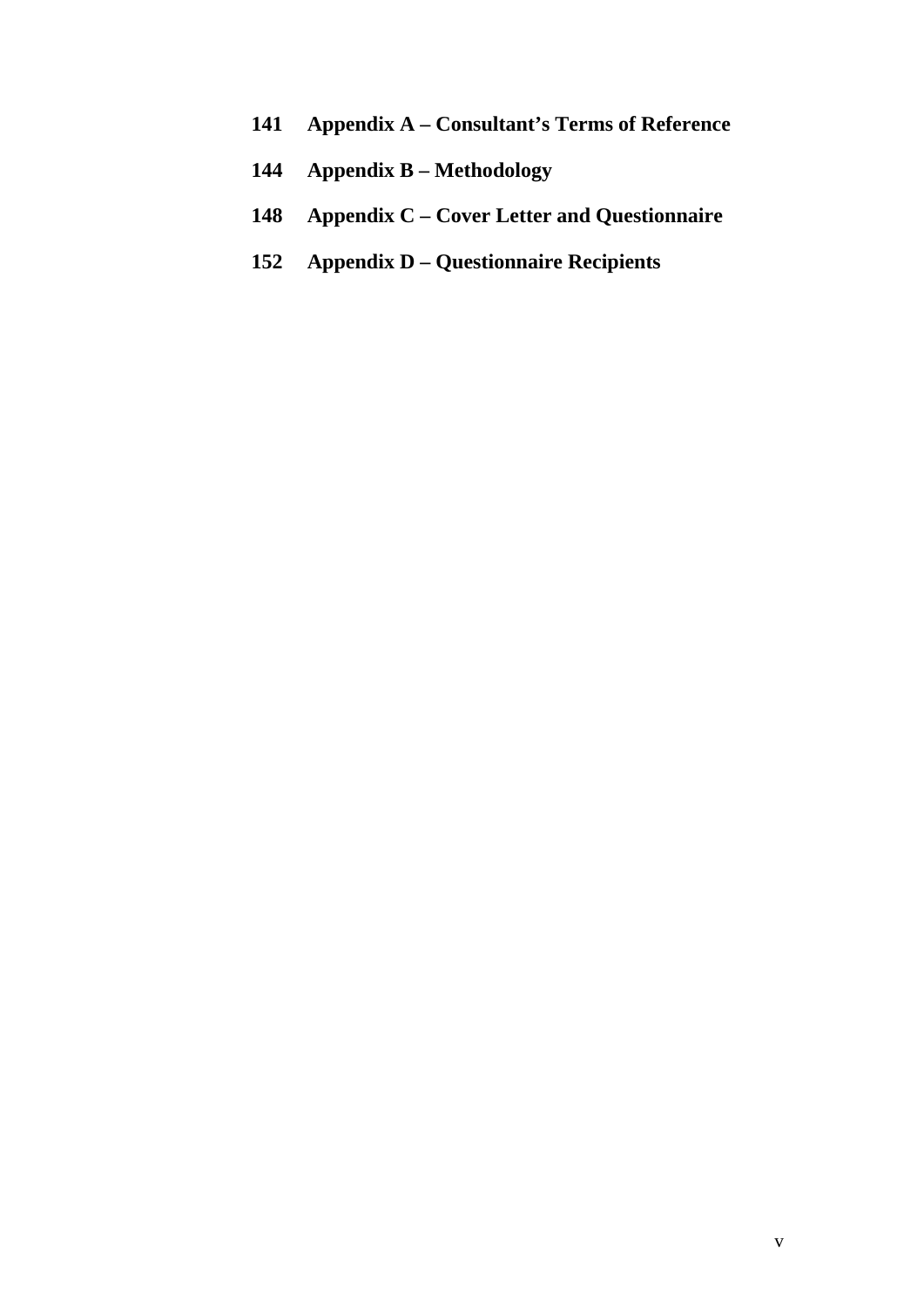### **Executive Summary**

The aim of the project was to examine the advisability of creating a new mechanism to address laws that discriminate against women. The terms of reference specified two key objectives. The first was to overview existing UN mechanisms to ascertain the extent to which they addressed the issue of discriminatory laws. This involved interviewing UN human rights and agency officials working in both Geneva and New York<sup>1</sup> and also reviewing the reports and jurisprudence of human rights committees and special procedure mechanisms. The second was to try to get national data on laws that discriminate against women. This was to be done by means of a questionnaire. On the basis of the data gathered, the consultant was required to advise on whether a special mechanism addressing discriminatory laws was needed.

Divided into six parts, the report begins with a consideration of the concept of equality. It is now accepted that a formal model of equality based on "reversing the sexes and comparing them" will no longer suffice. Instead there needs to be a substantive approach. The Committee on the Elimination of all forms of Discrimination against Women (CEDAW) has noted that this requires States to monitor through measurable indicators, the impact of laws, policies and action plans and to evaluate progress achieved towards the practical realization of women's substantive equality with men. In order to achieve this, it may be necessary for States to consider putting into place temporary special measures. These have been used to increase women's participation in decision making bodies. Also considered in the report is the importance of adopting an intersectional approach that recognises the experiences of those who face multiple forms of discrimination simultaneously.

The report assesses how reservations entered by States parties when ratifying human rights treaties have impacted upon the attainment of equality and specifically women's ability to enjoy their rights. The fact that some reservations entrench legal discrimination against women calls into question the commitment of States parties to the principle of non-discrimination.

Part B of the report is a consideration of regional human rights systems. In line with the United Nations human rights instruments, they all appear to uphold the principle of non-discrimination including on grounds of sex and also provide for equality before the law. However, there appears to be, in some jurisdictions, instances where international commitments are made subject to domestic laws.

Part C focuses on the work of human rights treaty bodies and special procedures mechanisms. An assessment is made of treaty bodies' jurisprudence as it pertains to laws that discriminate against women. It would appear that after the 1993 Vienna World Conference on Human Rights, greater attention has been paid to women's rights in interaction with States parties and also in general comments produced by treaty bodies. Although most of the communications sent to those treaty bodies with a communication mechanism are sent by men, there is evidence to show that issues that impact directly upon women's enjoyment of their rights have also been addressed, and that there is now greater use of the individual communications procedure of the Committee on the Elimination of Discrimination against Women.

<sup>&</sup>lt;sup>1</sup> In New York, interviews were also arranged with three not-for-profit organizations.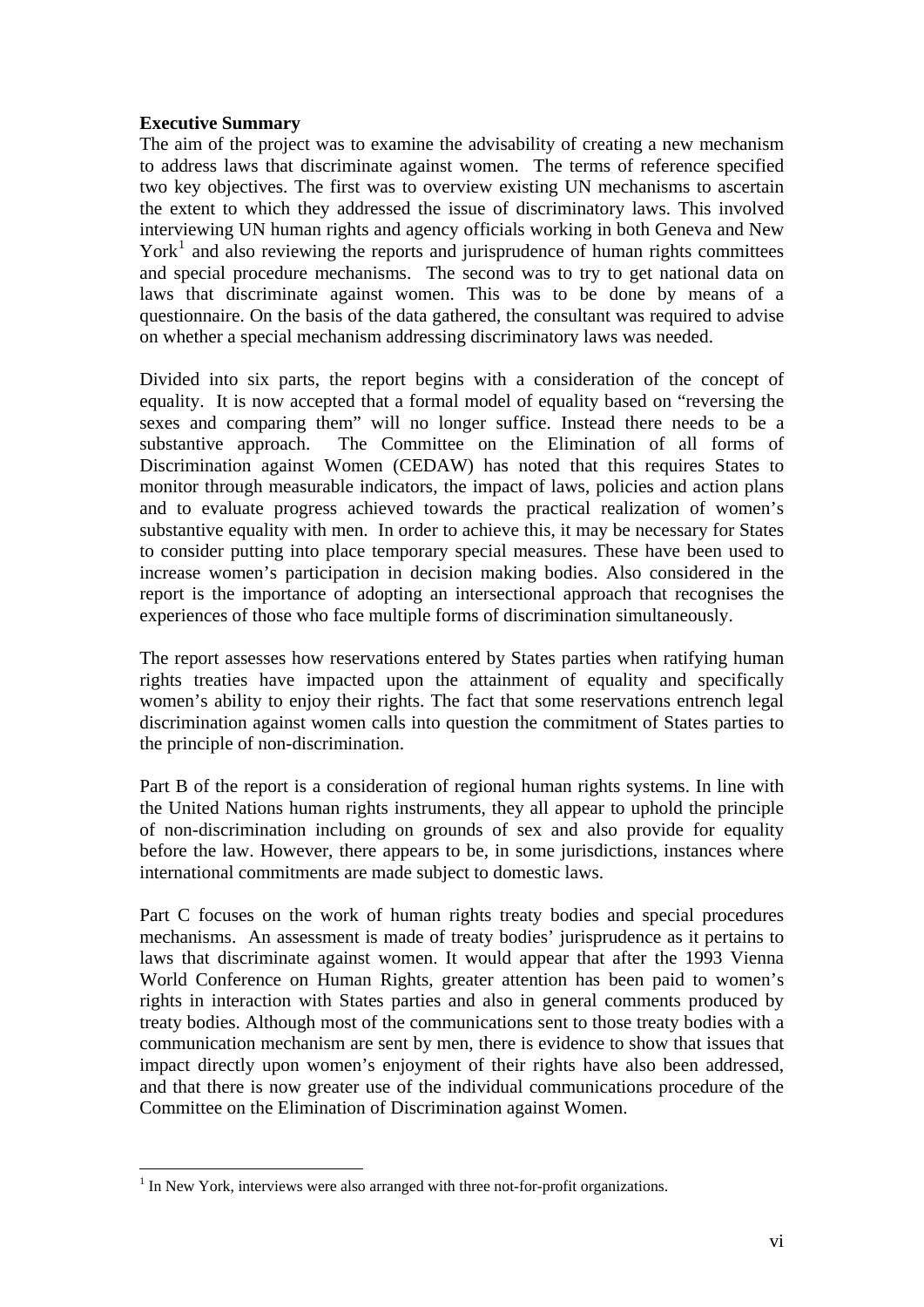Analyses of the work done by special procedure mandate holders shows that there has, over the years, been greater attention paid to issues affecting the enjoyment by women of their rights. This may reflect the fact that some mandates now specify that mandate holders look at issues pertaining to women/gender in their work. While some have identified (discriminatory) laws affecting women's ability to enjoy their rights, many more have focused on the de facto situation of women painting a picture of exclusion. Nevertheless, it remains true to say that with some notable exceptions, a consistent focus on the rights of women has, at times been missing.

Part D of the report is an analysis of the questionnaire responses focusing on the laws identified as discriminating against women. There is clear evidence that even those States whose constitutions guarantee equality before the law (the majority) have laws that discriminate against women. Personal status laws were identified as the most problematic. Discriminatory provisions were found in laws enshrining a lower age of marriage for girls than boys and, in some cases, sanctioning child marriage, paternal power vis-à-vis decisions concerning the child which was often linked to marital power over the wife, discrimination in nationality and citizenship laws, different grounds for divorce and discriminatory property division on death and divorce. Even procedural laws were sometimes found to be discriminatory privileging male witnesses over female ones. Discriminatory practices and provisions were also identified in employment law and criminal law.

The penultimate part of the report (Part E) canvasses the arguments put forward by interviewees and questionnaire respondents for and against the appointment of a Special Rapporteur on laws that discriminate against women. From the questionnaire responses, the vast majority of those addressing the advisability of a Special Rapporteur on laws that discriminate against women were in favour of the creation of such a mechanism. Those who were opposed or sceptical about the need for the creation of new mechanism argued the following in outline:

- i) that the creation of new mechanism would result in duplication;
- ii) it would take away from the work of CEDAW;
- iii) other committees would stop focusing on women's rights issues;
- iv) that there was already a Special Rapporteur dealing with violence against women;
- v) that a focus on *de jure* discrimination was not helpful.

These arguments were considered in turn. Those in favour of the creation of a separate mechanism argued that CEDAW and a new Special Rapporteur on laws that discriminate against women should be seen as complementary mechanisms. The Special Rapporteur could assist CEDAW by following up on its (and indeed other committees) concluding observations vis-à-vis laws that discriminate against women. Indeed it was noted that CEDAW could issue instructions to the Special Rapporteur about States that needed following up and that the two would have a symbiotic, cooperative relationship. The Special Rapporteur could maintain an on going dialogue with States parties and undertake thematic surveys as well as sharing data on good practice. It was also noted that there were examples of other treaty bodies having "duplicated" special procedure mechanism, and that these operated without undue overlap.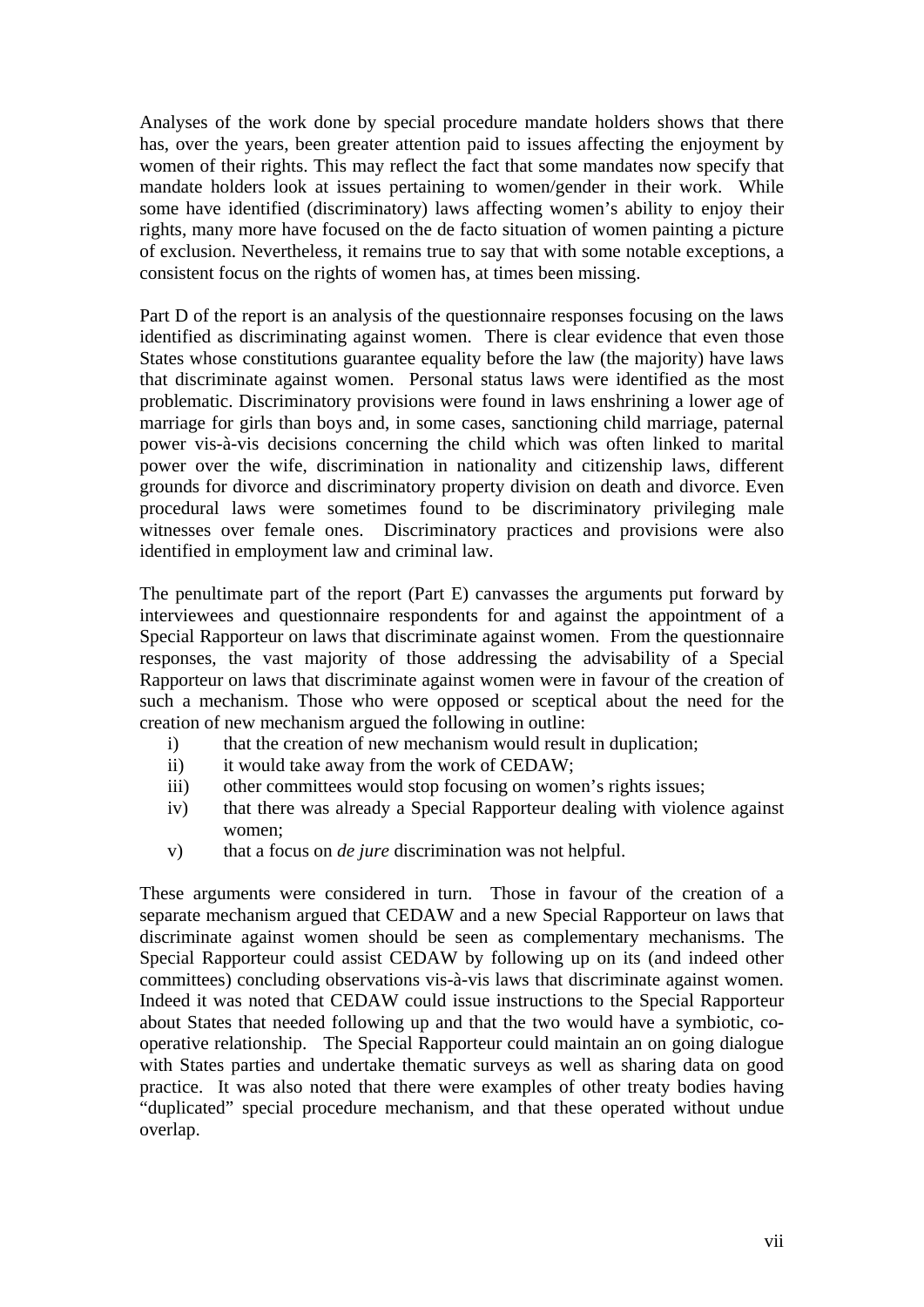While the work undertaken by the Special Rapporteur on violence against women is crucial, not all violations occurring to women were violence related. Some respondents also noted that although a focus on de jure laws would not solve all the problems facing women, it would be an important step in the right direction. At the very least laws that apply to everybody should not be discriminatory. Discrimination cannot be stopped overnight. Laws reflect the government position on women's rights. States should therefore repeal or amend laws that discriminate against women.

The final recommendation of this report is that consideration should be given to the appointment of a Special Rapporteur on laws that discriminate against women whose mandate should mirror those of existing special procedure mechanisms. If the UN is to maintain its credibility and not be dismissed as a mere talking shop, then it will have to ensure that the failure to meet what should be a simple pledge, the removal of laws that discriminate against women made in conference documents in 1995 (Beijing), reviewed in 2000 (Beijing+5) and which remained unfulfilled a decade later in 2005 (Beijing  $+10$ ), is dealt with as a matter of urgency.

In addition to the impressive work already being done within the human rights monitoring system, particularly by CEDAW, and also the work of special procedures, the time may well have come to have a focal point to address this very important conference pledge whose fulfilment underpins a great deal of UN policy and work, not least in the delivery of the Millennium Development Goals. Addressing the  $51<sup>st</sup>$ session of the Commission on the Status of Women (2007), the President of the Human Rights Council noted:

"…I believe that the commitment to the human rights of women and the girl child undertaken in Beijing has been strengthened with the reform of the UN human rights system. At the World Summit of 2005, the Heads of State and Government recognized Human Rights as one of the pillars of the United Nations and reaffirmed their commitment to uphold the rights of women, gender equality and the empowerment of women.

Within this framework, the Commission and the Council have an important role in order for the United Nations to undertake integrated and coordinated strategies for the effective promotion and protection of the rights of women and the girl child."

The time for action has come.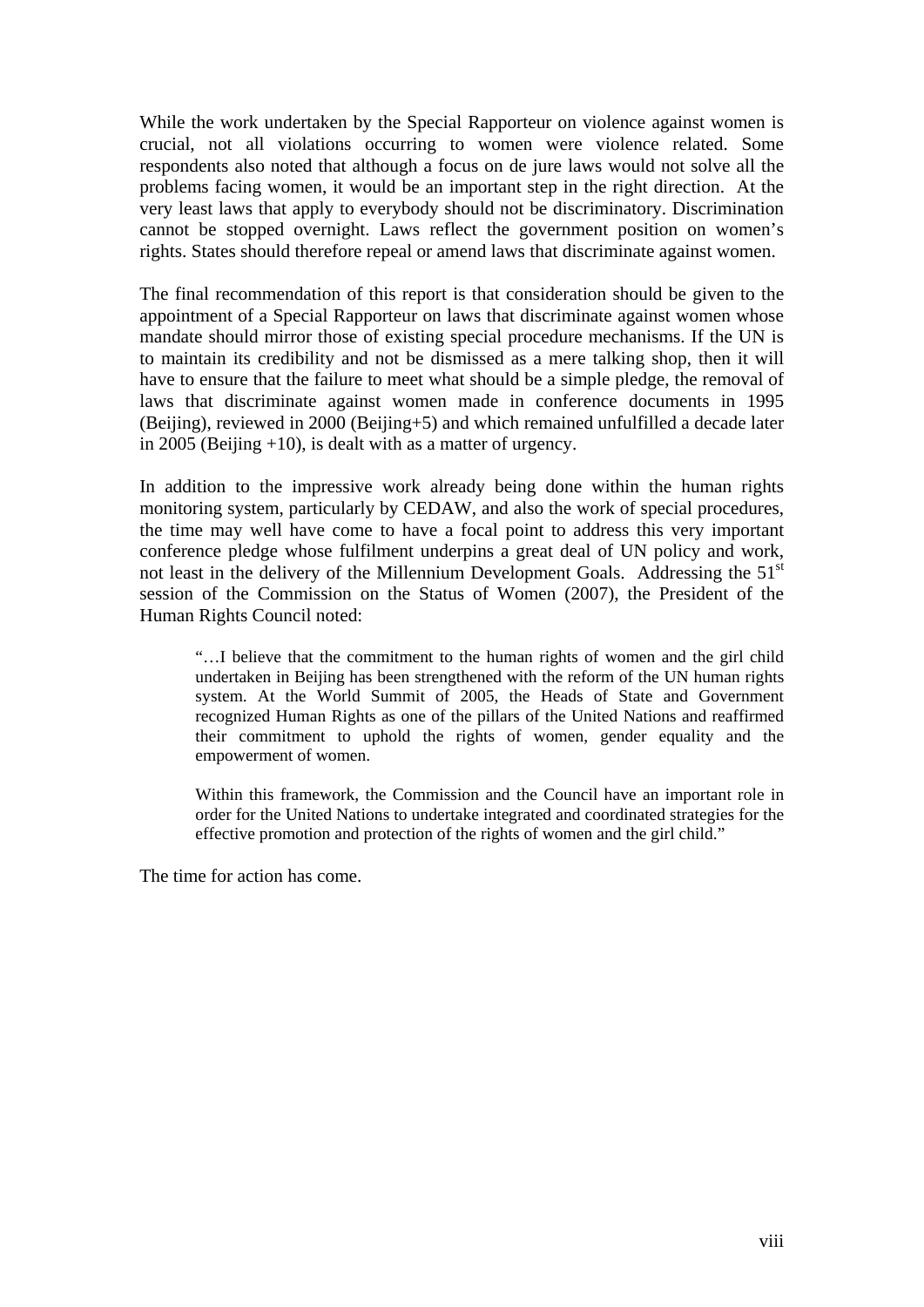#### **INTRODUCTION**

The founding document of the UN, The UN Charter provides in its preamble that there is a need "to reaffirm faith in fundamental human rights, in the dignity and worth of the human person, in the equal rights of men and women."<sup>2</sup>The Universal Declaration of Human Rights (UDHR) which followed and which forms the basis of bills of rights of many national constitutions was equally clear providing in article 1 that, "All human beings are born free and equal in dignity and rights". Article 2 speaks of the entitlement of all persons to the enjoyment of the rights contained within the Declaration "without distinction of any kind, such as race, colour, sex, language, religion, political or other opinion, national or social origin, property, birth or other status." The two instruments coming out of the UDHR, the International Covenant on Civil and Political Rights, 1966 (ICCPR) and the International Covenant on Economic Social and Cultural Rights, 1966 (ICESCR) also so provide.<sup>3</sup> This International Bill of Rights guarantees equal protection before the law to all.

Instruments tackling specific elements of discrimination include the 1967 Declaration on the Elimination of All Forms of Discrimination against Women,<sup>4</sup> which predated to the Women's Convention otherwise known as Convention on the Elimination of All Forms of Discrimination against Women (CEDAW).<sup>5</sup> Other international instruments including, the Convention on the Rights of the Child,  $1989$ ,  $6$  the Migrant Workers Convention,  $1990<sup>7</sup>$  and the Convention on the Rights of Persons with Disabilities, 2006 (Disabilities Rights Convention) $8$  provide for non-discrimination and equality before the law. The latter goes further making special provision for the rights of disabled women.<sup>9</sup>

 $\frac{2}{3}$  See also articles 1(3) and 55 (c) of the United Nations Charter.

<sup>&</sup>lt;sup>3</sup> The International Covenant on Civil and Political Rights, 1966 (ICCPR), 999 UNTS 171, articles 2, 3 and 26. The International Covenant Economic, Social and Cultural Rights, 1966 (IESCR), 993 UNTS 3, articles 2 and 3.

<sup>&</sup>lt;sup>4</sup> UN Declaration on the Elimination of all Forms of Discrimination against Women, GA Res. 22263  $(XX11)$  of 7 November 1967.<br><sup>5</sup> Convention on the Elimination of all Forms of Discrimination against Women, 1979, 34 UN GAOR

Supp. No. 46, 193, UN Doc. A34/46.

 $6$  Convention on the Rights of the Child, adopted by GA Resolution 44/25 of 20 November 1989.

<sup>&</sup>lt;sup>7</sup> International Convention on the Protection of all Migrant Workers and Members of their Families, A/RES/45/158, art. 7.

 $8$  Convention on the Rights of Persons with Disabilities,  $A/61/611$ , preamble paras. a, h and p and art. 2, 3 (b) and (g) and 5.

<sup>&</sup>lt;sup>9</sup> Convention on the Rights of Persons with Disabilities, art. 6.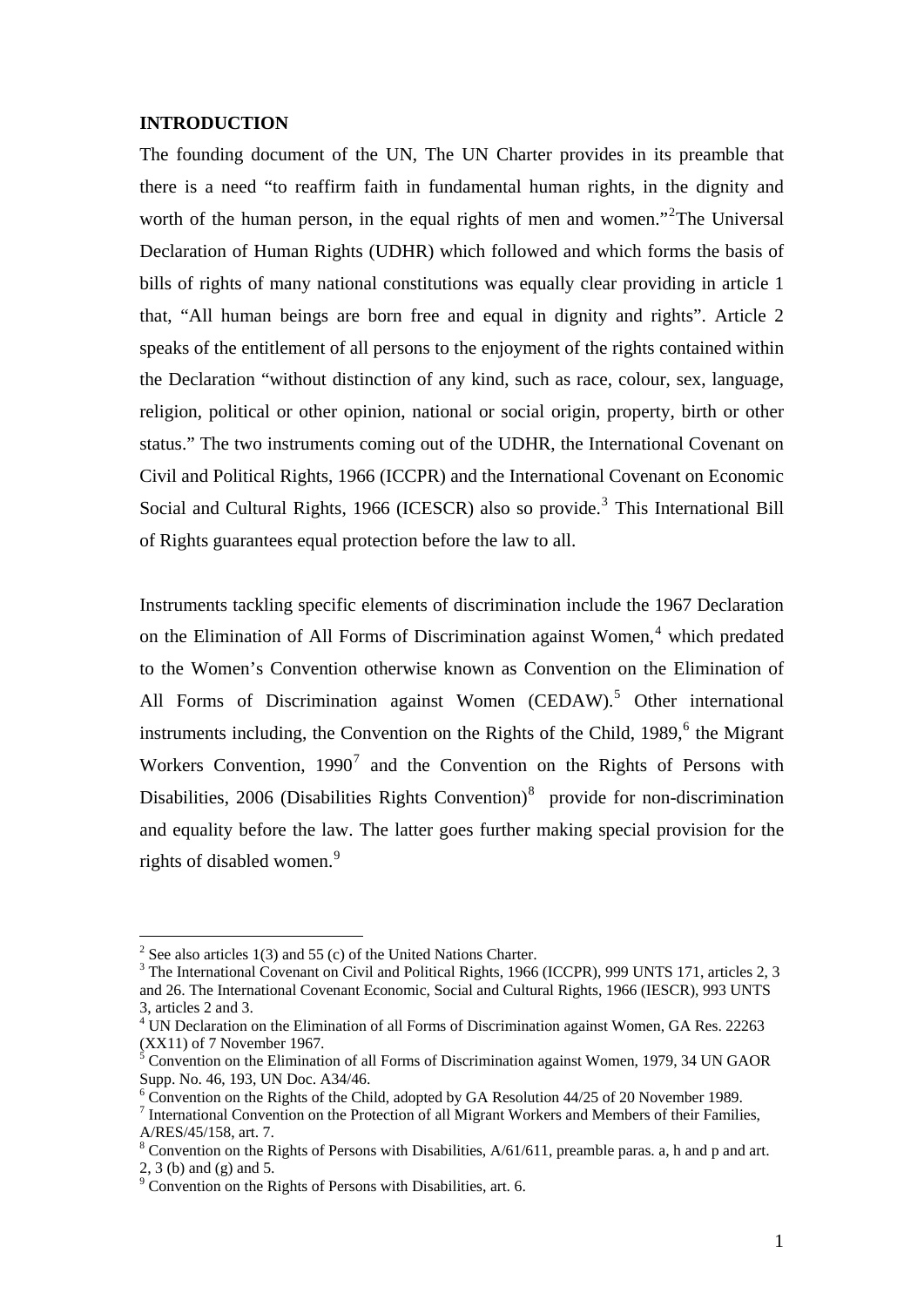The ratification by most States of at least one of the above listed human rights instruments, suggests that there is universal acceptance of the norm of equality. However, the reality is somewhat different. The principle of non-discrimination is often not respected, frequently in the area of women's rights.<sup>10</sup> The clearest manifestation of this is in the continued existence of laws that directly discriminate against women, despite clear international legal obligations requiring States to abolish, amend or repeal laws that discriminate against women on the basis of sex.<sup>11</sup> This is compounded by lack of implementation of laws which promote women's equality and the absence of institutional mechanisms to promote the human rights of women.

#### **History of the Project**

1

 In 1995, at the Fourth World Conference on Women in Beijing, Governments undertook to 'revoke any remaining laws that discriminate on the basis of sex.'<sup>12</sup> In 2000, at the Special Session of the General Assembly to review the Beijing Platform for Action, the outcome of the World Conference, States set 2005 as the target for removing discriminatory legislation against women. In 2005, the Commission on the Status of Women (CSW) reviewed the commitments that had been undertaken at the Fourth World Conference, recalling the pledge to revoke remaining discriminatory laws, it expressed concern that 'legislative and regulatory gaps, as well as lack of implementation and enforcement of legislation and regulations, perpetuate *de jure* as well as *de facto* inequality and discrimination, and in a few cases, new laws discriminating against women have been introduced.' It decided to consider 'the advisability of the appointment of a special rapporteur on laws that discriminate against women, bearing in mind the existing mechanisms with a view to avoid duplication ...'<sup>13</sup>

The Office of the High Commissioner for Human Rights (OHCHR) was requested to submit its views to the  $50<sup>th</sup>$  (2006) session of CSW on the implications of the creation

<sup>&</sup>lt;sup>10</sup> D. Otto "'Gender Comment': Why Does the UN Committee on Economic, Social and Cultural Rights Need a General Comment on Women?" 14 (2002) *Canadian Journal of Women's Law* 1. 11 CEDAW, art. 2

<sup>&</sup>lt;sup>12</sup> Beijing Declaration and Platform for Action, 1995, reproduced in (1996) 35 *International Legal Materials* 404, para, 232 (d).

<sup>&</sup>lt;sup>13</sup> E/CN.6/2005/11, Final Report of the 49<sup>th</sup> Session of the CSW, Resolution 49/3 on the Advisability of the appointment of a special rapporteur on laws that discriminate against women.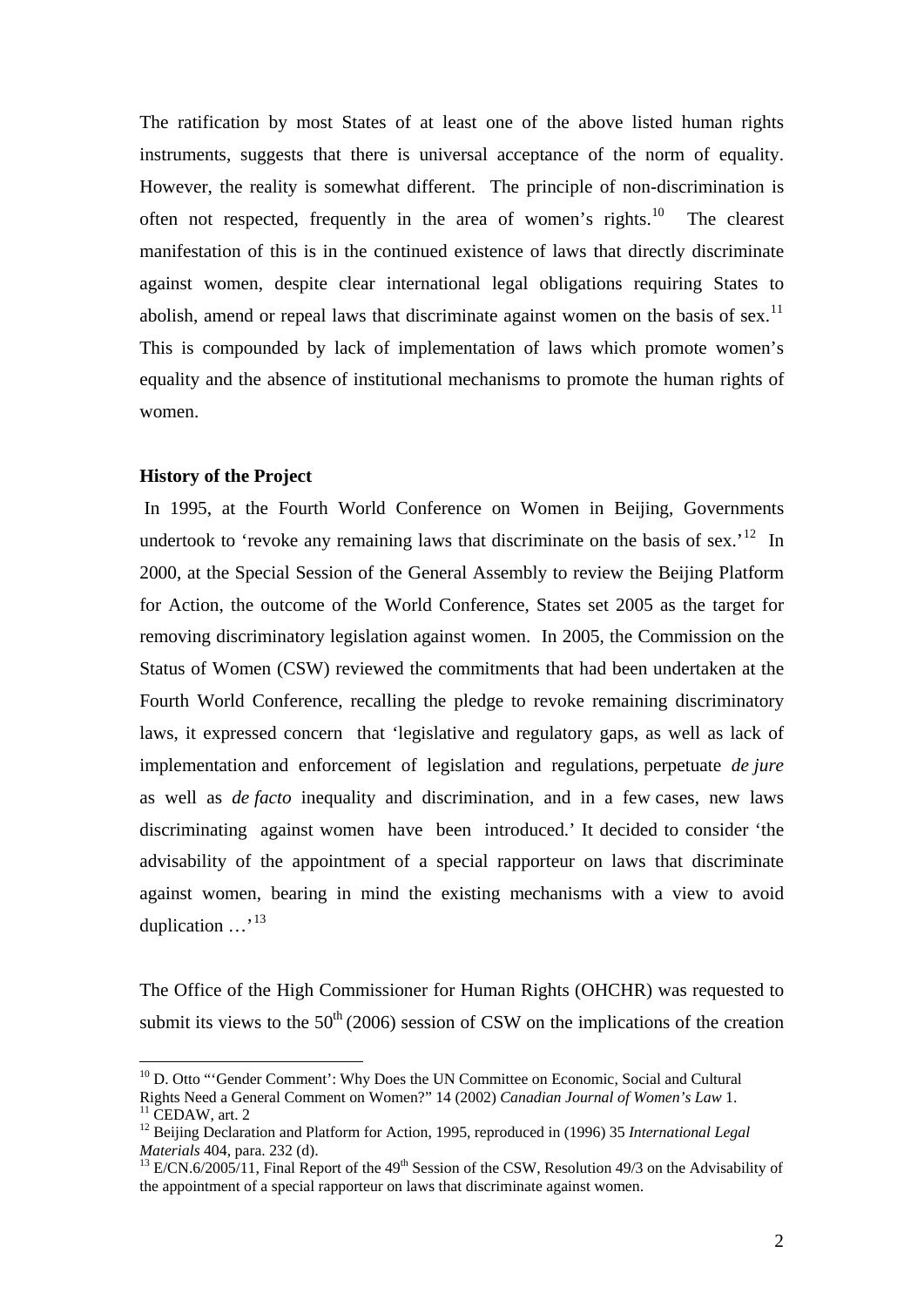of a position of special rapporteur on laws that discriminate against women. It complied with this request in December  $2005<sup>14</sup>$  CSW took note of the report containing OHCHR's and other views and asked for further 'views on ways and means that could best complement the work of the existing mechanisms and enhance the Commission's capacity with respect to discriminatory laws,' for consideration at its  $51<sup>st</sup>$  (2007) session. OHCHR responded on 10 October 2006 that while its views contained in the afore-mentioned report were unchanged, certain developments such as the review of the Special Procedures had to be taken into account. OHCHR suggested that a decision on the usefulness and viability of a special rapporteur be deferred to CSW  $52<sup>nd</sup>$  session (2008) in order to incorporate and build on the review's outcome. To further assist the process, OHCHR offered to prepare an analytical report on the compatibility of such a mandate with the existing mechanisms, identifying how the existing mechanisms have addressed *de jure* discrimination against women and the resulting protection gaps. This paper was accordingly prepared.

The paper has two key objectives: to overview of existing UN mechanisms to ascertain the extent to which they addressed the issue of discriminatory laws.15 This involved interviewing UN human rights and agency officials working in both Geneva and New York<sup>16</sup> and also reviewing the reports and jurisprudence of human rights committees and special procedure mechanisms. The second was to collect national data on laws that discriminate against women. This was to be done by means of a questionnaire which was sent, by electronic mail, to a number of agencies around the world.<sup>17</sup>

#### **Structure**

1

Following this introduction is Part A which examines the twin concepts of non discrimination and equality as they have developed in UN jurisprudence. Part B of the report is an overview of regional instruments and their interpretation. The report then moves on, in Part C, to look at mainstreaming within the UN. It first considers in brief

<sup>&</sup>lt;sup>14</sup> E/CN.6/2006/8 (13 December 2005). See also E/CN.6/2007/8 (13 December 2006). <sup>15</sup> The terms of reference are attached as Appendix A.

<sup>&</sup>lt;sup>16</sup> In New York, interviews were also arranged with three not for profit organisations: Center for Reproductive Rights, Equality Now and Human Rights Watch.

 $17 \text{ Å}$  more detailed methodology section can be found in Appendix B, while the questionnaire can be found in Appendix C. A list of questionnaire recipients is in Appendix D.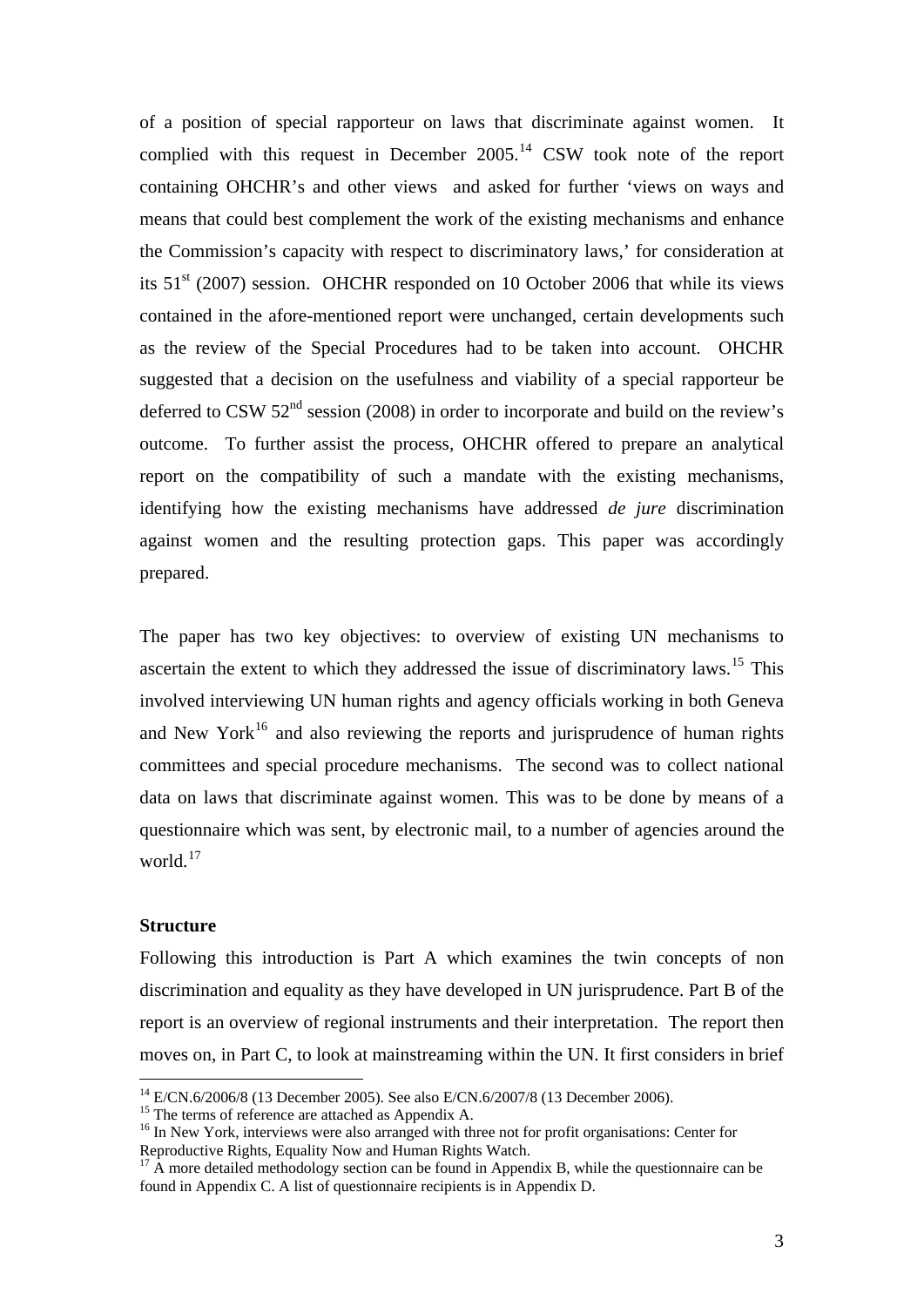the work of treaty bodies in the area of discriminatory laws. Here the consensus seems to be that with the exception of CEDAW human rights committee did not, until the Vienna Conference 1993, pay much attention to women's rights.<sup>18</sup> Thereafter the mandates of existing Special Rapporteurs and their work on women's rights are examined.

Part D of the report analyses the data from the questionnaires. It also includes information already produced by Equality Now which first gathered information on discriminatory laws and which has lobbied for the creation of a Special Rapporteur on laws that discriminate against women and filed communications with the CSW on the issue.<sup>19</sup> This part of the report does not purport to be comprehensive in its coverage. A survey of the laws of 192 States in the time given and with the resources at hand was clearly impossible. It should therefore be seen as a snapshot and not as designed to focus on some States when others which have equally problematic laws are not mentioned. **While every effort has been made to verify the information provided by correspondents, any mistakes remain those of the consultant and not of the United Nations.** The penultimate part of the report (E) considers the arguments for and against the advisability of appointing a Special Rapporteur on laws that discriminate against women before making concluding recommendations in Part F.

<sup>&</sup>lt;sup>18</sup> R. Johnstone "Feminist Influences on the United Nations Human Rights Treaty Bodies" (2006) 28 *Human Rights Quarterly* 148, 175. But see Human Rights Council A/HRC/4/104, 15 February 2007, paras. 14-20.

<sup>19</sup> Commission on the Status of Women Report of the forty-ninth session (28 February -11 and 22 March 2005), E/2005/27-E/CN.6/2005/11. Chapter 3 paras. 1 and 5(3). Equality Now *Words and Deeds: Holding Governments Accountable in the Beijing + 10 Review Process,* Women's Action 16.5, update March 2004. See letters from Equality Now to CSW on communications on the status of women, 19 August, 2004, 31 August 2005. J. Neuwirth "Inequality before the Law: Holding States Accountable for sex Discriminatory laws under the Convention on the Elimination of all forms of Discrimination against Women through the Beijing Platform for Action" (2005) 18 *Harvard Human Rights Journal* 20. Equality Now Annual Report 2005, 5-7. Equality Now "Words and Deeds: Holding Governments Accountable in the Beijing +10 Process" Women's Action 16.9 – update February 2007.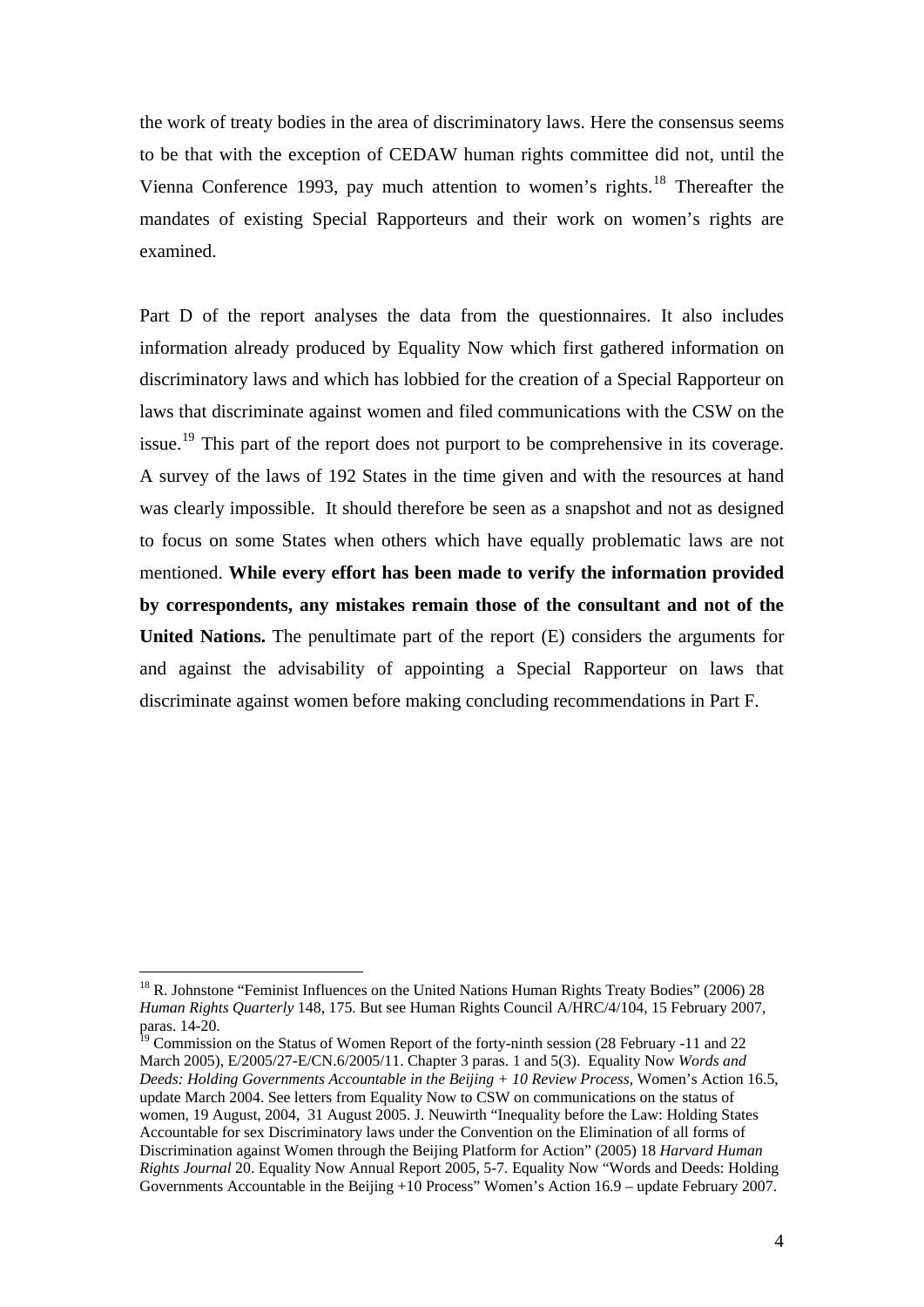### **PART A – NON-DISCRIMINATION AND EQUALITY**

The principles of equality and non-discrimination form the basis of all human rights instruments and cut across all the rights found within human rights treaties influencing both the interpretation and enjoyment of rights.<sup>20</sup> Article 1 of CEDAW provides a definition of discrimination against women on the basis of sex.

**"**For the purposes of the present Convention, the term 'discrimination against women' shall mean any distinction, exclusion or restriction made on the basis of sex which has the effect or purpose of impairing or nullifying the recognition, enjoyment and exercise by women, irrespective of their marital status, on a basis of equality of men and women, of human rights and fundamental freedoms in the political, economic, social, cultural, civil or any other field."<sup>21</sup>

Article 2 highlights that the State is responsible for violations of rights within both the public and private sphere regardless of whether those violations are committed by State or non State actors.<sup>22</sup> Article 1 of CEDAW includes both direct and indirect discrimination<sup>23</sup> and requires States parties to ensure equality of opportunity and result, thus taking it beyond the formal (liberal) model of equality which Mackinnon argues simply requires a reversal and comparison of the sexes.  $24$  Mackinnon argues that by relying on a false premise, namely that the playing field is level for both men and women, a formal model of equality fails to take into account socio-structural inequalities which result in women not being able to enjoy their rights on an equal

<sup>20</sup> W. Vandenhole *Non Discrimination and Equality in the view of the UN Human Rights Treaty* Bodies (Antwerp, Intersentia, 2005). CESCR general comment 16 on equal rights of men and women in the enjoyment of economic, social and cultural rights, E/C.12/2005/4, 11 August 2005, paras. 2, 3, 10 and 22. Human Rights Committee general comment 18 on Non Discrimination, CCPR/C/21.Rev.1.Add1, para. 1. The ICCPR also has the free standing article 26 which "does not merely duplicate the guarantee already provided for in article 2 but provides in itself and autonomous right. It prohibits discrimination in law or in fact in any field regulated and protected by public authorities. Article 26 is therefore concerned with the obligations imposed on states parties in regard to their legislation and the application thereof. Thus, when legislation is adopted by a State party, it must comply with the requirement of article 26 that its content should not be discriminatory. In other words, the application of the principle of non-discrimination contained in article 26 is not limited to those rights which are provided for in the Covenant." Human Rights Committee general comment 18 para. 12.

 $21$  It is noteworthy that both the CESCR and the Human Rights Committee have adopted the definition of discrimination found in article 1 of the Women's Convention, which provision was modelled on the definition of discrimination found in Article 1 of the Race Convention. CESCR general comment 16 para. 11**,** Human Rights Committee general comment 18 para. 6. Finally see Disability Convention art. 2.

<sup>&</sup>lt;sup>22</sup> CEDAW general recommendation 19 on violence against women,  $A/47/38$ , para. 9.<br><sup>23</sup> For definitions of direct and indirect discrimination see CESCR general comment 16, paras. 12 and 13.

<sup>&</sup>lt;sup>24</sup> C. Mackinnon *Towards a Feminist Theory of the State* (Boston, Harvard University Press, 1989)

<sup>217.</sup> See generally C. Mackinnon *Sex Equality* (Westgroup, 2001)**.**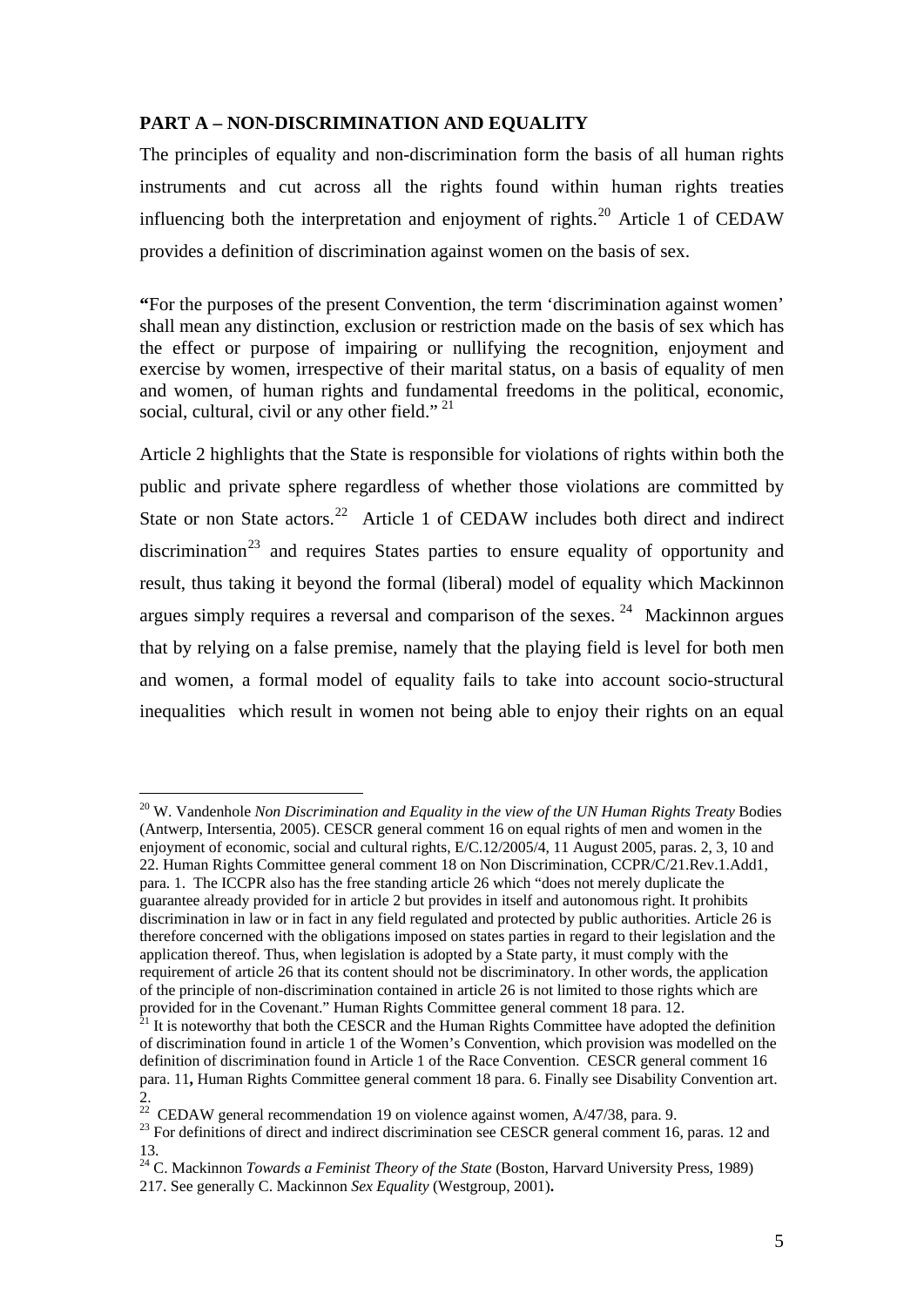basis with men.<sup>25</sup> True equality is not simply about reversing the sexes and comparing, nor is it simply about passing laws that appear on the face of them to be gender neutral. Indeed some "gender neutral laws" may constitute discrimination against women for example if a State fails to provide services needed exclusively by women, not least in the provision of reproductive services.<sup>26</sup> An example of direct discrimination against women was highlighted in the 2006 CESCR concluding observations to the Mexican report where the Committee censured the State for the practice in the textile industry produce whereby women were required to provide medical certificates proving that they were not pregnant in order to be hired or to avoid being fired.<sup>27</sup> By way of contrast, Chile in its fifth report to the Human Rights Committee detailed how it had amended its labour law to prohibit the "making a woman's access to employment, mobility, promotion or contract renewal dependent on her not being pregnant."28 Identified as equally problematic by CEDAW and constituting discrimination against the girl child is the requirement in some States that pregnant girls be excluded from school, but interestingly not the boys responsible.<sup>29</sup> This damages the life chances of the girl whose right to education is curtailed unnecessarily.

In its general recommendation 25, CEDAW calls for a comprehensive understanding of equality:

 $25$  *Ibid* (1989).

<sup>&</sup>lt;sup>26</sup> CESCR general comment 16 para. 18. CEDAW general recommendation 24 on Health, A/54/38/Rev.1, paras. 14 and 31 (b), (c) and (e), and see also Centre for Reproductive Right (CRR) and University of Toronto International Programme on Reproductive and Sexual Health Law *Bringing Rights to Bear: An Analysis of the Work of the UN Treaty Monitoring Bodies on Reproductive and Sexual Rights* ( New York, CRR and University of Toronto, 2002), 145-148. R. Cook and B Dickens "Human Rights Dynamics of Abortion Law Reform" (2003) 25 *Human Rights Quarterly* 1. Center for Reproductive Rights *Women of the World: Laws and Policies Affecting their Reproductive Lives: East and South Asia* (NY, CRR, 2005). CRR *Women of the World: South Asia* (NY, CRR, 2004), CRR *Legal Grounds: Reproductive and Sexual Rights in African Commonwealth Countries* (NY, CRR, 2005). Interview L. Katzive, Center for Reproductive Rights, New York, 9 March 2007. Email response on questionnaire received from Professor R. Cook, 14 April 2007. *Paulina Del Carmen Ramirez Jacinto /Mexico*, (Friendly Settlement) 9 March 2007, Inter-American Commission Petition 161-02, Report No. 21/07, paras. 13, 19 and 26. Human Rights Committee *Llantoy Huaman v. Peru,*  Communication No. 1153/2003, CCPR/C/85/D/1153/2003 (2005).

<sup>&</sup>lt;sup>27</sup> CESCR Concluding Observations: Mexico, E/C12/CO/MEX/4 (17 May 2006), para. 15. Human Rights Committee general comment 28, para. 20.

 $^{28}$  Act No. 20.005 of March 2005, amending the Labour Code. Chile, Fifth periodic report, CCPR/C/CHL/5, para. 58 (e).

<sup>&</sup>lt;sup>29</sup> See CEDAW Concluding Observations: Togo, CEDAW/C/TGO/CO/3, paras. 24-25. See also *Student Representative Council of Molepolole College of Education v. Attorney General* [1995] (3) LRC 447. *Mfolo and Others v. Minister of Education* Bophuthatswana [1992] (3) LRC 181. *Mandizvidza v. Chaduka NO, Morgenster College and the Minister of Higher Education* 1999 (2) ZLR 375 (H)**.**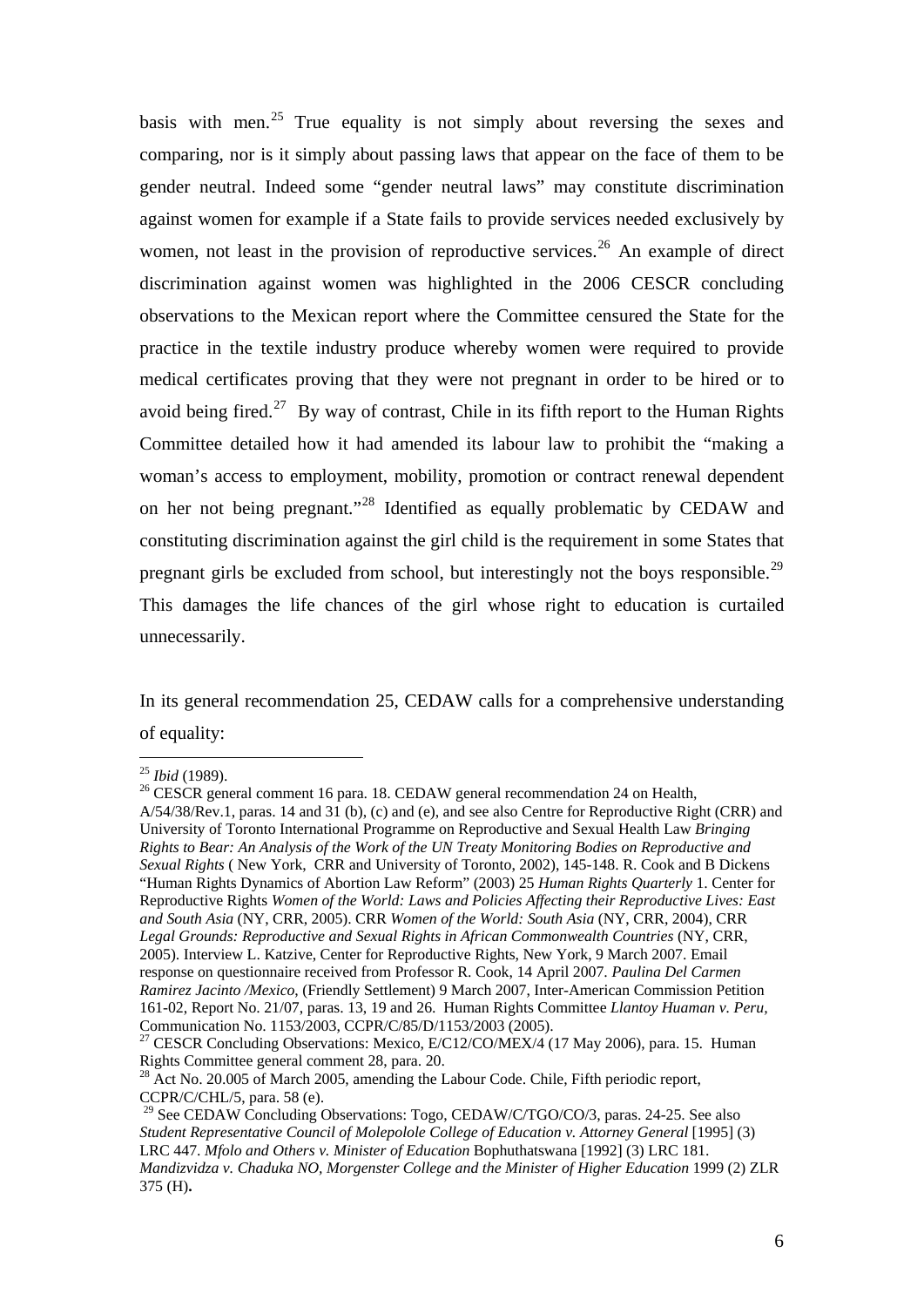*"*In the Committee's view, a purely formal legal or programmatic approach is not sufficient to achieve women's *de facto* equality with men… In addition, the Convention requires that women be given an equal start and that they be empowered by an enabling environment to achieve equality of results. It is not enough to guarantee women treatment that is identical to that of men. Rather, biological as well as socially and culturally constructed differences between men and women must be taken into account. Under certain circumstances, non-identical treatment of women and men will be required in order to address such differences. Pursuit of the goal of substantive equality also calls for an effective strategy aimed at overcoming underrepresentation of women and a redistribution of resources and power between men and women."30

Substantive equality demands that consideration be given to the ways in which the different roles and position of men and women in society, generally known as gender, impact upon women's ability to claim and enjoy their human rights.<sup>31</sup> It also requires States: "to monitor, through measurable indicators, the impact of laws, policies and action plans and to evaluate progress achieved towards the practical realization of women's substantive equality with men**."**<sup>32</sup>

The principle of non-discrimination on the basis of sex is an immediate and not a progressive obligation.<sup>33</sup> The Human Rights Committee has noted that the principle should be guaranteed, including during states of emergency while any public emergency derogations should show that they are non discriminatory.<sup>34</sup>

One of the ways advanced for mitigating inequality or accelerating women's equality is by using temporary special measures, provided for in article 4 of CEDAW. Human

<sup>&</sup>lt;sup>30</sup> See also CEDAW General Recommendation No. 25 on Temporary Special Measures,

CEDAW/C/2004/WP.1/Rev.1, para. 8. Montreal Principles on Women's Economic, Social and Cultural Rights (2004) 26 *Human Rights Quarterly* 760 at 768 para. 9. See also CESCR General Comment 16 on equality between men and women, para. 7 and 8. S Fredman "Providing Equality: Substantive Equality and the Positive Duty to Provide" (2005) 21 *South African Journal on Human* 

*Rights* 163, at 165-166. CESCR general comment 16, para. 14<br><sup>31</sup> This is recognised in part by the inclusion within both the Millennium Declaration and the Millennium Development Goals (MDGs) of gender equality as essential to the realisation of the objectives of the Millennium Declaration. United Nations Millennium Declaration (8 September 2000), GA Res. 55/2. See also S. Ali *Gender and Human Rights in Islam and International Law* (The Hague, Kluwer, 2000) 85, 88.

<sup>&</sup>lt;sup>32</sup> Concluding comments of the Committee on the Elimination of Discrimination against Women to the combined second and third periodic report of Azerbaijan (CEDAW/C/AZE/2-3) at its 765th and 766th meetings, on 23 January 2007 CEDAW/C/AZE/CO/3, para. 14

<sup>&</sup>lt;sup>33</sup> CESCR general comment 3 on the Nature of States Parties Obligations, UN Doc E/1991/23, para, 2. CESCR general comment 16, paras. 16 and 40; CESCR general comment 13 on the Right to Education, E/C.12/1999/10, 10 December 1999, para. 31.

<sup>&</sup>lt;sup>34</sup> Human Rights Committee general comment 18, para. 2; Human Rights Committee general comment 28, para. 7.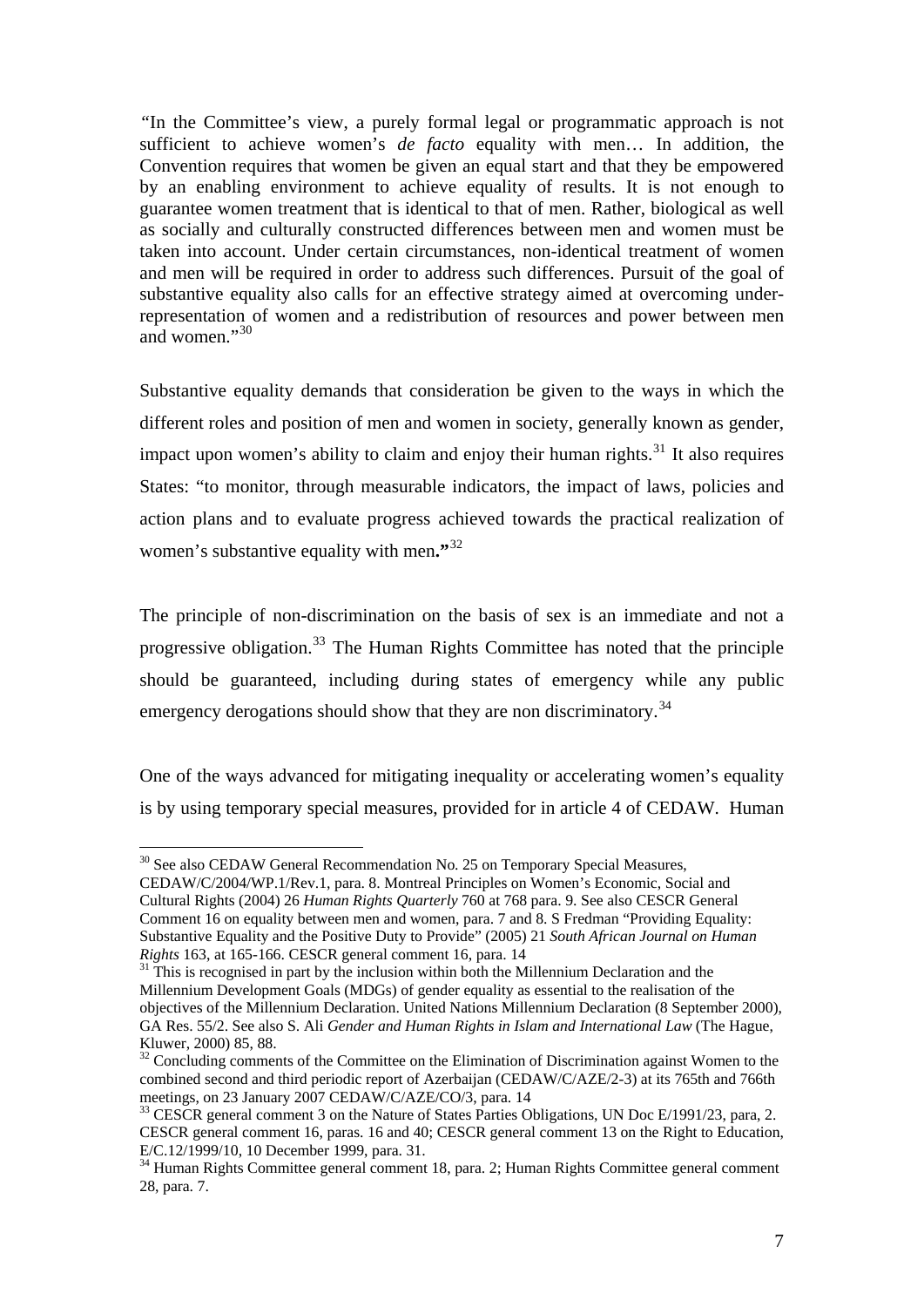rights law provides for the principle of non-discrimination to be derogated from in the use of such measures.<sup>35</sup> This is on the understanding that the measures will be dismantled once the position between men and women has been achieved.<sup>36</sup> In order to avoid a reversal of gains made, it is equally important that temporary special measures are not dismantled prematurely.

In the European case of *Kalanke v. Freie Hansestadt Bremen<sup>37</sup>*the court identified three different aims of temporary special measures or positive action:

"A first model aims to remove, not discrimination in the legal sense, but a condition of disadvantage which characterises women's presence in the employment market. In this case, the objective is to eliminate the causes of the fewer employment and career opportunities which (still) beset female employment…A second model of positive action may be discerned in actions designed to foster balance between family and career responsibilities and a better distribution of those responsibilities between the two sexes…A third model of positive action is that of action as a remedy for the persistent effects of historical discrimination of legal significance; in this case, the action takes on a compensatory nature, with the result that preferential treatment in favour of disadvantaged categories is legitimised, in particular through systems of quotas and goals."<sup>38</sup>

It is further noted that that while the use of temporary special measures *appears* to be discriminatory, it is only by deviating from the principle of equal treatment that true equality can be achieved:

"In the final analysis, what is involved is only discrimination in appearance in so far as it authorises or requires different treatment in favour of women and in order to protect them with a view to attaining substantive and not formal equality, which would in contrast be the negation of equality."<sup>39</sup>

<sup>&</sup>lt;sup>35</sup> Human Rights Committee general comment 18, para. 20; Human Rights Committee general comment 28, para. 3; CESCR general comment 16, paras. 15, 35 and 36. CESCR general comment 13 para. 32. CEDAW general recommendation 23, para. 15. CEDAW general recommendation 25.

<sup>&</sup>lt;sup>36</sup> CEDAW art. 4 (1), CEDAW general comments 4 and 25. CERD art 1 (4), CERD general comment 14 on the Definition of Discrimination, HRI/GEN/1/Rev. 3, para.2. Human Rights Committee general comment 18, para. 10, Human Rights Committee general comment 28, para. 3. CESCR general

comment 16 paras. 15 , 35 and 36. Disability Convention art 5 (4). 37 *Kalanke v. Freie Hansestadt Bremen,* Case No.: C-450/93, reproduced in R. Emerton, K. Adams, A. Byrnes and J. Connors *International Women's Rights Cases* (London, Cavendish, 2005), 158. 38 *Ibid,* para. 9 (Emerton et al. pp.168-9).

<sup>&</sup>lt;sup>39</sup> *Ibid*, para. 17 (Emerton et al p. 172). The court held that the use of positive action contravened the Equal Treatment Directive. U. O'Hare "Positive Action before the European Court of Justice-Case C-450/93 *Kalannke v. Freie Hansestadt* Bremen" 1996 Web J. of Current Legal Issues available at http://webjcli.ncl.ac.uk/1996/issue21/ohare2.html. *Marschall v. Land Nordrhein-Westfalen,* Case 409/95, 1997 ECR 1-6363. See also *EFTA Surveillance Authority v. The Kingdom of Norway,* CASE E-1/02, 24 January 2003.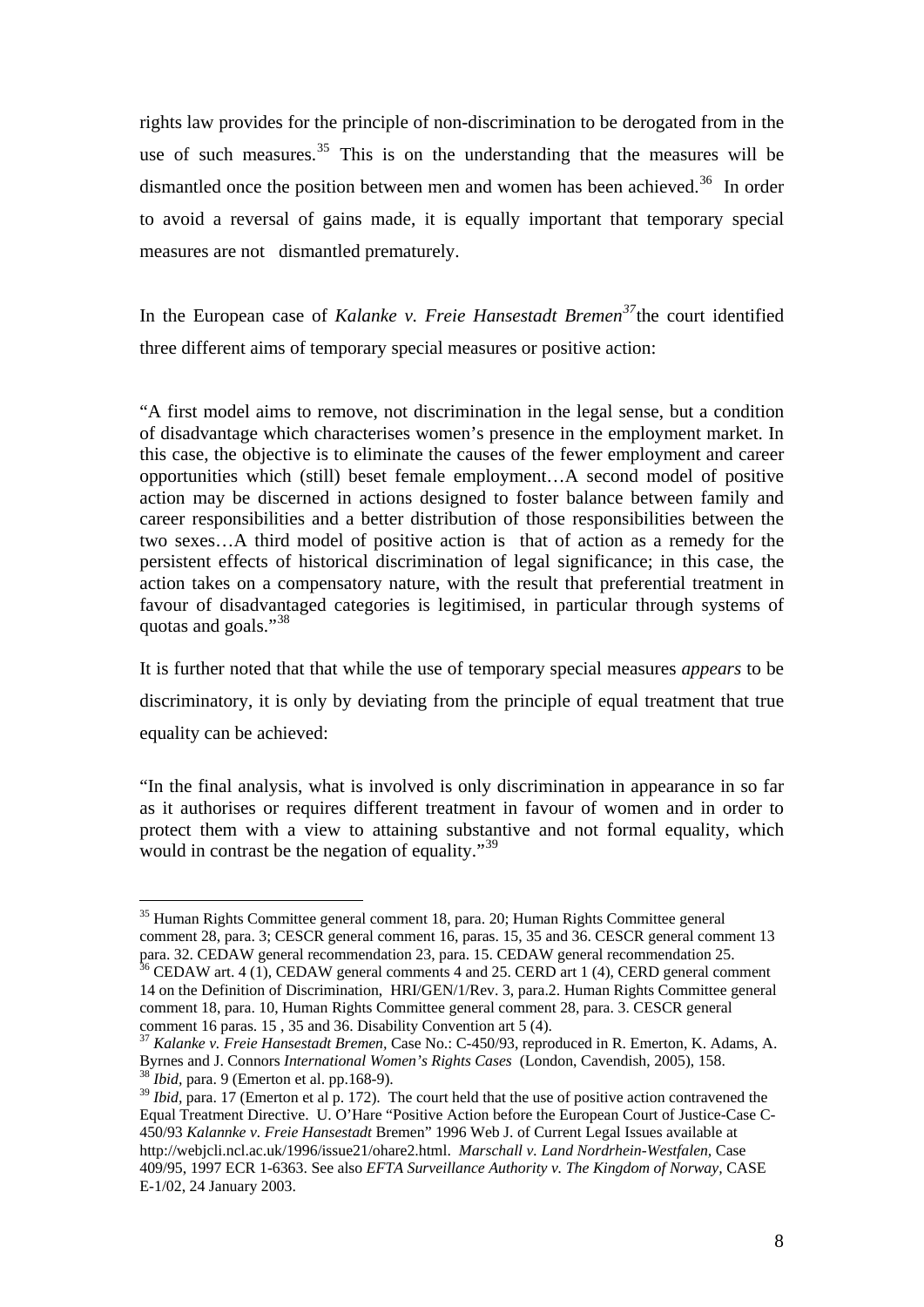To date temporary special measures have generally been used to accelerate women's participation in public bodies especially the legislature, and.<sup>40</sup> have been particularly successful in Latin America. $41$  Indeed it is notable that those States with over thirty per cent<sup>42</sup> participation of women within their legislatures have generally used temporary special measures to boost female participation.<sup>43</sup> In 2004, Argentina was commended by CEDAW:

"The Committee commends the State party for its measures to increase the participation of women in public life in the renewal process of the country. It particularly welcomes the fact that two women judges have been appointed to the Supreme Court of Justice, and that women now constitute 41.67 per cent of senators, 33 per cent of members of Parliament and 27 per cent of deputies in the provincial legislatures. It also welcomes the fact that, further to the adoption of National Law No. 25.674 and Decree No. 514/2003, known as the Law on Trade Union Quotas, a woman is now part of the presiding body of the confederation of labour."<sup>44</sup>

These developments notwithstanding, the lack of equality in participation remains a global problem with the European Committee on Equal Opportunities for Women and

Men noting:

1

"The under-representation of women in elected office hinders the full development of democracy in most of the Council of Europe's member States. I recall that the Assembly has invited the member States to set a target of 40% as the minimum level of representation of women in parliament and other elected assemblies by the year 2020. At present, only Sweden has reached that critical mass of 40% of women in parliament. There are 22 countries with between 20% And 40% of women in parliament (Finland, Norway, Denmark, the Netherlands, Spain, Belgium, Iceland,

<sup>&</sup>lt;sup>40</sup> CEDAW general recommendation 5 on Temporary Special Measures, UN Doc A/43/38; CEDAW general recommendation 8 on the Implementation of article 8 of the Convention, UN Doc. A43/38; CEDAW general comment 23 on women in public life, UN Doc A/52/38/Rev. 1, at 61, para. 15; CEDAW general comment 25, Beijing Declaration and Platform for Action, para. 192.

 $41$  UN DAW "Equal participation of women and men in decision making processes, with particular emphasis on political participation and leadership" Expert Group meeting, Addis Ababa, 24-27 October 2005. United Nations *The Millennium Development Goals Report* 2006 (New York, UN, 2006), 9. Quotas are said to have been used successfully in the Arab World. UNDP *Arab Development Report 2005* (UNDP, New York, 2006), 205-206**.** 42 While 30%-35% is clearly not equal, this is the figure that has been deemed to constitute "critical

mass" where women are said to be able to make a difference. See CEDAW general recommendation 23, para. 16.

<sup>&</sup>lt;sup>43</sup> IDEA and Stockholm University Global Database of Quotas for Women: A Joint Project, available at www.quotaproject.org. Decision on Mainstreaming Gender and Women's Issues in the African Union, CM/Dec. 683. S. Tamale "Towards Legitimate Governance in Africa: The Case of Affirmative Action and Parliamentary Politics in Uganda" in E. Quashigah, O Okafor (eds) *Legitimated Governance in* 

<sup>&</sup>lt;sup>44</sup> Concluding observations to the fifth periodic report of Argentina (CEDAW/C/ARG/5/Add.1), 16 July 2004, CEDAW, A/59/38 part II (2004), para. 368.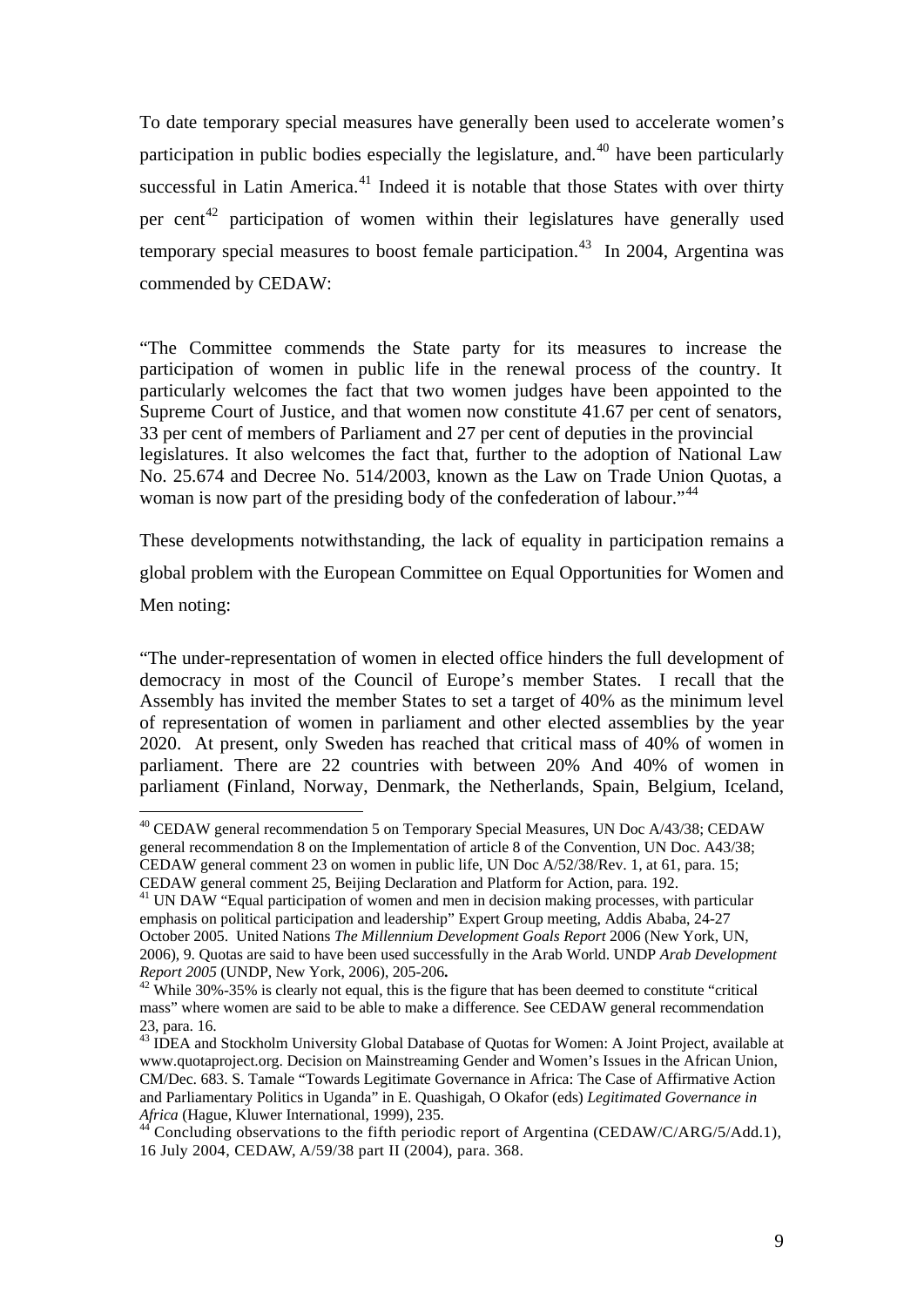Austria and Germany have more than 30% of women MPs), 16 countries have between 10 and 20% and 7 Council of Europe member States have fewer than 10% of women in their parliaments."<sup>45</sup>

The Equal Opportunities Commission in the UK has noted that at the current rate of progress it will take 200 years before the Westminster Parliament has equal representation of men and women.<sup>46</sup>

Sometimes women are not even put up for election, so that while identifying that women constituted 48% of the electorate, Yemen, in its report to the Human Rights Committee noted that of the 1369 candidates nominated to stand for election, only **11** were women.<sup>47</sup> This situation seems to cry out for the use of temporary special measures. In its shadow report to CEDAW in June 2006, the European Roma Rights Centre and Romani CRISS requested that representations be made to amend the electoral laws to include a quota system for women and minorities. The report noted: "In the present government, there are only three female ministers and just 13.3% of the secretaries and deputy secretaries of state are women; there are no Roma ministers in the Romanian government and only one male Roma Member of the Parliament."<sup>48</sup>

This was picked up by CEDAW in its questioning of the State and also in its concluding observations to the Romanian report where it noted:

"The Committee urges the State party to take a holistic approach to eliminating the multiple and intersecting forms of discrimination that Roma women face to accelerate the achievement of their de facto equality through the co-ordination of all agencies working on the Roma, non discrimination and gender equality issues. It urges the State party to implement targeted measures, within specific timetables, in all areas and to monitor their implementation."<sup>49</sup>

http://www.eoc.org.uk/Default.aspx?page=20563

<sup>&</sup>lt;sup>45</sup> Council of Europe Parliamentary Assembly, Committee on Equal Opportunities for Women and Men, Doc. 11220, 30 March 2007, para. 4. See also para. 3 urging States to provide for temporary special measures in their Constitutions. In 2005, the Human Rights Committee urged Korea and Bosnia and Herzegovina to use temporary special measures to try to redress the gender imbalance in public sphere participation of women. Human Rights Council Concluding Observations, Korea, 28 November 2005, CCPR/C/KOR/CO/3, paras. 10 and 70. Human Rights Committee Concluding Observations Bosnia and Herzegovina, 22 November 2006, CCPR.BIH/CO/1, para. 11.

<sup>46</sup> Equal Opportunities Commission *The Gender Agenda: The Unfinished Revolution* (London, Equal Opportunities Commission, 2007), Press release dated 24 July 2007 available at:

 $^{47}$  Yemen, Fourth periodic report, CCPR/C/YEM/2004/4, at 5.

<sup>&</sup>lt;sup>48</sup> European Roma Rights Centre and Romani CRISS, Shadow Report to CEDAW, 35<sup>th</sup> Session, 15 May to 2 June 2006.

<sup>49</sup> CEDAW Concluding Observations: Romania, CEDAW/C.ROM/CO/6, 2 June 2006, para. 27. See also paras. 26 and 19.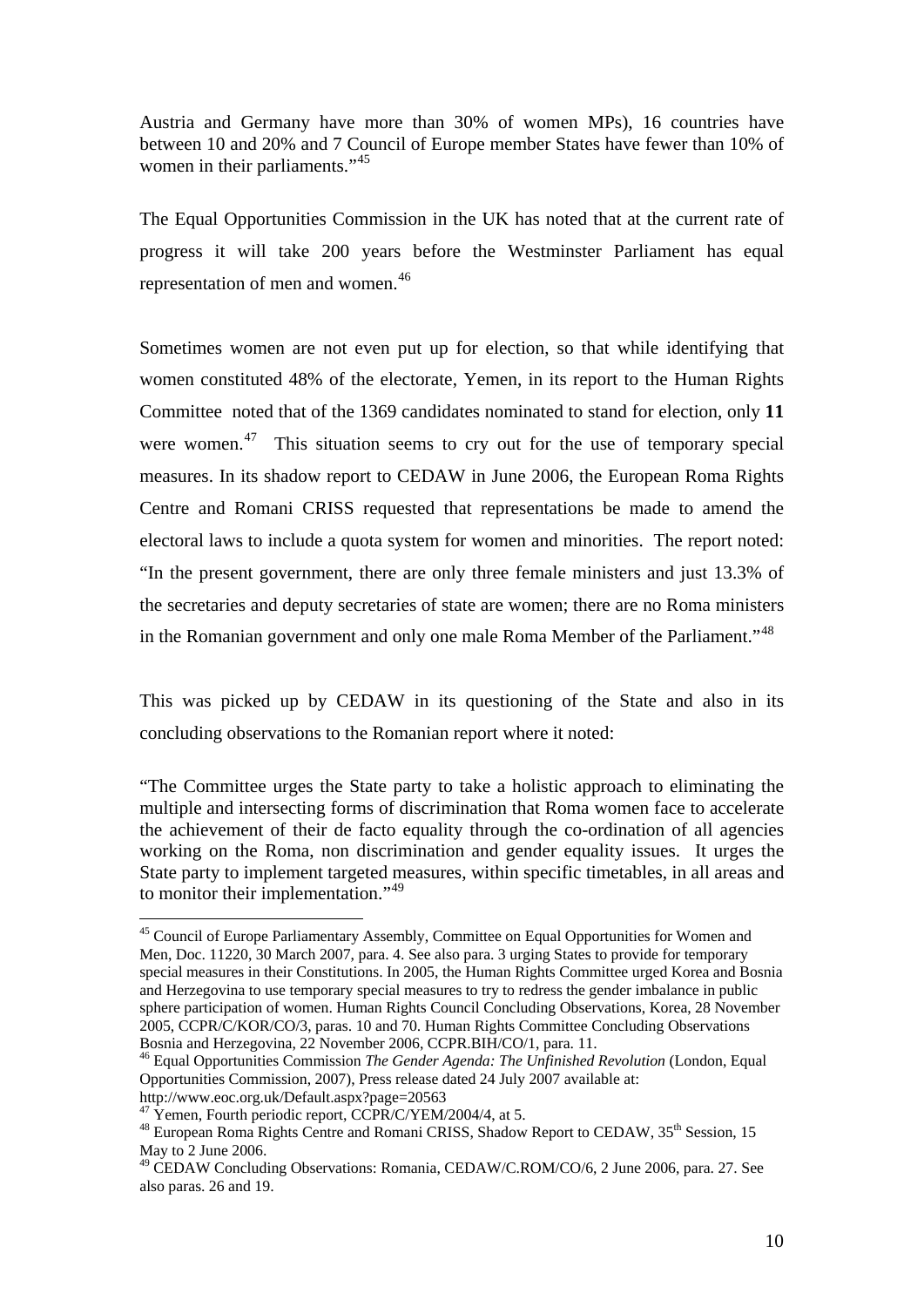On occasion States have used temporary special measures to try to address historical disadvantage experienced by certain groups hence India's (constitutional) provision for the use of reservations for Dalit groups and women.<sup>50</sup> Similarly section 13(3) of the Nepalese Interim constitution of 2007 has a proviso to its widely drawn non discrimination provision to the effect that:

"Provided that nothing shall be deemed to prevent the making of special provisions by law for the protection, empowerment or advancement of the interests of women, Dalit, indigenous ethnic tribes, Madeshi, or peasants, labourers or those who belong to a class which is economically, socially or culturally backward and children, the aged, disabled and those who are physically or mentally incapacitated."<sup>51</sup>

The importance of women's participation in peace making and post-conflict societies was recognised by the adoption of Security Council Resolution 1325 on Women, Peace and Security, which resolution has been incorporated into the Protocol to the African Charter on Human and Peoples' Rights on the Rights of Women, 2003 (African Protocol for Women).<sup>52</sup>

According to Professor Elizabeth Evatt, in Australia there is an Equal Opportunity for Women in the Workplace Act 1999 (the EOWW Act). She notes that there is an agency that works with employers who are required to report on the measures that they have taken and also in the balance of employment at their workplace.<sup>53</sup> In March 2007, Spain adopted the Organic Law 3/2007 designed to "guarantee equal opportunities and equal treatment" not least by requiring companies employing more than 250 people to set up specific equality schemes defined as: "an ordered set of measures…geared towards achieving equal treatment and opportunities for women and men in companies and towards eradicating gender discrimination."<sup>54</sup>

<u>.</u>

 $50$  Constitution of India s.15 (3) (women). However, for criticism of the special provisions clause see CRR *Litigating Reproductive Rights: Using Public Interest Litigation and International law to* 

<sup>&</sup>lt;sup>51</sup> See also Interim Constitution of Nepal 2007, art. 35(14), from UN NEPAL questionnaire response part A:1 and part C:1.

 $52$  Protocol to the African Charter on Human and Peoples' Rights on the Rights of Women in Africa, 2003. Assembly /AU/Dec 14 (II), art. 10.

<sup>&</sup>lt;sup>53</sup> E. Evatt, response to OHCHR questionnaire part C:2, May 2007. Professor Evatt is a former chairperson of CEDAW who was writing in her personal capacity.

<sup>&</sup>lt;sup>54</sup> Art 4(1) Organic Law 3/2007 as cited by Professor Theresa Piconto Novales, Zaragoza, Spain – narrative response to questionnaire at p. 6, May 2007.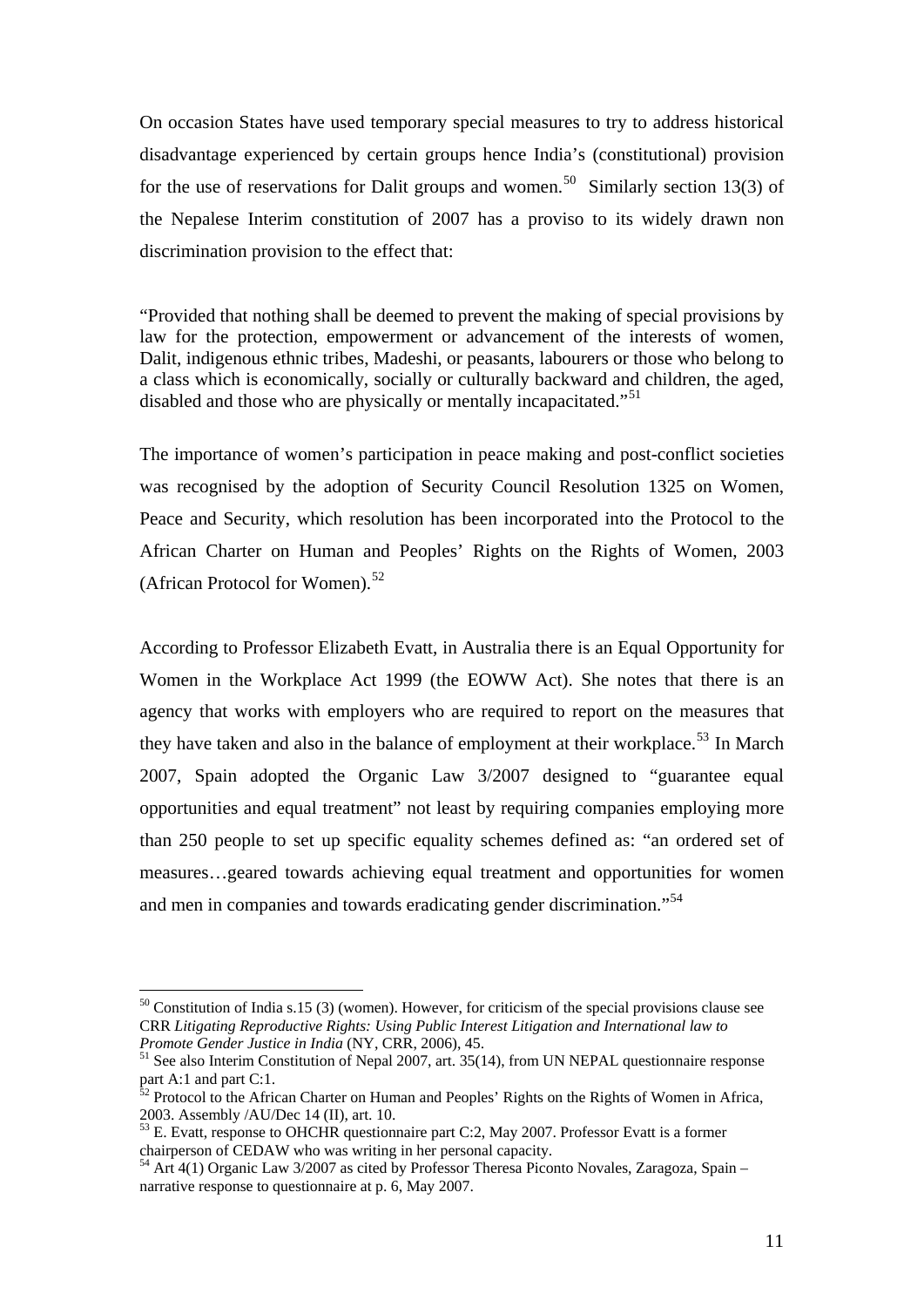Given the role of judges in deciding if particular laws discriminate against women, also important must be a consideration of the use of temporary special measures to increase the number of women judges, particularly in the higher courts.55 In *Guido Jacobs v. Belgium*,<sup>56</sup> the use of temporary special measures to appoint judicial officers was challenged by an unsuccessful male candidate who argued that the lack of women applicants for public service appointments showed that they did not fulfil the criteria (were not good enough). Finding against him, the Human Rights Committee countered that the fact that few women had applied for the positions, should not be seen as pointing to women's inadequacy or inability to fill roles, but rather as reflecting the pervasive and on going discrimination that they suffer. This justified the use of temporary special measures.  $57$  The participation of women judges can have a significant impact on both the construction and interpretation of law so that of the *Akayesu<sup>58</sup>* case it is noted;

"The only woman judge on the ICTR, was instrumental in questioning witnesses and evoking testimony of gross sexual violence…eventually leading to the defendant's conviction for genocide due to those acts, the first time an international tribunal held that rape and sexual violence can constitute genocide…Judge Pillay observed recently 'Who interprets the law is at least as important as who makes the law, if not more so…I cannot stress how critical I consider it to be that women are represented and a gender perspective integrated at all levels of the investigation, prosecution, defence, witness protection and judiciary."<sup>59</sup>

Equally important is for closer attention to be paid to the participation of women within international bodies including the United Nations. Figures for women's participation on human rights committee bodies showed that at the end of elections in 2004, women represented: "36.5 per cent of members of treaty bodies. However, women are over represented on treaty bodies examining issues related to women and children (CEDAW and CRC) and represent less than 14 per cent of the 74 members of the other five treaty bodies."60 Similarly a survey of special procedures mandate

<sup>&</sup>lt;sup>55</sup> Protocol to the African Charter on Human and Peoples' Rights on the Establishment of an African Court on Human Rights, 1998, OAU/LEG/AFCHPR/PROT (III), art. 12 (2). African Protocol on Women's Rights, art. 8 (e).

<sup>56</sup> *Guido Jacobs v Belgium,* Communication No 943/2000, CCPR/C/81/D/943/2000. 57 *Ibid,* paras. 9:4, 9:5. See also CEDAW general recommendation 25. <sup>58</sup> *In the Case of Akayesu,* Case No. ICTR-96-4-T.

 $^{59}$  N. Lasslop "Understanding the Impact of Women Members in Parliament on Peace, Security and Decision Making" ACCORD *Conflict Trends*, Issue 1, 2007 32, 35.

<sup>&</sup>lt;sup>60</sup> E/CN.4/2005/68, 10 January 2005, para. 45. See also R. Johnstone (2006).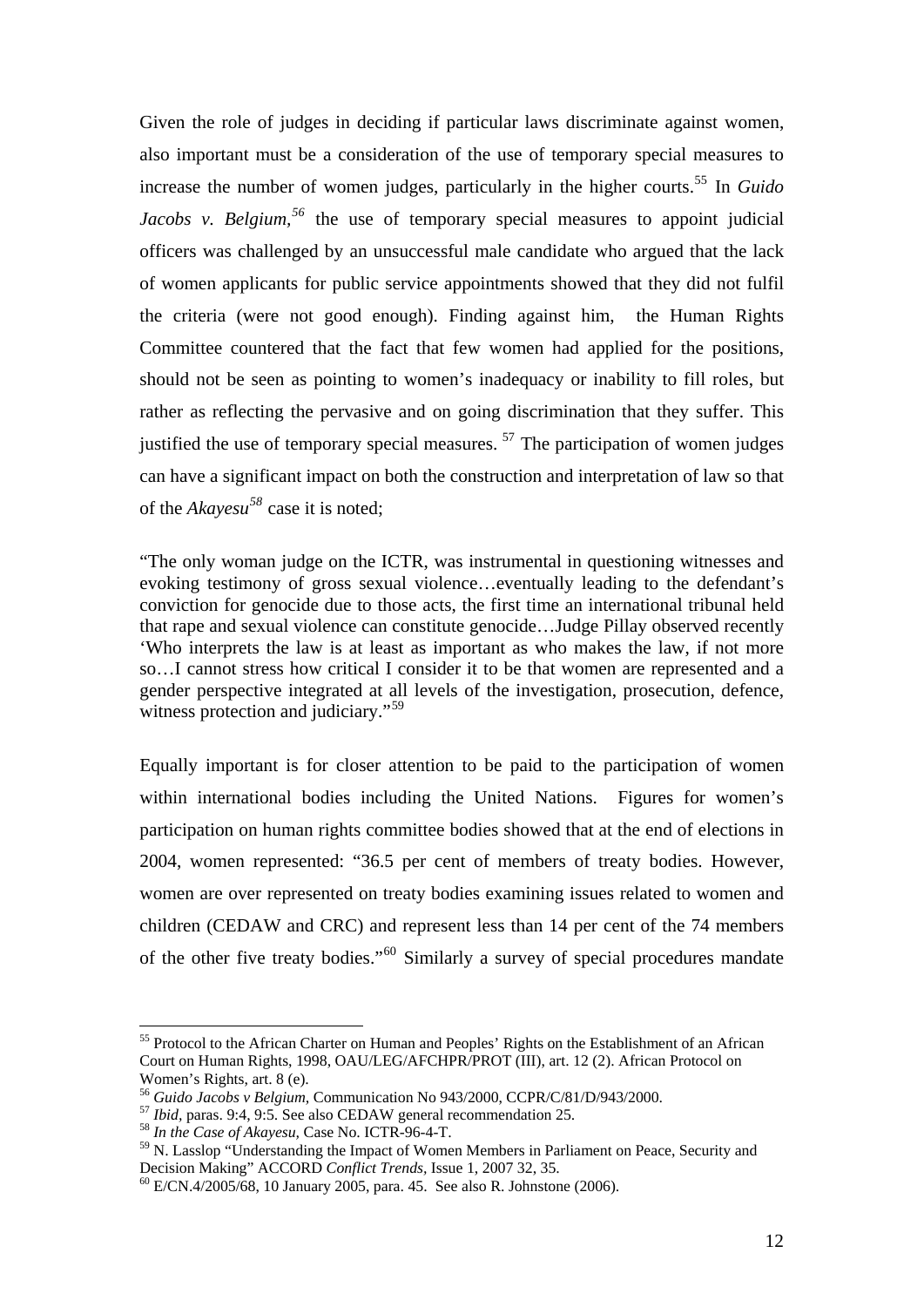holders showed that women represented 26.4 per cent of mandate holders.<sup>61</sup> It is unsatisfactory that the body responsible for standard setting and encouraging member States to use temporary special measures to improve the situation of women is itself failing. This numerical inequality is unfortunate not least because the UN analysis of the work undertaken by those women who are appointed shows: "Similar to treaty bodies, experts appointed to carry out mandates of the Commission on Human Rights tend to devote more attention to women's human rights and gender mainstreaming when these are consistent with their personal experience and background."<sup>62</sup>

Provision has also been made, in both international human rights law and national legislation, for women to receive "special protection" during pregnancy and while lactating.<sup>63</sup> While this is an attempt to recognise biological differences between men and women which render the application of a formal model of equality inappropriate, Mackinnon has challenged the special protection rule arguing that it reinforces the idea that men are the "norm" or the standard against women must be measured. Maternity and reproductive differences make women "unlike" men by reinforcing their distance from the male "norm" hence the need for "special protection."<sup>64</sup> Moreover, the apparent privileging of women's maternal roles post delivery may in fact reinforce rather than challenge gender stereotypes. Making, by law or policy, women primarily responsible for the care for young children, can constitute discrimination against both men and women.<sup>65</sup> An example of this is the South African case of *Hugo.* 66 On his election to the Presidency of South Africa, Nelson Mandela granted an amnesty permitting the release of certain categories of female prisoners who had children under the age of 12 years old, the reasoning being, the children needed their mothers. The appellant, a male prisoner within the amnesty category of prisoner, challenged this as constituting discrimination against him on the grounds of sex. Although the Constitutional Court dismissed his appeal noting that the amnesty merely reflected the status quo, that is that women bore the primary

 $^{61}$  E/CN.3/2005/68, para. 38.<br> $^{62}$  *Ibid.* para. 58.

<sup>&</sup>lt;sup>63</sup> See CESCR, art. 10 (2); ICCPR, art. 6 (5); Human Rights Committee general comment 18, para. 8; CEDAW, art. 4 (2), 5 (b), 11 (1) (f), 11 (2) (a) and 12 (2); CRC 24 (1), 24 (2) (a) and (d). CEDAW general recommendation 24, para. 28.

 $64^{\circ}$  C. Mackinnon (1989), 220 and 225-6.

<sup>&</sup>lt;sup>65</sup> *Petrovic v. Austria, European Court of Human Rights, Application No. 20458/92, Judgment of 27* March 1998. See also *Hugo v. The President of South Africa*. 1997 (4) SA 1 (CC).

<sup>&</sup>lt;sup>66</sup> Hugo v. The President of the Republic of South Africa, 1997 (4) SA 1.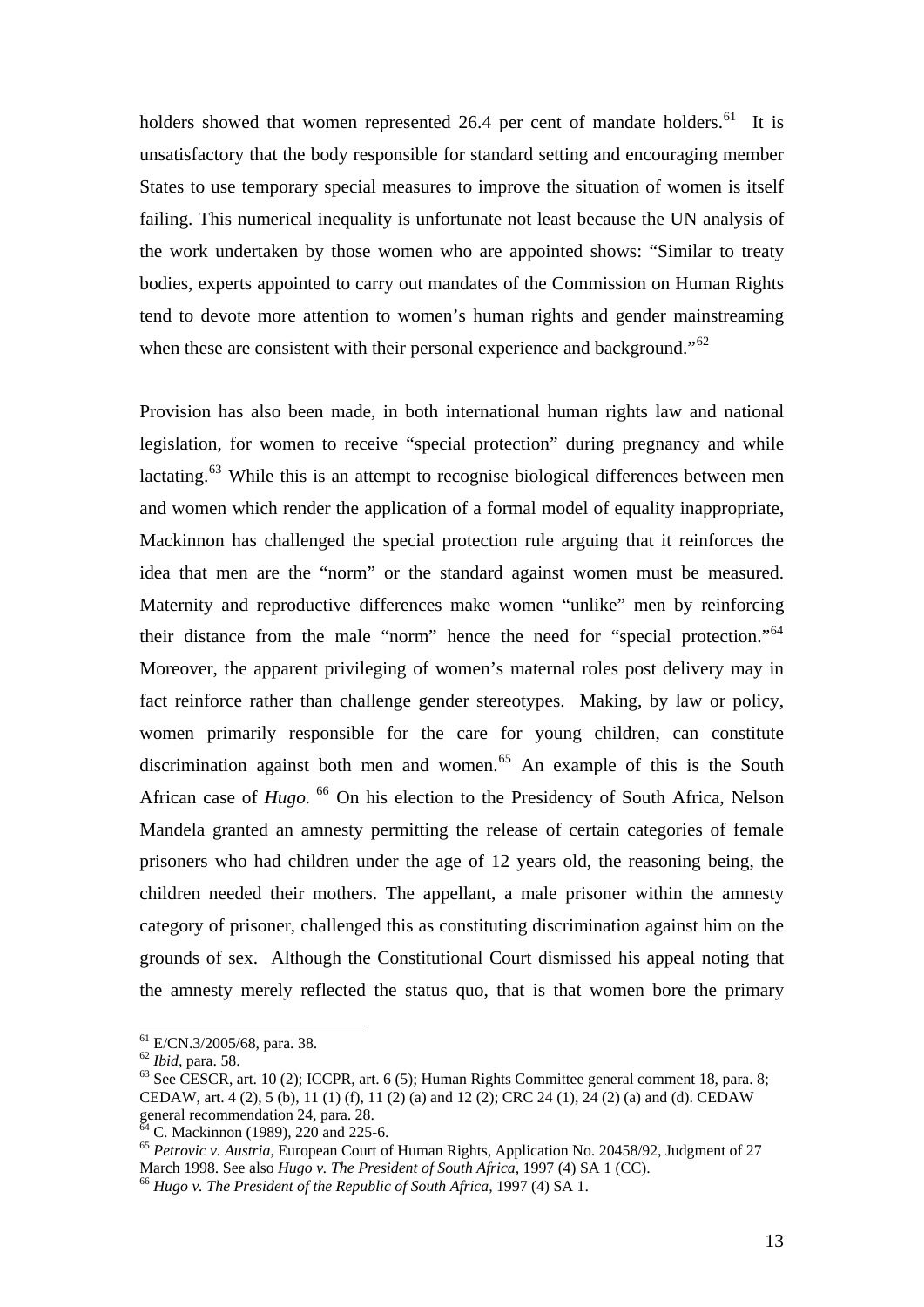responsibility of looking after children and to ignore this would in itself be discriminatory, in a dissenting judgment Kriegler JA noted that the majority decision merely reinforced, rather than challenged gender stereotyping.<sup>67</sup>

### **Intersectionality**

 Linked to the issue of substantive equality must be the recognition that women are not a homogenous group.<sup>68</sup> Their heterogeneity requires us to take into account the fact that women do not experience discrimination in the same way.<sup>69</sup> Women are separated by age<sup>70</sup>, caste<sup>71</sup>, class, race<sup>72</sup>, religion, disability<sup>73</sup>, indigeneity<sup>74</sup>, minority status<sup>75</sup> including sexual orientation<sup>76</sup> and multiple other factors. This demands that we take a holistic look at the way societies are organized and the differential impact of discrimination on the various groups within it. This last point has been termed

Construction of a New Human Rights Issue" (2007) 29 *Human Rights Quarterly,* 167. CERD general comment 29, article 1, paragraph 1 of the Convention (descent), 01 November 2002, paras. 11-13.  $\frac{72}{12}$  The CESCR raised the issue of racial discrimination against black people with Libya in its concluding observations. CESCR Concluding Observations Libya Arab Jamahiriya,

E/C/12/LYB/CO/2, 25 January 2006, para. 12.

<sup>73</sup> Convention on the Rights of People with Disabilities, art. 6, Beijing Declaration and Platform for Action para. 232 (p)/ CEDAW general comment 18 on Disabled Women, UN Doc. A/46/38, CESCR general comment 5 on Persons with Disabilities, 26 April 2001, E/1995/22, para. 19**.** CRC general comment 9 on the Rights of children with disabilities, CRC/C/GC/9, 29 September 2006.  $74$  CERD general comment 23 on Indigenous Peoples, 18 August 1997, A/52/18, annex V. UN

Declaration on the Rights of Indigenous Persons, Human Rights Council Resolution 2006/2, June 29 2006, in UN Doc. A/HRC/1/L.10 (annexe). Convention Concerning the Protection and Integration of Indigenous and Other Tribal and Semi Tribal Populations in Independent Countries, ILO Convention No. 107, 328 UNTS (1957). Convention Concerning Indigenous and Tribal Peoples in Independent Countries, ILO Convention No. 169, Reprinted in *ILM* 1382 (1989). P. Thornberry *Indigenous Peoples and Human Rights* (Manchester, Manchester University Press, 2002). *The Mayagna (Sumo) Awas Tigni Community v. Nicaragua,* Judgment 31 August 2001, Inter-American Court of Human Rights, Ser.C No 79 (2001).

<sup>75</sup> UNOHCHR "Meeting the Challenges of Discrimination against Women from Minority Groups", Statement on the occasion of International Women's Day, 8<sup>th</sup> March 2006, by Gay McDougall, UN Independent Expert on Minority issues. CERD general comment 27 Discrimination against Roma, 16 August 2000, A/55/18, annex V. Human Rights Committee general comment 28, para. 32. Center for Reproductive Rights (CRR) *Forced Sterilisation and other Assaults on Roma: Reproductive Freedom in Slovakia* (New York, CRR, 2003). *Ginova & Ors v. Slovakia,* European Court on Human Rights, Case No. 15966/04.

76 CRR and University of Toronto (2002), 211-215. *Toonen v. Australia,* Communication No. 488/1992, UN Doc CCPR/C/50/D/488, (Human Rights Committee, 1994).

 $67$  Ibid.

<sup>&</sup>lt;sup>68</sup> E. Spelman *Inessential Woman: Problems of Exclusion in Feminist Thought* (London, Women's Press, 1990); K. Bhavanani (ed.) *Feminism and Race* (Oxford, OUP, 2001). Human Rights Committee general comment 28, para. 30.

 $\delta^9$  United Nations Declaration on the Elimination of Violence against Women, 20 December 1993, GA Res. 48/104, preamble. OAS Convention on the Prevention, Punishment and Eradication of Violence against Women, 1994, reproduced in (1994) 33 *International Legal Materials* 1535, art. 9. African Protocol on Women's Rights, 2003, arts. 22-24.

<sup>&</sup>lt;sup>70</sup> CESCR general comment 6 on Economic, Social and Cultural Rights of Older Persons, 8 December 1995, E/1996/22. CEDAW general comment 24 on Health, UN Doc A.54/38/Rev.1, para. 6. 71 C. Bob "'Dalit Rights are Human Rights': Caste Discrimination, International Activism, and the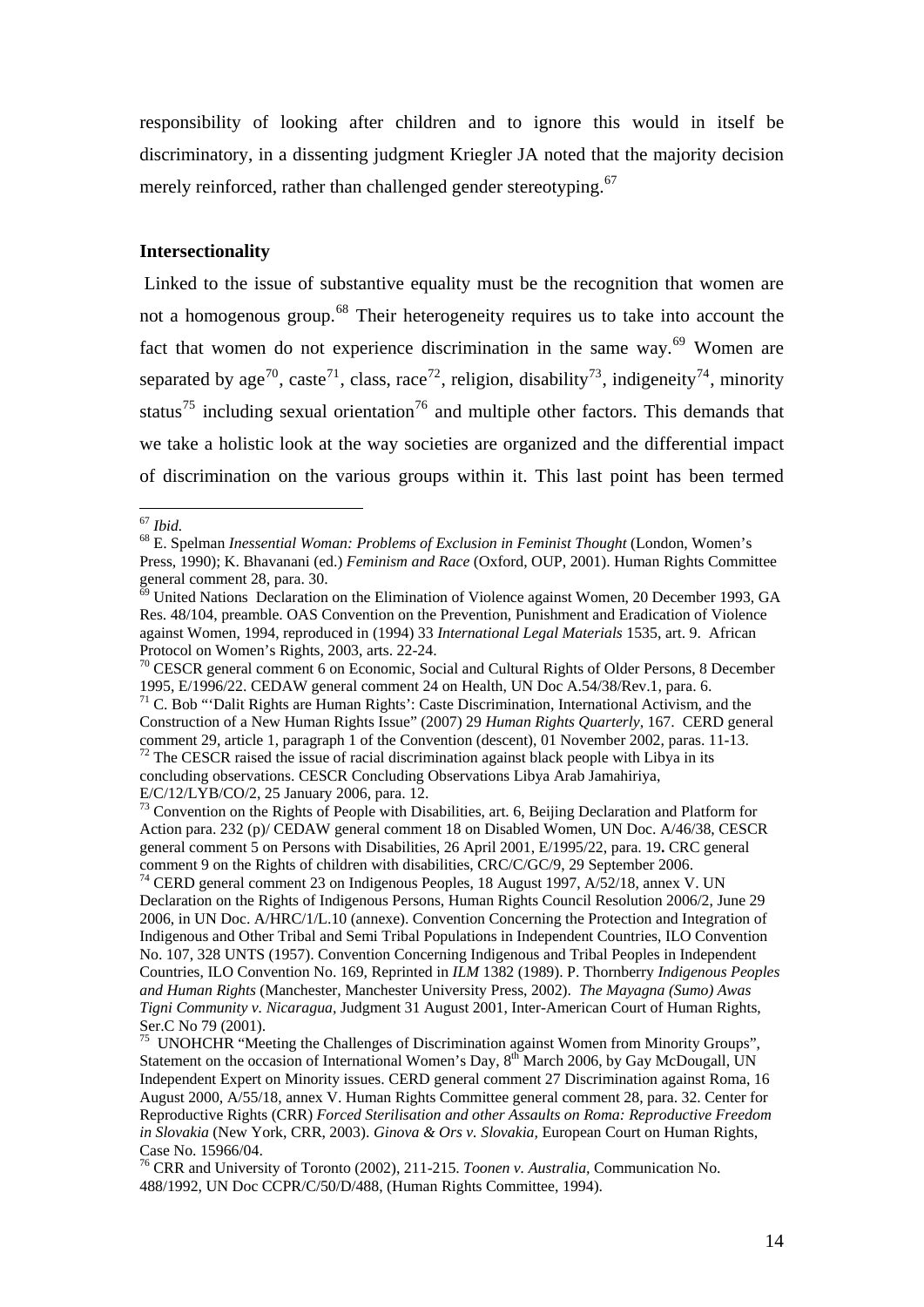"intersectionality" – a process by which one recognizes that certain groups may suffer multiple forms of discrimination simultaneously.<sup>77</sup>

The consequences of discrimination are different for those who suffer single issue discrimination than for those who suffer from intersectional discrimination.<sup>78</sup> There has over time been greater normative recognition given to the principle of intersectional discrimination.<sup>79</sup> The Race Committee has in its general comment 25 on gender related dimensions of racial discrimination<sup>80</sup>devised a four point "intersectionality questionnaire" which is helpful in considering how people are differentially impacted by gender based discrimination. It requires one to consider:

i) The form a violation takes;

<u>.</u>

- ii) The circumstances in which a violation occurs;
- iii) The consequences of a violation;
- iv) The availability and accessibility of remedies and complaint mechanisms.<sup>81</sup>

Questionnaire respondents furnished many examples of intersectional discrimination. Writing about the situation in Spain, a questionnaire respondent reported:

"In Spain certain groups of women are more vulnerable than others to the various forms of discrimination. In this regard, it should be pointed out that in issues such as gender violence, difficult access to housing, the right to education and training, equal access to the women's welfare measures and policies provided by the Spanish institutions, equal opportunities in the occupational sphere, equal wages, etc. are twice as difficult for some particular groups of women, such as rural women, undocumented migrant women, Gypsy women or disabled women."<sup>82</sup>

Another example of intersectional discrimination and its effects was highlighted the issue of equal pay in England and Wales. The questionnaire respondent noted that

 $^{77}$  K Crenshaw "Demarginalisng the Intersection of Race and Sex" (1989) U. Chi Legal F. 139, K. Crenshaw "Mapping the Margins: Intersectionality, Identity Politics, and Violence Against Women of Colour" (1991) Stanford Law Journal 1241,1244 n.

<sup>78</sup> F. Banda and C. Chinkin *Gender, Minorities and Indigenous Peoples* (London, Minority Rights Group, 2004). CESCR general comment 16, para 5.<br><sup>79</sup> UN Report of the World Conference against Racism, Racial Discrimination and Related Intolerance,

<sup>2001,</sup> UN Doc A/CONF.189/12.

<sup>&</sup>lt;sup>80</sup> CERD General Comment 25 on Gender Related Dimensions of Racial Discrimination, UN Doc. A/55/18, Annex V. Human Rights Committee general comment 28, para.30.

<sup>&</sup>lt;sup>81</sup> CERD General Comment 25 on Gender Related Dimensions of Racial Discrimination, para. 5.

 $82$  T. Piconto Novales, questionnaire response : p.2 narrative response.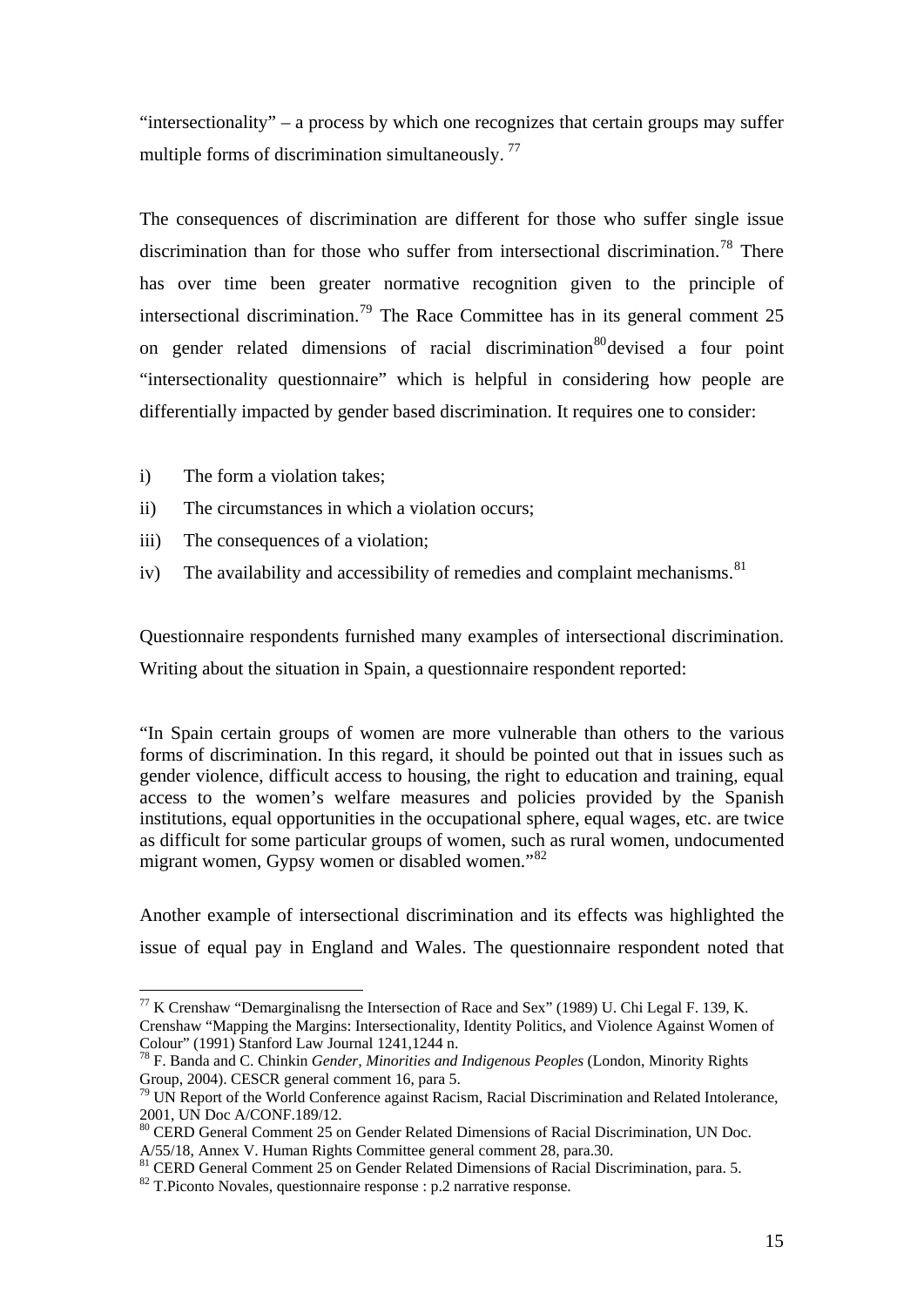research undertaken by the Equal Opportunities Commission (EOC) showed that ethnic minority women in the workplace experienced disadvantage. The research<sup>83</sup>that she refers to revealed, in part, that while the 'average' discrepancy in pay between men and women was 17% (with (white) men earning more), Pakistani women experienced a 28% differential in pay. This suggests that, in addition to the 'gender deficit' of 17%, there is an additional 11% which is 'unaccounted for,' or put differently, can be accounted for in part, by factoring discrimination based on race and religion."<sup>84</sup> While the gap between the pay of white women and men held steady at 17%, the research showed that in the 24-54 age group, the full time hourly pay gap "increases for Indian (15 per cent), Black African (23 per cent) and Black Caribbean  $(13%)$  women."<sup>85</sup> This shows that one cannot lump all minorities into one group who are all discriminated against because of a combination of sex and race differentiation.<sup>86</sup> Other reasons for the pay differentials may include different working patterns. There is also the fact that women are sometimes found in caring and service sectors which may command lower wages. Moreover, it is telling that the research also revealed differences in pay between white men (the highest earners) and men from other ethnic groups, with Indian men experiencing the lowest pay differentials and Bangladeshi men the highest pay differential of a 39 per cent deficit vis a vis full time wages for white men. <sup>87</sup>Again this highlights the importance of an intersectional approach to examining discrimination; the causes for the pay inequality may reveal different pressure points for seemingly "alike" groups and may therefore call for different responses or interventions.

A major challenge that is thrown up by intersectional discrimination is the perceived tension between rights of minorities and respect for culture<sup>88</sup> and other human rights principles, not least non discrimination.<sup>89</sup> Minorities or indigenous people may argue that they have the right to practise and to enjoy their right to culture without external

<sup>83</sup> L. Platt *Pay Gaps: The Position of Ethnic Minority Women and Men* (London, Equal Opportunities Commission, 2006) v, 43.

 $84$  A. Stewart, questionnaire response Part A:6, April 2007.<br>  $85$  *Ibid*, vi.

<sup>86</sup> *Ibid*, 20.<br><sup>87</sup> *Ibid*, 43.<br><sup>87</sup> *Ibid*, 43.<br><sup>88</sup> ICCPR, art. 27; CRC, art. 31. See also *Lovelace v. Canada*, Communication No R. 6/24/1977, Human Rights Committee, views of the Committee, 30 July 1981, UN Doc A/36/40, Supp 40. 89 UNDP *Human Development Report 2004: Cultural Liberty in Today's Diverse World* (New York, UNDP, 2004).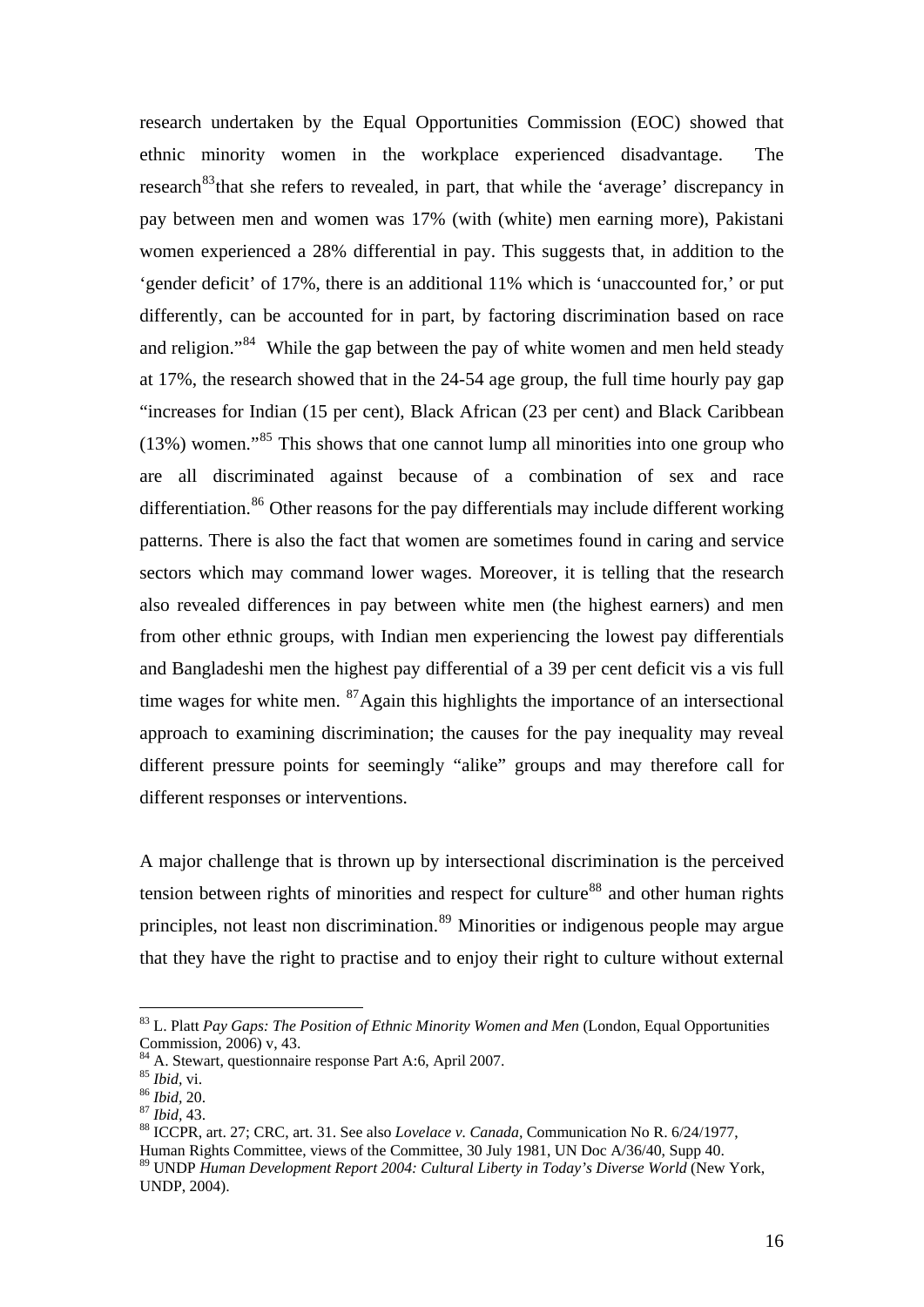interference. While, technically all rights are subject to the filter of non discrimination, $90$  the situation is more complex for as a UN official noted "Human" rights mechanisms find it difficult to interfere with non State structures."<sup>91</sup>

Notwithstanding what appear to be clear normative commitments to achieving equality between the sexes, the practice of States parties, indicates that there is still a equivocation over the principle of non-discrimination based on sex. States, and some academic writers, sometimes seek to invoke national, cultural or religious justifications for the non-implementation of equality, claiming that the local interpretation of the norm is at variance with the international. Often this starts with a challenge to the notion of "sameness". During the drafting of CEDAW for example, the Moroccan representative argued for a change in the wording of the provision "men and women have the same rights and responsibilities during and after the dissolution of marriage" because as drafted the provision: "Failed to take account a fact which was a matter of common sense, namely, that men and women, in order to be truly equal, did not need to be treated as being the same, which would be contrary to nature."<sup>92</sup> Preferred in some quarters is the equivalence or complementarity model which holds that men and women are "complements" of each other.<sup>93</sup> Of this "dual" sex" construction of sex difference, Nzegwu notes:

"In a dual-sex context, where individuals are valued for the skills they bring to community building and the role they play in developing the culture, gender identity is differently constructed. Identity is not abstractly construed in terms of sameness, but concretely defined in terms of the worth of social duties and responsibilities. Because gender equality implies comparable worth, women and men are complements, whose duties, though different, are socially comparable."<sup>94</sup>

The difficulty of course is in the different economic and social value placed on the roles that men and women play. Additionally, sometimes both sexes are denied the

<u>.</u>

 $90$  Human Rights Committee general comment 28, para. 32. Human Rights Committee general comment 23 on the rights of minorities (1994), ref paras. 4 and 6:2. K Knop *Diversity and Self Determination in International Law* (Cambridge, Cambridge University Press, 2002), 360-372.

 $91$  Special Rapporteur on violence against women, its causes and consequences, E/CN.4/2002/83, at 3. <sup>92</sup> L. Rehof *Guide to the Travaux Preparatoires of the United Nations Convention on the Elimination of all Forms of Discrimination against Women* (Dordrecht, Nijhoff, 1993), 147. See also the reservations made to CEDAW art 16 by Iraq and Morocco.

<sup>&</sup>lt;sup>93</sup> L. Welchman *Women and Muslim Family Laws in Arab States* (Amsterdam, Amsterdam University Press, 2007), 35 and 38-39.

<sup>94</sup> N. Nzegwu "Gender Equality in Dual-Sex System: The Case of Onitsha" (2001) 1 *Jenda: a Journal of Culture and African Women's Studies* available at: http://www.jendajournal.com.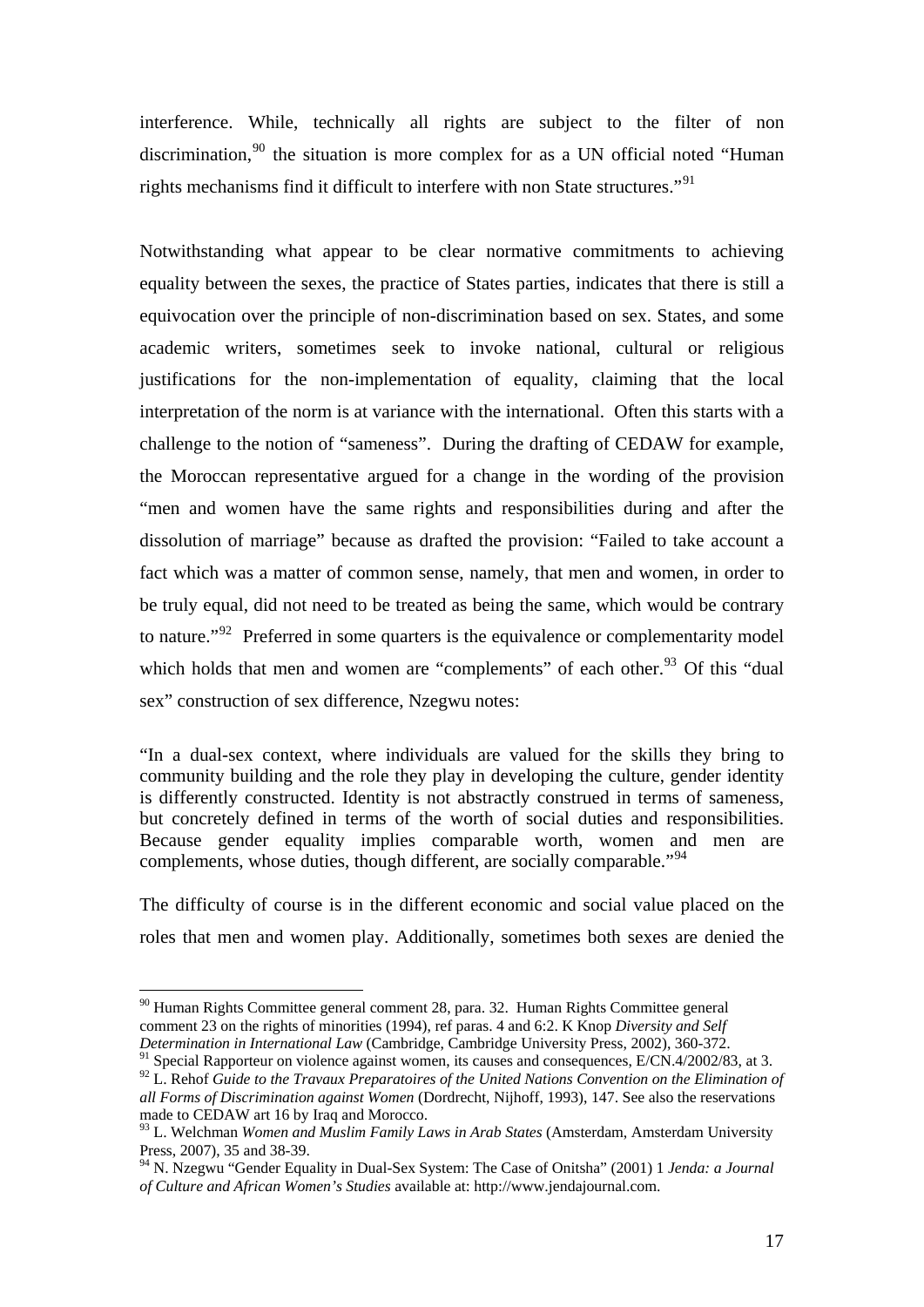opportunity to take on roles including in the domestic or public spheres that do not conform to the gender roles imposed upon them reinforcing stereotyping and denying them valuable opportunities to work.<sup>95</sup>

State equivocation over the principle of equality can most clearly be seen when looking at the reservations entered to human rights instruments.

### **Reservations**

1

International human rights law permits a State to enter reservations<sup>96</sup> to a treaty provided that the reservation is not incompatible with the objects and purpose of the treaty.<sup>97</sup> The object and purpose of CEDAW, whose construction of discrimination is accepted as the base line standard for other treaty monitoring bodies, is that States parties move progressively towards the elimination of discrimination against women. <sup>98</sup> Reservations threatening the achievement of this goal are contrary to the object and purpose of the Convention. Despite this, there is a clear link between reservations made to CEDAW (and other instruments) and the areas where discrimination against women continues to prevail, not least in family and nationality laws. States have entered a large number of reservations to CEDAW, in particular reservations which are broad and imprecise.<sup>99</sup> This had led scholars to query whether the principle of sex discrimination can really be considered to be part of customary international law as is asserted by some scholars, $100$  as States parties from all geographic regions, and

<sup>95</sup> World Bank *Middle East and North Africa Development Report: Gender and Development in the Middle East and North Africa* (Washington, World Bank, 2004), 13, 21 and 93-127, (hereafter MENA Development Report, 2004). A. Abusharaf "Women in Islamic Communities: The Quest for Gender Justice Research" (2006) 28 HRQ 714.

<sup>&</sup>lt;sup>96</sup> Although states sometimes seek to pass off reservations as interpretive declarations or "understandings", it is clear from the objections made by other states that there is little in practice to distinguish them in their effect. Human Rights Committee general comment 24 on issues relating to reservations made upon ratification or accession to the Covenant or the Optional Protocols thereto, or in relation to declarations under article 41 of the Covenant, UN Doc CCPR/C/21/Rev1/Add6 (1994), para. 3; *Bellilos v. Switzerland* (1988), ECHR Series A, vol. 132**;** Statement on Reservations to the Convention on the Elimination of all Forms of Discrimination against Women by the Committee on the Elimination of Discrimination against Women, reproduced in UN, IWRAW, Commonwealth Secretariat *Assessing the Status of Women: A Guide to Reporting under the Convention on the Elimination of all Forms of Discrimination against* Women (London, Commonwealth Secretariat, 2000) 90, at para. 4 (hereafter CEDAW statement on reservations, 2000). 97 Vienna Convention on the Law of Treaties, 1969, 1155 UNTS 331, art. 19; CEDAW, art. 28 (2).

<sup>&</sup>lt;sup>98</sup> R. Cook "Reservations to the Convention on the Elimination of all Forms of Discrimination against Women" (1990) 30 *Virginia Journal of International Law* 643.<br><sup>99</sup> H. Steiner and P. Alston *International Human Rights in Context: Law, Politics, Morals* (Oxford,

Clarendon, 2000), 180. S. Engle Merry (2006), 80-81.

<sup>100</sup> S. Ali *Gender and Human Rights in Islam and International Law* (The Hague, Kluwer, 2000).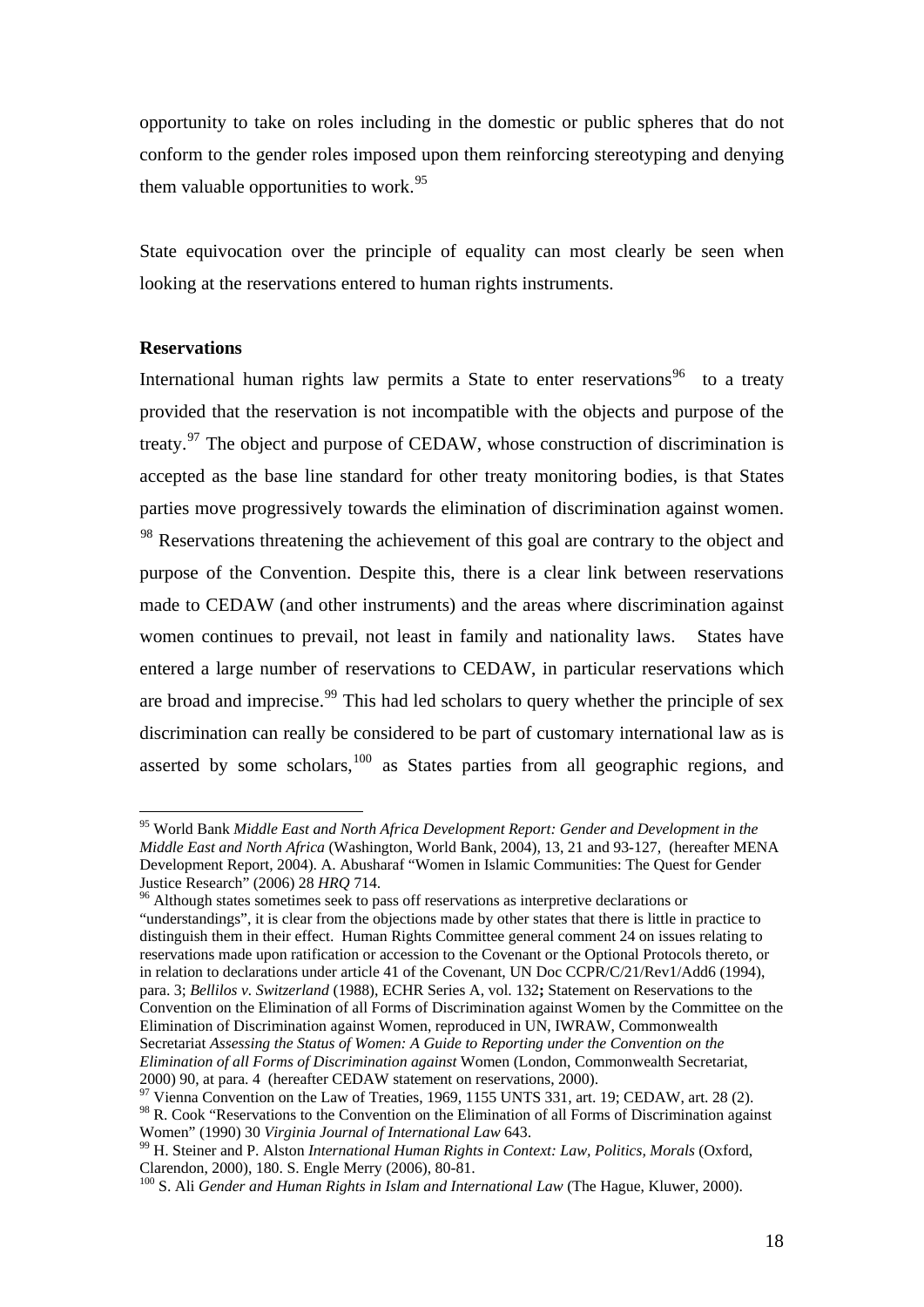different religious and legal systems continue to enter reservations limiting women's enjoyment of their rights.

CEDAW has frequently addressed reservations and has identified reservations to articles 2 (State obligations), 9 (nationality), 15 (equality and freedom of movement), 16 (marriage and family relations) as contrary to the object and purpose of the Convention, and therefore impermissible, $101$  In general comment 21 CEDAW urged: "States parties should where necessary to comply with the Convention, in particular in order to comply with articles 9, 15, and 16 enact and enforce legislation."<sup>102</sup>

As the analysis of the responses to the questionnaire will later show, many of the laws that discriminate against women are in these areas (article  $9$  – nationality; article  $15$  – equality before the law; and article 16 – marriage and family relations).

CEDAW has also noted that States that, while not entering reservations, have laws and customs that are discriminatory towards women, thus making it "difficult for the Committee to evaluate and understand the status of women."103 The Constitutions of Botswana, Zambia and Zimbabwe<sup>104</sup> exclude customary personal laws from the reach of the non-discrimination provision, meaning in effect that discrimination against women in personal status law is permitted.

States frequently give as the reason for their reservations, their constitution, 105 national law, custom and religion<sup>106</sup> despite the fact that the Vienna Convention on the Law of Treaties, 1969 provides that "a party may not invoke the provisions of its

<u>.</u>

<sup>&</sup>lt;sup>101</sup> See CEDAW general recommendation No. 21, paras. 41, 43, 44 and 48. CEDAW statement on reservations (2000) identifies articles 2 and 16 as the core provisions. See para. 6,Arab Development Report (2006), 191 *et seq.*<br><sup>102</sup> CEDAW general recommendation 21, para. 49. See also S. Engle Merry (2006), 81.<br><sup>103</sup> CEDAW general recommendation 21, para. 46.<br><sup>103</sup> See Constitution of Botswana, 30 September 1966, s.

No.1 of 1991), s.23 94 (c); Constitution of Zimbabwe, 1979 as amended (Zimbabwe Constitution Order SI 1979/1600 of the United Kingdom), art. 23 (3).

<sup>&</sup>lt;sup>105</sup> See for example Monaco general reservation to CEDAW; Pakistan reservation to art. 2 of CEDAW; and the "understanding" of art. 2 of the ICCPR entered into by the United States of America and the objections of other states (Finland) thereto. See also reservation of Bangladesh to arts. 2 and 3 of the

 $106$  C. Chinkin "Reservations and Objections to the Convention on the Elimination of all Forms of Discrimination against Women" in J. Gardner (ed) *Human Rights as General Norms and a State's Right to Opt Out* (London, British Institute of International and Comparative Law, 1997), 64; J. Connors "The Women's Convention in the Muslim World" in J. Gardner (ed) (1997). A.E Mayer *Islam and Human Rights* (Boulder, Westview), 125**;** UNDP *Arab Development Report 2005,* 179-182.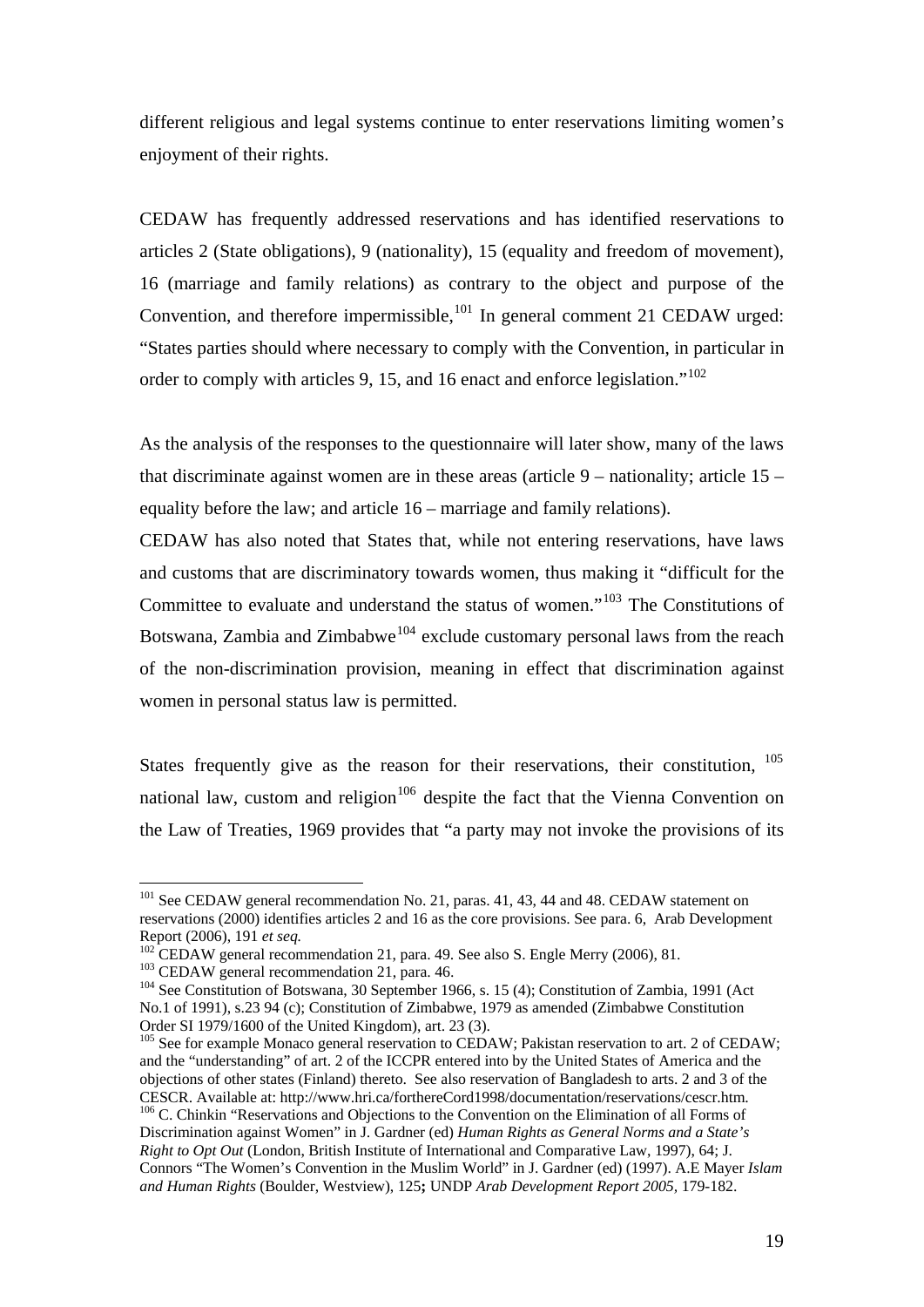internal law as justification for its failure to perform a treaty."107 Moreover, the reservations ignore treaty obligations requiring States to change or repeal discriminatory laws.<sup>108</sup> Reservations are often general in nature thus making their scope and reach difficult to ascertain.<sup>109</sup>

In 2002 the Special Rapporteur on Religion produced a comprehensive report identifying the myriad ways in which religions and more precisely, the interpretation of religious tenets was used to rationalise and legitimise discrimination against women in both practice and law.<sup>110</sup> The use of reservations played a key role in the legal disenfranchisement of women.

The Special Rapporteur on Freedom of Religion and belief also notes that:

 "varying interpretations of the same religion shows an urgent need for less ambiguous rules and principles. The issue is extremely delicate, but that should by no means deter us from confronting it. On the contrary, I believe that the longer we postpone tackling it, the greater the risk of embedding gender inequalities in the field of human rights."<sup>5111</sup>

The Children's Rights Convention is also subject to a large number of reservations<sup>112</sup> based on culture, national law and religion.<sup>113</sup> Using the life cycle model<sup>114</sup>, one can see how qualifying the enjoyment by the girl child of her rights is merely a pre-cursor to gender based discrimination faced by older women. With this in mind, human

<sup>1</sup> 107 Vienna Convention on the Law of Treaties, 1969, 1155 UNTS 331, art. 27. *Specific Human Rights Issues: Reservations to Human Rights Treaties,* Final Working Paper submitted by F. Hampson, E/CN.4/Sub.2/2004/42, 19 July 2004, para. 56.

<sup>&</sup>lt;sup>108</sup> See for example CEDAW, arts. 2 (a) – (c) and 3.<br><sup>109</sup> Human Rights Committee general comment 24, para. 1.

<sup>&</sup>lt;sup>110</sup> Droits Civils et Politiques et, notamment: Intolérance Religieuse. Rapport soumis par M. Abdelfattah Amor, Rapporteur spécial, conformément a la résolution 2001/42 de la Commission des droits de l'homme. Additif: Etude sure la liberté de religion ou de conviction et la condition de la femme au regard de la religion et des traditions, E/CN.4/2002/73/Add. 2, 5 avril 2002 (hereafter Special Rapporteur on religion, 2002)**.** UNDP *Arab Development Report 2005,* at 145-147. See also Council of Europe, Parliamentary Assembly, Committee on Equal Opportunities for Women and Men "Women and Religion in Europe" Doc. 10670, 16 September 2005.

<sup>&</sup>lt;sup>111</sup> A. Jahangir, United Nations Special Rapporteur on Freedom of Religion or Belief, speech given at the Parliamentary Assembly of the Council of Europe**.** Available at:

http://assembly.coe.int/Main.asp?link=/Documents/Records/2005/E/0510041000E.htm#5t.

 $^{112}$  For reservations to the CRC see http://www.ohchr.org/english/law/crc-reserve.htm. See for example Afghanistan, Botswana, Bosnia Herzogovina, Canada, China, Croatia, Egypt, Holy See, Jordan, Indonesia, Iran, Kiribati (culture), Iraq, Kuwait, Malaysia, Maldives, Mali, Mauritania, Monaco (nationality), Morocco, Oman, Poland (custom, Qatar, Saudi-Arabia, Singapore, Slovenia, Syria, Thailand, Tunisia and United Arab Emirates.

 $113$  K. Hashemi "Religious Legal Traditions, Muslim States and the Convention on the Rights of the Child: An Essay on the Relevant UN Documentation" (2007) 29 *HRQ* 194. See also Special Rapporteur on Religion (2002), para. 74.

<sup>&</sup>lt;sup>114</sup> CEDAW general recommendation 24, para.2.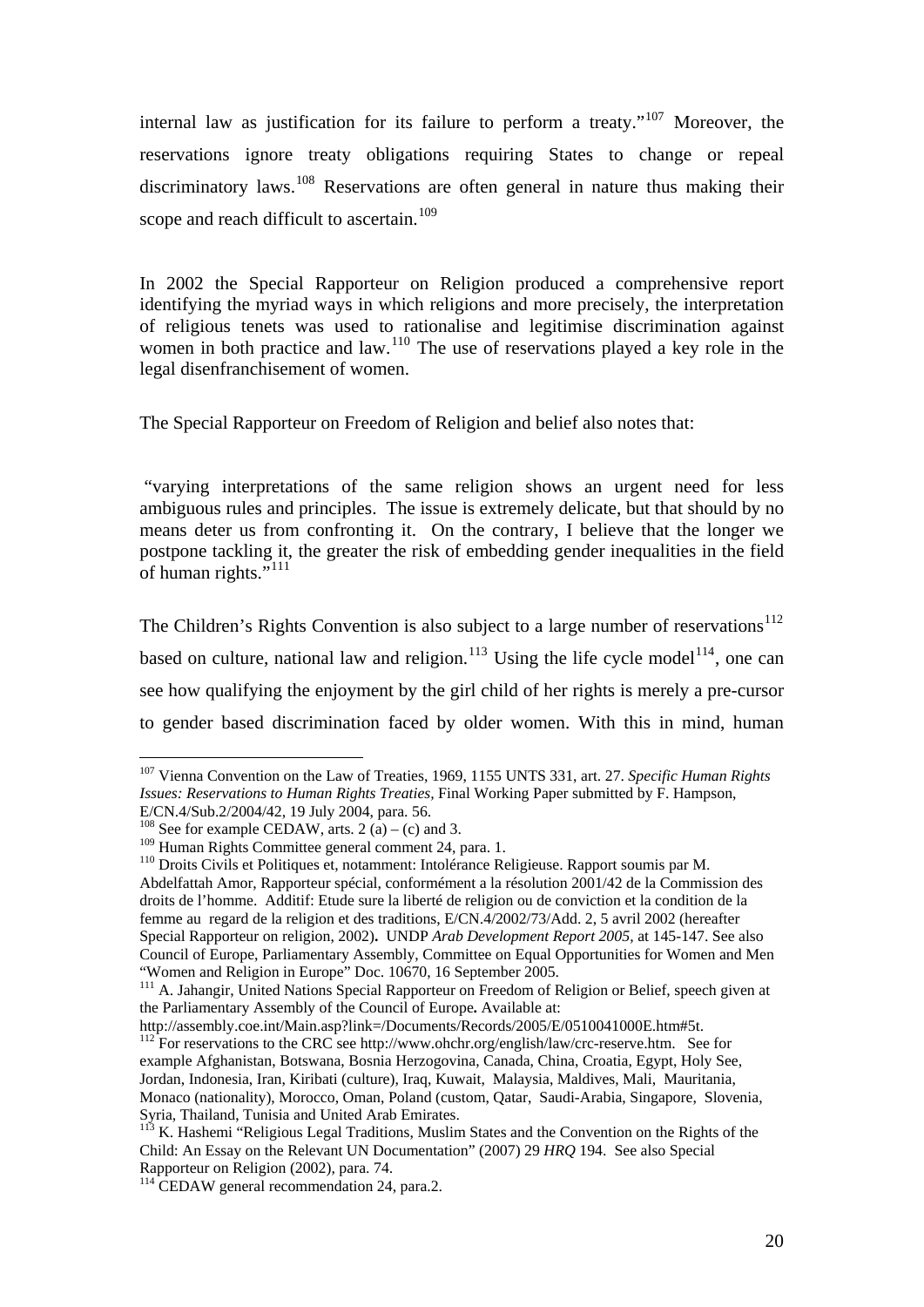rights committees and the children's agency UNICEF have all noted the "discrimination connection" between denial of education on grounds of sex, early and forced marriage, premature child birth and violence against women.<sup>115</sup>

Challenging reservations is difficult, $116$  With the exception of the Race Convention which includes a regime to address impermissible reservations.<sup>117</sup> the validity of reservations is governed by the Vienna Convention on the Law of Treaties. There is a limited number of States which object to reservations which they consider contrary to the object and purpose of the treaty. Objecting to another State party's reservation may help to highlight a problem, but short of proclaiming that the convention will not come into force *inter-partes*, an objection has little discernible effect in (deterring) the making of reservations by those States which are determined to do so.<sup>118</sup> Moreover, Chinkin notes reluctance on the part of some States to object to reservations made by other States parties because to do so might be perceived as an "unfriendly act."<sup>119</sup> However, there is a group of States, which is prepared to object to those reservations that they perceive to be contrary the object and purpose of treaties. In 2007**,** CEDAW congratulated the Netherlands for its willingness to challenge reservations that were incompatible with the objects and purpose of the Convention.<sup>120</sup>

Attempts by the Human Rights Committee to take a robust approach to reservations, claiming competence to decide on the compatibility of reservations with Covenant provisions and severing those that it found to be incompatible with the object and

115 Plan International *Because I am a* Girl (London, Plan, 2007). UNICEF *Progress for Children: a Report Card on Gender Parity and Primary* Education, No. 2, April 2005. UNICEF *The State of the World's Children 2006: Excluded and Invisible* (New York, UNICEF, 2006), 8, 22 and 44-47. UNICEF *The State of the World's Children 2007: Women and Children, the Double Dividend of Gender* Equality (NY, UNICEF, 2007). CRC general comment 4 on Adolescent health and development in the context of the CRC, UN Doc. CRC/GC/2003/4 (2003, paras. 20 and 24. Human Rights Committee general comment 19, article 23, UN Doc. HRI/GEN/1/Rev.1, at 28, 1994, para. 4. CESCR general comment 16, paras. 27 and 30. Human Rights Committee general comment 28, paras. 23 and 28.

116 Vienna Declaration and Platform for Action, 1993 (II), para. 39.Beijing Platform for Action, para. 230 (c); Asian Forum for Human Rights and Development "Asian governments must ratify treaties, remove reservations, report and remedy rights violations", Statement issued to mark human rights day, Sunday 10 December 2006, available at http://www.forum-asia.org.<br><sup>117</sup> CERD, art. 20 (2).

 $118$  B. Clark "The Vienna Reservations regime and the Convention on Discrimination against Women" (1991) 85 *AJIL* 281.

<sup>&</sup>lt;sup>120</sup> CEDAW Concluding Observations to the Report of the Netherlands, UN Doc. CEDAW/C/NLD/CO/4 (2007), para. 7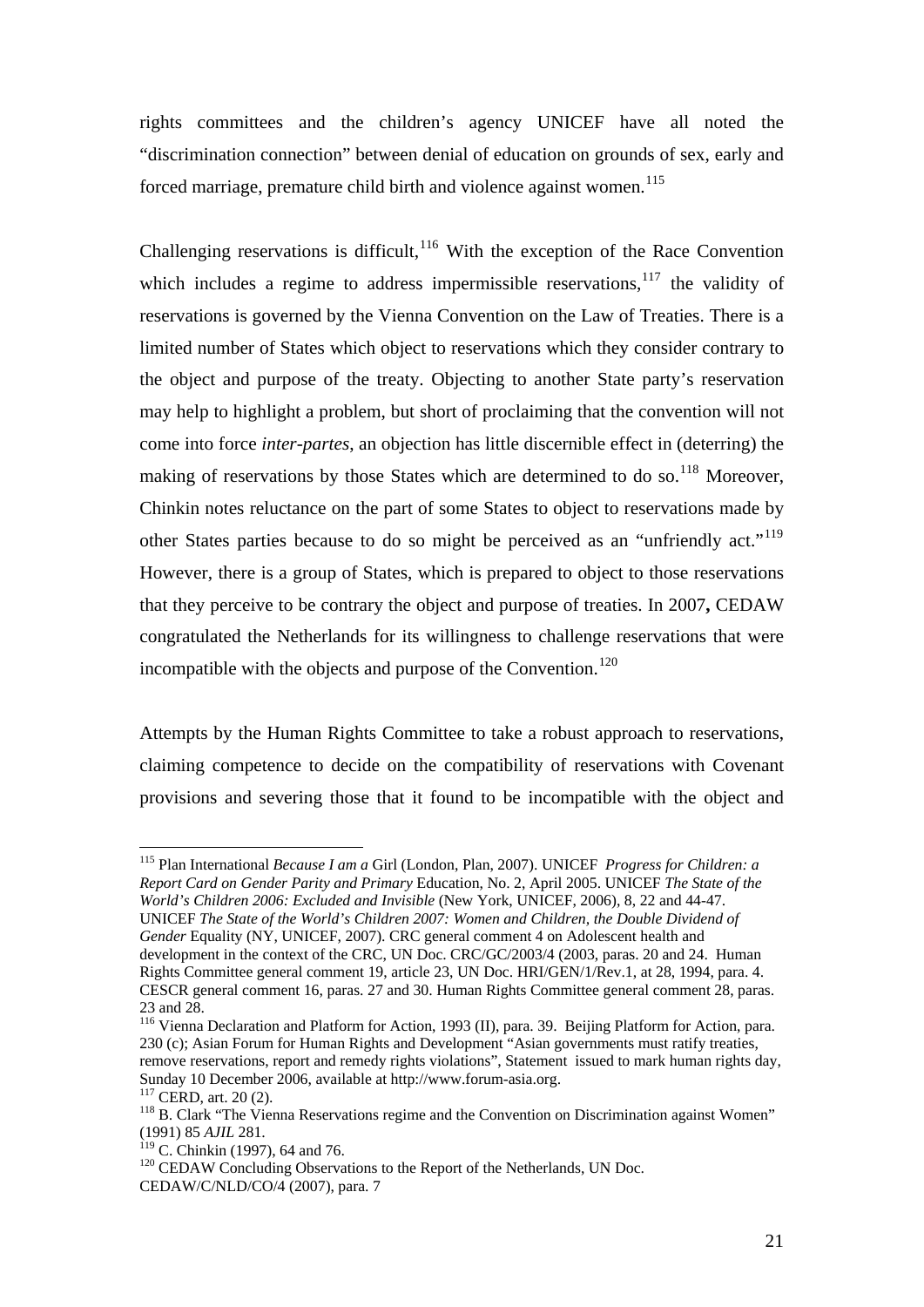purpose of the Covenant<sup>121</sup> have met with resistance.<sup>122</sup> Other treaty bodies have tried to grapple with the plethora of reservations by issuing general comments<sup>123</sup> and by engaging with States during the reporting phase.<sup>124</sup> While there has been some success in persuading some to uplift or modify their reservations, $125$  but there is still much to be done. $126$ 

The Special Rapporteur appointed to look into the matter of reservations by the International Law Commission has yet to reach a conclusive decision on how (incompatible) reservations should be dealt with. $127$ 

<u>.</u>

 $121$  Human Rights Committee general comment 24. The Committee notes that its approach is in keeping with the European approach. R. Baratta "Should Invalid Reservations to Human Rights Treaties be Disregarded?" (2000) 11 *European Journal of International Law* 413. M. Scheinin "Reservations to the International Covenant on Civil and Political Rights and Its Optional Protocols-Reflections and State Practice", undated article found on the internet.

<sup>&</sup>lt;sup>122</sup> See *Observations by the Governments of the United States and the United Kingdom on General Comment 24 Relating to Reservations,* (1995) GAOR, UN Doc. A/50/40, Annex VI.A. Boyle and C. Chinkin *The Making of International Law* (Oxford, OUP, 2007), 191-194.<br><sup>123</sup> CEDAW general comment 4 on Reservations, UN Doc A/42/38; CEDAW general recommendation

No. 20 on reservations to the Convention, UN Doc A/47/38. CEDAW general recommendation No. 21, paras. 41-45 and 48. CEDAW's statement on reservations (1998).

<sup>&</sup>lt;sup>124</sup> CEDAW Guidelines Regarding the Form and Content of Initial Reports of States Parties provide that states that have entered reservations should say why the reservation is necessary, the effect of the reservation on national law and policy and the plans, including a timetable for uplifting the reservations. General reservations are considered to be incompatible with the object and purpose of the Convention. See UN Doc CEDAW/C/7/Rev.3, para. 8.

<sup>&</sup>lt;sup>125</sup> States uplifting or modifying their reservations entered include, but are not limited to, Lesotho, Malaysia, Mauritius, Malawi and Turkey.

<sup>&</sup>lt;sup>126</sup> CEDAW statement on reservations (1998), paras. 11 and 19. <sup>127</sup> A. Boyle and C. Chinkin (2007), 193.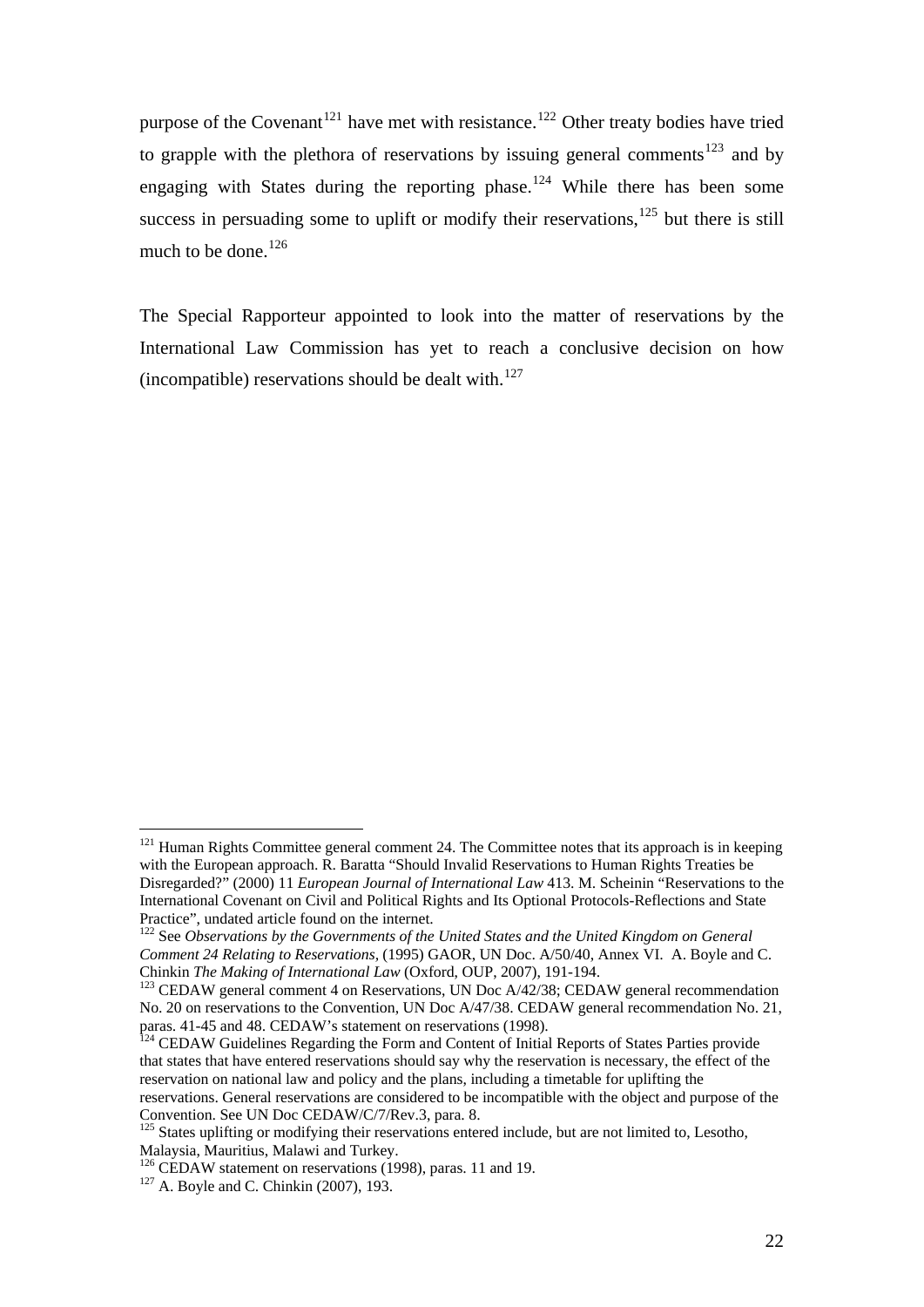### **PART B – REGIONAL HUMAN RIGHTS INITIATIVES**

Running parallel to the UN norm making process, have been regional initiatives to create instruments that reflect the cultural historical values of the various regions.

#### **The European Convention on Human Rights**

The oldest of these is the European Convention on Human Rights,  $1950$ .<sup>128</sup> Although containing a non-discrimination provision in article 14, the treaty requires an allegation of discrimination on listed grounds (which include sex) to be brought in conjunction with another Convention provision. The test for discrimination was enunciated in the *Belgian Linguistic case*<sup>129</sup>:

"The principle of equality of treatment is violated if the distinction has no objective and reasonable justification. The existence of such a justification must be assessed in relation to the aim and effects of the measures under consideration, regard being had to principles which normally prevail in democratic societies. A difference in treatment in the exercise of a right laid down in the Convention must not only pursue a legitimate aim: Article 14 is likewise violated when it is clearly established that there is no reasonable relationship of proportionality between the means employed and the aim sought to be realised.<sup>130</sup>",

An examination of European case law seems to show that claims of discrimination on grounds of sex are not made solely, or exclusively, by women, with a number of cases appear to be brought by men<sup>131</sup> complaining, mainly, of distinctions in social security law or regulations about entitlements to benefits.<sup>132</sup> For women, marriage (status) seems to be an important factor in discrimination cases.<sup>133</sup> Also notable is the case of *MC v. Bulgaria*<sup>134</sup> where a young woman had been raped but her case had not been prosecuted because of a finding that she had not resisted. Alleging violations of

<sup>&</sup>lt;sup>128</sup> European Convention on Human Rights, ETS No. 5, 213 UNTS 222.<br><sup>129</sup>Belgian Linguistic Case (No. 2) (1968), I EHRR, 252.

<sup>130</sup> *Ibid, 284.*<br><sup>130</sup> *Ibid, 284. Case (No. 6)* (*No. 6) Ibid, 284.* 131 *Karlheinz Schmidt v. Germany, European Court of Human Rights, Application No. 13580/88,* Judgment of 18 July 1994.

<sup>132</sup> *Van Raalte v. the Netherlands,* European Court of Human Rights, Application No. 20060/92, Judgment of 21 February 1997; *Petrovic v. Austria,* European Court of Human Rights, Application No. 20458/92, Judgment of 27 March 1998; Willis *v. United Kingdom,* European Court of Human Rights, Application No. 36042/97, Judgment of 11 June 2002.

<sup>&</sup>lt;sup>133</sup> Abdulaziz, Cabales, and Balkandali v. United Kingdom, European Court of Human Rights, Application Nos. 9214/80, 9473/81, 9474/81, Judgment of 28 May 1985*; Marcx v. Belgium* (1979), EHRR 330B. *Schuler-Zgaggen v.* Switzerland, Judgment of the ECtHR, 24 June 1993; *Wessels-Bergervoet v. Netherlands,* Application No. 34462/97, Judgment of 4 June 2002. (The latter is a benefits case).

<sup>&</sup>lt;sup>134</sup> *MC v. Bulgaria, Judgement of the European Court of Human Rights, 4 December 2003. See also Aydin v. Turkey,* (1998) 3 Butterworths Human Rights Cases, 300.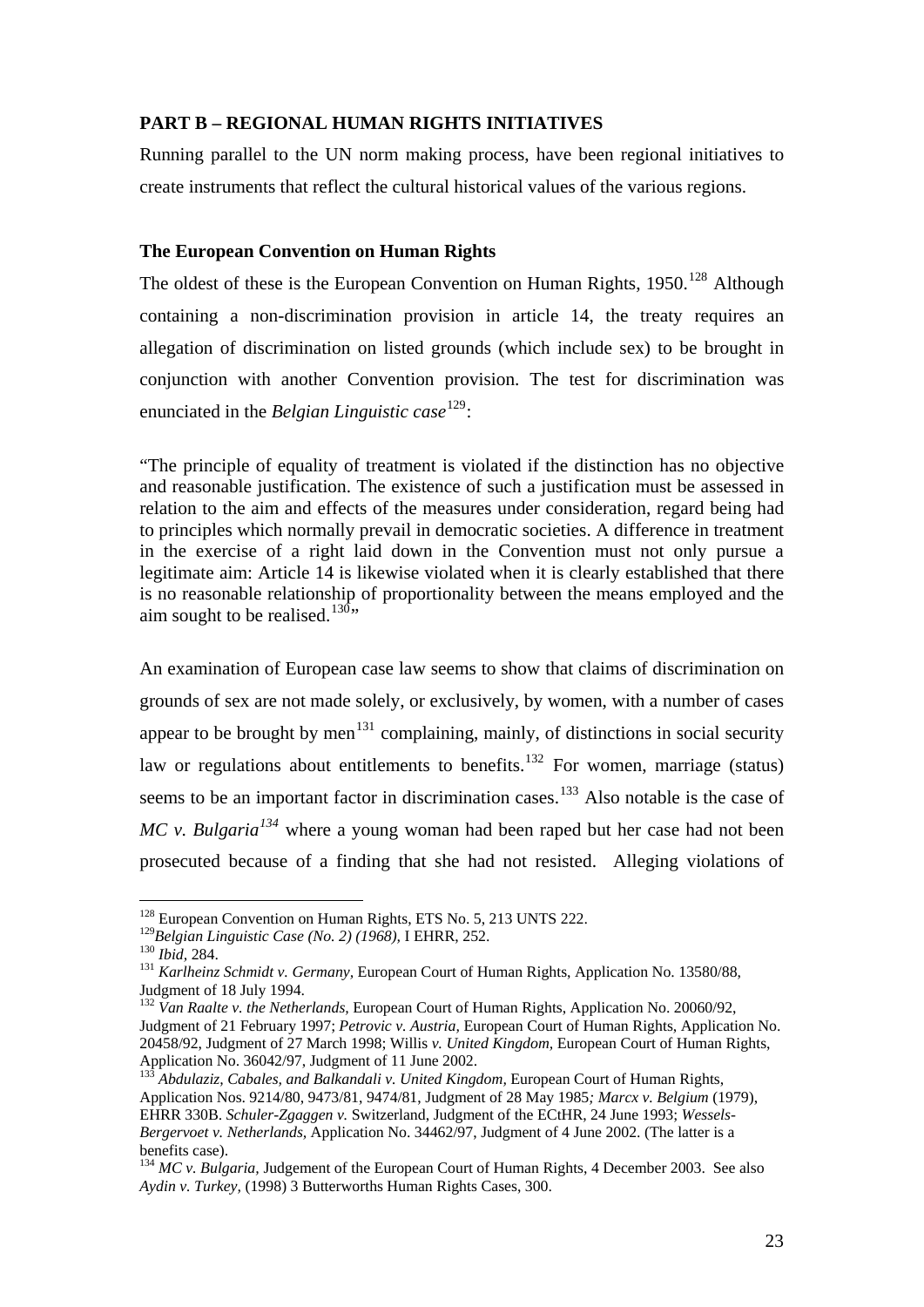articles 3, 8 (1), 13 and 14 of the Convention, MC noted that Bulgarian law did not provide effective protection against rape as only cases where the victim had actively resisted were prosecuted. There had also been a failure by authorities to properly investigate the allegations made. The Court held that there was indeed a positive obligation under articles 3 and 8 requiring Bulgaria to enact criminal law proceedings which effectively punished rape regardless of the behaviour of the victim. It was the absence of consent that was crucial and not the failure to resist the assault. Moreover, the State was under an obligation to investigate allegations of rape thoroughly and also to prosecute.

More recent is the case of *Tysiac v Poland*.<sup>135</sup> A woman had been advised by her doctor not to proceed with pregnancy because of a risk to her health. She had sought, but had been denied an abortion. She sued alleging that there had been a breach of her rights under articles 3, 13 and 8 read with 14 of the ECHR. The court found for her and ruled that States had a duty to ensure access to abortion where it was legal. In June 2007, the Polish government announced that it would be appealing the decision, <sup>136</sup> thus calling into question the assertion made by one of the delegates that attended the CEDAW session at which Poland presented its report in January 2007, concerning reproductive rights:

"abortion was legal for women in cases of rape and when the pregnant woman's health was in danger. All women had the right to reproductive services. Under the conscience clause, doctors could refuse to perform an abortion. However, if all doctors in a hospital refused to do so, the hospital was required to have a contract with another health care facility willing to perform the procedure. All doctors were obliged to perform abortions for women whose health was seriously imperilled by the pregnancy. In such cases, the conscience clause could not be invoked as reason for refusing to perform the procedure. In all the circumstances doctors were subject to the Penal Code's provisions concerning abortion rights and the Professional Conduct  $Code.$ <sup>''137</sup>

<sup>&</sup>lt;sup>135</sup> Tysiac v. Poland, ECHR Application no. 5410/03, 20 March 2007.

<sup>&</sup>lt;sup>136</sup> Center for Reproductive Rights "Poland appeals Tysiac", available at:<br>http://www.reproductiverights.org/ww\_europe.html#polandappeals.

 $\frac{137}{137}$  UN Department of Information "Progress made in mainstreaming gender equality into Poland's national legislation, women's anti-discrimination committee told", *General Assembly WOM/1591.*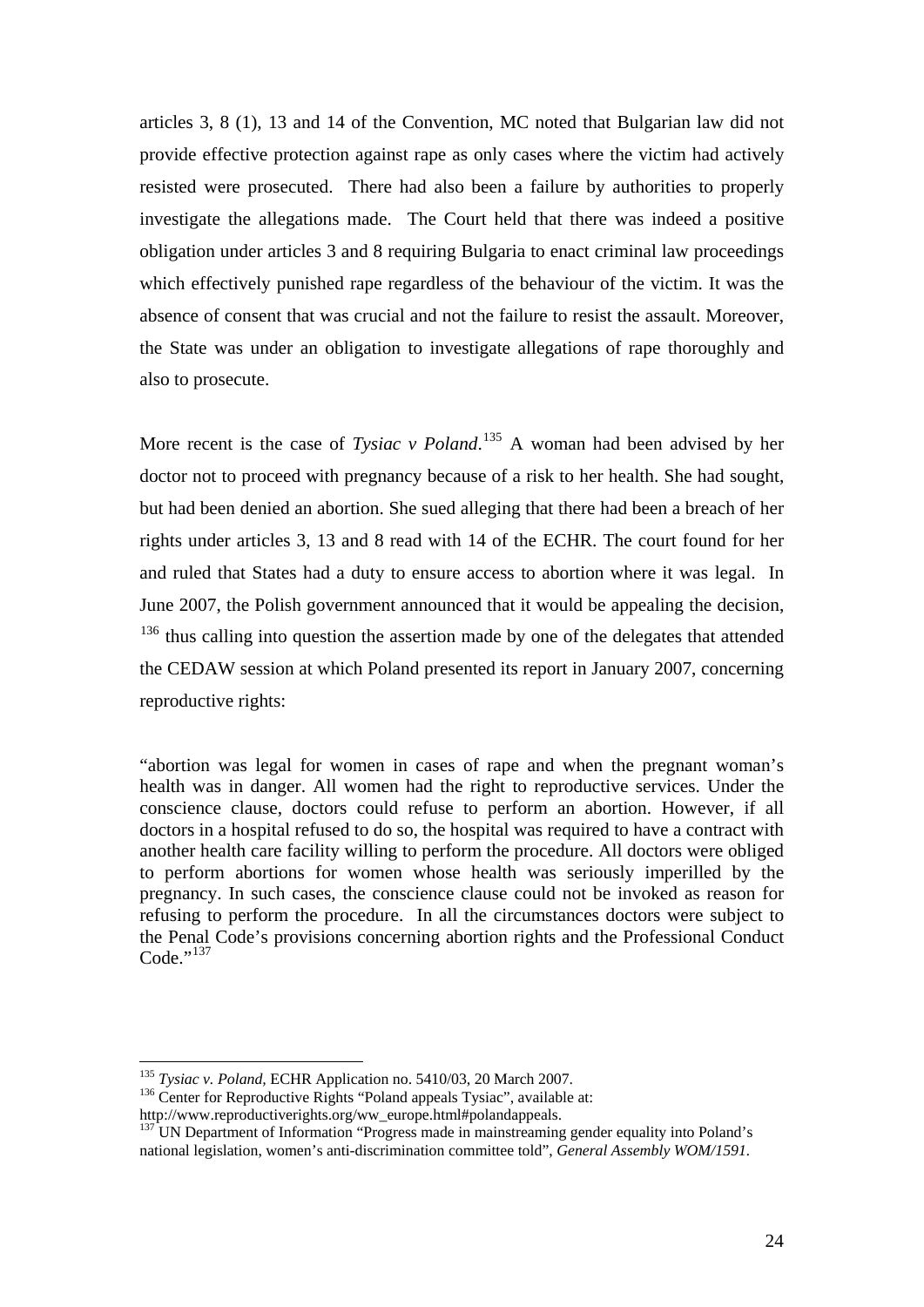In the decision of the ECHR in *Leyla Sahin v.Turkey<sup>138</sup>* the ban on the wearing of headscarves by Muslim women in public (University) was upheld by the majority. This decision contrasted with that of the Human Rights Committee in *Hudoyberganova v. Uzbekistan*<sup>139</sup> in which the Committee found that restrictions on a woman's right to wear the *hijab* in public or private constituted a violation of article 18 (2) of the ICCPR prohibiting coercion that would impair an individual's freedom to have or adopt a religion.<sup>140</sup> The difference in approach between the regional court and the international committee raises interesting questions about standards and interpretation of human rights norms.<sup>141</sup>

In 2000 the Council of Europe adopted Protocol 12 to the European Convention.<sup>142</sup> It reads into the Convention a free-standing equality provision, the equivalent of article 26 of the ICCPR, guaranteeing the enjoyment of rights "set forth by law without discrimination on any ground..."<sup>143</sup>

#### **The Inter-American system**

The American Convention on Human Rights, 1969<sup>144</sup> proscribes discrimination on the basis of sex<sup>145</sup> and guarantees equality before the law.<sup>146</sup> If national law is not in line with the Convention, then "States Parties undertake to adopt, in accordance with their constitutional processes and the provisions of this Convention, such legislative and other measures as may be necessary to give effect to those rights or freedoms.<sup>147</sup>" The Additional Protocol to the American Convention on Human Rights in the area of

<u>.</u>

*<sup>138</sup> Leyla Sahin v. Turkey,* ECHR Application no. 44774/98, judgment 29 June 2004. D. McGoldrick *Human Rights and Religion: The Islamic* Headscarf Debate (Oxford, Hart, 2006). Special Rapporteur on Freedom of Religion and Belief, Asma Jahangir *Civil and Political Rights including the question of religious intolerance,* E/CN.4/2006/5, 9 January 2006, paras. 41 and 43-50.

<sup>&</sup>lt;sup>140</sup> *Ibid, para.6.2.*<br><sup>141</sup> In *Rahime Kayhan v. Turkey,* CEDAW Communication no. 8/2005. A complaint made to CEDAW on the same issue was held to be inadmissible due to the author's non exhaustion of domestic remedies. She had brought a claim on the basis of freedom of religion to the Turkish courts but claimed violation of the non discrimination provisions in CEDAW. Interestingly Turkey noted that the matter had already

been heard in the ECHR in the *Sahin* case.<br><sup>142</sup> Protocol 12 to the Convention for the Protection of Human Rights and Fundamental Freedoms,<br>Rome.

<sup>&</sup>lt;sup>143</sup> Protocol 12, art. 1(1). <sup>144</sup> American Convention on Human Rights, 1969, 1144 UNTS 123. See also the American Declaration of the Rights and Duties of Man, OAS Res. XXX, adopted by the Ninth International Conference of American States, 1948, art. II. 145 *Ibid,* art. 1(1). 146 *Ibid,* art. 24. <sup>147</sup> *Ibid,* art. 2.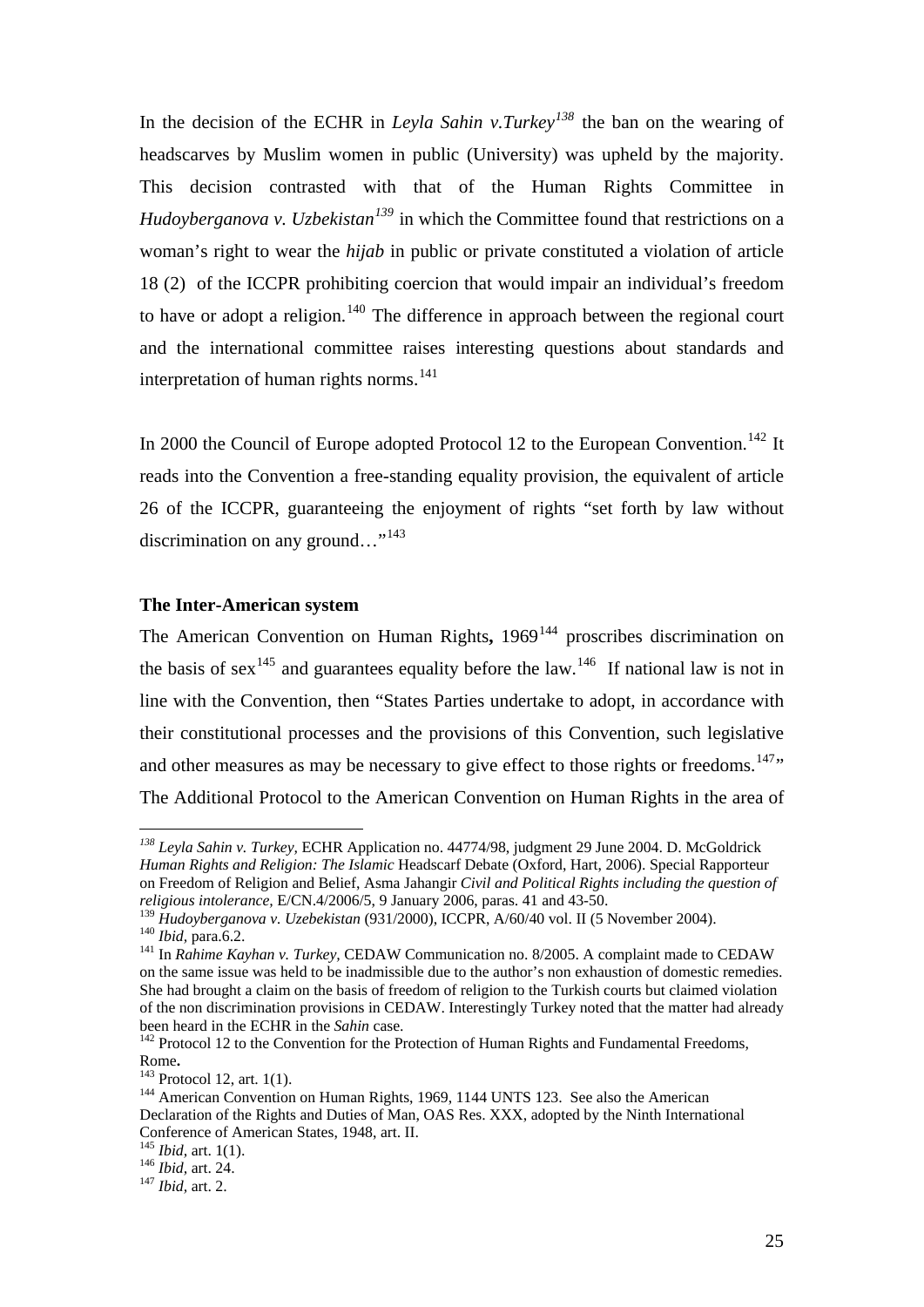Economic, Social and Cultural Rights, 1988 (Protocol of San Salvador) also guarantees freedom from discrimination.<sup>148</sup> The State's obligation to enact domestic legislation in line with the Protocol is also repeated.<sup>149</sup> Moreover, the San Salvador Protocol recognises that different groups may require additional protection hence there are separate provisions for children, the elderly and persons with disabilities.<sup>150</sup>

There has since 1994, been a Special Rapporteur on the Rights of Women whose initial remit included analysing the compliance of member States laws and practices complied with the provisions on non discrimination on grounds of sex and equality provisions of the American Declaration and also the Convention on Human Rights. Thereafter, the Rapporteur has been tasked with receiving communications and also "supporting the investigation of broader issues affecting the rights of women in specific countries of the region through on site visits and country reports."<sup>151</sup>

Jurisprudence from the OAS on discrimination against women has included consideration of nationality laws,<sup>152</sup> violence against women and<sup>153</sup> reproductive rights issues.154 The Inter-American system has also been responsible for the leading decision on State responsibility for the actions of non State actors,  $155$  which has impacted significantly on the understanding of State duty to prevent and punish violence against women in the private sphere. The *Velasquez* case established the principle of due diligence:

"An illegal act which violates human rights and which is initially not directly imputable to a State (for example because it is the act of a private person or because the person responsible has not been identified) can lead to international responsibility

<u>.</u>

<sup>&</sup>lt;sup>148</sup> Additional Protocol to the American Convention on Human Rights in the Area of Economic, Social and Cultural Rights, 1988, OAS Treaty Series 69, art. 3.

<sup>150</sup> *Ibid,* art. 2.<br><sup>150</sup> *Ibid,* arts. 17-19.<br><sup>151</sup> Inter American Commission on Human Rights "Special Rapporteurship on the Rights of Women of the Inter-American Commission on Human Rights: Background and Mandate", downloaded from http:///www.cidh/oas.org/women/mandate.htm.

<sup>152</sup> *Proposed Amendments to the Naturalization Provisions of the Political Constitution of Costa Rica*, Inter American Court of Human Rights, Advisory Opinion OC-4/84 of 19 January 1984, Ser A No. 4.<br><sup>153</sup> Meija Egocheaga v Peru (1997). 1 Butterworths Human Rights Cases 229.

<sup>&</sup>lt;sup>154</sup> *Maria Mestanza Chavez v. Peru, Case 12.191*, Rept No. 71/03, Inter. American Court on Human Rights, OEA/Ser.L/V/II.118**.** Doc 70 rev.2 at 668 (2003), *Paulina Del Carmen Ramirez Jacinto v Mexico* (Friendly settlement), Report No. 21/07 No. 21/07, Petition 161-02, 9 March 2007. 155 *Velasquez Rodriguez Case (Honduras)* (1994).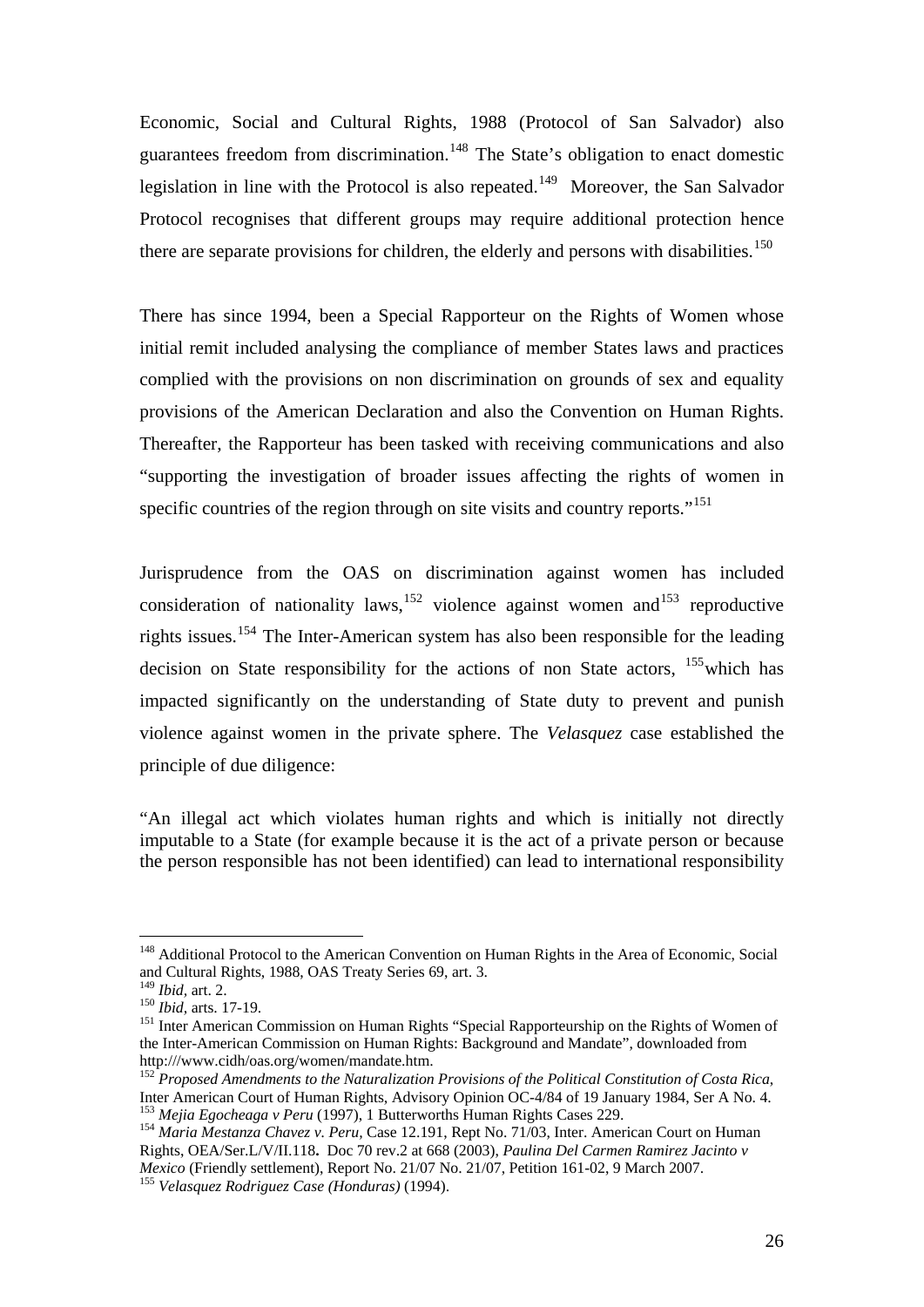of the State, not because of the act itself, but because of the lack of due diligence to prevent the violation or to respond to it as required by the Convention."<sup>156</sup>

In *Velasquez* it was further noted that the State's duties included:

"The State has a legal duty to take reasonable steps to prevent human rights violations and to use the means at its disposal to carry out a serious investigation of violations committed within its jurisdiction, to identify those responsible, to impose the appropriate punishment and to ensure the victim adequate compensation."<sup>157</sup>

In 1994 the Organisation of American States adopted the first human rights treaty focusing on violence against women. The provisions of the Convention de Belem do Para<sup>158</sup> warrant closer examination. The preamble notes that violence against women constitutes a violation of their fundamental rights, while article 1 defines violence as: "…any act or conduct, based on gender, which causes death or physical, sexual or psychological harm or suffering to women, whether in the public or the private sphere."

The Convention then follows the UN Declaration on the Elimination of Violence against Women, 1993 (DEVAW)<sup>159</sup> identifying the loci of violence as family, community and State<sup>160</sup> before listing the human rights norms that are violated when violence occurs.161 The duties of the State under the Convention are listed in articles 7 and 8. Article 7 of the Convention requires that States parties: "take all appropriate measures, including legislative measures, to amend or repeal existing laws and regulations…"162 Crucially the Convention recognises intersectional discrimination.<sup>163</sup> Despite the 1994 Convention, the Inter American Commission of Women has noted that States have not always met their obligations:

<sup>&</sup>lt;sup>156</sup> *Ibid*, para 172. See also Special Rapporteur on Violence against Women "The Due Diligence" Standard as a Tool for the Elimination of Violence against Women", E/CN.4/2006/61, 20 January 2006.

<sup>157</sup> *Velasquez Rodriguez,* para. 174. See also *Myrna Mack Chang v. Guatemala,* judgements of the 25 November 2003, Inter-American. Court on Human Rights, (Ser.C) No 101 (2003).

<sup>&</sup>lt;sup>158</sup> Inter American Convention on the Prevention, Punishment and Eradication of Violence Against Women, 9 June 1994 , 33 *International Legal Materials* (1994) 960.

<sup>&</sup>lt;sup>160</sup> Convention *Belem do Para*, art 2<br><sup>161</sup> *Ibid*, art 3.<br><sup>162</sup> *Ibid*, art. 7 (e). See also arts. 7(a), (c) (f) (g) and (h).<br><sup>163</sup> *Ibid*, art. 9.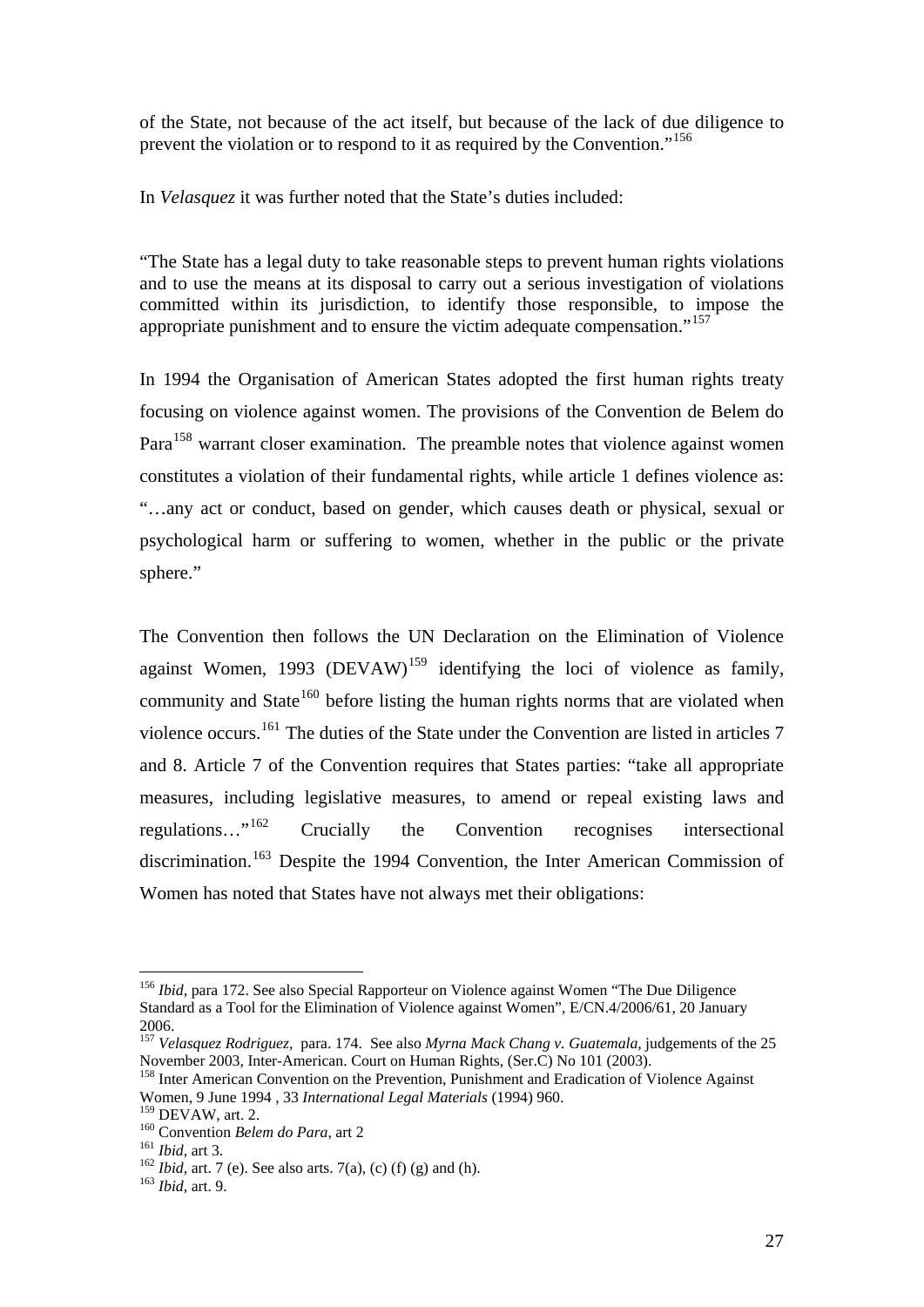"That although efforts are being made throughout the Hemisphere to prevent, punish and eradicate violence against women, it continues to exist on a scale making it imperative to continue to implement strategies designed to free the women of the Americas of this scourge."<sup>164</sup>

Ten years after the adoption of the Convention, Amnesty International echoed this call and noted that the situation of women in the region had not improved significantly because States parties were failing to fulfil their duties under the Convention.<sup>165</sup> Amnesty noted that research had shown:

"…that in some countries in the region as many as 70% of women have suffered some form of gender-based violence. What is more up to 2003, an average of around 80% of states in the Continent had not outlawed sexual abuse within marriage."166

These shortcomings were highlighted in the decision of the Inter American court in *Fernandez v. Brazil*. 167 This case involved a man who shot his wife when she was asleep. He had been violent towards her in the past. The author brought a claim before the Inter American Commission in which she alleged failure to guarantee equal protection before the law and to ensure due process under the American Convention on Human Rights, 1969*.* She also alleged that the State had failed to fulfil its duties under article 7 of the Convention de Belem do Para.<sup>168</sup> Upholding the complainant's claims, the Inter American Commission noted that although Brazil had made changes to its constitution and institutions to make them more responsive to claims such as those brought by the complainant, $169$  those policies had not translated into effective practice on the ground. Evidence was produced showing that in cases of domestic violence against women, only one per cent of complaints made to the specialised police stations (designed to deal with claims of violence against women) were

<sup>&</sup>lt;sup>164</sup> Inter –American Commission of Women, XXXIX Assembly of Delegates, "Strategic Action to be Taken to Implement the Objectives of the Convention of Belem do Para, OEA/Ser.L/II.2.29 CIM/doc.69/98 rev. 1, Washington D.C., 18 November 1998, preamble.

<sup>&</sup>lt;sup>165</sup> Amnesty International "Tenth Anniversary of the Convention of Belem do Para: Time for Action", Press release 08/06/2004. Downloaded from:

http://news.amnesty.org/mavp/news.nsf/print/ENGACT770632004.<br><sup>166</sup> *Ibid* (C.f. Beijing + 5 Outcome Document Section D para 14).

<sup>&</sup>lt;sup>167</sup> *Fernandez v. Brazil*, Case No. 12.051, of the Inter American Commission on Human Rights,

decided on 16 April 2001, reproduced in: R Emerton, K Adams, A Byrnes & J Connors (eds.) (2005), 740.

<sup>&</sup>lt;sup>168</sup> She also claimed that the state had violated arts. 3, 4 and 5 of the Convention. *Ibid*, para. 51 at 755 in Emerton *et al*. 169 *Ibid,* para. 50 at 754-5.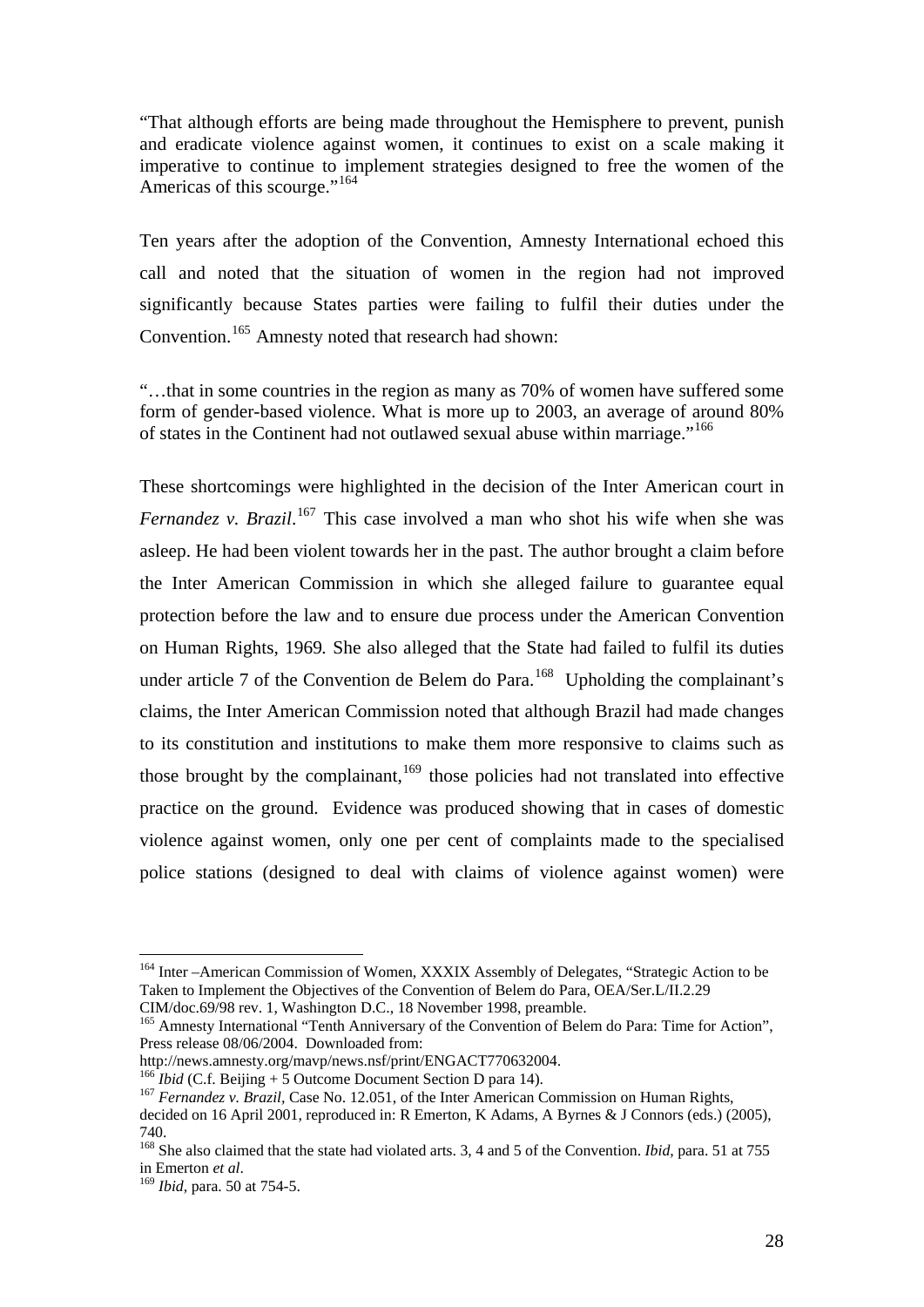actually investigated.170 Moreover research showing that only two per cent of complaints made about domestic violence led to conviction of the accused.<sup>171</sup> In making a finding for the complainant, the Commission identified a violation by the State of article 7 of the Convention of Belem do Para and articles 8 and 25 of the American Convention; "both in relation to article 1:1 of the Convention, as a result of its own failure to act and tolerance of the violence inflicted." Before making a list of comprehensive recommendations,  $^{172}$  the Commission identified the effects of Brazil's failure to investigate and punish those who perpetrate violence against women:

"Given the fact that the violence suffered by Maria de Penha is part of a general pattern of negligence and lack of effective action by the State in prosecuting and convicting aggressors, it is the view of the Commission that this case involves not only failure to fulfil the obligation to prosecute and convict, but also the obligation to prevent these degrading practices. That general and discriminatory judicial ineffectiveness also creates a climate that is conducive to domestic violence, since society sees no evidence of willingness by the State, as the representative of the society, to take effective action to sanction such acts."

## **The African System**

The African Charter on Human and Peoples' Rights, 1981<sup>173</sup>, contains a non discrimination provision covering sex,  $174$  an equal protection before the law provision<sup>175</sup> and most importantly, the injunction that the State shall ensure "the elimination of *every* (my emphasis) discrimination against women."<sup>176</sup> In *Legal Resources Foundation v. Zambia<sup>177</sup>*the African Commission, adopted the Human Rights Committee definition of equality from general comment 18 noting:

"The right to equality is very important. It means that citizens should expect to be treated fairly and justly within the legal system and be assured of equal treatment before the law and equal enjoyment of the rights available to other citizens. The right

 $170$  Ibid, para. 49 at 754. Statistics appeared to show that women experienced violence

disproportionately to men and that women were 30 times more likely to be murdered by husbands than husbands by wives (see para. 47 at 753).<br><sup>171</sup> Ibid, para. 49 at 754.

<sup>&</sup>lt;sup>172</sup> *Ibid*, para. 61 at 758-9.<br><sup>173</sup> African Charter on Human and Peoples' Rights, 1981 OAU Doc. CAB/LEG/67/3 rev.<br><sup>174</sup> Article 2.<br><sup>174</sup> Article 3.<br><sup>176</sup> Article 18(3). This provision is reserved by Egypt on the basis Shariah. Egypt is the only reserving state. See C. Heyns (2004) vol. 1 at. 52, 53 and 58-9.

<sup>177</sup> *Legal Resources Foundation v. Zambia,* Communication 211/98, Decision of the African

Commission on Human and Peoples' Rights, 29<sup>th</sup> Ordinary Session, April/May 2001.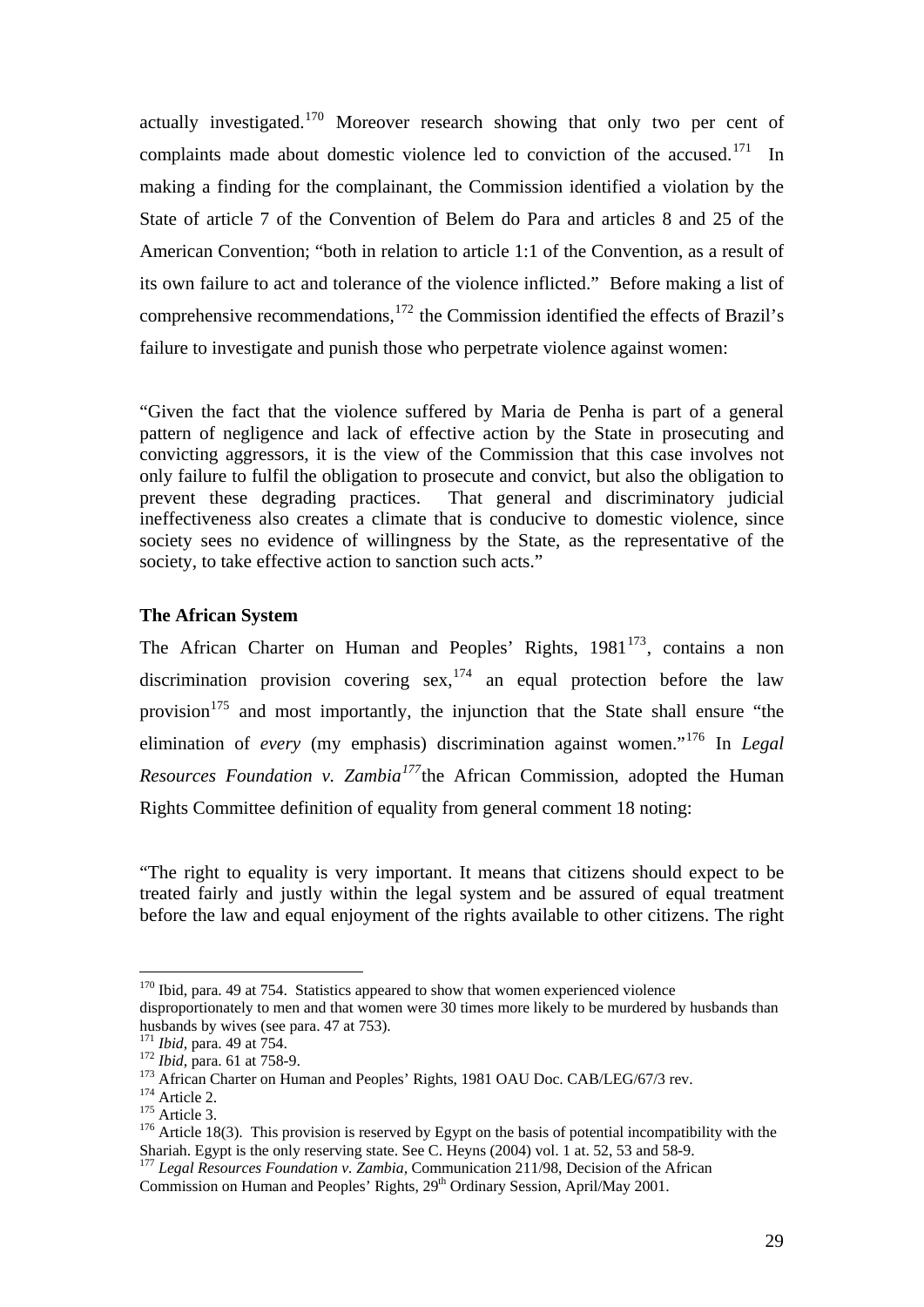to equality is important for a second reason. Equality or lack of it, affects the capacity of one to enjoy many other rights."<sup>178</sup>

Despite this the African Commission which is tasked with receiving State reports, individual complaints and with investigating "grave and systematic" breaches of human rights, has not in its 21 year history ever heard a complaint pertaining to discrimination against women in violation of the itemised provisions. Clearly this cannot be because the rights of African women are universally respected and upheld on the continent. Rather it may reflect the fact that those bringing complaints on behalf of people focus on violations of public sphere rights and rights affecting mainly men or communities in general. The dearth of cases also speaks to general ignorance of the possibility of bringing such claims and the lack of expertise amongst women's NGOs about this avenue of redress. Nevertheless, in its consideration of State reports, the Commission has identified discriminatory laws and cultural practices as impeding women's ability to enjoy their rights.

The African Charter on the Rights and Welfare of the Child, 1990 (ACRWC)  $^{179}$  is suitably robust in its demand that principles of non discrimination and equal protection before the law should prevail.<sup>180</sup> It is alive to the impact of harmful social and cultural practices on the ability of children to enjoy their rights, and in particular discrimination experienced by the girl child, $181$  providing that States shall take appropriate steps to eliminate customs and practices that discriminate on grounds of  $sex<sup>182</sup>$  and importantly, that child marriages should be proscribed and laws passed setting the minimum age of marriage at 18 for both sexes.<sup>183</sup>

It is notable that the African system has a Special Rapporteur on the Rights of Women, one of whose tasks has been chairing the drafting of the Protocol to the African Charter on the Rights of Women.184 She has also issued a joint *communiqué*

<sup>178</sup> *Ibid,* para. 63.

<sup>&</sup>lt;sup>179</sup> African Charter on the Rights and Welfare of the Child, 1990, OAU Doc CAB/LEG/24.9/49.<br><sup>180</sup> *Ibid*, arts.3 and 21 (1) (b).<br><sup>181</sup> *Ibid*, art. 21.<br><sup>182</sup> *Ibid*, art. 21 (1) (b).<br><sup>182</sup> *Ibid*, art. 21 (2).<br><sup>182</sup> *Ibi* 

DOC/OS/34c (XXIII), Annex II, 1996. See also M. Evans and R. Murray "The Special Rapporteurs in the African System" in M. Evans and R. Murray (eds) *The African Charter on Human and Peoples'*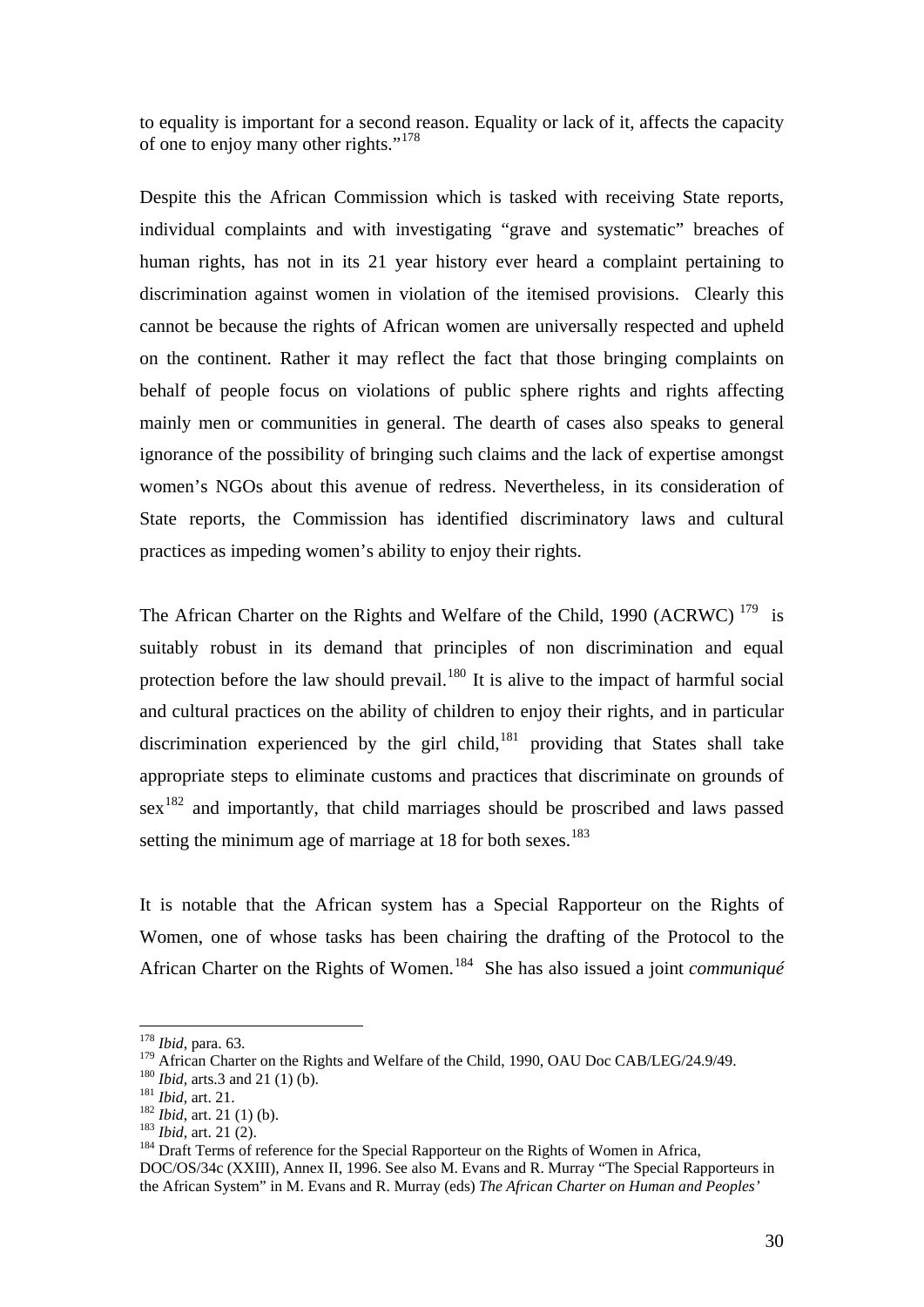with the UN Special Rapporteur on violence against women and the Inter-American Commission on Human Rights Special Rapporteur on the rights of women on the need to eliminate violence against women.<sup>185</sup>

The dissolution of the Organisation of African Unity led to the constitution of the African Union. Its founding document, the Constitutive Act,  $2000^{186}$  in addition to pledging to uphold human rights, $187$  also evidences a commitment to gender equality.<sup>188</sup>

In a move that reflects the history of the drafting of  $\mathrm{CEDAW}^{189}$  the African Union adopted the Protocol to the African Charter on Human and People's Rights on the Rights of Women in Africa, 2003 (African Women's Protocol). Dubbed the "African CEDAW", the Protocol came into force on 25 November 2005.<sup>190</sup> Like CEDAW and the other African human rights instruments, the Protocol has both civil and political and economic social and cultural rights. The preamble to the Protocol makes clear that despite widespread ratification of the African Charter and several international human rights instruments and states "solemn commitment to eliminate all forms of discrimination against women and harmful practices against women, women in Africa still continue to be victims of discrimination and harmful practices." The definition of discrimination owes much to CEDAW providing: "'Discrimination against women' means any distinction, exclusion or restriction or any differential treatment based on sex and whose objectives or effects compromise or destroy the recognition, enjoyment or the exercise by women, regardless of their marital status, of human rights and fundamental freedoms in all spheres of life."<sup>191</sup>

This is not the only provision that is inspired by CEDAW. There is within the Protocol an acknowledgement of the need to tackle both de jure and de facto

<u>.</u>

*Rights: the System in Practice, 1986-2000* (Cambridge, Cambridge University Press, 2002), 280 and 295.185 International Experts urge States to take Immediate Action to end Immunity for Violations of

Women's Rights, UN Press Release, WOM/1330, 8 March 2002.

<sup>&</sup>lt;sup>186</sup> Constitutive Act of the African Union, 2000, CAB/LEG 23.25, 11 July 2000.<br><sup>187</sup> *Ibid*, preamble, arts. 3 (g), 3 (h) and 4 (m).<br><sup>188</sup> *Ibid*, art. 4 (l). R. Murray *Human Rights in Africa* (Cambridge, CUP, 2004), 13

<sup>&</sup>lt;sup>189</sup> See L. Rehof (1997).

 $190\text{As}$  of 30 July 2007, it had received 20 ratifications out of a possible 53. See www.africaunion.org/documents.

 $191$  African Protocol, art. 1 (f).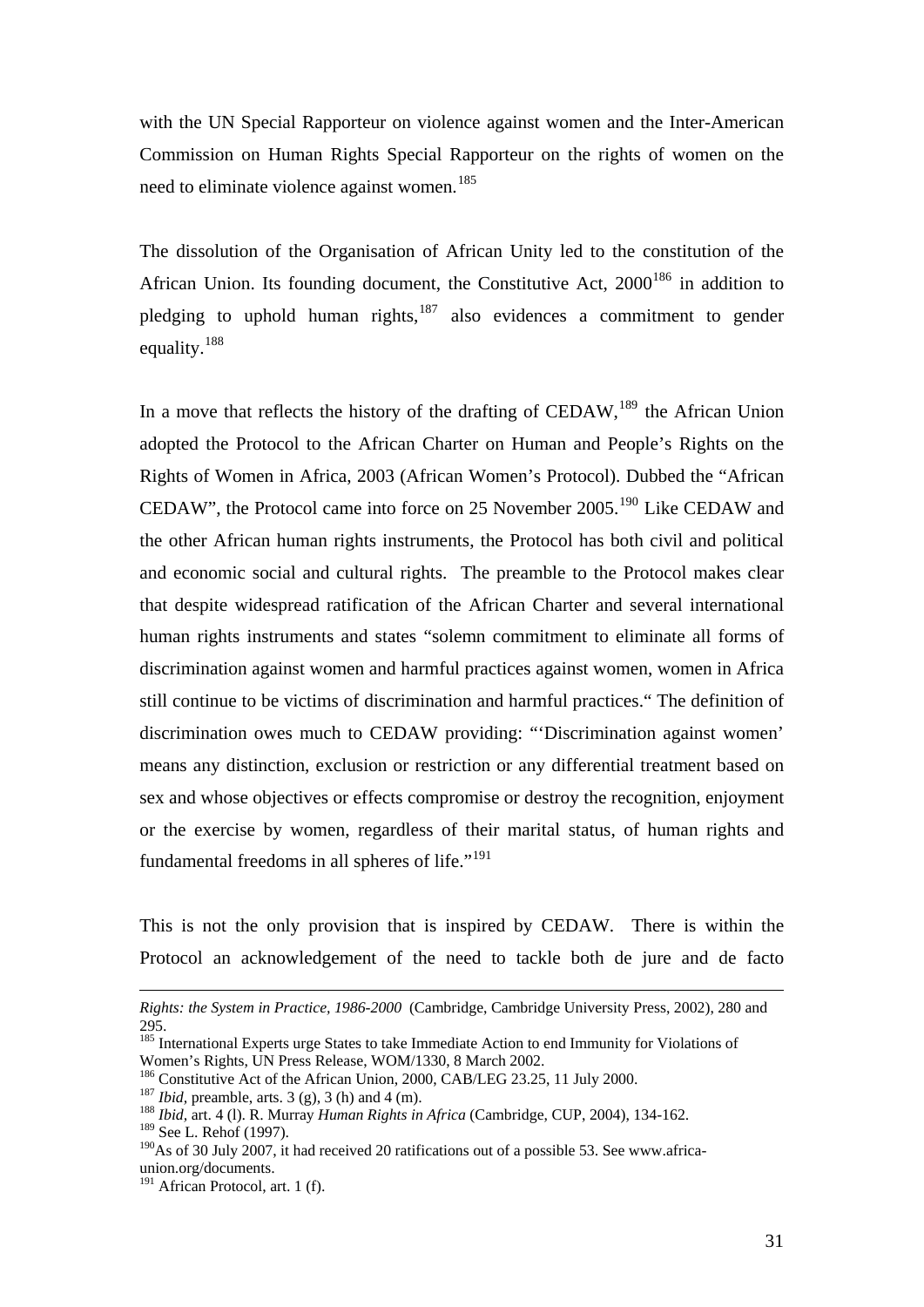discrimination and specifically to challenge gender stereotyping.<sup>192</sup>As with CEDAW, the first State obligation requires States to ensure that their constitutions prohibit discrimination against women.<sup>193</sup> Moreover, States are under an obligation to "enact" and effectively implement appropriate legislative or regulatory measures, including those prohibiting and curbing all forms of discrimination particularly those harmful practices which endanger the health and general well being of women."194 Crucially States are under an obligation to ensure the "reform of existing discriminatory laws and practices in order to promote and protect the rights of women."<sup>195</sup>

Temporary special measures are also provided for in article 2 on State obligations requiring States, *inter alia*, to "take corrective and positive action in those areas where discrimination against women in law and fact continues to exist."<sup>196</sup> Article 9 on participation in political and decision making processes also calls on States to take "specific positive action…through affirmative action, enabling legislation and other measures" to ensure that women can participate without discrimination in elections and public life.<sup>197</sup> The preamble recalls Security Council resolution 1325 on Women, Peace and Security while article 10 focuses on the right to peace and provides that States should ensure "increased participation of women" in peace processes as well as local, national, regional, continental and international decision making structures."<sup>198</sup> The provision on access to justice calls on States to ensure that women are "represented equally in the judiciary and law enforcement organs."<sup>199</sup> Moreover. given the centrality of culture, and the narrow and gendered construction thereof, it is important that provision is made for women to participate in the determination of cultural policies.200 Intersectional discrimination is recognised in the Protocol's focus on elderly, disabled women and those in distress.<sup>201</sup> Moreover the definition section makes clear that the term woman includes the girl child.<sup>202</sup>

<sup>&</sup>lt;sup>192</sup> This, the equivalent of CEDAW arts. 2(f) and 5 (a), is found in art. 2(2).

 $193$  African Protocol, art. 2 (1) (a).

<sup>194</sup> *Ibid,* art. 2(1) (c).

<sup>195</sup> *Ibid,* art. 8 (f).

<sup>196</sup> *Ibid,* art. 2 (1) (d).

<sup>197</sup> *Ibid,* art. 9 (1).

<sup>198</sup> *Ibid,* art. 10 (2).

<sup>&</sup>lt;sup>199</sup> *Ibid*, art. 8 (e). Echoing CEDAW article 14, states are also to ensure that women participate in the conceptualisation of development policies.<br> $^{200}$  *Ibid.* art. 7.

<sup>201</sup> *Ibid,* arts. 22, 23 and 24.<br><sup>202</sup> *Ibid,* art. 1 (k).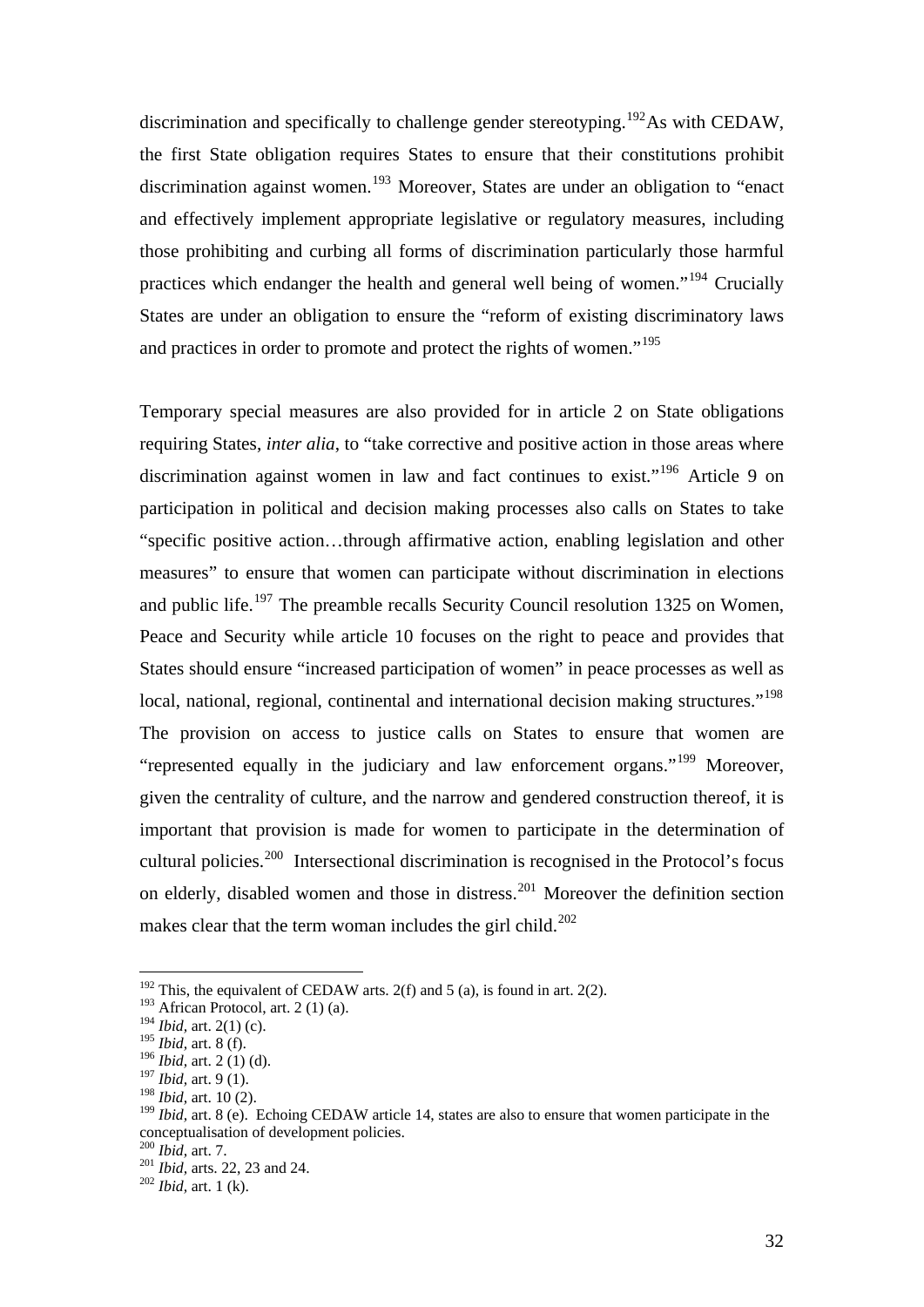Although drawing its inspiration from CEDAW and the African Charter, the African Protocol on Women's rights fills in lacunae found in CEDAW. Unlike CEDAW, the Protocol has multiple provisions addressing violence against women and the girl child in both the public and private spheres.<sup>203</sup> The types of violence covered include rape, sexual harassment at work and in schools, trafficking, violence against women in armed conflict and the outlawing of degrading and harmful widowhood practices.<sup>204</sup>Female genital mutilation is dealt with in article 5 which explicitly prohibits the practice and enjoins States to outlaw the practice and also to provide rehabilitative services for those who have already undergone female genital mutilation.

In light of the AIDS pandemic on the continent, it is important to note that the African Protocol provides that women have the right to protect themselves from HIV. One of the more controversial aspects of the Protocol is article 14 on the reproductive rights. Unlike previous instruments, the African Protocol is clear that a woman has the right to control her own fertility and to decide on the number and spacing of children that she has. The Protocol also provides, for the first time in human rights law, for a limited right to abortion in cases of sexual assault, rape, incest and where the continuation of the pregnancy would endanger the health of the mother or the foetus.<sup>205</sup> While abortion is clearly controversial the world over, it is important, on a continent where it is estimated that over 4 million illegal abortions are carried out a year,<sup>206</sup>that African States have recognised that eliminating discrimination against women, may involve providing services needed only by women. Failure to do so may result in violations of the right to health and indeed life of women forced to carry on with unwanted pregnancies.

<sup>&</sup>lt;sup>203</sup> CEDAW only has article 6 on trafficking and prostitution. The Committee has attempted to fill the violence gap by way of general recommendations 12 and 19 on violence against women. The latter is now an established part of CEDAW jurisprudence.

<sup>&</sup>lt;sup>204</sup> See arts. 4, 11, 12 (1) (c), 13 (c), 13 (m) and 20 (a).<br><sup>205</sup> *Ibid*, art. 14 (2) (c).<br><sup>206</sup> BBC "Should abortion be legal?" Tuesday, 25 February 2006, at

http://www.newsbbc.co.uk/l/hi/world/africa/4724440.stm.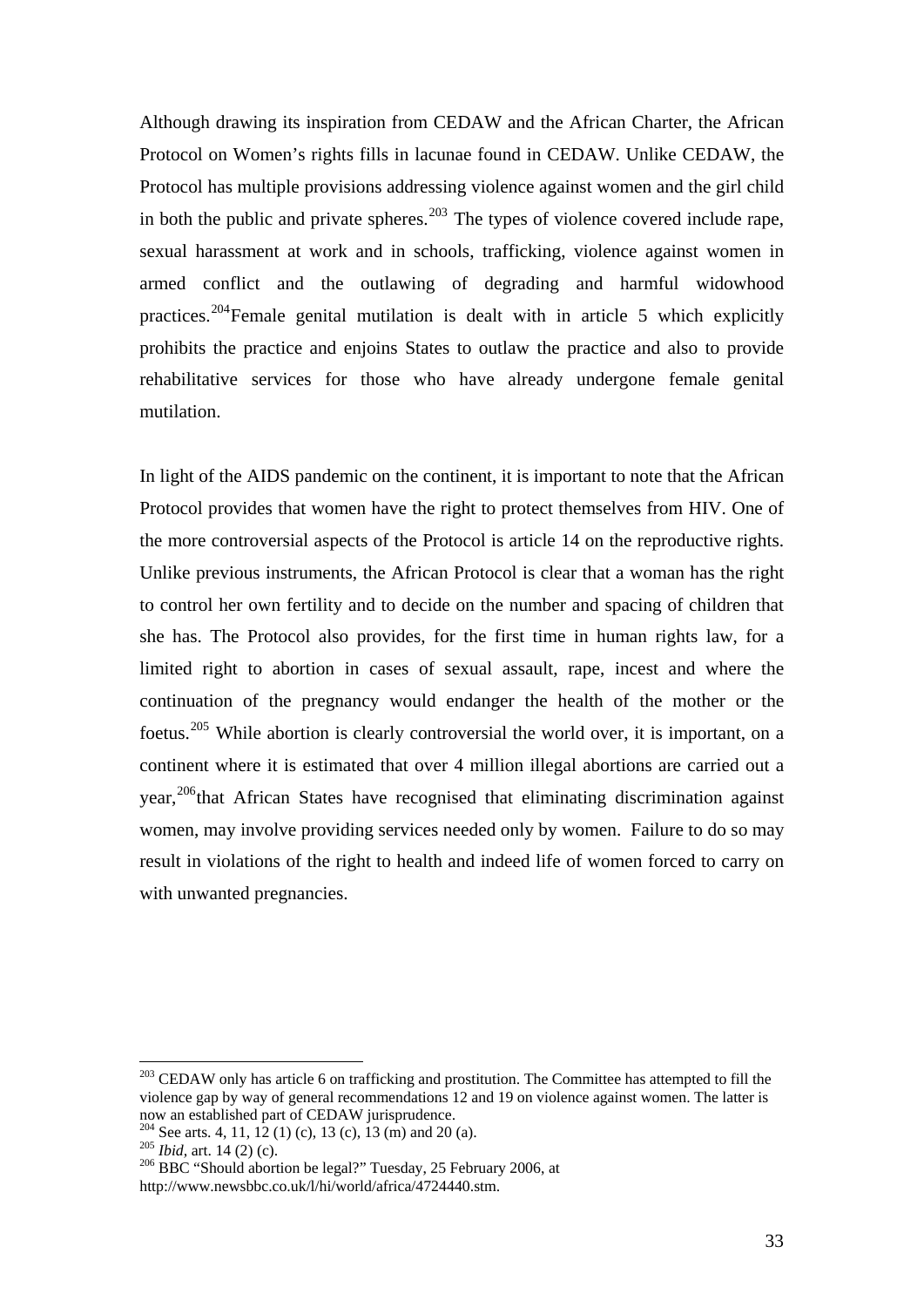Other positive measures include the setting of a minimum age of marriage (18  $years)$ <sup>207</sup> and also requiring States to promote women's access to resources including  $land.<sup>208</sup>$ 

Like the African Charter, the Women's Protocol is silent on the issue of reservations. This is worrying especially when one considers the many reservations that have blighted CEDAW and also in light of the objections that were made during the drafting of the Protocol to provisions which could legitimately be considered the objects and purpose of the Protocol.

The Protocol is not without its problems. Chief amongst these is the shifting standard of equality. The definition of discrimination is clear. It suggests equality between men and women. It is reinforced by article 8 which provides that "men and women are equal before the law and shall have the right to equal protection and benefit of the law". States are expected to aim for equality of opportunity and result, or substantive equality. However, this understanding of equality is not found throughout the Protocol. If anything, there appears to be a lowering of standards where women's right to property on death or divorce is considered so that both articles 7 on divorce and 21 on inheritance provide for an "*equitable sharing"* of marital or inheritance property.<sup>209</sup> Equitable and equal do not mean the same thing.<sup>210</sup> Equity, or fairness, is, like beauty, in the eyes of the beholder. Equality is clearly a more objective measure. The use of the word equitable was not a drafting slip, but the subject of considered debate.<sup>211</sup> Given the similarity of the definitions of discrimination found in CEDAW and the Protocol, it is interesting to note, that when presented with a Paraguayan report that referred to equitable rather than equal treatment of women, CEDAW noted in its concluding observations that the two terms, equal and equity, were not interchangeable. It recommended the use of the term "equality."<sup>212</sup>

<sup>207</sup> African Protocol, art. 6 (b). 208 *Ibid,* art 19 (c).

<sup>208</sup> *Ibid,* art. 7 (d) and art. 21(2).<br><sup>209</sup> *Ibid,* art. 7 (d) and art. 21(2).<br><sup>210</sup> Special Rapporteur on Religion (2002), para. 36.<br><sup>211</sup> Draft Protocol to the African Charter on Human and Peoples' Rights on the Rights Africa (as adopted by the Meeting of Ministers, Addis Ababa, Ethiopia, 28 March 2003, MIN/WOM/RTS/DRAFT.PROT. (II) Rev. 5).

<sup>212</sup> CEDAW Concluding Observations to the Combined Third, Fourth and Fifth Periodic Reports of Paraguay, CEDAW/C/PAR/CC/3-5, 15 February 2005, para. 23.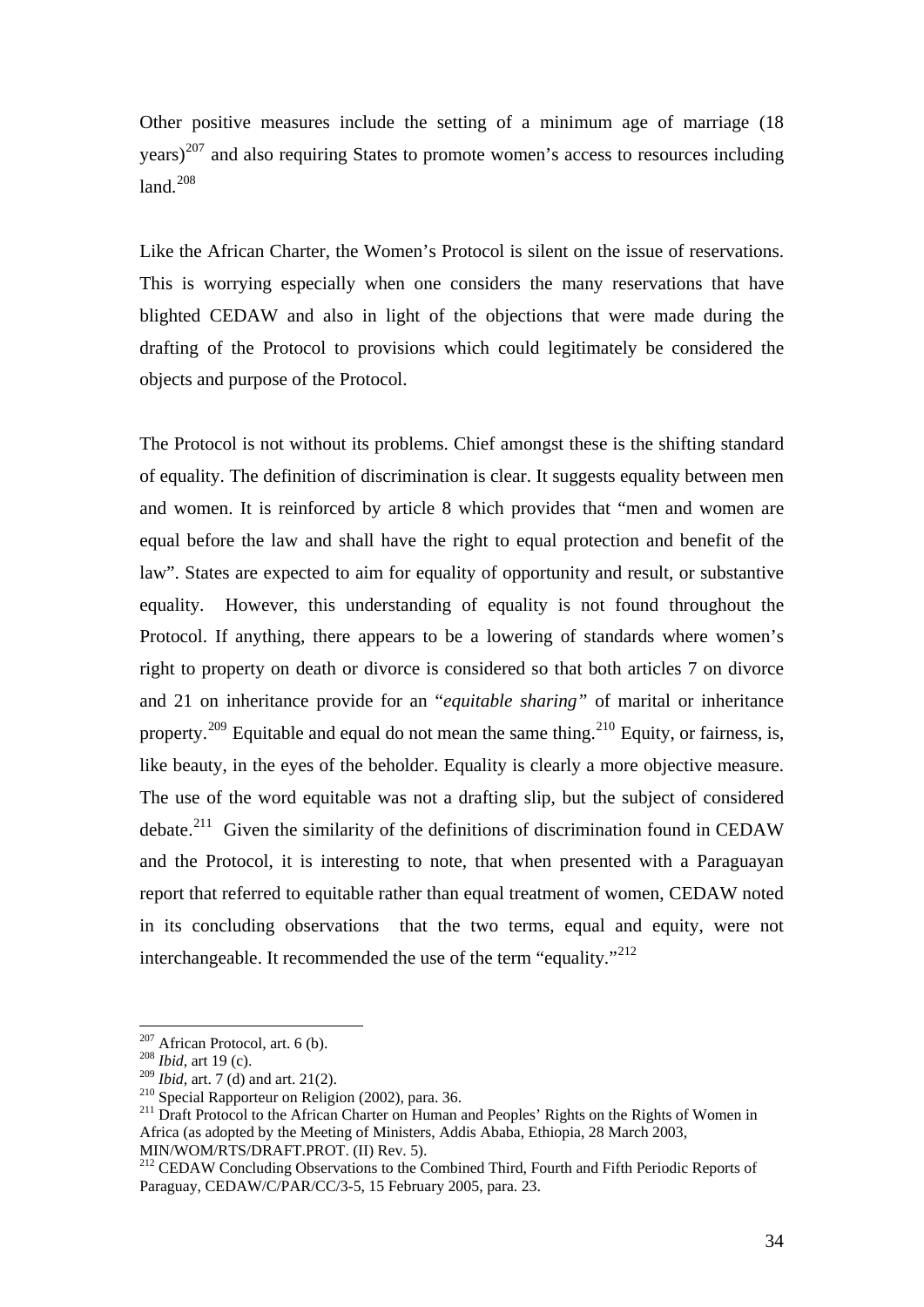Also problematic is the equivocation of States parties over the issue of nationality of children exemplified in article 6 (h) which puts national law above international obligations providing: "a woman and a man shall have equal rights, with respect to nationality of their children except where this is contrary to a provision in national legislation or is contrary to national security interests."<sup>213</sup>

The African States with reservations to article 9(2) of CEDAW were the same States that pushed for a watered down provision on nationality of children. That they succeeded constitutes a reversal in progress and a lowering of internationally agreed standards.<sup>214</sup>Now clearly the watering down of equality and the rolling back on nationality provisions in the African Protocol creates tension between regional interpretations and international commitments.

In interpreting the Protocol it is important to refer back to the definition of discrimination in article 1 (f) which does not admit of any qualification. Moreover, given that the Protocol is additional to the African Charter, it is worth recalling that article 60 of the Charter enjoins the African Commission to "draw inspiration from international law on human and peoples' rights…the Universal Declaration of Human Rights, other instruments adopted by the United Nations…" This is reinforced in the preamble to the Protocol which lists the non discrimination provisions of the African Charter and notes that "women's rights have been recognised and guaranteed in all international human rights instruments" before identifying, the international bill of rights and CEDAW, amongst others.<sup>215</sup> It is noteworthy that the African Commission has adopted the CEDAW guidelines on State reporting as the basis for State reports to be submitted under the Charter<sup>216</sup>, and until Protocol specific ones are drafted, the Protocol as well.

 $^{213}$  *Ibid.* art. 6 (h).

<sup>&</sup>lt;sup>214</sup> F. Banda "Blazing a Trail: The African Protocol on Women's Rights Comes into Force" (2006) 50

*Journal of African Law 72, 76-7.*<br><sup>215</sup> See also First African Union Ministerial Conference on Human Rights in Africa, 8 May 2003, Kigali Rwanda, "Kigali Declaration", MIN/CONF/HRA/Decl.1(1), art. 25.

<sup>216</sup> F. Viljoen "The African Commission on Human and Peoples' Rights: Introduction to the African Commission and the Regional Human Rights System" in C. Heyns (ed.) *Human Rights Law in Africa* (The Hague, Martinus Nijhoff, 2004), vol. 1, 385 and 497.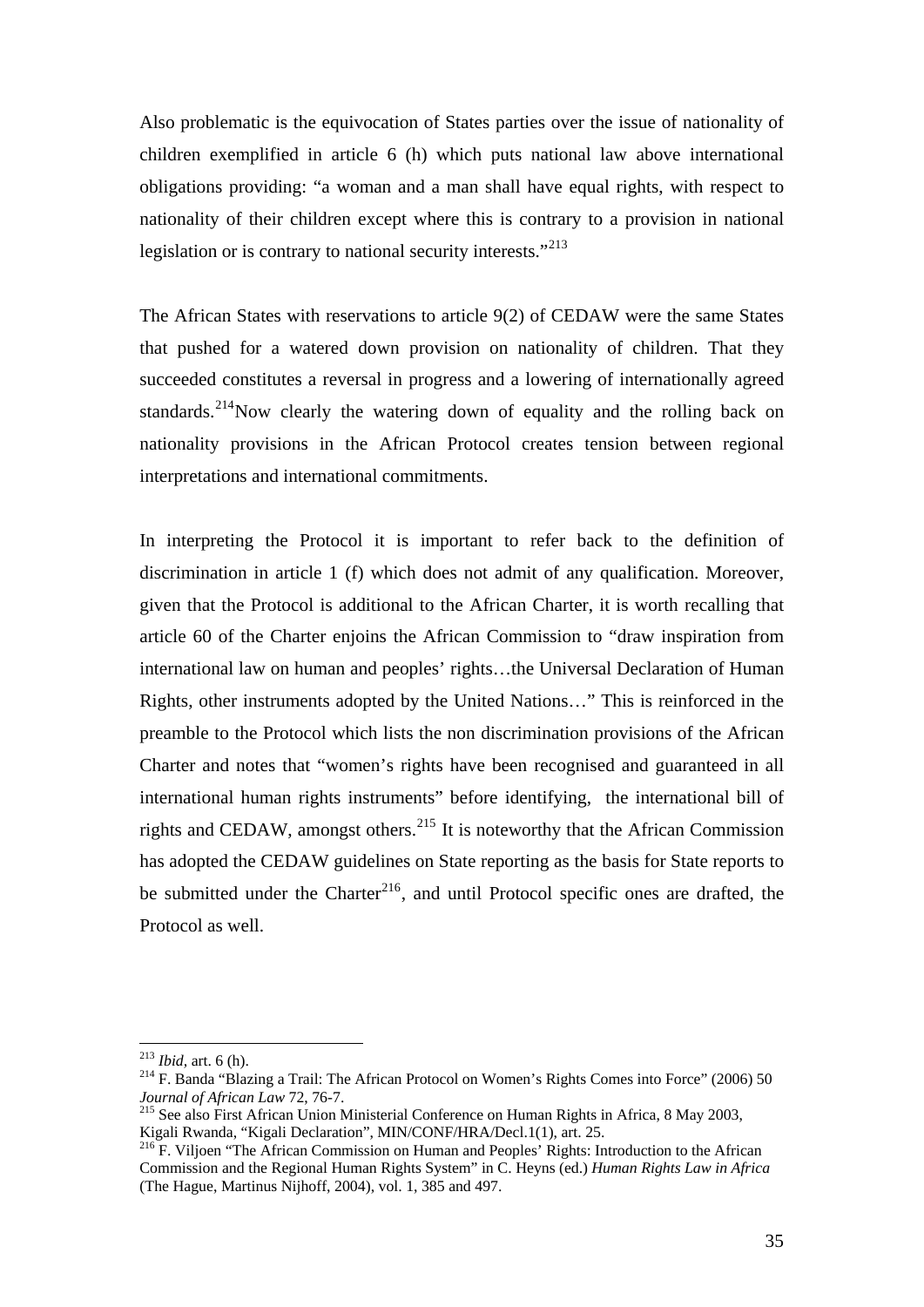In 2004 the African Union adopted a Solemn Declaration on Gender Equality in Africa217 which reinforces provisions found in the Protocol**.** However, it has a separate monitoring mechanism requiring States parties to send reports to the African Union every four of years.<sup>218</sup> All States were required to report in the first year but only 8 out of 53 States reported.<sup>219</sup> This highlights a problem that pervades the whole human rights monitoring system-the delays in reporting and sometimes the complete failure of States to send in reports thus making constructive dialogue well nigh impossible. By implication follow up is also affected. Although some of the UN treaty bodies now proceed in the absence of States parties, it is note worthy that UN officials working within the system acknowledge the extraordinary burden placed on States of an ever expanding human rights reporting system leading one to note that "it was exhausting for States parties."<sup>220</sup>

### **The Arab Charter**

Revised a decade after it was first adopted, is the Arab Charter on Human Rights,  $2004.<sup>221</sup>$  In light of the criticism that had been received on the content of the original Charter, and indeed the Cairo Declaration on Human Rights in Islam,  $1990^{222}$  the aim was to bring the Charter into greater conformity with existing human rights standards. The jury appears to be out on whether this goal has been achieved.<sup>223</sup>

The preamble to the Charter reaffirms a commitment to the existing international bill of rights and the UN Charter while also "having regard to the Cairo Declaration on Human Rights in Islam." The Charter contains many positive provisions not least the standard non discrimination provision found in international human rights instruments

<sup>&</sup>lt;sup>217</sup> AU Solemn Declaration on Gender Equality 2004, Assembly/AU/Decl.12 (III) Rev.1.

<sup>&</sup>lt;sup>218</sup> See also 'Guidelines for Reporting on the AU Solemn Declaration on Gender Equality in Africa', adopted at the first African Union conference of ministers responsible for women and gender, Dakar, Senegal, 12-15 October 2005, AU/MIN/CONF/WG/2 (I), part E.

<sup>&</sup>lt;sup>219</sup> These were: Algeria, Burundi, Ethiopia, Lesotho, Mauritius, Namibia, Senegal, South Africa. Non state agencies providing a synopsis of work undertaken were the Inter-African Committee, UNIDO and the World Food Programme.<br><sup>220</sup> UN Official interviewed in New York, March 2007.

 $221$  League of Arab States, Revised Arab Charter on Human Rights, May 22, 2004, reprinted in 12 Int'l Hum. Rts. Rep. 893 (2005), 7<sup>th</sup> ratification took place on 24 January 2008, the Charter will enter into force 2 months from that date.

<sup>&</sup>lt;sup>222</sup> Cairo Declaration on Human Rights in Islam, 1990, UN Doc A/CONF.15/PC/62.Add 18. See A.E Mayer (1999) 89, 120-122.

<sup>223</sup> M. Rishmawi "The Revised Arab Charter on Human Rights: A Step Forward?" (2005) 5 *Human Rights Law Review,* 361 and 362.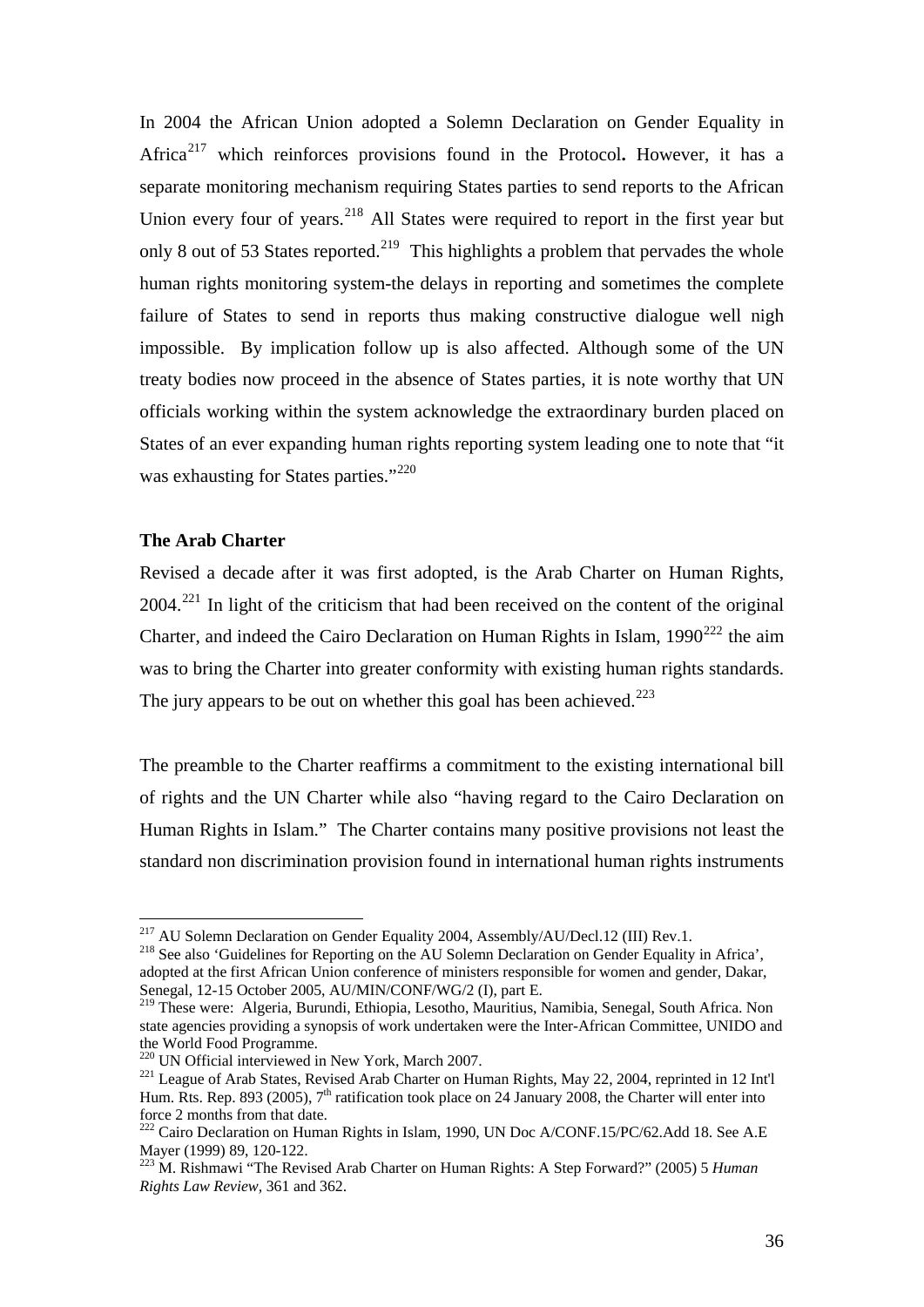which includes the prohibition of discrimination on grounds of sex.<sup>224</sup> Article 3(2) requiring *effective* equality in the enjoyment of rights suggests the adoption of a substantive rather than formal model of equality. Moreover, it provides that all persons are equal before the law and are entitled to be protected without discrimination.<sup>225</sup> Article 22 further provides that "every person shall have the right to recognition as a person before the law". This is reinforced by a guarantee of equality for all before the courts.<sup>226</sup> Guarantees of the right to work without discrimination and also of the right to equal pay for work of equal value are also to be found in the Charter.227 Also noteworthy is the Charter's acknowledgment of intersectional discrimination against minorities and people with disabilities.<sup>228</sup> Equally important is article 33(b) prohibiting abuse and violence against women and children. Interestingly, the article goes on to provide that States should "ensure the necessary protection and care for mothers, children and older persons and persons with special needs and shall provide adolescents and young persons with the best opportunities for physical and mental development."

The criticisms of the Revised Arab Charter are linked to the many provisions that appear to make rights subject to national law or which appear to suggest religious interpretations of the rights. Key for women is article 3(3) which provides in part: "Men and women are equal in respect of human dignity, rights and obligations within the framework of positive discrimination established in favour of women by the Islamic Shari'ah, other divine laws and by applicable laws and legal instruments." The use of the phrase 'positive discrimination' suggests that temporary special measures are anticipated. However, Rishmawi argues that "while positive discrimination in favour of women… is badly needed within Arab societies, subjecting it to such qualifications as Shari'ah or national legislation could seriously undermine attempts at equality."<sup>229</sup>

<sup>224</sup> Arab Charter, art. 3(1). See also UNDP *Arab Development Report 2005* on how equality is "at the heart of Islam", at 144.<br> $^{225}$  *Ibid*, art. 11.

<sup>226</sup> *Ibid,* art 12.<br><sup>227</sup> *Ibid,* arts. 34 and 34 (4).<br><sup>228</sup> *Ibid,* arts. 25 and 40.

<sup>229</sup> M. Rishmawi (2005), 375. Special Rapporteur on Religion (2002).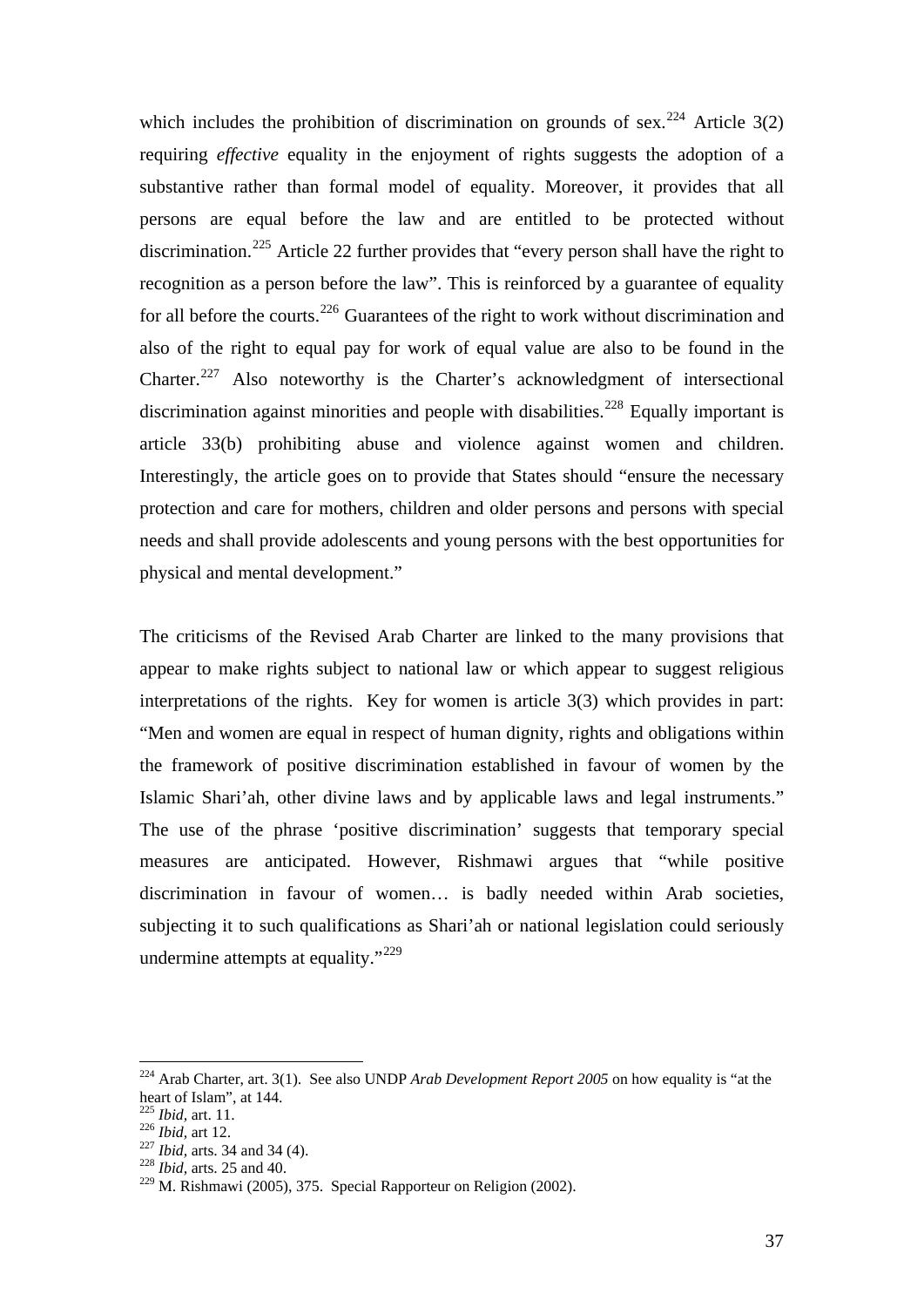Other claw back clauses in violation of article 27 of the Vienna Convention on the law of Treaties include provisions on the right to freedom of movement which guarantees a person the right "to freely choose his (sic) residence in any part of that territory in conformity with the laws in force."<sup>230</sup> This is potentially problematic for some Arab women whose national laws require the permission of a husband, father or guardian to be able to exercise their right to freedom of movement. Echoing the African Protocol on Women's Rights, the Charter also seeks to make nationality of children subject to "domestic laws on nationality".<sup>231</sup>Although the national laws of some States recognise that a child can acquire the nationality of her mother, the reservations made to article 9(2) of CEDAW on this issue, suggests that many do not.<sup>232</sup> The Arab Charter not only enshrines "a father preference" but also clearly discriminates against women, and indirectly, children. Also problematic is the family provision which provides that family is constituted by marriage between a man and a woman and that "The laws in force regulate the rights and duties of the man and woman as to marriage, during marriage and at its dissolution".<sup>233</sup> Again recalling the reservations to CEDAW one is reminded that many of them pertain to article 16 on the family. Regulating marriage by reference to existing national norm, which the CEDAW, Human Rights Committee and CESCR have all identified as problematic is to seek to apply a lower standard at the regional level than is provided for at the international level. Also problematic is the narrow construction of family which ignores CEDAW and Human Rights Committee jurisprudence on the plurality of family form, all of which require support and protection.<sup>234</sup> Moreover, it looks like an attempt to roll back the gains made by women. This is unfortunate as States such as Algeria<sup>235</sup> and Morocco<sup>236</sup> have, in amending their personal status laws to better comply with international human rights norms, shown that it is possible to improve the rights of women within the family. Indeed in its third periodic report under the ICCPR, Algeria noted:

 $^{230}$  *Ibid, art.* 26(1).

<sup>230</sup> *Ibid,* art. 26(1). 231 Arab Charter, art. 29 (2). 232 States reserving article 9 (2) include Kuwait, Lebanon, Tunisia and Oman. See also Special Rapporteur on Religion (2002), para. 38.<br><sup>233</sup> Ibid. art. 33 (1).

<sup>&</sup>lt;sup>234</sup> CEDAW general recommendation 21; Human Rights Committee general comment 19 on family; Human Rights Committee general comment 28; see also M. Rishmawi (2005), 374.

<sup>&</sup>lt;sup>235</sup> Algeria, Third periodic report, CCPR/C/DZA/3, paras. 123-128.<br><sup>236</sup> Morocco, Fifth periodic report, CCPR/C/MAR/2004/5, paras. 59-66.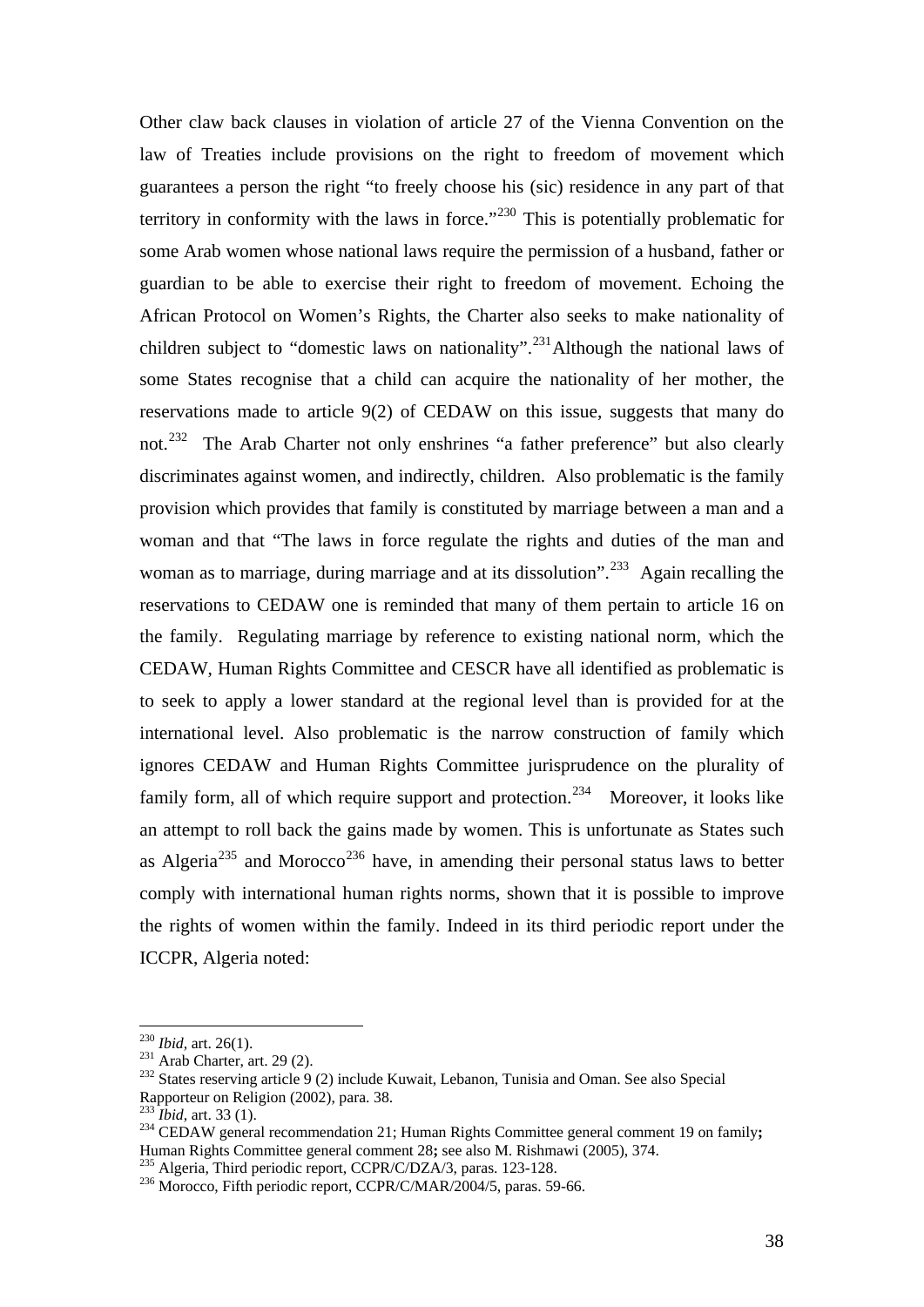"The many social changes that had taken place in Algerian society, combined with the need to bring domestic legislation into line with international conventions ratified by Algeria, in particular the Convention on the Elimination of all Forms of Discrimination against Women and the Convention on the Rights of the Child, made it natural that the Code should be revised."<sup>237</sup>

Seeking to enshrine national law in a human rights instrument removes the incentive for States to act and permits the retention or indeed enactment of laws that discriminate against women.

The absence of a complaints mechanism in the Charter is a shortcoming which is exacerbated by the non ratification of many Arab States of optional mechanisms of international bodies which would permit citizens to bring complaints before these bodies. <sup>238</sup> Finally, the confusion about the hierarchy between national and international law is exacerbated by article 43:

"Nothing in the Charter may be construed or interpreted as impairing the rights and freedoms protected by the domestic laws of the States parties or those set in force in international and regional human rights instruments which States parties have adopted or ratified, including the rights of women, the rights of the child and the rights of the persons belonging to minorities."

This provision seems to be based on the assumption that national law and international and regional human rights instruments are at one in their construction and protection of women's rights. Clearly they are not.<sup>239</sup> International law obligations voluntarily entered into by States parties should prevail. As noted in article 1(4) of the Charter it is important to "entrench the principle that all human rights are universal, indivisible, interdependent and interrelated".<sup>240</sup>

<sup>&</sup>lt;sup>237</sup> Algeria, third periodic report, para. 123.<br><sup>238</sup>.See M. Rishmawi (2005), 365.

<sup>238.</sup> See M. Rishmawi (2005), 365.<br>
<sup>239</sup> States enter reservations to CEDAW but do not enter reservations to ICCPR and the ICESCR although some of the reservations to CEDAW clearly also apply to provisions of the ICCPR and the ICESCR. States with reservations to CEDAW but not the ICCPR or the ICESCR include Libya, Morocco and Tunisia. M. Rishmawi (2005), 368 n.<br><sup>240</sup> See S. Waltz "Universal Human Rights: the Contribution of Muslim States" (2004) 26 *HRQ* 799.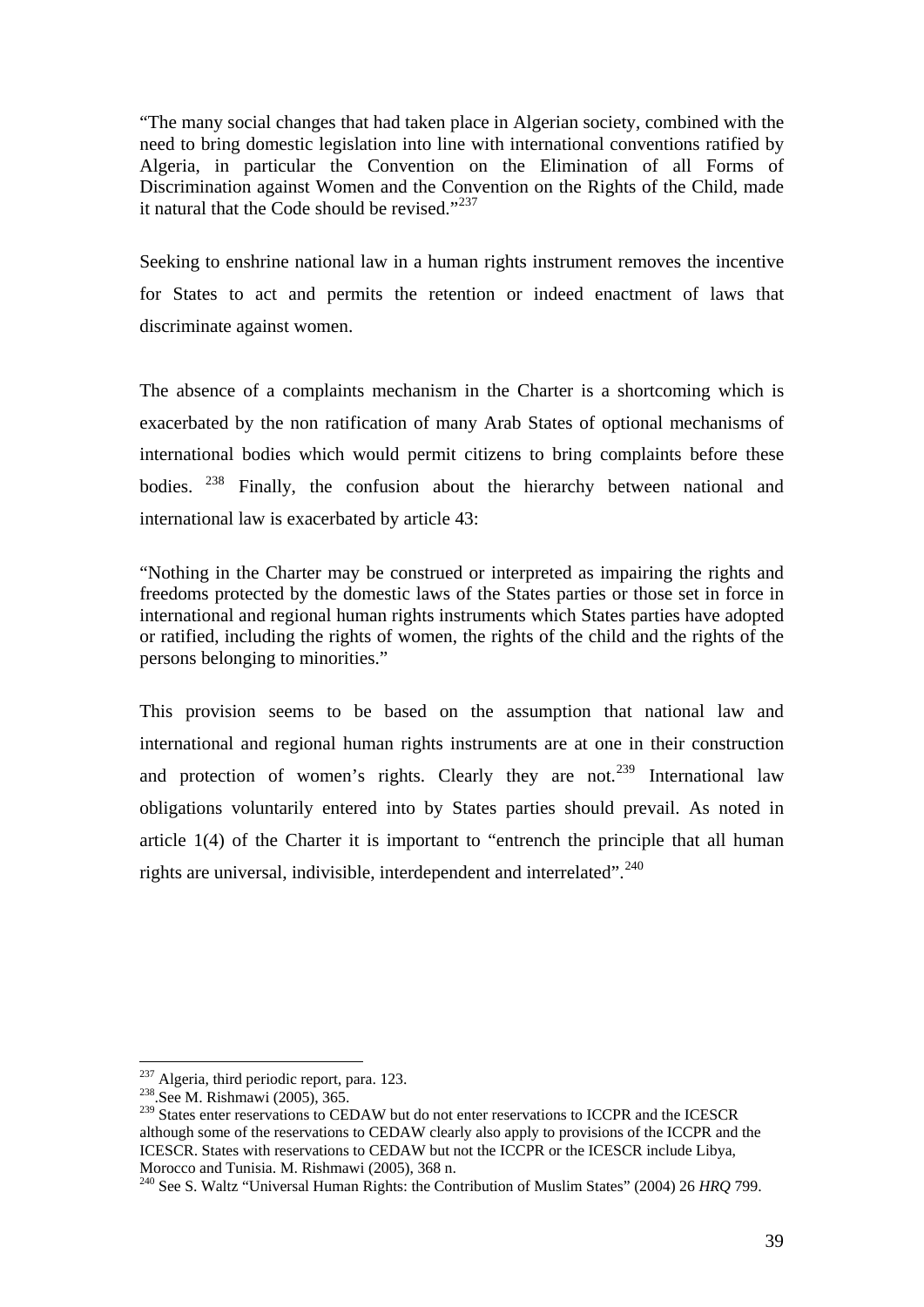## **PART C – MAINSTREAMING WITHIN THE UN**

The UN has in recent decades made a concerted effort to bring the interests of women, and indeed other groups, from 'margin to centre'. In addition to proclaiming that women's rights were human rights, the Vienna Declaration, 1993 also proclaimed that "The human rights of women and of the girl-child are an inalienable, integral and indivisible part of universal human rights."  $241$  There was a demand that women's rights "be integrated into the mainstream of United Nations wide activity".<sup>242</sup> This call was taken up at the 1995 Beijing Conference.<sup>243</sup> Thereafter, the policy of integrating a gender perspective into the work of the UN was formally adopted. The UN has sought to integrate gender through a process called mainstreaming which it defines as:

"…the process of assessing the implications for women and men of any planned action, including legislation, policies and programmes, in all areas and at all levels. It is a strategy for making women's as well as men's concerns and experiences an integral dimension of the design, implementation, monitoring and evaluation of policies and programmes in all political, economic and societal spheres so that women and men benefit equally and inequality is not perpetuated. The ultimate goal is to achieve gender equality."<sup>244</sup>

Although there have been criticisms of the UN's mainstreaming efforts,  $^{245}$  there has been a marked improvement in the consideration of women's rights within the UN not least in the work of human rights committees and special procedures. This section looks briefly at treaty body jurisprudence as it pertains to laws that discriminate against women. It concentrates on CEDAW jurisprudence on laws that discriminate

<sup>&</sup>lt;sup>241</sup> Vienna Declaration and Programme of Action, 1993, UN. Doc. A/CONF, 157/24 .<br><sup>242</sup> UNHCHR *Report of the Expert Group Meeting on the Development of Guidelines for the* 

*Integration of a Gender Perspective into United Nations Human Rights Activities and Programmes,* E/CN.4.1996/105, 20 November 1995; *UN Coordination of the Policies and Activities of the Specialized agencies and other bodies of the United Nations* system, E/1997/66, 12 June 1997. Gallagher, A. "Ending the Marginalization: Strategies for Incorporating Women into the United Nations Human Rights System" (1997) *HRQ* 283, 284. DAW/OSAGI *Gender Mainstreaming: An Overview* (NY, UN, 2001), DAW/OSAGI *Gender Mainstreaming: Strategy for Gender Equality* (NY, UN, 2001).<br><sup>243</sup> Beijing Declaration and Platform for Action, para.229.

<sup>244</sup> BCOSOC, Agreed Conclusions 1997/2, ch.1, para. A.<br><sup>245</sup> H. Charlesworth "Not Waving but Drowning: Gender Mainstreaming and Human Rights in the United Nations" (2005) 18 *Harvard Human Rights Journal* 1. S. Kouvo "The United Nations and Gender Mainstreaming: Limits and Possibilities" in D. Buss and A. Manji (eds) *International Law: Modern Feminist Approaches* (Oxford, Hart, 2005), 237.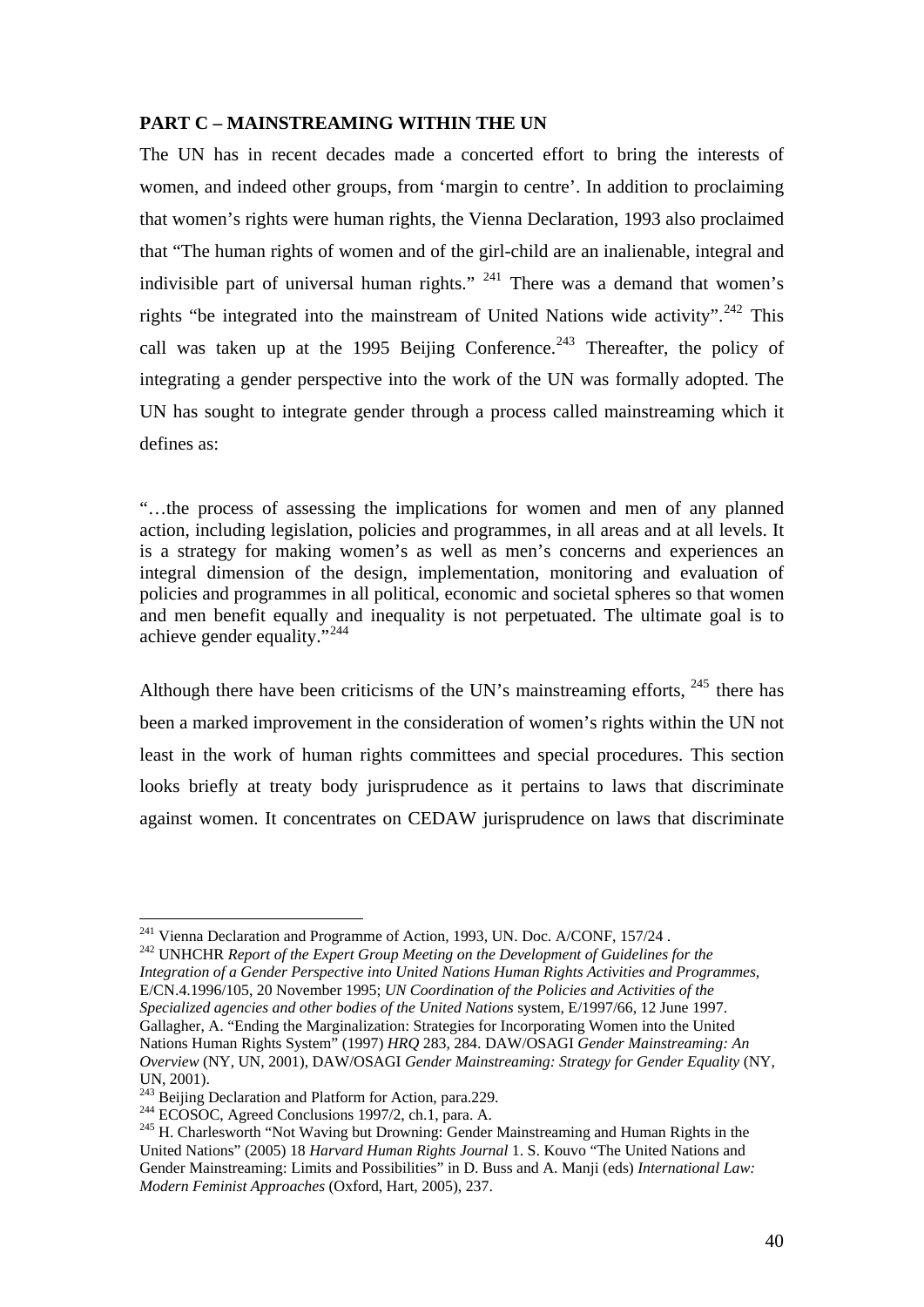against women. Thereafter the work of special procedure mandate holders in this area is considered in outline. $^{246}$ 

# **Treaty Bodies**

1

Prior to the mid 1990s the human rights treaty bodies, apart from CEDAW, did not, in their general comments, pay much attention to the specific violations of women's human rights. $247$  In 1998, the Human Rights Committee acknowledged that it had hitherto not taken a sufficiently gendered approach in it is interpretation of Covenant provisions in its general comments.<sup>248</sup> The change was brought about by the move towards mainstreaming that followed the Vienna conference.<sup>249</sup> It would appear that hereafter treaty bodies took seriously the Secretary-General's injunction that in the field of human rights mainstreaming "involves realizing that there is a gender dimension to every occurrence of a human rights violation."<sup>250</sup> This can be seen by the adoption of general comments 28 by the Human Rights Committee,  $251$  16 by the CESCR and 25 on intersectional discrimination by CERD, amongst many others. The consideration of treaty jurisprudence throughout this report is testament to the greater attention being paid by treaty bodies to issues pertaining to women's rights including laws that discriminate against them.<sup>252</sup> Although receiving fewer communications from women than from men, the Human Rights Committee has dealt with complaints pertaining to the rights of minority women,<sup>253</sup> discriminatory laws on nationality<sup>254</sup> and social security,<sup>255</sup> reproductive issues,<sup>256</sup> dress<sup>257</sup> and temporary special measures.<sup>258</sup>

 $^{246}$  A consideration of the UN review process is beyond the scope of this report. See in general (2007) <sup>7</sup>*Human Rights Law Review* for an interesting collection of papers on this topic. 247 D. Otto (2002), 22. See also United Nations HRI *Integrating the Gender Perspective into the Work* 

*of the United Nations Human Rights Treaty Bodies,* HRI/MC/1998/6, 3 September 1998. 248 HRI/MC/1998/6, 3 September 1998, para 67

<sup>249</sup> D. Otto (2002) 22. See also *UN Integrating the Gender Perspective into the work of the United* 

*Nations Treaty Bodies, HRI/MC/1998/6, paras. 4-9.* <sup>250</sup> Report of the Secretary-General on the Question of Integrating the Human rights of Women throughout the United Nations system, E/CN.4.1998/49, 25 March 1998, para. 9.

<sup>&</sup>lt;sup>251</sup> See also Human Rights Committee "Violence against Women in the Concluding Observations,

General Comments, and Jurisprudence of the Human Rights Committee", Internal document prepared for DAW, September 2005.<br><sup>252</sup> See also W. Vandenhole (2005) and A/HRC/4/104, 15 February 2007.

<sup>&</sup>lt;sup>253</sup> Lovelace v. Canada, Communication No. 24/1977, July 1981.<br><sup>254</sup> Aumeeruddy Cziffra v. Mauritius, (2000) AHRLR 3, Human Rights Committee, 1981.<br><sup>255</sup> Broeks v. the Netherlands, Communication No. 172/84, 9 April 1987;

*Netherlands*, Communication No. 182/84, 9 April 1987; *Vos v. the Netherlands,* Communication No. 218/1986, 29 March 1989.

<sup>256</sup> *Llantloy Huaman v. Peru,* Communication No. 1153/2003.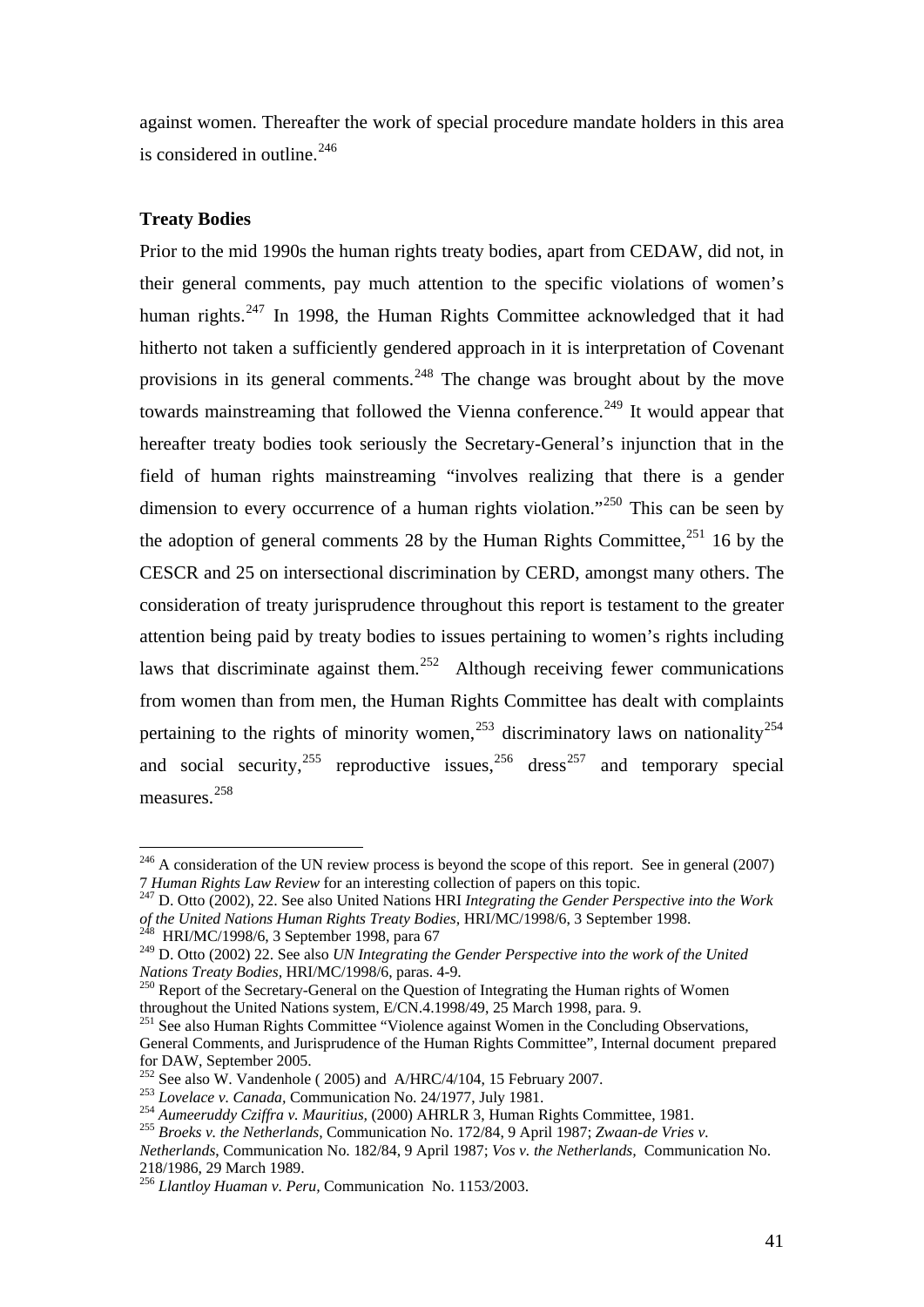There is greater cross-pollination between committees aided in part by the regular joint meetings of Committee chairpersons. It is not uncommon for reference to be made to the concluding observations of a different committee in the process of "constructive dialogue" with a State party. Moreover, it is not unknown for committees to cite each other's jurisprudence. An example of this is the concern expressed by the Committee on the Protection of Migrant Workers when considering the Mexico's initial report to the Committee where it noted:

"However, the Committee remains concerned-like the Committee on the Rights of the Child-at the situation of extreme vulnerability of a great many unaccompanied minors...which leaves them at very high risk of exploitation of various kinds..."<sup>259</sup>

## **CEDAW**

In its jurisprudence, the committee has always realised the importance of challenging discriminatory laws. It is currently working on a general recommendation on article 2 on State obligations.<sup>260</sup> The first CEDAW general recommendation to mention discriminatory laws was the fifth on temporary special measures which noted that although much had been done to repeal or modify such laws, there was still a need to "fully implement the Convention by introducing measures to promote de facto equality between men and women."<sup>261</sup> As noted in part A of the report, the use temporary special measures to address discrimination against women has gained currency. In its last general recommendation, 25 on temporary special measures CEDAW recommends that States parties:

"…should include, in their constitutions or in their national legislation, provisions that allow for the adoption of temporary special measures. The Committee reminds States parties that legislation, such as comprehensive anti-discrimination acts, equal opportunities acts or executive orders on women's equality can give guidance on the type of temporary special measures that should be applied to have a stated goal, or goals in given areas. Such guidance can also be contained in specific legislation on

<sup>257</sup> *Hudoyberganova v Uzbekistan,* Communication No. 931/2000, 5 November 2004. 258 *Guido Jacobs v. Belgium,* Communication No. 943/2000, 7 July 2004.

<sup>&</sup>lt;sup>259</sup> Committee on the Protection of the rights of Migrant workers and members of their families, Concluding Observations: Mexico, CMW/C/MEX/CO/1, 20 December 2006, at para. 41.

 $\frac{260}{260}$  Center for Reproductive Rights "Article 2 of the Convention on the Elimination of all Forms of Discrimination against Women (CEDAW): Comments for the formulation of general recommendation No. 26" CRR, New York, July 19, 2004. See also A. Byrnes, M. Hermina Graterol and R. Chartres *IWRAW Asia Pacific Expert Group Meeting on CEDAW Article 2: National and International Dimensions of State Obligation,* 14-16 February, Kuala Lumpur, Malaysia, Background Discussion  $^{261}$ CEDAW general recommendation 5. See also CEDAW general recommendation 8.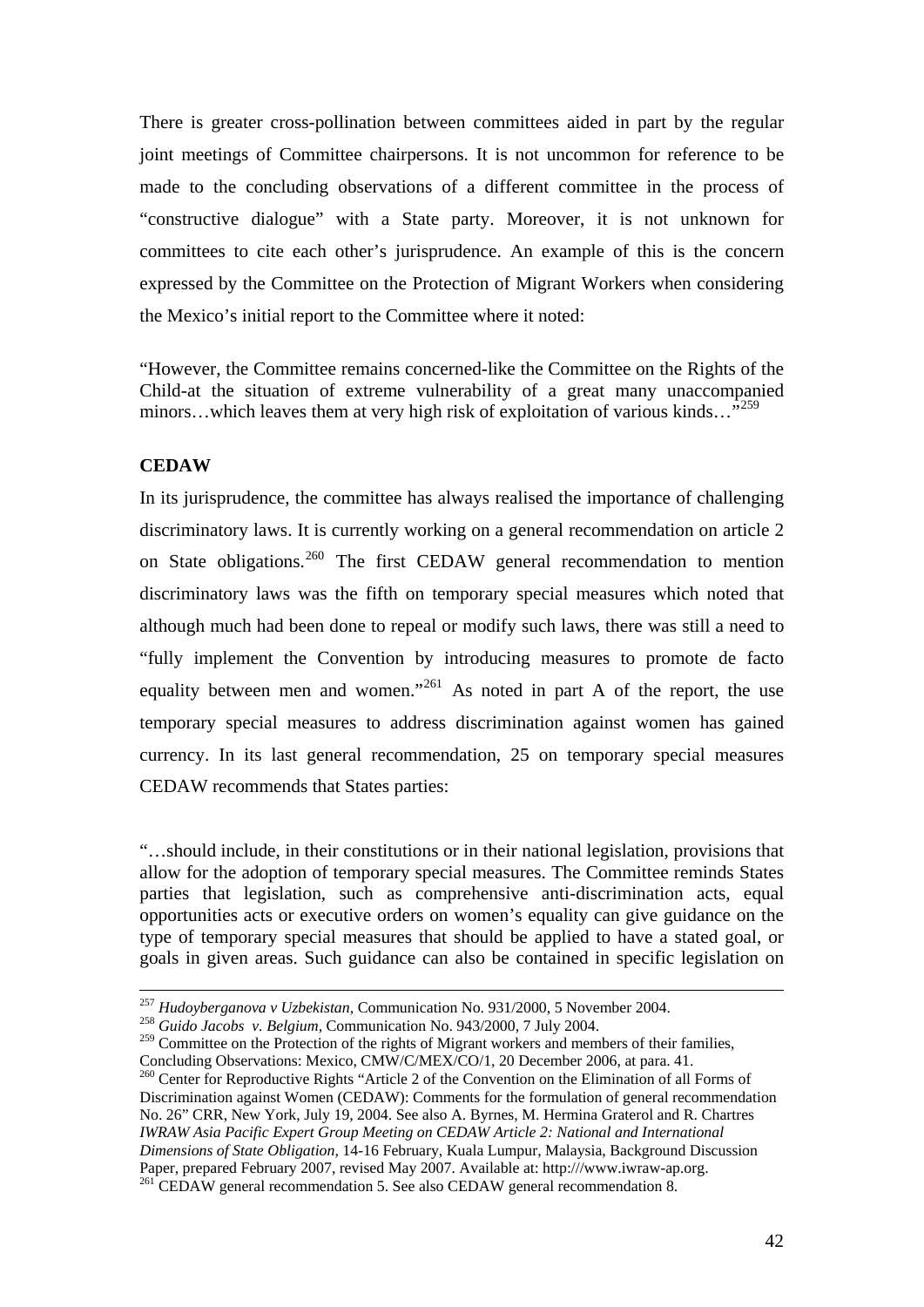employment or education. Relevant legislation on non-discrimination and temporary special measures should cover governmental actors as well as private organizations or enterprises."<sup>262</sup>

It is in its general recommendations on violence that CEDAW first actively considered the impact of law on the ability of women to enjoy their rights. In general recommendation 12 it called on States parties to provide information on legislation that was in force to protect women "against the incidence of violence in every day life (including sexual violence, abuses in the family, sexual harassment in the workplace etc).263 Interestingly while it was silent on the use of law in its general recommendation 14 on female circumcision<sup>264</sup>, by the time of its influential general recommendation 19 on violence against women, legislation was seen as an important tool in the armoury for eradicating violence against women hence States were asked to consider changing their laws to deal with the myriad disadvantages faced by women as a result of gender based violence. Focusing on article 6 on trafficking and exploitation of prostitution, the Committee noted that because of their unlawful status prostitutes may be marginalized and that "they need the equal protection of laws against rape and other forms of violence."265 The Committee further noted that armed conflict sometimes lead to an increase in sexual violence against women requiring "specific protective and punitive measures."<sup>266</sup> In its recommendations, the Committee identified several legal measures that should be taken to eradicate violence against women including "criminal penalties where necessary and civil remedies in case of domestic violence"<sup>267</sup> and also the suggestion that States introduce "legislation to remove the defence of honour in regard to the assault or murder of a female family member."<sup>268</sup>

CEDAW has also spent time considering the disadvantages experienced by women in the workplace and also the non recognition of their domestic labour.<sup>269</sup> In so doing, it

<sup>&</sup>lt;sup>262</sup> CEDAW general recommendation 25, para. 31.<br><sup>263</sup> CEDAW general recommendation 12, para. 1.<br><sup>264</sup> This was remedied in CEDAW general recommendation 24 on health, para. 15 (d).<br><sup>265</sup> CEDAW general recommendation 19, p

<sup>&</sup>lt;sup>269</sup> CEDAW general recommendation 16 on Unpaid women workers in rural and urban family enterprises, UN Doc. A/46/38 (1991); CEDAW general recommendation 17 Measurement and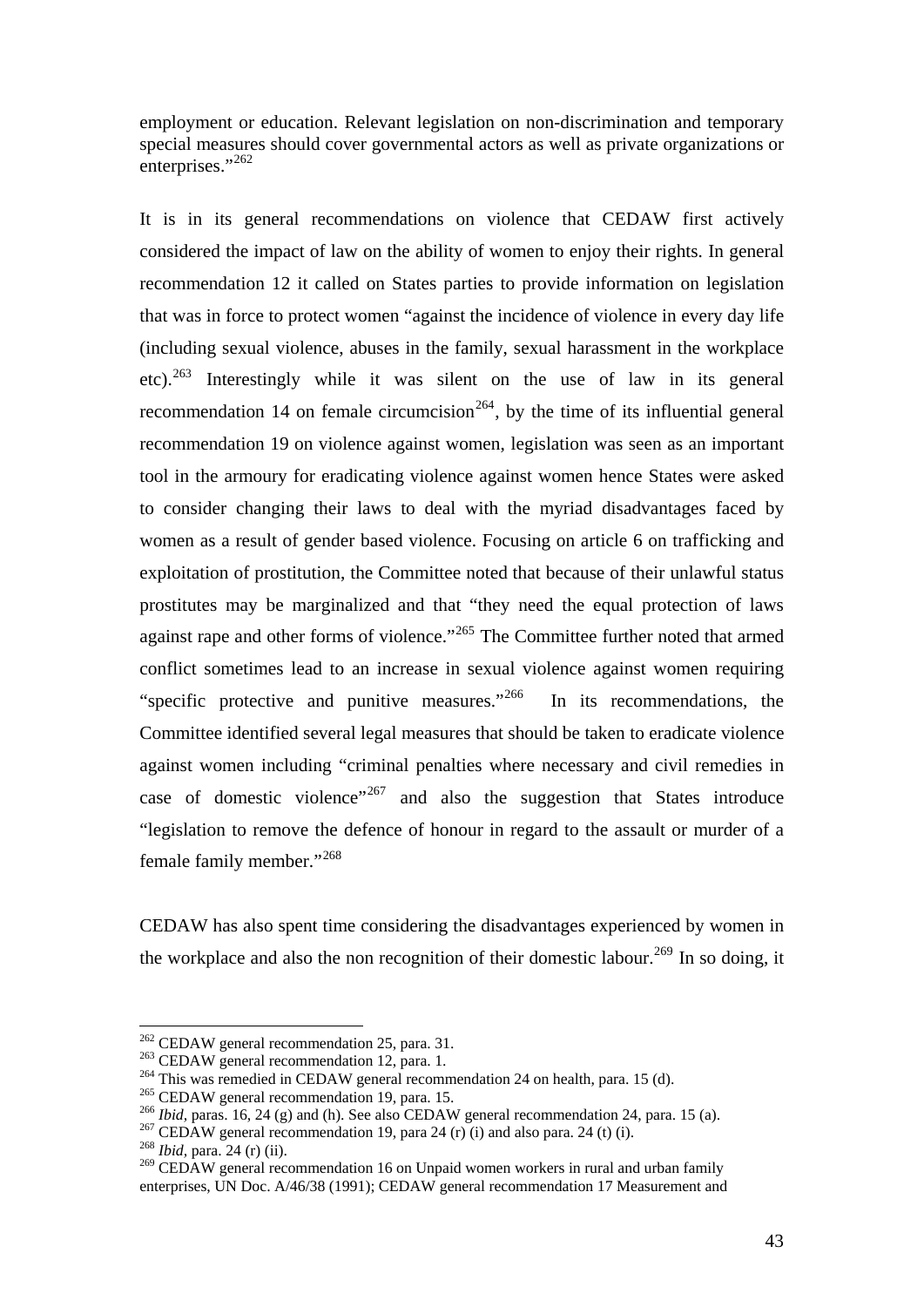has urged States to create implementation machinery to put into place the provisions of CEDAW and the ILO Convention on equal pay for work of equal value<sup>270</sup> and also to put into place laws outlawing sexual harassment in the work place.<sup>271</sup>

It is in its consideration of family life and the discrimination that women experience that CEDAW has paid the most attention in both state reporting and also consideration of discriminatory laws.272 To mark the international year of the family in 1994, the Committee produced general recommendation 21 on equality in marriage and family relations. It focused on articles 9 on nationality, 15 on equality and 16 on family relations. Identified as problematic are marital property systems that result in women losing their capacity, discriminatory procedural laws and domicile laws that indicate a wife's domicile is to follow that of her husband.<sup>273</sup> Identified as discriminatory and deserving of attention are States whose laws permit polygyny and which do not have a minimum age for marriage or provide for compulsory registration of marriages.<sup>274</sup> Omissions in law and specifically the non recognition of de fact unions are identified as requiring State attention.<sup>275</sup>Discriminatory laws privileging parental responsibility of married over unmarried parents or mothers over fathers are to be addressed.<sup>276</sup> Similarly laws enshrining discriminatory property entitlements on death or divorce are to be amended.<sup>277</sup>

In its general recommendation on political participation, CEDAW argues that compliance with and implementation of the rights of women is better in democratic States where there is "full and equal participation of women in public life and decision making."<sup>278</sup>In addition to using temporary special measures<sup>279</sup> to increase

quantification of the unremunerated domestic activities of women and their recognition in the gross national product, UN Doc. A/44/38 (1991).

 $^{270}$  CEDAW general recommendation 13 on equal remuneration for work of equal value, UN Doc. A/44/38 (1989).<br><sup>271</sup> CEDAW general recommendation 19, para. 24 (t) (i).

<sup>&</sup>lt;sup>272</sup> CEDAW general recommendation 21, paras.45-50.<br><sup>273</sup> CEDAW general recommendation 21, paras 7-9, 17 and 31.<br><sup>274</sup> Ibid, paras. 14, 16, 36 and 39. See also CEDAW general recommendation 24, para. 15 (d).<br><sup>275</sup> Ibid, pa

<sup>279</sup> *Ibid,* paras. 15 and 43.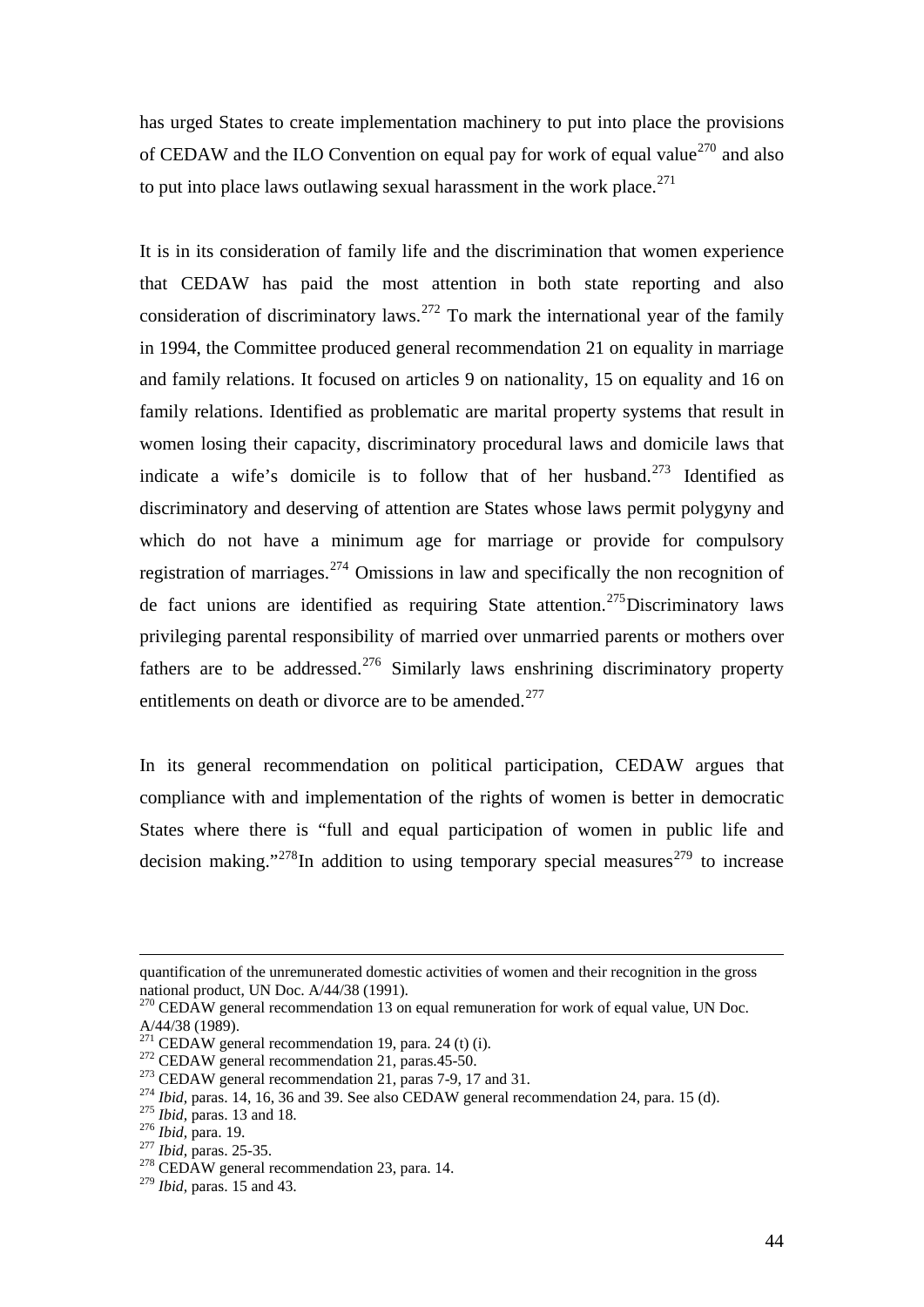the participation of women, States were obliged: to ensure that effective legislation is enacted prohibiting discrimination against women<sup>" 280</sup> and also that:

"States parties are under an obligation to take all appropriate measures, including the enactment of appropriate legislation that complies with their Constitution, to ensure that organizations such as political parties, which may not be subject directly to obligations under the Convention, do not discriminate against women and respect the principles contained in articles 7 and 8."<sup>281</sup>

Reproductive rights throw up challenges when considering the principle of equality and non discrimination. Clearly the liberal model of equality based on comparing similarly situated men and women does not work. Instead, there is a need to recognise differences between the sexes whilst ensuring that those differences do not result in one group, usually women, experiencing discrimination. In its general recommendation 24 on health, CEDAW defines States' obligations as including:

"The duty…to ensure, on a balance of equality of men and women, access to health care services, information and education implies an obligation to respect, protect and fulfil women's rights to health care. States parties have the responsibility to ensure that legislation and executive action and policy comply with these obligations."<sup>282</sup>

While not prescribing abortion, CEDAW has recommended that punitive abortion laws should be amended as these lead to maternal mortality and morbidity.<sup>283</sup> Other "women specific" legal requirements included passing laws prohibiting female genital mutilation and early marriage.<sup>284</sup> Moreover, States parties: "should not permit forms of coercion such as non-consensual sterilization, mandatory testing for sexually transmitted diseases or mandatory pregnancy testing as a condition of employment that violate women's rights to informed consent and dignity."<sup>285</sup>

The coming into force of the Optional Protocol to CEDAW,  $1999^{286}$  provided an avenue for individuals to bring individual complaints alleging violations of the rights

<sup>&</sup>lt;sup>280</sup> *Ibid*, para. 47 (a). See also para 48 (a).<br><sup>281</sup> *Ibid*, para. 42.<br><sup>282</sup> CEDAW general recommendation 24, para. 13.<br><sup>282</sup> *Ibid*, para. 31(c): "When possible, legislation criminalizing abortion should be amended, i withdraw punitive measures imposed on women who undergo abortion." See also para. 11.<br><sup>284</sup> *Ibid*, para. 15 (d).<br><sup>285</sup> *Ibid*, para. 22.<br><sup>286</sup> Optional Protocol to the Convention on the Elimination of all Forms of Discrim

Women, 1999, GA Res 54/4, 6 October 1999. Sokhi-Bulley "The Optional Protocol to CEDAW: First Steps" (2006) 6 *Human Rights Law Review* 143.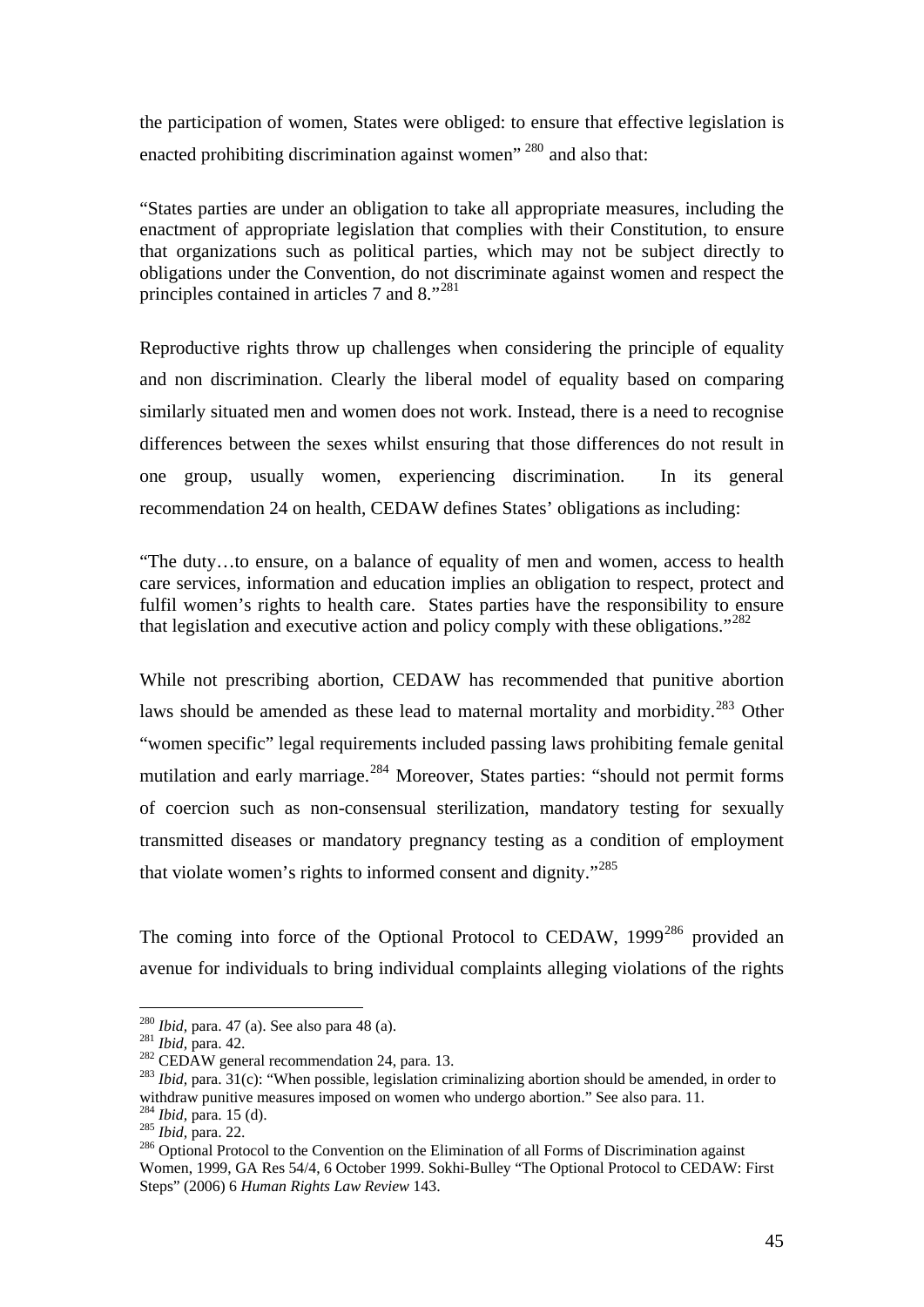in the Convention to the Committee. For those States not opting out, it also provided for the Committee to invoke article 8, the inquiry procedure, to investigate reports of grave or systematic violations of rights. It is noteworthy that one of the first cases dealt with by the Committee under the complaints provisions of the Optional Protocol to CEDAW relates to violence against women in the family and resulted in a recommendation that the State change its laws.<sup>287</sup>

In *A.T. v Hungary*, a woman had been severely assaulted by her partner on many occasions. She had complained to the police and the courts. However, little concrete assistance had come of her many complaints. A complaint was made to CEDAW. The Committee decided that Hungary had violated articles 2 (a), (b) and (e) as well as articles 5(a) and 16 of CEDAW. The Committee censured Hungary for not having provision in its law for restraining or protection orders. Moreover, it was censured for the absence of shelters to house Ms A.T and her children. The existing shelters had failed to offer refuge to Ms AT because one of her children was disabled and the refuges could not cope with children with disabilities. The prioritisation by the civil courts of the abuser's property rights over the victim's right to be protected from violence came under criticism. Echoing the recommendations found in its General Recommendation No. 19 on Violence Against Women and the General Assembly Declaration on the Elimination of Violence Against Women, 1993, the Committee made clear that to address the failings identified in the *A.T.* case, would require the State to undertake a range of measures which included providing legal aid, giving Ms AT and her children a safe and secure home, ensuring that she received the requisite child support, as well as compensation for the harm that she had suffered. In addition to implementing a national policy on the prevention of violence within the family, officials including judges and the police should be given training on CEDAW and its Optional Protocol. Moreover the State was to ensure the introduction of a specific law outlawing violence against women<sup>288</sup> and to: "Investigate promptly, thoroughly, impartially and seriously all allegations of domestic violence and bring the offenders to justice in accordance with international standards."

<u>.</u>

<sup>&</sup>lt;sup>287</sup> *A.T. v Hungary,* Communication No. 2/2003, views adopted on 26 January, thirty-second session. <sup>288</sup> *A. T. v. Hungary,* para 11 (e).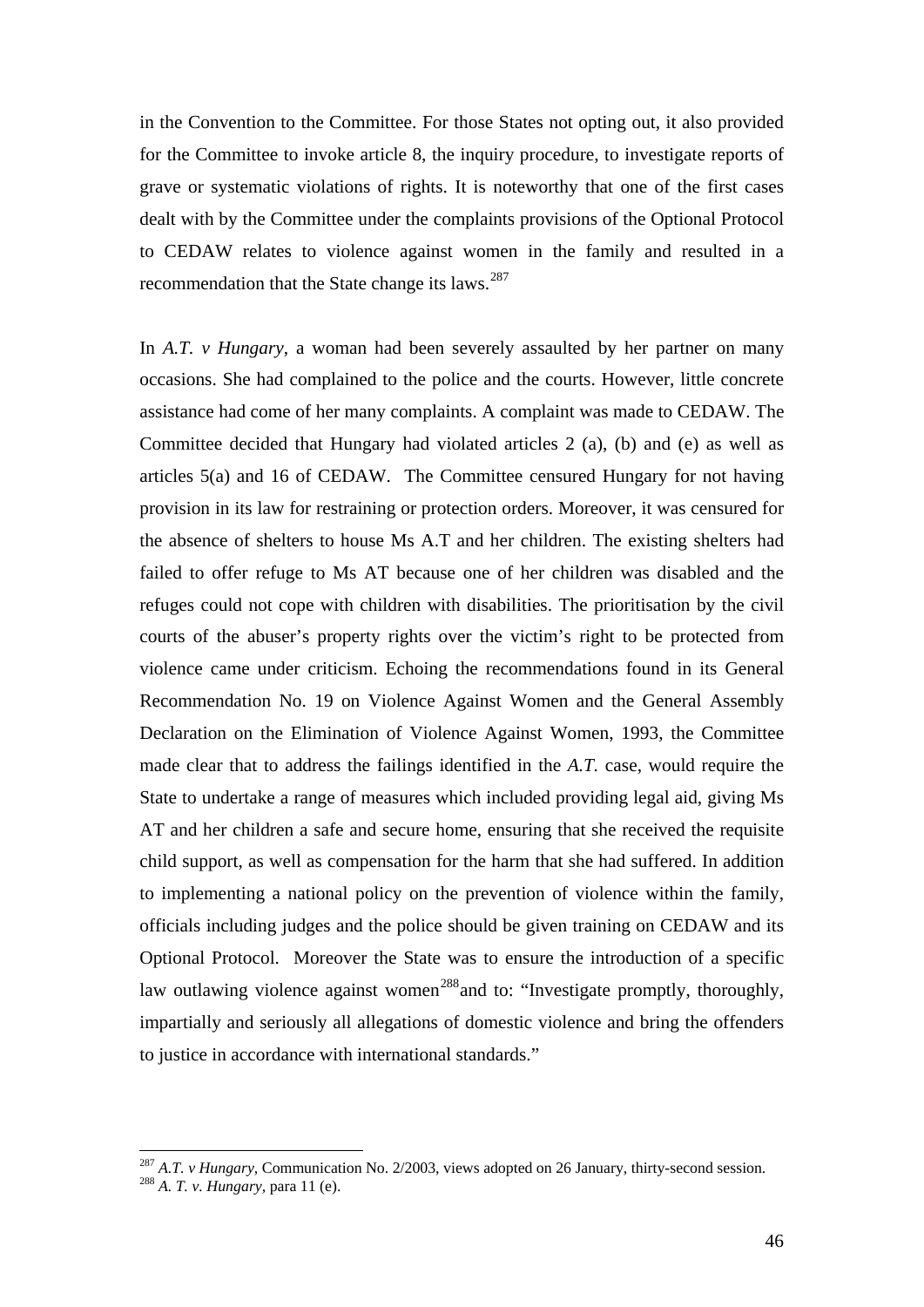The first inquiry undertaken by the CEDAW was to Mexico to investigate reports of abduction, rape and murder of women, made by two non government organisations (NGOs).289 The NGOs alleged that more than 230 women had been killed near Ciudad Juarez and that little had been done to investigate their deaths and disappearances or indeed to bring the perpetrators to justice. Families of the victims had been kept in the dark. The Committee sent two of its members to investigate. In a long and comprehensive report the Committee detailed the widespread violence against women and the fact that a culture of impunity appeared to have developed. The Committee produced a comprehensive list of recommendations for Mexico to implement. These included timely investigation of crimes committed against women, training of police and judges, ensuring that families were kept appraised of progress in investigations and that the law was enforced with punishments being meted out to the guilty and adequate remedies including compensation for those who had experienced violations of their rights. The State was asked to report on progress in its next report under article 18 of the Convention.

CEDAW has also, from the outset, engaged with States about laws that discriminate against women and also de facto discrimination.290 Questionnaire responses indicated that in some instances, changes had been made to the law as a result of the Statecommittee dialogue so that the OHCHR response from Guatemala noted: "a provision regarding the possibility of avoiding prison for a rapist that would marry the victim

<sup>&</sup>lt;sup>289</sup> CEDAW Committee "Report on Mexico Produced by the Committee on the Elimination of all Forms of Discrimination against Women Under article 8 of the Optional Protocol to the Convention and Reply from the Government of Mexico", UN Doc. CEDAW/C/2005/OP.8/MEXICO, January 27, 2005.

<sup>&</sup>lt;sup>290</sup> Concluding comments of the Committee on the Elimination of Discrimination against Women to the combined second and third periodic report of Azerbaijan (CEDAW/C/AZE/2-3) at its 765th and 766th meetings, on 23 January 2007.

CEDAW/C/AZE/CO/3, paras. 13 and 14. Concluding comments of the Committee on the Elimination of Discrimination against Women to the combined third and fourth periodic reports of Belgium (CEDAW/C/BEL/3-4) at its 559th and 560th meetings, on 10 June 2002 (see CEDAW/C. SR.559 and 560) CEDAW A/57/38 part II (2002), para. 166. Concluding comments of the Committee on the Elimination of Discrimination against Women to the combined initial, second, third, fourth and fifth periodic report of Brazil (CEDAW/C/BRA/1-5) at its 610th, 611th and 616th meetings on 1 and 7 July 2003 (see CEDAW/C/SR.610, 611 and 616), CEDAW A/58/38 (2003) paras. 104-5. Concluding comments of the Committee on the Elimination of Discrimination against Women to the combined fourth and fifth periodic report of Burkina Faso (CEDAW/C/BFA/4-5) at its 695th and 696th meetings, held on 14 July 2005 (see CEDAW/C/SR.695 and 696), CEDAW A/60/38 part II (2005), paras. 339 and 340.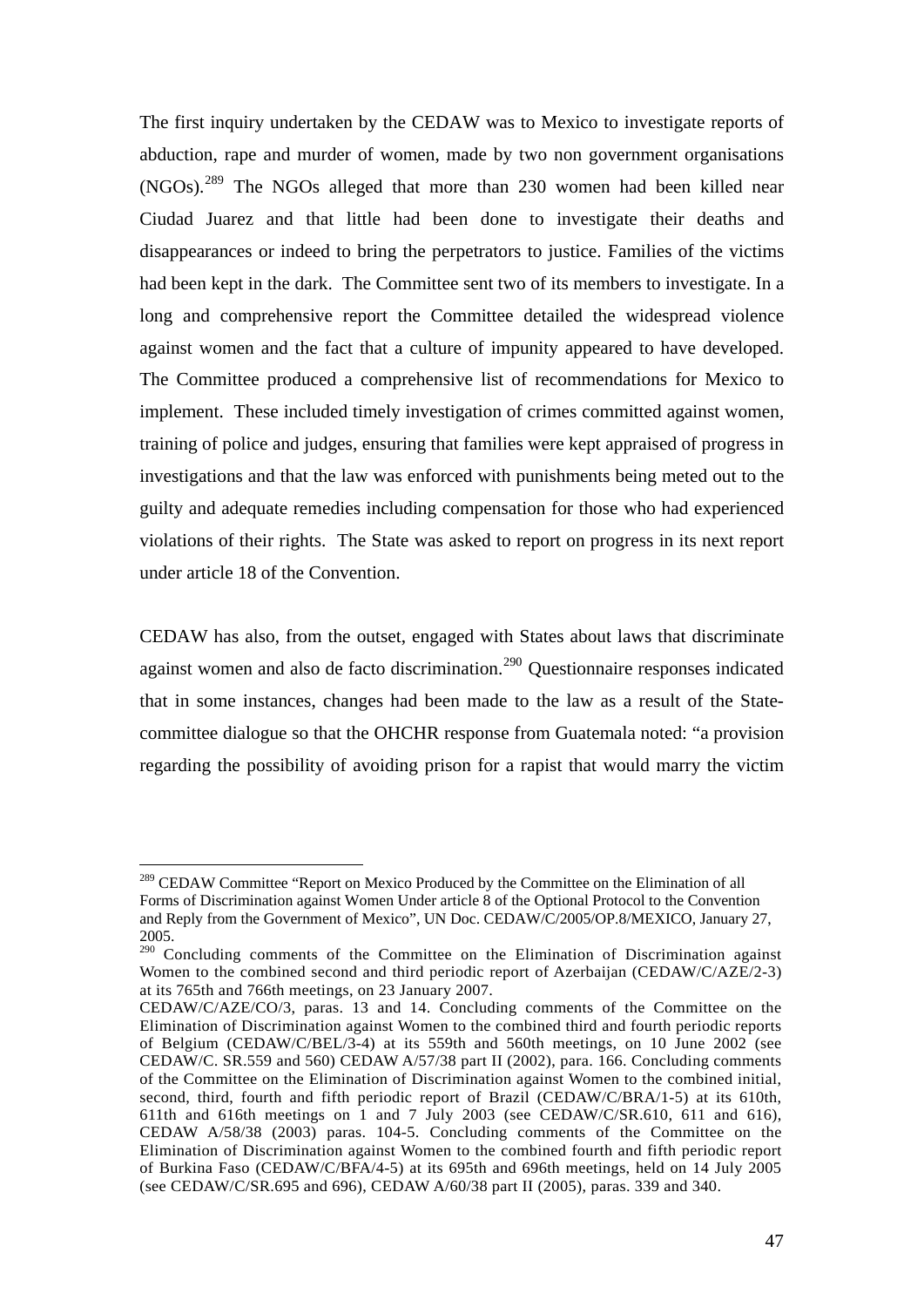was change(d), in part, because there were recommendations of CEDAW to the Guatemalan State in that respect."<sup>291</sup>

Questionnaire responses also identified positive engagement with civil society and the use of shadow reports produced by the lobbyists so that the questionnaire response from WILDAF in Ghana attached the shadow report submitted to CEDAW when considering Ghana's last report.<sup>292</sup> The interaction between NGOs and CEDAW is important to both for committee members learn about the key issues affecting a State from NGO reports and rely on NGOs to lobby and pressure governments to implement the recommendations made in concluding observations. In turn, NGOs realise that opinions and recommendations emanating from international human rights experts are likely to carry greater weight with States and therefore rely on the monitoring efforts of treaty bodies such as CEDAW.<sup>293</sup> In its response to part D of the questionnaire on interaction with human rights bodies, the Nepal based Forum for Women, Law and Development (FLWD) answered as follows:

"3) Have you ever written a shadow report for a treaty body? If yes, please specify which.

Yes.

- 1. Initial Shadow report on CEDAW, 1999
- 2. Second and Third periodic Shadow report on CEDAW, 2004.
- 4) If you have written a shadow report, did you identify laws that discriminate against women?

 Yes. The discriminatory laws identified by the study were mentioned in the shadow report and also the critical areas of concern.

5) How did the Committee respond to the shadow report-did they refer to the laws that your organisation had identified as discriminating against women in questioning the State or in concluding observations? If yes, please provide the name of the committee and year.

Yes. It was responded by the CEDAW Committee in 1999 and 2004.

6) Are the concluding observations of human rights committees disseminated in your country?

<sup>&</sup>lt;sup>291</sup> OHCHR Guatemala questionnaire response Part D:8.

<sup>&</sup>lt;sup>292</sup> The website of the Asia Pacific International Women's Rights Action Watch also has shadow reports. See http://www.iwraw-ap.org.

 $^{293}$  S. Engle Merry (2006) 85 and 87.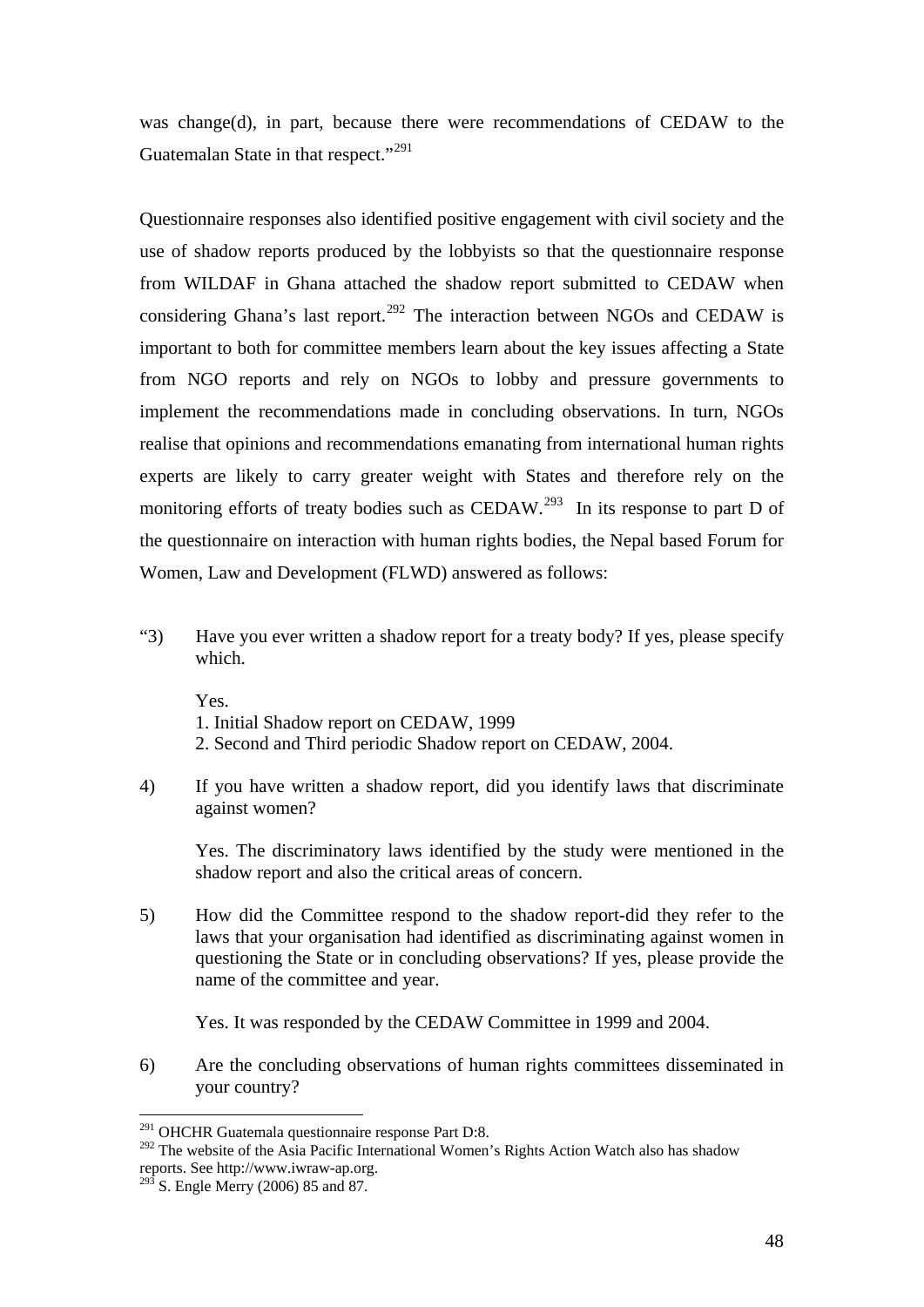Yes. The concluding observations were translated into Nepali and disseminated to all the concerned agencies and also in the various programs.

7) Have you or your organisation used the concluding observations of the human rights committees to lobby your government to change the law?

Yes.

8) If yes, with what result?

It was strongly and effectively used to advocate and lobby to amend the discriminatory laws against women."

Equally positive was the response from Georgia:

"3) Have you ever written a shadow report for a treaty body? If yes, please specify which.

Georgian NGOs prepared two shadow reports on the implementation of CEDAW. In 1999 the first report was presented to the CEDAW Committee. In August 2006 the joint second and the third report was discussed by the SEDAW committee where also two shadow reports were submitted by various NGO groupings. UNCT in Georgia have not so far prepared separate report for CEDAW.

4) If you have written a shadow report, did you identify laws that discriminate against women?

N/A

5) How did the Committee respond to the shadow report-did they refer to the laws that your organisation had identified as discriminating against women in questioning the State or in concluding observations? If yes, please provide the name of the committee and year.

Committee on Elimination of Discrimination against Women Chamber B, 747th & 748th Meetings, and Women's anti-discrimination committee encouraged Georgia to widen scope of efforts to promote gender equality; experts express concern regarding liberalization of employment rules, lack of state regulation, vulnerability of female refugees.

6) Are the concluding observations of human rights committees disseminated in your country?

Yes (Relevant NGOs are usually aware of the concluding observations)

7) Have you or your organisation used the concluding observations of the human rights committees to lobby your government to change the law?

Yes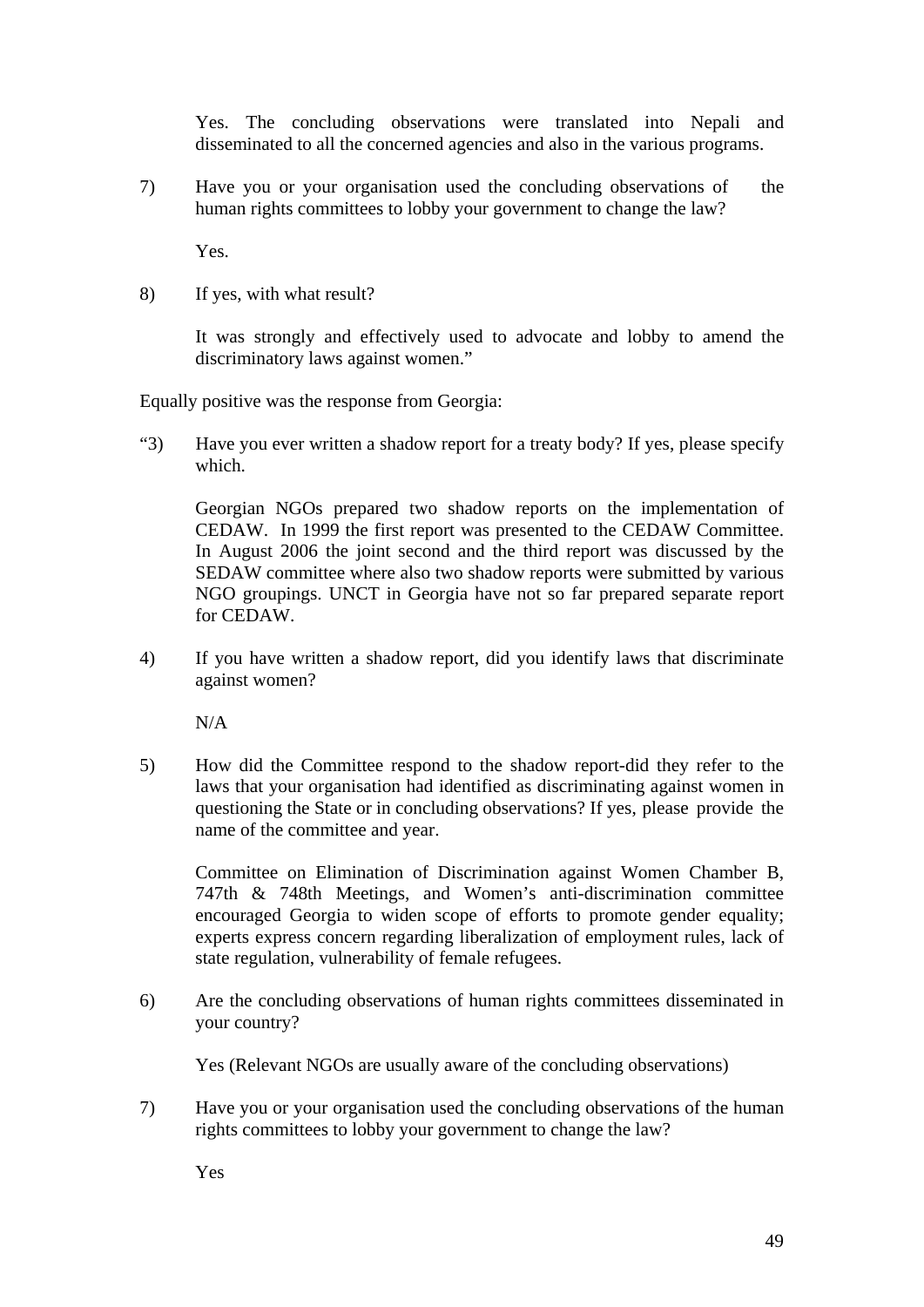#### 8) If yes, with what result?

National Action Plan (NAP) on Gender Equality Issues which have been held up for a while by Government is now put on the agenda again for further consideration."

While this is clearly impressive, it is worth noting that it is unusual for concluding observations to be widely disseminated or indeed translated into local languages. The questionnaire response from the Solomon Islands noted: "Concluding observations are not well disseminated in the Solomon Islands but to some extent they are taken into consideration within various key stakeholders."294 Similarly FEMNET in Kenya said: "The concluding observations are not usually disseminated in Kenya. There are often found within civil society organizations, which disseminate the same during stakeholders meetings and workshops."<sup>295</sup>

# **Special Procedures<sup>296</sup>**

Created more than two decades after the establishment of the UN, Special Procedures<sup>297</sup> have come to take on an important role in monitoring and enhancing the human rights work of the organisation. At the start of 2007, there are 38 country and thematic special procedures comprising 28 thematic mandates, including four working groups, and 10 country mandates.<sup>298</sup> Of the 28 thematic mandates, eight focus on civil and political rights, eight on economic, social and cultural rights and eight focus on specific groups (including violence against women). The four working groups deal with arbitrary detention, enforced and involuntary disappearances, mercenaries and people of African descent. The 10 country mandates cover Burundi, Cambodia, DPR Korea, DRC, Haiti, Liberia, Myanmar, the Occupied Palestinian Territories, Somalia, and Sudan.

1

http:www.ohchr.org/English/bodies/chr/special.index.htm. (For the most updated information see: Special Procedures of the Human Rights Council at

<sup>&</sup>lt;sup>294</sup> OHCHR Solomon Islands questionnaire response Part D:6.

 $295$  FEMNET Kenya questionnaire response Part D:6.

<sup>296</sup> For a more comprehensive outlook see: I. Nifosi *The UN Special Procedures in the Field of Human Rights* (Antwerp, Intersentia, 2005).

 $\widetilde{Z}$  See H. Hannum "Reforming the Special Procedures and Mechanisms of the Commission on Human Rights" (2007) 7 *Human Rights Law Review* 73.

<sup>&</sup>lt;sup>298</sup> United Nations Special Procedures Facts and Figures 2006 (Geneva, OHCHR) at

http://www2.ohchr.org/english/bodies/chr/special/index.htm.)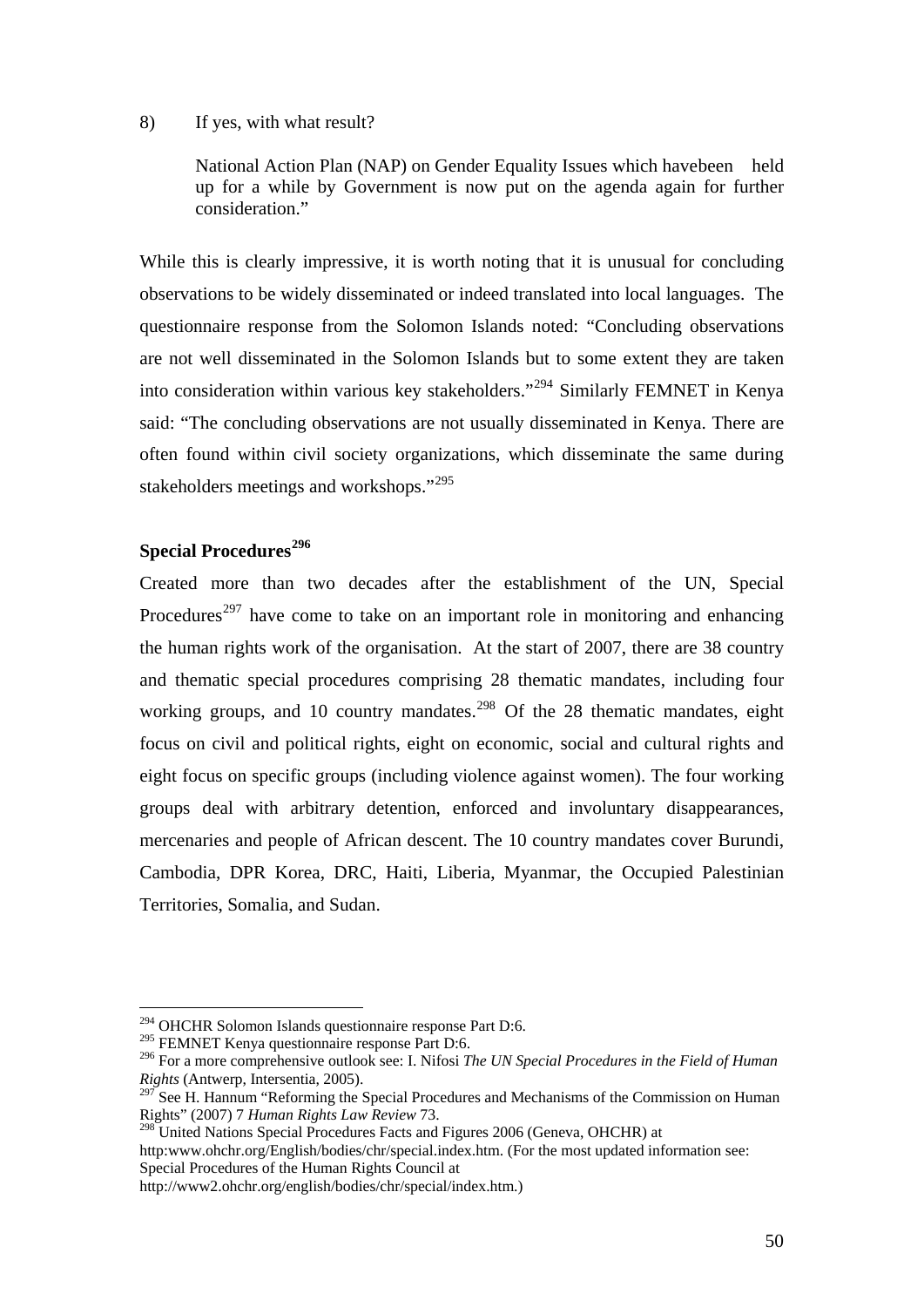The work of special procedures mandate holders, who are independent experts not in the employment of the UN, includes country visits, receiving and managing communications and reporting to the Human Rights Council. Increasingly mandate holders receive joint communications and may make joint statements or findings. Still, it is noteworthy that figures for 2005 show that only 14% of communications received were from women. Figures for 2006 show a three per cent increase to 17% women applicants. The figure for communications received from men was much larger at 76%. Seven per cent were unaccounted for. The gender imbalance in communications can be interpreted as reflecting women's ignorance of the mechanisms and the fact that they can if they wish submit complaints to any of the special procedure mandate holders, or as reflecting the fact that the existence of two "women specific mandates" on violence and trafficking has resulted in women thinking that these are the only topics that cover them and that they can complain about. Any other experiences falling out of these two broad areas are thus not complained of. Of the 1115 communications sent in 2006, 59 communications were sent on legislation by 18 mandates including Terrorism, Freedom of Religion, Internally displaced persons and independence of judges and lawyers.<sup>299</sup> There is no specific information on challenges to laws that discriminate against women, although one mandate holder, on housing has sent out a questionnaire covering discriminatory laws which will be considered in this section.<sup>300</sup>

As already noted, there are two "women specific" mandates, one on the causes and consequences of violence against women<sup>301</sup> and the other on trafficking in persons especially in women and children. $302$  Their work has focused on both law and policy and practice which allow the practices under consideration to occur as well as providing recommendations for amendments to laws and also more proactive government and civil society engagement with the issues.

 $^{299}$  *Ihid.* 2.

<sup>&</sup>lt;sup>300</sup> Special Rapporteur on adequate housing, Questionnaire on women and adequate housing (Commission on Human rights resolutions 2002/49 and 2003/22), available at: http://www.unhcr.ch/housing.

<sup>&</sup>lt;sup>301</sup> Special Rapporteur on violence against women, its causes and consequences, CHR Res. 1994/45 (establishing mandate) and CHR Res. 2003/45 (extending mandate).

 $302$  Special Rapporteur on trafficking in persons, especially in women and children, CHR Res. 2004/110.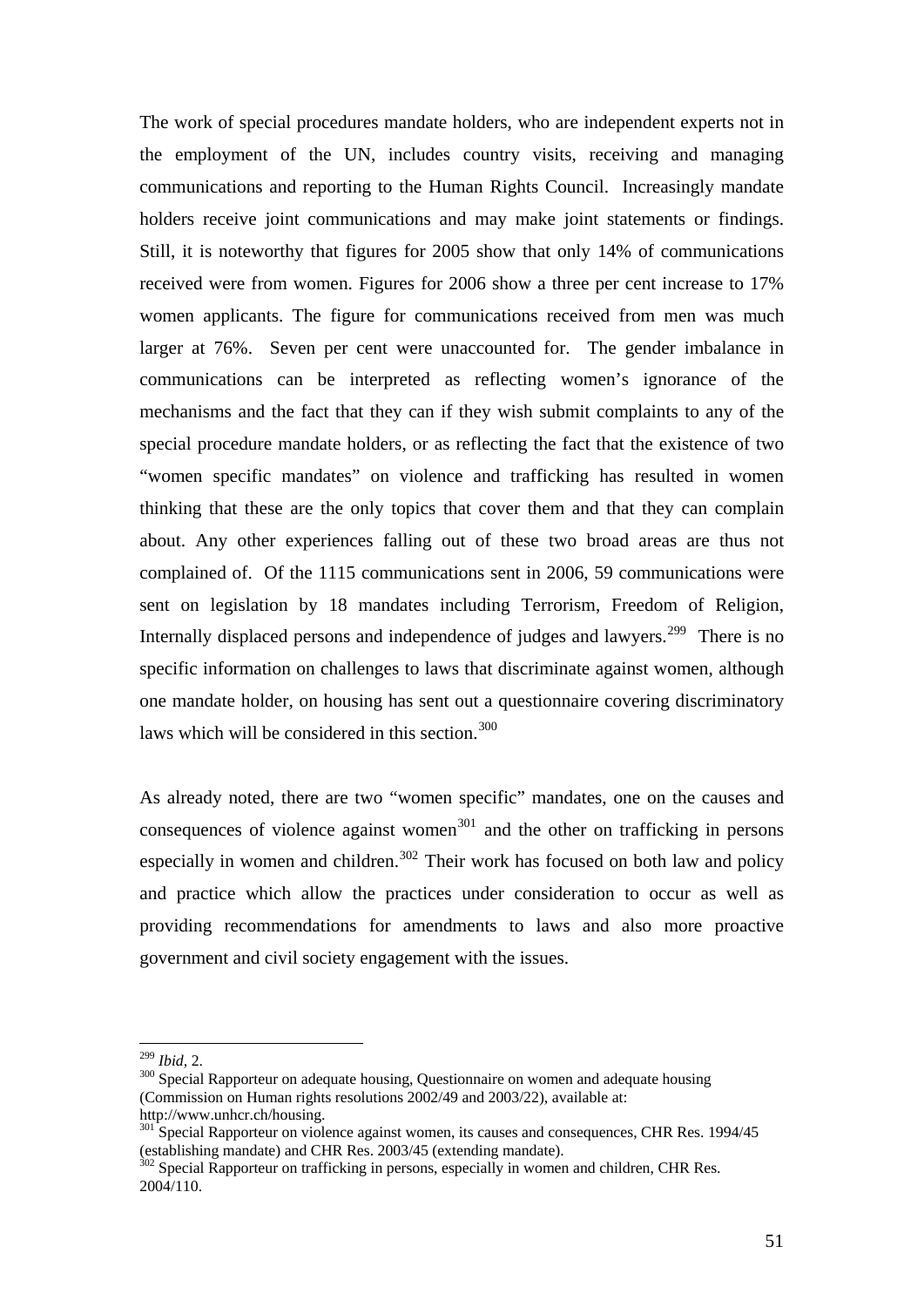Thematic mandates mentioning women or gender include the Special Rapporteur on housing,  $303$  Special Rapporteur on the right to education,  $304$  Independent expert on the question of human rights and extreme poverty,<sup>305</sup> Special Rapporteur on the right to food,<sup>306</sup> Special Rapporteur on health,  $307$  Special Representative of the Secretary General on the situation of human rights defenders,  $308$  Special Rapporteur on the situation of human rights and fundamental freedoms of indigenous peoples,309Representative of the Secretary-General on the human rights of internally displaced persons,<sup>310</sup>, Special Rapporteur on Freedom of Expression,<sup>311</sup> Special Rapporteur on the rights of migrants,<sup>312</sup> Special Rapporteur on freedom of religion or belief,<sup>313</sup>Independent expert on minority issues,<sup>314</sup>Special Rapporteur on torture and other cruel, inhuman or degrading treatment or punishment,<sup>315</sup>the working group on people of African descent,<sup>316</sup> working group on enforced or involuntary disappearances.<sup>317</sup>

Even without a specific gender focus within their mandates, it is important to acknowledge that there is greater awareness of gender within the work of special procedures. This can be seen as part of the mainstreaming efforts underway in the UN since the mid 1990s. Analyses of the work done by special procedure mandate holders

(establishing mandate) and CHR Res.2004/23 (extending mandate).

<u>.</u>

<sup>&</sup>lt;sup>303</sup> Special Rapporteur on adequate housing as a component of the right to an adequate standard of living, and on the right to non discrimination in this context, CHR Res 2000/9 (establishing mandate).

<sup>&</sup>lt;sup>304</sup> Special Rapporteur on the right to education, CHR Res. 1998/3 (establishing mandate).<br><sup>305</sup> Independent expert on the question of human rights and extreme poverty, CHR Res. 1998/25

<sup>&</sup>lt;sup>306</sup> Special Rapporteur on the right to food, CHR Res. 2000/10 (establishing mandate) and CHR Res.2003/25 (extending mandate).

<sup>&</sup>lt;sup>307</sup> Special Rapporteur of the Commission on Human Rights on the right of everyone to the enjoyment of the highest attainable standard of physical and mental health, CHR. Res 2002/31 (establishing mandate) and CHR Res. 2005/24 (extending mandate).

<sup>&</sup>lt;sup>308</sup> Special Representative of the Secretary-General on the situation of human rights defenders, CHR Res 2003/64 (extending mandate), preamble.

<sup>&</sup>lt;sup>309</sup> Special Rapporteur on the situation of human rights and fundamental freedoms of indigenous peoples, CHR Res. 2001/57 (establishing mandate) and CHR Res. 2004/62 (extending mandate).

 $310$  Representative of the Secretary General on the human rights of internally displaced persons, CHR Res. 2004/55 (establishing mandate), preamble.<br>
<sup>311</sup> Special Rapporteur on Freedom of Expression, CHR Res. 1997/27.

 $312$  Special Rapporteur of the Commission on Human Rights on the human rights of migrants, CHR Res. 1999/4 (establishing mandate).<br>
<sup>313</sup> Special Rapporteur on Religion and belief, Human Rights Council resolution 2005/40.

<sup>&</sup>lt;sup>314</sup> Independent expert on minority issues, CHR Res. 2005/79.<br><sup>315</sup> Special Rapporteur on torture, and other cruel, inhuman or degrading treatment or punishment, CHR Res. 2004/41 (no gender directions to rapporteur but note to States and donors to incorporate gender perspective in reporting to CAT and also bilateral programmes).<br><sup>316</sup> Working group on people of African descent, CHR Res. 2003/30.

 $317$  Working group on enforced or voluntary disappearances, CHR Res. 2004/40 (extending mandate).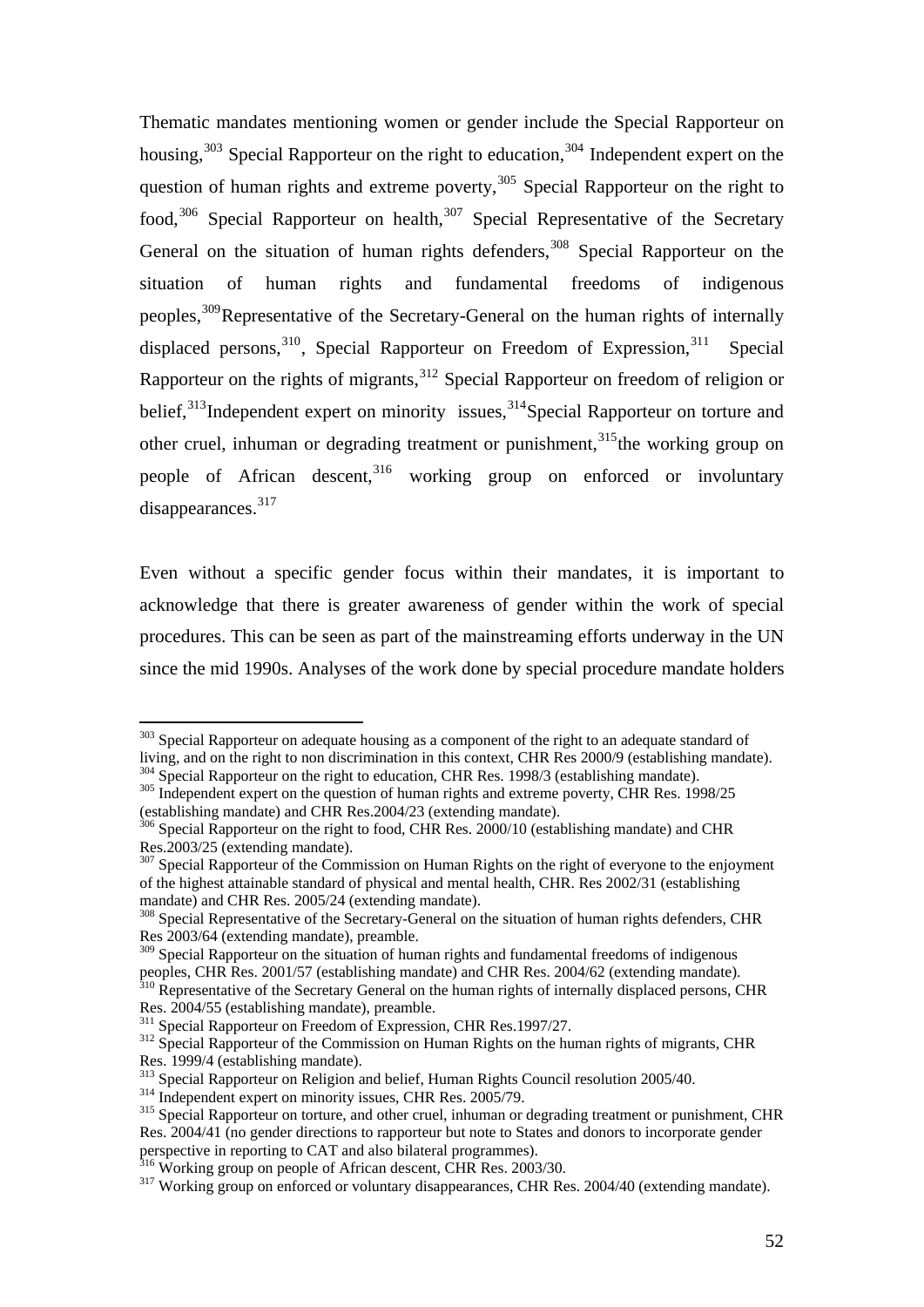shows that there has, over the years been greater attention paid to issues affecting the enjoyment by women of their rights.<sup>318</sup> While some have identified (discriminatory) laws affecting women's ability to enjoy their rights, $319$  many more have focused on the de facto situation of women painting a picture of exclusion.<sup>320</sup> In a series of reports, the Special Rapporteur on housing has examined *de jur*e and *de facto* discrimination against women, considering how the rights of women to enjoy their rights to housing are impacted by poverty, exclusion and disenfranchisement especially as regards ownership of land, legal and attitudinal discrimination and violence against them.321 The Special Rapporteur prepared a questionnaire focusing on women and the right to adequate housing aiming to elicit information about both the legal protections offered to women within the various national systems (part one of the questionnaire) as well as the obstacles hampering their enjoyment of housing rights (part two of the questionnaire).<sup>322</sup> With the Special Rapporteur on religion's 2002 report on the impact of religious laws on women's ability to enjoy their rights, this can be said to be the most comprehensive consideration by a thematic rapporteur of legal and social rights of women.

1

 $320$  D. Sullivan "Trends in the integration of women's human rights and gender analysis in the activities of the special mechanisms" in UN *Gender Integration into the Human rights system: Report of the Workshop,* 26-2 May 1999, 48-65; Integration of the Human Rights of Women and the Gender Perspective, E/CN.4/2005/68; Report of the Secretary-General on the implementation of resolution 2005/42, integrating the human rights of women throughout the United Nations System, A/HRC/4/104; Special Rapporteur on the Right to Food, Mission to Ethiopia, E/CN/.4/2005/47/Add.1, 8 February 2005, paras. 22. 26, 27. Special Rapporteur on the right to education, Mission to China, E/CN.3004/45/Add.1, 23 November 2003, paras 22 and 24. Report of the Independent Expert on minority issues, "Achieving the MDGS for minorities", A/HRC/4/9/Add.1, 2 March 2007, paras. 55- 57. Independent expert on minority issues, Mission to Hungary, A/HRC/4/9/Add.2, 4 January 2007, paras. 57, 70-71, 93; Independent expert on minorities, A/HRC/4/9, 2 February 2007, paras 51, 52.

<sup>318</sup> E/CN.4/2005/68, paras. 4, 10-21, 52 and 55; Special Rapporteur on the right to education, Girl's right to education, E/CN.4/2006/45, 8 February 2005.

<sup>&</sup>lt;sup>319</sup> See for example Special Rapporteur on Religion 2002 survey; Special Rapporteur on freedom of religion, A/HRC/4/21, 26 December 2006, paras. 36, 38 and 52; Special Rapporteur on freedom of religion or belief, E/CN.4/2006/5, 9 January 2006, paras. 43-51; Special Rapporteur on the right to food, A/58/330, 28 August 2003, paras. 16-18,22-24. Special Rapporteur on Food, Mission to Bangladesh, E/CN.4/2004/10/Add.1, 29 October 2003, paras. 27, 54 (e), 54(f); Special Rapporteur on the independence of judges and lawyers, E/CN.4/1999/60, paras. 41-2, E/CN.4/2000/61, paras. 27, 28; Special Rapporteur on the right to education, Mission to Indonesia, E/CN.4/2003/9/Add.1, 4 November 2002, paras. 30, 31. Independent Expert on minority issues, Mission to Ethiopia, A/HRC/4/9/Add. 3, 28 February 2007, paras. 64, 66, 67-72.

 $321$  Special Rapporteur on adequate housing, E/CN.4/2001/51, 25 January 2001, paras. 34-36, 68; Special Rapporteur on adequate housing, Women's equal ownership of, access to and control over land and the equal rights to own property and to adequate housing, E/CN/4/2002/53, 15 January 2002; Special Rapporteur on adequate housing, Women and adequate housing, E/CN.4/2003/55, 26 March 2003; Special Rapporteur on adequate housing, women and adequate housing, E/CN.4/2006/118, 27 February 2006.

<sup>&</sup>lt;sup>322</sup> Special Rapporteur on adequate housing: Questionnaire on women and adequate housing, available at http:www//unhchr.ch/housing.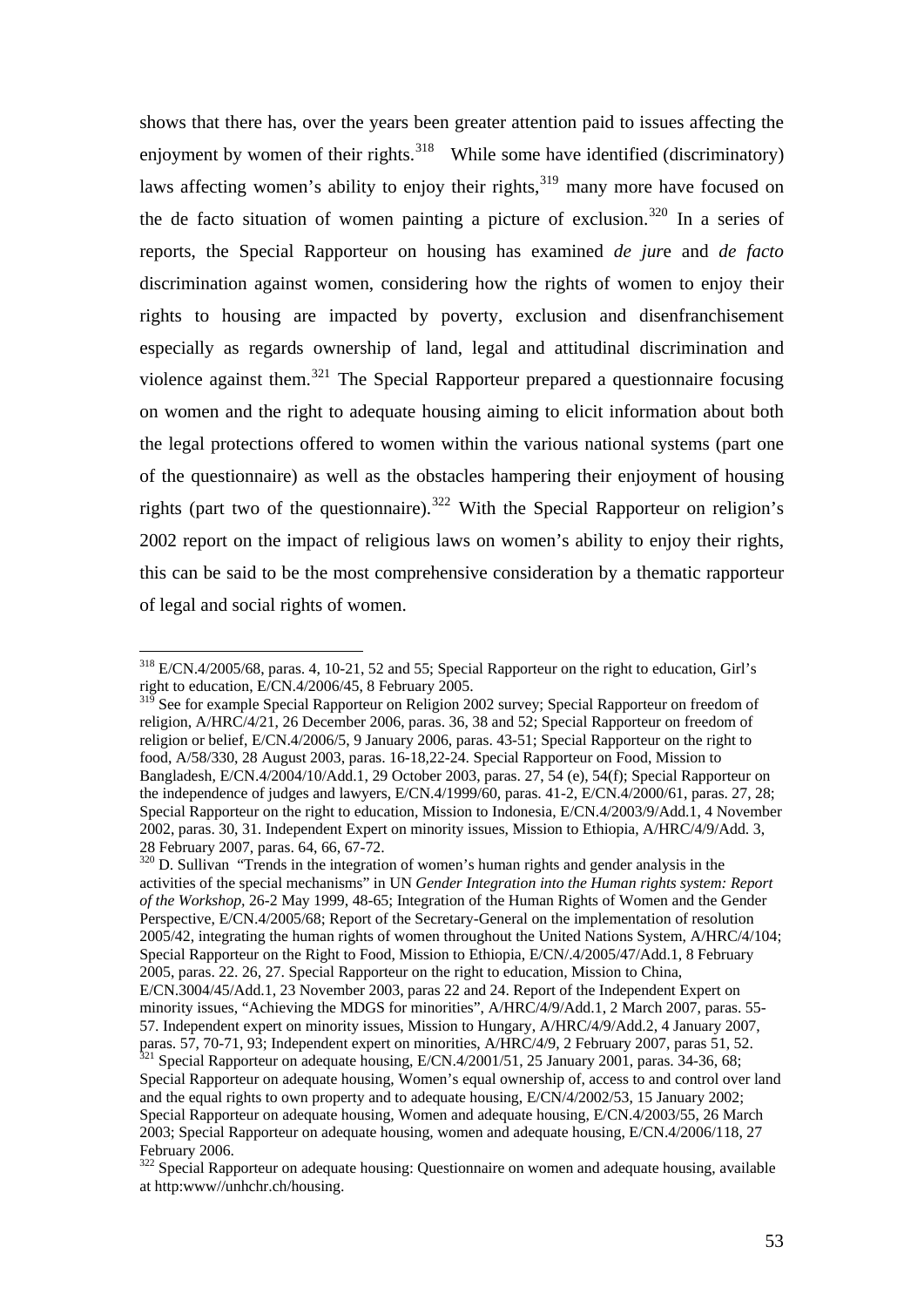It remains true to say that with some notable exceptions, a consistent focus on the rights of women has, at times been missing. This is partly due to the quality of information provided. It is also important to acknowledge that central to the work of thematic mandates is consideration of a particular area of human rights which may necessitate a broader conceptual approach. Restrictions now placed on the length of reports has also meant that it is difficult to explore the way in which violations may affect one group in as much detail as might otherwise have been possible. Moreover, highlighted in both UN analyses and interviews was the need for greater training of mandate holders in using gender analysis in their work.

Questionnaire responses indicate that only a few respondents had had contact with rapporteurs, either from the UN or the regions. The rapporteur most often mentioned was the Special Rapporteur on violence against women, thus suggesting that the one with a specific "women's rights" mandate was the most well known. Positive comments were made about these contacts. Noteworthy was the response from Afghanistan noting that in addition to handling two cases from Afghanistan, the Special rapporteur on violence had visited the country in July 2005. As a result of her visit which included a visit to the female wing of Kandahar prison, there had been "increased interest in women's rights in Afghanistan at the Human Rights Commission in 2005."<sup>323</sup>

 Responses from Nepal and Palestine revealed that there had been contact with more than one special rapporteur. The Palestinian Women's Legal Centre (WLAC) identified meetings with the country rapporteur and the special rapporteurs on education and violence against women. In responding to the question: were issues affecting women, especially laws that discriminate against women raised in your correspondence or meetings, the WLAC responded: "yes**,** but not in a condensed and focused way."324

OHCHR-Nepal invited the Special Rapporteur on the situation of human rights and fundamental freedoms of indigenous peoples; and the Special Rapporteur on contemporary forms of racism, racial discrimination, xenophobia and related

<sup>323</sup> UNAMA questionnaire response Part E:4.

<sup>&</sup>lt;sup>324</sup> WLAC questionnaire response Part E:3.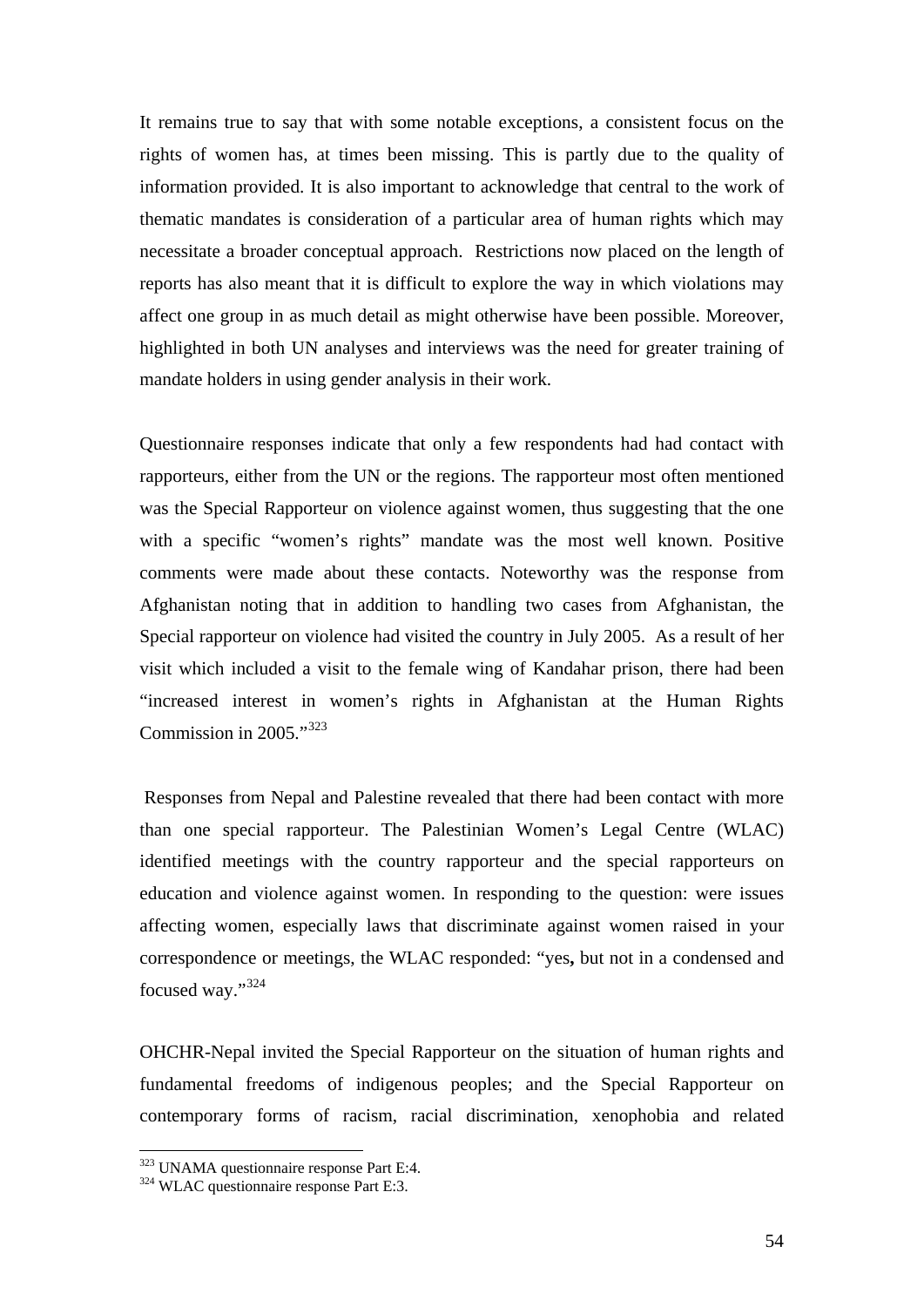intolerance as part of an advice mission to assist OHCHR-Nepal with its work on discrimination and social exclusion from 23-27 April 2007.

"Within the meetings with Special Rapporteurs, discrimination against women was considered as one of the major challenges in Nepal. Dalit women and girls endure the double burden of caste and gender discrimination. Participants mentioned several obstacles to the enjoyment of human rights by women: lack of representation in political parties, especially at the higher echelons of power; discrimination against Dalit women within their own families; lack of access to education and health care; lack of access to land. Women are also denied the right to inherit; they are subjected to labour exploitation; they are the subjects of massive migration to urban areas and to international migration; they are the victims of smuggling by organized crime syndicates. Indigenous women for their parts are particularly vulnerable to internal displacements; informal labour market arrangements. Women in general are victims of a whole range of violations including violence and sexual exploitation."325

On the usefulness of the meetings, the OHCHR in Nepal responded: "The meetings helped inform the Special Rapporteurs about the situation of various groups in Nepal, so that they can provide informed advice to OHCHR-Nepal as it seeks to address issues of discrimination."<sup>326</sup>

<u>.</u>

<sup>325</sup> OHCHR-Nepal questionnaire response Part D:3. 326 *Ibid*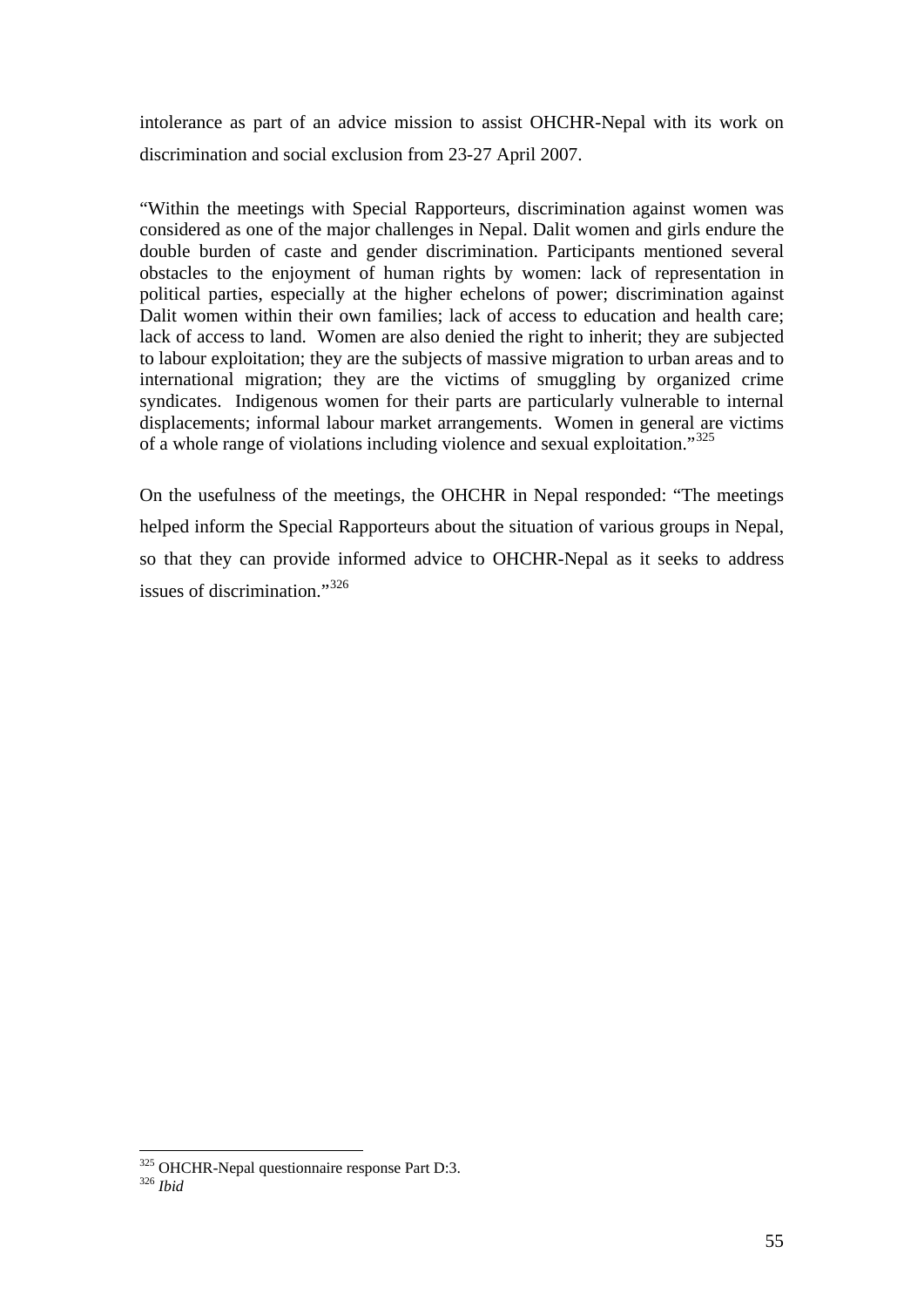#### **PART D – LAWS THAT DISCRIMINATE AGAINST WOMEN**

It is clear from the responses to the sections on laws that discriminate that follow that direct discriminatory laws are a feature of the legal order in many States. $327$  The situation is exacerbated by the co-existence of plural systems of law co-existing sometimes harmoniously, but more often in conflict with each other and the Constitution.328 Laws governing family life were the ones most likely to be identified as containing discriminatory provisions.329 Under this rubric could be found laws on age of marriage, consent to marriage, citizenship, divorce, guardianship of children and marital power of the husband. Other problematic areas included prejudicial procedural provisions in rape or sexual assault laws, employment laws and business related laws. One of the responses from Nepal noted that an updated survey carried out in 2006 by the Forum for Women, Law and Development: "identified **173** legal provisions of the 83 various Acts and Regulations are discriminatory against women."<sup>330</sup> Of these, 65 have been amended by the Gender Equality Act 2006.<sup>331</sup> There have also been judicial decisions ruling that discriminatory laws are *ultra vires*<sup>332</sup> leading the OHCHR Nepal office to put the figure of laws that discriminate at 101 pieces of legislation. $333$  In its response to the questionnaire, the Women's Centre for Legal Aid and Counselling based in Jerusalem, noted that civil society had "presented **65** amendments for all laws with a special focus on Personal Status law" to the Model Parliament Project.<sup>334</sup> In its Pacific survey, UNIFEM listed 114 indicators to measure legislative compliance with CEDAW. Of the nine islands surveyed, Fiji was said to have the best compliance levels, completely meeting 49 of the 114 indicators listed.

 $327$  Concluding comments of the Committee on the Elimination of Discrimination against Women to the combined initial, second and third periodic report of Benin (CEDAW/C/BEN/1-3) at its 687th and 688th meetings on 7 July 2005 (see CEDAW/C/SR.687 and 688), CEDAW, A/60/38 part II (2005), para. 145.

<sup>&</sup>lt;sup>328</sup> C. Mackinnon "Sex Equality Under the Constitution of India: Problems, Prospects and Personal Laws" (2006) 4 *International Journal of Constitutional Law* 181. Laws" (2006) 4 *International Journal of Constitutional Law* 181.<br><sup>329</sup> For example the response from Niger listed 8 areas of discrimination in the Civil Code. ONG

DIMOL response to questionnaire A:3. Concluding comments of the Committee on the Elimination of Discrimination against Women to the combined initial, second, third, fourth and fifth periodic report of the Congo (CEDAW/C/COG/1-5 and Add.1) at its 606th and 607th meetings, on 27 and 29 January 2003 (see CEDAW/C/SR.606 and 607), CEDAW, A/58/38 part I (2003), para. 160.

<sup>&</sup>lt;sup>330</sup> Forum for Women, Law and Development (FWLD) questionnaire response A:3, April 2007.<br><sup>331</sup> This law will have far reaching effect in striking down discriminatory laws.<br><sup>332</sup> *Ibid*, FWLD Nepal Part A:3 p. 14 and B:1 Counselling, OHCHR Questionnaire response Part B:1, April 2007. See also A. An Na'im (ed.) *Islamic Family Law in a Changing World: A Global Resource book* (London, Zed Press, 2002).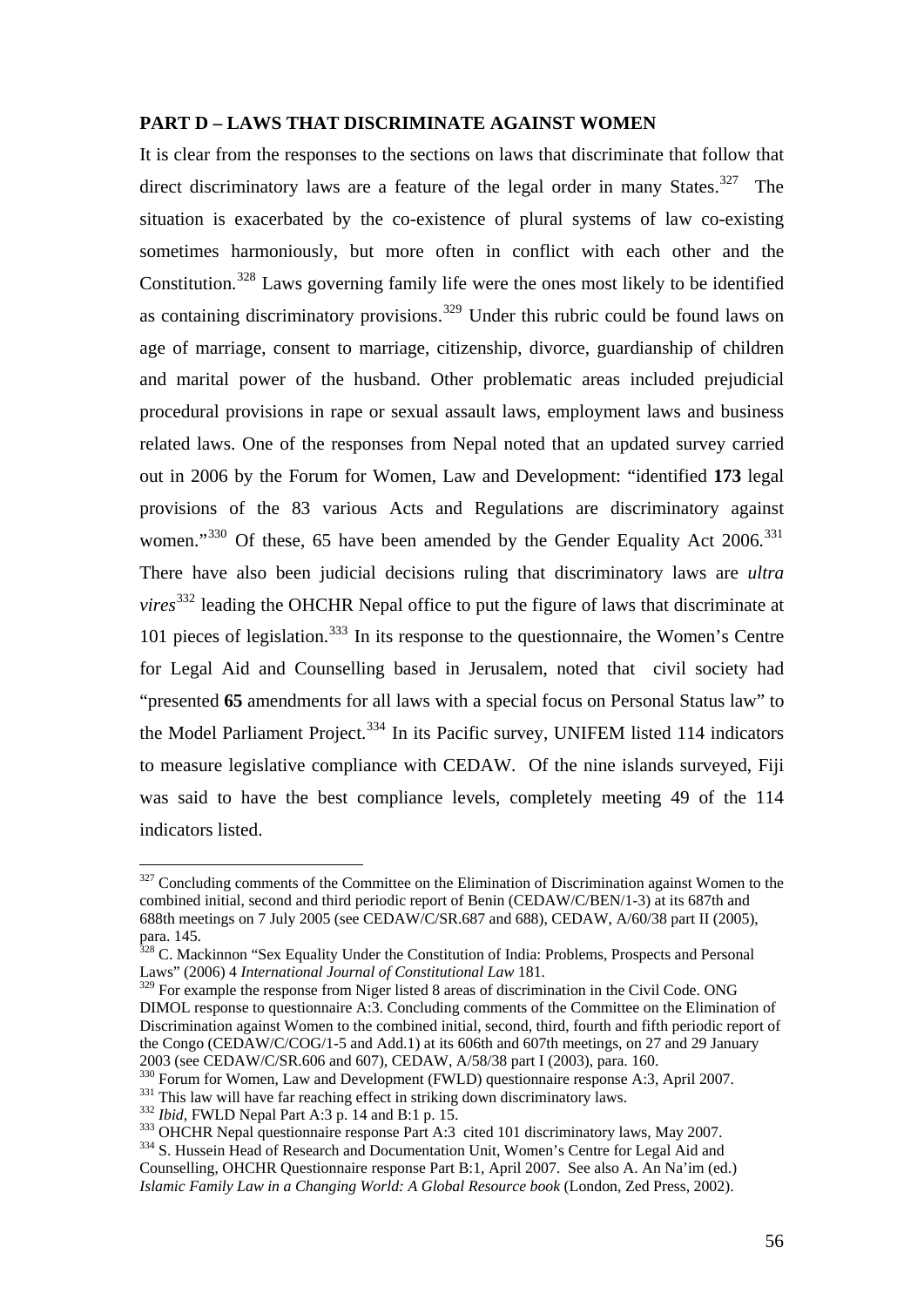This part analyses the responses received to the questionnaires sent out. It does not purport to be a comprehensive review of the laws of all 192 States members of the United Nations. Rather it tries to present a snap shot of some discriminatory laws that remain. While every effort has been made to check on the accuracy of the information provided, it is possible that some States that are listed have amended their laws and others have discriminatory laws. The consultant takes full responsibility for any mistakes and would be grateful to receive corrections. Any inaccuracies are inadvertent and not in any way meant to embarrass either the UN or States parties.

The analysis starts with Part A on constitutional provisions.

- **i) Constitutional Provisions –Does the national constitution guarantee nondiscrimination on grounds of sex and or gender and also equality before the law?**
- **ii) Does the constitution contain provisions dealing with conflict between constitutional guarantees of equality and discriminatory customary or religious laws/norms?**

Constitutional guarantees of equality are important because of the principle of constitutional supremacy that prevails in almost all States.<sup>335</sup> If the Constitution is the supreme law of the country, one would expect that other laws would be in compliance therewith.336 However, States parties' reports to the human rights bodies, the concluding observations of said bodies and indeed responses to the questionnaire all show that where women's rights are concerned, this is clearly not always the case.

Questionnaire responses showed that most States had "universalist constitutions", that is, constitutions that respect international human rights norms of non-discrimination and equality and had explicit provisions outlawing discrimination on grounds of amongst other things, sex or gender<sup>337</sup> and which also upheld the principle of equality

<sup>&</sup>lt;sup>335</sup> G. Waylen "Constitutional Engineering: What Opportunities for the Enhancement of Gender Rights?" (2006) 27 *Third World Quarterly* 1209. Chile, fifth periodic report, CCPR/C/CHL/5, paras. 57 and 58.<br><sup>336</sup> Beijing Declaration and Platform for Action, para. 232 (b).

<sup>&</sup>lt;sup>337</sup> The Federal Constitution of Malaysia, arts. 8(1) 8(2); Afghanistan, art. 22; Fiji, arts 38 (1), 38(2); Solomon Islands, s. 15; Georgia, art. 14; Nepal, art 1; Nigeria, s.48; Democratic Spanish Constitution, 1978, art. 14. See also art 1(1) and art 9.(2); Guatemala, art. 4; South Africa, s. 9; Ethiopia, art. 25.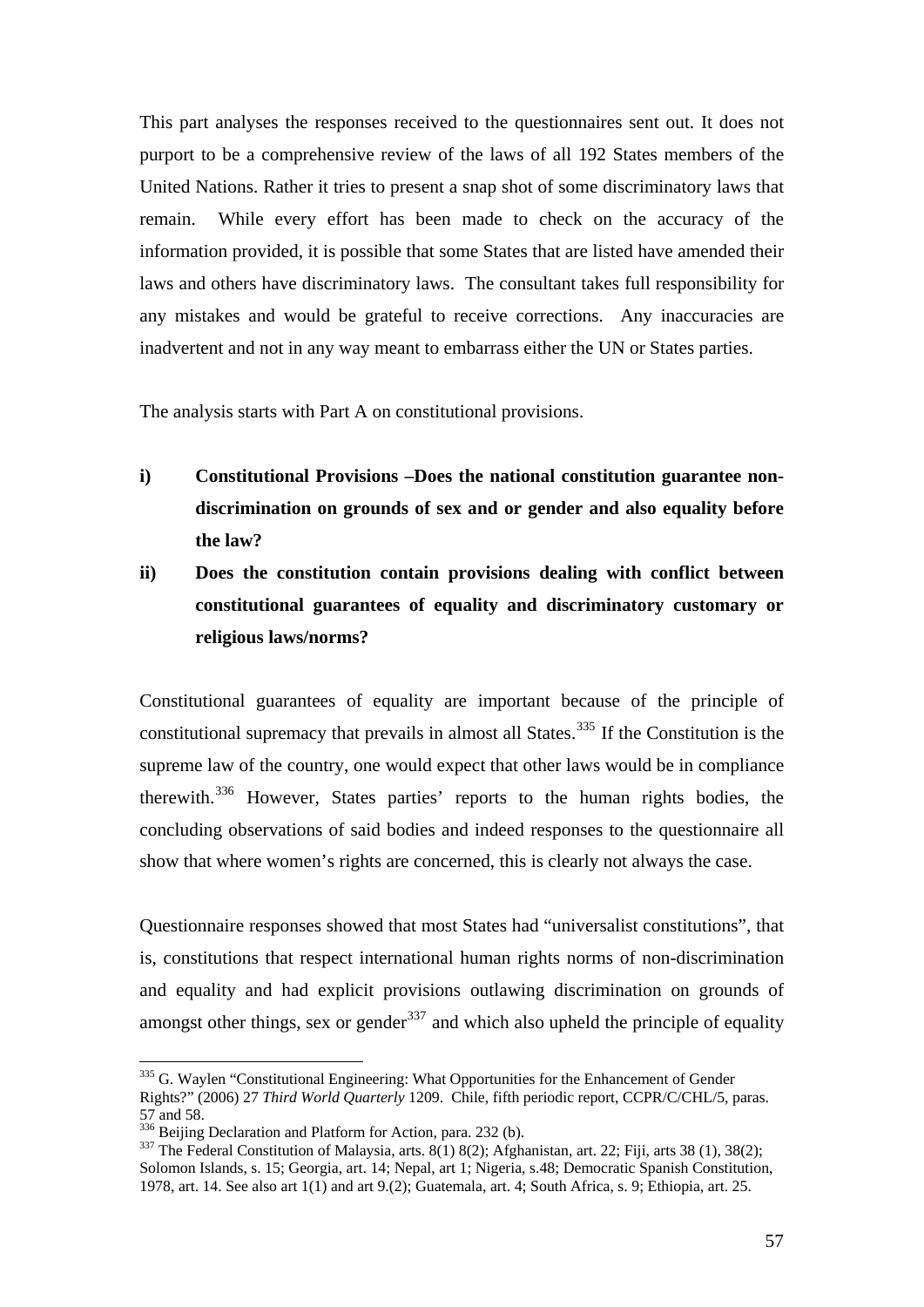and non discrimination above custom, culture or religion. (Ethiopia, Fiji, Ghana, Georgia, Nigeria, Solomon Islands, South Africa) Some had specific constitutional provisions on women's right to be free from discrimination and other gender related harmful practices. (Afghanistan, Ethiopia, India, Ghana, Nepal).

However, it was noted that some constitutions, while guaranteeing equality before the law, were silent on the relation between potentially discriminatory customary or religious laws and the non discrimination provision.<sup>338</sup> Of Bangladesh the *Ain O Salish Kendra* (ASK) project noted: "Bangladesh Constitution is silent on the matter of plural laws. However, the guarantee of freedom of religion can implicitly be read to protect personal laws."339Another Bangladeshi group, the National Women Lawyers' Association was less circumspect arguing: "Personal law regarding marriage, divorce, restitution of conjugal life, inheritance, and guardianship will be prevailed (sic) if there is a conflict between constitutional and personal law."<sup>340</sup>

In Niger it was noted that the silence of the constitution on the relation between the constitutional guarantee of equality in article 8 and the existence of religious and customary laws was because the issue was dealt with in a separate law.<sup>341</sup> The ONG-DIMAL response to the questionnaire noted that to guarantee that article 8 of the constitution is upheld, the law provides that only those customs that do not violate international human rights norms, legislative provisions or laws on public order and security are to be upheld.<sup>342</sup> In case of conflict between a discriminatory provision and the Constitution, then that discriminatory provision is to be referred to the Constitutional Court. Despite this the questionnaire response indicates that there are several discriminatory laws on the books. Also worth noting are the concluding observations of the CRC to the Niger report: "While noting that discrimination is prohibited under the Constitution (art. 8), the Committee is concerned at the persistence of *de facto* discrimination in the State party."<sup>343</sup>

<u>.</u>

<sup>&</sup>lt;sup>338</sup> Afghanistan was one such state.

<sup>&</sup>lt;sup>339</sup> *Ain O Salish Kendra* (ASK) response to Part A:2 of the questionnaire (May 2007).<br><sup>340</sup> Bangladesh National Women Lawyers Association response to Part A:2 of the questionnaire (May 2007).

<sup>&</sup>lt;sup>341</sup> Niger Law No. 62-11 as amended by Law 2004-50 as cited in ONG-DIMAL response to Part A:2 of the questionnaire (May 2007).<br> $342 \text{ Hid}$ 

<sup>&</sup>lt;sup>343</sup> Niger, CRC, CRC/C/118 (2002), para. 152.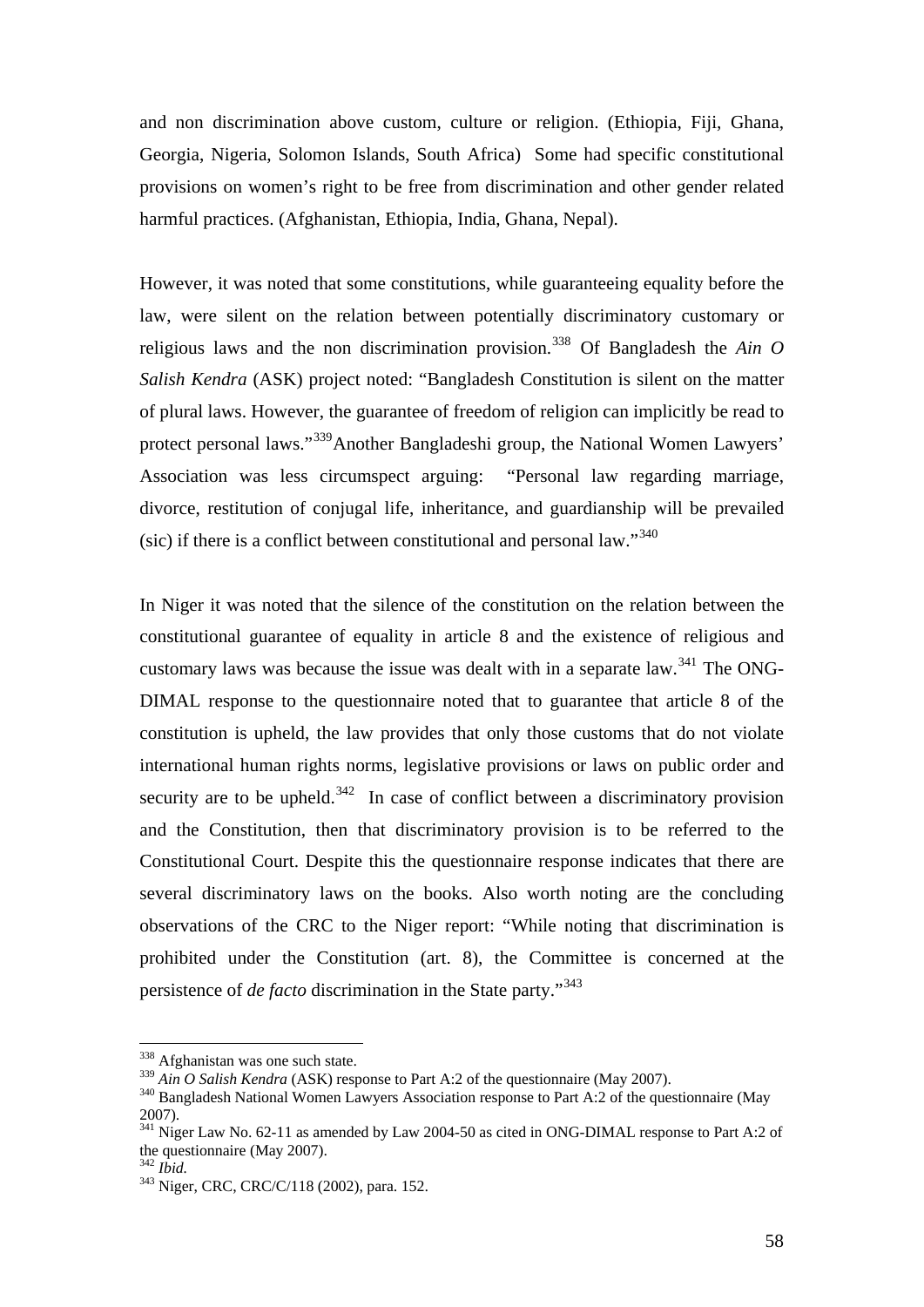The CRC concluding observations reinforce the importance of seeing de jure and de facto discrimination as part of the same continuum. Finally, it is here worth recalling that Niger has entered reservations to the provisions of CEDAW (2(f) and 5(a) aimed at tackling de facto discrimination.344

In a federal system, the conflict may be between Federal and State law or policy. Nigeria appears not to have a definitive solution to any potential conflict:

"Section 14(3) of the 1999 constitution of the federal republic of Nigeria, entrenched the federal character principle without affirming the principle of equality and non discrimination that should strictly speaking be the basis for the composition of government of the federation or any of its agencies and the conduct of its affairs."<sup>345</sup>

By way of contrast is the Spanish approach to the resolution of potential internal conflict of laws which is documented in the questionnaire response:

"In the event of a conflict arising between the fundamental right to equality established in the Spanish Constitution of 1978 and a State or Regional law that includes some form of discrimination, Spanish Constitution of 1978 (arts. 161 and 163) sets forth several proposals for resolving the conflict. Along these lines, an appeal of unconstitutionality can be made to the Spanish Constitutional Court against the said, allegedly discriminatory law. The declaration of unconstitutionality of the law in question by the Constitutional Court will oblige the State or Regional Parliament that issued this particular law to modify it in whatever respects have been indicated by the Constitutional Court as being contrary to the fundamental right to equality; or as the case may be, the declaration of unconstitutionality by the Constitutional court may affect the entire law; in such a case the entire parliamentary process required for the elimination of the discriminatory content of the law declared unconstitutional by a Constitutional court ruling will have to be initiated."<sup>346</sup>

In a different vein, Professor Marsha Freeman notes with regard to the constitution of the United States of America: "The US constitution,  $14<sup>th</sup>$  Amendment, has been read to prohibit discrimination against women, but the test is not as rigorous as it is with respect to race discrimination-that is, women's protection is to a lesser standard."<sup>347</sup> She later asserts: "The effort to expand the constitutional protection died a generation

<sup>&</sup>lt;sup>344</sup> See also R. Holtmaat (2004).

<sup>&</sup>lt;sup>345</sup> WILDAF Nigeria questionnaire response Part A:5.<br><sup>346</sup> Professor Theresa Piconto Novales, questionnaire response at 2.<br><sup>347</sup> Professor M. Freeman response to Part A:1 of the questionnaire (May 2007).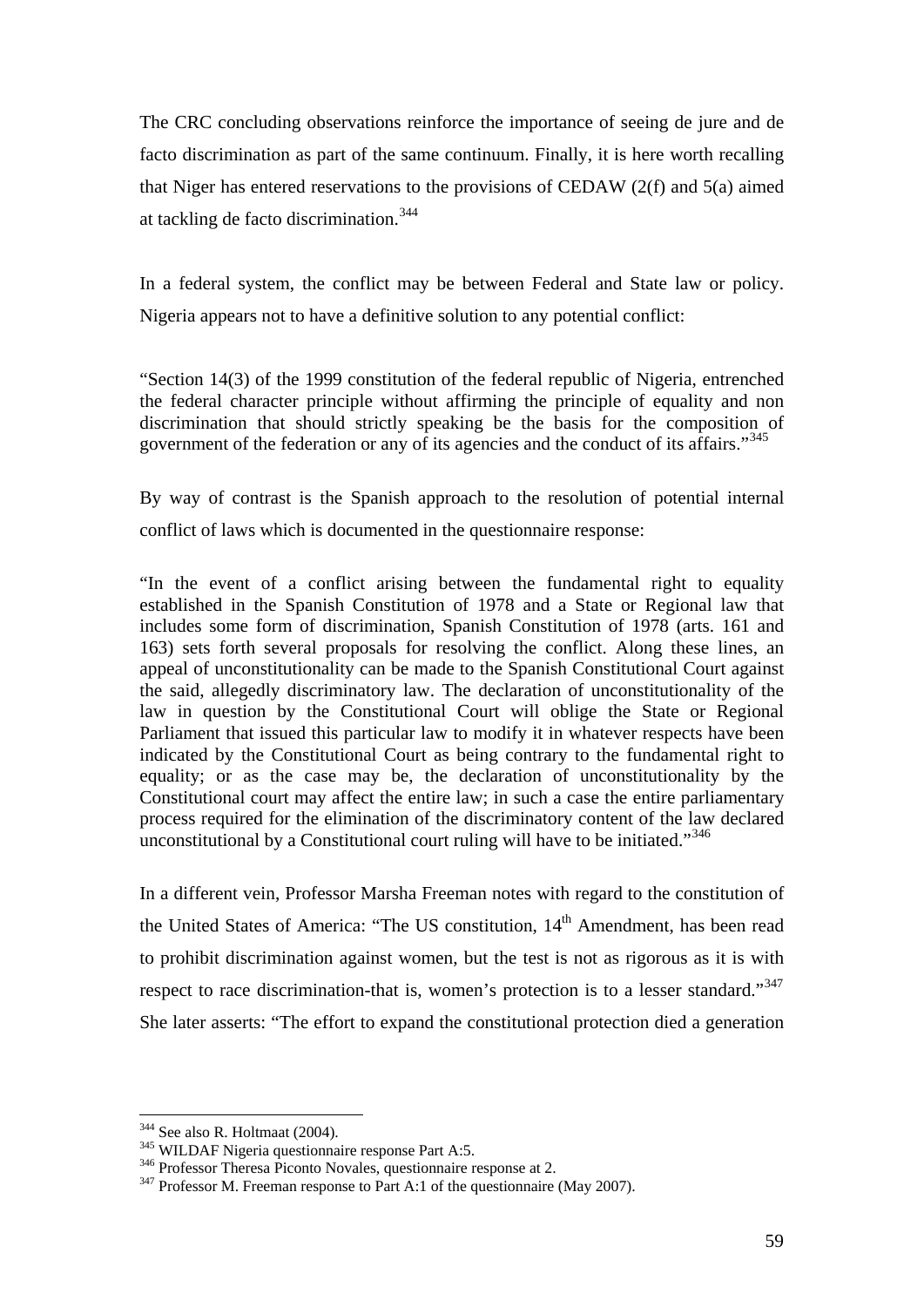ago."348 Other shortcomings were identified in the shadow report submitted to the Human Rights Committee prior to its consideration of the second and third reports of the United States of America:

"The Fourteenth Amendment's equal protection provision has not been consistently interpreted as protecting women from sex discrimination, and it has not been interpreted to require strict scrutiny of sex-based classifications. Instead, the standard ranges from requiring a 'rational basis' for sex-based distinctions to requiring an 'exceedingly persuasive' justification. The Fourteenth Amendment has not been interpreted to apply to sexual orientation or gender identity discrimination. Nor does it protect women from discrimination on the basis of pregnancy or childbirth. Further, the amendment has been interpreted to require a demonstration of discriminatory intent; it is not sufficient that a law or policy has a disproportionate impact on one sex."349

Given these criticisms the shadow report requested that the Human Rights Committee recommend that the USA hold Congressional hearings " on the intent and applicability of a Constitutional amendment assuring equal protection under the law for men and women"350 and also that the U.S Senate move legislation to provide for the USA to ratify CEDAW without current reservations.<sup>351</sup>

Ironic in light of the global reach of the "Westminster constitutional model", is the absence of a written constitution for the United Kingdom. The questionnaire respondent from the United Kingdom explained:

"The UK does not have a written constitution as such so discrimination provisions are contained within specific statutes such as the Sex Discrimination Act 1975 as amended and the Equal Pay Act 1970. These apply only to certain areas-notably employment and provision of services. The Act has been extended to cover issues of sexual orientation. The UK is a member of the EU and covered by Treaty obligations including the non discrimination provision which relates to employment although its coverage has been extended somewhat by case law. In addition subsequent directives most particularly the framework directive has extended non discrimination measures to sexual orientation, age and religion."<sup>352</sup>

<u>.</u>

<sup>&</sup>lt;sup>348</sup> *Ibid*, response to Part B:1. C.f. Reservation/ Understanding of the USA to ICCPR, arts. 2 (1) and 26 and objections of Finland thereto, available at: http://www.unhchr.ch/html/menu3/treaty4\_asp.htm. <sup>349</sup> Report on Women's Human Rights in the United States under the International Covenant on Civil

and Political Rights in response to the second and third periodic report of the United States of America, eighty seventh session, July 2006, at 2 of the Executive summary.<br><sup>350</sup> Ibid, 2.

<sup>350</sup> *Ibid*, 2. 351 *Ibid,* 3. 352 Professor A. Stewart response to Part A:1 of the questionnaire (April 2007).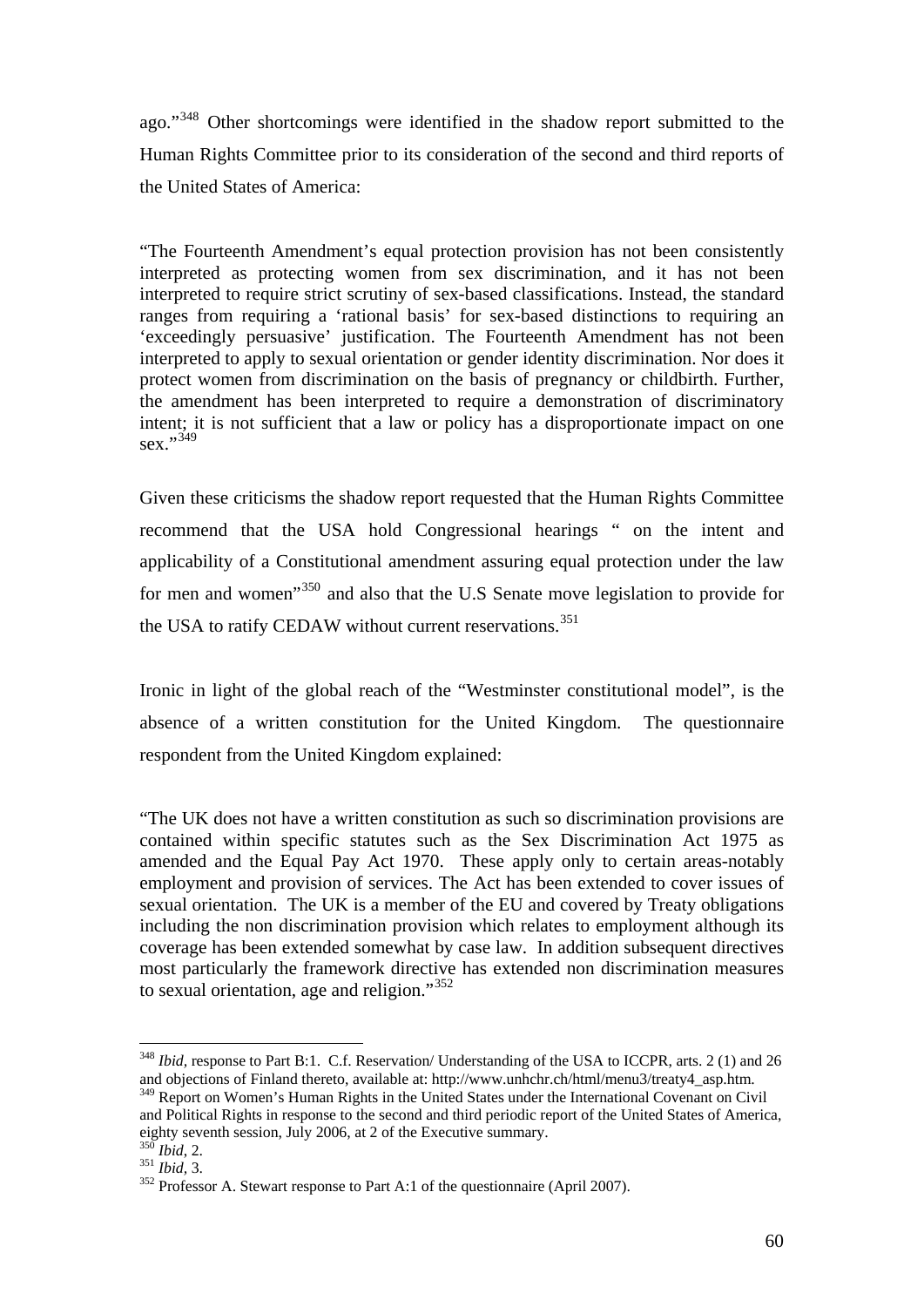Although the majority of the constitutions guaranteed non discrimination on grounds of sex, there were still a few culturally relativist constitutions which, while recognising the principle of equality before the law, upheld customary and other personal laws above the principle of equality. In this category were the constitutions of Kenya and Zambia. Of the Kenyan constitution, the questionnaire response of FEMNET noted:

"Many laws including the Kenyan Constitution are discriminatory against women. It is only in 1997 that the Constitution was amended to outlaw discrimination on the basis of sex, but section 82(4) acts as a 'claw-back clause' by allowing discrimination with respect to adoption, marriage, divorce, burial and devolution of property on the death or other matters of personal law. Hence contravening Article 2(f) of CEDAW that obliges State parties to take appropriate measures to abolish existing laws, regulations and customs and practices that constitute discrimination against women." $353$ 

The FEMNET response highlighted a further problem created by having a constitution that sanctions discrimination against women, and that was the difficulty of bringing court cases to challenge laws that discriminate against women. If the supreme law of the country permits discrimination in certain spheres, "it is therefore rare to find court cases challenging the law." The lack of a clear anti-discrimination provision covering all laws wherever applied meant that the judges and magistrates were left with a wide discretion to interpret the law as they saw fit.<sup>354</sup> The effect of this was seen in the Zambian response to the questionnaire:

"The discriminatory provision in Zambia is in Article 23 of the Republican Constitution. Article 23 is the non-discrimination clause that prohibits discrimination on different grounds including sex. It has draw-back clauses in sub-article 4 (c) and (d). In these it allows discrimination in the practice of customary law and personal law especially marriage, divorce, devolution of property and custody of children. The effect is that customary law that discriminates against women is not prohibited. Therefore, if the custom posits that a divorced woman is entitled to kitchen utensils, that is what the court will grant her as settlement of marital property. As recent (sic) as 2000 the Supreme Court upheld this in *Chibwe v. Chibwe* where a woman was awarded an equitable share of marital property because the customary law under which she was married allowed it. (*R. Chibwe v. A Chibwe* SCZ Appeal No. 38 of  $2000$ ."<sup>355</sup>

<sup>&</sup>lt;sup>353</sup> FEMNET (Kenya) response to Part A:3 of the questionnaire (May 2007).<br><sup>354</sup> *Ibid* FEMNET Part C:3.<br><sup>355</sup> Email correspondence from WLSA Zambia dated Tuesday 10 April 2007.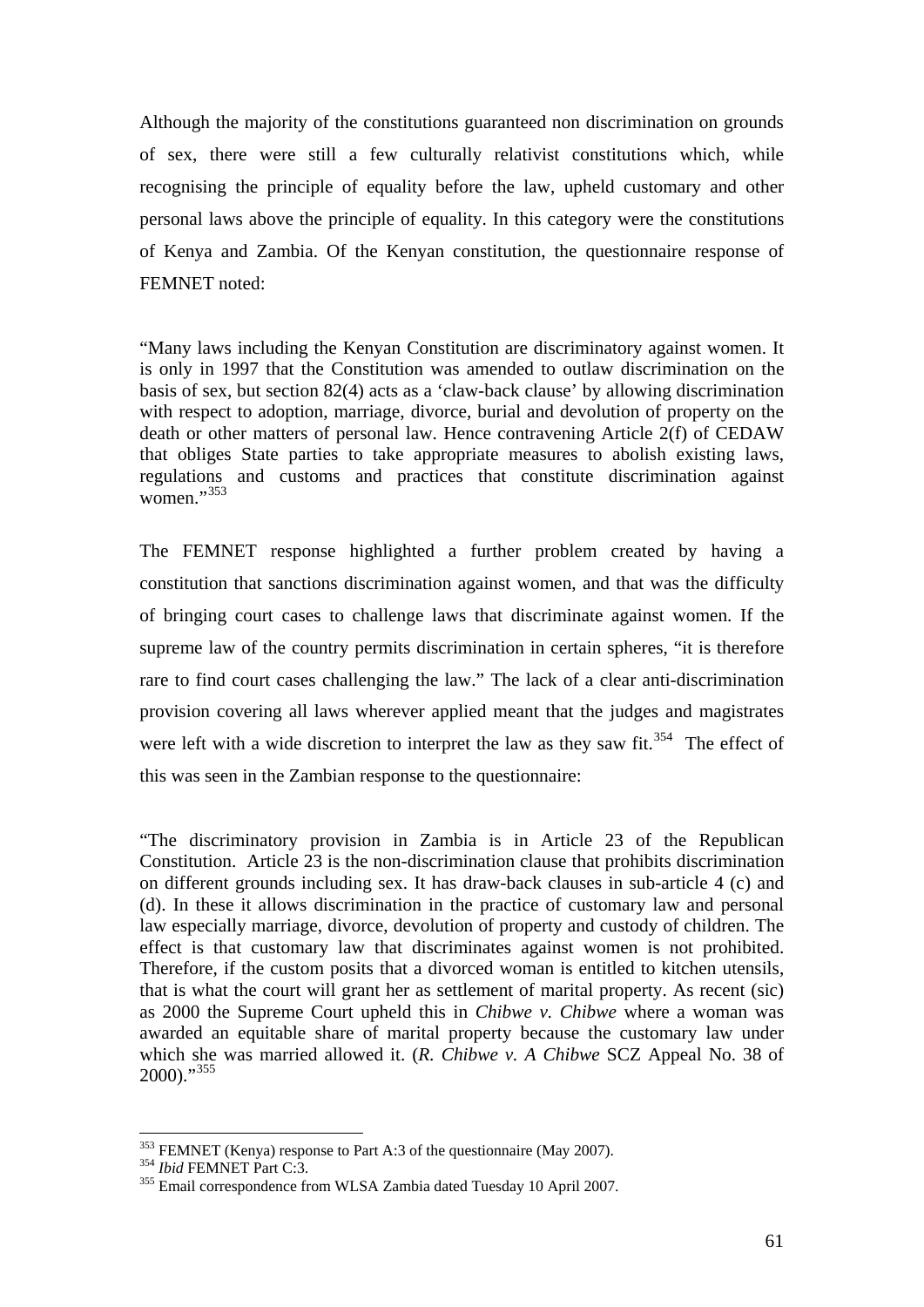Another exemption was noted in Malaysia. While article 4(1) of the Constitution provided that laws that contravened the Constitution were to be considered ultra vires "i.e. Null and void as far as the inconsistency goes"<sup>356</sup> still:

"There are several worrisome exceptions to this rule, for example, Article 8(5) of the Federal Constitution. Pursuant to this Article, certain types of law are not considered ultra vires the constitution even if it is discriminatory (in contravention of Article 8 (2)(prohibiting gender discrimination)) for example, when the law concerns personal laws such as family laws. In this situation, said law shall prevail regardless of whether the provision in question is discriminatory or not."<sup>357</sup>

Human rights bodies have engaged States about the need to change or uphold constitutional provisions to reflect the principles of non discrimination and equality before the law. In respect of the Swiss Constitution, CEDAW notes:

"The Committee commends the State party for including the principle of gender equality in its Federal Constitution, which explicitly mandates legislators to ensure women's *de jure* and *de facto* equality, particularly in the areas of family, education and work, and authorizes legislators to take steps to ensure equality in line with article 4, paragraph 1, of the Convention. The Committee notes with appreciation that the Swiss legal order ensures the primacy of international treaties, including the Convention, in domestic law."<sup>358</sup>

CEDAW regularly recommends that States parties adopt article 1 of CEDAW as the constitutional definition of discrimination, even if the national constitution already guarantees equality between men and women and prohibits discrimination on the basis of sex $^{359}$ 

With some exceptions, most States have through their Constitutions, and in some cases separate laws on equality, $360$  formally committed themselves to guarantee that there should not be discrimination on grounds of sex and gender and also to upholding the principle of equality for all before the law. However, personal status (family) laws

<sup>&</sup>lt;sup>356</sup> Sisters in Islam response to Part A:2 of the questionnaire (May 2007).<br><sup>357</sup> *Ibid.* <sup>358</sup> Switzerland, CEDAW, A/58/38 part I (2003) 20, at para. 101.

<sup>&</sup>lt;sup>359</sup> See for example Concluding observations to the combined initial, second and third periodic report and combined fourth and fifth periodic report of Angola (CEDAW/C/AGO/1-3 and

CEDAW/C/AGO/4-5) at its 655th and 661st meetings, on 12 and 16 July 2004, July 2004 CEDAW, A/59/38 part II (2004), para. 142.

<sup>360</sup> See IWRAW Asia Pacific compendium on gender equality laws at http://www.iwrawap.org/resources/laws.htm.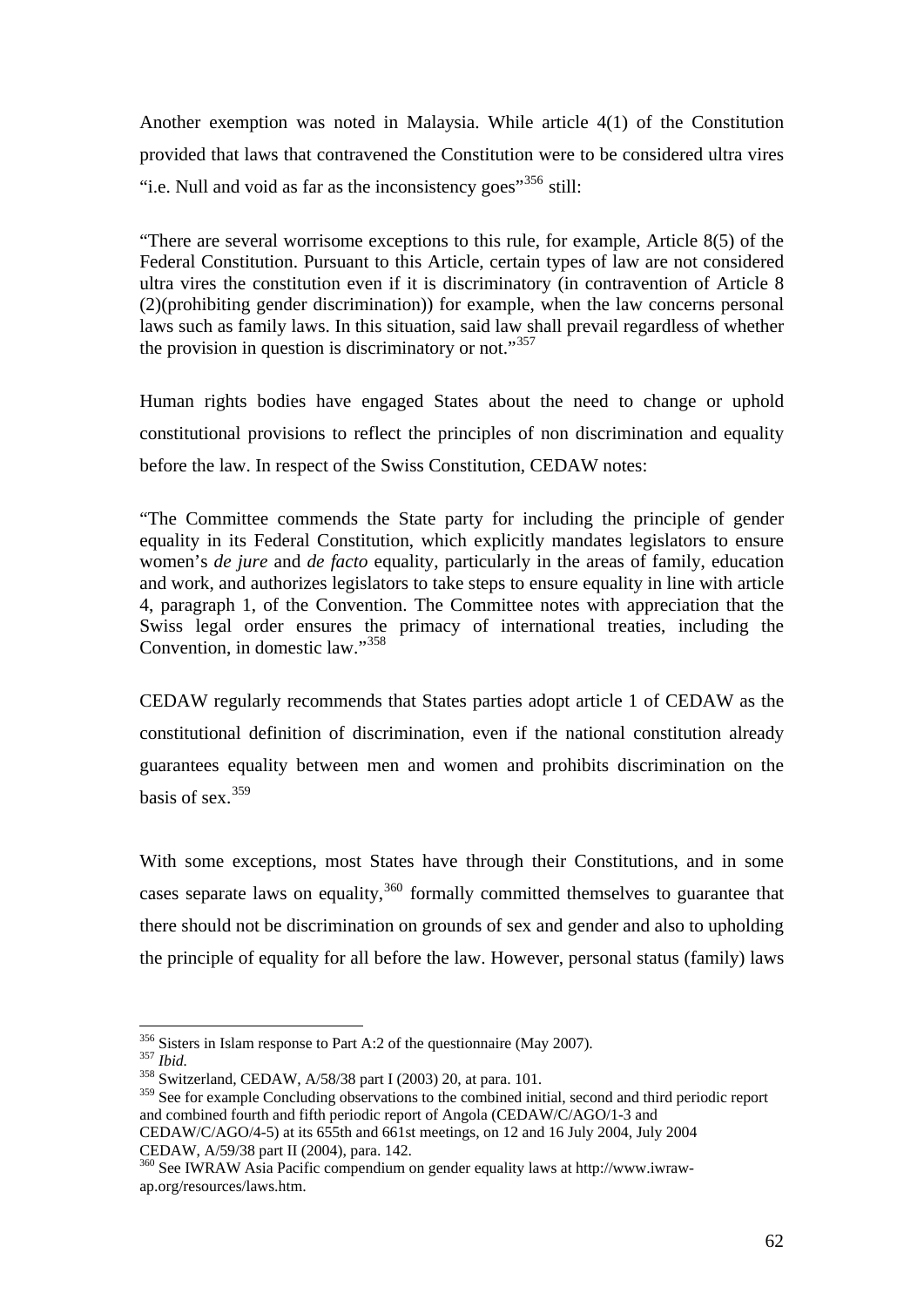in many jurisdictions show that discrimination against women is ongoing. In its concluding observations to the Ugandan report CEDAW noted:

"While noting that article 33 (5) of the Constitution 'prohibits laws, customs, or traditions which are against the dignity, welfare or interest of women'. The Committee notes with concern the continued existence of legislation, customary laws and practices on inheritance, land ownership, widow inheritance, polygamy, forced marriage, bride price, guardianship of children and the definition of adultery that discriminate against women and conflict with the Constitution and the Convention."361

# **Family Laws:**

## **Age of Marriage**

Research undertaken by UNICE $F^{362}$  and the Forum for Marriage has shown that despite many legal and policy initiatives both at the  $UN^{363}$  and regional levels.<sup>364</sup> many States continue to have laws that retain different minimum age of marriage for boys or young men than women.<sup>365</sup> In December 2005 the International Planned Parenthood Federation (IPPF) produced a wall chart showing percentages of girls married by 15 and the percentage of 15-19 year old girls who had ever been married.<sup>366</sup> The figures show that early marriage is serious problem primarily, but not exclusively, in Africa. Out of 146 States surveyed, States with joint percentages (that is for both marriage by 15 and before 19) in excess of 25% included Angola, Bangladesh, Benin, Burkina Faso, Cameroon, Central Africa Republic, Chad,

<sup>362</sup> UNICEF Early Marriage: A Harmful Traditional Practice (New York, UNICEF, 2005), UNICEF (2007) 4. Forum on Marriage and the Rights of Women and Girls *Early Marriage: Whose right to Choose?* (London, Forum on Marriage and the Rights of Women and Girls, 2000). PLAN International (2007). A. Melchiorre (2004) "At What Age?", available at www.right-to-education.org.

<sup>363</sup> Supplementary Convention on the Abolition of Slavery, the Slave Trade and Institutional Practices Similar to Slavery, 1956, adopted by ECOSOC Resolution 608 (XX1) of 30 April 1956, art.2. Convention on Minimum Age of Marriage, Consent to Marriage and Registration of Marriage, 1962,

GA Res.1763A (XVIII) of 7 November 1962. General Assembly Resolution adopting the Recommendation Consent to Marriage, Minimum age of Marriage and Registration of Marriages, A/RES/2018 (XX), 1 November 1965, Principle II. CEDAW, art. 16(2); CEDAW general recommendation 21, paras. 36, 38 and 39. Human Rights Committee general comment 28, para.23. CRC general comment 4 on Adolescent health and development in context, UN. Doc. CRC/GC/2003/4

<sup>&</sup>lt;sup>361</sup> CEDAW Concluding observations: Uganda UN Doc A/57/38 (2002), para, 154.

 $(2003)$ , paras. 9. 39 (g).<br><sup>364</sup> ACRWC art 21(2) African Protocol on Women's Rights, art 6 (b).

 $365$  FWLD notes that in Nepal the Marriage Registration Act, 2028, provides that the minimum age of marriage for young women is 18 while that for young men is 21 (s. 4(3)). FWLD questionnaire response A:3 p. 10.

<sup>&</sup>lt;sup>366</sup> IPPF Wall Chart revised 6 December 2005. I am grateful to Naana Ooyortey at IPPF for sending this to me.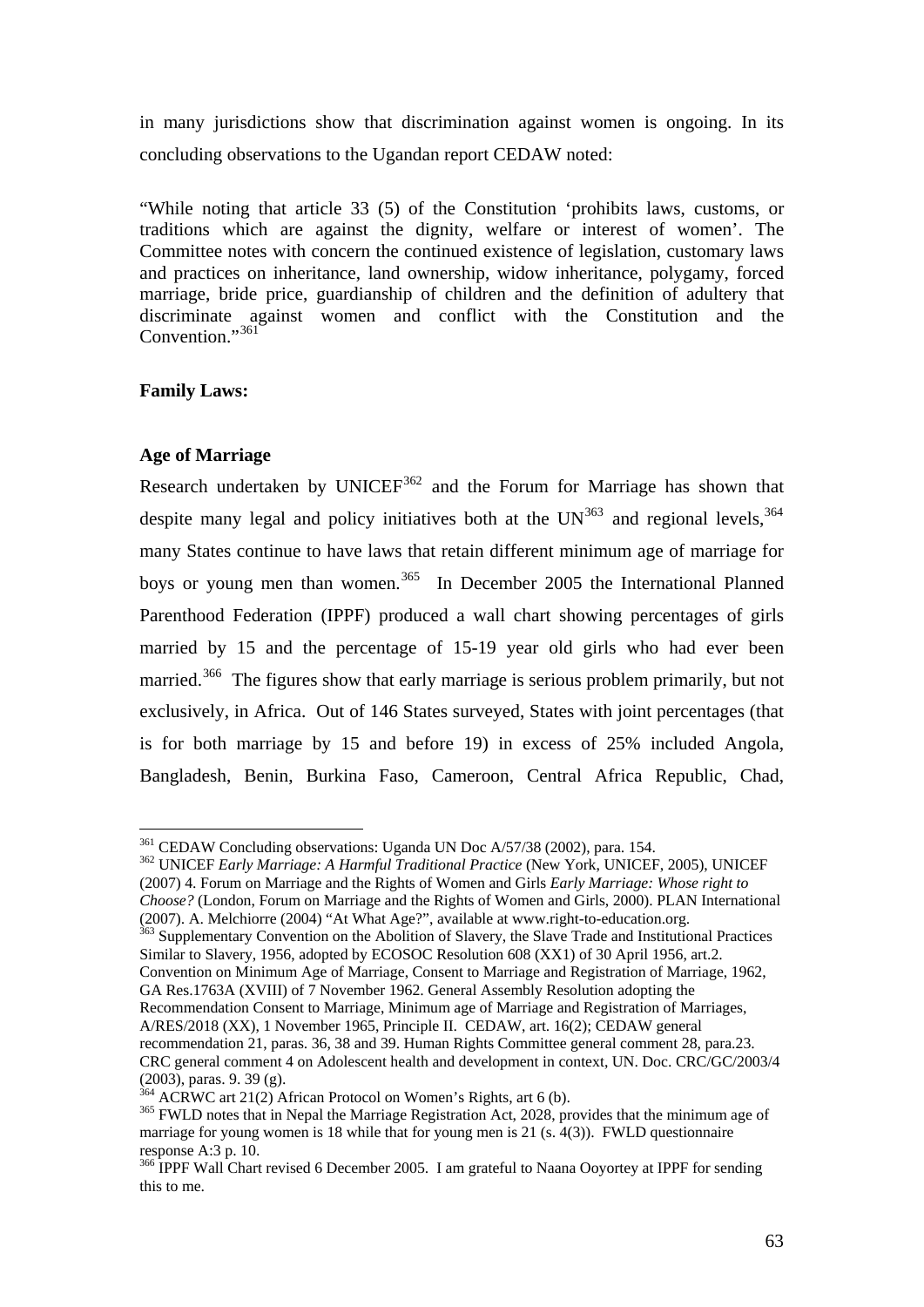Democratic Republic of Congo, Cote d'Ivoire, Cuba, Dominican Republic, Ecuador, Eritrea, Ethiopia, Gabon, Gambia, Guatemala, Guinea Conakry, Haiti, Honduras, India, Liberia, Madagascar, Mali, Mauritania, Mozambique, Nepal, Nicaragua, Niger, Nigeria, Pakistan, Senegal, Sierra Leone, Sudan, Syria, Tanzania, Uganda, Yemen, Zambia. Niger with a combined figure of 89% was undoubtedly the one with the most severe problem while in South East Asia it was Bangladesh with 75%. In South and Central America, Nicaragua came top with 53%. The responses to the questionnaires confirm the prevalence of early marriage and different ages for marriage.<sup>367</sup>

Tackling early marriage is important in several respects. Early marriage hinders a girl's chances of continuing with her education and this in turn hampers her life chances. Early marriage has negative health consequences for a girl not least because of the increased likelihood of early motherhood and the attendant health risks. <sup>368</sup> This in turn impacts on the health of any children that she may have. It goes without saying that a correlation has been established between early and forced marriage. As the age of marriage is lower than the legal age of majority in many States, it is understood that the girl will have little, if any say in the choice of marriage partner and not having a legal veto, cannot refuse to comply with the wishes of a parent or guardian.<sup>369</sup> Even where the law provides for annulment of a premature marriage, it may also provide that once the parties reach the age of majority or in the event of pregnancy, a marriage unlawfully contracted due to minority becomes valid, thus by implication condoning early marriage.<sup>370</sup> Compulsion or duress here constitutes a form of child abuse.<sup>371</sup> Indeed the rationale given by many States for the continued discrepancy in age of marriage is that "girls mature faster than boys." However, far from protecting girls, all

<sup>&</sup>lt;sup>367</sup> See also Special Rapporteur on education, girls' right to education, E/CN.4/2006/45 paras. 73-75.<br><sup>368</sup> CESCR general comment 14 on the right to health, E/C.12/2000/4, CESCR (11 August 2000), para. 22.

<sup>369</sup> Women Living Under Muslim Law (WLUML) *Knowing Our Rights: Women, Family, Laws and Customs in the Muslim World* (London, WLUML, 2006), 121.<br><sup>370</sup> See combined fourth and fifth periodic report of Burkina Faso, CEDAWC/BFA/4-5, 2:13 on

article 15 at 44. In its concluding observations CEDAW urged Burkina Faso to "accelerate the process of legal reform to raise the minimum age of marriage for girls."

Concluding comments of the Committee on the Elimination of Discrimination against Women to the combined fourth and fifth periodic report of Burkina Faso (CEDAW/C/BFA/4-5) at its 695th and 696th meetings, held on 14 July 2005 (see CEDAW/C/SR.695 and 696), CEDAW, A/60/38 part II (2005), para. 340.

 $371$  Even when the woman is not a minor, it is important that her consent be sought. WLUML identify Central Asia, Fiji, Gambia, Nigeria, Pakistan, Senegal, Sri Lanka, Sudan and Turkey as states where in practice forced marriages exist. WLUML (2006), 85-86. For the legal situation see 90-91. See also CEDAW Concluding observations Vietnam, UN. Doc. A/56/38, paras. 258-9.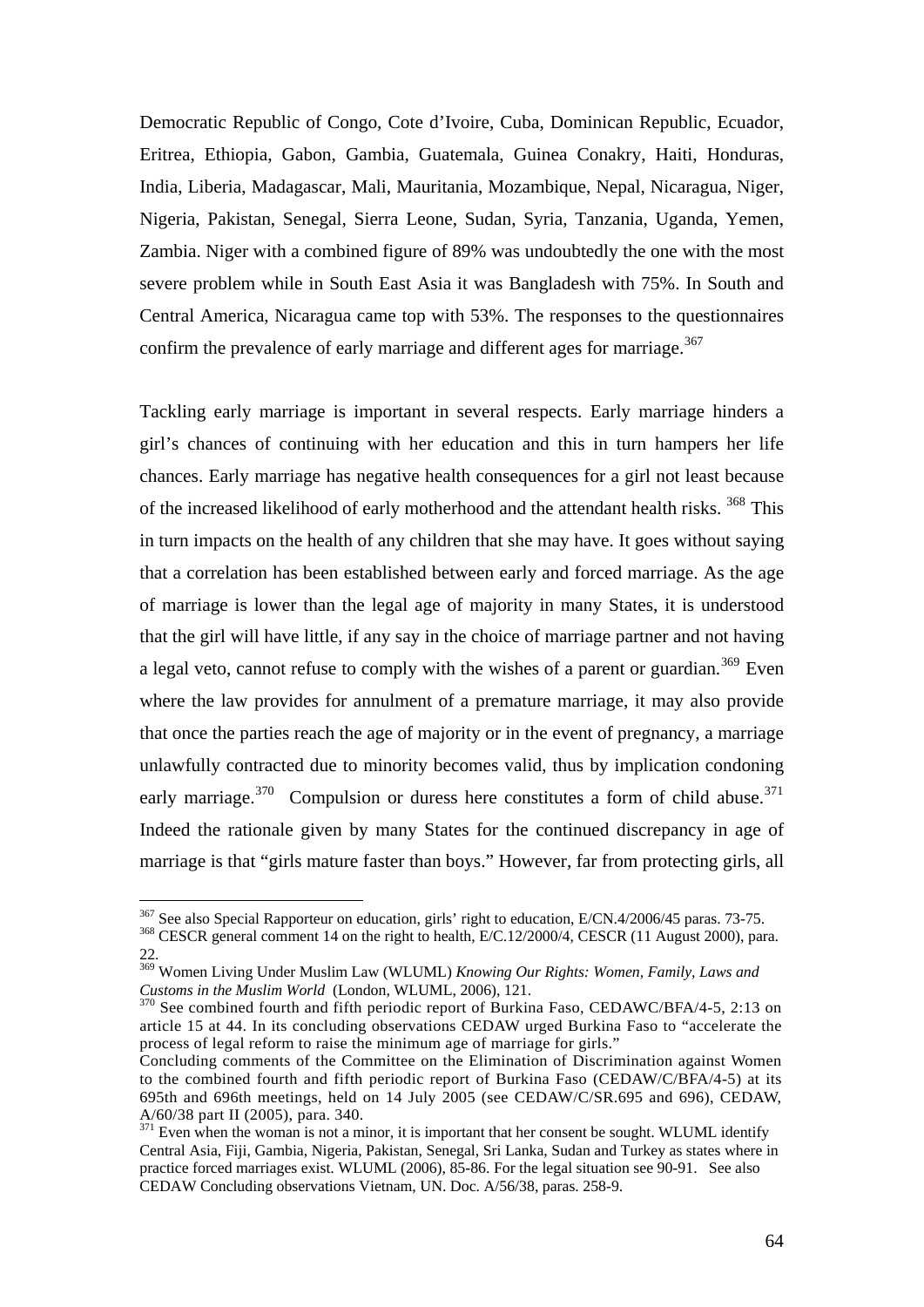this does is to reinforce ideas about their "availability." Moreover, there is the notion that young women (girls) are "less experienced" and likely to be more compliant. This has led to increased sexual and other assaults on young girls whether married or not. Links have already been made between increased sexual assault of young girls "because they are clean" and the spread of the HIV virus. UNICEF also notes that in some regions AIDS orphans are often steered towards early marriage by carers who are unable or unwilling to look after them.<sup>372</sup> By legalising different ages of marriage, the State, by implication can be said to condone these harmful attitudes and ideas. The absence of registration of marriages or in some cases the lack of enforcement of registration provisions makes possible the continuation of child marriages. In this regard it is worth noting that India's declaration to CEDAW article 16(2) that it cannot practically enforce compulsory registration of marriages because of the "variety of customs, religions and levels of literacy"<sup>373</sup> has been successfully challenged in domestic courts.<sup>374</sup> Acknowledging the government's declaration to CEDAW,375 the Supreme Court noted the disproportionate effect on women of non registration of marriages and ruled that all marriages should be registered.<sup>376</sup> The Supreme Court decision fulfilled an earlier recommendation of CEDAW that India implement a marriage registration system to prevent forced marriages.<sup>377</sup> In its dialogue with CEDAW in January 2007, India revealed that it had still not implemented the recommendation.<sup>378</sup>

Despite these contra indications associated with the practice of early marriage, it is legally sanctioned in many States. In the Democratic Republic of Congo, le Code de la famille provides that girls can marry at 15 while boys can only marry once they reach the age of  $18^{379}$  The situation in Guatemala is even more severe with boys

<sup>372</sup> UNICEF (2006) *Excluded and Invisible,* 46. 373 India reservation to article 16(2), available at http://www.ohchr.org/english/law/cedaw/htm. **<sup>374</sup>** *Smt Seema v. Ashwani Kumar* T.P. Civ. No. 291 of 2005 (Supreme Court of India 14 February 2006). See also CRR (2006) 33, 75.<br><sup>375</sup> Ibid, para. 2.

<sup>&</sup>lt;sup>376</sup> *Ibid*, para. 17.<br><sup>377</sup> India, UN. Doc. A/55/38, para. 62<br><sup>378</sup> General Assembly Meetings Coverage, CEDAW Chamber A, 761<sup>st</sup> & 762<sup>nd</sup> Meetings "Anti-Discrimination Committee urges India to life Convention Reservations, at 7.

<sup>&</sup>lt;sup>379</sup> Democratic Republic of Congo, Code de la famille, art.352. Provided by MONUC, Division des Droits de l'Homme Lubumbashi, May 2007. See also le Code Civil nigérien, in ONG DIMAL response A:3; Afghanistan UN Asia-Pacific response A:3.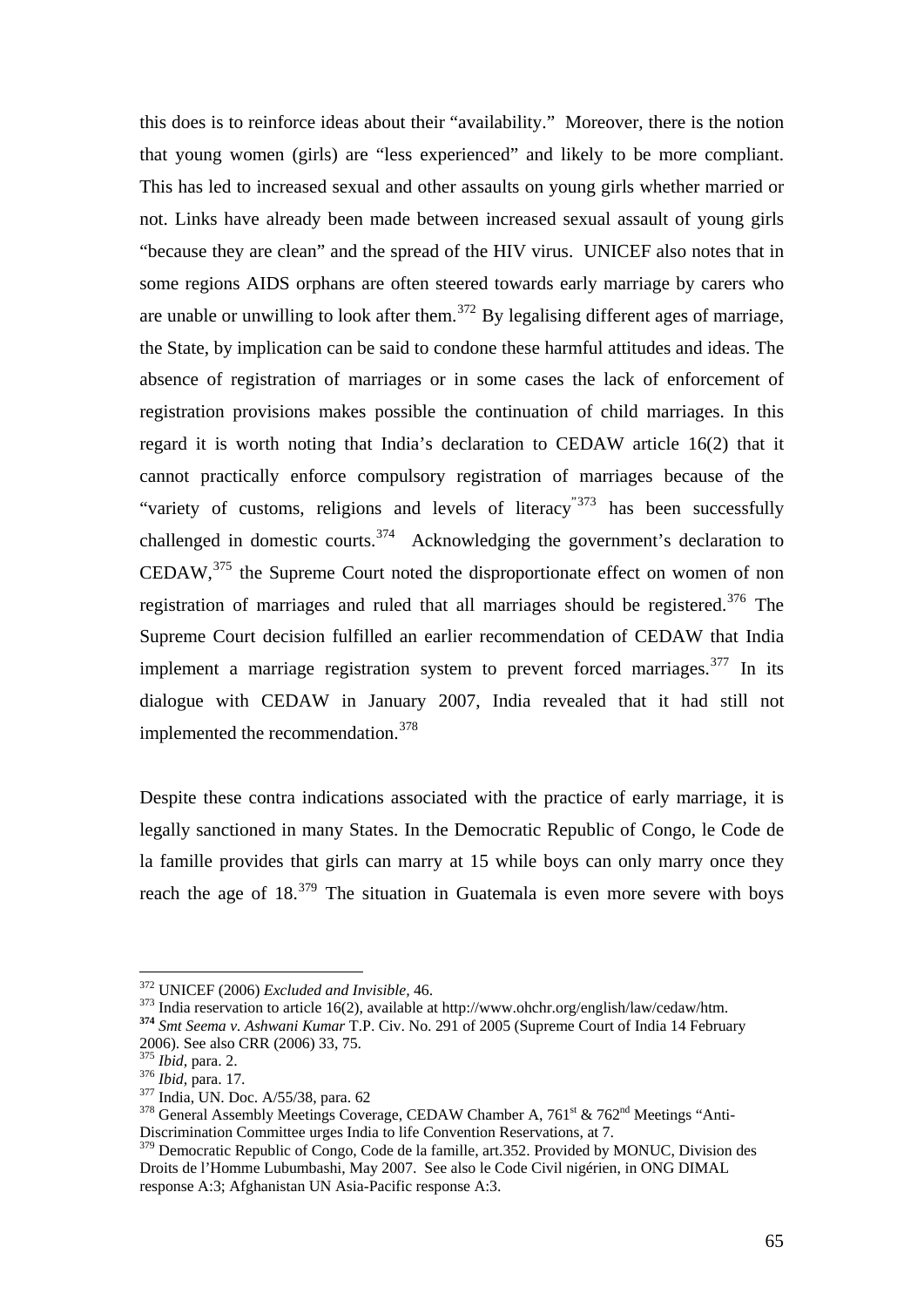being permitted to marry at the age of 16 as compared to 14 for girls.<sup>380</sup> Similarly the questionnaire response from Tanzania highlighted the following discrimination:

"Regarding the minimum age of marriage, the law is discriminatory in sex in respect of age of marriage. Section 13(1) of the Law of Marriage Act, is discriminatory to a girl child as she can be married before attending the age of majority. On the other hand the male counterpart, the law provides strictly that the age of marriage should be eighteen years and above and not otherwise. The government is urged to amend the law so that a new minimum age for marriage to be 21 years for both male and female." 381

The Japanese Civil Code also provides for different ages of marriage for males (18) and females  $(16)^{382}$  leading CEDAW to "express concern that the Civil Code still contains discriminatory provisions, including those with respect to the minimum age for marriage"<sup>383</sup>

The Syrian Law of Personal Status provides that while men marry at 18, young women can marry at 17. <sup>384</sup> However, it also permits earlier (child) marriage with article 18 providing: "If the male adolescent claims [to have reached] puberty after completing his fifteenth year or the female her thirteenth, and they petition to be married, the *qadi* shall permit it if the truth of their claim and their bodily capacity are apparent to him."

Noting that the use of age exemptions allowing earlier marriage if a court allows it, has led to marriage for girls as young as 12 in the Philippines and even lower in Iran, the group Women Living Under Muslim Laws argues that there needs to be: "a clear State policy that such provisions are not to be used as loopholes through which parties can continue to practice child marriage."<sup>385</sup>

In 2007 a group of civil society activists from Sudan presented a list of demands for law reform to the Human Rights Committee which was considering Sudan's third report to the Committee. One of the demands related to the age of marriage with the

<sup>&</sup>lt;sup>380</sup> Civil Code, art. 81 in questionnaire response of OHCHR Guatemala to part A:3 (June 2007).

<sup>&</sup>lt;sup>381</sup> Tanzania Questionnaire response (April 2007).<br><sup>382</sup> From Equality Now (2004), 3.<br><sup>383</sup> Japan, CEDAW, A/58/38 part II (2003) 130, at para. 371.<br><sup>384</sup> Syria Law of Personal Status law No. 95/1953 amended by Law No. 34 –as cited in L. Welchman (2007), 165.

<sup>&</sup>lt;sup>385</sup> WLUML (2006), 120.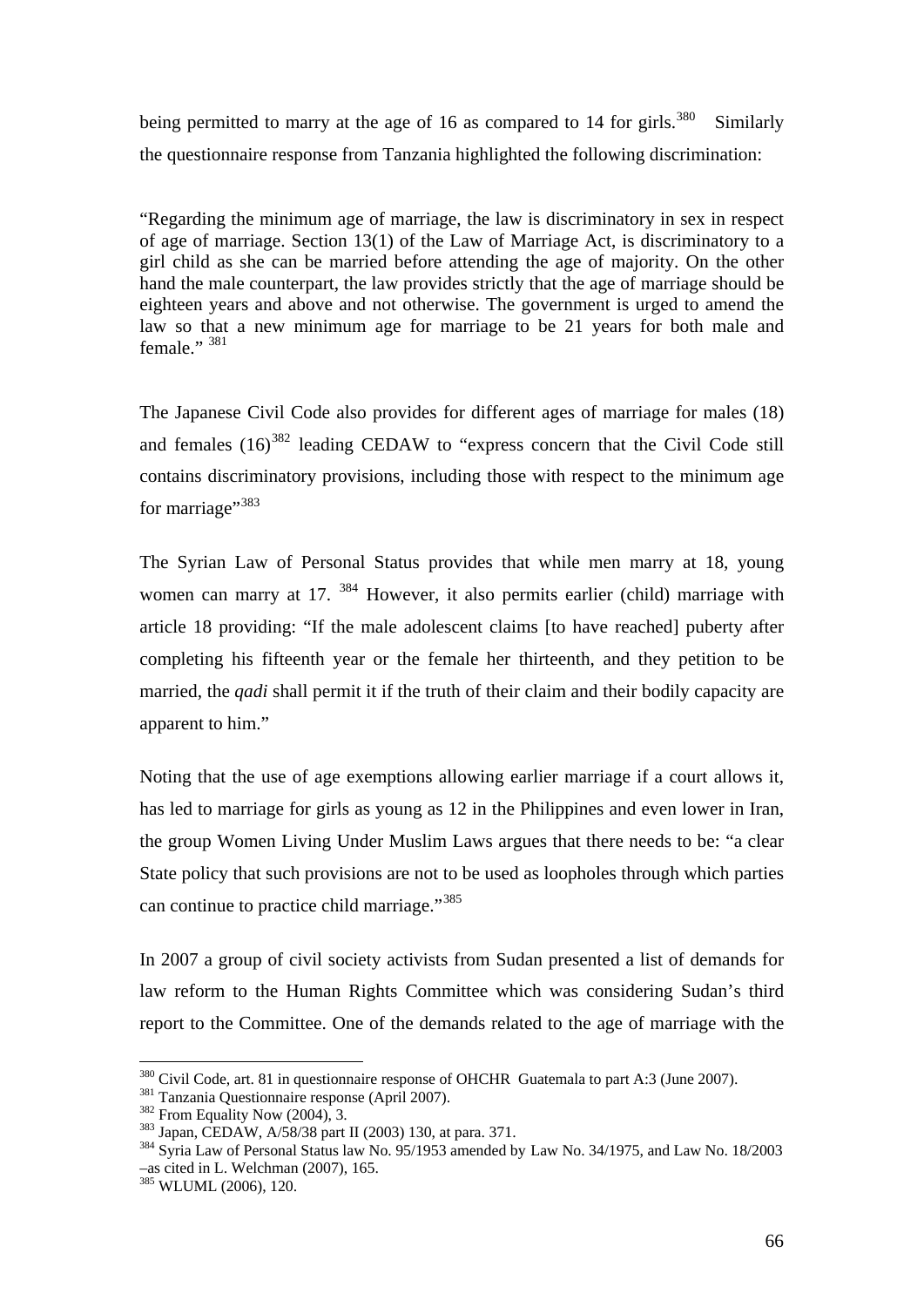request that "The legal age for marriage should be 18, and 16 with judge's order when it is in the best interest of the concerned parties."386 The CRC had, in 2002, already identified age (and its seeming flexibility) as a problem in Sudanese law:

"The Committee is concerned that the definition of the child is unclear under Sudanese law and is not in conformity with the principles and provisions of the Convention. For example, minimum ages may be determined by arbitrary criteria, such as puberty, and discriminate between girls and boys, and in some cases are too low (e.g. the minimum age of marriage is as low as 10 years)."<sup>387</sup>

The Committee had recommended: "that the State party review its legislation so that the definition of the child, the age of majority, and other minimum age requirements conform to the principles and provisions of the Convention, and that they are gender neutral, and ensure that the laws are enforced."<sup>388</sup>

In the United Kingdom, a child can marry (with the approval of a guardian) and consent to medical treatment at 16, drive at 17 and vote at 18. Writing about Nigeria, Nkoyo also identifies how minimum age for marriage for both sexes is set at 18 in the Child Rights Act, 2003, but that child in the Children and Young Person's Act is defined as one under 14, while a young person under the same act is between 14 and 17. She further notes that the Immigration Act defines a child as one under the age of 16 while the Matrimonial Causes Act identifies as a major, anyone over the age of 21.389 Considering the Malawian report, the CRC noted that it was "concerned about the various legal minimum ages, which are inconsistent, discriminatory and or too low."<sup>390</sup> It urged the State to "establish clear minimum ages for marriage and correct the discrimination between boys and girls."

Also identified as problematic by Nkoyo is the clash of norms engendered by the existence of plural legal systems.<sup>391</sup> This is a problem identified by the CRC in its consideration of the report of Lebanon where it noted that the existence of 15 different

<sup>&</sup>lt;sup>386</sup> "Sudanese women's demands for Law reform", presented to the Human Rights Committee during the review of Sudan's third periodic report, July 2007. Forwarded to consultant by OHCHR WRGU.

 $387$  Sudan, CRC, CRC/C/121 (2002) 53, at para. 243. WLUML notes that "Even where the court's permission is required for an under-age marriage, this requirement may not offer much protection if the legal minimum age is already extremely low, as in Sudan." WLUML (2006), 121. *Ibid, CRC (2002), at 243.* 

 $389$  T. Nkoyo "Revisiting Equality as a Right: the Minimum age of Marriage Clause in the Nigerian Child Rights Act 2003" (2006) 27 *Third World Quarterly* 1299, at 1303.

<sup>&</sup>lt;sup>391</sup> T. Nkoyo, at 1304. See also Egypt, third periodic report, CCPR/C/EGY/2001/3, para. 187.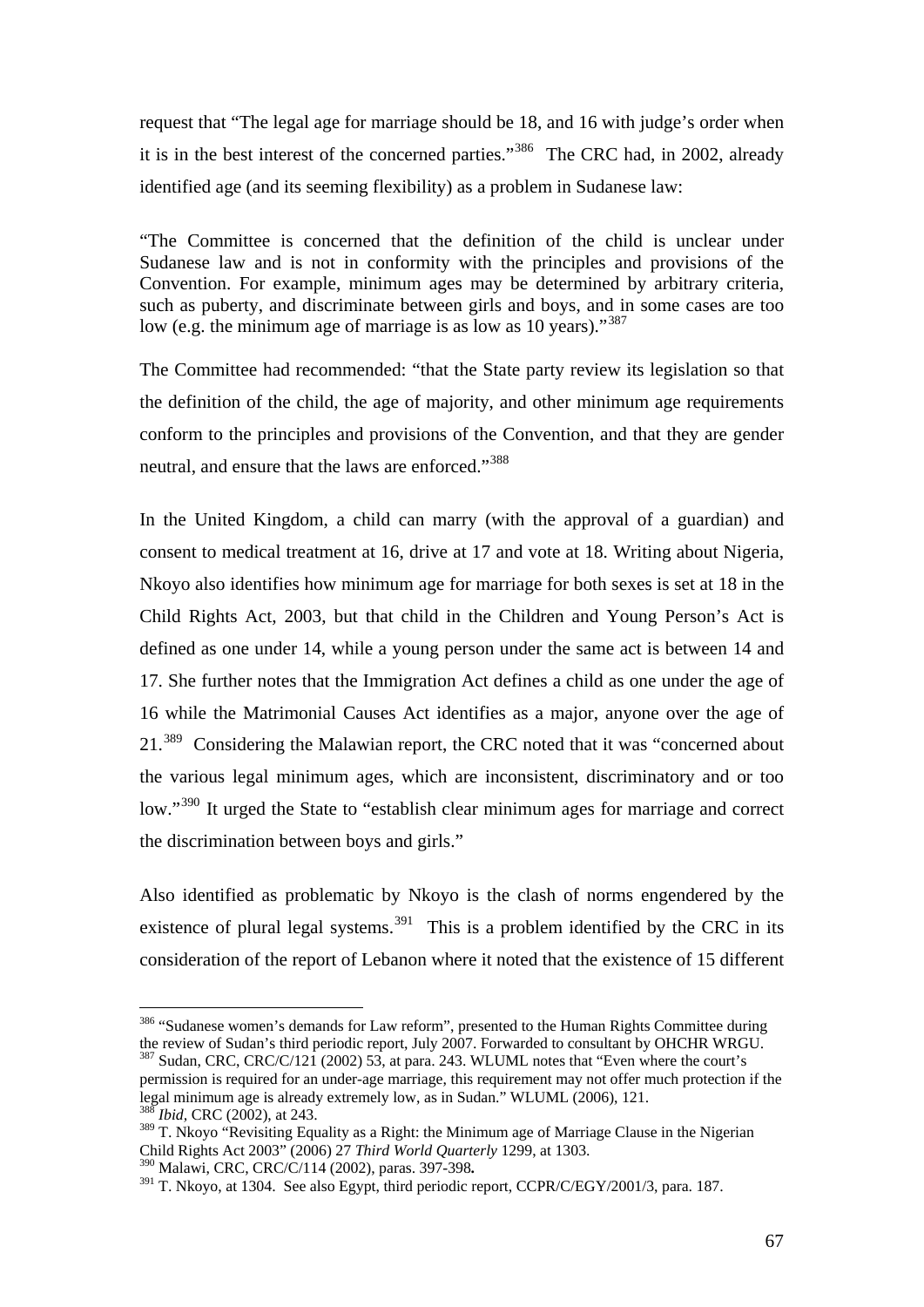personal law systems meant that there were in practice, different ages for marriage depending on the system of law governing the parties.

"Noting the average age at which a marriage is concluded (31 years for men and 28 years for women), the Committee is nevertheless concerned that there are many different minimum ages for marriage owing to the existence of 15 personal status laws administered by different confessional groups, and above all that some confessional groups permit marriage to be entered into by boys as young as 14 and girls as young as 9. The Committee is concerned in particular that its previous recommendations to review the minimum age for marriage and to adopt legislative measures with a view to ensuring respect for the rights of girls, especially in relation to preventing early marriage, have not been followed up."<sup>392</sup>

The Committee recommended that the State party: "Take all necessary steps to increase awareness among the confessional groups - e.g. via information campaigns highlighting the *de facto* average age of marriage - about the need to harmonize the minimum age for marriage, to raise it and to make it the same for boys as for girls."<sup>393</sup>

The Afghan response to the questionnaire notes the contradiction between marriage age for boys being set at 18 and girls at 16. However, the questionnaire identifies the internal conflict of laws highlighted by the Electoral Law:

"Therefore the woman should be able to obtain all her legal rights by the age of 16 but the political rights verified in the Electoral Law of Afghanistan in article 13 says; 'a person is eligible to vote in elections if that person is at least 18 years of age on the date of the election."<sup>394</sup>

Further confusion is created by the Juvenile Code which gives majority to girls at 17 and boys at  $18^{395}$  Twelve female parliamentarians have formed a network to challenge this law.396 One cannot escape the irony of girl children being made to marry at 16 and not yet able to vote on issues that affect them directly, for example, early and forced marriage. By way of contrast, is Algeria which in amended its Family Code and now provides that "the consent of both future spouses is a precondition for the validity of the contract, and the marriageable age is set at 19 years - the voting age - for both men and women."<sup>397</sup> Similarly, in its initial report to

1

<sup>396</sup> *Ibid,* Afghanistan Part B:1.

 $392$  Lebanon, CRC/C/15/Add.54, para. 28.

<sup>393</sup> *Ibid,* para. 51.

<sup>&</sup>lt;sup>394</sup> Afghanistan, UN Asia-Pacific response Part A:5.

<sup>395</sup> *Ibid,* part B:1.

<sup>&</sup>lt;sup>397</sup> Ordinance No. 05-02 of 27 February 2005, amending and supplementing Act No. 84-11 of 9 June 1984 establishing the Family Code, Algeria, third periodic report, CCPR/C/DZA/3, para. 127. See also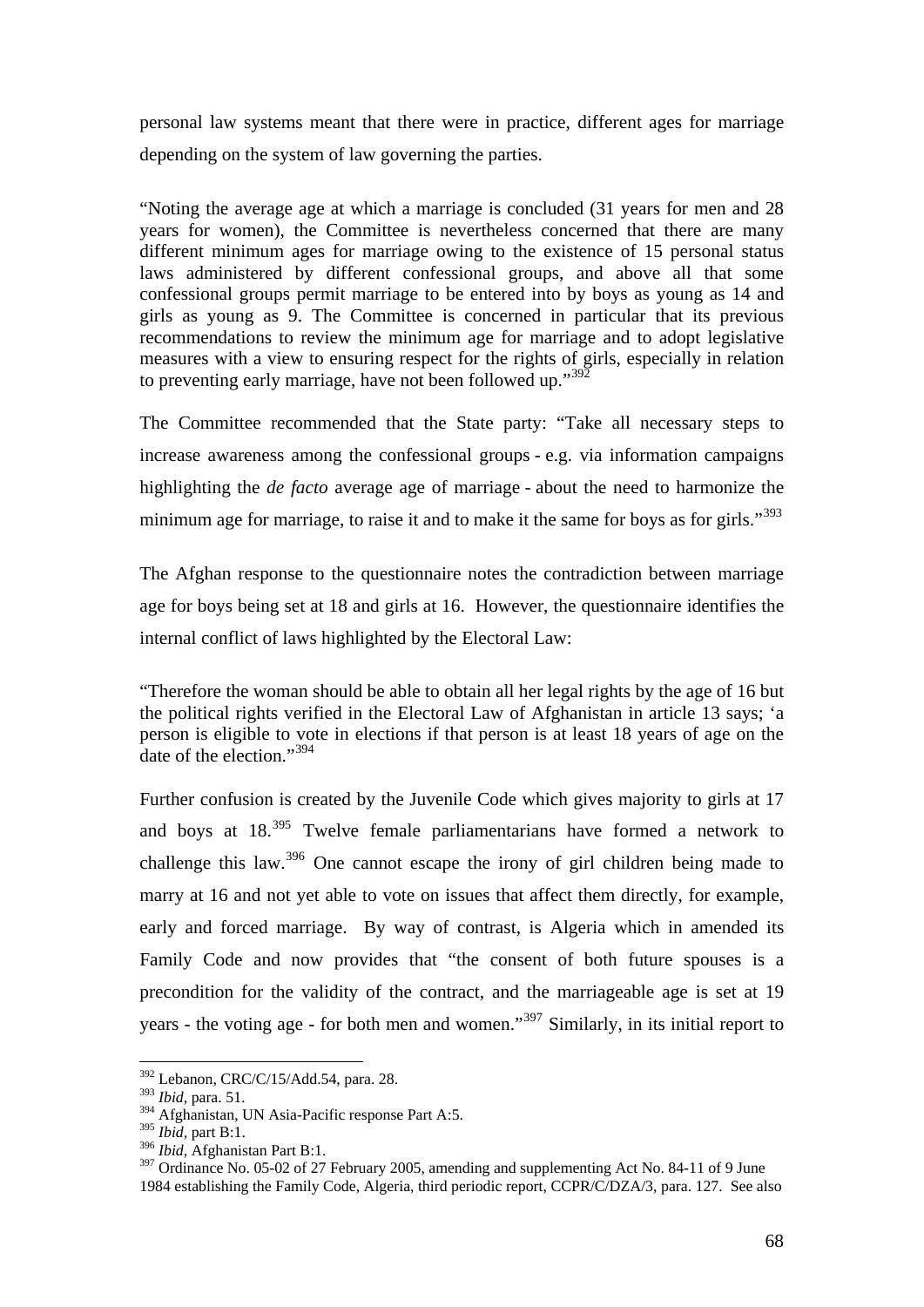the Human Rights Committee, Albania reported that it had amended its Family Code and equalised the age of marriage to 18 for both sexes thus removing the 18 for males and 16 for females discrepancy enshrined in the repealed Code from 1982.<sup>398</sup>

In Armenia, the minimum age for marriage was lowered from 18 to 17 with the possibility for a further lowering by one year for females in exceptional circumstances.<sup>399</sup>

Legal initiatives requiring a uniform age of marriage have to be followed up by practical measures. The Afghan questionnaire points to campaigns to ensure that marriages are registered with the courts in an effort to curtail forced or early marriages.<sup>400</sup> However, this requires education not only of the population but also court officials and those that solemnise marriages.

The treaty bodies have identified early marriage as a human rights violation and urging States parties to amend their laws to equalise marriage between boys and girls and also to raise the age of marriage to  $18$  as a minimum.<sup>401</sup> The CRC has raised the matter with States as diverse as Argentina, $402$  Bahrain, $403$  Gabon,  $404$  South Korea,  $405$ Guinea Bissau,<sup>406</sup> Malawi,<sup>407</sup> Niger,<sup>408</sup> Romania<sup>409</sup> and St Vincent and the Grenadines.410 Similarly CEDAW has also been vigilant pointing out to Cuba that the exceptions made allowing earlier marriage for the sexes violated both CEDAW and the CRC:

"While noting that the minimum legal age of marriage is 18 years for both girls and boys, the Committee expresses concern that minimum ages of marriage of 14 for females and 16 for males may be authorized in exceptional cases. The Committee

République Algérienne "Rapport National sur la déclaration solennelle sur l'égalité entre les Hommes et les Femmes", Juin 2006, available at: www.africa-union.org, at 5.

<sup>398</sup>Albania, initial report, CCPR/C/ALB/2004/1.

<sup>&</sup>lt;sup>399</sup> Marriage and Family Code of the Republic of Armenia, amended 1992. See Armenia, second periodic report, CEDAW/C/ARM/2, paras. 27 and 116.<br><sup>400</sup> UNAMA questionnaire response Part B:1.

<sup>&</sup>lt;sup>401</sup> CRR and University of Toronto (2002), 37.<br><sup>402</sup> Argentina, CRC, CRC/C/121 (2002) 8, at paras. 50 and 51.<br><sup>403</sup> Bahrain, CRC, CRC/C/114 (2002) 122, at paras. 470, 471, 476 and 477.<br><sup>403</sup> Gabon, CRC, CRC/C/114 (2002)

 $410$  Saint Vincent and the Grenadines, CRC, CRC/C/116 (2002) 101, at paras. 428 and 429.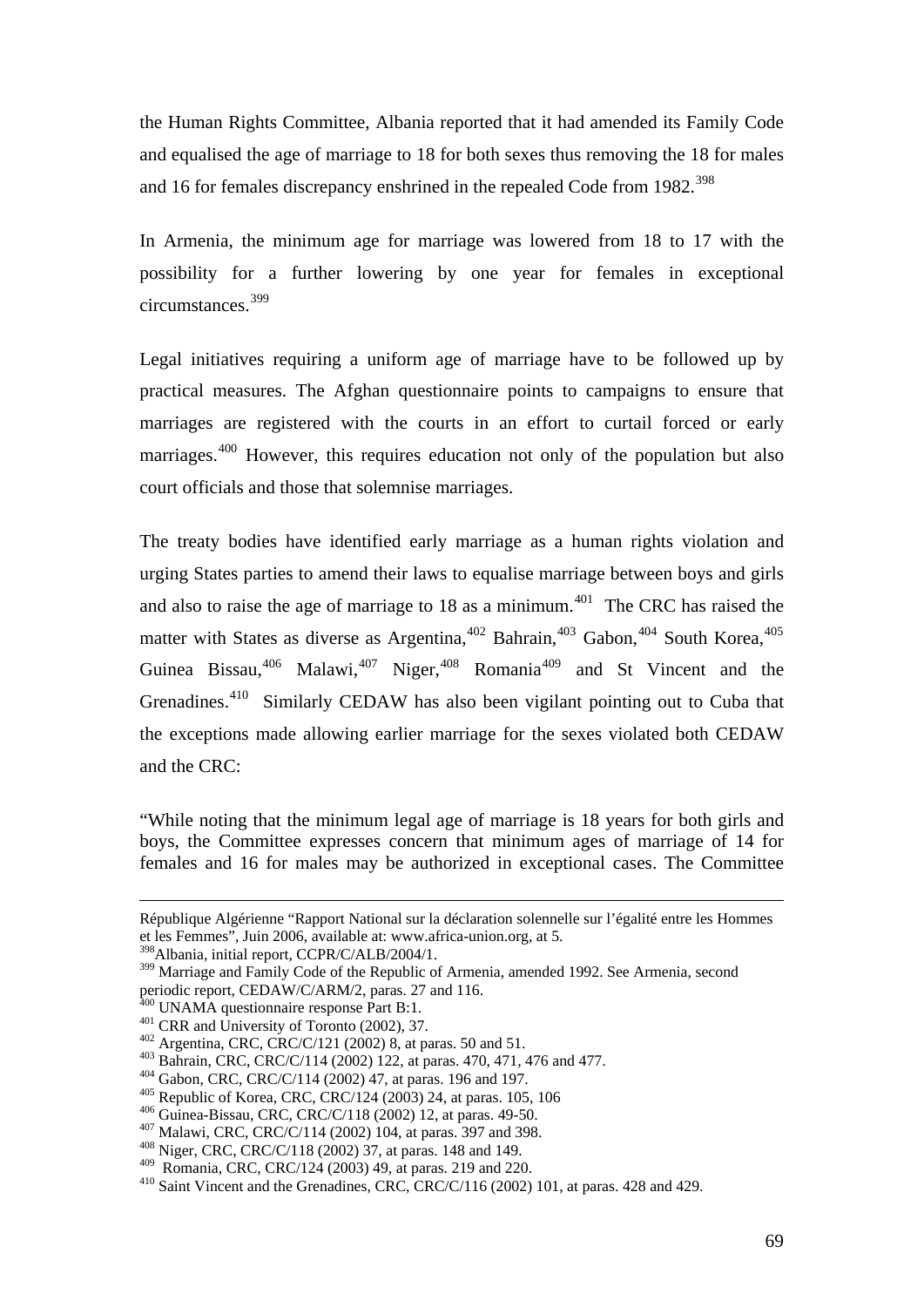urges the State party to amend the legislation pertaining to age of marriage with a view to eliminating the exceptions that allow for marriage of females at age 14 and for males at 16 and to bring its legislation into line with article 1 of the Convention on the Rights of the Child, which defines a child as anyone under the age of 18 years, with article 16, paragraph 2, of the Convention on the Elimination of All Forms of Discrimination against Women and with general recommendation No. 21 of the Committee". 411

In concluding this section, it is important to acknowledge that even when the minimum age of marriage is set above the legal age of majority, it can in some cases be constructed as having the potential to discriminate against certain groups. In what was described a protective measure, Denmark changed its law to provide that people from outside the European Union coming to live in Denmark as spouses had to be at least 24. Danish citizens and lawful residents can marry at a younger age. This has been constructed, not as a measure of protection but rather a means of imposing an additional barrier to immigration and thus potentially discriminatory against migrants and minorities who are most likely to marry someone outside the jurisdiction.<sup>412</sup>

Linked to early marriage is the notion of "paternal preference or power" in many legal systems. The father was privileged in decision making *vis-à-vis* the child in areas as diverse as choosing a child's name, registering the child's birth, custody, guardianship, applying for passports or granting permission to travel, consenting to marriage and nationality or citizenship. This is often linked to the construction of the father as being the head of the household or family and ignores the de facto situation that pertains in most States; the disproportionate burden borne by women in child rearing.<sup>413</sup>

Questionnaire responses from Bangladesh, the Democratic Republic of the Congo (DRC), Malaysia, Nepal and Niger, indicated that in the event of conflict between the parents in decisions concerning the child, the father's decision would prevail. Despite the positive changes wrought by the amendment to the Family Code promulgated on 1 August 1987, it would appear that in the DRC, the father takes precedence in deciding

<u>.</u>

<sup>&</sup>lt;sup>411</sup> Concluding comments of the Committee on the Elimination of Discrimination against Women to the combined fifth and sixth periodic report of Cuba (CEDAW/C/CUB/5-6) at its 739th and 740th meetings, on 8 August 2006. CEDAW/SR.739 and 740 CEDAW/C/CUB/CO/6, paras, 13 and 14.

<sup>&</sup>lt;sup>412</sup> A. Stolovitskaia and B. McElroy "Divorced from Reality: The True Impact of Denmark's 24 Year old Rule", available at: http://www.humanityinaction.org/docs/Final\_report\_Anastas130C50.doc. See also M. Brabant "Denmark cuts down on Migrant Marriage", available at h:ttp://news.bbc.co.uk/1/low/world/europe/2057594.stm.

<sup>&</sup>lt;sup>413</sup> WLUML (2006), 229. Human Rights Committee General comment 19, para. 9.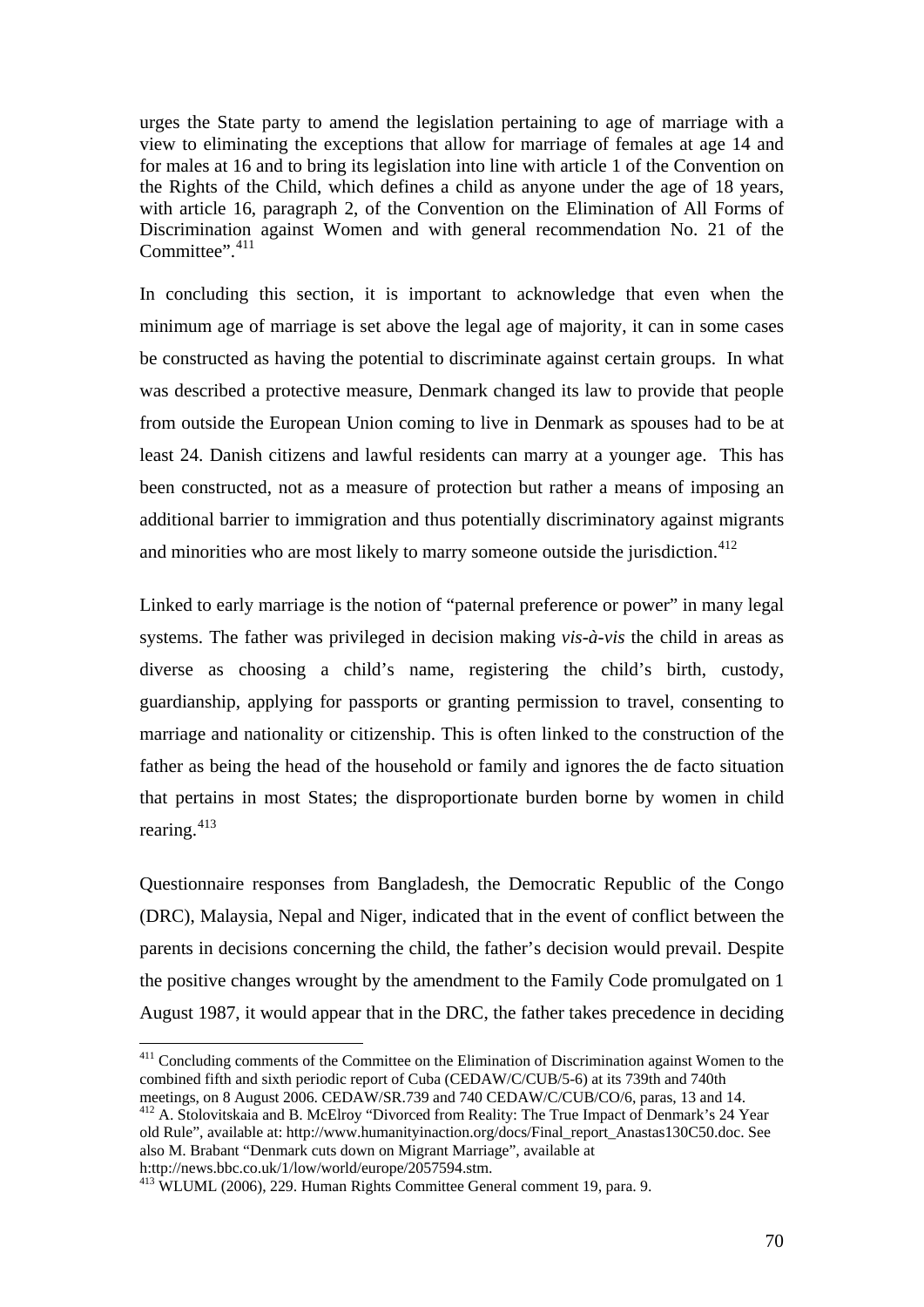on a child's name in the event of a disagreement.<sup>414</sup> Similarly in the case of disagreement over the exercise of parental authority, the father is to take precedence, which appears to conflict with CEDAW article 16(1) (d).<sup>415</sup> Even when the father is removed from the picture, the mother remains disadvantaged because the Code does not permit a mother to exercise sole guardianship of any marital children. She is required to exercise it in conjunction with members of the father's family.<sup>416</sup> In Niger ONG-DIMAL also identifies inequalities in the exercise of *la tutelle et de la curatelle*  (guardianship).<sup>417</sup> In Senegal: "Under article 277 of the Code de la Famille the husband is the head of the family, and he has primary authority over the children during the marriage. Accordingly his decision overrides his wife's in the event that they disagree-that is provided his decision is based on the interests of the family (article 287)",418

The questionnaire response received from OHCHR-NEPAL pinpointed s. 3(1) of the Children's Act 1991 as discriminatory because the father has priority over the mother in naming a child. The Polish Family and Guardianship Code appears to privilege the father in the naming of the child providing that: "A child who is presumed to be the child of her/his mother's husband, shall bear *his surname,* except when the spouses have declared that the child shall bear the mother's last surname."<sup>419</sup> The same presumption seems to apply in the event that paternity has been established by the man recognising the child as his.<sup>420</sup> The default presumption is discriminatory. In South Africa the "name problem" appears to apply to adult women with the questionnaire response from the Women's Law Centre pointing out that "Section 26 of the Births and Deaths Registration Act 51 of 1992 'allows' for a woman to retain her name on marriage."<sup>421</sup>

The ASK response to the questionnaire noted that in Bangladesh discrimination included the fact that "in all government forms, only the name of the father is required

<u>.</u>

<sup>&</sup>lt;sup>414</sup> Code de la Famille, art. 59 al. 1er as reproduced by MONUC-HRC, (May 2007).<br><sup>415</sup> *Ibid*, Code de la Famille, art. 317 (2).<br><sup>416</sup> *Ibid*, Code de la Famille, arts. 198 and 200.<br><sup>417</sup> Le Code Civil nigérien, arts 389

<sup>&</sup>lt;sup>419</sup> Poland Family and Guardianship Code, art. 88 (1), as cited in Equality Now (2004), 4.<br><sup>420</sup> *Ibid*, Family and Guardianship Code, art. 89 (1).<br><sup>421</sup> Ouestionnaire response Women's Law Centre Part A:3.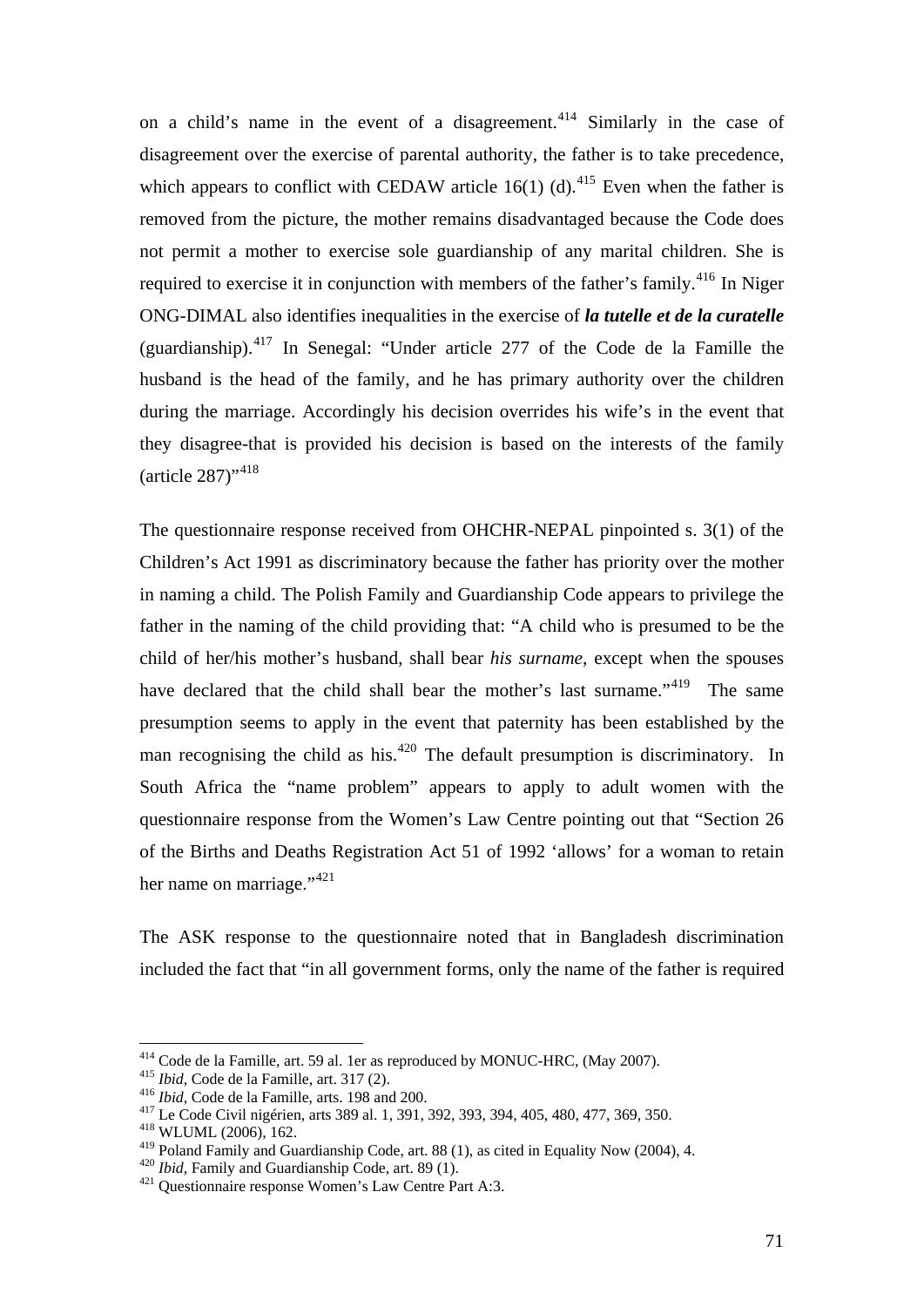not the mother's name".422 Moreover, *de jure* discrimination was identified in both Muslim and Hindu personal laws. Of Muslim law, ASK averred: "Father is the legal guardian of a child. So even if a mother is successful in gaining custody of her child, it will be a temporary right only."  $423$ In Hindu personal laws it was said that "Similarly women suffer direct discrimination in matters of child Custody and Guardianship of their children."<sup>424</sup> In Malaysia parental rights and responsibilities appear to be determined by the religion of the parties so that in its response to the questionnaire, the NGO, Sisters in Islam acknowledges that changes have been made to the Guardianship of Infants Act to give equal guardianship to both parents, but then goes on to say that the change is only applicable to non-Muslims.<sup>425</sup> Following on from this, the organisation notes that under the Islamic Family Law (Federal Territories) Act, 1984 the male members of the family (father and paternal male relatives) always exercise guardianship over a child. Guardianship extended to disposal of his or her properties<sup>426</sup> and deciding on the child's religion.<sup>427</sup>Rules on custody also appear to be stacked against women:

"Section 83 of Islamic Family Law (Federal Territories) Act 1984 states the situations in which a female may lose her right to custody. The female-specific pronoun is used rather than gender-neutral ones, implying that men cannot lose the right of custody. The interpretation section does not rectify this, and the Interpretation Act 1948 and 1967 may not be used as there was never any situation in which it is declared that this act would be applicable to state-made syariah laws."<sup>428</sup>

"Father prioritisation" has been identified in the interaction of States and treaty bodies.<sup>429</sup>

The laws and regulations described above are discriminatory towards women. However, the rules which appear to apply mainly in marriage could be seen as creating the potential for women electing to have children born out of wedlock and

 $422$  ASK response to questionnaire Part A:4 (Bangladesh) (May 2007).

<sup>&</sup>lt;sup>423</sup> Ibid, Part A: 3.<br><sup>425</sup> Malaysia, Sisters in Islam questionnaire response: Part B: 2(b).<br><sup>425</sup> Malaysia, Sisters in Islam questionnaire response: Part B: 2(b).<br><sup>426</sup> Islamic Family Law (Federal Territories) Act 1984,

<sup>&</sup>lt;sup>429</sup> South Korea, third periodic report, CCPR/C/KOR/2005/3, para 65. Concluding comments of the Committee on the Elimination of Discrimination against Women to the combined third and fourth periodic reports of Belgium (CEDAW/C/BEL/3-4) at its 559th and 560th meetings, on 10 June 2002 (see CEDAW/C. SR.559 and 560), CEDAW A/57/38 part II (2002), paras. 165-166.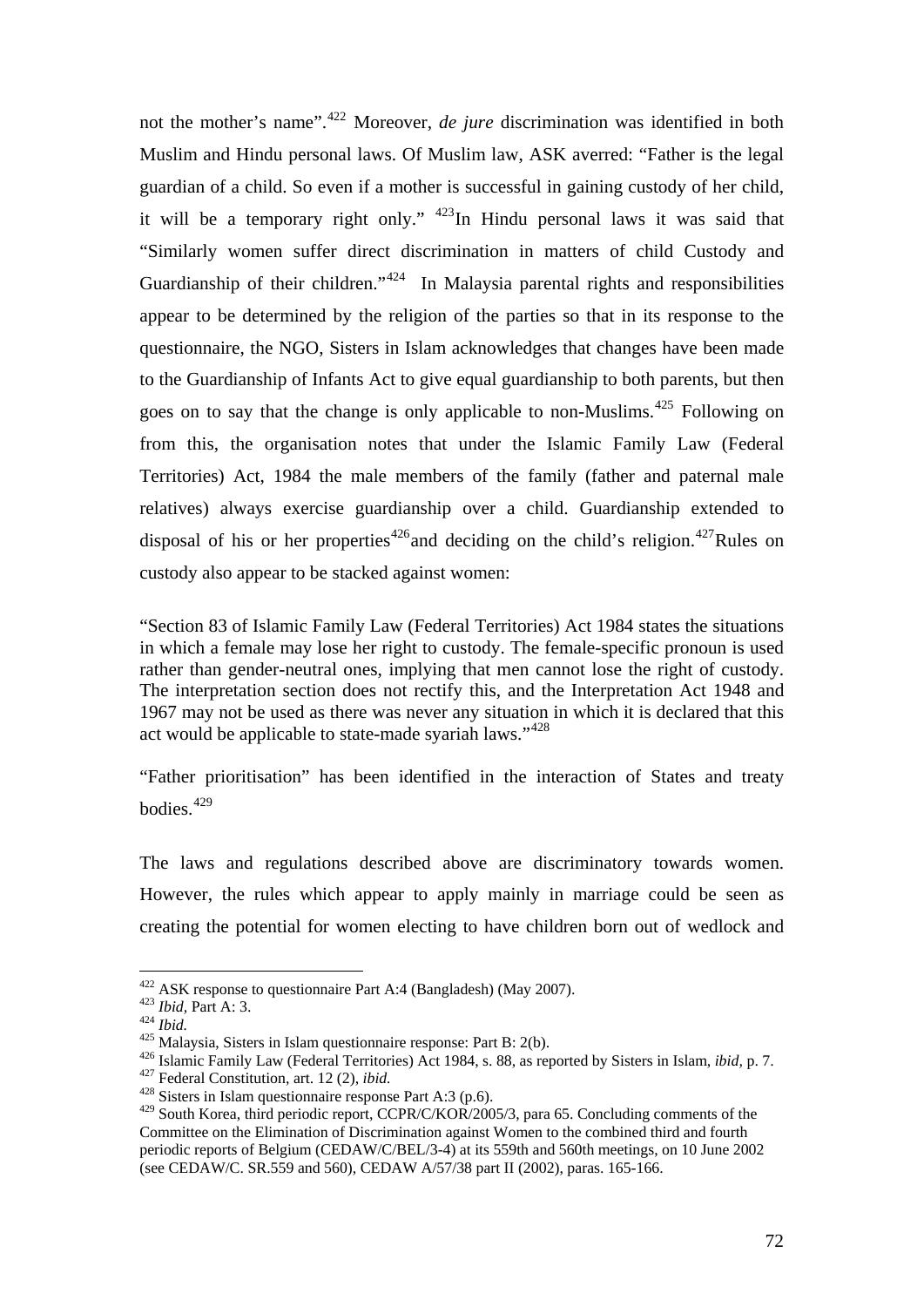thus free, in many legal systems, from the control of a man. This in turn creates the potential problem of violating human rights principles that parents are to be equally responsible for their children and may lead to discrimination against unmarried fathers. This possibility is made manifest in the reservation of the Republic of Ireland to the "parental responsibility" articles in CEDAW:

"Ireland is of the view that the attainment in Ireland of the objectives of the Convention does not necessitate the extension to men of rights identical to those accorded by law to women in respect of guardianship, adoption, and custody of children borne out of wedlock and reserves the right to implement the Convention subject to that understanding." <sup>430</sup>

The area in which discrimination against women remains widespread is in relation to passing on nationality or citizenship to their children.

# **Nationality/citizenship discrimination**

As noted in the discussion on reservations and also regional conventions, the granting of nationality and citizenship of children through the male line is one of the clearest manifestations of discrimination against women and children. Together with the limitations placed on married women in their ability to pass on their nationality to their husbands, it is an area where discrimination has been legally enshrined for a long time.<sup>431</sup> This is despite the clear international injunctions enshrining rights to nationality<sup>432</sup>, which, linked to equality and non-discrimination provisions, ought to result in discrimination free laws.<sup>433</sup> The effects of nationality and citizenship

 $430$  Republic of Ireland reservations to CEDAW, available at:

http://www.ohchr.org/english/law/cedaw.htm. This is unlikely to survive an ECHR challenge.

<sup>431</sup> C. Chinkin "Nationality: Marriage and Family Relations" in UN *Bringing International Human Rights Law* (New York, UN, 2000), 17.C. Chinkin and K. Knop "Remembering Chrystal MacMillan: Women's Equality, Nationality in International Law" (2001) 22 *Michigan Journal of International Law* 525. A. Gubbay "The Effect of the Deportation of Alien Husbands upon the Constitutionally Protected Mobility Rights of Citizen Wives in Zimbabwe" in UN *Bringing International Human Rights law Home* (NY, UN, 2002), 116. UN DAW/DESA "Women Nationality and Citizenship" *in Women 2000 and Beyond* (June 2003). Proposed *Amendments to the Naturalization Provisions of the Constitution of Costa Rica,* Advisory Opinion OC- 4/84 of 19 January 1984, Series A. No. 4. *Unity Dow v. Attorney General of Botswana* [1991] LRC (Const) 575; [1992] LRC (Const) 627, *Abdul*a*ziz v. UK* ,

<sup>&</sup>lt;sup>432</sup> Montevideo Convention on the Nationality of Women, 1933, 7<sup>th</sup> International Conference of American States on the Rights and Duties of States. UDHR, art. 15; Convention on the Nationality of Married Women, 1957, 309 UNTS 65**;** ICCPR, art. 24 (3), CRC art, 7; Migrant Workers Convention, art. 29; Inter-American Convention on Human Rights, art. 20; ACRWC, arts. 6 (3) and (4). CEDAW general recommendation 21, para. 6; Human Rights Committee general comment 17, para. 8; Human Rights Committee general comment 19, para. 7; Human Rights Committee general comment 28, para. 25.

<sup>&</sup>lt;sup>433</sup> See for example European Convention on Nationality, 1997, E.T.S 166, Strasbourg 6 November 1997, art. 5 (1). Although general comment 17 of the Human Rights Committee focuses on the right of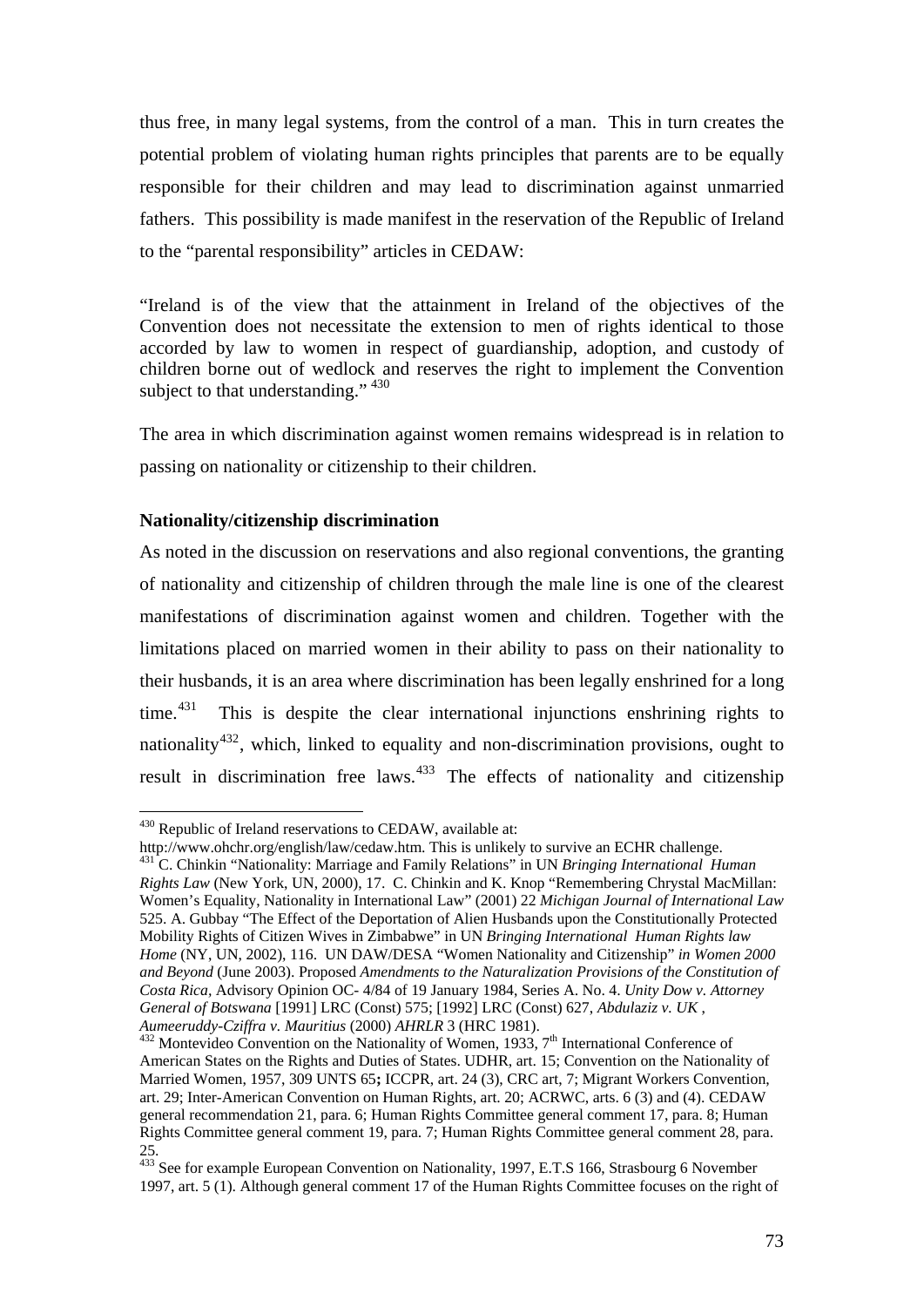discrimination are far reaching. For women denied the right to pass on nationality or stripped of their nationality on marriage, it infantilises them and may result in the denial of core citizenship rights include the right to vote or to participate in public life. It may also have an impact on their freedom of movement as indeed may the insistence that a child must follow the nationality of its father. In States which permit the holding of only one nationality, it should be open to the parents of a child who themselves hold different nationalities, to decide which the child should take. On reaching the age of majority, it should be open for that child to make a decision for him or herself.

In many States, the father presumption only appears to hold where the child is born in marriage meaning that an unmarried father may find that he is not able to confer automatically his citizenship to his child, as he would if he had married the mother of the child. Unmarried fathers may be required to fulfil further requirements. An example of this is the United States of America Immigration and Nationality Act.<sup>434</sup> While an unmarried US mother can automatically pass on her nationality to her children, unmarried fathers whose children are born outside the jurisdiction are not. They are required to provide an acknowledgment of paternity, take a paternity test or proof payment of maintenance. It has been suggested that the law on stereotypes mothers as "caring" and unlikely to abandon their children and unmarried fathers as feckless until proven otherwise. It has been challenged unsuccessfully in the Supreme Court meaning that without Congressional legislative reform, this law is destined to remain on the statute books.<sup>435</sup>

Questionnaire responses identifying discrimination in nationality laws included Kenya, Bangladesh, Nepal, Malaysia, Vanuatu and the Republic of Cyprus. These are not by any means the only States with discriminatory nationality laws as regards children. Reservations to article 9 of CEDAW indicate that States as diverse as the

a child to have a nationality, it does not provide that nationality laws should not discriminate between mothers and fathers. C. Chinkin (2000), 26.<br><sup>434</sup> United States of America Immigration and Nationality Act s. 309. Reproduced in Equality Now

<sup>(2004) 11.</sup> See UN DAW *Women 2000 and Beyond* (2003) 10 n .18. 435 *Ibid,* 12.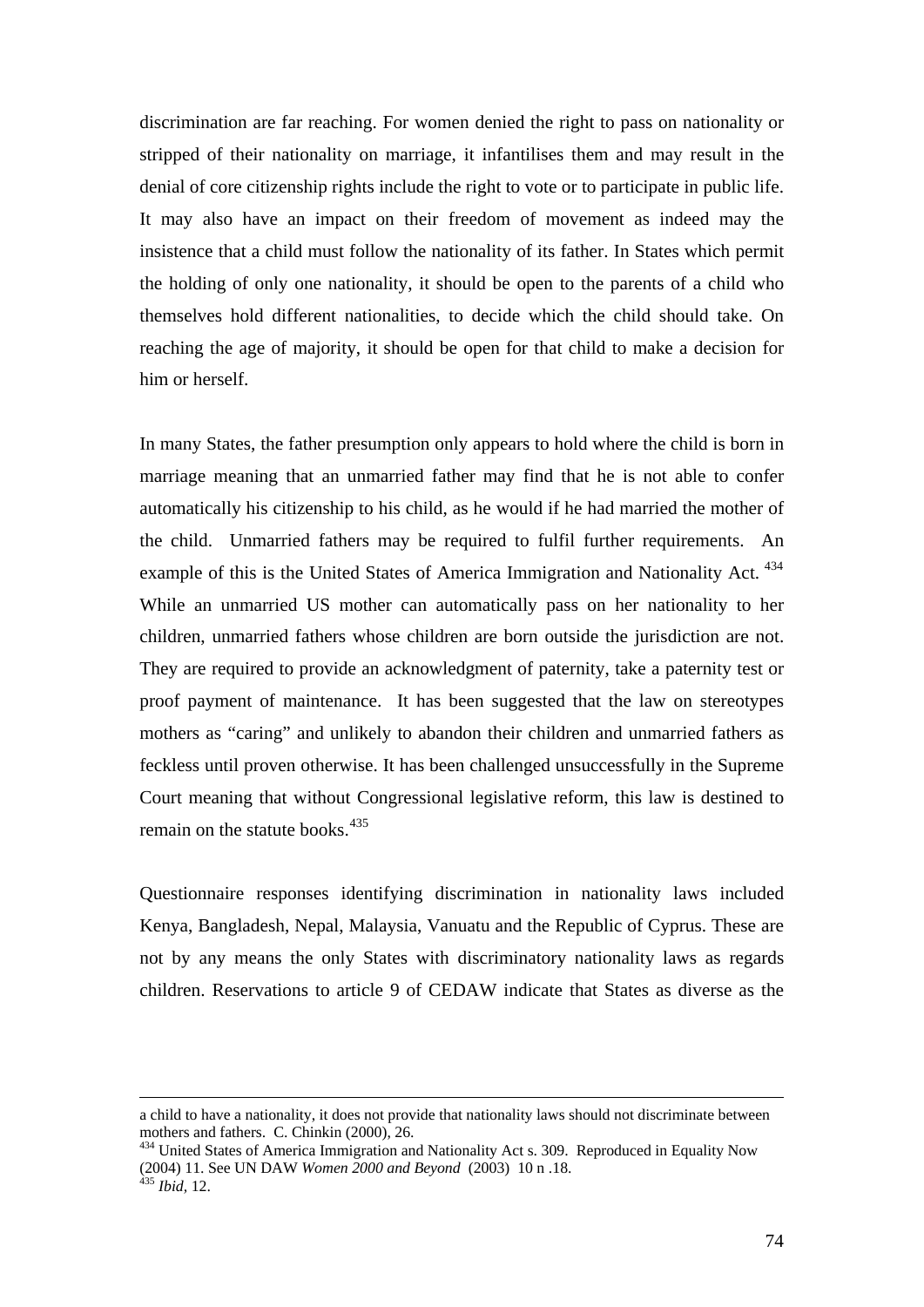Bahamas, Monaco<sup>436</sup>, Jordan, Kuwait, Lebanon, Oman, Syria, Tunisia and the United Arab Emirates have also sought to uphold discriminatory laws.<sup>437</sup> The list does not include those States with general reservations whose impact may include legitimising discrimination including in the enjoyment of nationality rights of women and children. In recommendations made to States parties, discriminatory citizenship laws have also been identified as requiring amendment or repeal.<sup>438</sup> Ouestionnaire responses varied in that while some States laws directly discriminated against women, others tried to provide a rationale for the distinction. Those which "directly discriminate" include Kenya, Nigeria and Malaysia all of which seemed to enshrine discrimination in their national constitutions:

**"**The (Kenyan) Constitution endorses discrimination on women with respect to citizenship as it prevents women from conferring citizenship on their husbands and children when they apply for it." $439$ 

"Section 26 of the 1999 Constitution directly discriminates against men who are married to Nigerian women by preventing their acquisition of Nigerian citizenship where they desire."<sup>440</sup>

Provisions identified by Sisters in Islam as constituting discrimination against women vis a vis nationality and citizenship in the Malaysian constitution included:

"Article 14 (1) (b) and Part II of the Second Schedule  $s1(c)$  whereby women cannot confer citizenship on their children born outside Malaysia.

Article 15 (1) whereby there is no provision that enables foreign husbands of Malaysian women to receive the status of Permanent Resident as compared to Malaysian men's foreign wives. Dependents' spousal visas are given only to wives of Malaysian citizens.

Articles 24 (4) and 26 (2) which provides for the deprivation of Malaysian women of their citizenship."<sup>441</sup>

<sup>&</sup>lt;sup>436</sup> At the domestic level, amendments have been made to arts 1 and 3 of Monaco Law No. 115 on Nationality. However Neuwirth notes that but the law retains some discriminatory aspects not least women's inability to confer nationality on alien husbands. J. Neuwirth (2005), 53.<br><sup>437</sup> See generally http://www.ohchr.org/english/law/cedaw.htm.

 $438$  See for example, Singapore, CRC, CRC/C/133 (2003) 84, at paras. 413, 414; Syrian Arab Republic, CRC, CRC/C/132 (2003) 116, at para. 558; Brunei Darussalam, CRC, CRC/C/133 (2003) 73, at paras. 359 and 360.<br><sup>439</sup> FEMNET questionnaire response Part A:3.

<sup>440</sup> WILDAF Nigeria questionnaire response Part A:3.<br><sup>441</sup> Sisters in Islam (Malaysia) questionnaire response Part A:3.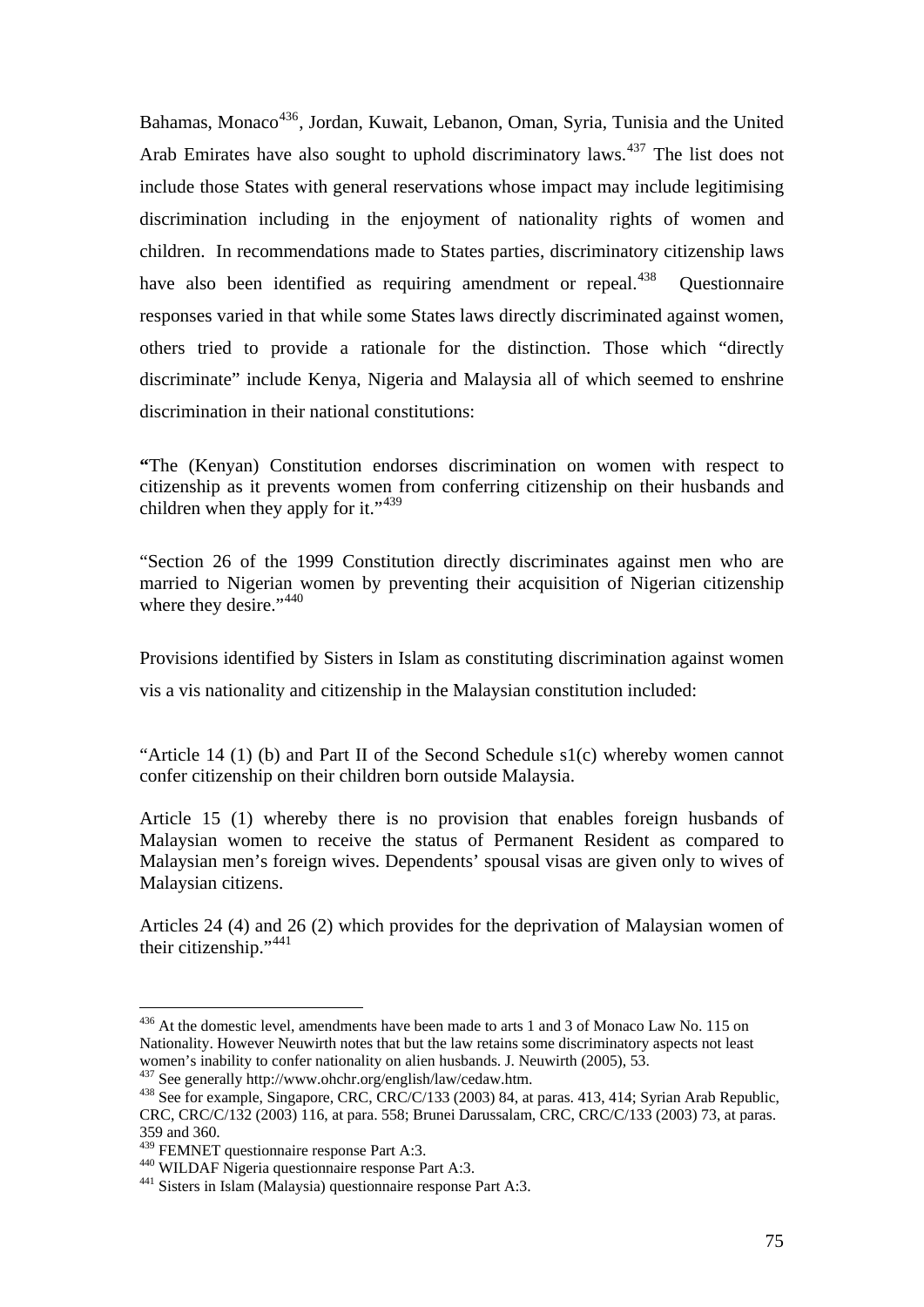Further discrimination is identified in the Malaysian Immigration Regulations, 1963 which provide that the "foreign husband of a Malaysian woman is not entitled to a Dependent's pass while a foreign wife is entitled to the same."<sup>442</sup> There is also the Immigration Act, 1959 which states that "a female holder of a Work Pass/permit cannot have her husband's name endorsed on the permit, unlike the male holder who has the right to endorse his wife's name on his pass/permit."<sup>443</sup>

The OHCHR Nepal response to the questionnaire identified the 2007 Interim constitution as having discriminatory provisions vis-à-vis citizenship. Apparently Nepali women:

"…cannot transfer citizenship to a spouse who is a foreign national and also that children born to Nepali women married to foreign nationals can only acquire naturalised citizenship. However, in the case of Nepali men married to foreign nationals, the children acquire citizenship through descent."<sup>444</sup>

In its response, the FWLD noted that legal challenges to citizenship provisions on children contained in the 1990 Constitution<sup>445</sup> had been unsuccessful.<sup>446</sup> In Part G (anything else you would like to add), they go on to say that while amendments had been made to discriminatory laws, "some discriminatory laws still exist especially on citizenship, foreign employment…"

In 2006 CEDAW, in its consideration of the fourth and fifth periodic report of the DRC concluded: "While welcoming article 5 of the new legislation on nationality, which enables women to transmit Congolese nationality through filiation in the same way as men, the Committee regrets that article 30 provides that women cannot retain their Congolese nationality if they marry a foreigner."<sup>447</sup>

<sup>&</sup>lt;sup>442</sup> Immigration Regulations, 1963 s. 10, as cited in Sisters in Islam, *ibid.*<br><sup>443</sup> Immigration Act, 1959 s. 12, from Sisters in Islam, *ibid.*<br><sup>444</sup> Nepal Interim constitution, arts. 8 (6) and 8 (9).<br><sup>445</sup> Constitutio spouse art. 9 (5). See also Citizenship Act, 2020 (1963), s.  $3(1)$ ,  $3(4)$  and  $3(5)$ . On married women see s. 6 (2). Taken from FWLD Nepal questionnaire Part A:3 at 2.

<sup>446</sup> Cases cited include *Advocate Chandra Kanta Gyawai v. HMG/Nepal,* 2058/10/25 NKP 2058 Vol. 11/12, p.615. *Advocate Achchuyt Prasad Kharel vs. HMG/Nepal* 2061/12/10. In FWLD questionnaire B:3 p. 24.

<sup>&</sup>lt;sup>447</sup> CEDAW Concluding Observations DRC (2006), para. 31.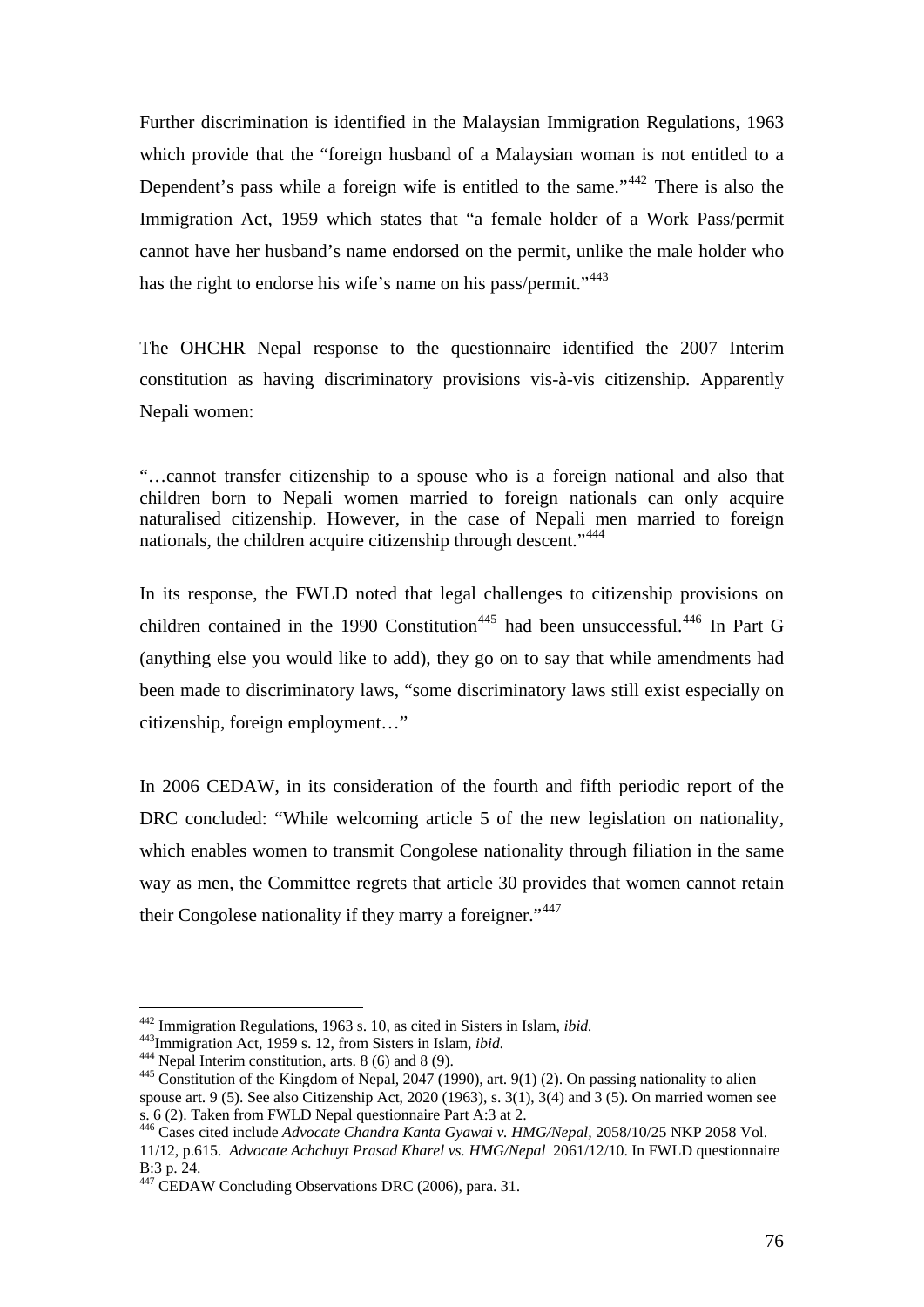However, commenting on the equalisation of nationality laws removing discrimination against Congolese mothers, the World Organisation against Torture, notes that in practice:

"the Congolese population disregards this provision: usually, children born of a foreign father and of a Congolese mother are considered foreigners, notably in the cases of children born during wartime to a father from an enemy country. These children are often rejected, which is why it is important that the State be attentive to the full implementation of this recommendation."<sup>448</sup>

In the questionnaire responses, Bangladesh was also identified as having discriminatory laws on citizenship: "The Citizenship Act, 1951 and the Bangladesh Citizenship (Temporary Provisions) Order 1972: It states that only a man can transmit nationality. A woman does not have the right to transmit her nationality to her children born outside Bangladesh or to her husband."<sup>449</sup>

Following on from this in the same questionnaire response, ASK noted that in its lobby efforts to see the discrimination removed from the statute books, it had submitted draft "model laws", including on citizenship to the government. Although it describes the government as "largely unresponsive"<sup>450</sup> in 2004 CEDAW had raised the citizenship issue with Bangladesh which indicated a willingness to change the law:

"Although acknowledging that the State party has initiated the amendment of the 1951 Citizenship Act, the Committee is concerned that women are still unable to transmit their nationality to their foreign husbands and children.

The Committee urges the State party to ensure that a new citizenship law, which is in line with article 9 of the Convention, is adopted without delay, in order to eliminate all provisions that discriminate against women in the area of nationality."<sup>451</sup>

The CRC had also recommended that changes be made by Bangladesh to its Citizenship law:

<sup>448</sup> World Organisation Against Torture (OMCT) *Violence against women in the Democratic Republic of the Congo* (Geneva, OMCT, 2006), 19.

<sup>449</sup> ASK (Bangladesh) questionnaire response Part A:3. See also Bangladesh National Women Lawyers Association questionnaire response Part A:3.<br><sup>450</sup> Ibid. Part B:2.

<sup>&</sup>lt;sup>451</sup> Concluding comments of the Committee on the Elimination of Discrimination against Women to the fifth periodic report of the People's Republic of Bangladesh (CEDAW/C/BGD/5) at its 653rd and 654th meetings, on 9 July 2004 (see CEDAW/C/SR.653 and 654), CEDAW, A/59/38 part II (2004), paras. 249 and 250.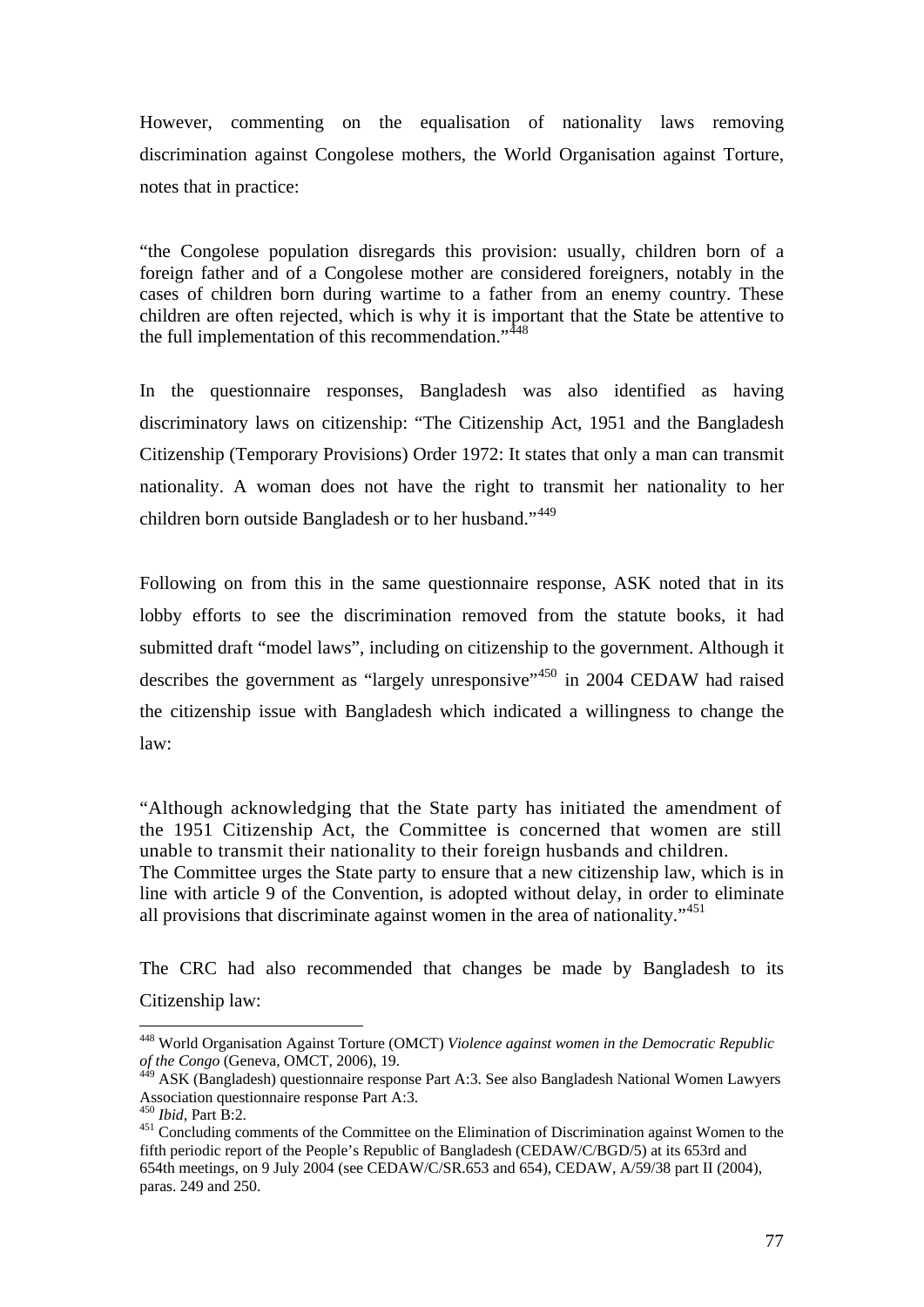"In light of article 7 of the Convention, the Committee is concerned at the apparent discrimination in respect of nationality, and that a child's name and nationality are derived solely from her/his father and not her/his mother.

The Committee recommends that the State party amend its legislation so that citizenship can be passed on to children from either their father or their mother. It also encourages the State party to introduce proactive measures to prevent statelessness."452

In 2001 Zimbabwe passed an amendment to the Citizenship Act requiring a Zimbabwean born person who was also entitled to the citizenship (by descent) of another country to renounce that citizenship regardless of whether said person had ever taken up the other citizenship in the first place.  $453$  The law which had retrospective effect arbitrarily stripped citizenship rights from many people. The constitutionality<sup>454</sup> of the amended law was successfully challenged by people born in Zimbabwe of Zimbabwean born mothers and alien fathers who were legally resident in Zimbabwe.455. Entitlement to foreign citizenship was interpreted by the Registrar General through a patriarchal lens so that in practice, had the mother been the "foreigner" and the father Zimbabwean born, then a Zimbabwean passport would have been issued without requiring prior renunciation thus highlighting sex discrimination in violation of Zimbabwe's international obligations.

Despite the recommendations of committee bodies,  $456$  some States, such as the Republic of Cyprus seek to justify the discriminatory laws. In the questionnaire response Cyprus acknowledged that although the law on citizenship had been changed in 2001 to provide that "all persons born in Cyprus or abroad, on or after 16.8.1960, acquired the Cypriot citizenship automatically if either their mother or father was, or would have been entitled to be a Cypriot citizen,"<sup>457</sup> this had been amended so that "persons born of Cypriot mothers, either in Cyprus or abroad, between 16.8.1960 and

<sup>452</sup> Bangladesh, CRC, CRC/C/133 (2003) 93, at paras. 471 and 472.<br><sup>453</sup> Citizenship Act of Zimbabwe Amendment No. 12 of 2001 s. 9(7)<br><sup>454</sup> Constitution of Zimbabwe, 1979, as amended ss. 4, 5. See also Zimbabwe Lawyers fo Rights Submissions on the interpretation of citizenship laws to the Parliamentary Committee on Defence and Home Affairs (2007), available from:

http:/hrlr.org.zw/citizenship/citizenship%20submissions%20%20%20committee.doc.

<sup>455</sup> *Ricaurdo Manwere v. Registrar General* HH/ 87/02, judgment 5 June 2002; *Job Sibanda v. Registrar General of Citizenship and Another* HH/ 3626/02, judgment 20 February 2005; *Trevor Ncube v. Registraric General General General* Herecal Andrews, CRC, CRC/C/132 (2003) 21, at para. 115.<br><sup>457</sup> Republic of Cyprus Citizenship Law, 1967 (Law 43/1967), amended by Law 168 (1)/2001.

Questionnaire response (letter) from L. Koursoumba, Law Commissioner to S. Corcoran, Political Officer, Civil Affairs Branch, UNFICYP (April 2007), 2.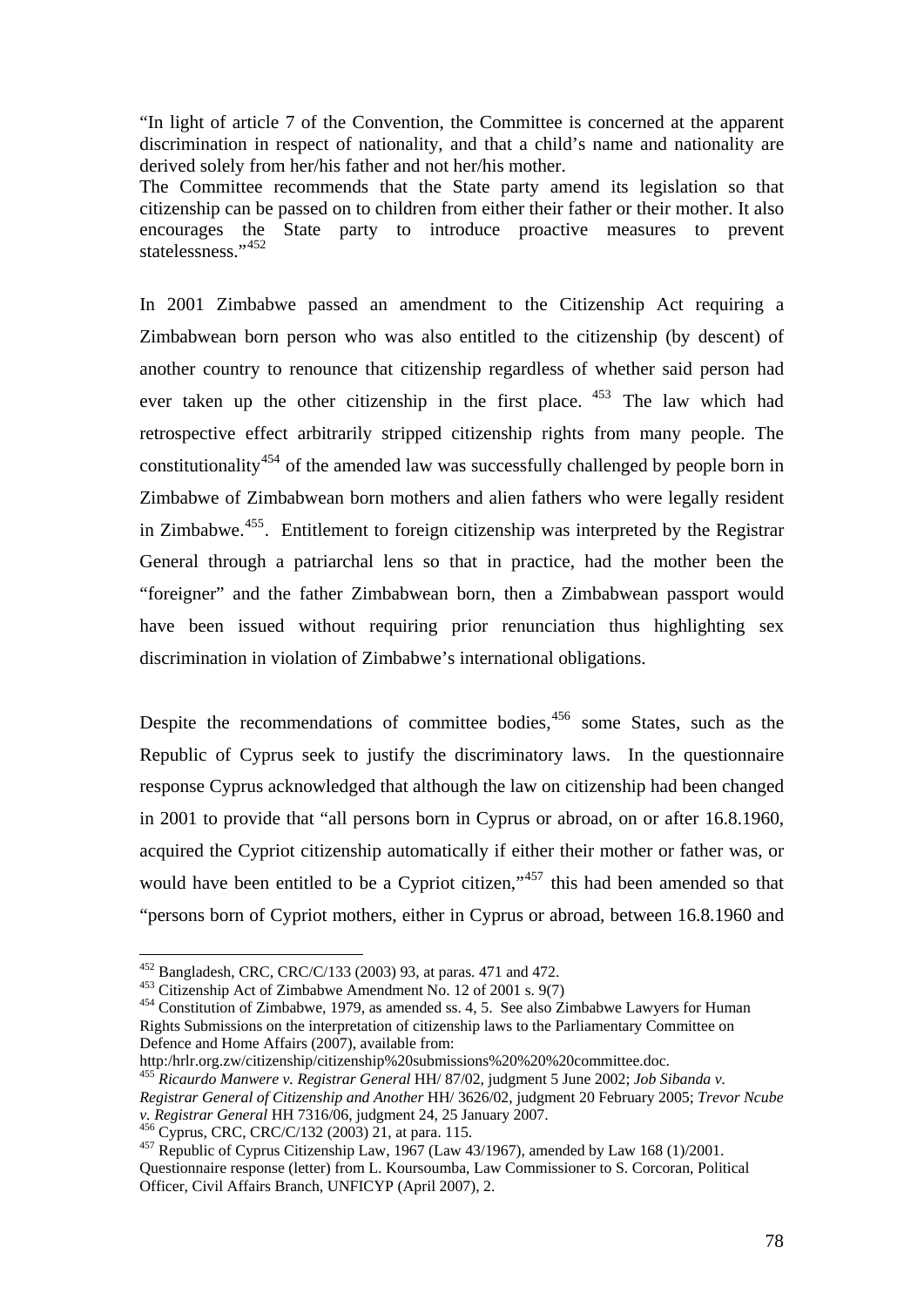11.6.1999 are given the option to acquire the Cypriot citizenship if they so wish by applying to the Minister of Interior." This *volte face* which now added an extra layer of bureaucracy to people born of Cypriot mothers, was justified because the original amendment, in the words of Law Commissioner Leda Koursoumba: "was not welcomed by a large majority of *male* persons who acquired the citizenship as of their mother's Cypriot citizenship, because automatically they became obliged to fulfil their military obligations in Cyprus." (my emphasis) Cypriot law does not require women to carry out military service. The Law Commissioner notes that the Minister of the Interior: "considers that they (amendments) do not amount to discrimination against persons born by Cypriot mothers during the period between 16.8.1960 and 11.6 1999; on the contrary, these persons are given the right to choose whether and when they wish to acquire Cypriot citizenship."

Also identified as an "issue of concern" in the questionnaire response from Cyprus is that of acquiring the status of displaced person. The Civil Registry Law provides that children can acquire the status of displaced persons if their father is a displaced person.458 By implication children of displaced mothers do not acquire the status or the entitlements attaching to the status. The Commissioner notes that the government and the relevant parliamentary committee had reviewed this differential treatment and concluded that an equalisation of the law allowing the children of displaced mothers the same rights as those of displaced fathers could not be adopted. The reasons given were all related to socio-economic and political factors, but not, it would appear, the State's international obligations to prevent or remedy discrimination and to promote equality:

"(a) The percentage of the displaced persons will be increased disproportionately to the percentage of the displaced persons in 1974. A study conducted by the Statistical Service of Cyprus revealed that the percentage of the displaced persons will automatically be increased from 34% (as it was in 1974) to 42%. This percentage will be increasing continuously and by the year 2047 will reach the 80% of the whole population. Consequently**,** the real picture of the displaced population of Cyprus will be distorted.

(b)The increase of the percentage of the displaced persons will gradually affect the electoral lists, leading to an increase of the number of electors in the electoral

<sup>458</sup> Civil Registry Law-L.141(I)/2002, s. 119. *Ibid.*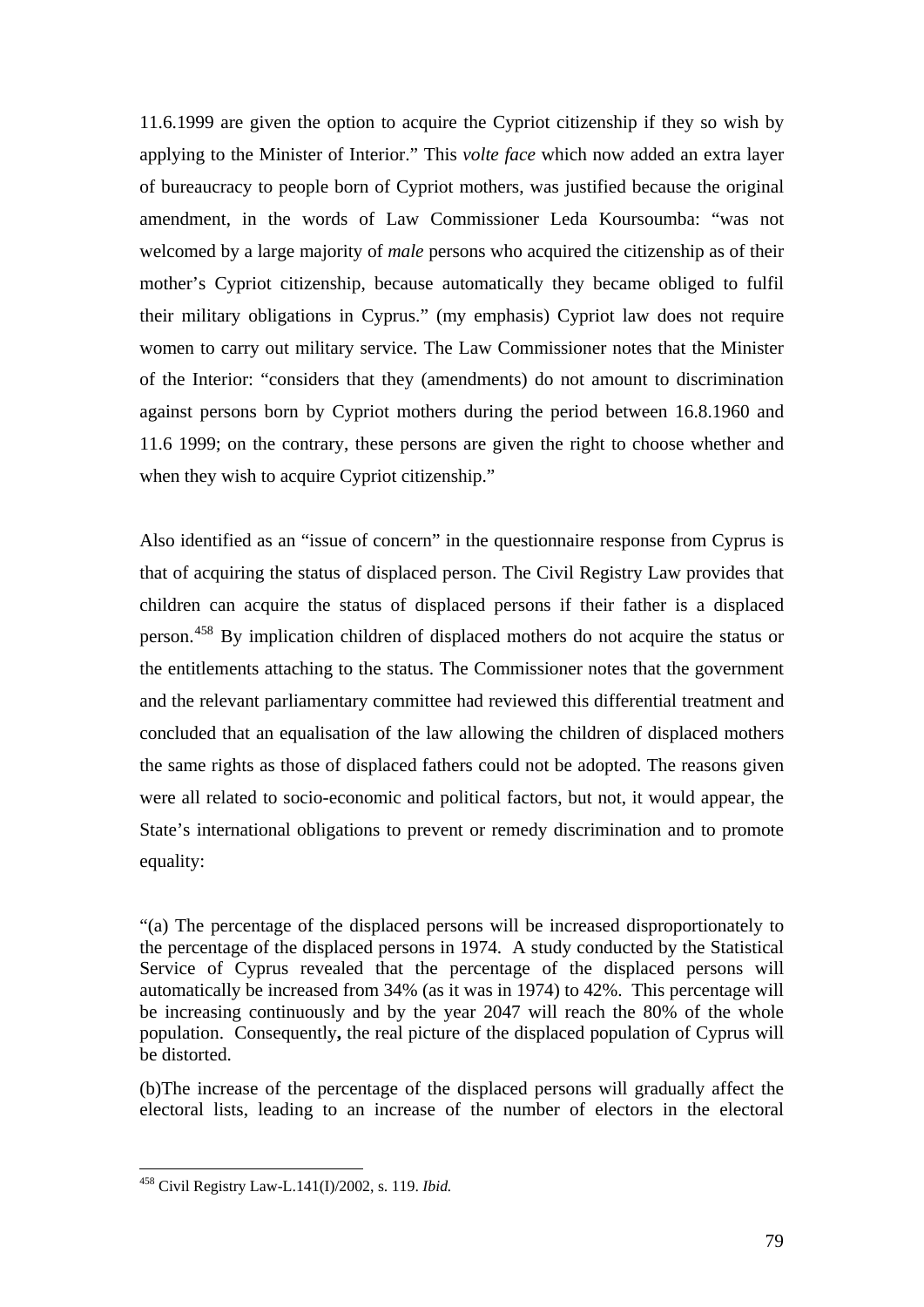catalogue of the occupied areas and to a decrease of the number of electors in the Government controlled area of the Republic.

The beneficiaries of the various housing plans and other grants for the displaced persons will increase to such a level that the Government will not be in the position to bear the economic burden."

In the questionnaire response there is an acknowledgment that in relation to the above, CEDAW had stated in its 2006 recommendations: "The Committee also urges the State Party to eliminate the legal discrimination against children born to displaced mothers in acquiring the status of displaced person, particularly in light of the Ombudswoman's view that the existing legislation constitutes discrimination."<sup>459</sup>

CRC had already expressed concern: "Furthermore**,** the Committee is concerned that certain factors linked to discriminatory attitudes may persist, in particular those related to acquisition of nationality, children born out of wedlock and Cypriot children of Turkish origin."<sup>460</sup>

Although issues of nationality and citizenship are more often than not legally enshrined, the questionnaire responses suggested that policy or rules governed the related question of freedom of movement. This was the case when it came to applying for passports or the issuance of permission to travel.<sup>461</sup> It remains worth noting that there are many State sponsored violations of women's rights to freedom of movement manifest in reservations entered to article 15(4) of CEDAW. Monaco's reservation to this article notes that it is bound only in so far as the provision relates to unmarried women, meaning that married women may be subject to restrictions on their freedom. Moreover research conducted by the UNDP in four Arab States (Jordan, Lebanon, Egypt and Morocco) showed that 70% of Egyptian respondents and 56% of Jordanian respondents disagreed with a woman travelling on her own.<sup>462</sup> By way of contrast 82% in Lebanon and 59% in Morocco agreed that a woman should be able to travel on her own.<sup>463</sup>

<sup>&</sup>lt;sup>459</sup> Ibid. at 5. Report of 30 May 2006 (CEDAW/C/CYP/CO/5), para.32.

<sup>&</sup>lt;sup>460</sup> CRC Cyprus (2003), para. 115.<br><sup>461</sup> Human Rights Committee general comment 27 Freedom of movement, paras. 6 and 18.<br><sup>462</sup> UNDP (2006), 264<br><sup>463</sup> Ibid.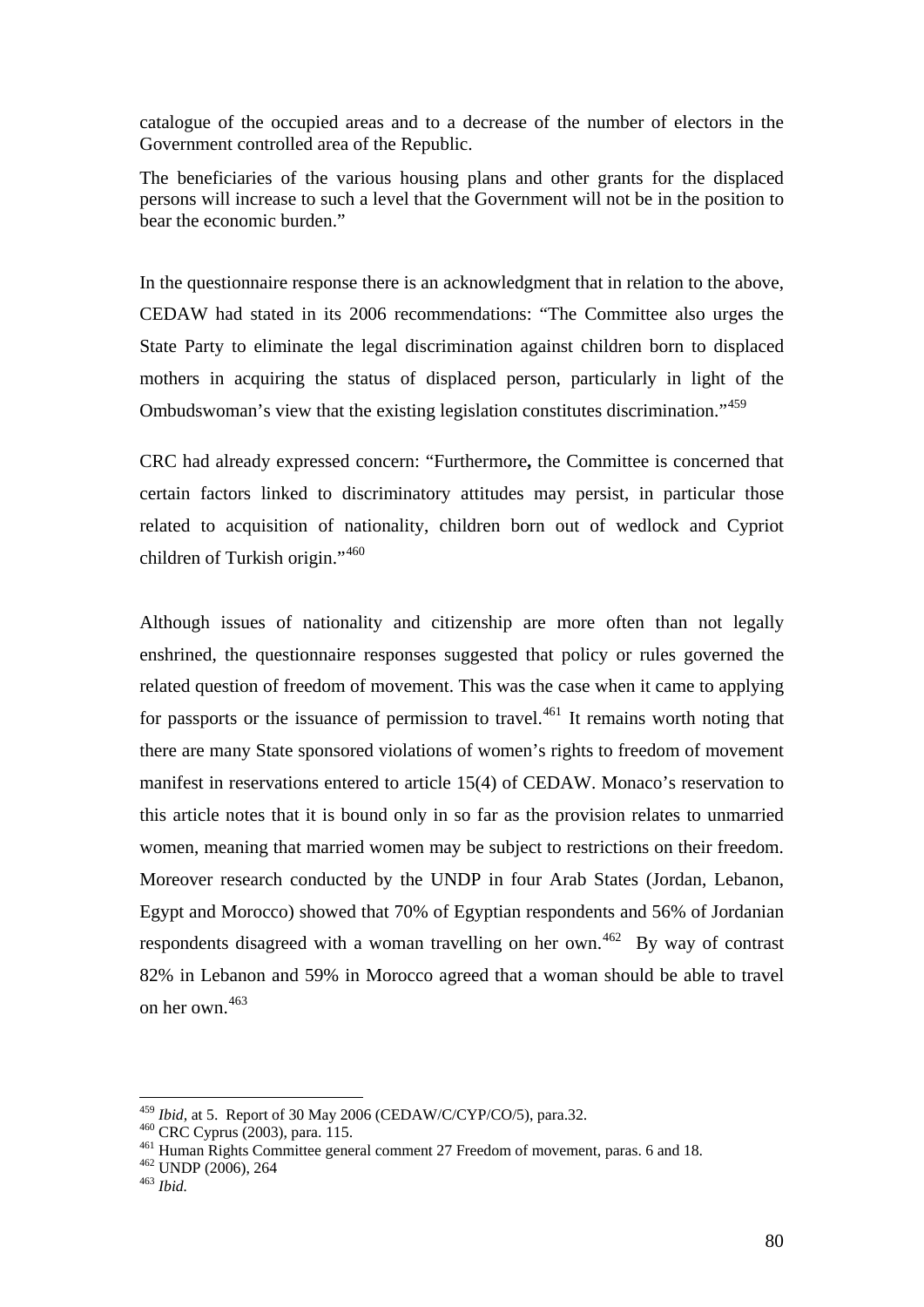Limitations on women's freedom of movement are also manifest in restrictions placed on their right to work (in mixed environments) or to participate in activities outside the home without an escort or chaperone and in the most infamous example their right to drive cars.<sup>464</sup> The World Bank has linked the comparatively lower employment rate of women in the Middle East and North Africa to restrictions on their freedom of movement.<sup>465</sup> There may even be in place a system of "protective custody" whereby women viewed as vulnerable may be placed in an institution from which they may not come and go as they please "for their own good." <sup>466</sup>Not all of these restrictions are State generated. In the case of *Sara Longwe v. Inter-Continental hotels<sup>467</sup>* a Zambian woman took on the hotel chain after it had refused her entry to its bar to wait for her children who had been swimming at the hotel, because the hotel had a policy of not permitting women unaccompanied by men to enter its premises. The same rule did not apply to men. Longwe successfully challenged the hotel policy which was held to constitute a violation of her freedom of movement and her right to be free from discrimination in light of international obligations entered into by the Zambian State.

The questionnaire responses identified as problematic, rules requiring a male guardian to consent before a passport or travel document could be issued, especially to children. It is here worth noting that denial of a passport to a child or the refusal to put the child on the mother's passport impacts upon both the mother and the child's ability to travel and by implication their freedom of movement. In its third report under the ICCPR Zambia listed the case of *Edith Zewelani Nawakwi v. the Attorney General.<sup>468</sup>* Here an unmarried mother challenged a rule that said she needed the written consent of the father of her child in order to obtain a passport for him. She said the rule discriminated against her on grounds of sex. The court upheld her claim finding that the practice requiring a father's consent before a mother could register a child on her passport constituted discrimination:

<sup>464</sup> Saudi Arabia Fatwa on Women's Driving of Automobiles (Shaikh Abdel Aziz Bin Abdallah Bin Baz), 1990, reproduced in Equality Now (2004), 13.

<sup>&</sup>lt;sup>465</sup> World Bank *MENA* (2004), 13, 21, 93-127.<br><sup>466</sup> Human Rights Watch *Libya: A Threat to Society? Arbitrary Detention of Women and Girls for 'Social Rehabilitation'* Human Rights (2006), vol. 18 No. 2 [E].

 $^{467}$  Longwe v. Intercontinental Hotels [1993] 4 LRC 221.<br><sup>468</sup> Edith Zewelani Nawakwi v the Attorney General, 1990/HC/1724. Zambia, third periodic report, CCPR/C/ZMB/3.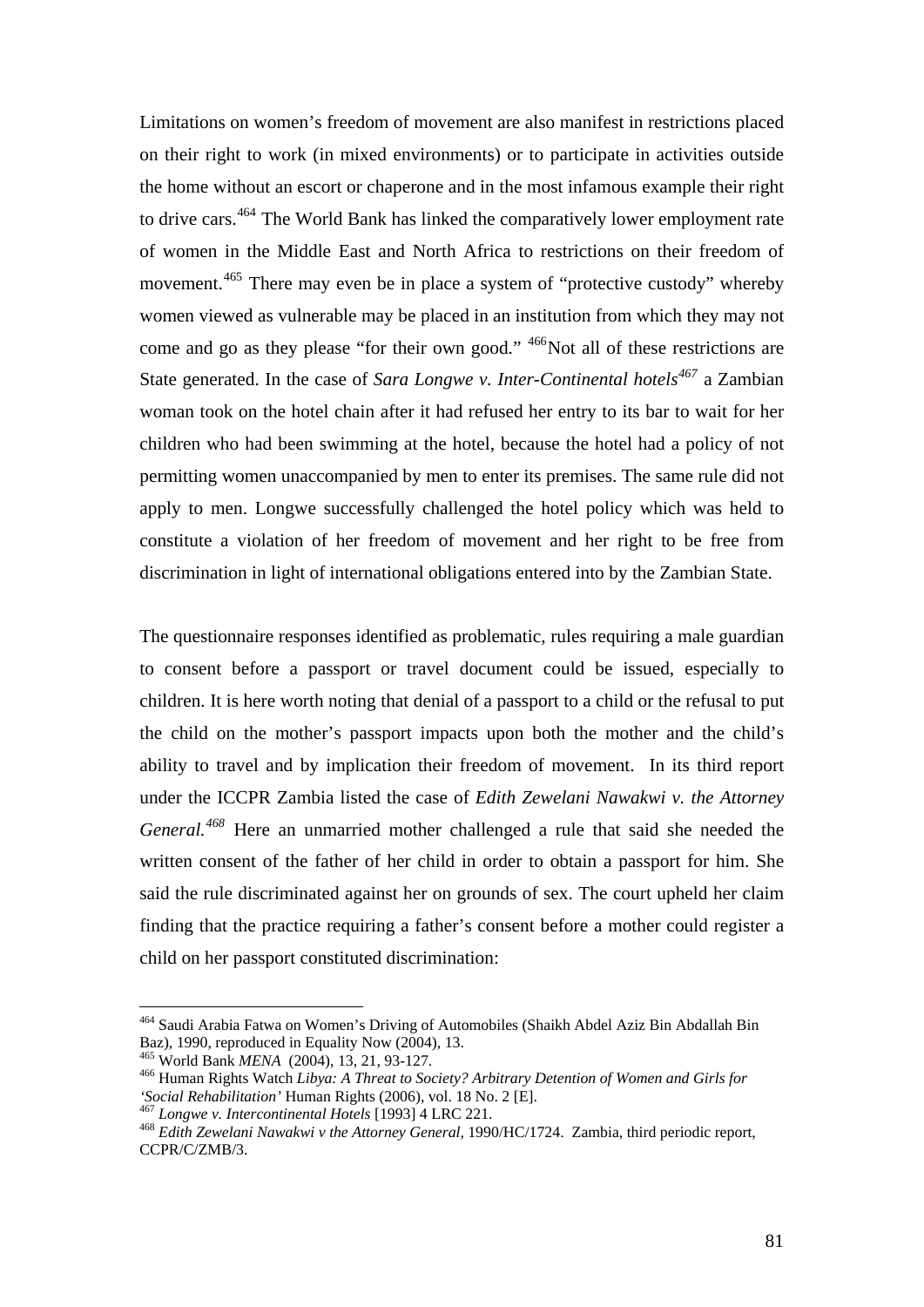"it is not at all justified from whatever angle the issue is looked at, for a father to treat himself or to be treated by the institutions of society to be more entitled to the affairs of his children than the mother of that child or those children. The mother is as much an authority over the affairs of her children as the father is".<sup>469</sup>

In Malaysia, Sisters in Islam noted that although the Guardianship of Infants Act provided for equal guardianship for both parents, instances of discrimination still occurred when applying for passports, because "the immigration forms still read 'father/guardian' and some immigration forms discourage the mother from applying for passports for the children/and or require a letter of consent from the father." $470$ 

Questionnaire responses also revealed rules requiring parental or male approval for travel outside the jurisdiction, even for adult women. This was the case in Nepal where a woman required the permission of a male guardian to take up employment outside the jurisdiction. Both the FWLD and the OHCHR responses identified the Foreign Employment Act,  $1985^{471}$  as requiring the permission of both the guardian and the Government as a "prerequisite for women to go abroad for employment. There are no such prerequisites for men going abroad for employment."<sup>472</sup> Other restrictions related to travel abroad for the purposes of education so that the Nepalese Scholarship rules provide that a guardian's approval is necessary for women/girls to study in a foreign country, but not men.<sup>473</sup>

In the section on the marital relationship, the Qatari personal status law provides: "The husband shall give his wife the opportunity to complete her education to the end of the mandatory period and shall facilitate her pursuit of university education *inside the country*, in so far as this does not conflict with her family duties."<sup>474</sup> (my emphasis) The implication is that he is not required to support her if she chooses to study outside the country. Indeed it is questionable that she will be given permission to undertake study abroad.

<sup>&</sup>lt;sup>469</sup> Ibid, Human Rights Committee report, para 46.

<sup>&</sup>lt;sup>470</sup> Sisters in Islam questionnaire response Part A:3.<br>
<sup>471</sup> Foreign Employment Act 2042 (1985).<br>
<sup>472</sup> *Ibid*, art. 12. OHCHR Nepal questionnaire response Part:3, p. 4; FWLD Part A:3, p.7.<br>
<sup>473</sup> Scholarship Rules, 202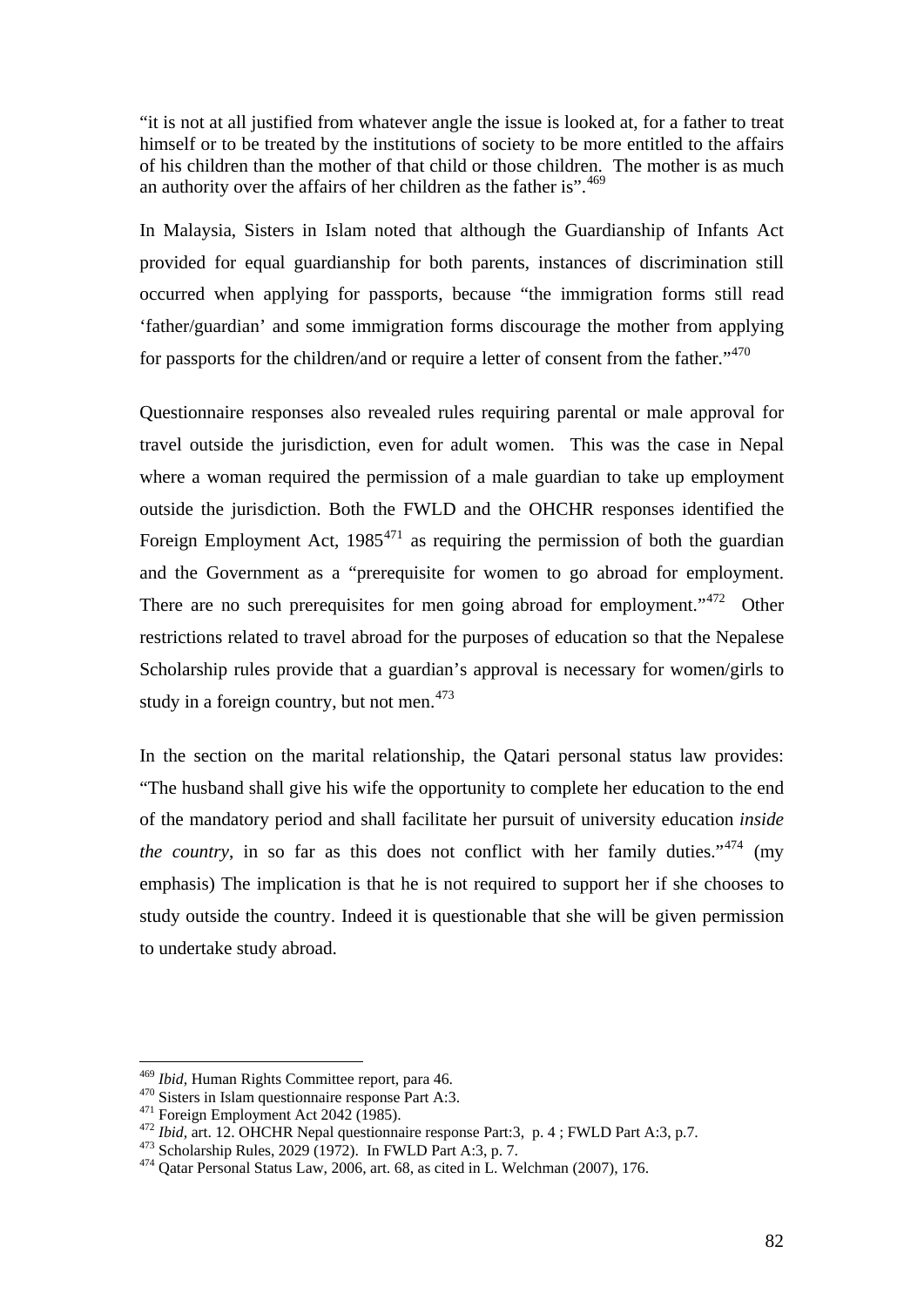In *El Ghar v. Libyan Arab Jamahiriya<sup>475</sup>* a complaint was made to the Human Rights Committee. The author, of Libyan nationality was a law graduate who wished to undertake postgraduate study in France. She lived in Morocco with her divorced mother. She applied for a Libyan passport first obtaining, and attaching to the application, the authorization to travel that she had obtained from her father, a Libyan citizen still living in Libya. The Libyan consulate issued her with a *laissez passer,*  which, not being a full passport would not entitle her to travel to France. After much delay the author complained to the Human Rights Committee, which upheld the complaint noting that there had indeed been a violation of article 12(2) "in so far as the author was denied a passport without any valid justification and subjected to unreasonable delay, as a result was prevented from travelling abroad to continue her studies."<sup>476</sup> The Committee requested the State party to issue the passport without delay and to ensure that such violations were not repeated in future.<sup>477</sup>

Recently Kurdish women have complained about the enforcement of a long ignored Iraqi law which states that "a woman who applies for a passport first has to have her father, uncle or brother's written permission."478 Women's groups in Iraqi Kurdistan are said to be campaigning to abolish the law, organising a petition and taking their case to the government.<sup>479</sup>

Closely associated with father preference laws and male preference in decision making is the concept of marital power and specifically obedience laws found in some jurisdictions.

## **Obedience Laws - Husband's marital power**

There appears to be a strong correlation between paternal power and preference in relation to legal decisions affecting children and a husband's marital power over a wife or the expectation of obedience. In the DRC the wife is placed under the marital authority of her husband in contravention of article  $15(2)$  of CEDAW  $480$  and also has

<sup>&</sup>lt;sup>475</sup> *El Ghar v. Libyan Arab Jamahiriya* (1107/2002), ICCPR A/60/40 vol. II (2 November 2004).<br><sup>476</sup> *Ibid*. para. 8.<br><sup>478</sup> K. Tofiq "Kurdish Women Resent new Passport System" ICR No. 223, 8 June 2007.

<sup>479</sup> *Ibid.*<br><sup>479</sup> *Ibid.* 480 Code de la Famille, art. 448. The United Arab Emirates has a reservation to art. 15 (2) of CEDAW.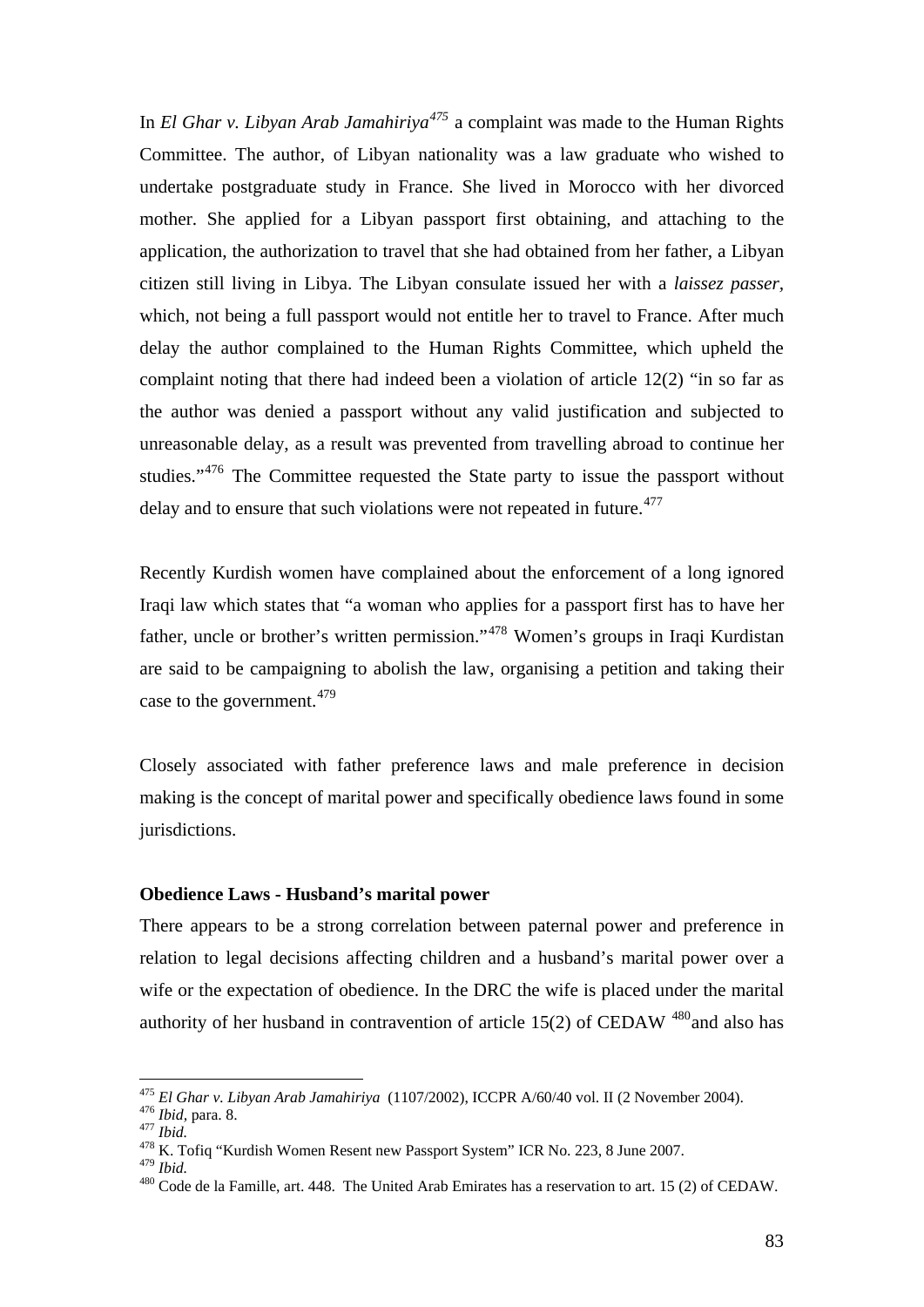to follow him and agree to his choice of residence.<sup>481</sup> Operating along similar lines is Niger which makes the husband head of the household<sup>482</sup> resulting in the curtailment of the civil rights of a married woman<sup>483</sup> who has to follow the husband's choice of residence and is subject to the domicile of his choosing.<sup>484</sup> In Pakistan:

"Under domicile provisions, a woman who had joined government service before marrying retains her domicile after marriage, but a woman who joins government service after marrying looses her original domicile and acquires the domicile of her husband. These provisions affect a woman's access to government jobs (which often require candidates to be domiciled in a specific area of the country); they have been unsuccessfully challenged in court."<sup>485</sup>

The exercise of the status "head of household" varies between jurisdictions.<sup>486</sup> In Iran and Egypt a wife needs her husband's permission to obtain a passport and to travel, while in Cameroon a husband has the right to determine 'whether or not (and under what conditions) wives may work or study, what they may study, and what type of work they may do. In Sudan a husband's control extends to requiring the wife to obtain the husband's permission before taking up employment in government.<sup>487</sup>

In States requiring obedience, the consequences of "disobedience" may be onerous and often limit a woman's autonomy. In States identified as having codified obedience, the penalty for a 'disobedient' woman involves the forfeiture of maintenance or some other economic benefit.<sup>488</sup> All States include leaving the home without permission or disobeying instructions about working or not working outside the home as conditions likely to lead to a wife being said to be disobedient.<sup>489</sup> This denial of a woman's independent or unfettered right to work outside the home may be because the husband is supposed to support her. However, the effect is to create dependence. An exception is Iraq which while providing that a wife will be denied

<sup>&</sup>lt;sup>481</sup> *Ibid*, Code de la Famille, arts. 454-455.<br><sup>482</sup> Le Code Civil nigérien, art. 213, cited by ONG-DIMAL questionnaire response A:2.<br><sup>483</sup>*Ibid*, arts. 216, 221 alineas 1, 2 et 3, 219, 222 alineas 1 et 2, 223, 224 and

<sup>2001,</sup> art 37, 69. Kuwaiti Personal Status Law 1984 art.87. Reproduced in L. Welchman (2007) 172- 173. Moreover, elsewhere WLUML notes: "2005 amendments to Algeria's Code de la Famille did not repeal the requirement of obedience, profoundly weakening the introduction of wider mutual rights and responsibilities. WLUML (2006), 157.

 $489$  WLUML (2006), 162-3.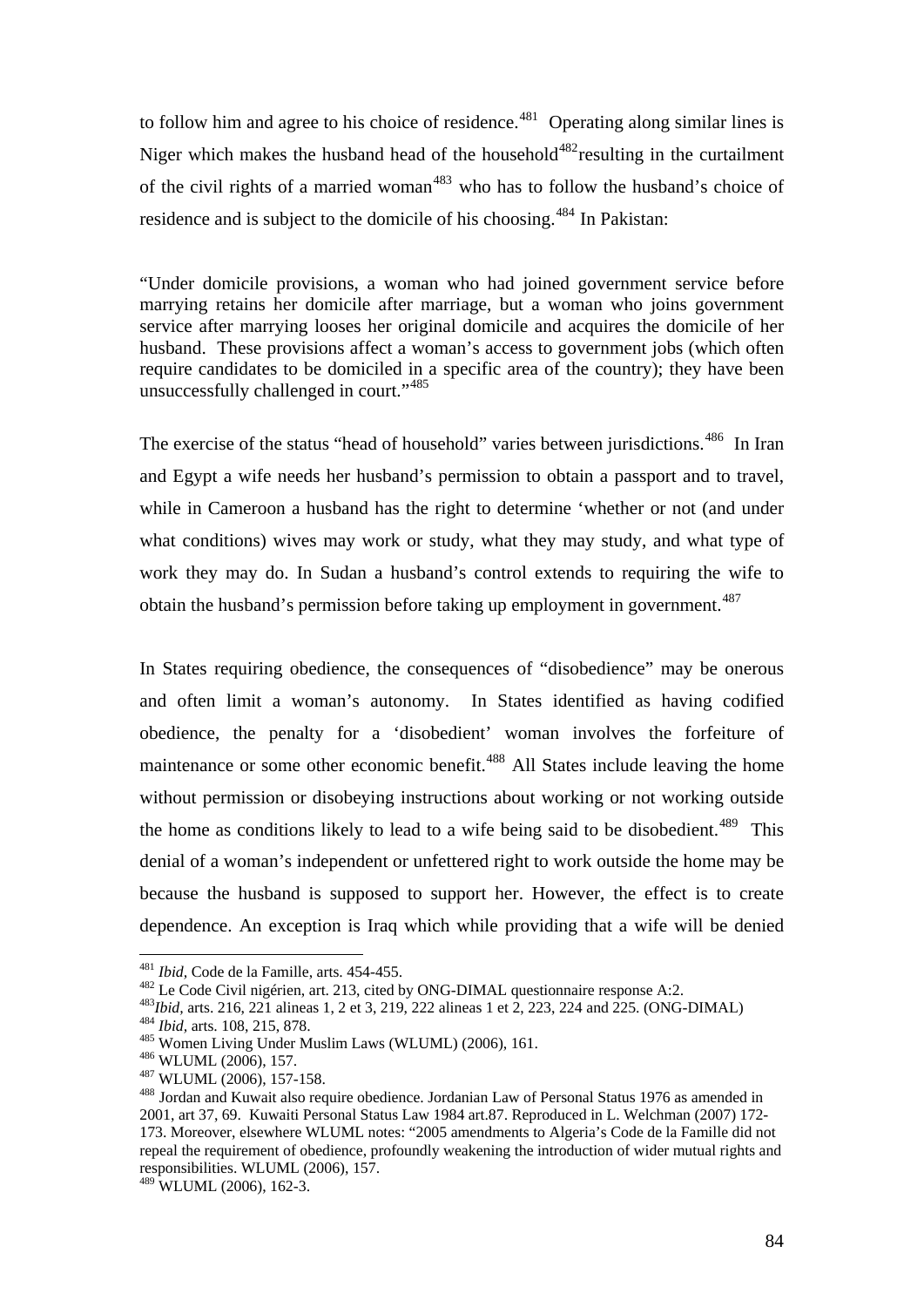maintenance if she breaches certain conditions, also provides that she will not be considered disobedient if the home that is the matrimonial home is "far from the wife's place of work such as to make it impossible for her to reconcile her domestic and employment commitments."<sup>490</sup> It is also worth noting that although obedience is expected of wives in the legal systems mentioned, the laws do acknowledge that there may be instances where a wife is justified in refusing to obey. Moreover, the 'tradeoff' is that the husband also has duties. $491$  Still, the problem remains the imbalance between the sexes, the seeming absence of choice re conditions in some systems and the gendered nature of the rights and responsibilities not least the requirement in the Yemeni Personal Status Law No. 20 legally obliging a wife to do the housework.<sup>492</sup>

#### **Violence against women (in the Family):**

Although all States have within their legal systems provisions outlawing assault, torture degrading and inhuman treatment and violence, the situation in the home was different. Types of violence identified including wife beating, so called honour crimes and what amounts to rape within marriage.<sup>493</sup>

#### **Non Consensual Sex in Marriage**

Although rape is outlawed in most legal systems, sexual intercourse in marriage, including that which is not consensual is often not proscribed. The Secretary-General's report on violence notes that "Marital rape is not a prosecutable offence in at least 53 States." 494 WLUML note that "By failing to recognize marital rape, most systems implicitly deny a wife the right to refuse sexual intercourse."<sup>495</sup> This suggests that on marriage a woman is taken to consent to sexual intercourse for the duration of the marriage often under pain of divorce or denial of support if she declines. The legal systems of Kenya, Ghana, Ethiopia and Nigeria were all identified as "permitting" non consensual sex in marriage. The Centre for Reproductive Rights also identifies Cote d'Ivoire and Benin as not recognising marital rape as a criminal

 $490$  Iraq Law 1959 as amended by Law 1980, art. 25(2) (b), as cited in L. Welchman (2007), 172.

<sup>491</sup> WLUML (2006), 164

<sup>492</sup> WLUML (2006), 163.

<sup>493</sup> See Report of the Secretary-General on violence against women (2006), 83-88. Box 11 at 89.

<sup>&</sup>lt;sup>494</sup> *Ibid*. The report notes that there data was not available for 16 states at 90 n.

<sup>495</sup> WLUML (2006), 156.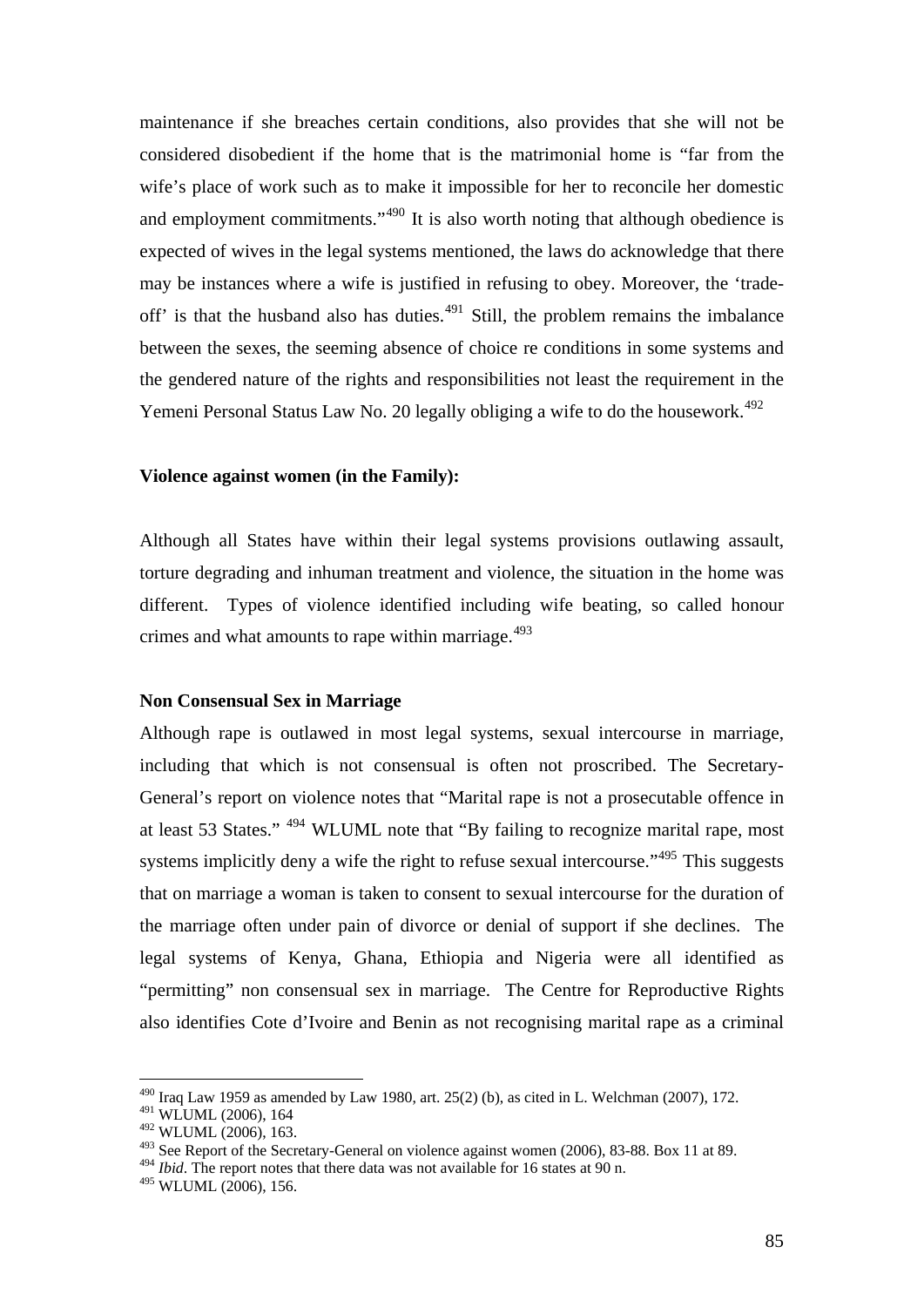offence.496 The UNAMEE response noted of Ethiopia: "Penal law defines 'rape restrictively as only taking place outside of wedlock thereby indirectly giving husbands licence to rape their wives. This is discrimination viewed in light of staggering increase of prevalence of domestic violence in Ethiopia."<sup>497</sup>

In Ghana section  $42(g)$  of the Criminal Code<sup>498</sup> justifies the use of force in marriage:

"The use of force against a person may be justified on the ground of consent, but a person may revoke any consent which he has given to the use of force against him, and his consent when so revoked shall have no effect for justifying force; *save that the consent given by a husband or wife at marriage for the purposes of marriage cannot be revoked until the parties are divorced or separated by a judgment or decree of a competent court."<sup>499</sup>* (emphasis in the original)

In its report to CEDAW covering the fourth and fifth periodic reports from Ghana, WILDAF noted that the government had considered repealing the offending provision of the Criminal Code but had not done so because of public opinion and also because it would break up marriage and "lead to broken homes", as if a marriage in which one is assaulting another is not already a dysfunctional relationship.<sup>500</sup> A few years earlier, research undertaken by another NGO had shown that even when married women did seek the assistance of the police in marital cases, they were mocked and sent away to resolve the problem at home.<sup>501</sup> One way forward for Ghana would be to follow the lead of El Salvador and enact a law on violence within the family which results in the setting up of a special division in the National Civil Police to deal with claims of violence.<sup>502</sup>

<sup>496</sup> Centre for Reproductive Rights *Women of the world: Francophone Africa Laws and Policies Affecting their Reproductive lives* (New York, CRR, 2001, 127 (Cote d'Ivoire) and p.39 (Benin).

UNAMEE questionnaire response Part A:3. The Ethiopian Penal Code, art 589, defines rape as forcing a woman to "submit to sexual intercourse *outside wedlock…"* thus suggesting that force used in wedlock is acceptable. F. Banda (2005), 175.

<sup>498</sup> Ghana Criminal Code, 1960 (Act 29).

<sup>&</sup>lt;sup>499</sup> WILDAF Ghana questionnaire response-Appendix 1 "Statement by Bernice Sam to the UN Committee for the Elimination of all forms of Discrimination against Women on the Combined Third, Fourth and Fifth Reports from the Government of Ghana", para.1.3.<br><sup>500</sup> *Ibid*, para. 1:4. See also questionnaire response Part B:2.

<sup>&</sup>lt;sup>501</sup> A Tagoe "Nkynkyim Violence against women Project" in Womankind Worldwide (ed) *What works where: Successful strategies to end violence against women"* (London, Womankind Worldwide, 2002), 12. CEDAW general recommendation 19, para. 24 (f). See also UNIFEM *Making a Difference:* 

*Strategic Communications to End Violence against Women (New York, UNIFEM, 2003).*<br><sup>502</sup> See Center for Reproductive Rights *Gaining Ground: A Tool for advancing reproductive rights law reform* (New York, CRR, 2006), 85.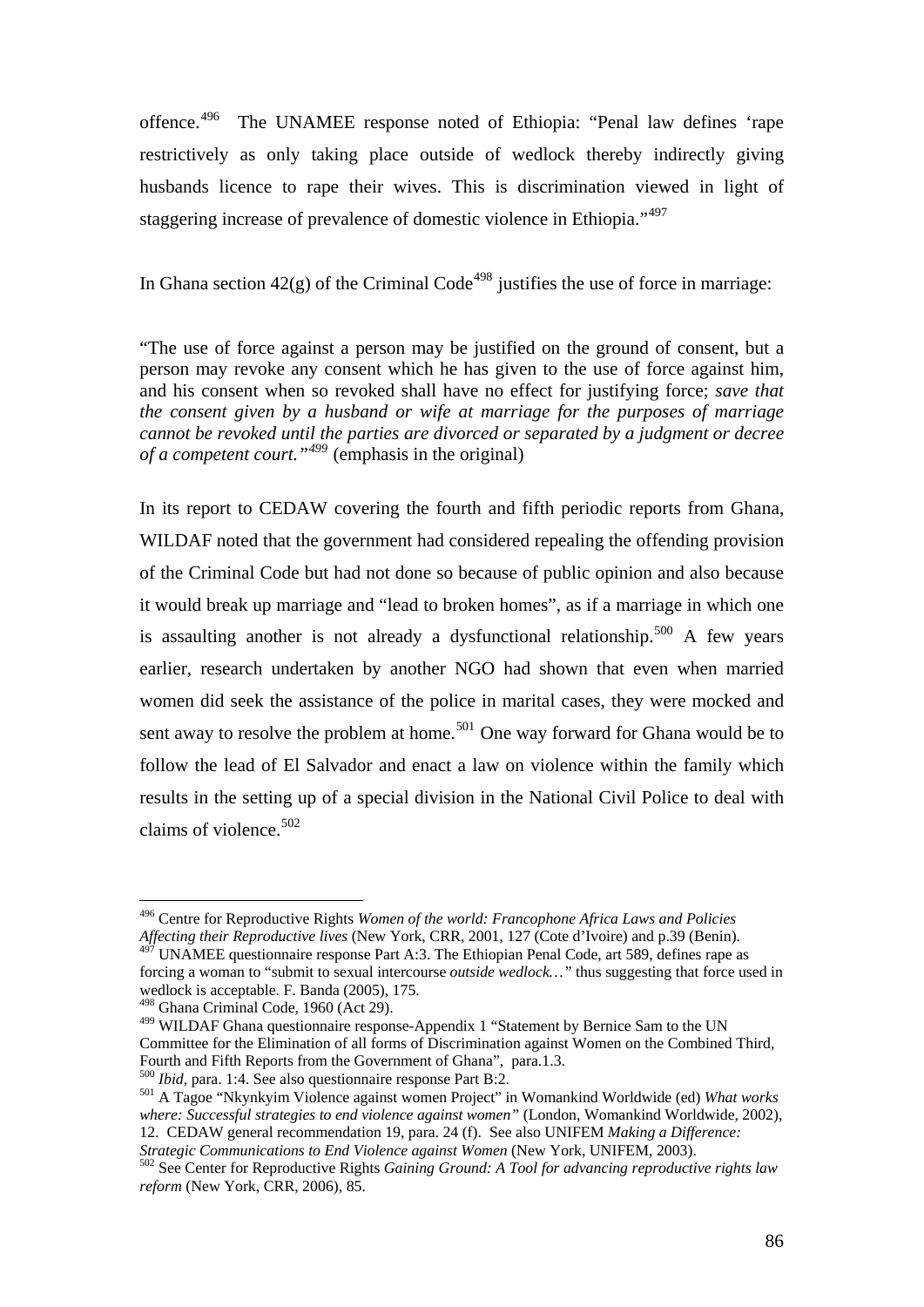In its second and third periodic reports to CEDAW, Nigeria stated:

"In a traditional setting, spousal rape is inconceivable. Under Nigerian Laws in both section 357 of the Criminal Code and section 282 of the Penal Code, a husband cannot be charged with marital rape. Once the marriage is subsisting and the wife has attained puberty then any sexual intercourse with her is never rape." $\frac{503}{603}$ 

There appear to be gaps in Kenya's new Sexual Offences Act with FEMNET answering the question on gaps in the law thus:

"Yes, there has been a lacuna in the law regarding the overall cause of combating sexual violence. For instance the issue of marital rape, it is easy to prove the identification of the alleged perpetrator, however there is the thin line between the right of a spouse to be granted conjugal rights, the duty of the other to provide the same, as well as the individual right not to be forced into sexual intercourse against one's will. Even with the coming into force of the Sexual Offences Act, suspected sexual offenders are still being charged under sections of the penal code that have been repealed by the new legislation."<sup>504</sup>

Furthermore the obedience provisions of some legal systems suggested that a wife is expected to be sexually available to her husband. (Yemen, Sudan). Refusing or withholding sex (without good cause) may be construed as an act of disobedience. It is of course worth noting that within some legal systems, a wife is also entitled to request sex from her husband<sup>505</sup> and in Afghanistan: "Where the wife receives any harm from intercourse with the husband, and if this makes the continuation of intercourse between the couple impossible, she can demand from the court to grant her an order of separation."<sup>506</sup>

The difficulty of course is whether, in light of illiteracy and general dependence on husbands for survival, women feel able to exercise their exit options. Nevertheless it is important that States put in place laws that make clear that forced intercourse in marriage is a violation of a woman's human rights and constitutes a form of discrimination against her. In its concluding observations to the Korean report, the Human Rights Committee, noted its concerns about the general non-prosecution and

<sup>&</sup>lt;sup>503</sup> Combined Second and Third Periodic Report of states parties: Nigeria CEDAW/C/NGA/2-3, 22.

<sup>&</sup>lt;sup>504</sup> FEMNET questionnaire response Part A:6.<br><sup>505</sup> WLUML (2006), 156.<br><sup>506</sup> Afghanistan, Civil Code, art. 183, questionnaire response Part A:3 UNAMA, Human rights office (May 2007).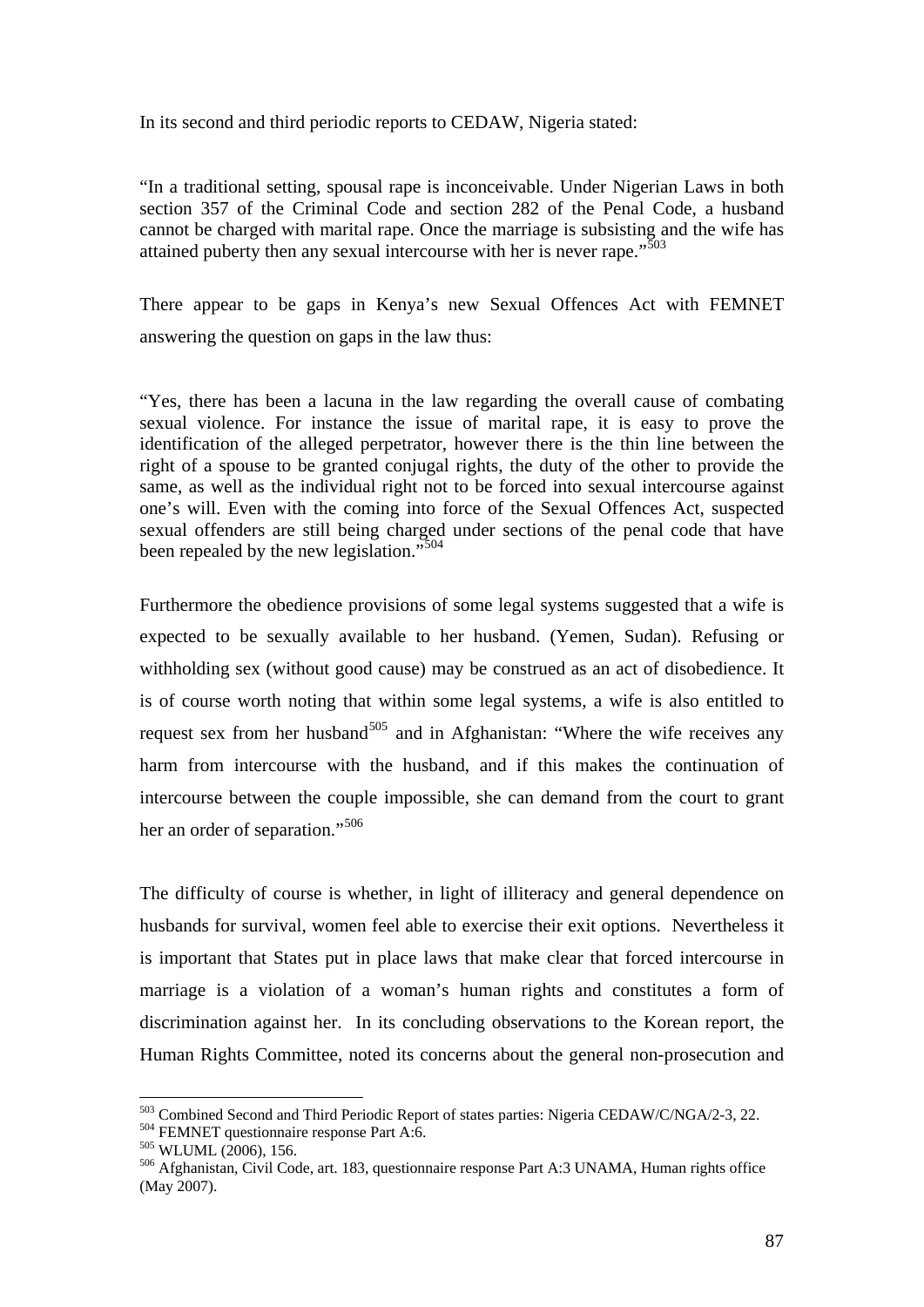punishment of perpetrators of domestic violence before going on to note that it was concerned by the fact that marital rape was not criminalised (the State had not mentioned it in its report) and urging the State to rectify this in law as well as ensuring that police officers be given the necessary training to combat domestic violence.<sup>507</sup>

Although there are unlikely to be many marital rape complaints or indeed prosecutions, it is noteworthy that there are States and courts which have sought to outlaw the practice thus showing a commitment to protecting women from violence within the home.<sup>508</sup> In the Nepalese case of:

"In *Meera Dhungana for FWLD v. Ministry of Law an Justice<sup>509</sup>* the Public Interest Litigation was filed with the Supreme Court stating that Section 1 of the Chapter on Rape did not include marital rape and therefore failed to criminalize marital rape. Stressing the implication of "free" and "full consent" as a recognized ground of conjugal life, the court ruled that there must be mutual consent between husband and wife for the sexual intercourse after marriage. The court issued directive order to introduce a Bill for making complete legal provisions with regard to marital rape taking into account the special circumstances of marital relationships and the position of husbands."<sup>510</sup>

The result was the outlawing and punishment of marital rape in the Gender Equality Act, 2006.<sup>511</sup> Failure to legislate sends out the message that rape within marriage is acceptable.<sup>512</sup>

Another "obedience" related issue is that of so-called honour crimes whereby a woman is killed by a family member or someone hired to kill her for "dishonouring" the family for behaving or being alleged to have behaved in a manner that they find offensive.513

<sup>&</sup>lt;sup>507</sup> Concluding Observations –CCPR/C/KOR/CO/3, 28 November 2006, para. 11.<br><sup>508</sup> Secretary-General's report on violence against women (2006), 89.<br><sup>509</sup> WPN 55, decided on 2 May 2007.

<sup>&</sup>lt;sup>510</sup> OHCHR Nepal questionnaire response Part B:3, p. 10.<br><sup>511</sup> *Ibid*, Part:5.<br><sup>512</sup> A comprehensive list of recommendations for tackling violence against women can be found in the In-depth study on all forms of violence against women: Report of the Secretary-General, UN GA A/61/122/Add.1, 6 July 2006, paras. 363-402.

<sup>513</sup> S. Hossain and L. Welchman (eds) "'Honour: Crimes, Paradigms and Violence against Women" (London, ZED, 2005).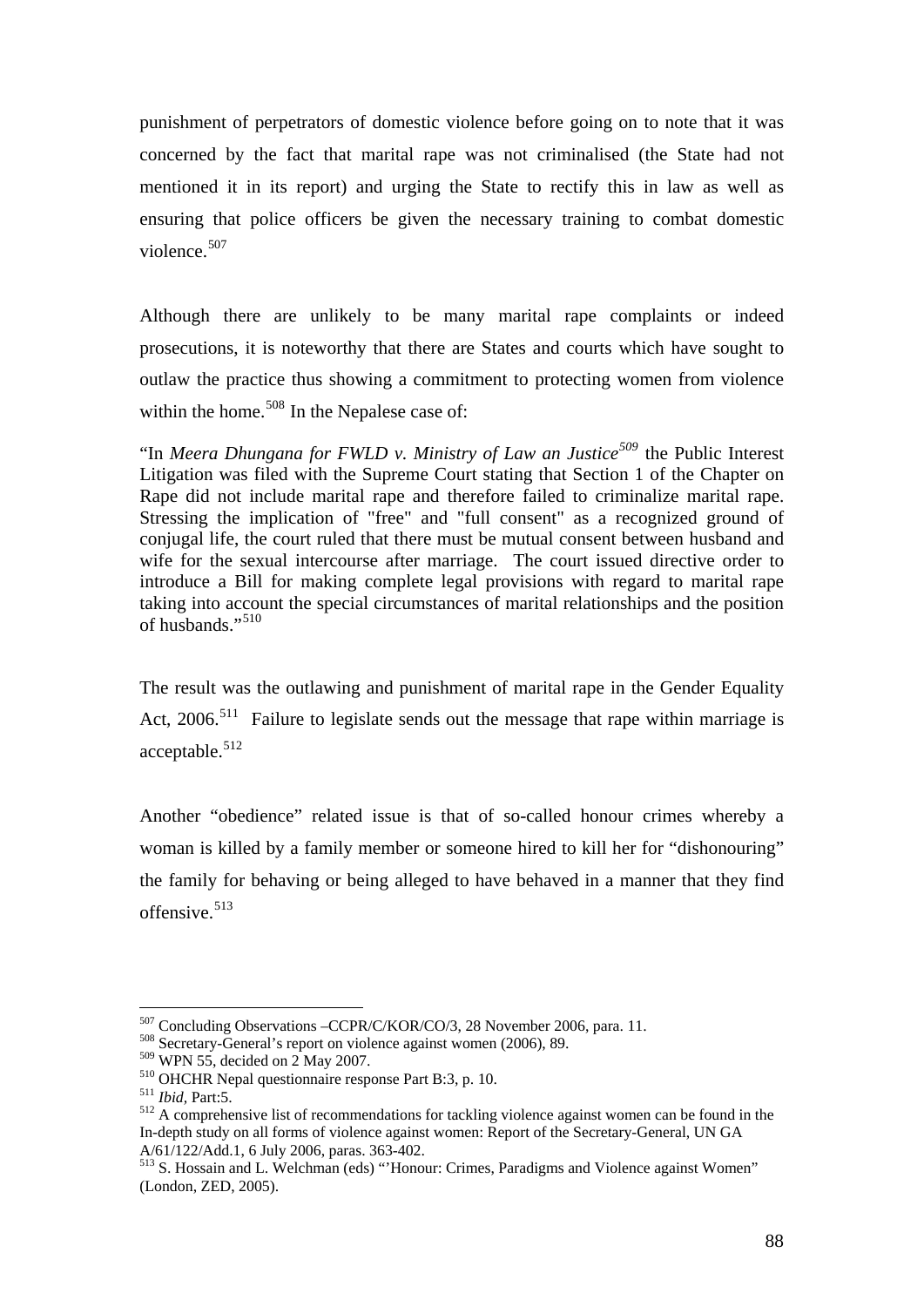#### **Crimes in the name of "honour"**

Although a great deal of work has been done, there are still States which have laws that condone, by sentencing policy or mitigation, the continuation of the practice, thus ignoring CEDAW's recommendation that States should "enact legislation to remove the defence of honour in regard to the assault or murder of a female family member."<sup>514</sup> Equality Now identifies the Penal Codes of Syria<sup>515</sup> and Haiti as violating this recommendation. The Haitian Code provides:

"The murder committed by one spouse on another spouse is not excusable, if the life of the spouse who committed the murder was not being threatened at the actual moment that the murder took place. Nevertheless, in the case of adultery as provided for in Article 284, the murder by a husband of his wife and/or her partner, immediately upon discovering them *in flagrante delicto* in the conjugal abode is to be pardoned."<sup>516</sup>

By way of contrast, the same statute provides that if the reverse is true then:

"A husband who has kept his mistress in the conjugal abode, and who has been convicted upon the complaint of his wife, will be sentenced to pay a fine of 100-400 gourdes."<sup>517</sup>

Equally problematic are procedural laws which recognise violence against women as problematic only when the woman is adjudged to be of "good character."518 Laws also discriminate in giving greater weight to the evidence of a man over that of a woman.

#### **Discrimination in procedural and sentencing laws**

The OHCHR Guatemala questionnaire response identifies the chapter in the Penal Code on Sexual Violence (173-180) as still taking into account elements 'such as the good behaviour of the woman' to qualify as rape and which is aimed to protect the

<u>.</u>

<sup>514</sup> CEDAW general recommendation 19, para. 24 (r) (ii). See also J. Connors "United Nations approaches to 'crimes of honour'' in S. Hossain and L. Welchman (eds.) (2005), 22.<br>
<sup>515</sup> Syria Penal Code, art. 548, as cited in Equality Now (2004), 25<br>
<sup>516</sup> Haiti Penal Code, art. 269, as cited in Equality Now (2004),

the Permanent Mission of the Republic of Haiti to the UN wrote to Equality Now saying that the Ministry of the Condition of Women was in the process of amending or repealing the articles in the Haitian penal code that discriminate against women. The amendments would be put to parliament, "which unfortunately is not functional." It was hoped that they would be put before parliament once elections were held. See L. Meores in Equality Now Annual Report 2004, at 5.<br><sup>517</sup> *Ibid*, art. 287.<br><sup>518</sup> Beijing Declaration and Platform for Action, para. 232 (l).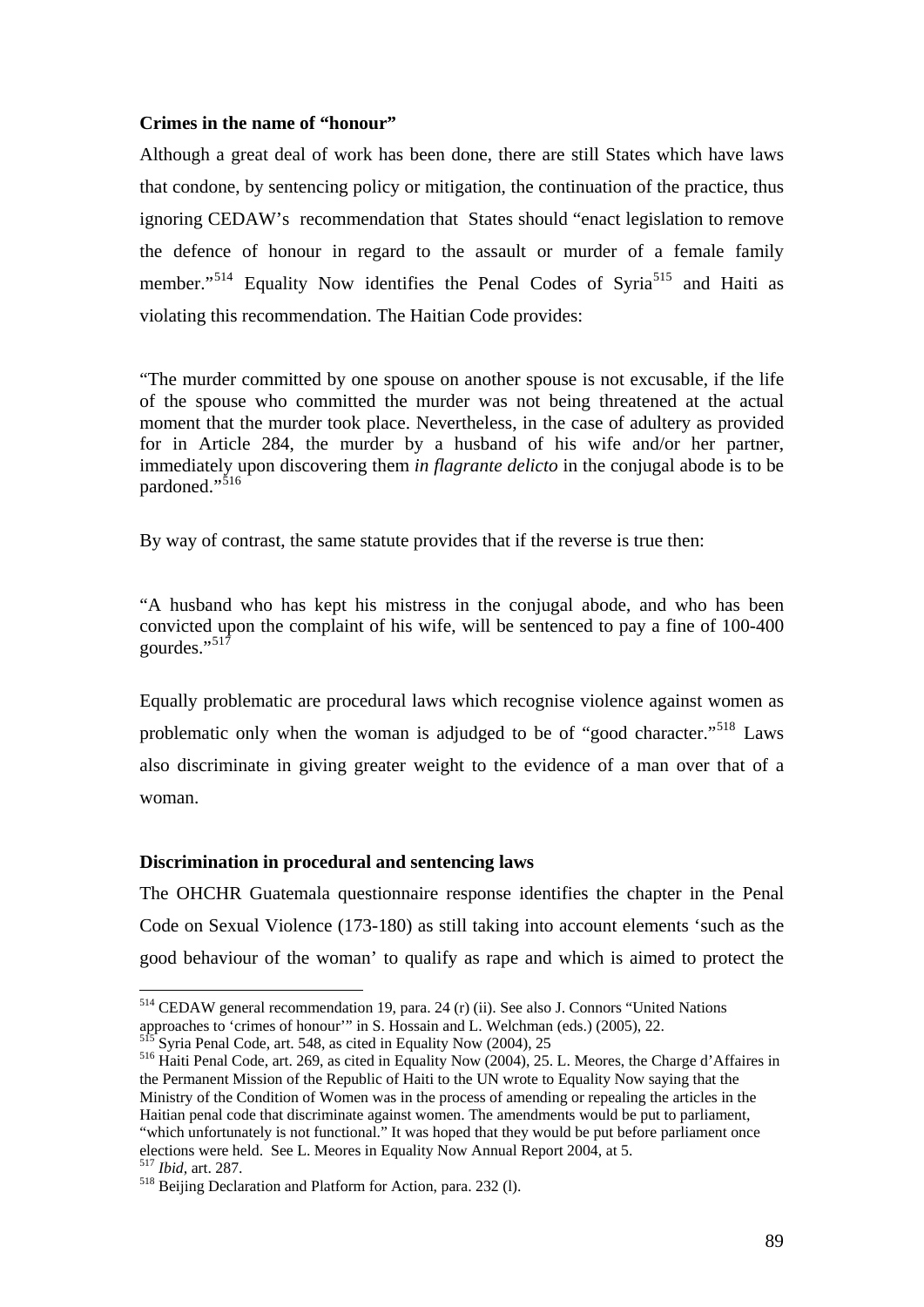'reputation and honour' and not the physical integrity of women.".519 Focusing on the "good behaviour" of a woman may lead to a married woman complaining about forced intercourse in marriage being constructed as a "bad wife" and therefore not worthy of assistance. The group WILDAF Nigeria identified parts of the Evidence Act as problematic noting:

"the provisions of section 211 of the evidence Act of the federal Republic of Nigeria states 'When a man is prosecuted for rape or for an attempt to rape or for indecent assault, it may be shown that the woman against whom the offence was is alleged to have been committed was of generally immoral character although she is not crossexamined on the subject.' This provision is usually used by lawyers to set rapists  $free.$ <sup>520</sup>

Although highlighting the significant changes that have been made to remove all discriminatory laws in Fiji including comprehensive submissions to the Fiji Law Reform Commission for the enactment of domestic violence legislation, the questionnaire response did note:

"Other forms of outdated legislations which may have significant impact on women/girls are the Penal Code (Cap 17) and the Criminal Procedure Code which is the subject of law reforms, particularly the need to amend certain legislative provisions and acceptable common law provisions of "prior sexual history" of female complainants in rape or sexual violence cases, rules relating to "corroboration" whereby it is often dangerous to convict sexual perpetrators without corroborated evidence by the often female complainant. Various debates continue on the decriminalising of prostitution and/or soliciting.<sup>521</sup>

In its concluding observations to the sixth periodic review of Ukraine, the Human Rights Committee, while acknowledging the passage of the Domestic Violence Act and the establishment of rehabilitation services, expressed concern about "the provision in the law regarding the behaviour of the victim and authorizing official warnings to be given to the victim of domestic violence about 'provocative' behaviour (arts.7 and 26)."<sup>522</sup>

<sup>&</sup>lt;sup>519</sup> OHCHR Guatemala questionnaire response Part A:3.

<sup>&</sup>lt;sup>520</sup> WILDAF Nigeria questionnaire response Part. A:3.<br><sup>521</sup> OHCHR Fiji questionnaire response Part A:5.<br><sup>522</sup> Human Rights Committee Concluding Observations Ukraine CCPR/C/UKR/CO/6, 28 November 2006, para. 10.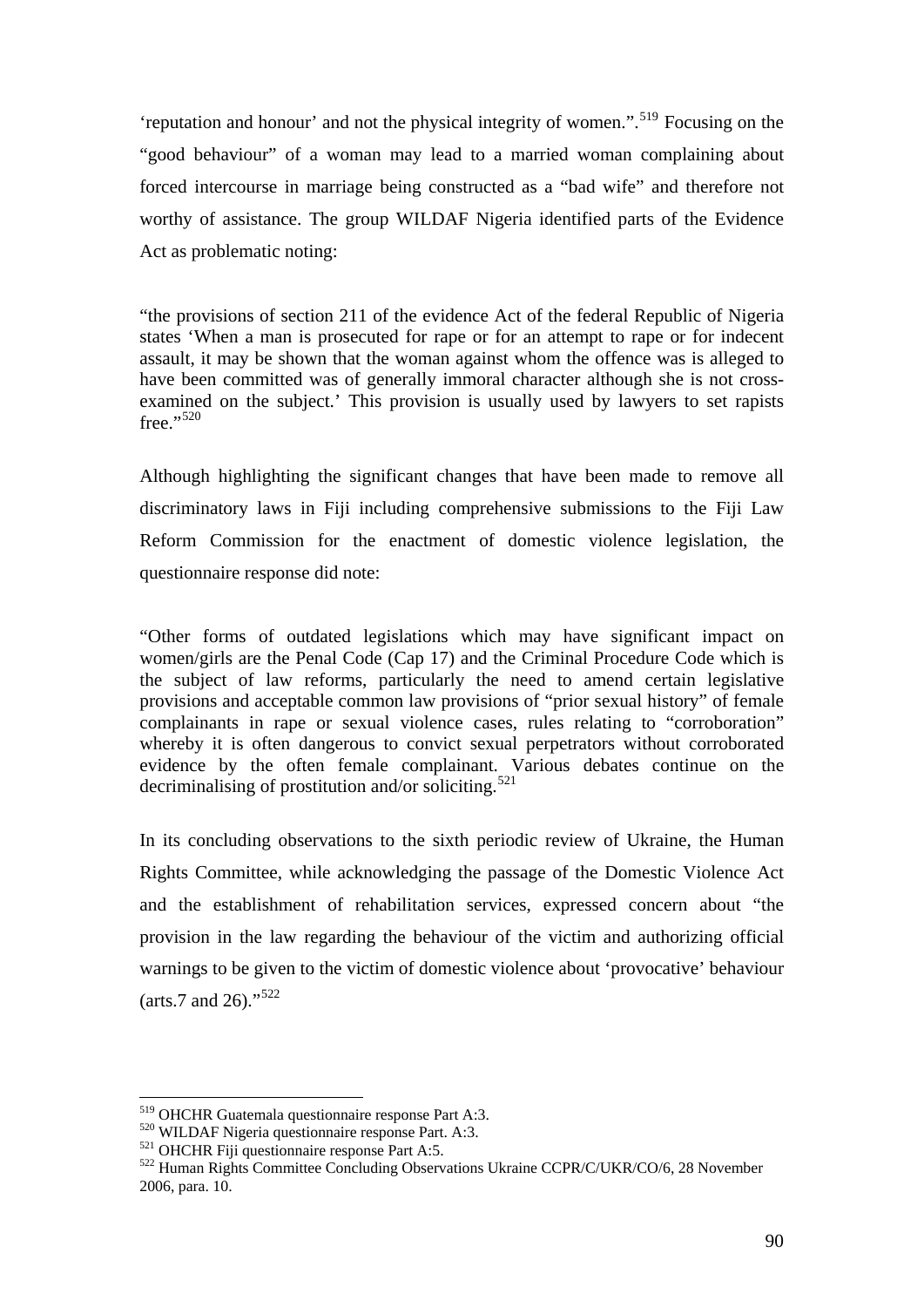Other potential procedural constraints identified in the questionnaire response of Sisters in Islam noting that in Malaysia included the different weighting given to the evidence of men and women:

"In court proceedings, witnessing the execution of agreements etc, the testimonies of women who act as witnesses is considered to be of less or no weight. Two female witnesses are equal to one male one in most circumstances. An example of codified syariah law that relies on this principle is Section 86 of the Syariah Court Evidence (Federal Territories) Act 1997. Please note especially subsection (5) that states, witness testimony in general must be given by two males or one male and two females."<sup>523</sup>

The Iranian Penal Code provides:

"Art. 74 Adultery, whether punishable by flogging or stoning, may be proven by the testimony of four just men or that of three just men and two just women.

Art. 75 If adultery is punishable only by flogging it can be proven by the testimony of two just men and four just women.

Art 76. The testimony of women alone or in conjunction with the testimony of only one just man shall not prove adultery but it shall constitute false accusation which is a punishable act."<sup>524</sup>

# **Polygyny**

Laws regulating polygyny may also be discriminatory. In its general comment 28 on equality between men and women, the Human Rights Committee states simply: "Polygamy violates the dignity of women. It is an inadmissible discrimination against women. Consequently, it should be definitely abolished wherever it continues to exist."<sup>525</sup> However the regional systems are less clear. After a long and contested discussion,<sup>526</sup> African States agreed on the following provision on polygyny:

"[M]onogamy is encouraged as the preferred form of marriage and that the rights of women in marriage and family, including in polygamous marital relationships are promoted and protected"<sup>527</sup>

Given that the preambular paragraph to article 6 requires States to ensure that men and women enjoy equal rights and are regarded as equal partners in marriage and also

 $523$  Sisters in Islam questionnaire response A: 3 p. 7.

 $524$  Iran Penal Code, as cited in Equality Now (2004), 26-7.<br> $525$  Human Rights Committee general comment 28, para. 24. See also CEDAW general recommendation 21, para. 14.<br> $526$  See F. Banda (2005), 76.

 $527$  African Protocol on Women, art. 6 (c).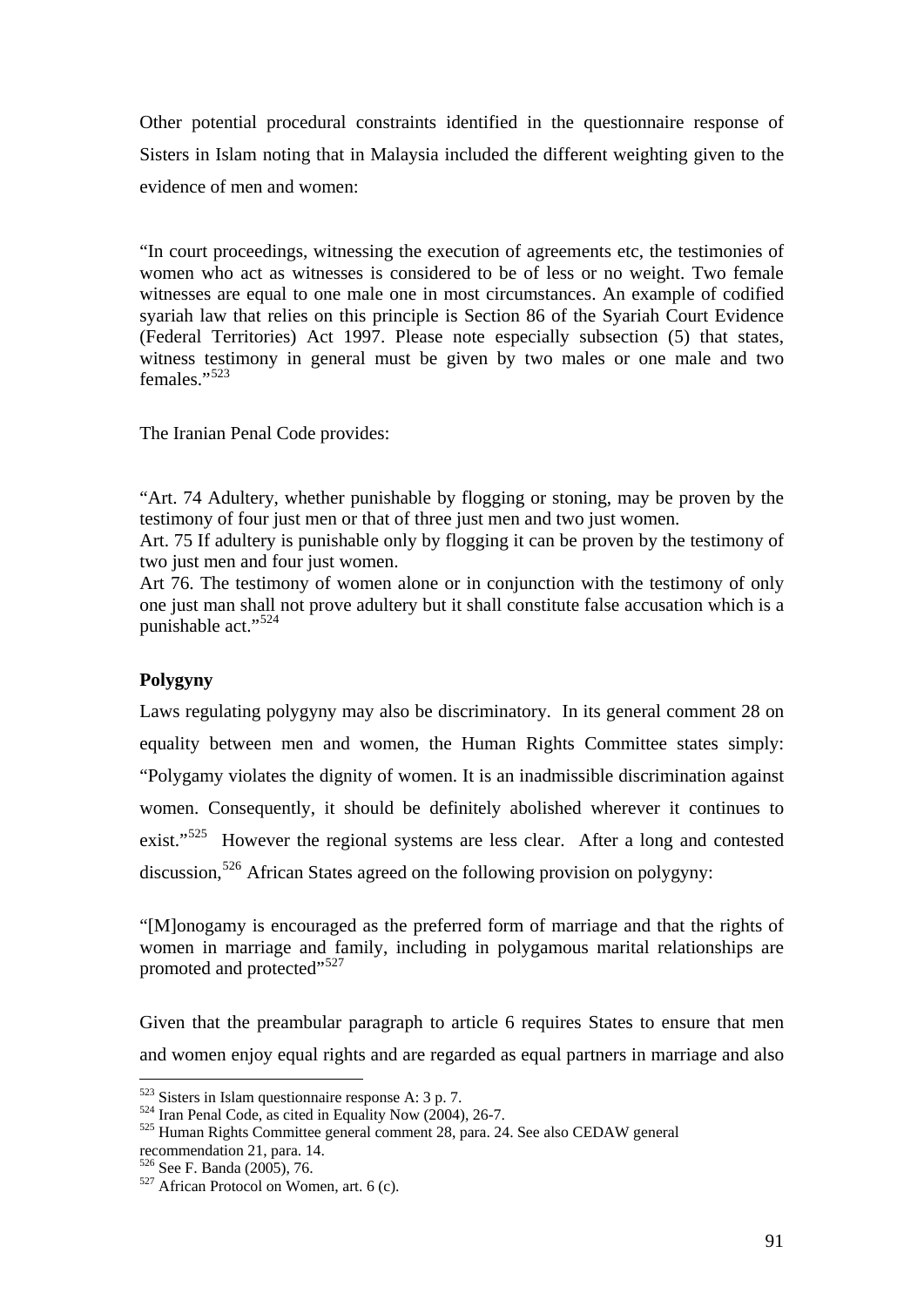that States should enact appropriate legislative measures to meet this objective, it is unclear how it is possible to reconcile the clear requirement of non discrimination in article 1 and also the provisions guaranteeing women their right to dignity<sup>528</sup> and equality before the law found elsewhere in the Protocol.<sup>529</sup> The government experts who decided on the final version of article 6 (c) were of the view that the abolition of the practice would be unfair to those women already in existing marriages. Moreover, they contended that polygyny was both a customary law and religious right. The last claim, that it is a religious right, is the subject of contestation with arguments about whether the Koran sanctions, restricts or renders impossible the practice within the parameters laid out in the holy book.<sup>530</sup>

Many States in Africa, Asia and the Arab region continue to recognise polygyny within their legal systems, and few lodge reservations (explicitly) retaining personal laws sanctioning polygyny. South Africa's Recognition of Customary Marriages Act, 1998 permits a man to marry polygynously.<sup>531</sup> Still under consideration in South Africa are proposals to recognise Muslim marriages. Recognition has been delayed partly because the question of whether polygyny is consonant with constitutional principles of non discrimination and equality is under consideration.<sup>532</sup> Non religious reasons advanced for the continuation of polygyny in South Africa as elsewhere include the economic vulnerability of women which make them dependent on a male breadwinner for survival.<sup>533</sup> There are also social norms which may hold it preferable that a woman be a second or subsequent wife, than that she remain unmarried.<sup>534</sup> Women in polygynous marriages in Tajikistan where the practice was banned in 1992, supported its continuation arguing that it protected them and their children and enabled them to access their legal rights.<sup>535</sup> Marriage to a polygynously married man

<u>.</u>

<sup>528</sup> *Ibid,* art. 3

<sup>&</sup>lt;sup>529</sup> *Ibid*, art 2, art. 8.<br><sup>530</sup> N. Shah "Women's Human Rights in the Koran: An Interpretive Approach" (2006) 28 *Human Rights Quarterly,* 869, 890-892.

<sup>&</sup>lt;sup>531</sup> South African Recognition of Customary Marriages Act, 1998 (Act 120 of 1998), 7(6).<br><sup>532</sup> W. Amein "Overcoming the Conflict between the right to freedom of religion and women's rights to<br>equality: a South African ca <sup>533</sup> This was the reason given for permitting the continuation of the practice by Namibia in its initial

report to CEDAW. Initial report of states parties: Namibia CEDAW/C/NAM/1, para. 172. F. Kaganas and C. Murrav "Law. Women and the Family in the New South Africa" (1991) Acta Juridica 116. <sup>534</sup> T. Nhlapo "African Family Law under an undecided constitution- the Challenge for law reform in South Africa" in J. Eekelaar and T. Nhlapo (eds.) *Changing Family* (Oxford, Hart Publishing, 1997), 617.

<sup>535</sup> WLUML (2006), 209.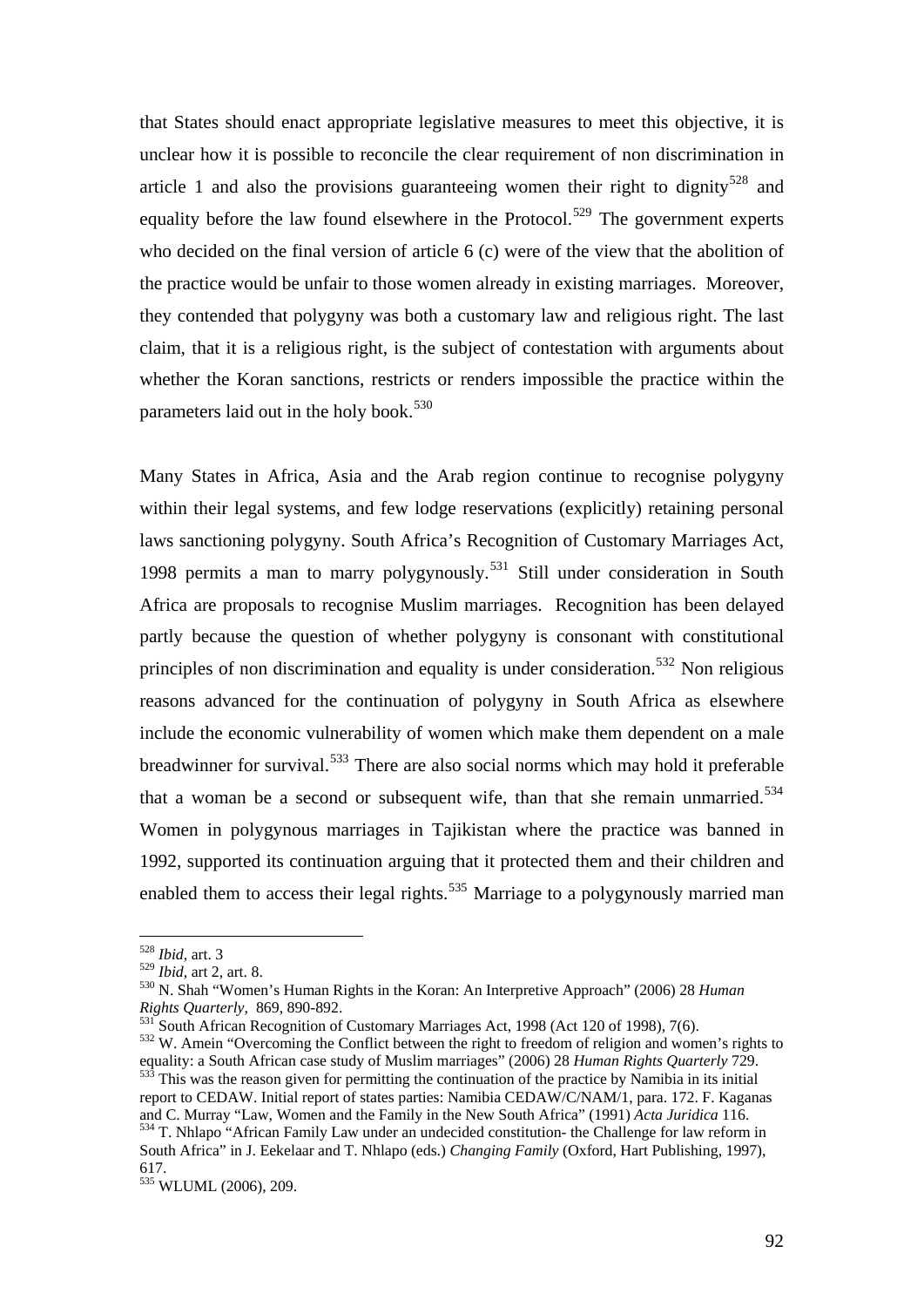may, in some societies be the only acceptable way for a woman who is keen to have a child to fulfil that wish. These justifications or rationalisations notwithstanding, it is important to recall CEDAW general recommendation 21:

"Polygamous marriages contravene women's right to equality with men and can have serious emotional and financial consequences for her and her dependants that such marriages ought to be discouraged and prohibited."<sup>536</sup>

Several of the questionnaire responses identified polygyny as being part of the legal system and its continuation as a violation of women's right to equality. These included Afghanistan, Bangladesh, Ghana, Malaysia, Nepal (bigamy) and Nigeria. Concluding observations of committee bodies show that there are many other States that one could add.<sup>537</sup>

There are also States recognising plural personal law systems such as India, Singapore<sup>538</sup>, Kenya<sup>539</sup> and Uganda.<sup>540</sup> Other majority States recognising polygyny include Mauritania.<sup>541</sup> WLUML highlight that in practice, many of the rules seeking to limit or regulate entry into polygynous unions are not implemented. Women are rendered particularly vulnerable due to illiteracy and inequality of bargaining power making their "consent" dependant on factors that are beyond their control.<sup>542</sup> Moreover, the laws of some States such as Qatar seem to suggest that an apparent inability to meet the conditions for marrying a second or subsequent wife will not lead to censure or indeed invalidation of the contract:

"In the event of marriage to another woman, the documenter shall ascertain that the wife has knowledge of the husband's financial circumstances if the husband's situation suggests that financial ability is not in place. The documenter may not refuse

<sup>536</sup> CEDAW general recommendation 21, para. 14

<sup>537</sup> Human Rights Committee, Concluding observations: Gambia UN Doc CCPR/CO/75/GMB (2004), para. 18; Human Rights Committee, Concluding observations: Uganda CCPR/CO/80/UGA (2004), para. 9.

<sup>&</sup>lt;sup>538</sup> See the reservations of both India and Singapore to CEDAW art. 16.

<sup>539</sup> Kenya Mohammedan Marriage and Divorce Act (Cap 164).<br>540 Uganda Mohammedan Marriage and Divorce Act (Cap 214), Laws of Uganda 1964. E. Naggita "Why Men Come out Ahead: the Legal Regime and the Protection and the Realization of Women's

Rights in Uganda" (2006) 6 *East African Journal of Peace and Human Rights,* 34. 541 Mauritania Code of Personal Status, 2001, art. 45, cited in L. Welchman (2007), 168. 542 WLUML (2006), 208-210.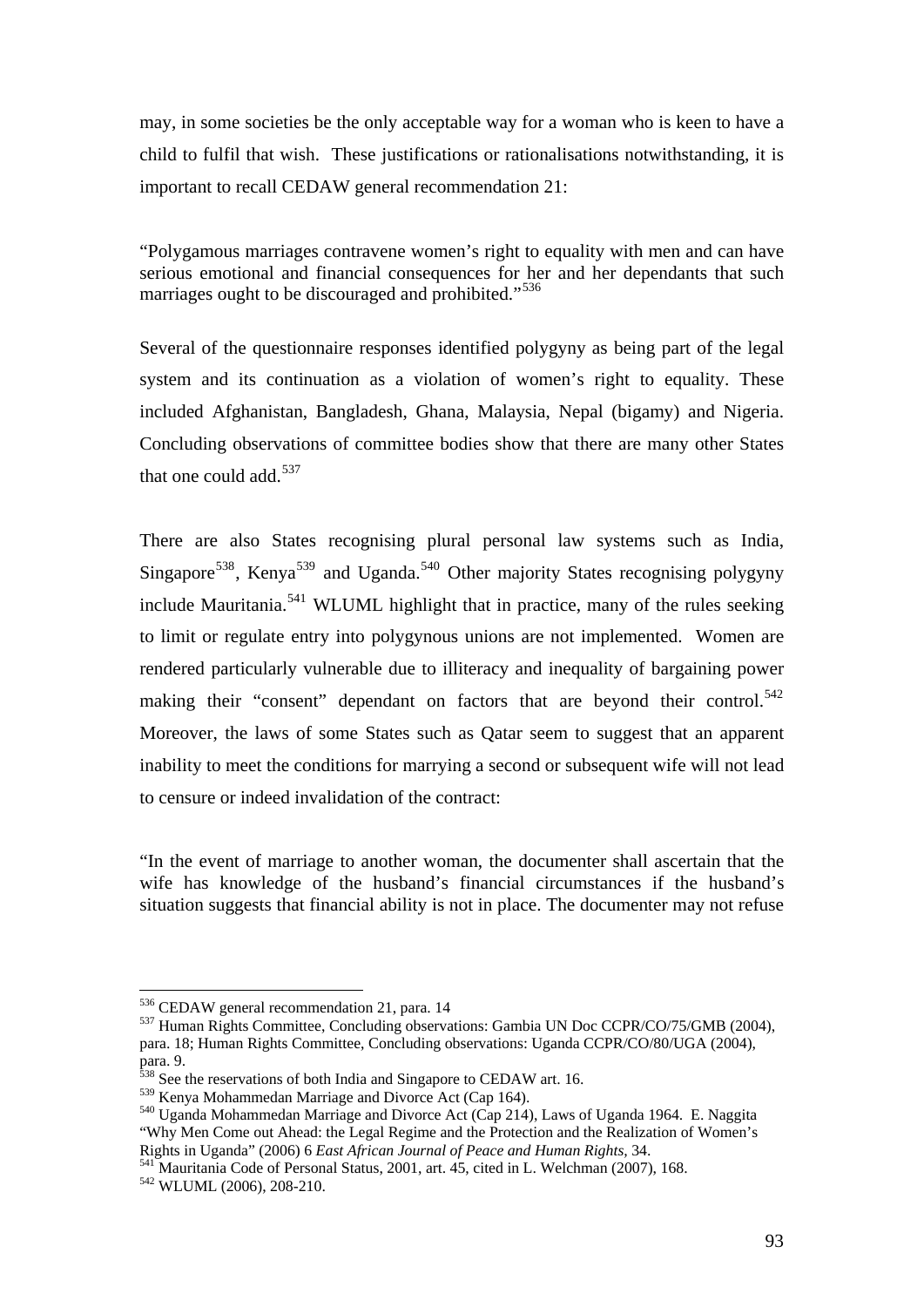to document the contract if both parties wish to conclude it. In all cases the wife or wives shall be informed of this marriage after it has been documented."<sup>543</sup>

A different problem was identified in Spain. Minority women in polygynous unions sometimes found themselves in legal limbo having contracted what were legal marriages in their countries of origin, but finding that they were not recognised when they moved to a new country which does not recognise such marriages.

"Furthermore, some of the institutions of Muslim law, such as polygamy and repudiation, have given rise to situations of lack of recognition of the rights of these women in Spain and Spanish courts have had to make a particular pronouncement on these kinds of family conflicts. In this context, for example, due to its significance and interest, the ruling made by the Higher Court of Justice of Galicia of April  $2<sup>nd</sup>$  2002 on the occasion of a case of polygamy, is worth pointing out. The details of the case involve application having been made to this Court for two widows' pensions and orphans' allowances for two Senegalese women and for the children that had been born of the marriage of these two women to a Senegalese national. According to Spanish law, only the first wife would have the right to a widow's pension, in which the legal rights of the second wife would not be recognised, despite the fact that such rights are recognised in her country of origin, where the marriage was contracted. This judicial ruling divided the widow's pension equally between the two women, making an analogous interpretation of what is stipulated for the sphere of separation and divorce in Spanish laws. The said ruling echoed the jurisprudence of other European countries, such as France, for example, in this kind of family conflict."<sup>544</sup>

An Na'im has noted a de facto decline in polygyny in many Arab States.<sup>545</sup> This is to be welcomed. However, the fact that it remains legal in many legal systems around the world is a form of on going discrimination against women. Precedent for abolishing polygyny has been established by Rwanda whose constitution explicitly provides that the only form of marriage recognised is monogamous marriage.<sup>546</sup> Also notable is Tunisia's long standing ban on polygyny grounded in a reading of the Koranic verses.547 These precedents suggest that it is not only desirable but possible for States to outlaw a practice that so clearly constitutes de jure discrimination against women.

<u>.</u>

<sup>543</sup> Qatar Amiri Decree no. 22 regarding the Law of the Family, 29 June 2006, Official Gazette no. 8 of 28 August 2006, art.14, as cited in L. Welchman (2007), 169.<br><sup>544</sup> T Piconto-Novales questionnaire response p.4.

<sup>&</sup>lt;sup>545</sup> A. An Na'im (ed) *Islamic Family Law in a Changing World: A Global Resource Book* (London, Zed Press, 2002), 160.<br><sup>546</sup> Constitution of Rwanda, 1991, art. 25.

 $<sup>547</sup>$  Tunisia Code of Personal Status, 1956 as amended 1958, 1964 arts 18 (1), 18 (2) and 21, cited in L.</sup> Welchman (2007), 170.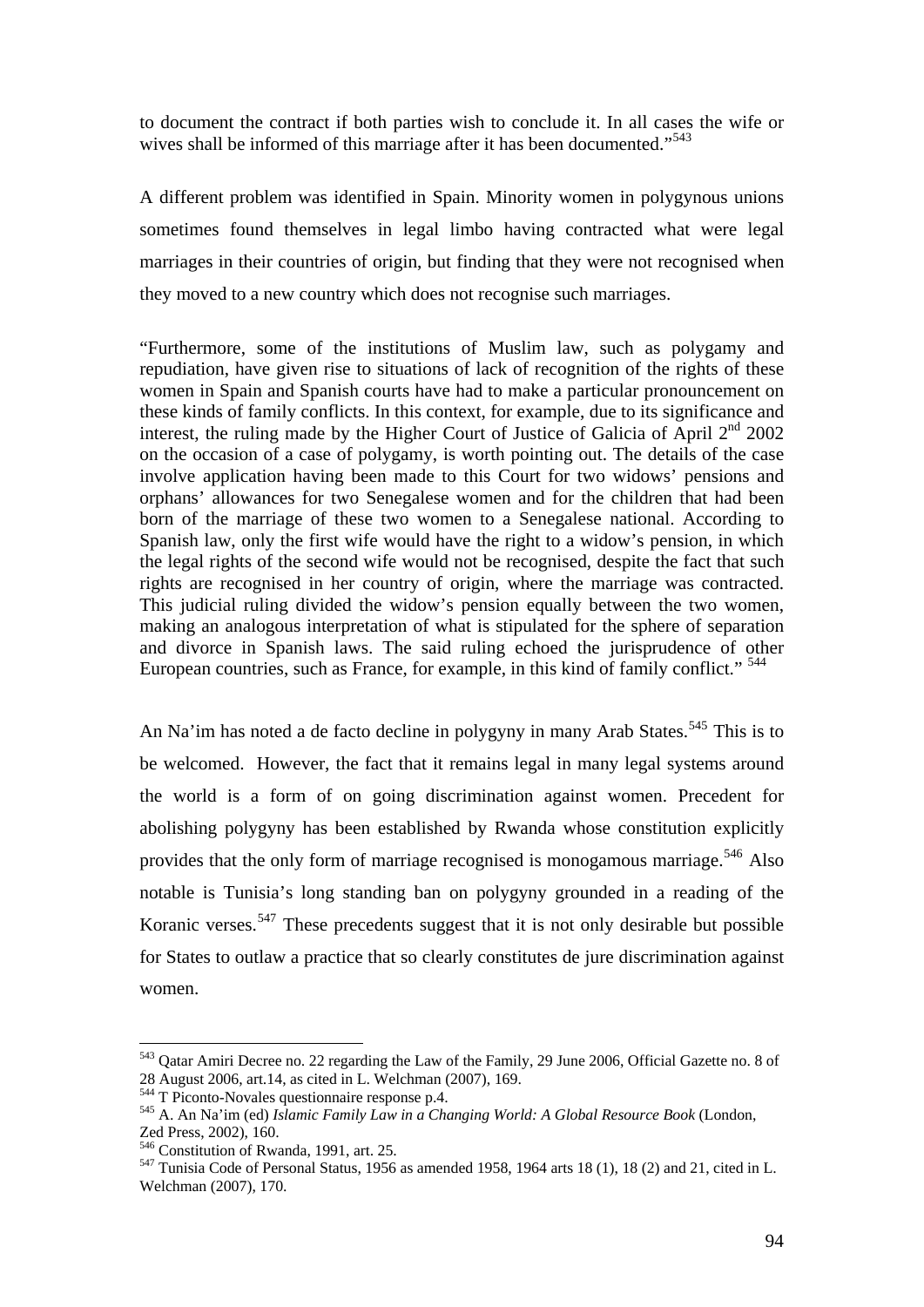## **Grounds for Divorce**

1

Clear from convention provisions enshrining equality between men and women in the family including equal rights to enter marriage, for the duration of the marriage and at its dissolution, is the understanding that the law should not discriminate against the spouses in any way.<sup>548</sup> The existence in some legal systems of different divorce grounds for men and women would seem to go against these basic principles. Grounds for divorce reveal a multitude of practices and norms which boggle the mind of those coming from States with one system of law that applies to all. However, even in those States with the same grounds for divorce may see a gendered interpretation of the grounds to the detriment of women found to have acted improperly or outside acceptable social norms. In plural legal systems, there may be as many divorce laws as there are personal law systems.

The obtaining of divorce and the consequences (property division, custody and guardianship of children) will often also be different. Summarising the evidence before it, WLUML conclude:

"both laws and practices still tend to make divorce easier to access for men than it is for women, and to make life tougher for women than for men in the post-divorce period. That this is true for both systems based on Muslim law and for those based on other sources reflects a commonality of patriarchal control asserted through laws, practices and social attitudes."<sup>549</sup>

To get a feel for some of these differences, I turn to some of the questionnaire responses. The UNAMA response on Afghanistan notes that there are different grounds for divorce for men and women in the Civil Code.<sup>550</sup> ASK reports that in Malaysia:

"According to Part V of the Islamic Family Law (Federal Territories) Act 1984, husbands may divorce a wife unilaterally. He can even pronounce *talaq* outside the court (even via sms (mobile telephone message)) and he will only be asked to pay a small fine for this offence when the couple goes to court to register the divorce. This is a far cry to what the wives have to go through, as they may only apply for

 $548$  CEDAW art. 16 (1) (1) (a) (b) (c) (h); CEDAW general recommendation 21; ICCPR art 23 (4); Human Rights Committee general comment 19, para. 6, and general comment 28, para. 26.

 $550$  UNAMA questionnaire response Part A: 3, Civil Code arts. 135 (2), 133, 86, 87, 183.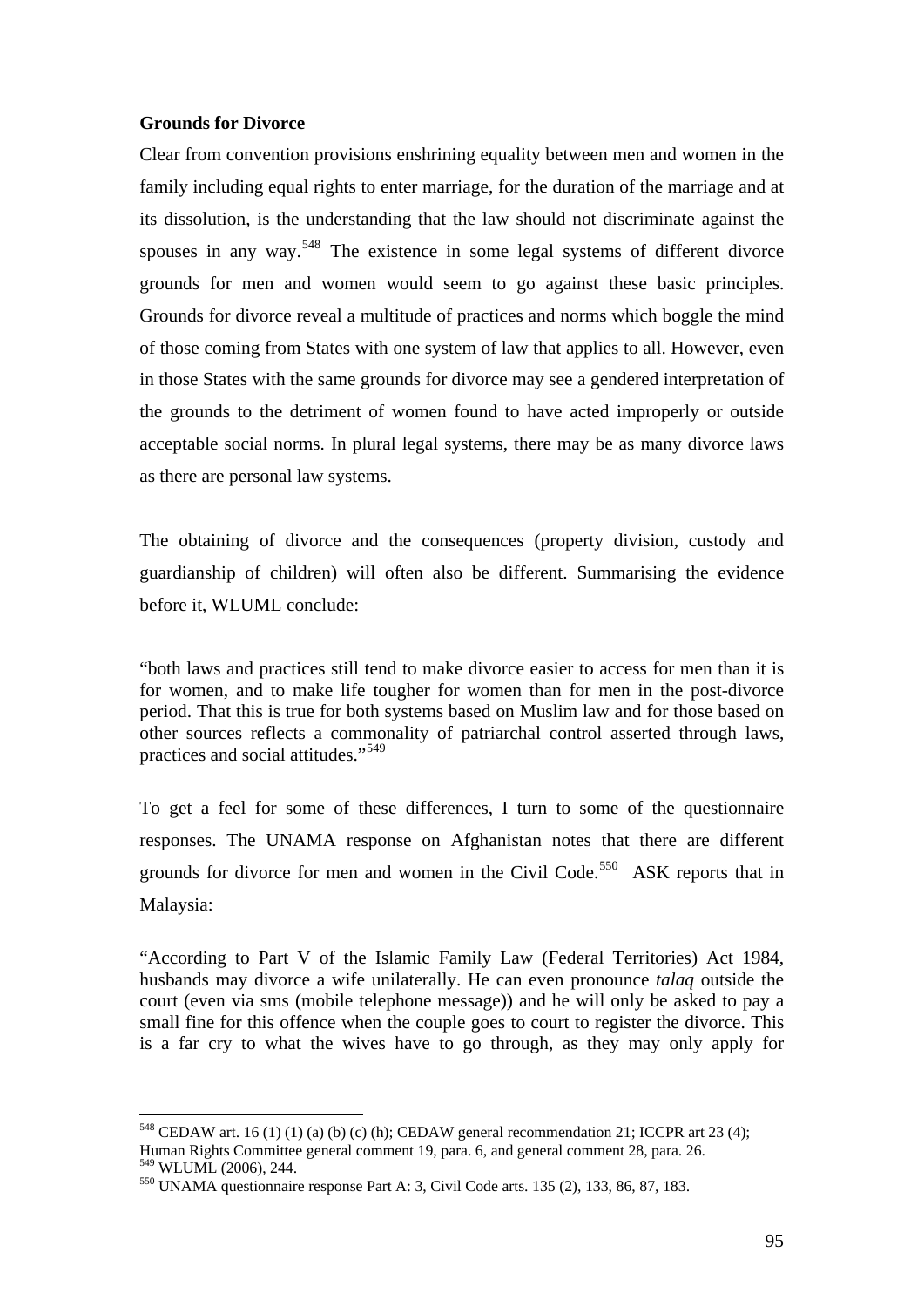dissolution of marriage in court or through lengthy arbitration or court proceedings."<sup>551</sup>

Similar discrimination was noted in Sudan by a group of NGOS presenting a report to the Human Rights Committee in 2007:

"There are many cases which give the wife the right to ask for divorce, but the procedure is discriminatory as a woman must go to court and seek a judge's order, whilst the husband can make a divorce with a single will by his word and does not need to see the judge. The law should be changed so the husband also has to seek a divorce in front of the judge and in his wife's presence and request her wife's consent."<sup>552</sup>

The FWLD response yielded two interesting cases from Nepal challenging discrimination. In the first *Meera Dhungana for FWLD v. Office of the Prime Minister and Council of Ministers*,<sup>553</sup> a rule in the Country Code chapter on Husband and Wife<sup>554</sup> permitting a husband to seek divorce if his wife was found to be infertile was struck down as being discriminatory and *ultra vires* the constitution. However, in *Radheshyam Paraluji v. Nepal*<sup>555</sup> provisions of the same Country Code chapter<sup>556</sup> as in the *Dhungana* case allowing women to file for divorce directly to the Court while men are required to submit an application for divorce to the concerned Village Development Committee or Municipality was challenged as constituting discrimination against men. However, the Supreme Court dismissed the case. It held that although article 11 of the Nepalese constitution guaranteed equality before the law and freedom from discrimination, article 11 (3) provided for special provisions "that may be enacted for the advancement of women. The impugned provision is not discriminatory against men and is necessary for the advancement of women."<sup>557</sup> The use of "special protection measures" to deal with procedural issues seems unusual, but may well reflect the reality of the situation on the ground in Nepal.

<sup>551</sup> Sisters in Islam, Malaysia questionnaire response Part A:3.

<sup>552</sup> Sudan Shadow Report Human Rights Committee 2007. The reasons for the different grounds for divorce are often explained by reference to the different obligations of men and women within the marital relationship. This can most clearly be seen in the reservations of Egypt and United Arab Emirates (UAE) to article 16 of CEDAW.

<sup>553</sup> *Meera Dhungana for FWLD v. Office of the Prime Minister and Council of Ministers* ( not cited). Discussed in FWLD Nepal Questionnaire response Part B:3 (case no. 19).<br><sup>554</sup> *Ibid*. No. 1(1) of the Chapter on Husband and Wife of the Country Code.

<sup>&</sup>lt;sup>555</sup> Radheshyam Paraluji v. HMG/Nepal, 2056/10/4, as cited in FLWD Nepal questionnaire response Part B:3 (Case no. 20).

<sup>556</sup> *Ibid,* No. 1 and 1A of the Chapter on Husband and Wife of the Country Code. 557 *Ibid.*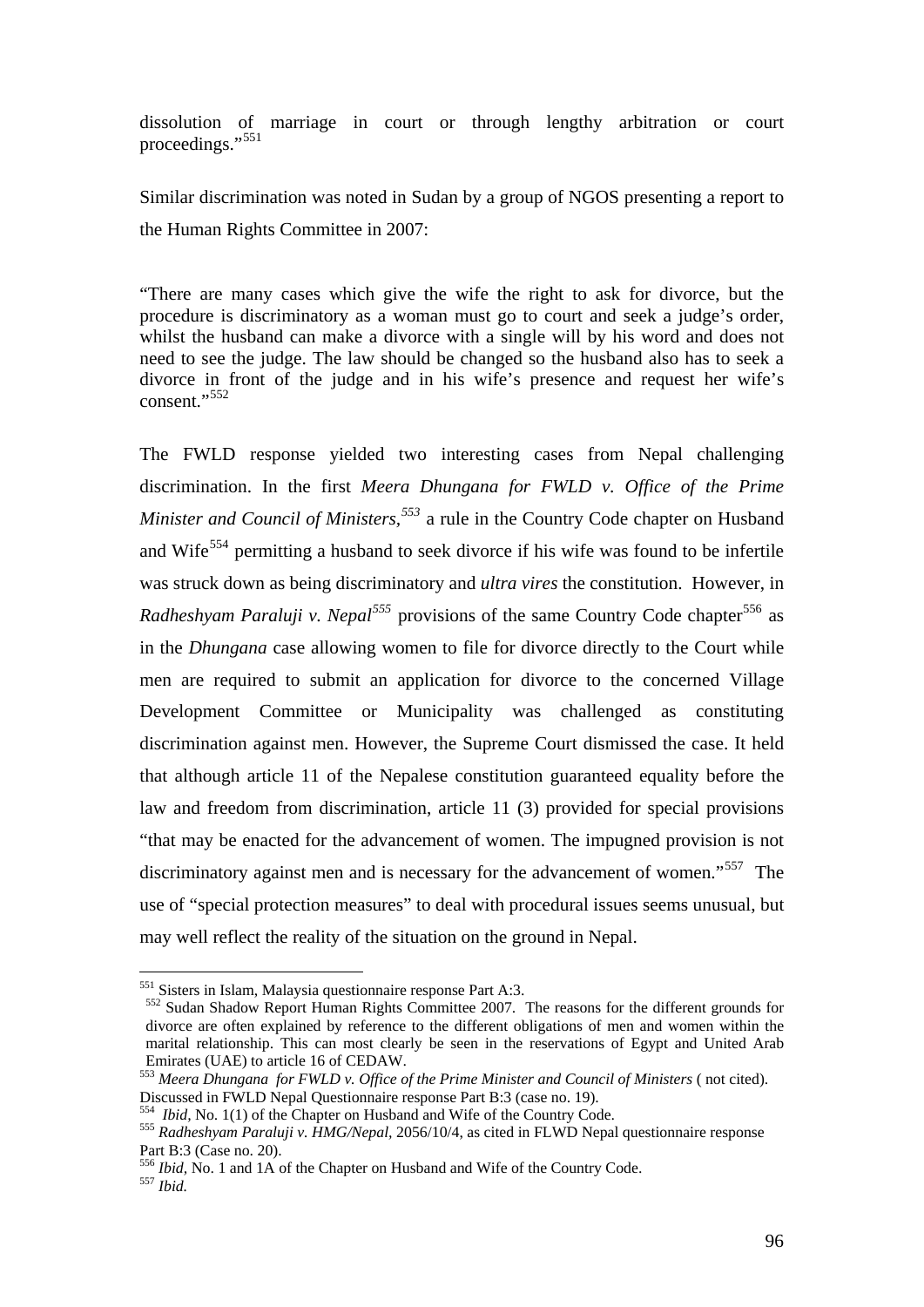Identified as problematic by Uganda in its third periodic report to CEDAW was the Divorce Act<sup>558</sup> which provided for different grounds for divorce for men and women.559 Three years later, the Uganda Association of Women Lawyers brought a constitutional challenge alleging that the Divorce Act violated guarantees of equality before the law and constituted discrimination on grounds of sex.<sup>560</sup> In dispute was s. 4 of the Divorce Act which provided that while a man could seek divorce on the sole ground of his wife's adultery, a wife would have to prove adultery in addition to another fault ground listed in s. 4(2) of the Act. The Constitutional Court upheld the claim that the law was discriminatory. To equalise the position between men and women, the Court provided that the grounds in the Divorce Act were to be interpreted in a gender neutral way thus women could now rely simply on the adultery ground without having to allege further facts. A related, and more controversial case on adultery, was a challenge to the discriminatory provisions of the Penal Code.<sup>561</sup> Adultery was defined as a crime in the code. However, the definition of adultery was differentiated along grounds of sex, so that while for a wife, adultery was intercourse with any man, for a husband, adultery was intercourse with an *unmarried* woman.<sup>562</sup> Again this provision, identified as discriminatory by CEDAW in its concluding observations to the third Ugandan report<sup>563</sup>, was struck down as being unconstitutional leaving open three possible interpretations: that wives could now have sanction-free intercourse with unmarried men (equalising up) or that adultery for a husband meant intercourse with any woman who was not his wife (equalising down), or that the provision had been repealed by implication.

Despite the recommendations for change from CEDAW, the DRC still retains double standards *vis-à-vis* adultery of the spouses.<sup>564</sup> The OMCT explains:

"Article 3 of the complementary provisions of the Criminal Code which summarises article 467 of Book IV of the Family Code does not place spouses on equal footing in

<sup>558</sup> Divorce Act (Cap 249).

<sup>559</sup> Third Periodic Report of States Parties: Uganda CEDAW/C/UGA/3, at 67. <sup>560</sup> *Uganda Association of Women Lawyers v. the Attorney General* Constitutional Petition No. 2 of 2003, decision 10 March 2004.<br>
<sup>561</sup> Penal Code (Cap 120) s. 154.

<sup>&</sup>lt;sup>562</sup> Law and Advocacy for Women in Uganda v. A-G of Uganda Constitutional Petitions no. 13, of 2005 and 5 of 2006. decision 5 April 2007. See also E. Naggita at 45.

<sup>&</sup>lt;sup>563</sup> CEDAW Concluding Observations: Uganda A/57/38, para. 154.<br><sup>564</sup> CEDAW Concluding Observations to the initial, second and third reports of the DRC A/55/38, para. 197.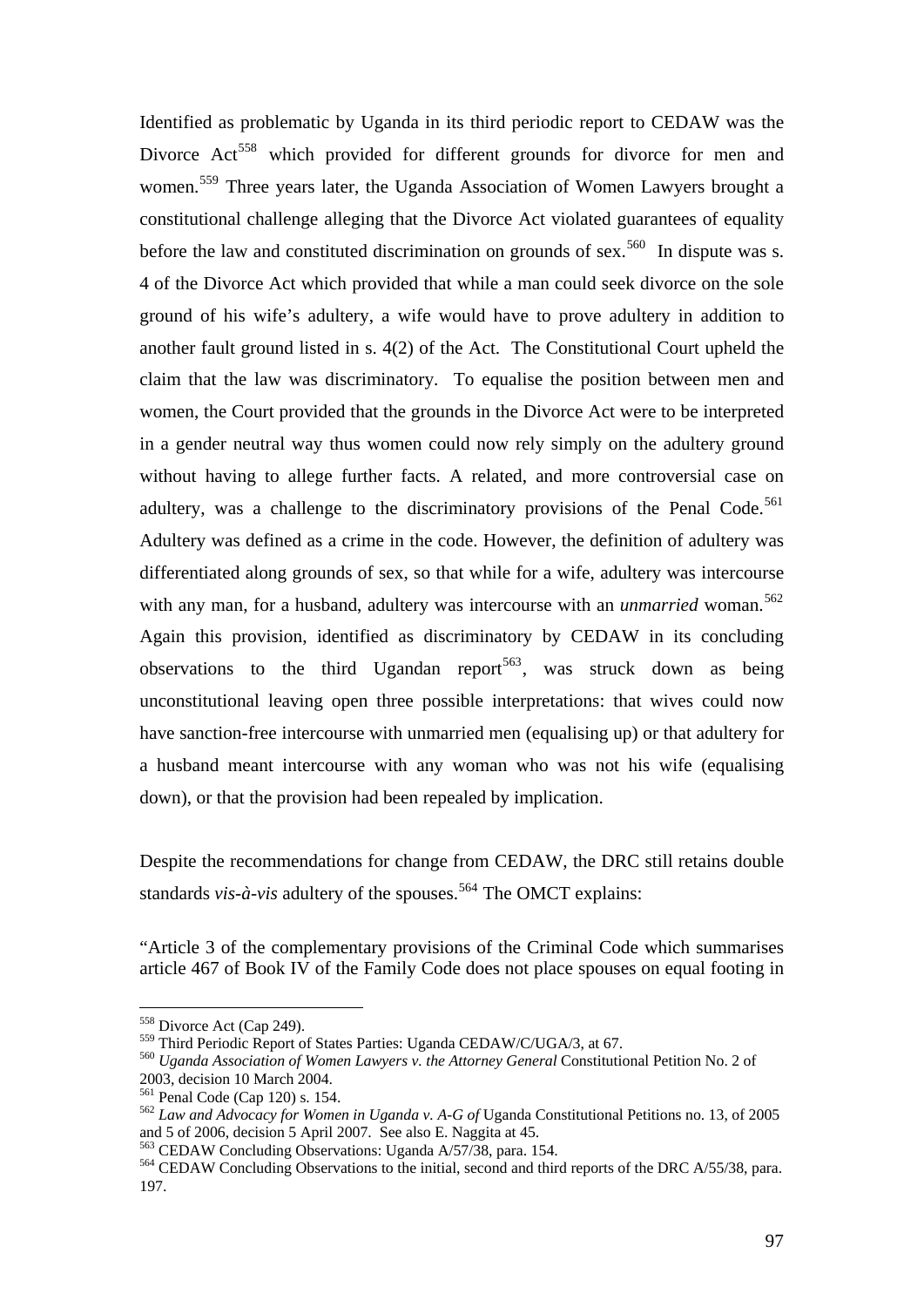terms of the definition of the crime of adultery. Adultery committed by a woman is punishable in all cases, whereas that committed by a man is only punishable if it was induced. This seems to indicate that where a man's will is altered or inhibited by a married woman, for example through the use of alcohol, followed by the commission of a sexual act, the man is not at fault. Inequality also exists in the sanctions imposed for adulterous acts: article 467 of the Family Code prescribes a punishment of imprisonment for six months to one year as well as a fine for married women who commit adultery, whereas a married man may receive this punishment only if he is judged to have 'an injurious quality.' (article  $467(2)$ <sup>565</sup>

MONUC notes that injurious quality can include committing adultery on the marital bed.<sup>566</sup>

### **Property:**

Key to women's legal disenfranchisement in many legal systems is the limitation placed on their ability to own or manage property and their entitlements to property on death or divorce.<sup>567</sup>

# **Post divorce property settlement**

In spite of many pronouncements by human rights bodies,<sup>568</sup> the recognition that women have a right to share equally in the proceeds of matrimonial property after divorce is in many legal systems a fairly recent development. In England and Wales it was not until 2000 that the House of Lords pronounced in the case of *White v. White*<sup>569</sup> that there should be no discrimination between the home maker and the money earner in the post division of assets. It took until 2003 before a home making wife was given half of the matrimonial property.<sup>570</sup> This points to a common difficulty experienced by women, many of whom do not participate in the paid labour market and who are therefore unable to contribute in monetary terms to the acquisition of family assets. The non- recognition or minimisation of the unpaid work done by women in the home and community results in legal disenfranchisement.

<u>.</u>

<sup>&</sup>lt;sup>565</sup> OMCT (2006), 20. Also cited in MONUC questionnaire response (Code Penal).<br><sup>566</sup> *Ibid.*<br><sup>567</sup> See generally reports by the Special Rapporteur on adequate housing on women and housing.<br><sup>568</sup> ICCPR art 23 (3); Human R (h); CEDAW general recommendation 21 paras 30-33.<br> $^{569}$  White v. White [2000] 2 FLR 981.

<sup>569</sup> *White v. White* [2000] 2 FLR 981. 570 *Lambert v. Lambert* [2003] 1 WLR 926. See also *Miller v. Miller and McFarlane v. McFarlane* [2004] UKHL 24.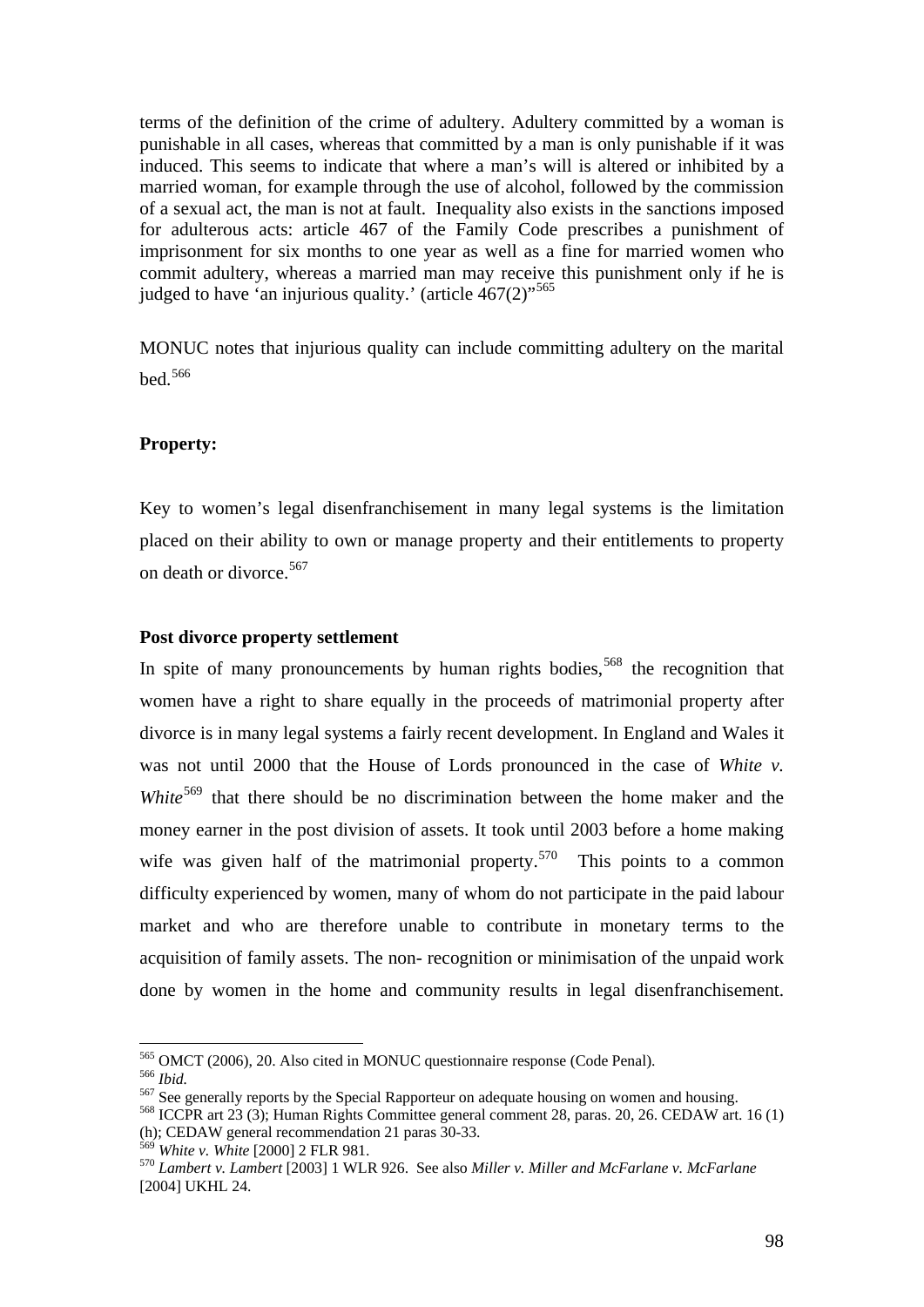Nyamu-Musembi notes that in Kenya 95% of land is held in the name of the man and that "even co-ownership of the matrimonial home is a rarity."<sup>571</sup> She then cites the case of *Tabitha Wangeci Nderitu v. Simon Nediritu Kariuki<sup>572</sup>* where a judge described a stay at home wife who was seeking to claim a share of matrimonial assets after divorce as "sitting on her husband's back with her hands in his pocket" seemingly forgetting that the "cock bird can feather his nest because he does not have to spend all day sitting on it" or put differently, that a man is enabled to go out into the paid workforce because his wife is taking care of hearth and home for him.<sup>573</sup>

An additional difficulty faced by women is in the existence of many property sharing systems ranging from in community of property, out of community of property, deferred community and discretion based systems. There is also the possibility in some jurisdictions of contractual opt outs or private arrangements. Moreover, as seen in the section on divorce and also in the reservations of certain States parties, some legal systems may see the husband's duty to give dower for the wife and to maintain her during the course of the marriage as entitling him to unilaterally divorce her and also to keep the matrimonial assets on the dissolution of the marriage.<sup>574</sup> Equal sharing is made difficult in polygynous systems. Finally the co-existence of plural systems of laws means that women's entitlements in any one State may vary depending on which legal system governs their marriage. This was described as a problem in the South African response to the questionnaire where it was noted:

Section 7(3) of the Recognition of Customary Marriages Act of 1998 which provides for marriages after the passing of the act to be in community of property while

<u>.</u>

<sup>&</sup>quot;The fight for equality has shifted to one which challenges laws that discriminate against women indirectly such as:

Section (3) of the Divorce Act 70 of 1979 which deprives women of protections on divorce based on their date of marriage,

 $<sup>571</sup>$  C. Nyamu-Musembi "'Sitting on her husband's back with her hands in his pockets': Commentary</sup> on judicial decision making in martial property cases in Kenya" in A. Bainham (ed,) *International Survey of Family Law 2002* (Bristol, Jordan Publishing, 2002) 229, at 231. See also Human Rights Watch *Double Standards: Women's Property Rights Violations in* Kenya (London, Human Rights Watch, 2003).

<sup>572</sup> *Tabitha Wangeci Nderitu v. Simon Nderitu Kariuki,* Civil Appeal No. 023 of 1997, as cited in Nyamu-Musembi, *ibid*, 236.<br><sup>573</sup> L. Weitzman "Marital Property: Its Transformation and Division in the United States" in L.

Weitzman and M. Maclean (eds.) *Economic Consequences of Divorce: The International Perspective* (Oxford, Clarendon Press, 1992), 85.

 $574$  See for example the reservations of Egypt and the United Arab Emirates to article 16 of CEDAW.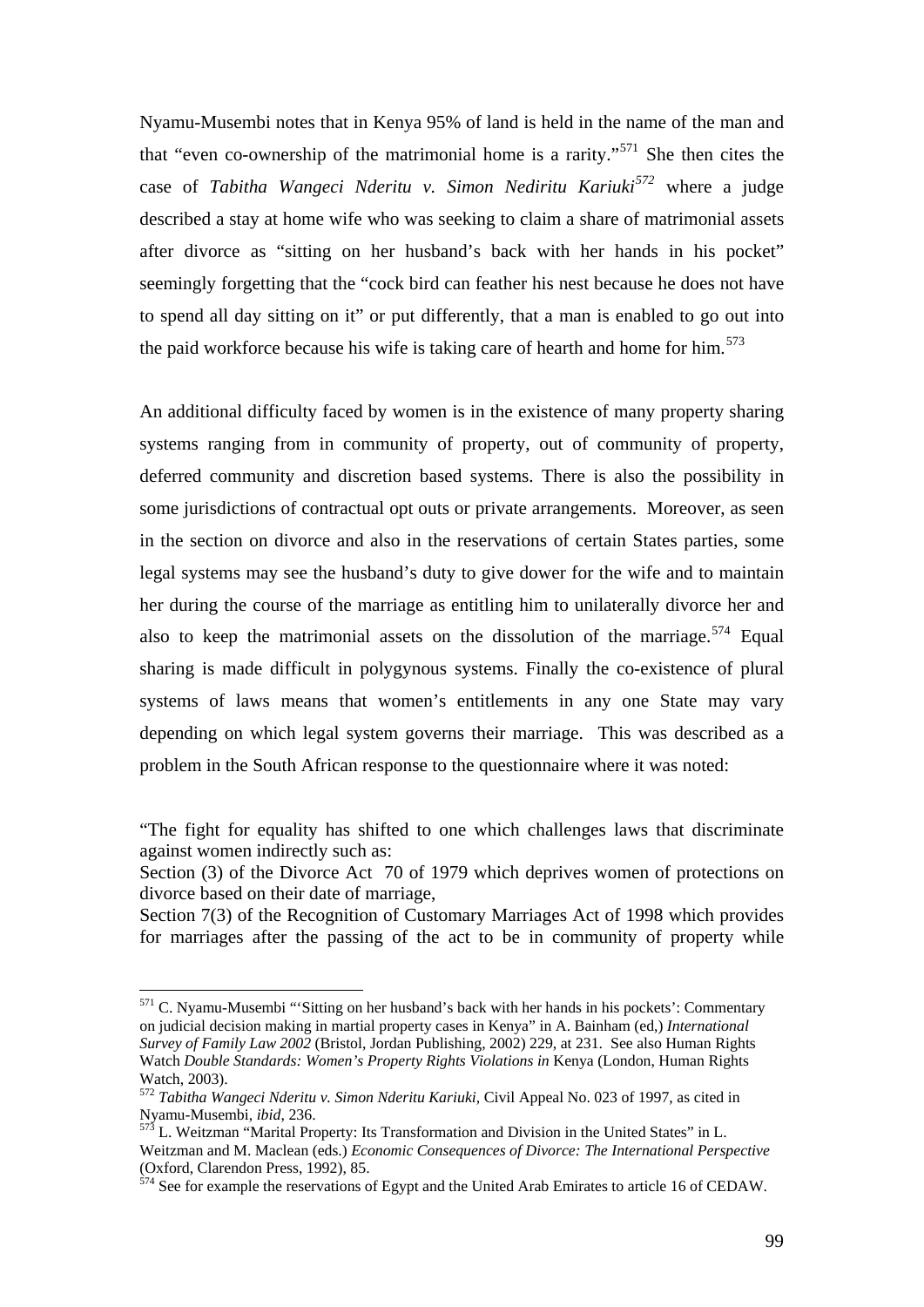existing marriages are subject to customary law (which makes no provision for sharing in the property by the wife)."<sup>575</sup>

The Women's Law Centre questionnaire response further elaborated:

"There is a glaring gap in that while civil and customary marriages are recognised in our law, those conducted by Muslim rites are not. This deprives spouses married under religious law of protections that other married couples have on death or divorce. The failure to provide any protection for women in domestic partnerships which are akin to marriage relationships but where there has been no formal registration. The right to access to court for an order that the martial assets be re-distributed on dissolution of marriage where the marriages were concluded before 1984 and 1988 (depending on race)."576

Discrimination against women in de facto unions is widespread. Not having legally valid marriages, many find themselves without any protection whatsoever leading CEDAW to recommend:

"Women living in such relationships should have their equality of status with men both in family life and in the sharing of income and assets protected by the law. Such women should share equal rights and responsibilities with men for the care and raising of dependent children or family members."<sup>577</sup>

In its fourth report to the Human Rights Committee, Paraguay showed that it had tried to resolve this problem by building into the law a presumption of legality giving the parties full marriage rights if the parties had cohabited for a period of 10 or more years.578 While this recognition is to be welcomed the waiting period is longer than many marriages last. It may well be preferable to adopt the Mozambican approach which holds that if parties have lived together for a period of two or more years and regard themselves as being in a permanent union and are so regarded by their community, then legal recognition should be given to their union.

<sup>575</sup> Women's Law Centre (South Africa) questionnaire response Part A:3.

<sup>&</sup>lt;sup>576</sup> *Ibid*, Part A:6.<br><sup>577</sup> CEDAW general recommendation 21, para. 18.<br><sup>578</sup> Article 86 of Act No. 1 of 15 July 1992 partially amending the Civil Code as cited in Paraguay. second periodic report, CCPR/C/PRY/2004/2, para. 123.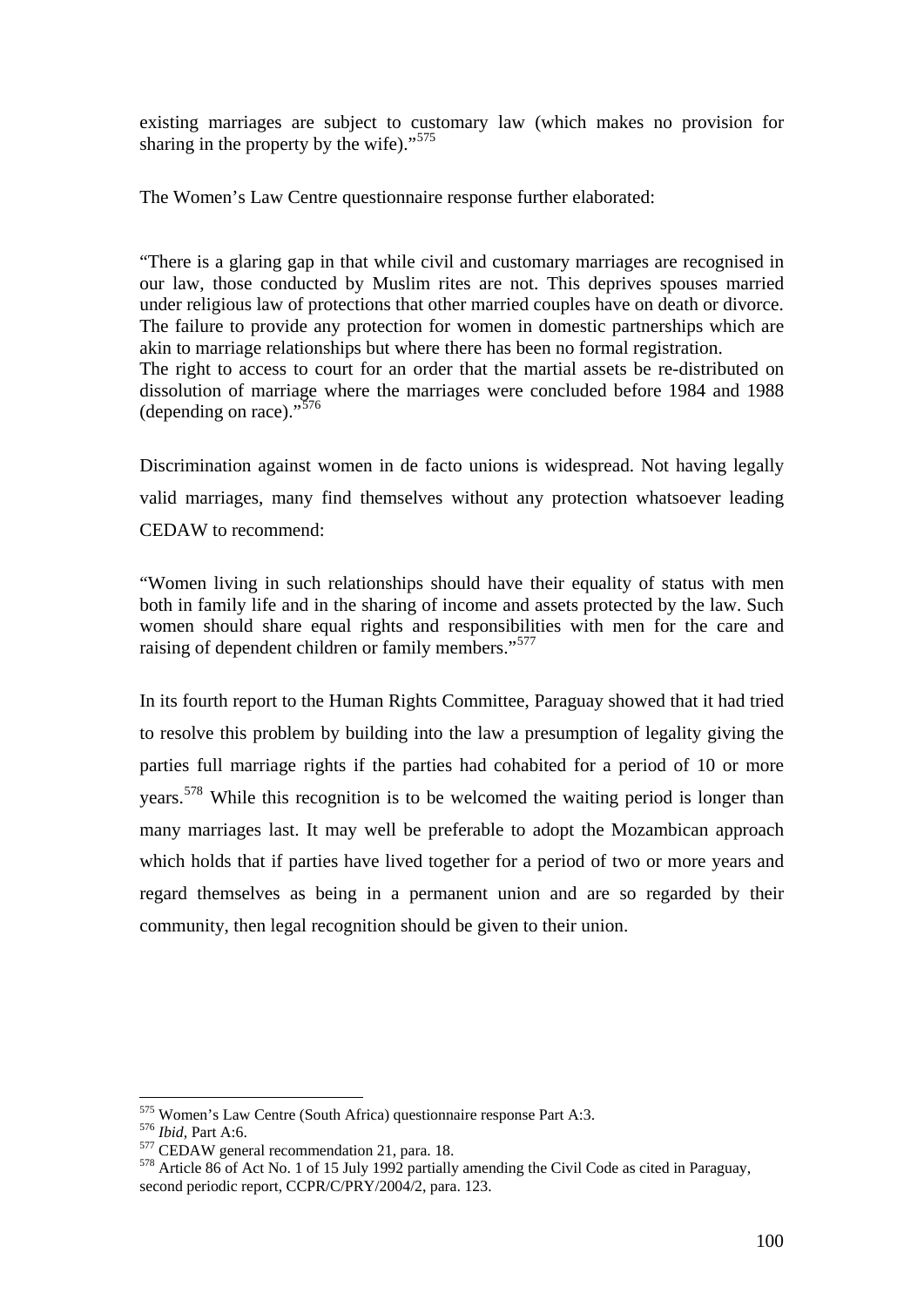Sometimes discrimination is based on policy rather than the formal law. In South Africa there is a policy: "to register a Council house in the name of the breadwinner, usually the husband, depriving women of security of tenure."<sup>579</sup>

The different matrimonial regimes throw up different challenges for women. In some in community of property systems, a woman loses her capacity leaving her husband to be the legal manager of family resources. Lesotho's Deed's Registry Act provides: "No immoveable property shall be registered in the name of a woman married in community of property".580 Meanwhile in Swaziland section 16 of the Deeds Registry Act specifically excludes registration of title in the name of a woman who is married in community of property.<sup>581</sup> In practice this means that a business woman would need to seek the permission of her husband to register the business in his name.

In its fifth periodic report to the Human Rights Committee, Chile recognised the ongoing discrimination against married women by virtue of a provision in the Civil Code making the husband head of the household and providing that he would be responsible for administering the both the spouse's joint property as well as property owned by the wife.<sup>582</sup> However the State did go on to note that change was underway:

"It is proposed to replace the joint-property marital regime with a new regime of 'deferred community of acquisitions' which would eliminate the notion that the husband is the 'head of the conjugal partnership' and thus entitled to administer the wife's property. The bill would also put an end to the 'reserved property' system, which was conceived as a form of compensation to the wife for the husband's administration of her property, and which no longer makes sense if the woman administers everything that belongs to her. The bill was adopted on first reading by the Chamber of Deputies in November 2005, and is now going through its second reading in the Senate."<sup>583</sup>

While some legal systems allow parties to retain separate property, this may work against women. The Ethiopian Revised Family Code 2000 provides that parties have a choice of matrimonial regime on entering into marriage.584 Parties are able to

<sup>&</sup>lt;sup>579</sup> *Ibid*, Part A:3.

<sup>&</sup>lt;sup>580</sup> Lesotho Deeds Registry Act (No. 12 of 1967), cited in Equality Now (2004), 15.<br><sup>581</sup> Cited by Special Rapporteur on adequate housing, E/CN.4/2003/55, para. 40.<br><sup>582</sup> Chile Civil Code, art. 1749. Chile, fifth periodic Now (2004), 15.<br><sup>583</sup> *Ibid*, para. 59.

<sup>&</sup>lt;sup>584</sup> Ethiopia Revised Family Code, Proclamation No. 213, 2000, art. 85 (1).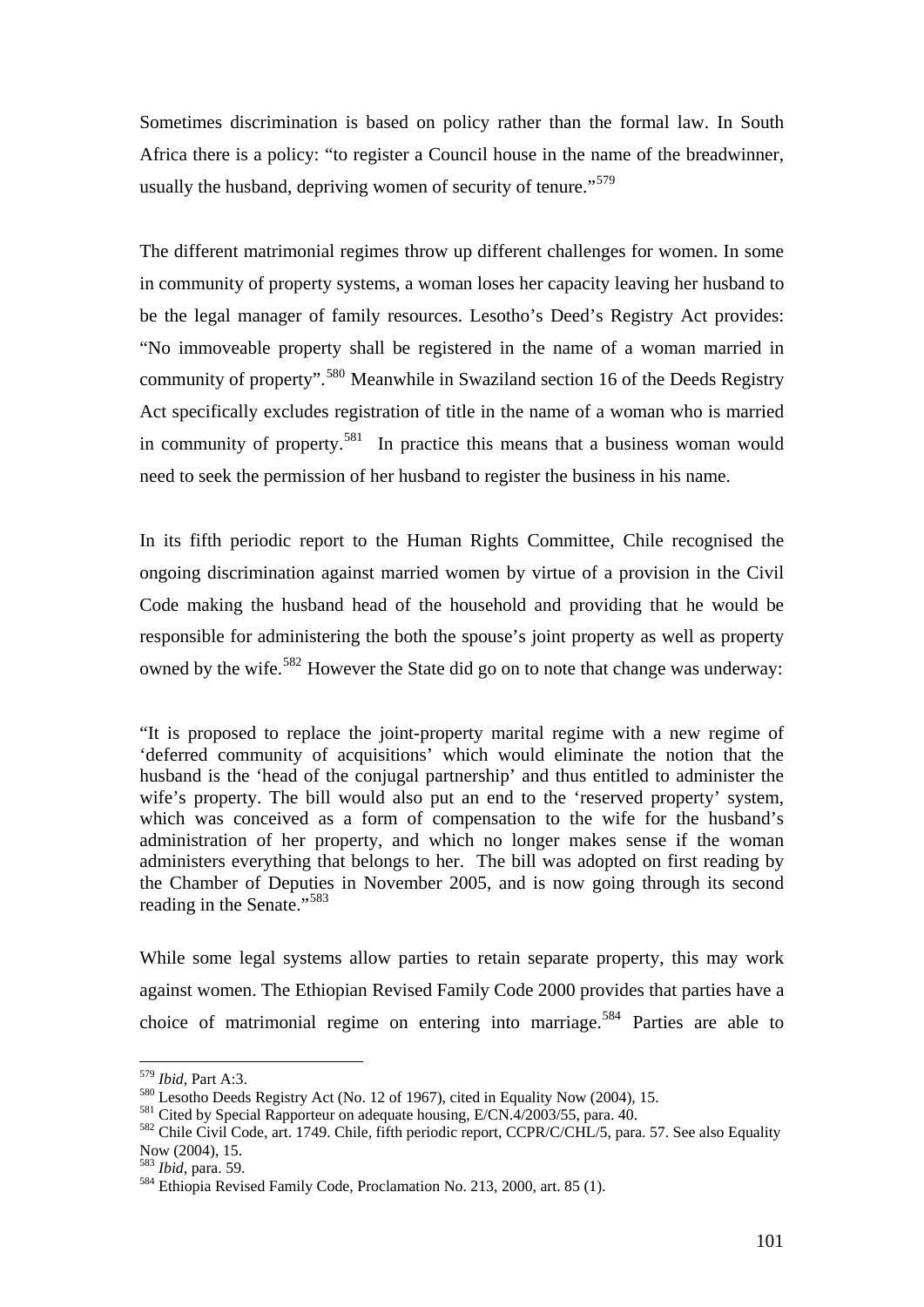maintain their personal property separately and so, on divorce, each takes out what he or she brought in.<sup>585</sup> Any common property or property acquired jointly is shared.<sup>586</sup> In dividing common property it is provided that: "The utmost care shall be taken to give each spouse things which are most useful to him."587 The separate property regime, although seemingly respecting the autonomy of each party, ignores the fact that often women enter into marriage with very little. Their home-making role, particularly in poor societies, makes it unrealistic to think that they will be able to acquire any meaningful property during the course of the marriage. Operating on the principle of "take what you have paid for" negates a woman's domestic contribution, for all she is able to point to, are the clothes on her back and maybe a few pots and pans. Moreover, even when women are able to earn, the division of labour in the home means that her money is used to pay for consumables such as food. How many people keep grocery receipts for 20 years "just in case we divorce?" Indeed in light of the criticisms made of the Labour Code of the DRC which requires that married women seek the permission of husbands before joining the labour market, how many women are able to decide how money that they earn is spent?<sup>588</sup>

Some systems recognise these potential pitfalls and provide for the exercise of judicial discretion in the division of matrimonial assets after divorce. This is the system in operation in England and Wales<sup>589</sup> and some of its former colonies.<sup>590</sup> The English Matrimonial Causes Act (MCA) gives judges a list of factors that they are to consider in deciding the allocation of marital assets. One of these includes contributions, including "any contribution by looking after the home or caring for the family."<sup>591</sup> Where judges are willing to recognise domestic labour as being on par with paid labour, there may be fairness. Indeed the African Protocol on Women's Rights requires that states "take necessary measures to recognise the economic value of the work of women in the home."<sup>592</sup> However, practice suggests that in many discretion based systems, there is a reluctance to do this meaning, again, that wives are left

<u>.</u>

<sup>&</sup>lt;sup>585</sup> *Ibid*, art. 86 (1).<br><sup>586</sup> *Ibid*, arts. 90-93.<br><sup>587</sup> *Ibid*, art. 91 (3).<br><sup>588</sup> OMCT (2006), 20. The CEDAW asked the DRC to revise its discriminatory labour laws.

<sup>589</sup> See Matrimonial Causes Act, 1973, as amended s. 25.

<sup>590</sup> Zimbabwe Matrimonial Causes Act (Cap 5:13) s.7 (3).

 $591$  English MCA s. 25 (2) (f).

<sup>592</sup> African Protocol on Women's Rights, 2003, art. 13 (h).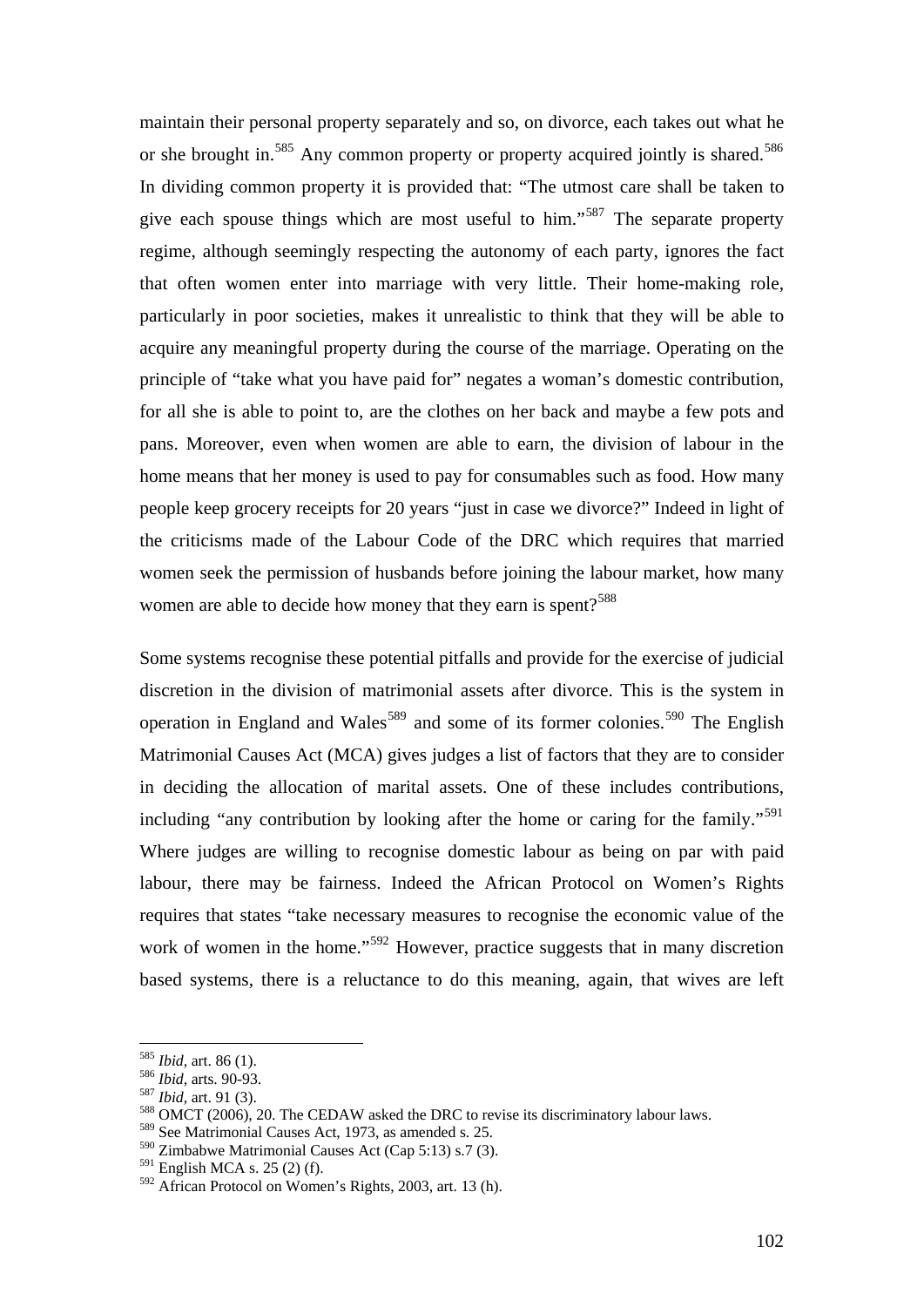disadvantaged. A way forward would be to adopt an approach whereby there is a presumption (rebutable) of equal sharing.

Another way forward is to consider the approach of Paraguay which noted the following matrimonial arrangements in its revised Civil Code:

"118. With regard to marriage, article 6 of Act No. 1 specifies that: "In the home, men and women have equal duties, rights and responsibilities, regardless of their financial contribution to the upkeep of the joint home. They owe each other mutual respect, consideration, fidelity and assistance."

119. Article 9 deals with care and maintenance of the home, stating "that it is the joint responsibility of the two spouses".

120. Under article 15, both spouses have the duty and the right to participate in running the household. They have equal responsibility for deciding jointly on questions pertaining to the household economy.

122. With regard to the administration of community property, article 40 stipulates that the management and administration shall be the responsibility of both spouses, jointly or separately."<sup>593</sup>

#### **Succession and Inheritance**

<u>.</u>

Succession can be divided into two categories-the first being related to appointment to take on a certain status or role after the death of another and the other being the taking of property again usually following a death. Rules regarding these two understandings appear to suggest that in some legal systems, males are privileged.

Starting with the first meaning of succession, one finds that States make reservation seeking to ring fence rules of succession to hereditary title from treaty provisions including non discrimination. The reservations of Monaco, Belgium, Spain, UK, Luxembourg, Micronesia, Cook Islands and Niger to CEDAW fall into this category.<sup>594</sup> While it is sometimes argued that titular succession is more symbolic than substantive, it remains the case that there is a symbolism attached to the idea that leadership, however unimportant in constitutional terms, can only be exercised by men. The continuation of male preference and privilege (for these titular roles are seldom reward free) sends out a message that men are "natural" born leaders while

<sup>&</sup>lt;sup>593</sup> Act No. 1 of 15 July 1992, which partly amended the Civil Code, cited in second periodic report of Paraguay to the Human Rights Committee.

<sup>&</sup>lt;sup>594</sup> The FWLD (Nepal) questionnaire response identified the Succession to the Throne Act, 2044 (1987) as providing that only male descendants are eligible to succeed to the royal throne. CEDAW general recommendation 23, para. 31.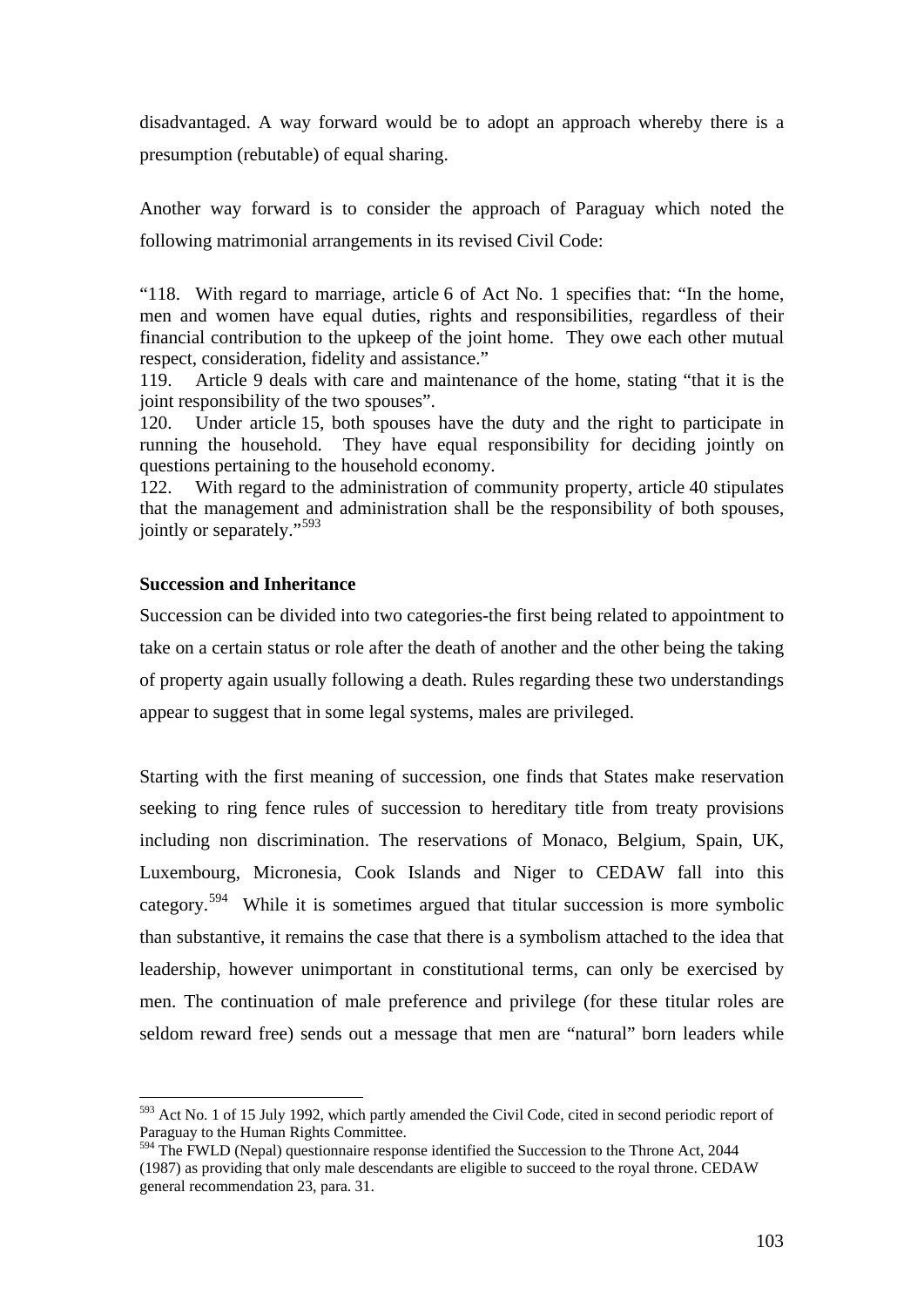women should always follow.<sup>595</sup> The questionnaire response from Spain highlights social and political disapproval of the male preference:

"Despite the fact that equality is contemplated and guaranteed in the Spanish Constitution of 1978 as one of the higher values of the country's legal system (1.1 Spanish Constitution), as one of its constitutional principles (art. 9.2) and as a fundamental right, it does contain a single exception to the right to gender equality; namely, the succession to the Crown of Spain (art. 57). In fact, it is specifically set forth that the successor to the Crown of Spain shall preferably be a man rather than a woman. Despite this, within Spanish society there is broad social and political consensus regarding the need to reform this constitutional provision in order to eliminate this unjustified means of discriminating against women in the context of succession to the Spanish Crown."<sup>596</sup>

In the *Hoyos* opinion of the Human Rights Committee, it was indicated that the present King of Spain appeared to agree with the majority consensus and that in future daughters would also be in line to take on the role of constitutional monarch.<sup>597</sup> Precedent for this more egalitarian approach can be found in the revised law on succession to the ranks and titles of nobility of which the questionnaire response from Spain indicates:

"On the other hand, Law  $33/2006$ , of October  $30<sup>th</sup>$ , on equality between men and women in the order of succession to titles of nobility, establishes the equal right of women in this process, thus preventing men from being granted preference over women, as had been the case until this law came into force as a result of the extension of the application of article 57 of the Spanish Constitution of 1978 to these circumstances. In more specific terms, art. 2 of Law 33/ 2006 establishes that "the provisions of any Royal Letter granting a title of nobility that exclude women (…) or grant preference to men (…) or contradict in any manner whatsoever the equal rights to succession held by men and women shall cease to have legal effect"."<sup>598</sup>

Perhaps more problematic in light of women's lack of access to resources were succession laws that discriminated against women as wives and daughters. This

<sup>595</sup> See the opinion of Ruth Wedgwood in *Hoyos v. Spain* (1008/2001), ICCPR, A/59/40 vol. II.

<sup>596</sup> Professor T. Piconto Novales, questionnaire response p. 1.

<sup>597</sup> Professor Wedgwood in *Hoyas v. Spain.* 

<sup>598</sup> Professor Piconto-Novales, questionnaire response at 1.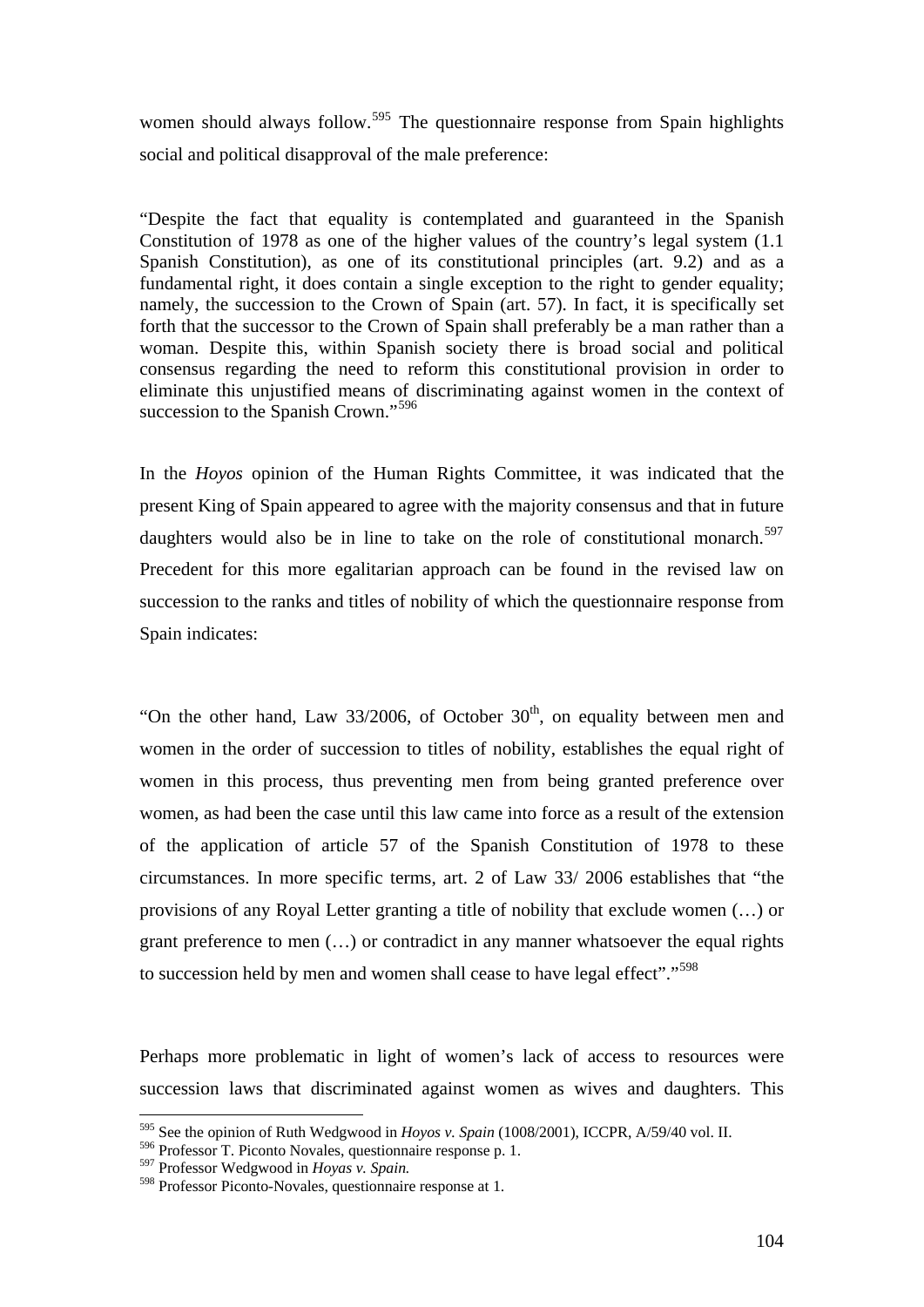resulted in women, especially wives, being left at the mercy of relatives of the deceased husband, open to sexual and psychological abuse and unable to make decisions about their own lives and those of their children.<sup>599</sup> Discrimination against daughters was justified by stereotyped assumptions that they would marry and thus leave the family of origin. In this case it would be wrong to allow "natal family property" to be given to "outsiders". These rationales are still used to justify discriminatory rules and laws notwithstanding clearly articulated human rights principles on the matter. $600$  Indeed reservations of States indicate custom (Niger),  $601$ religion (Libya)<sup>602</sup> and (Bangladesh)<sup>603</sup> being used to seek to circumvent principles of equality before the law.

Questionnaire responses indicated that discrimination in matters of succession continued to be a problem.<sup>604</sup> The Kenyan response noted: "According to nearly all customary practices in Kenya, women cannot inherit property from parents or husbands because property ownership generally follows a male lineage."<sup>605</sup> Similarly the UNAMEE response showed that: "Succession law-spouses do not inherit (from) one another (with men having more economic control in the event of a husband's death, the woman may have very law proportion of the common property."<sup>606</sup> Arguing in favour of the creation of a special mechanism on laws that discriminate against women is the Tanzanian questionnaire response which sees such a mechanism as forcing the government to address loopholes in the law:

"For instance the right of a widow on custody of children and Inheritance of Matrimonial Properties are set out in the Government Gazette No. 279 of 1962 under paragraph  $62 - 70$  ousts the rights of a widow over its (sic) custodian of children, second schedule paragraph  $1 - 53$  provides the rules of Inheritance. These paragraphs among other things are congregative, discriminatory, oppressive and biased in favour of man to the detriment of woman. For example rule 21 provides for the classes of

<sup>599</sup> U. Ewelukwa "Post-Colonialism, Gender, Customary Injustice: Widows in African Societies" (2002) 24 *Human Rights Quarterly* 424.<br><sup>600</sup> Declaration on the Elimination of Discrimination against Women, 1967, art. 6. CEDAW general

recommendation 21, paras 34-35,; AU Solemn Declaration on Gender, art. 7.<br><sup>601</sup> Niger reservation to CEDAW arts. 2 (d) (f).<br><sup>602</sup> Libya reservation to CEDAW art. 2.<br><sup>603</sup> Bangladesh reservation to the CESCR arts. 2, 3.<br><sup>6</sup>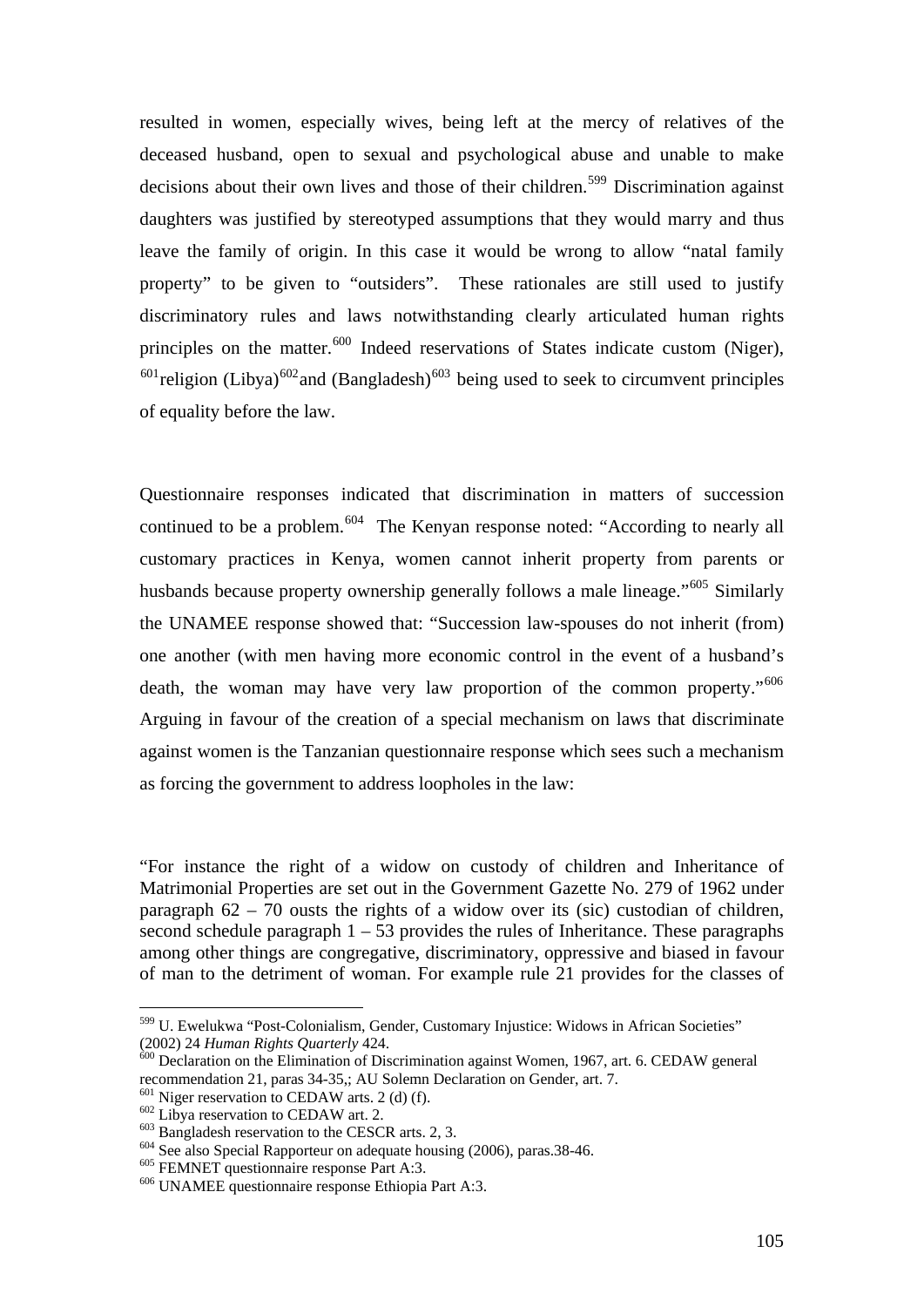heirs while rule 22 provides their rights thereto. To make it effective rule 30 go even further to provide for example of heirs according to gender and age."<sup>607</sup>

Of practice in Malaysia, Sisters in Islam noted:

"Section 2 of the Distribution Act 1958 and the Inheritance Act 1971 mandates that the statute shall not be applicable to Muslims. This has been used as a basis that Muslims cannot inherit from non-Muslims even though the Muslim is a Mualaf (convert) i.e. he or she cannot inherit from his or her non-Muslim parents and so on.

Aside from that, the method used to divide the estate of a Muslim (faraid) is discriminatory as the rules for division is unequal between male and female beneficiaries."<sup>608</sup>

Other areas of discrimination relate to the continuation of harmful practices not least forcible marriage to a brother or relative of the deceased. In Zimbabwe the Customary Marriages Act recognises levirate marriage as long as it is registered.<sup>609</sup> Confusingly the recently promulgated Domestic Violence Act outlaws forced wife inheritance. $610$  As both statutes are on the books it is difficult to know what the law is.

Laws on succession and inheritance have formed an important part of the dialogue between States parties and human rights committees.<sup>611</sup> While it is important to acknowledge that many States have changed their laws to remove discrimination against women in inheritance and succession and also to outlaw customs and practices that constitute degrading and inhuman treatment of women following death of their husbands, implementation of these laws remains a problem.<sup>612</sup>Moreover, there have been several court challenges challenging discriminatory laws. Again, although often successful, the difficulty has been in enforcement.

<sup>&</sup>lt;sup>607</sup> Tanzania - J. Shuma questionnaire response Part F.

<sup>&</sup>lt;sup>608</sup> Sisters in Islam questionnaire response Part A:3 p. 7.<br><sup>609</sup> Customary Marriages Act (Cap 5:07) s. 3 (1).

<sup>&</sup>lt;sup>610</sup> Domestic Violence Act (Cap 5:16) s. 3 (1).  $\frac{610}{10}$  Domestic Violence Act (Cap 5:16) s. 3 (1). <sup>611</sup> Nigeria, CEDAW/C/NGA/4-5, CEDAW concluding comments on Nigeria CEDAW A/59/38, part.  $1 (2004)$ .

 $612$  F. Banda (2005), 148-157.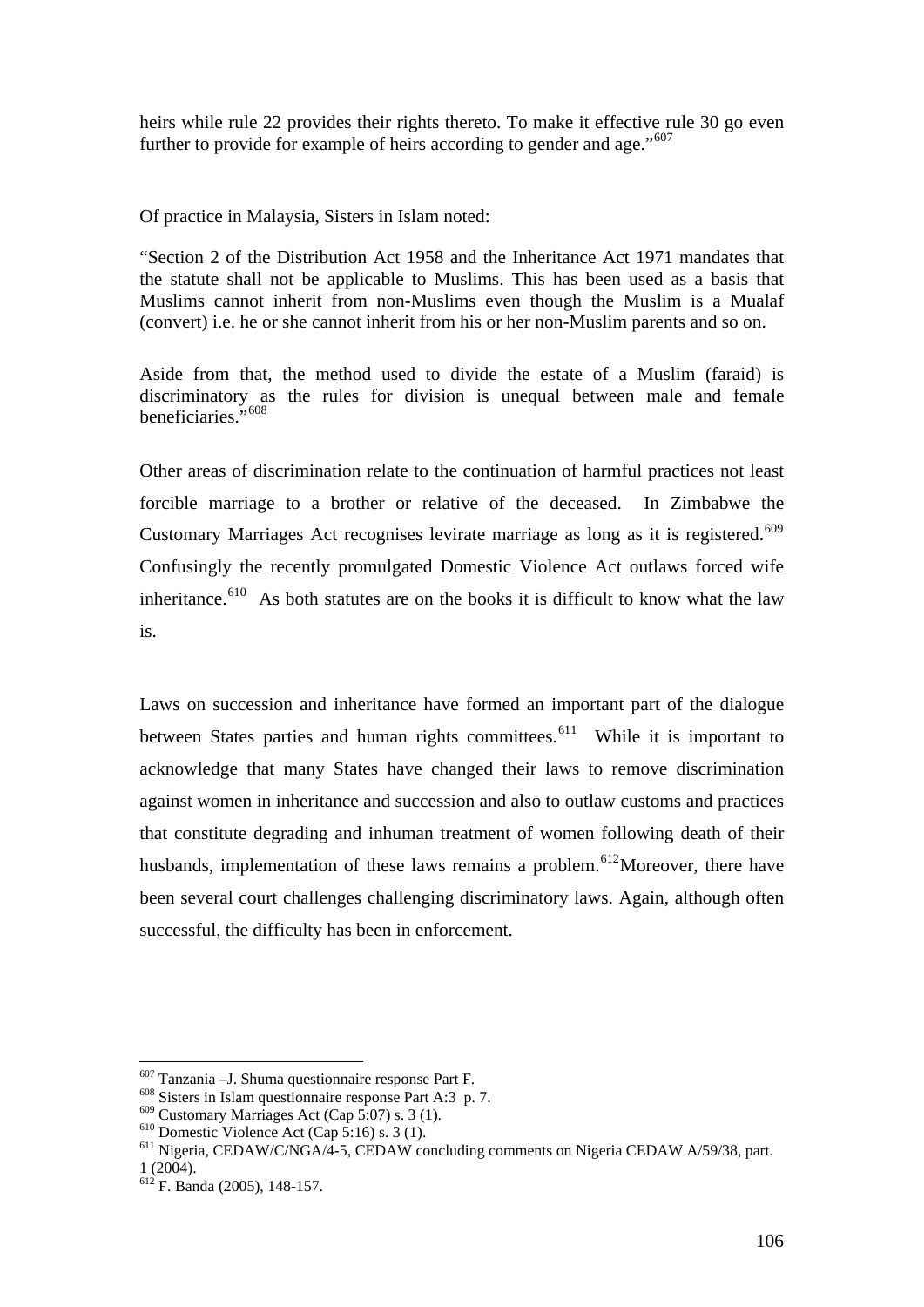Although family and personal laws comprised the bulk of the laws identified by questionnaire respondents as problematic, women were also found to be discriminated against in employment. The discrimination related to denial of access to certain fields of employment not least working in the military, equal pay and general equal opportunity issues. It is as well to remember that most of the work that women do is in the informal sector and is neither paid nor recognised as important.<sup>613</sup>

### **Discrimination in Employment**

Examination of state reports to human rights bodies show that even States that have consistently topped the UN human rights development and gender indices, have a gender pay gap across all sectors. Moreover, the take up rate for employment is, in almost all sectors, higher for men than women. Factoring in differences based on disability or origin, there are further disparities in work place participation. Much of this occurs despite there being laws in place guaranteeing equality in the work place.<sup>614</sup>

Similarly the concluding observations of the CESCR report to Germany, echoed in a later set of recommendations of the Human Rights Committee, indicated concern and noted:

"Like the ILO, the Committee is concerned about the persisting impediments to women in German society, in terms of promotion in employment and equal wages for work of equal value, both in the private and public sectors, and especially in federal bodies and academic institutions, despite the efforts of the State party to give a new impetus to the equal participation of women in the Labour market."<sup>615</sup>

Similarly of Luxembourg the CESCR noted:

"with concern that women are still under-represented in the work force. While taking note that the disparities between wages of men and women have been reduced, the Committee also notes with concern that the current level of wage

 $613$  CEDAW general recommendation 16.

<sup>&</sup>lt;sup>614</sup> Norway's Seventh Periodic Report to CEDAW, CEDAW/C/NOR/7 (2007), part 2:5 *et seq.* <sup>615</sup> CESCR Concluding Observations: Germany, E/C/12/1/Add 68, para.19. See also Human Rights Committee Concluding Observations: Germany, CCPR/CO/80/DEU, para. 13.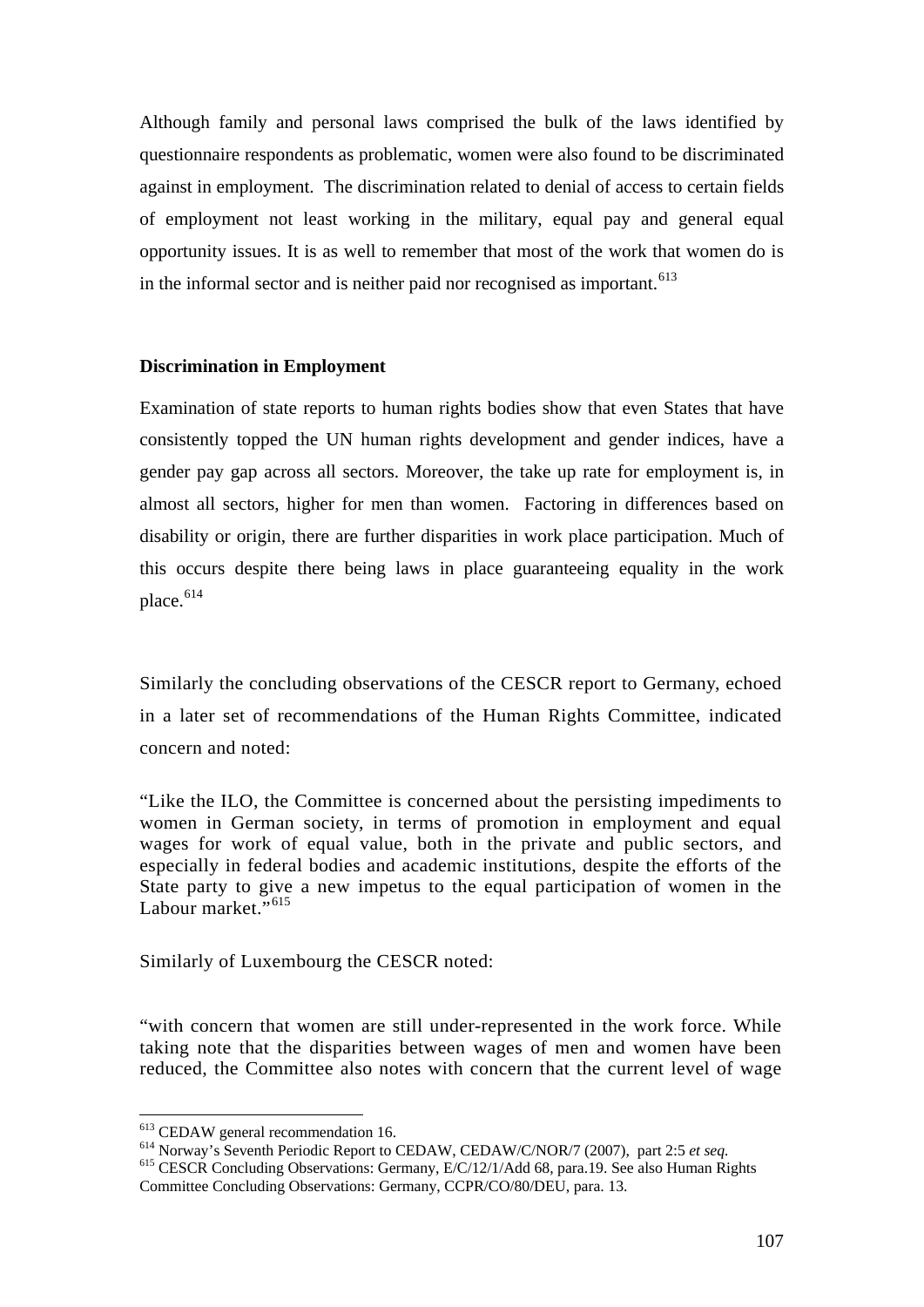difference (women receiving 15 per cent lower wages than men) remains a matter of concern."<sup>616</sup>

The fact that the same issues identified as problematic in the Norwegian, German and Luxembourg reports are also found in the CEDAW concluding observations to the report of Azerbaijan seems to indicate that there are common challenges facing women in the employment sector in many regions:

"The Committee continues to be concerned about the occupational segregation between women and men in the labour market and the gap in their wages. The Committee is also concerned about the potential negative impact on women of the Labour Code, which appears to be overly protective of women as mothers and to restrict women's economic opportunities in a number of areas."<sup>617</sup>

Problematic on the equal pay front are the reservations entered to article 7 of the CESCR by the UK and to article 11 of CEDAW by the Federated States of Micronesia. The latter provides:

"The Government of the Federated States of Micronesia advises that it is not at present in a position to take the measures either required by article 11, paragraph1(d) of the Convention to enact comparable worth legislation, or by article 11, paragraph 2(b) to enact maternity leave with pay or with comparable social benefits throughout the nation."

Questionnaire responses, reservations to CEDAW and case law highlight the fact that there are still some occupations that women are not permitted to enter. Military service is one such. New-Zealand and the United Kingdom<sup>618</sup> both have reservations to CEDAW noting limitations of women's ability to participate in armed combat or in certain sectors of the defence forces. Questionnaire responses also indicated limitations in Australia,  $619$  the Republic

<u>.</u>

<sup>616</sup> CESCR Concluding Observations: Luxembourg, E/C.12/1/Add 86, para. 22. See also CESCR Concluding Observations: Lichtenstein, E/C.12//CO/LIE/1, para. 13.

<sup>&</sup>lt;sup>617</sup> Concluding comments of the Committee on the Elimination of Discrimination against Women to the combined second and third periodic report of Azerbaijan (CEDAW/C/AZE/2-3) at its 765th and 766th meetings, on 23 January 2007/

CEDAW/C/AZE/CO/3, para. 23.

 $618$  Sex Discrimination Act, 1975 s. 85(4), as cited by Equality Now (2004), 19-20.

 $619$  E. Evatt, questionnaire response Part A:3. See also Equality Now (2004), 16, citing the Sex Discrimination Act 1984, s. 43. However, see the letter written to Equality Now by Kerry Flanagan in the Office of the Status of Women, Department of the Prime Minister indicating that the government "was undertaking a major body of work to review the Australian Force job roles" but that the question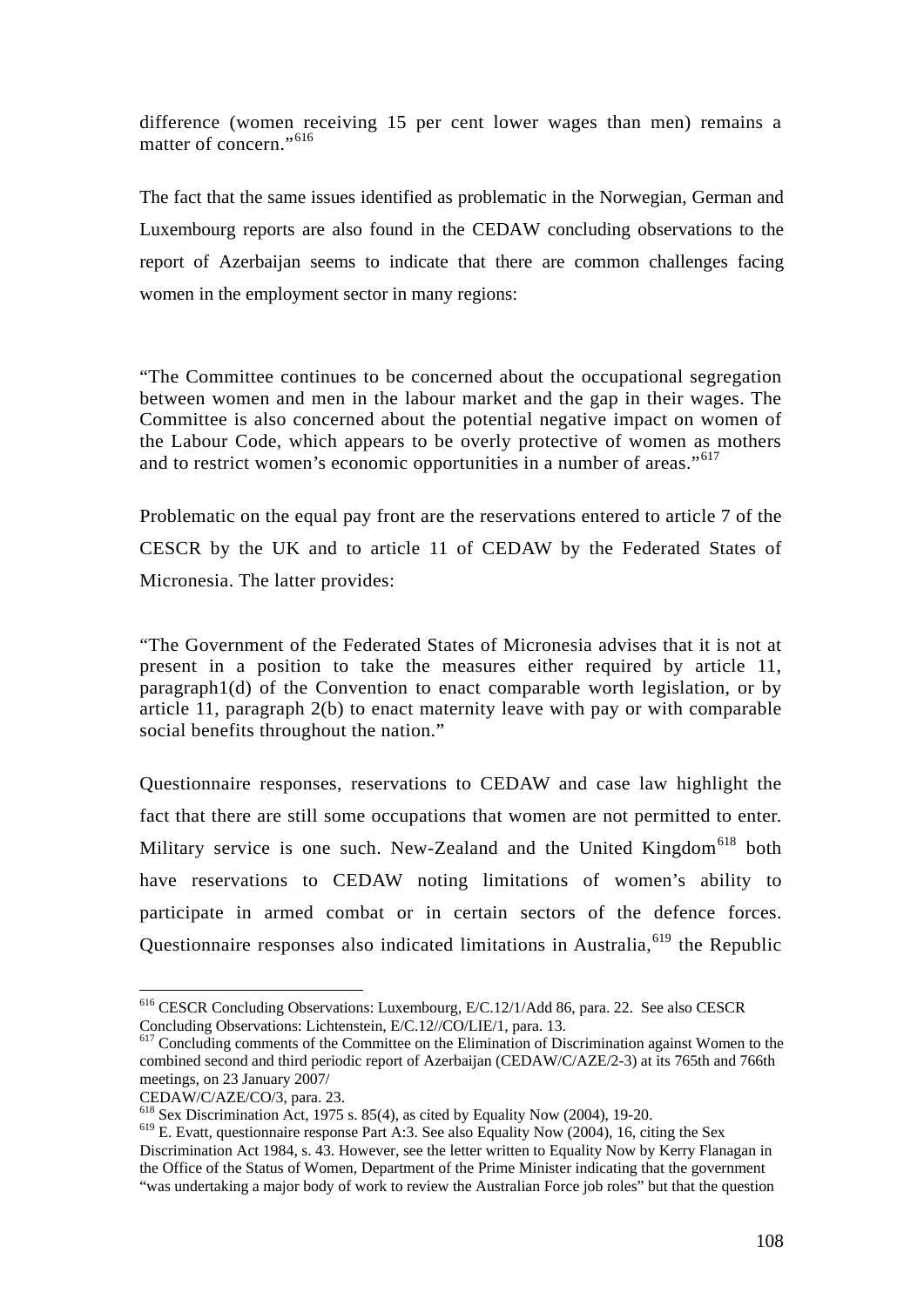of Cyprus<sup>620</sup> and Nepal whose Army Act provides that women can join the army only in certain non combatant positions.<sup>621</sup> The exclusion of women from military service may have other consequences. In Cyprus it was noted that one of the reasons for the reversal in policy on granting automatic citizenship to children born of Cypriot mothers was dictated to by the fact that a male holding citizenship would automatically become eligible for military services and some did not welcome this. Discrimination against women is in their inability to access employment in the army and the denial of opportunities to earn a living in a field of their choosing. The questionnaire response indicated:

"The Army of the Republic Regulations (P.I. 44/1995) require, inter alia, candidates for a 5 year appointment in the army to be (i) male citizens of the Republic of Cyprus or Greece and (ii) to have completed their national service. (Regulation 6 of P.I. 44/1995).

The justification for the gender requirement is the fact that**,** women in Cyprus do not perform military service and, thus, Cypriot women would not, in any case, qualify for appointment.

Notwithstanding this, the Ministry of Defence is currently reconsidering the matter in the light of the Equal Treatment of Men and Women in Employment and Vocational Training Law, 2002 (L.205(I)/2002) taking into account the particularities of the military service."<sup>622</sup>

CEDAW has noted that the rule in Eritrea that exempts married women from performing national service is discriminatory not least because access to land is made conditional on having undertaken national service. $623$ 

Other exclusions identified related to women's ability to work in mines and at night.

#### **Night work and mine work**

Originally limitations on women's ability to participate in work in mines and at night were constructed as being for their "protection."<sup>624</sup> These protections were enshrined

of women carrying arms in combat was a "complex cultural and social issue." Equality Now Annual Report 2004, at 4.<br>
<sup>620</sup> Republic of Cyprus questionnaire response p. 3.

<sup>&</sup>lt;sup>621</sup> The Army Act, 2016 (1959) s. 10, as cited in FWLD questionnaire response Part A:3 p. 7.<br><sup>622</sup> Law Commission, Republic of Cyprus questionnaire response –narrative p. 2.<br><sup>623</sup> CEDAW Concluding Observations: Eritrea,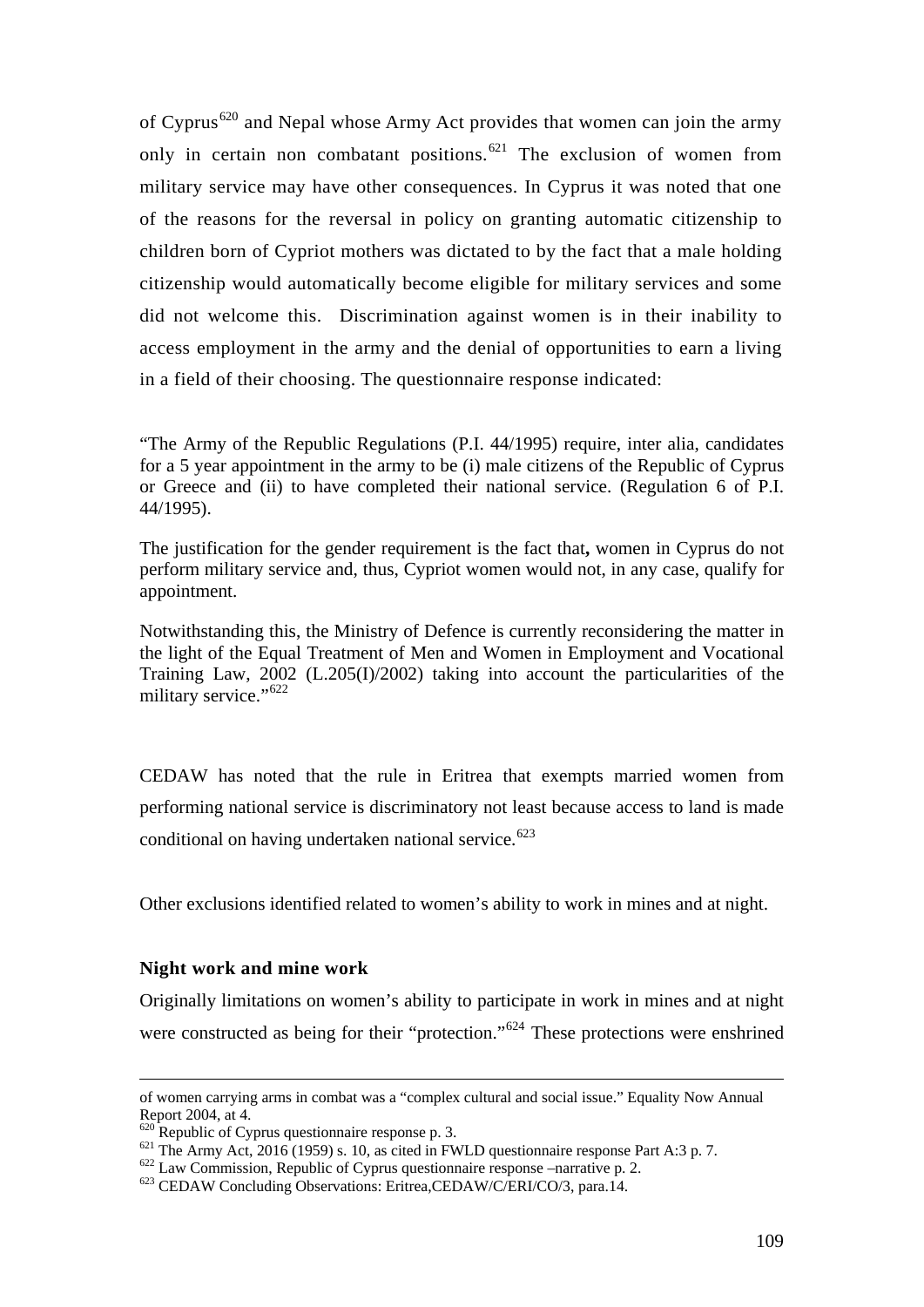in international instruments including the ILO Convention Concerning Night work of Women Industry.<sup>625</sup> This was first concluded in 1919, revised in 1934 and also in 1948. It "provides protection" to women by limiting their participation in industry between the hours of 10pm and 7am. Article 1 provides: "Women without distinction as to age, cannot be employed at night in public or private undertakings except for members of their family." The ILO Convention Concerning Employment of Women in Underground Work of All Kinds,  $1935$ .<sup>626</sup> It provides that no female can be employed in underground work at any time (many State refused to accept these instruments because of their discriminatory nature).

Although well meant at the time, the instruments are now considered as being out of date, discriminatory, paternalistic and as stereotyping women. Specifically the ban on night work is criticised for assuming that women are home makers and care givers but not breadwinners. The exemption for working for family reflects expectations that women will work without pay for family and indeed suggests that this is not work at all. Perhaps crucially in employment terms is the fact that night work is paid at double the rate of day time employment thus denying women the right to participate in night work is tantamount to limiting their income earning opportunities. Similarly accusations of paternalism have been made about denying women the right to work in mines. States are criticised for making choices for women and again for limiting their work horizons. Although initially the ban was put in place for the protection of women's health and because it was felt that women should not be made to do work which may be potentially harmful or hinder their ability to reproduce, it is now argued that developments in medical knowledge should be reflected by the removal of these  $bars$ <sup>627</sup> While many States have heeded these criticisms, questionnaire responses, reservations and information gathered by Equality Now on the Labour laws of China,<sup>628</sup> Latvia<sup>629</sup> and Madagascar<sup>630</sup> suggest that many have not. In its pre-

 $624$  N. Hevener "An analysis of gender-based treaty law: Contemporary developments in historical perspective" (1986) 8 *Human Rights Quarterly* 70.<br><sup>625</sup> ILO Concerning Night Work of Women Employed in Industry, 1919 (Convention No. 4), revised in

<sup>1934 (</sup>Convention No. 41), and 1948 (Convention No. 89).

<sup>&</sup>lt;sup>626</sup> Convention Concerning the Employment of Women in Underground work in Mines of all Kinds (Convention No. 45).<br> $627$  CEDAW, art. 11 (3).

 $628$  China Labour Act 1994 Chapter VII s. 59 (mine work) –as cited in Equality Now (2004) 18.

<sup>629</sup> Latvia Labour Law, 2001 ss. 53, 136, 138 (travel restrictions, over time, night work), as cited in Equality Now (2004), 18.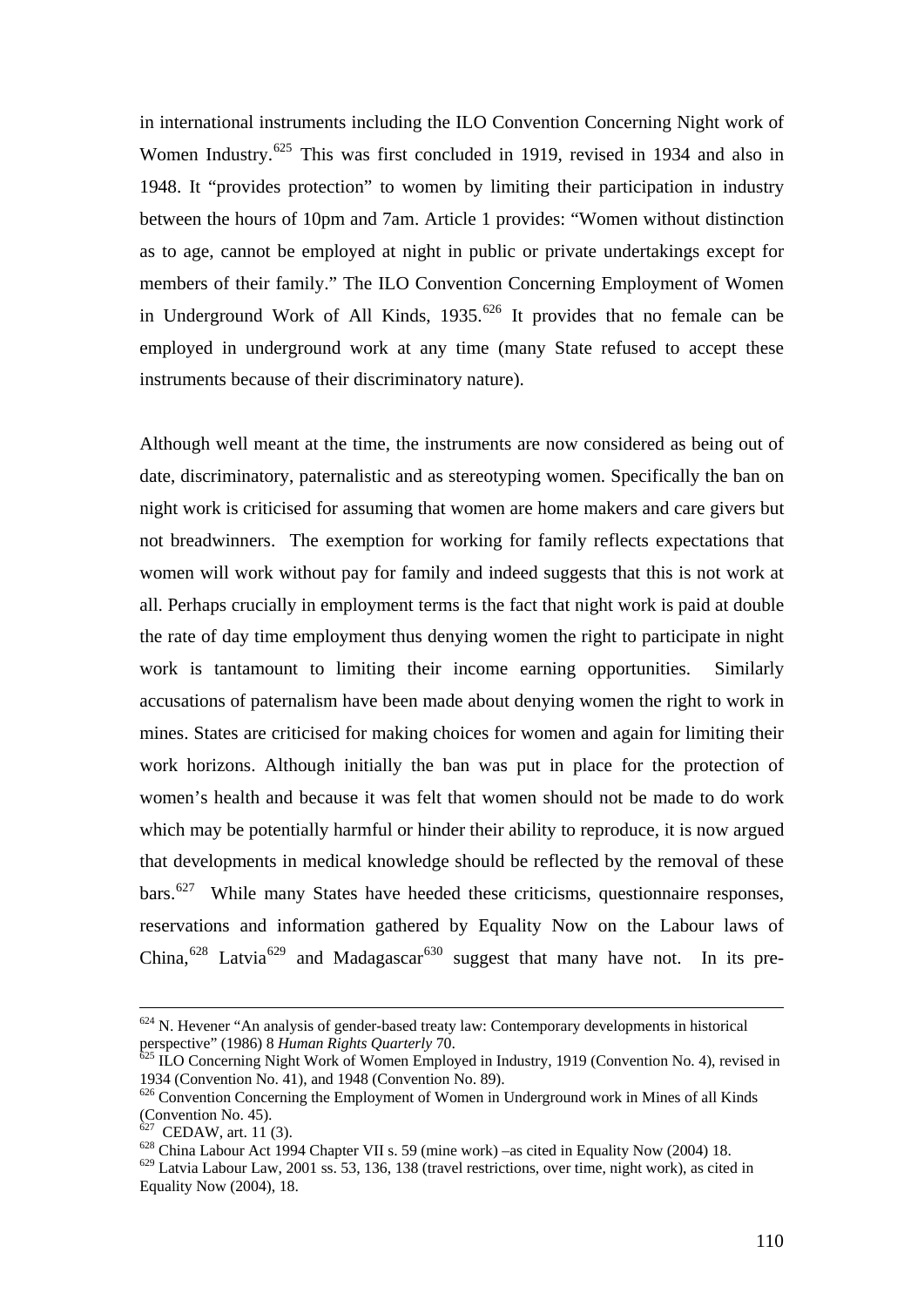sessional questions sent to the DRC in preparation for consideration of the country's fourth and fifth periodic reports, CEDAW raised the issue of the night work exemption for women in article 124 of Labour Code.<sup>631</sup> In the concluding observations to the State's report, CEDAW merely mentions the Labour Code as a cause for concern but does not isolate the exclusion of women from working at night as a particular problem.<sup>632</sup>

Some questionnaire respondents cited the existence of these exclusionary rules as being positive measures. Nigeria was one which identified the Labour Act as providing protection:

"Section 55 which provide that no woman shall be employed on night work in a public or private industrial undertaking or in any branch thereof or in any agricultural undertaking or in any branch thereof.

Section 56 (1) provides that no woman shall be employed in any work in any mine."<sup>633</sup>

Also noted in the questionnaires were limitations placed on women's ability to take up work without parental or spousal consent.

#### **Barriers to Employment – the requirement for family or spousal consent**

In Nepal a constitutional challenge brought to the rule in section 12 of the Employment Act, 1986 requiring foreign employment agencies to obtain the consent of the guardian and government before a woman could take up foreign employment was upheld as consonant with special laws for the advancement and protection of women.<sup>634</sup>

In the DRC a married woman cannot participate in commerce/take up salaried employment without the consent of her husband. The questionnaire response indicates that in practice this means that women cannot participate in the economic life of the

 <sup>630</sup> Madagascar, Labour Code (Law No. 94-029 of August, 25, 1995), art 92 (no night work without permission of labour minister), as cited in Equality Now (2004), 19.<br>  $^{631}$  CEDAW/C/COD/O/5, item 23 of CEDAW list of issues, in OMCT (2006), 22.

<sup>632</sup> CEDAW Concluding Observations: DRC fourth and fifth periodic reports, para.21<br><sup>633</sup> The Labour Act 1971 Cap 198 laws of the Federation, as cited in WILDAF Nigeria questionnaire response Part C:1.

<sup>634</sup> *Advocate Sabin Shrestha v. HMG/Nepal,* Court Bulletin 2958 b.s. Vol. (19) p.1., as cited in FWLD questionnaire response Part B:3 case no. 27 on p. 24.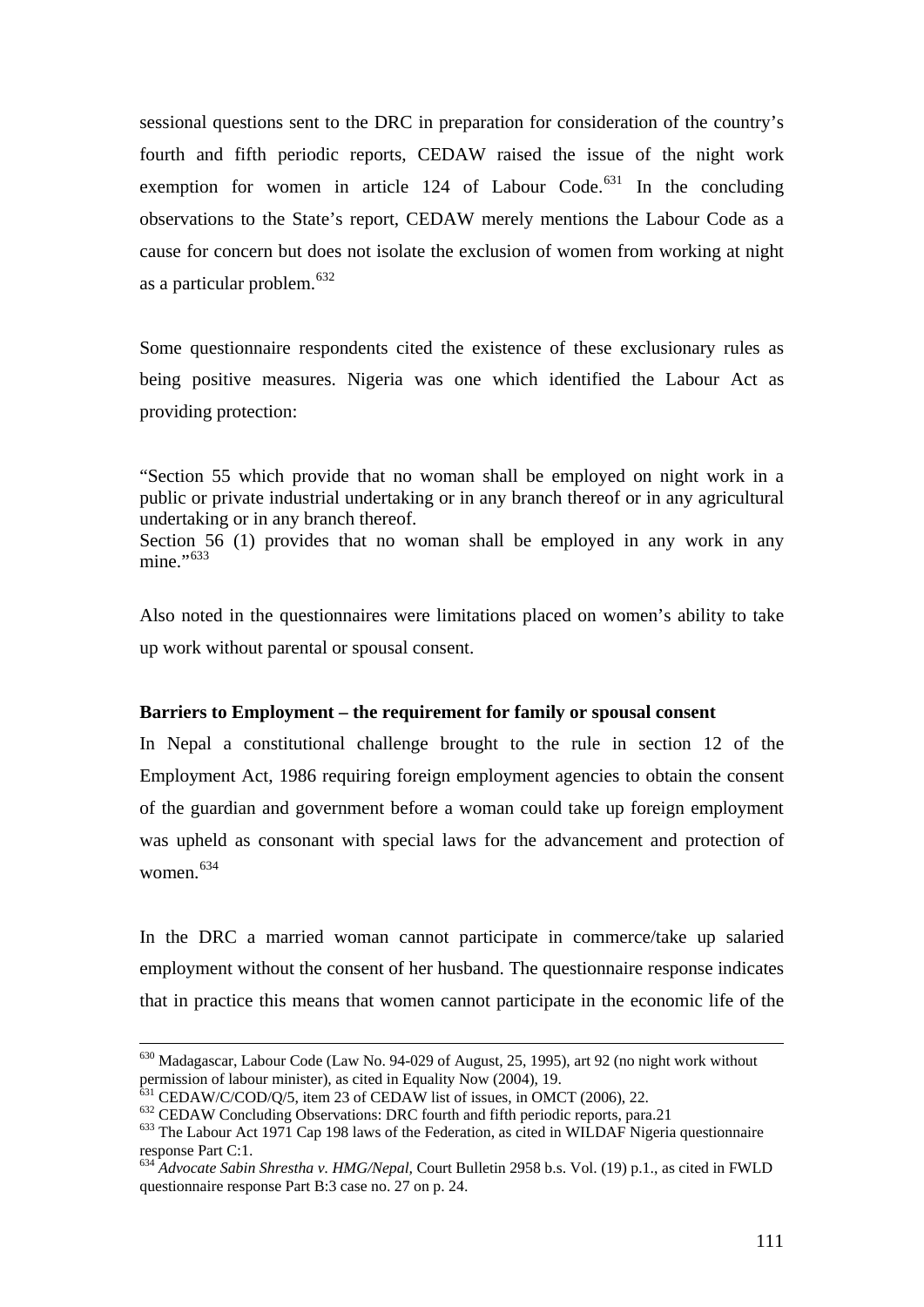country in the same way that men can**.** 635 Linked to those provisions of the Family Code giving the husband marital power<sup>636</sup> and which indicate that a husband is responsible for making decisions in the home including about what to do with money earned by the wife in the course of her profession,  $637$  this constitutes serious discrimination against women. Equally problematic are the reservations of Malta to article 13 of CEDAW:

"The Government of Malta reserves the right, notwithstanding anything in the Convention, to continue to apply its tax legislation, which deems, in certain circumstances, the income of a married woman to be the income of her husband and taxable as such.

The Government of Malta reserves the right to continue to apply its social security legislation, which in certain circumstances makes certain benefits payable to the head of the household, which is, by such legislation, presumed to be the husband."

This reservation creates a disincentive for (married) women to work. A different kind of (marital) status discrimination was identified in the questionnaire response from the Bangladesh National Women Lawyers Association. A rule that only married women could be appointed to be Health Assistants was successfully challenged as constituting discrimination.<sup>638</sup> In a slightly different context both FWLD (Nepal) and Sisters in Islam (Malaysia) give examples of positive challenges to discriminatory practices within the airline industry. Sisters in Islam cite the case of *Beatrice Fernandez v Sistem Penerbangan Malaysia & Anor*:

"This is a case concerning discrimination at the workplace. In 2005, JAG lent its support to female staff of Malaysian Airlines who filed a case against the company and the staff union for gender discriminatory practices. Among these were the requirement that all female flight attendants resign from their jobs when they became pregnant; the practice of limiting each female flight attendant to a maximum of two children; and forcing them to retire at 40 years of age (45 years for senior female flight attendants) while male flight attendants retire at 55 years of age."<sup>639</sup>

Another area of discrimination in employment was maternity.

<sup>&</sup>lt;sup>635</sup> Art 4 of the Decree of 2 August 1913, as cited in MONUC (Droit Commercial).<br><sup>636</sup> Art 448 Code de la Famille, as cited in MONUC (Code de la Famille).<br><sup>637</sup> Arts 497 (2), 515, 524 and 531 Code de la Famille, as cited response PartB:3.

<sup>639</sup> *Beatrice Fernandez v Sistem Penerbangan Malaysia & Anor* [2004] 4 CLJ 403, as cited in Sisters in Islam questionnaire response Part B:3. See also the Nepalese case of *Rina Bajracharya v. HMG, Secretariat of Minister of Council et al NKP*, 2057, Vol. V, pg.376, as cited in FWLD (Nepal) questionnaire response Part B:3 (case 3 p.16).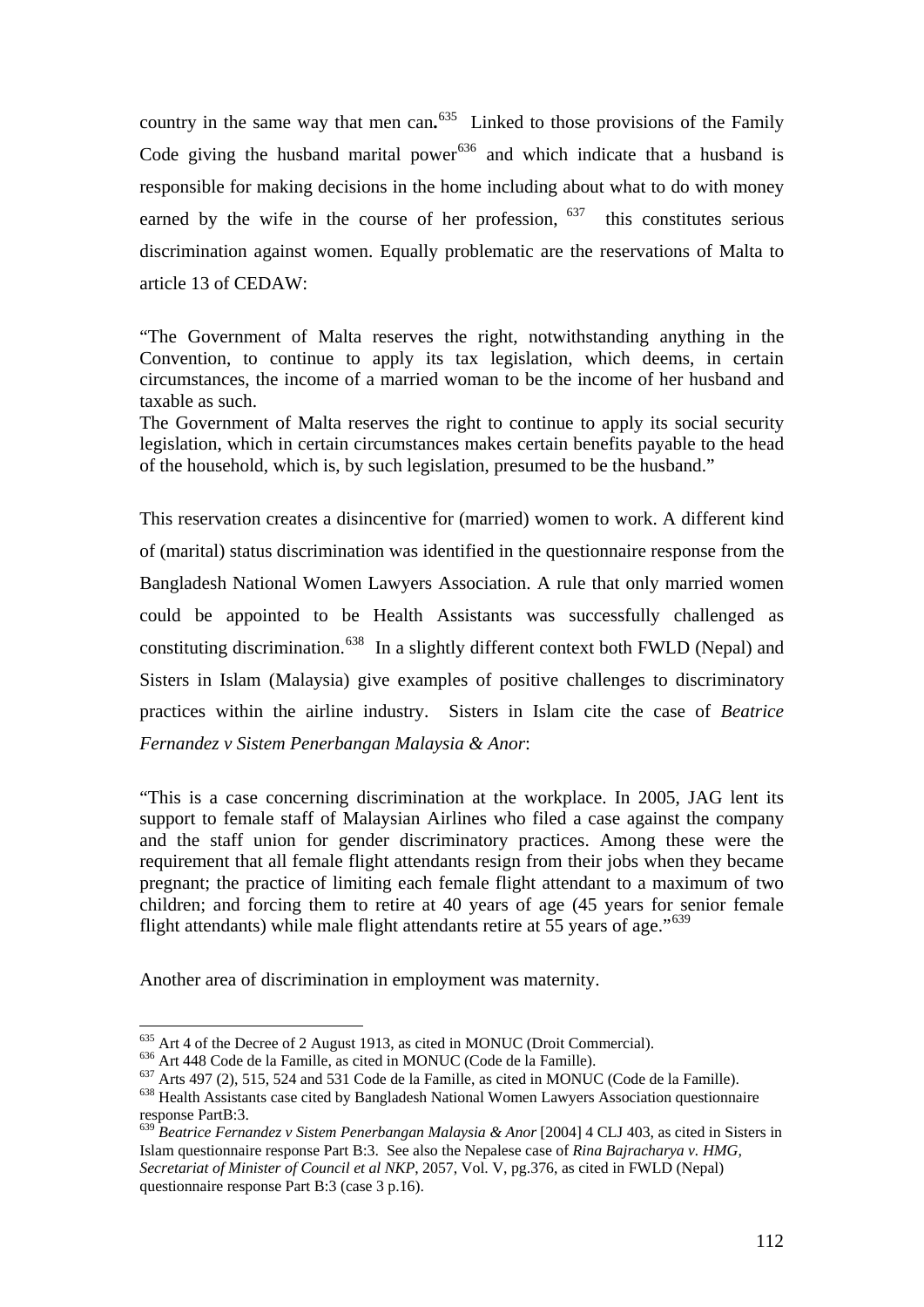# **Maternity policy – hampering women's ability to participate in the labour market**

While acknowledging women's unique reproductive burden in bearing children, human rights law makes clear that women should not be discriminated against in the workplace either because they might fall pregnant or because they have fallen pregnant. They are to be given equal opportunities which include access to (paid) maternity leave. The State's obligation under article 11 (2) (b) of CEDAW were spelled out in *Dung Thi Thuy Nguyen v. The Netherlands*: *640*

"Article 11, paragraph 2 (b, obliges States parties in such cases to introduce maternity leave with pay or comparable social benefits without loss of formal employment, seniority or social allowances. The Committee notes that article 11, paragraph 2 (b) does not use the term 'full pay', not does it use 'full compensation for loss of income' resulting from pregnancy and childbirth. In other words the Convention leaves to States parties a certain margin of discretion to devise a system of maternity leave benefits to fulfil Convention requirements."<sup>641</sup>

In a dissenting opinion, three CEDAW members added:

"It can be argued that the explicit wording of article 11, paragraph 2 (b), read in conjunction with other subparagraphs of article 11, paragraph 2, is aimed primarily at women as salaried employees in the private and public labour market sectors. On the other hand, the provision can also be interpreted to mean that States parties are also obliged to provide for a maternity leave with pay for self employed women."642

The dissenting addendum is particularly important in light of the fact that many women find themselves either self employed or working in the informal sector without access to employee benefits. In light of this it is important to note the provisions of the African Protocol on the Rights of Women requiring States to:

"establish a system of protection and social insurance for women working in the informal sector and to sensitise them to adhere to it: $"$ <sup>643</sup>

And: "guarantee adequate and *paid* pre and post-natal maternity leave I both the private and public sectors."<sup>644</sup>

<sup>640</sup> *Dung Thi Thuy Nguyen v. The Netherlands,* Communication No. 3/2004 Views of the Committee CEDAW, A/61/38 (2006) Annex VIII.<br><sup>641</sup> Ibid. para. 10.2.

<sup>&</sup>lt;sup>642</sup> *Ibid*, Individual opinion of Committee members, Naela Mohamed Gabr, Hanna Beate Schopp-Schilling and Heisoo Shin (dissenting), para. 10:3.

<sup>643</sup> African Protocol on Women's Rights, 2003, art. 13 (f). 644 *Ibid*, art. 13 (i).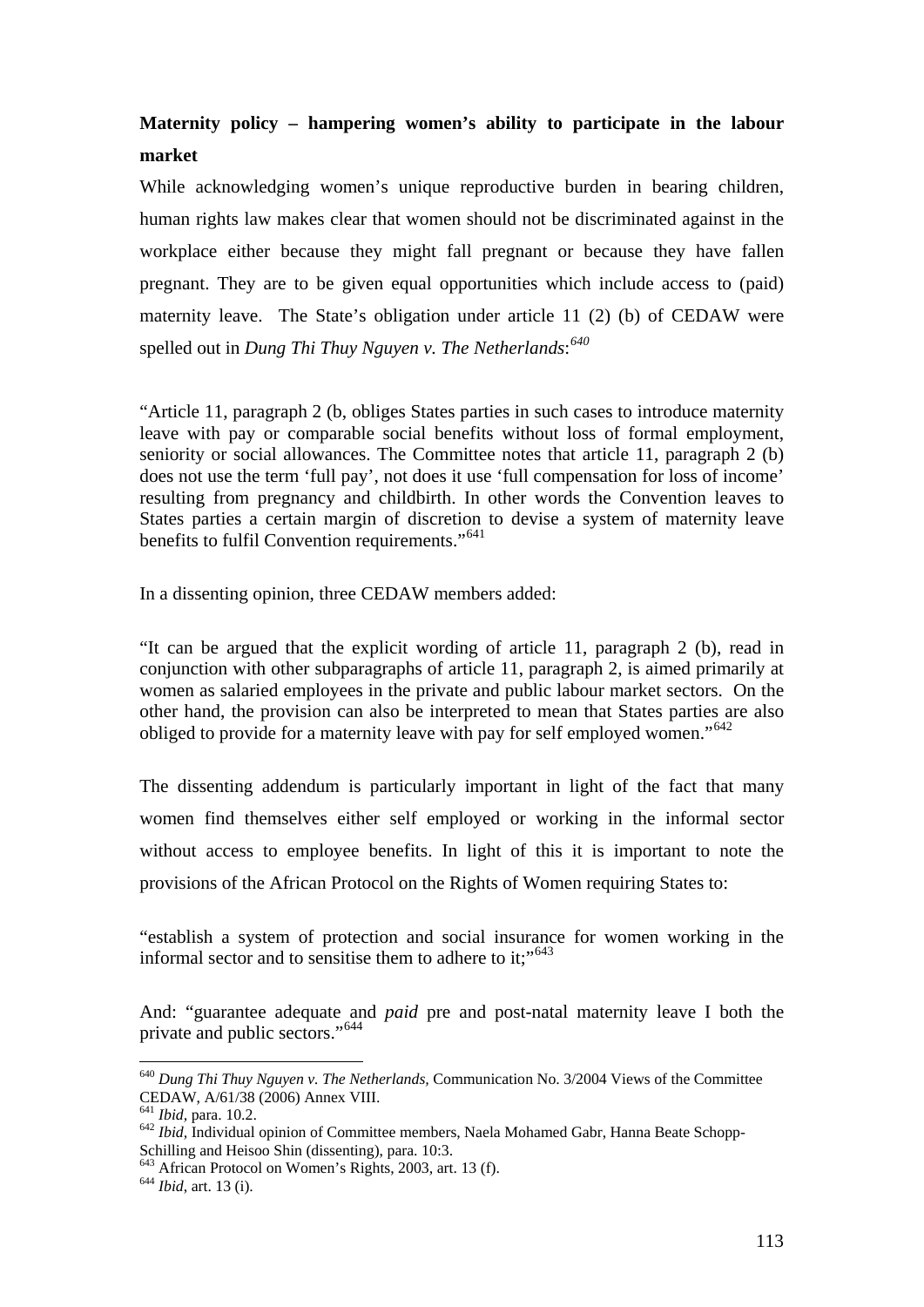There are still States which seek to throw the reproductive burden onto women's shoulders for them to bear alone. In the DRC, the law provides that a woman cannot take annual leave if she has already had maternity leave in the same year.<sup>645</sup> This seems to punish women and suggest that child bearing is something that they do for their own selfish reasons rather than as a social function as anticipated by article 5 (b) of CEDAW**.** 

The denial of maternity pay to women may also hamper their life chances as they may not feel able to have children. For this reason the reservations of both Australia and Micronesia to article 11 (2) (b) of CEDAW noting their inability to guarantee maternity pay and social benefits are to be regretted.

A major problem in employment is the non recognition of certain categories of employees who are therefore left without legal protection. Particularly vulnerable are domestic workers, especially if they are migrants.<sup>646</sup> The questionnaire response from Fiji reported: "Moreover Fiji's 1965 Employment Act does not adequately cover domestic workers such as cooks, house cleaners, gardeners, and washerwomen ."<sup>647</sup> In its concluding observations to the report of Germany in 2004, the Committee recommended that: "the State party intensify efforts to protect the human rights of foreign women domestic workers in diplomatic households."<sup>648</sup>

A final consideration is that of the different ways in which pensions for men and women are calculated and the potential discrimination that may occur.

#### **Entitlement to Pension and other Benefits**

It would appear that in some jurisdictions there is on going discrimination between the way that the law treats women in relation to entitlement to benefits and especially pensions. The response of the Nepalese Forum for Women, Law and Development showed that the discrimination was to be found in the pension rules of many public

<sup>645</sup> Article 25 of Loi No. 81-003 du Juillet 1981 portant statut du personnel de carrière des services public de l'Etat, in MONUC questionnaire response (III). See also OMCT (2006), 22.

<sup>646</sup> B. Ehrenreich and A. Hochshild *Nannies, Maids and Sex Workers in the New Economy* (London, Palgrave, 2003); UNIFEM *Claim and Celebrate Women Migrants Human Rights through CEDAW:* 

<sup>&</sup>lt;sup>647</sup> OHCHR questionnaire response Part A:3.<br><sup>648</sup> CEDAW Concluding Observations: Germany, A/59/38, para. 395.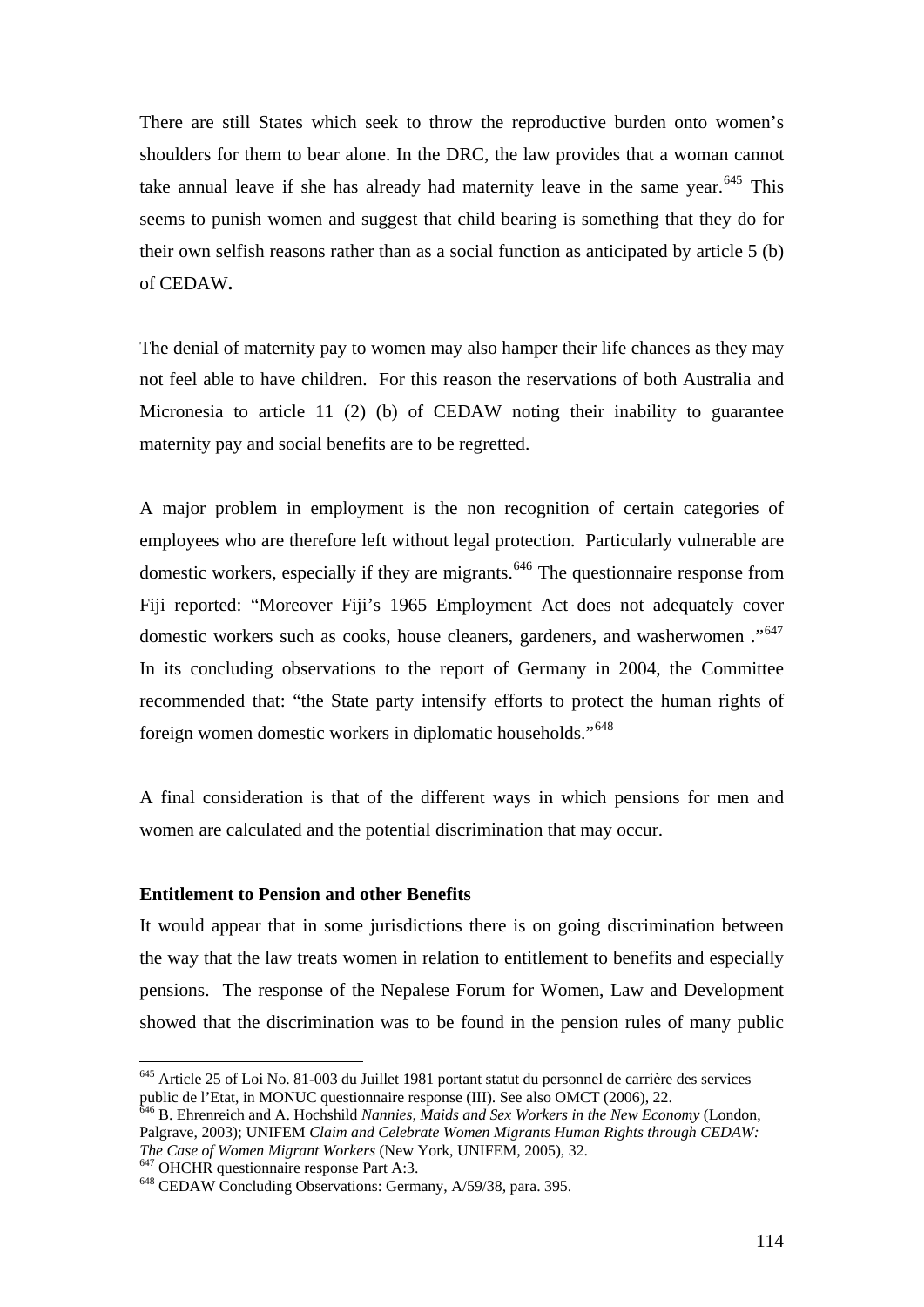bodies.649 The Civil Service Act, 1992 provides that pension entitlement accrues to a person who has more than 20 years service. Retirement age is set at 58 years. The Act allows women to join the civil service until the age of 40 whereas men are only permitted to join up the age of 35. Technically therefore, women are given a benefit (later entry into the civil service) that is not given to men. However, in practice a woman who joins the civil service at 39 or 40 cannot draw a pension because she would not have served the 20 year minimum. <sup>650</sup> Clearly what starts off as a measure to benefit women, can work against them. Removing the discriminatory effect of the provision may require that pension be paid on a pro rata basis or indeed that the pensionable age be raised to 60 to enable those who wish to, to serve the requisite number of years entitling them to a full pension. It is here worth acknowledging that there was also discrimination against men in the Police Rules, 2049 (1992). These provided that a widower's right to "receive his dead wife's (women police personnel) pension is under discretion."651 A different, but common, problem was identified in South Africa which provides for different ages of retirement for men and women. The response of the Women's Law Centre (WLC) noted that the constitutionality of this difference in treatment was being challenged.<sup>652</sup>

#### **Summary**

<u>.</u>

This part of the report has presented a snap shot of some of the laws identified by questionnaire respondents as causing concern. The fact that more than 60 years after the foundation of the UN and the adoption of its Charter "reaffirming faith in the fundamental human rights, in the dignity and worth of the human person, in the equal rights of men and women", one half of the population, women, continue to experience State sanctioned and condoned discrimination speaks volumes about the commitment

<sup>649</sup> FWLD, response to questionnaire Part A:3. They cite, amongst others, the Act Relating to the Remuneration Terms and Conditions of the Judges of the Supreme Court, 1026 (1969) ss. 7 (c) (5) and 7 (c) (3), (6); the Act Relating to the Remuneration, Terms and Conditions of the Judges of the Appellate and District Court, 2048 (1991) ss. 32(5), 32 (3) and (6); Civil Service Rules, 2050 (1993) ss. 98 (2), 98 (3), 98 (6), 101 (2); Nepal Health Service Rules, 2055 (1999) ss. 95 (2), 95 (3), 95 (6), 99 (2); Parliament Secretariat Personnel Administration Rules, 2059 (undated) ss. 83 (2), 83 (3), 83 (6); Postal Savings Bank Regulations, 2033 (undated) s. 11 (3); Armed Police Rules, 2060 (undated) s. 58 (3); Rules of Service of the Tribhuvan University Teachers and Staff, 2050 (undated) ss. 56 (3), 57 (1), 59 (2) and Royal Nepalese Army (Pension, Gratuity and Other Facilities) Rules, 2033 s. 7 (6). It is worth noting that the Gender Equality Act may have resulted in the amendment or repeal of some of these.

<sup>&</sup>lt;sup>650</sup> Civil Service Act, 1992 s. 37(1). See also response of OHCHR Nepal to Part A:4 questionnaire.<br><sup>651</sup> Police Rules, 2049 (1992), as cited by FWLD Part A:3.<br><sup>652</sup> WLC response to Part A:5.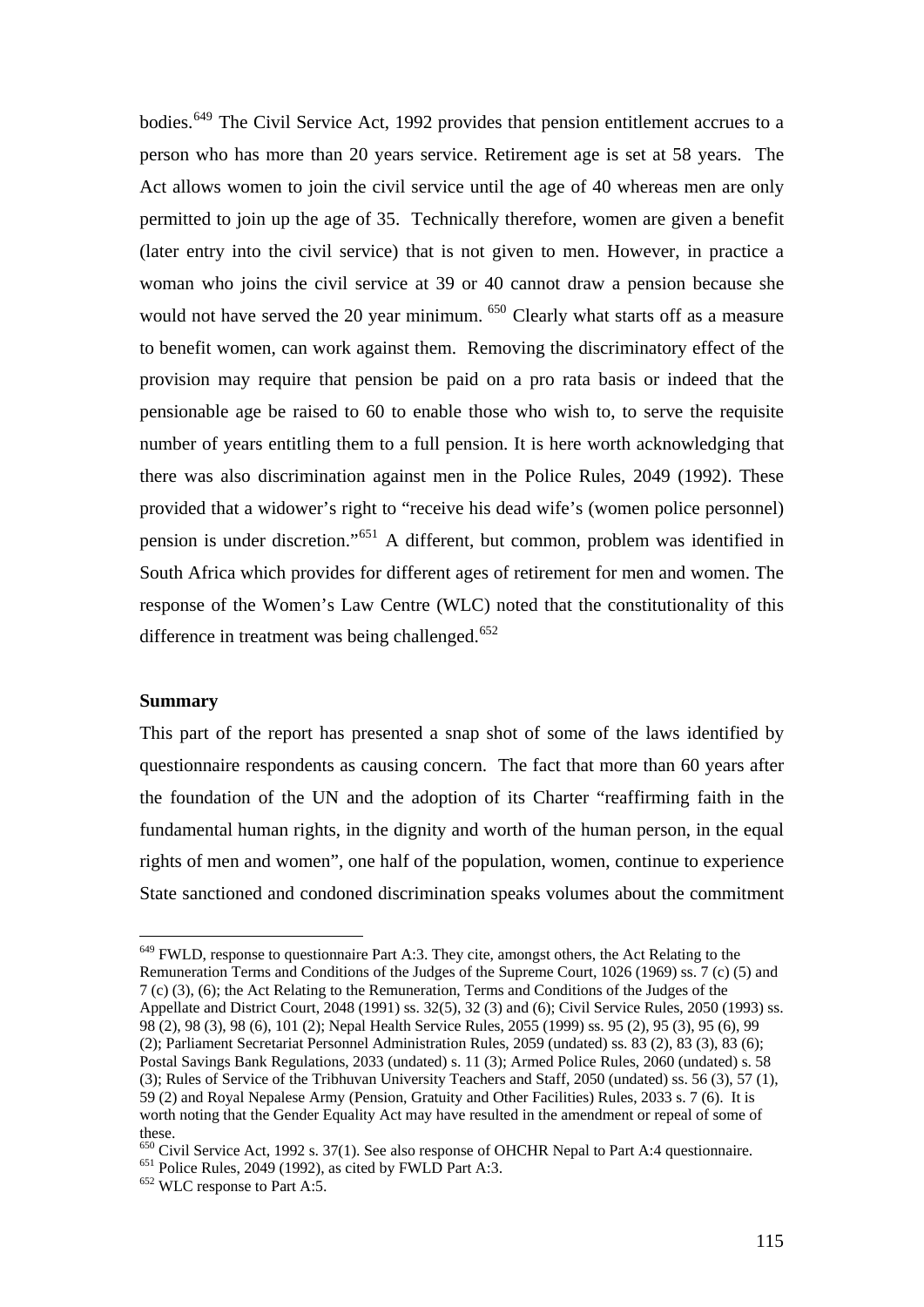of States to women's rights. Clearly the pledge made in Vienna and repeated in Beijing that "women's rights are human rights" is still more rhetoric than action. Similarly, the promise given in Beijing to tackle de jure discrimination remains unfulfilled.

Although the focus has been on de jure discrimination, it is clear that the conditions of oppression and lack of voice and opportunity are as much a part of the discrimination that women experience as the laws. If anything the laws merely reflect and reinforce this gendered disregard for their worth as human beings. This calls for a holistic consideration of the causes of women's disadvantage and robust responses thereto. From a legal perspective, this demands that discriminatory laws are amended or repealed. Furthermore there needs to be greater commitment to the implementation of laws. Here is worth recalling the recommendation made in CEDAW's concluding observations to the report of Canada in 2003: "The Committee urges the State party to find ways for making funds available for equality and test cases under all jurisdictions and for ensuring that sufficient legal aid is available to women under all jurisdictions when seeking redress in issues of civil and family law and in those relating to poverty issues."<sup>653</sup>

<sup>653</sup> CEDAW Concluding Observations: Canada, A/58/38, Part D 336-389, at para. 356.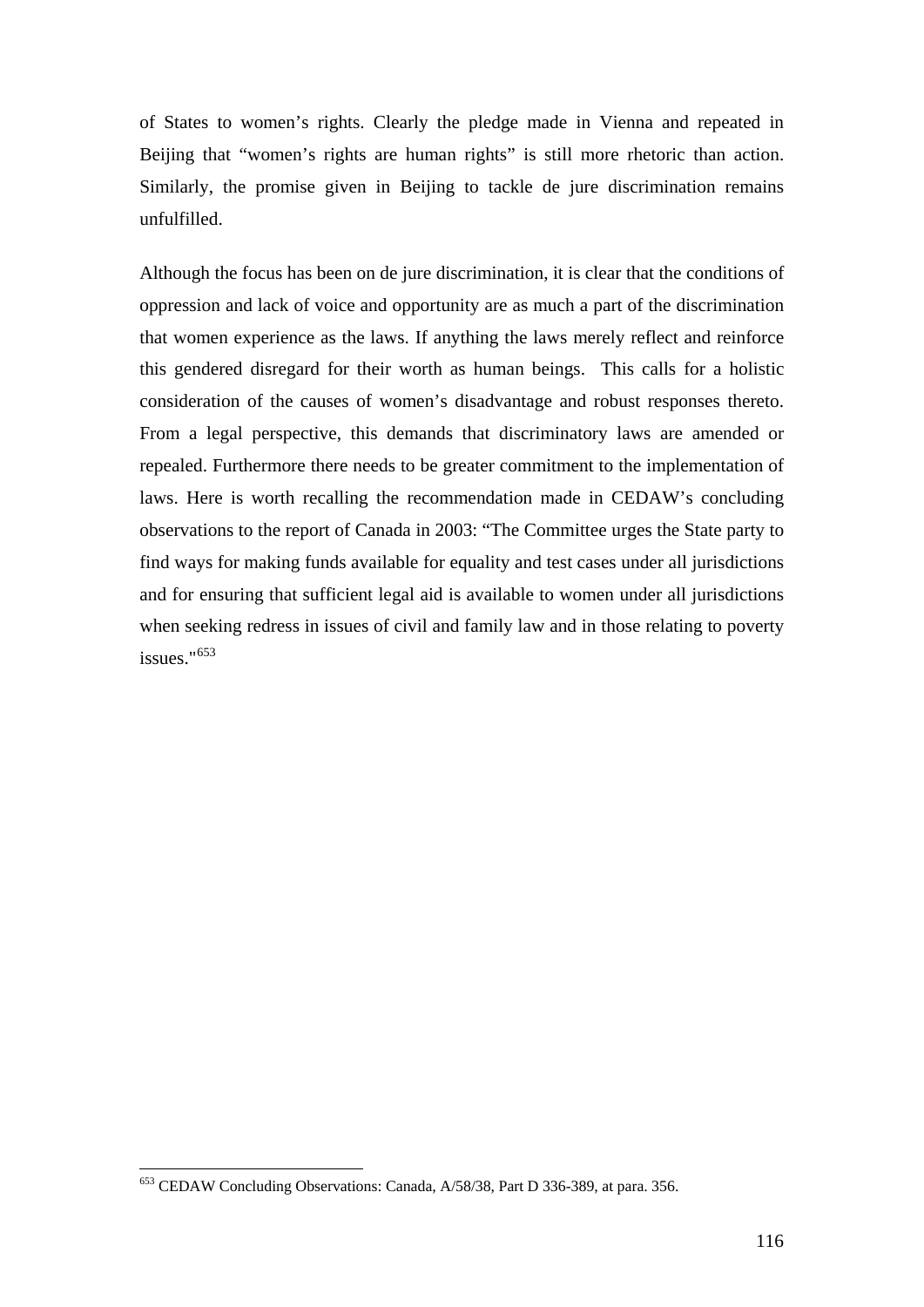# **PART E – IS THERE A NEED FOR A SPECIAL RAPPORTEUR ON LAWS THAT DISCRIMINATE AGAINST WOMEN?**

In both interviews and the questionnaire responses, it became clear that the arguments being put forward in support and against the creation of a new mechanism on laws that discriminate against women mirrored many of those already canvassed.<sup>654</sup> From the questionnaire responses, the vast majority of those addressing Part F on the advisability of a Special Rapporteur on laws that discriminate against women were in favour of the creation of such a mechanism.

This section starts by considering the views of those who were opposed or sceptical about the need for the creation of new mechanism. They argued the following in outline:

- vi) that the creation of new mechanism would result in duplication;
- vii) it would take away from the work of CEDAW;
- viii) other committees would stop focusing on women's rights issues;
- ix) that there was already a special rapporteur dealing with violence against women;
- x) that a focus on *de jure* discrimination was not helpful.

These views were countered by those in favour of the creation of a special mandate to deal with laws that discriminate against women. Bridging the two were those who could see both sides of the argument and who were concerned with the implication of a special mechanism on laws that discriminate against women on the UN's mainstreaming project.

In presenting the arguments, it seems best to let the voices of the various protagonists speak for themselves.

# **Arguments against the appointment of a special rapporteur on laws that discriminate against women**

*i) Duplication-Need to consolidate rather than create yet more mechanisms* 

<sup>1</sup> 654 See E/CN.6/2006/8 and E/CN.6/2007/8.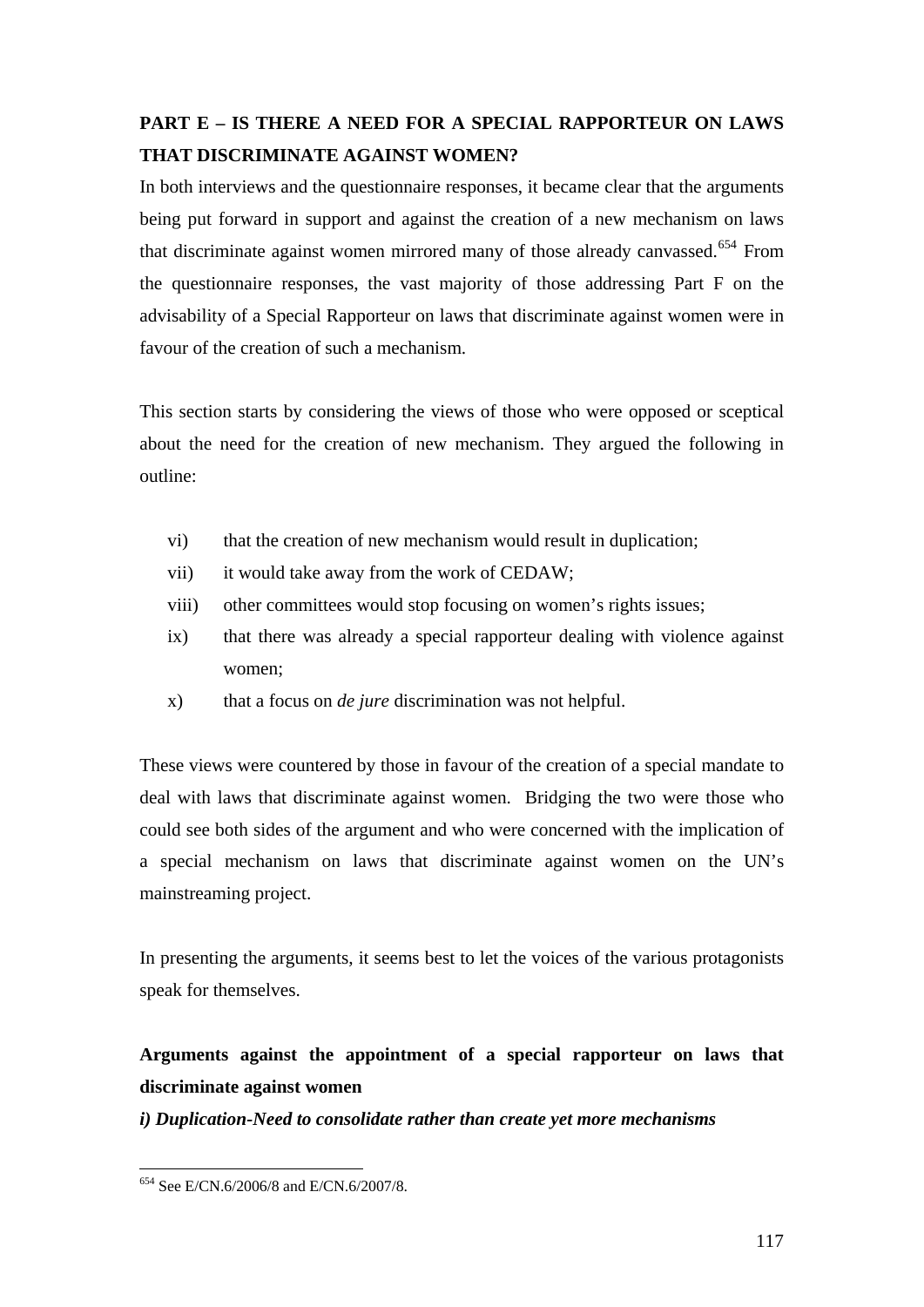It was argued that there was a proliferation of special rapporteurs. This was seen as counter-productive and as an unnecessary expense. Instead there needed to be consolidation of existing mechanisms to try to prevent mechanism fatigue. A UN official working with a specialised agency argued:

"We do not need other mechanisms. We have enough. We need to work with what we have. We need to make them more efficient and try to make them collaborate with each other and strengthen each other's work and disseminate. Even in the field people don't know all the Special Rapporteurs or what they do or where to find their work. There is a lot that we need to do now with what we have."<sup>655</sup>

This was echoed by a Geneva based UN official who commenting on the mandate review that was on going at the time asked:

"If there are 41 special rapporteurs, do we need another? It is not about numbers but about whether the need is there. It may be political-will the Council approve it?... Let's look at what we have in all parts of the house, especially when CEDAW comes here, see what our strengths are and what we can do together. We need to know what we have."

Yet another UN official working for a specialised agency cautioned: "you don't want to expand mandates indefinitely. The more mechanisms there are, everything ceases to have meaning or authority."<sup>656</sup>

### *ii) What about CEDAW? Will a new mechanism not duplicate it?*

Concerns were expressed about overlap or duplication with CEDAW. A key State obligation under the Convention is the amendment or repeal of laws that discriminate against women. With this in mind, would not the creation of a Special Rapporteur on laws that discriminate against women merely duplicate the work of CEDAW or, as suggested by some, result in an encroachment on CEDAW territory? Responding to a letter from the Chief of the Women's Rights section of DAW asking for his opinion on the advisability of a special rapporteur on laws that discriminate against women, the Chairperson of the Committee on the Rights of Migrant Workers had noted:

"The Committee discussed this matter at its recently held  $5<sup>th</sup>$  session. The majority of the Committee members is of the opinion, that while it is important to study the issue

<u>.</u>

 $655$  Interview with UN official, specialised agency, New York, March 2007.  $656$  UN Official interviewed in New York, March 2007.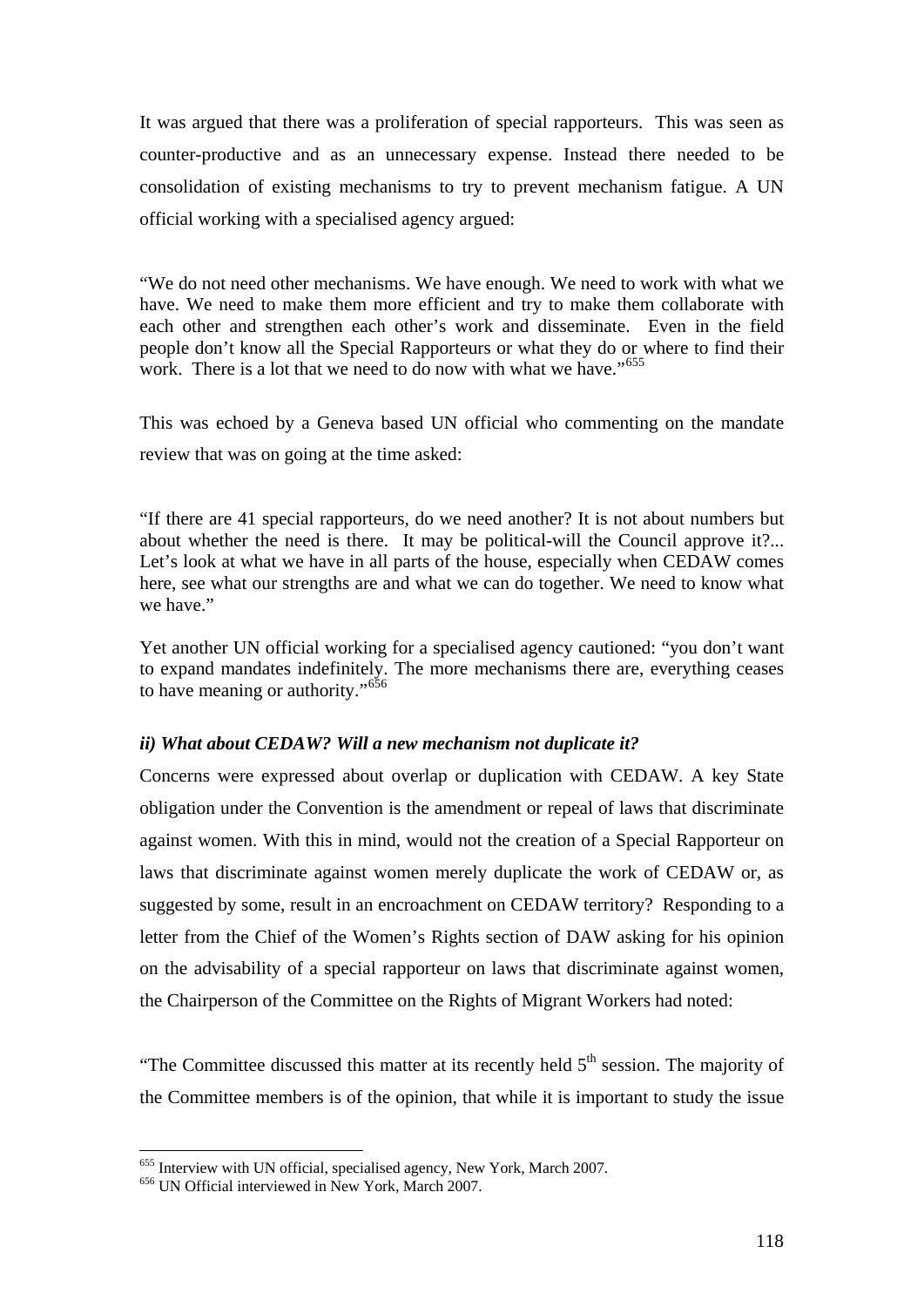of legislation that discriminates against women, care should be taken to avoid duplication with existing bodies and procedures, in particular the Committee on the Elimination of Discrimination against Women."<sup>657</sup>

#### *iii) Other Committees will stop addressing women's rights*

A UN official based in Geneva cautioned that the appointment of a new Special Rapporteur on laws that discriminate against women may lead human rights committees to abandon the work that they were doing on women's rights reasoning that the matter was being tackled elsewhere. This recalls the arguments over whether there was a need to elaborate a separate treaty focusing on the rights of women: would it help to focus to issues of special concern to women or would it lead to their ghettoisation?

# *iv) There is already a special rapporteur on violence against women and another on trafficking – why is another needed on laws that discriminate against women?*

The question asked was, what is a Special Rapporteur going to achieve that existing mechanisms cannot, or put differently, why is a Special Rapporteur likely to be more effective than existing mechanisms? There was a link here with the duplication argument it being felt that "women's issues" were, or should already have been covered by the two Special Rapporteurs on violence and trafficking.

The questionnaire response from OHCHR Guatemala noted:

"At the international level, the CEDAW Committee together with the Special Rapporteur on Violence against women, are effective mechanisms to address discriminatory laws against women. Furthermore, as a crosscutting issue other human rights treaty bodies, have addressed these issues successfully. Thus we believe the existing mechanisms are effective enough to address this issue." <sup>658</sup>

#### *v) Limitations of a Focus on De Jure Laws*

The criticisms were two fold. One was about the problems thrown up by implementation with it being noted that it was not the laws per se that were always the problem, but rather the implementation. The second issue identified was the

<sup>657</sup> Letter from Prasad Karlywasam, Chairperson Committee on the Rights of Migrant Workers to Ms Christine Brautigam, Chief Women's Rights Section, DAW, dated Geneva 8 November, 2006.

<sup>658</sup> OHCHR Guatemala questionnaire response Part F.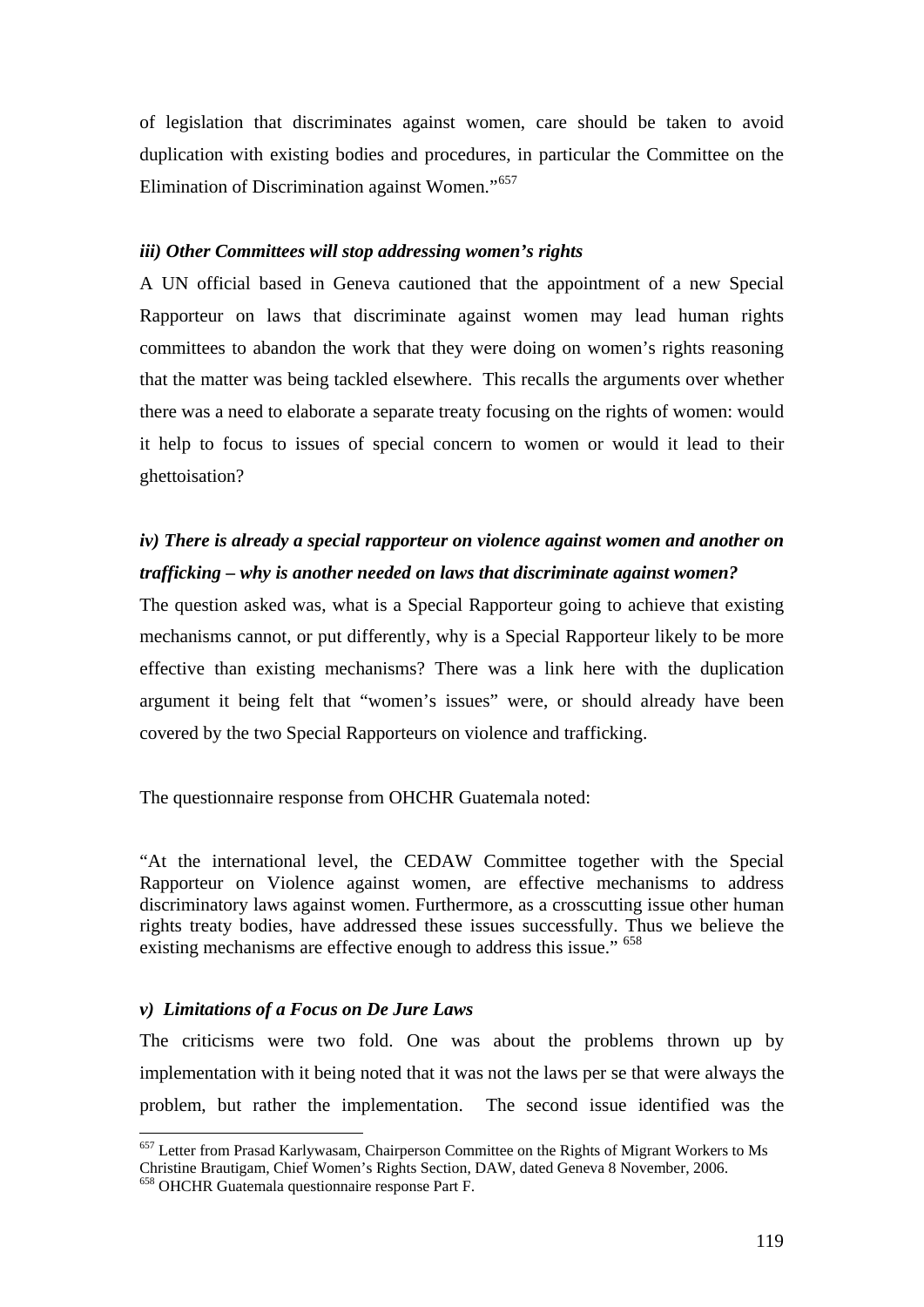perceived focus on State enshrined laws to the exclusion of community or customary laws. This was linked to arguments about the limits of law to change behaviour and of course of the usefulness to women of "law", broadly constructed.

Bringing all these arguments together without rejecting the idea of a special rapporteur on laws that discriminate against women outright, was Marsha Freeman, founder of International Women's Rights Action Watch, Minnesota. In an email and questionnaire answer, her response to the question "do you think that there is a need for the creation of a special mechanism to address laws that discriminate against women or are the existing mechanisms sufficient?" was as follows:

 "Not particularly. I don't think existing mechanisms are sufficient, but I am not sure this is the way to go.

I have some doubts about the Special Rapporteur idea, although I am not totally against it. It will be very difficult to get a mandate adopted that covers the territory properly, and even more difficult to find appropriate resources.

1. Unless the mandate is drawn very broadly, addressing laws that discriminate on their face is on its own not very helpful. As you well know, one can have all the laws in place and still have heavy discrimination because of failure to implement or enforce, with all the issues of political will, culture, patriarchal power, and resource allocation that that entails. I would be concerned that a focus on eliminating discriminatory laws, without further elaboration of the mandate, would allow governments to claim progress by simply changing some words. Not enough.

2. Addressing laws that discriminate in effect is another issue and requires excellent documentation on discriminatory (disparate) impact. The SR would have to both have the expertise and be properly resourced to deal with that. Then all the other factors noted above still apply.

3. I think the work of any special rapporteur relating to sex discrimination should be better integrated with the work of CEDAW and the other treaty bodies than now occurs. There is an argument that a SR would unnecessarily duplicate CEDAW's work. I see it as potentially expanding upon CEDAW's work, but . . . We have a very poor history of coordination between the SR on Violence and CEDAW. The work of any SR can build upon and contribute to the work of the treaty bodies, but nobody has taken that in hand with respect to the sex discrimination issues. I would hope that with CEDAW moving to Geneva we could address that with the current SR on Violence, but it remains to be seen.

All that being said, I can't say it would be useless. The UN, the SRs, and the NGOs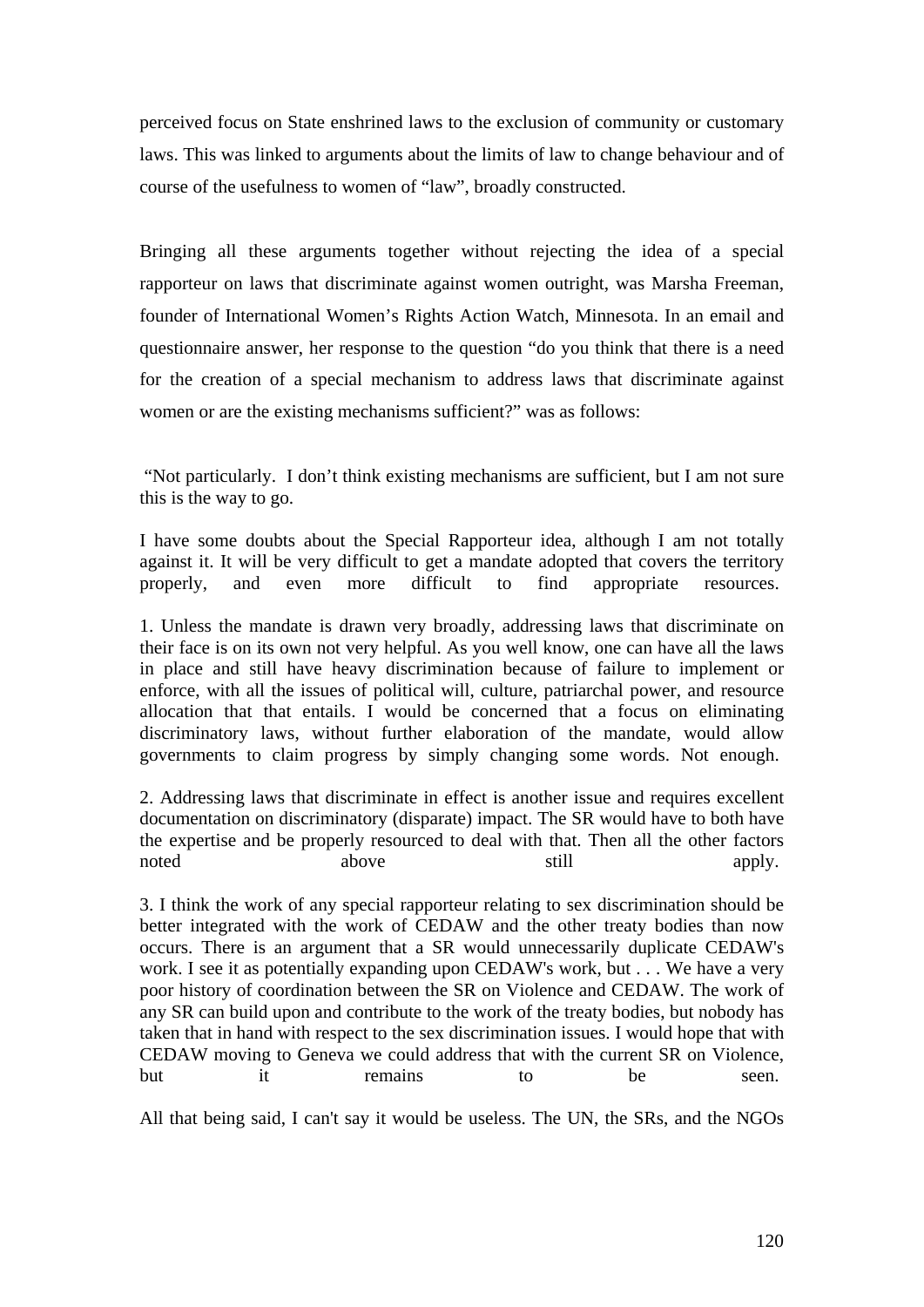just have not put enough into good coordination so far, and I am not sure about the impact, so I would have to be convinced that another SR would add a lot of value."<sup>659</sup>

## *Bridging the Gap- On the one hand – On the other hand-Seeing Both Sides*

### *What of mainstreaming?*

Professor Hilary Charlesworth noted:

"I have mixed feelings about the proposal, based on familiar debates about mainstreaming/sidestreaming women's issues. Would this SR be able to do things CEDAW cannot do?... On the other hand, the SRs generally have raised the profile of particular issues (eg Phillip Alston's recent work) so, on balance, I would support such a move."

Her views on the possibility of CEDAW engaging with the issue including by use of the inquiry procedure were echoed by Professor Rebecca Cook. A respondent from a London based NGO, (writing in a personal capacity) who asked for anonymity noted:

"V. interesting idea. Not sure about whether a SR (special rapporteur) is the best route as very time consuming in lobbying for and getting it set up, and then what would it do-is it a one off, to do a report (which gathers dust?) In an ideal world this would be done by CEDAW but not sure if they have the capacity or the inclination to do it? If it's not within CEDAW, would be better to approach this on a gender rather than women (eg conscription). Would strengthen it, I think. We'd also of course want a strong element of intersectional discrimination to be addressed. I'd recommend, I think a flexible approach-saying this word needs to be done by the UN but having a couple of proposals about how it could be done (SR, CEDAW, OHCHR etc.)"<sup>660</sup>

Two members of ASK Bangladesh wrote:

"…we both have mixed feelings about a separate set up. Obviously we believe that a focused approach towards discrimination would be useful, but at the same time wonder what happens to the ongoing mainstreaming efforts within the treaty bodies and special procedures. Basically, if a separate commission does not take away from mainstreaming agendas and the two efforts could go side by side, then it would be a good initiative we think."<sup>661</sup>

## *Seeking Clarification – what would the Special Rapporteur do?*

Those who were prepared to entertain the possibility of the appointment of a Special Rapporteur wanted to know what his or her mandate would include and the length: would it be a short sharp focus on de jure laws, and if yes, then they wanted to know

<sup>&</sup>lt;sup>659</sup> Professor Marsha Freeman questionnaire response Part F, and also email, 8 May 2007.<br><sup>660</sup> Anonymous by email, London, Thursday 17 May 2007.<br><sup>661</sup> ASK Bangladesh (two members) by email (1 July 2007).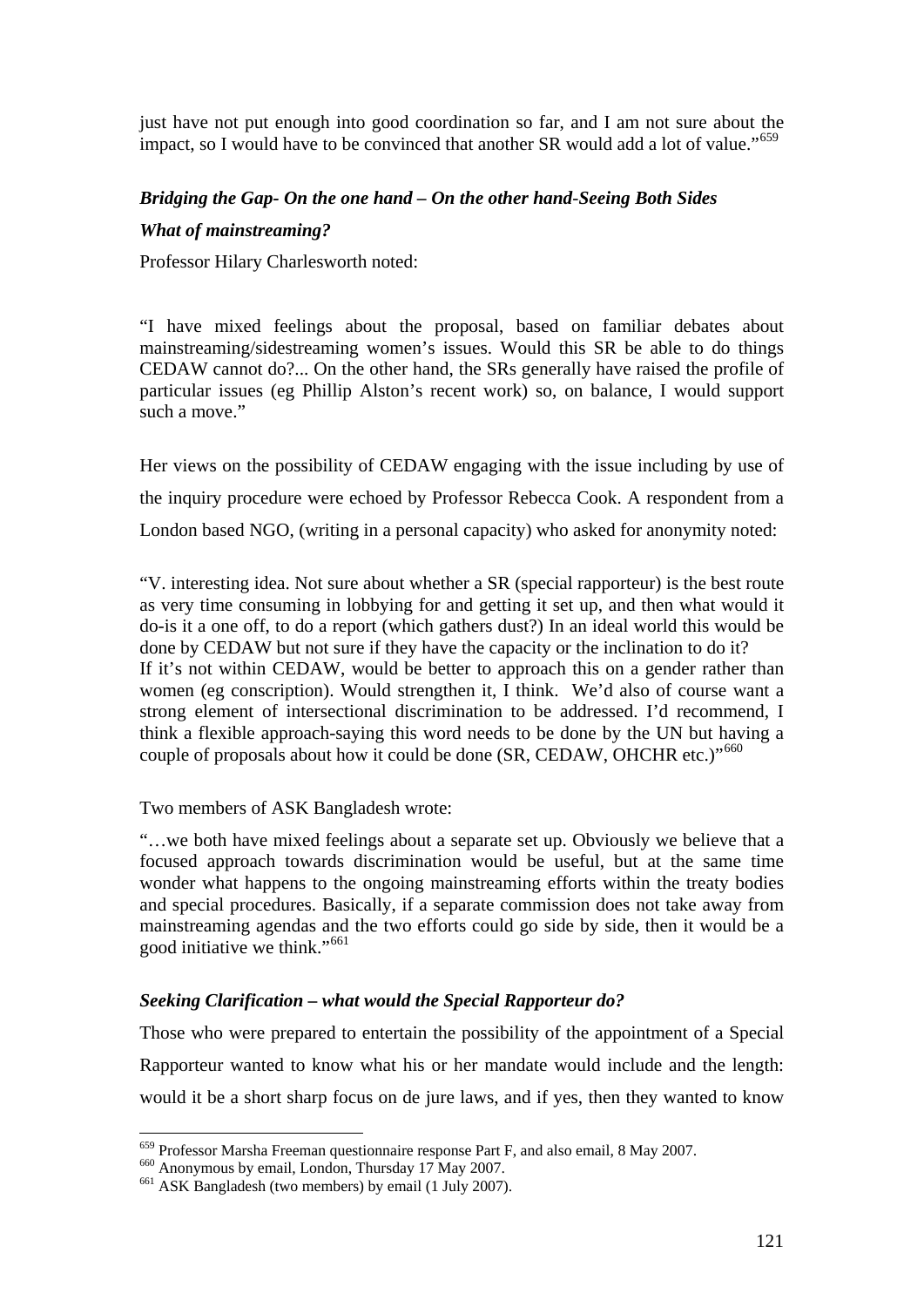if there were sufficient laws to warrant the existence of a Special Rapporteur? A UN official asked "If the focus is on de jure discrimination, then why not just have an academic study of existing laws which the OHCHR can then take it up?" Another asked if the establishment of a Special Rapporteur at the UN level was the most effective way of dealing with laws that discriminate against women. The issue of compliance was also raised with one UN official asking: How would special rapporteur get compliance that is different from that of CEDAW? He noted that if there was a mechanism to compel compliance that would be very interesting.

# **Engaging the arguments against-arguments in favour of the appointment of a Special Rapporteur on laws that discriminate against women**

#### *i) On Duplication*

Oft repeated was the idea that the creation of a Special Rapporteur on laws that discriminate against women would not add value. Rather, such a mechanism would merely be replicating existing mechanisms. Sir Nigel Rodley, who has been both a Special Rapporteur and chair of CAT and is now a member of the Human Rights Committee while acknowledging that some overlap between treaty bodies and special procedures is inevitable, says that the two mechanisms perform different functions and can co-exist happily.<sup>662</sup> Sir Nigel has noted that the existing thematic rapporteurs often cover issues that are already provided for in human rights treaties and yet those were not considered to be duplicating work because there is little overlap in their purpose.<sup>663</sup> Echoing this Marianne Mollman of the Women's Watch Division of Human Rights Watch noted: "I don't see any duplication at all. If you say there is duplication then all the special mechanisms are duplicates of existing human rights instruments."

When it was put to her that existing mechanisms might be able to absorb into their work laws that discriminate against women she noted:

"There would be a number of issues that would fall outside fore example family status laws would go, also refugees and issues of nationality. How would existing mechanisms have time to do legal mapping as well as conceptual mapping they are

<sup>662</sup> N. Rodley "United Nations Human Rights Treaty Bodies and Special Procedures of the Commission on Human Rights-Complementarity or Competition?" (2003) 25 *HRQ* 882. 663 *Ibid,* at 887. See also 886.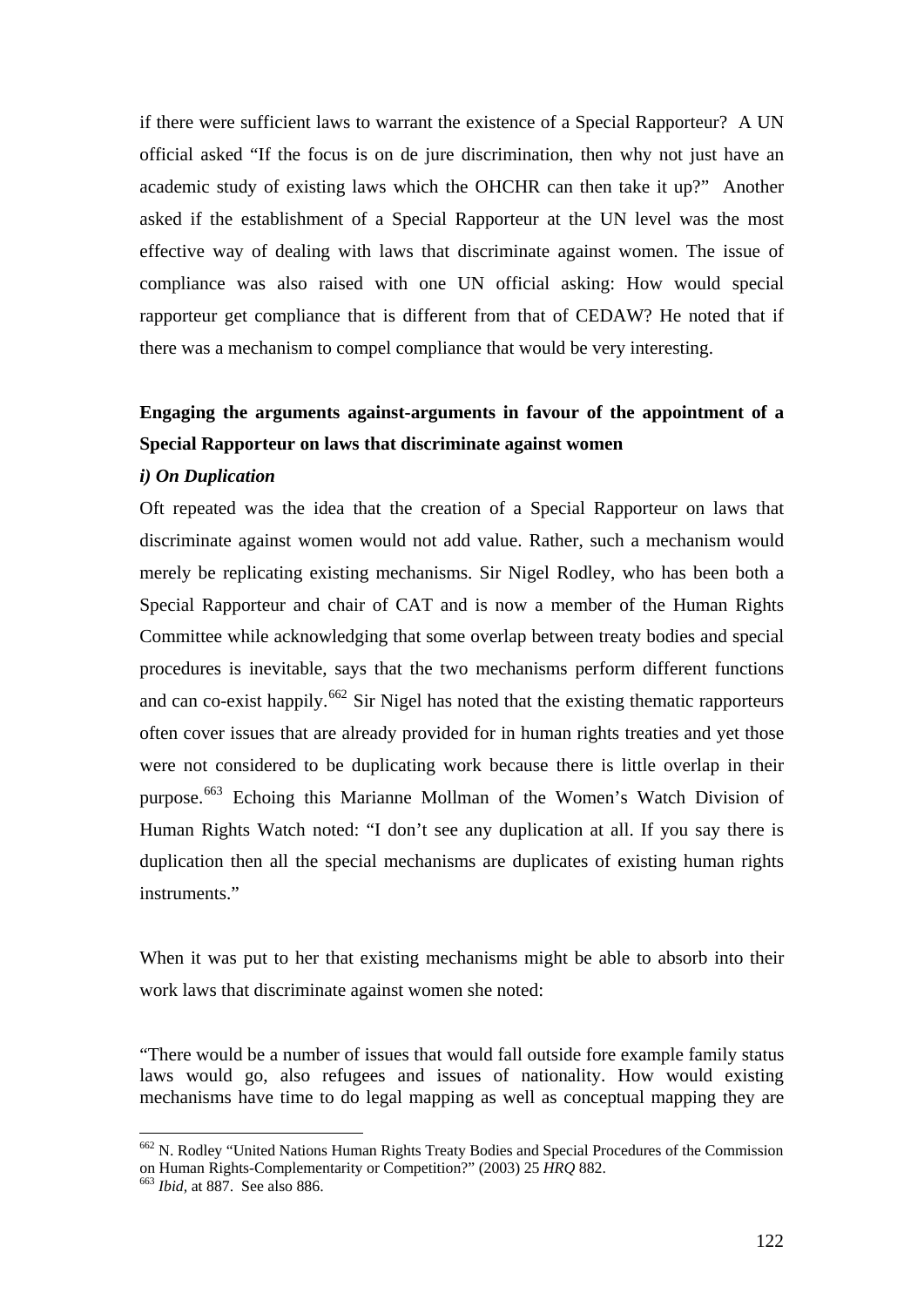trying to do together with country visits? Unless you say for this year, tell all of them to look at the area in your work that highlights discrimination between men and women."

A Geneva based UN official was very cynical about the "duplication idea" asking rhetorically: "Why do we have a Special Rapporteur on torture and also a torture committee? Maybe because it is seen as immediate and also that it matters. I guess they just don't rate women very highly or maybe they are afraid of the reaction in the Council."

Another UN interviewee noted wryly "one person's duplication is another person's focus." [Also] Contradicting the view of those who were of the opinion that the UN was overloaded with mechanisms and now needed to take a step back from adding more was a UN official who said that the creation of a Special Rapporteur: on laws that discriminate against women:

"was a wonderful way to focus. The Secretariat and the Division for the Advancement of Women have so many competing interests and bureaucratic demands. If you have the mandate, then they are duty bound to provide assistance and the mandate holder being independent can set his or her own pace of work and conceptualise the problem without interference."<sup>664</sup>

## *ii) The CEDAW "conflict"*

<u>.</u>

Another UN official seemed to be alive to the false dichotomy that seemed to have been constructed setting CEDAW up in conflict with any potential Special Rapporteur on laws that discriminate against women. She noted simply that one did not have to see the two, CEDAW and or a special rapporteur as being in conflict. In her view the Special Rapporteur would focus primarily on legislation and having discriminatory laws uplifted. Similarly the European Women' Lobby which claims to be 'the largest organisation of women's non-governmental organisations in the EU comprising of over 4000 members'665 noted:

<sup>&</sup>lt;sup>664</sup> Interview with UN Official in New York, March 2007.<br><sup>665</sup> European Women's Lobby "Contribution from the European Women's Lobby to the EU Network of Independent Experts on Fundamental Rights - 2005 report" ( European Women's Lobby, November 2005).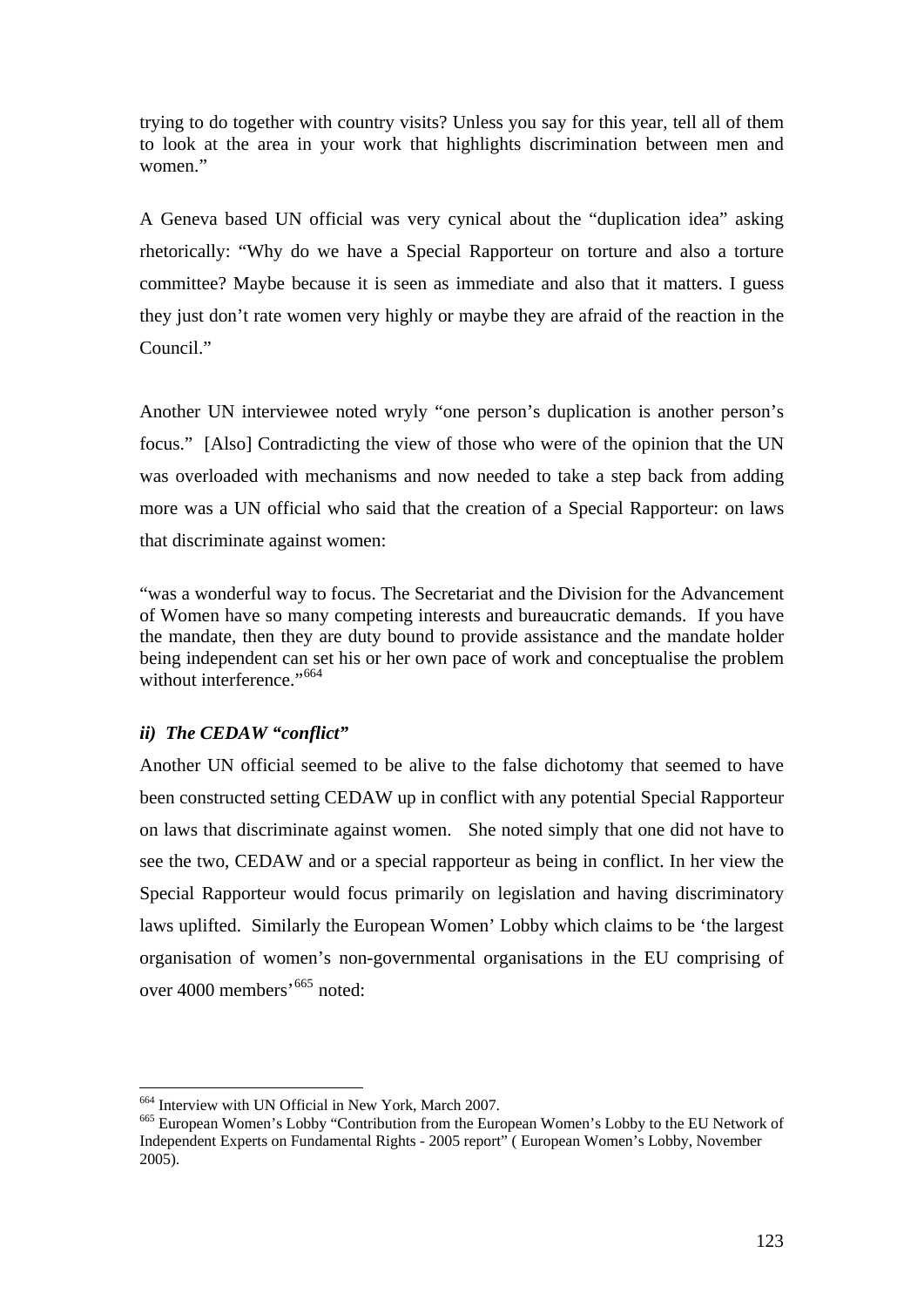"The mandate of the Special Rapporteur would not clash with the work of CEDAW and would in fact be complementary to the work of the Committee. Member States submit 4-year reports to the CEDAW Committee indicating the measures taken to ensure full compliance with CEDAW. However, while CEDAW address women's social, economic, and cultural rights, some issues are not included, notably violence against women. While country reports usually do include information on this, the laws- or lack thereof - that continue to discriminate in this area are not systematically reviewed. The Special Rapporteur therefore could assist the work of the Committee and as well as identifying discriminating laws, could also provide positive examples of law reforms. The fact that she would be reporting yearly would also "fill the gaps" in the four-year reporting mechanism."<sup>666</sup>

The vast majority of questionnaire respondents who engaged with Part F on the advisability of a SR on laws that discriminate against women was in favour of the idea of a SR. Significantly this included civil society respondents who had had cause to engage with CEDAW usually by way of provision of shadow reports. They did not see the appointment of a SR as duplicating the work of CEDAW or in any way undermining its work. Rather, they were of the view that a SR would enhance the work of CEDAW and that the two would complement each other. Indeed one noted that CEDAW could issue instructions to the SR about States that needed following up and that the two would have a symbiotic, co-operative relationship. WILDAF Ghana argued:

**"**Often various recommendations to amend discriminatory laws are found in different documents such as CEDAW recommendations, recommendations from Commonwealth mechanisms, AU (African Union) mechanisms and ECOWAS (Economic Union of West Africa) mechanisms. Therefore, state reporting to mechanisms under the above frameworks only occurs when a reporting period is due. A holistic monitoring of State compliance to various international human rights mechanisms is something that NGOs have not been able to do well. A special mechanism to address discriminatory laws will provide a one-stop facility that will address all discriminatory laws of a country at a go."<sup>667</sup>

Perhaps most persuasive are the views of two former CEDAW chairpersons, who are on record as supportive of the creation of a special rapporteur on laws that discriminate against women, thus putting paid to the idea of irreconcilable conflict or duplication. Elizabeth Evatt has written:

<sup>666</sup> European Women's Lobby "Calls for a Special Rapporteur on Laws that Discriminate against Women" January 2007 (sent as part of response to questionnaire), (April 2007).

<sup>667</sup> WILDAF Ghana questionnaire response Part F.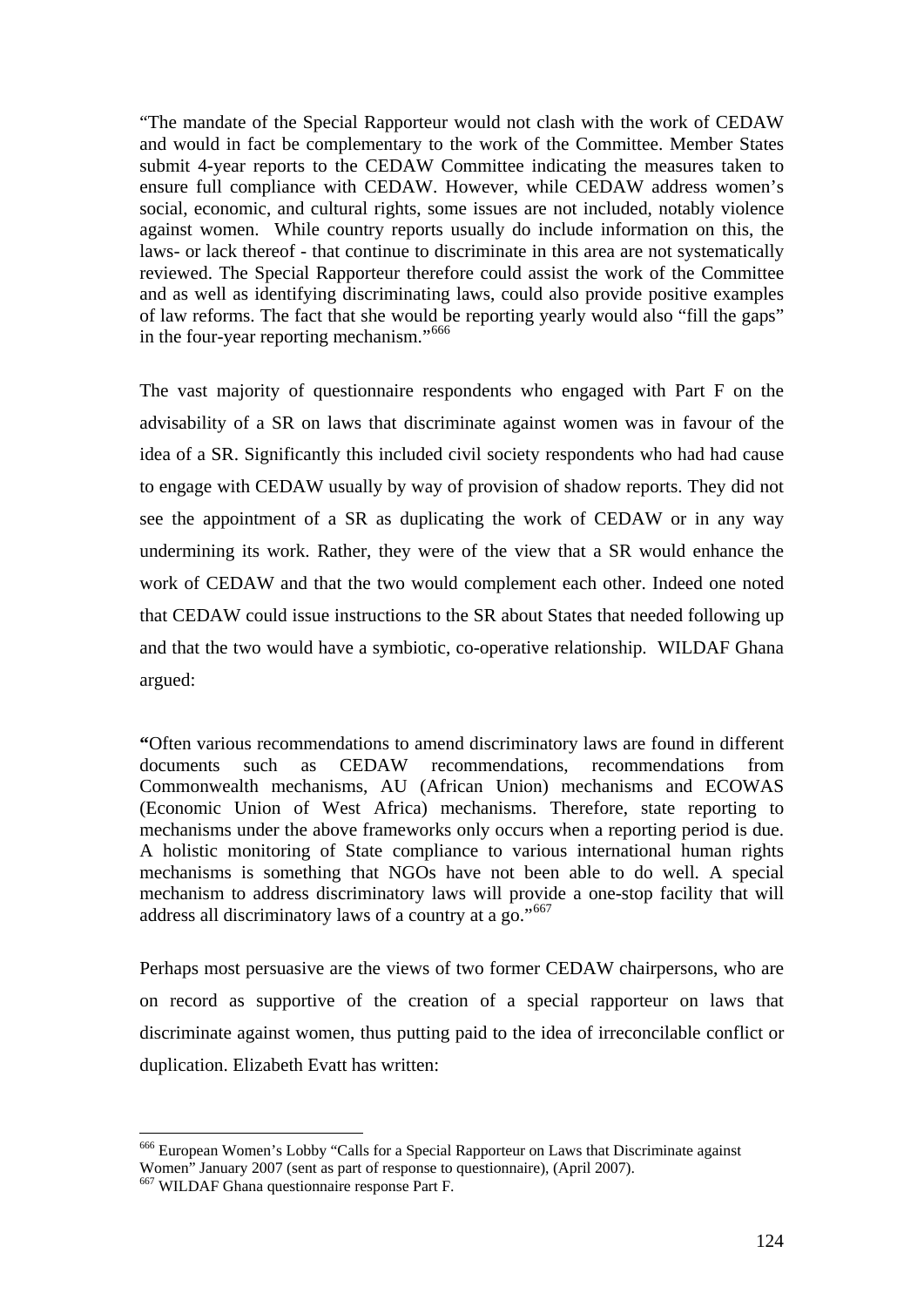"As a former Chair of the Committee on the Elimination of Discrimination against Women, I believe that a Special Rapporteur could supplement in a very positive way the work of CEDAW. A Rapporteur could engage a State in constructive dialogue, based on the Rapporteur's knowledge of the experience in other States in dealing with discriminatory laws. The reports produced by a Special Rapporteur should be invaluable to the CSW overseeing the implementation of the Beijing Platform for Action."<sup>668</sup>

Silvia Cartwright, a former member of CEDAW, has written:

"I have considered the preliminary proposal and agree that the creation by the CSW of a Special Rapporteur on Sex Discriminatory Laws would send a powerful signal to all States Parties. Not only would it support the commitment made to the Beijing Platform for Action, but such an arrangement would also emphasize the importance of ensuring that women have the same mechanisms available for the promotion and protection of their human right as do the general population."<sup>669</sup>

### *iii) What about other committees?*

1

A keen supporter of the creation of a Special Rapporteur on laws that discriminate against women was Professor Catherine Mackinnon who, while acknowledging the work undertaken within the UN system to ameliorate the lives of women was of the view:

"Existing international mechanisms have been helpful but alone remain insufficient for effectively addressing laws that discriminate against women.

Expertise on this subject has been building, notably under CEDAW since 1979, as well as in the Human Rights Committee, laying the groundwork for further focused mechanisms. Discriminatory laws pervasively continue to exist, present mechanisms having barely begun to scratch their surface, far less to solve the problems they pose. A special mechanism would build upon and support the work of CEDAW and others in this area, including by generating the ongoing continuous (rather than periodic) dialogue with countries that no current mechanism can. It would also heighten the visibility of discriminatory laws internationally, including by reporting directly to the Human Rights Council, highlighting the issue as a priority in the human rights field.

Further, while some features of discrimination against women by law are simple and blatant, others interface in more subtle and complex ways with women's inequality as a whole. All the dimensions of *de jure* discrimination are more likely to emerge when investigated together in mutual comparative light. Current international mechanisms by design can only address these issues one country at a time. A complementary mechanism like a Special Rapporteur would offer the unique resources and mandate to approach the problem systematically on the global scale on which it exists. From the cumulative interconnections, patterns, and themes that can only be discerned in an

<sup>668</sup> Elizabeth Evatt, Former Chair, CEDAW, Sydney Australia, in Equality Now, Annual Report 2005, at 7.

<sup>669</sup> Silvia Cartwright, CEDAW, Wellington New Zealand in Equality Now, Annual Report 2005, at 7.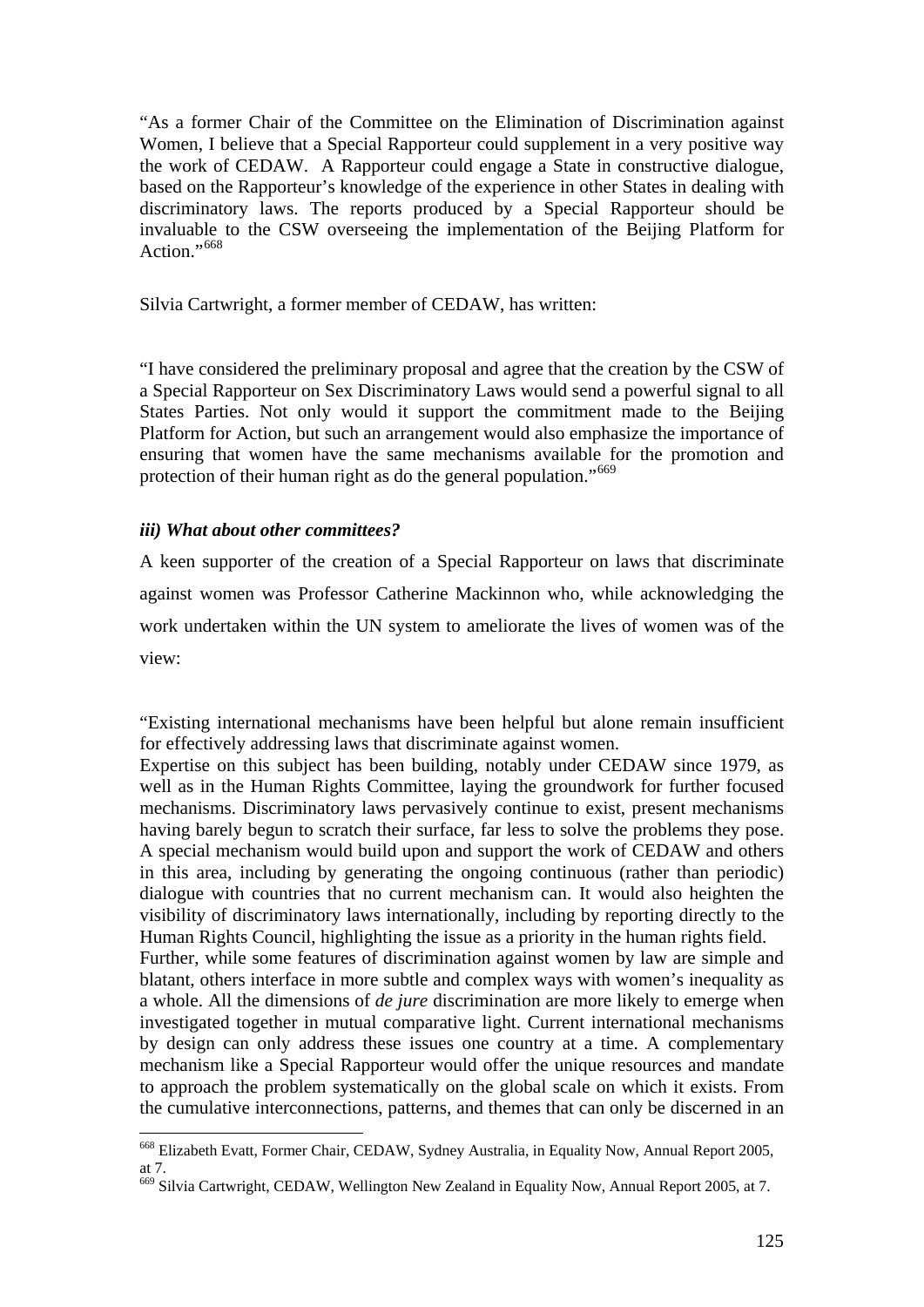overarching cross-cutting transnational inquiry, fresh and effective approaches to legal equality for women could emerge."

Echoing her views was a civil society advocate who noted that the "mandate of a Special Rapporteur is to give an overview that we don't have now."<sup>670</sup>

A UN official familiar with the working of treaty bodies argued: "It would be good to have one person with a global overview of laws. The committees look at it from a compartmentalised perspective. There is no holistic view of the subject matter."<sup>671</sup>

The obvious answer to the concern expressed by the UN official who suggested that the appointment of a special rapporteur on laws that discriminate against women would be the disengagement by non CEDAW committees from considering women's rights, would be to note that existing human rights committees cannot really resolve to ignore women's rights anymore. Their jurisprudence and reporting guidelines all highlight the importance of considering the impact of discrimination on the enjoyment by women of rights guaranteed by the treaty under consideration. This together with mainstreaming within the UN and the impact of shadow reporting to treaty bodies militates against an abandonment of the women's agenda within non CEDAW committees. Also worth noting is the charge that for all the focus on women's rights, the approach of some human rights committees remains, patchy and sporadic.<sup>672</sup> The response from Tanzania also noted a common problem, the delays in reporting and non implementation by States of concluding observations of human rights treaties which could be ameliorated by the government being made the subject of "special attention" by a dedicated Rapporteur:

### *iv) There is already a Special Rapporteur on Violence against Women*

<sup>&</sup>quot;Therefore there is need to create a special mechanism that will set a deadline for the countries to act fast and (to) the benefit of its people.

Reporting obligations by Tanzania as a member State to these treaties is still questionable as many reports are not submitted to the respective treaty bodies."

<sup>&</sup>lt;sup>670</sup> Interviewed in New York, 9 March 2007.<br><sup>671</sup> Interview with UN official in New York, March 2007.<br><sup>672</sup> R. Johnstone (2006).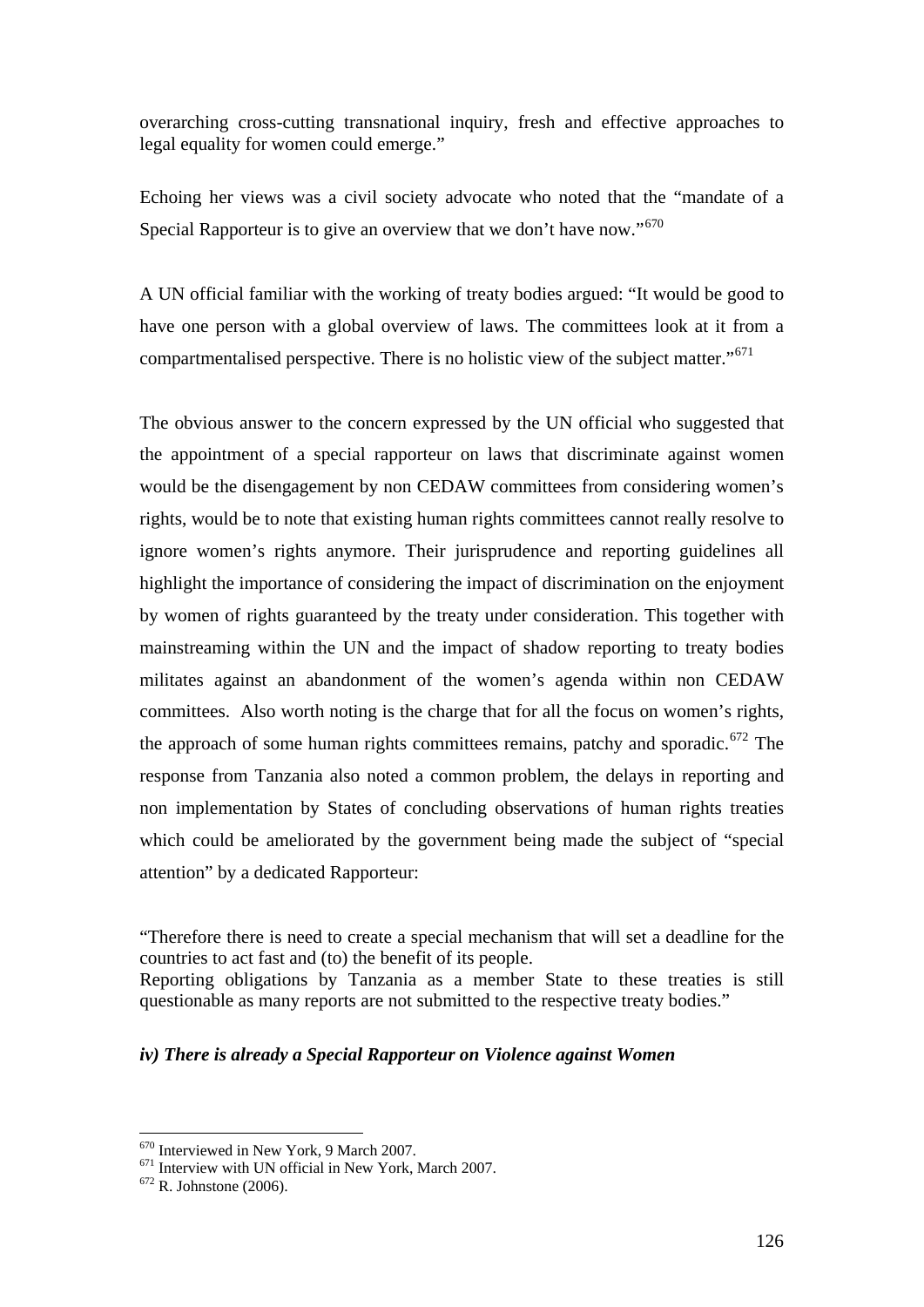The argument that there is already a Special Rapporteur on violence against women seems to suggest that violence is the only violation that women experience. <sup>673</sup> Kapur notes that the international community's coalescing around the issue of violence has led to a distortion of the "women's rights project" with violence against women now being seen as the principal human rights violation experienced by women.<sup>674</sup> She notes that the difficulty with this approach is that:

"It deflects attention from the ways in which States are not implementing their obligations under a range of human rights documents, including CEDAW, which, if implemented could remove both structural and formal impediments that may contribute to women's experience of violence. The focus on violence against women has thus encouraged a focus on wrongs, rather than on rights and the facilitation of the promotion of these rights."<sup>675</sup>

Moreover, it is worth noting that the existence of a wealth of reports by the two Special Rapporteurs on violence against women since 1994 did not preclude the publication in 2006 of an equally comprehensive report on violence against women commissioned by the Secretary-General of the UN. This shows that an issue can, and sometimes should, have multiple beams of light shone on it to highlight the severity of the problem and to focus minds on addressing said problem.<sup>676</sup> A UN official familiar with the work of both the Special Rapporteur on violence and that of trafficking noted it was "not bad to have duplication; if you have 192 States then one can't cover them all."<sup>677</sup> Yet another who considered incorporating laws that discriminate into the mandates of the Special Rapporteurs on violence and trafficking decided it would not be a good idea: "I would be inclined to have a separate one because the visibility of the theme is lacking when embedded in an existing mandate. The issues may not receive the same consideration."<sup>678</sup>

Finally it is of course ironic that the success of the Special Rapporteur on violence against women, is being used to argue against creation of a new mechanism on laws

<sup>673</sup> R Kapur "Feminist Critiques of Human Rights" in R Smith & C van den Anker *The Essentials of Human Rights* (eds.) (2005), 132, 133. See also R Kapur, 'The Tragedy of Victimization Rhetoric: Resurrecting the "Native" Subject in International Post-Colonial Feminist Legal Politics', 15 (2002); S Engle Merry (2006), 101-2.<br><sup>674</sup> C.f. S Engle Merry (2006), 81.

<sup>&</sup>lt;sup>675</sup> R. Kapur (2005), 133. <sup>676</sup> Report of the Secretary General on Violence against women, July 2006.<br><sup>677</sup> UN Official Geneva. <sup>678</sup> UN Official Geneva.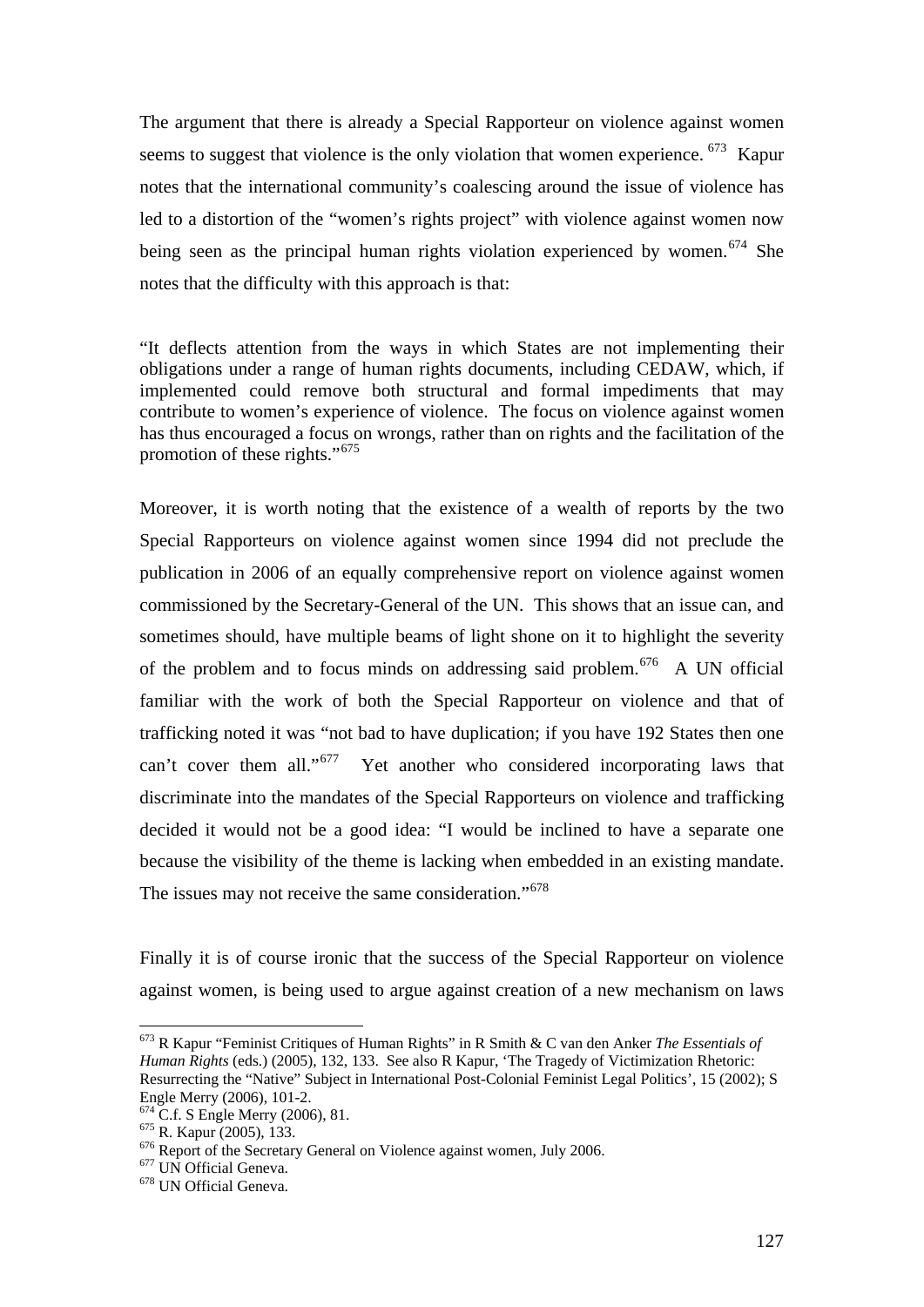that discriminate against women, whereas an alternative view could be that the success of the Special Rapporteur on violence against women augurs well for one on laws that discriminate against women.

### *v) The Limitations of a focus on De jure discrimination*

Of focusing on *de jure* discrimination, Laura Katzive, of the Centre for Reproductive Rights noted:

"It wouldn't solve all the problems, but it would be an important step in the right direction. At the very least laws that apply to everybody should not be discriminatory. You can't stop discrimination overnight. Laws reflect the government position on women's rights."<sup>679</sup>

Simply and powerfully, Equality Now has argued:

"Law is the most formal expression of government policy. A government that allows discriminatory laws to remain in force endorses and promotes inequality. Without equality under law, women have no recourse when they face discrimination that affects all aspects of their lives…The fact that there are any laws –in fact so many laws- that explicitly discriminate against women nearly 10 years after the adoption of the Beijing Platform for Action, 25 years after the adoption of CEDAW and 55 years after the adoption of the Universal Declaration of Human Rights affirming that 'all human beings are born free and equal in dignity and rights' is unacceptable.<sup>5680</sup>

Another questionnaire respondent in favour of the creation of a special mechanism argued:

"There is need of special mechanism to address laws that discriminate against women specially to identify the discriminatory laws and its impact on women. It is also important for addressing the structural and historical discrimination that women have been facing for long time. Addressing it at the global context could be an effective mechanism to eliminate discrimination at domestic level. It is also important to effectively monitor the implementation of equal laws and amended laws as in many instances the implementation part is very poor."<sup>681</sup>

### *Mainstreaming*

1

The European Women's Lobby acknowledged the efforts being made within the UN "to rationalise" the gender agenda. However, rather than seeing a Special Rapporteur

<sup>679</sup> Interview with Laura Katzive, Centre for Reproductive Rights, New York, 9 March 2007. 680 Equality Now *Words and Deeds* Women's Action 16.5 Update March 2004 p.2. 681 FWLD Nepal, questionnaire response Part F.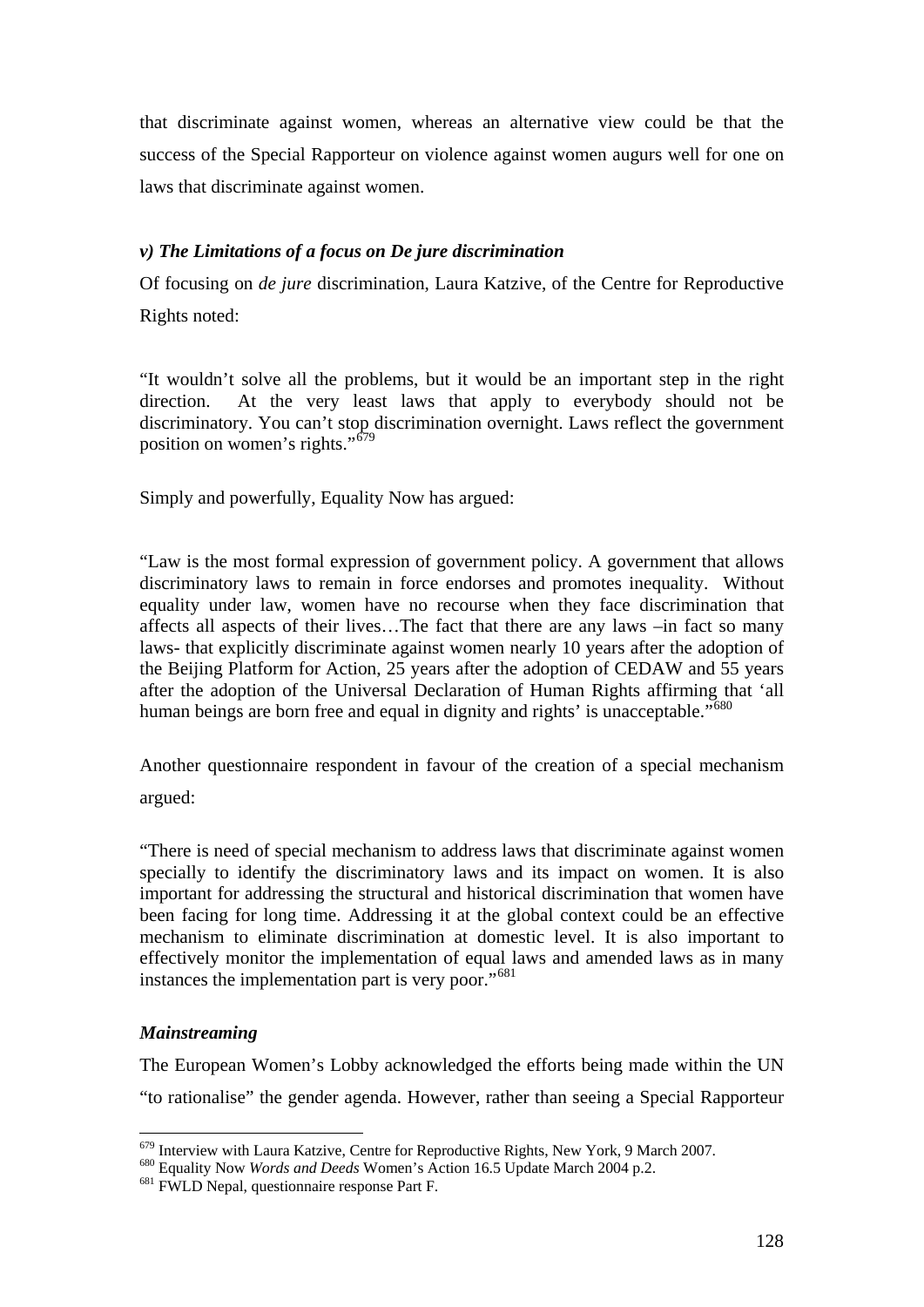on laws that discriminate against women as either irrelevant or a duplication of existing work, the group was of the view that such a person would enhance, rather than detract from the UN policy of mainstreaming and would complement any new Gender Architecture:

"It is true that the current proposals to reform the UN Gender mechanism (referred to as the Gender Architecture) could be used as an argument to postpone the appointment of the Special Rapporteur, when in fact these are two different and complementary tools.

In terms of the UN Gender Architecture, the proposal consists of strengthening the internal mechanism within the UN structures on the basis of a fragmented, underresourced and sometimes incoherent capacity within the UN to promote gender equality and gender mainstreaming throughout the UN system. It proposes to merge the three main existing mechanisms namely, the Office of the Special Adviser on Gender Issues and Advancement of Women (OSAGI), the Division for the Advancement of Women (DAW) and the UN Development Fund for Women (UNIFEM) and to create a new Office on Gender Equality and Advancement of Women (Office), situated at the level of Under-Secretary General. This would undoubtedly facilitate and strengthen gender mainstreaming across all UN entities, including in the Security Council, the newly created Peace building Commission and the Human Rights Council. It is also proposed to establish the post of Executive Director at the level of Under-Secretary General, to head the new Office.

The Special Rapporteur would enhance the work of the Office in providing annual reports and close co-operation with the Office."

The group went on:

1

"We do believe that a Special Rapporteur on Law that Discriminate against Women is crucial in the future and would complement the current reforms underway. One area of the "added value" of such a Rapporteur would be the strengthening of gender mainstreaming across all UN entities. In addition, an annual report to the Human Rights Council would give priority to issues relating to gender equality in general and progress on the revocation of laws that discriminate against women in particular, and would therefore also place women's human rights at the heart of the work of the Council<sup>"682</sup>

# **Other arguments in favour of the appointment of a Special Rapporteur on laws that discriminate against women**

The focus that the appointment of a Special Rapporteur would bring to the issue was highlighted in some of the responses. A Special Rapporteur could act as a spotlight on laws that discriminate against women. This was seen to be particularly important not

<sup>&</sup>lt;sup>682</sup> Letter received from President of the European Women's Lobby, 9 May 2007.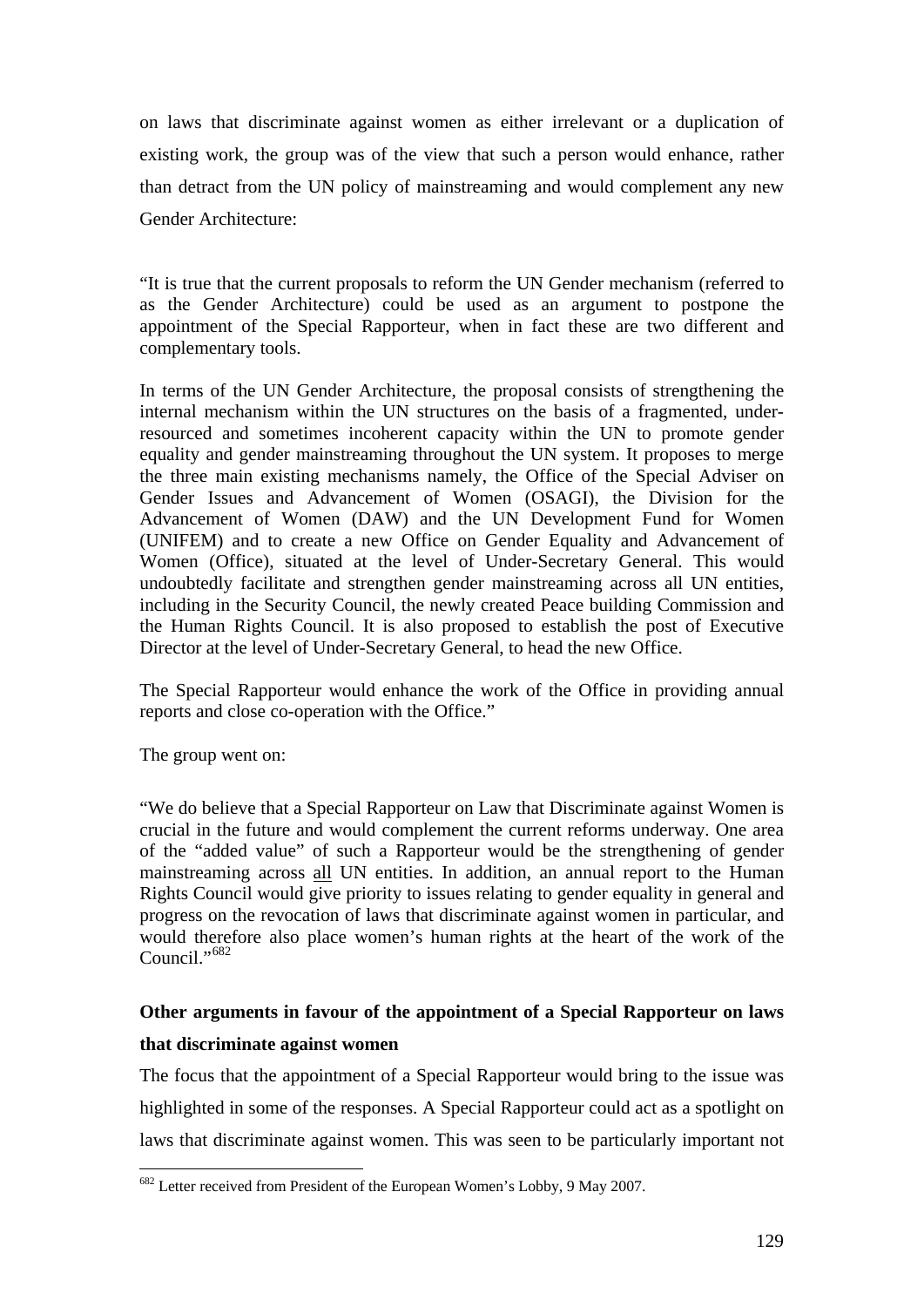least because of the lack of dissemination of concluding observations and also the lack of follow up. It was also suggested that the appointment of a special rapporteur would be assist in pressuring States parties to address the problem of discriminatory laws and practices within their societies. Elizabeth Evatt argued: "The process of country visits and discussions would help to focus government and public attention on laws that are clearly in violation of Convention obligations, and could be helpful in achieving change."<sup>683</sup>

Meanwhile the Malaysian based Sisters in Islam noted:

"Yes, there is a need for the creation of a special mechanism to address laws that discriminate women because:

- i) This special mechanism focuses and specialises on law reform.
- ii) The mechanism could act as a pressure point to the government in making sure that law reform takes place.
- iii) The mechanism would help the women NGOs in their advocacy work
- b) Woman who is being discriminated must have an avenue to get redress or heard, apart from the existing legal system.
- c) This mechanism could monitor the status of women vis-à-vis the law.

Note: Even though Malaysia has ratified CEDAW, but it does not ratify the Optional Protocol."<sup>684</sup>

WILDAF Zambia argued; "A focused mechanism would help the situation. Other mechanisms are broad and little known."<sup>685</sup>

Similarly the Palestinian Women's Centre for Legal Aid and Counselling argued in Part F of the questionnaire, in favour of the setting up of a new mechanism:

"The special mechanism will support the ongoing efforts of women's movements and NGO's who are working of law especially on legal reforms. It will also give a focus and light to the importance of legal reforms based on women's-human rights. Despite that there may be some regional and or UN bodies that address laws, a mechanism that focuses only and solely in laws will help us on focusing deeper into the issue of laws, especially legal reforms. This mechanism has the potential to gather and support the existing work on the field of legal feminist theories. Moreover, it has the potential to open up doors for exchanging experiences on this issue not only regionally but internationally as well, also to help regional lobbying and campaigns on similar issues of legal reforms.

<sup>&</sup>lt;sup>683</sup> Elizabeth Evatt, response to questionnaire Part F (April 2007).<br><sup>684</sup> Sisters in Islam Malaysia questionnaire response Part F.<br><sup>685</sup> WILDAF Zambia questionnaire response Part F.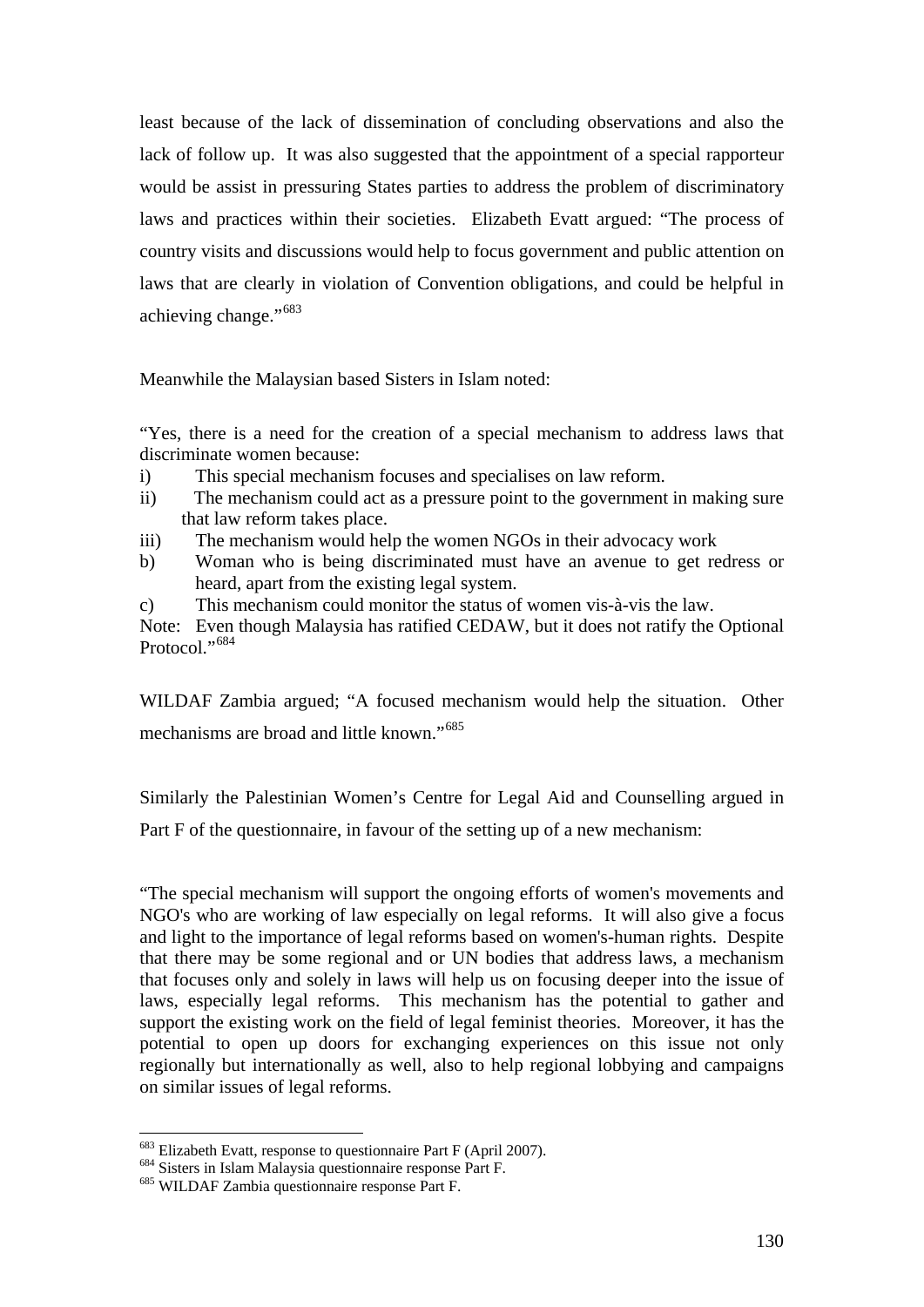For us at the Women's Centre for Legal Aid and Counselling (WCLAC), we support the creation of such a mechanism."

Under the rubric 'anything else that you would like to add', they continued:

"The Women's Centre for Legal Aid and Counselling (WCLAC) believes that this is an important initiative. It is a mechanism that if established has the possibility to affect and minimize the effects of discriminatory laws, something which has not until now become organized and focused enough to be shaken. Another important point to notice is that this mechanism, if established will also clarify any further development needed in the different areas relevant to legal reforms such as documentation, monitoring, which are not systematically done most of the times."

From Afghanistan, the UNAMA response to Part F of the questionnaire supported a new mechanism noting that it would help to hold States accountable for dealing with violations of the rights of women:

"Discrimination is rampant in Afghanistan and is practiced in all segments of the justice system and in and throughout society. Access to justice for women is difficult and currently the reform of the law, although including laws such as ending violence against women are tabled in parliament, they are seen as a lower priority. At the same time, existing mechanisms could be improved and clearer and more sustained action taken to ensure that the State is not allowing discrimination and more importantly not practicing it."

The response from Tanzania also saw the appointment of a Special Rapporteur as helping to keep pressure on the government:

"Yes there is a need for creation of a special mechanism to address laws that discriminate against women in Tanzania. This special mechanism will:

1. Push the government on the implementation of the national laws

2. Press on the amendments of current laws with loopholes and

3. Speed domestication of International instruments (protocols) that governments ratify every now and then."

In interviews, the consultant asked respondents to consider the question: "in the event that a decision was taken to appoint a special rapporteur on laws that discriminate against women, what should his or her mandate be and to whom should he or she report-the Human Rights Council or the CSW which originated the project?" The following suggestions were made.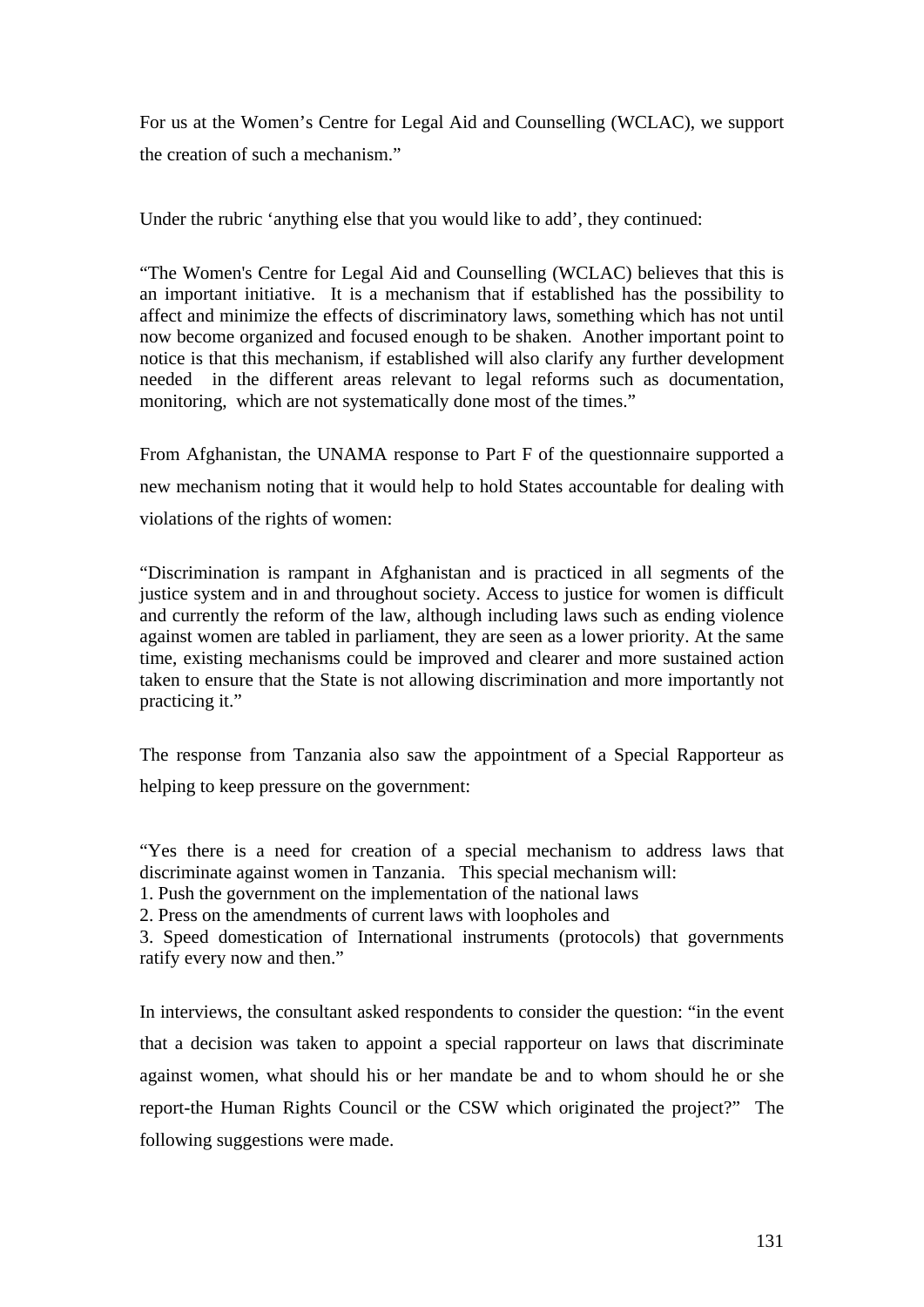# **Possible Mandate of a Special Rapporteur on laws that discriminate against women**

A UN official who was supportive of the creation of a Special Rapporteur on laws that discriminate against women, nevertheless cautioned against an open-ended mandate noting:

"It is a good idea but it shouldn't be a permanent mandate –limit its time like the Sub-Commission mandates on right to self determination and states of emergency. Mandates take on a life of their own and terms of reference change after the real study is completed."<sup>686</sup>

The official suggested a mandate of six years as being "reasonable." This official was particularly helpful in identifying what work the Special Rapporteur on laws that discriminate against women could do:

"He or she could do a mapping exercise of the seven Conventions already in place. Look at the Regional Conventions. Do they overlap substantially and then see what the treaty bodies and regional bodies have said on particular bits. Then look at excerpts of concluding observations –the jurisprudence of international and regional bodies before coming up with a list of systematic violations of women's rights for example in employment, inheritance, family, reproductive rights etc. Then distil out of the compilation best practices. If one identifies a systematic pattern, then might from the mapping exercise find a common approach on how to remedy patterns of discrimination."<sup>687</sup>

The European Women's Network suggested:

"The terms of reference for the mandate of the Special Rapporteur might include:

- $\triangleright$  Compiling laws in force around the world that discriminate against women, submitted annually to CSW and the Human Rights Council, with an update on progress made during the reporting period;
- $\triangleright$  Engaging in ongoing dialogue with member States regarding laws that discriminate against women and related legal reform efforts
- $\triangleright$  Undertaking thematic studies and making general recommendations on issues of common concern to member States

Highlighting ways in which member States have used law reform effectively to counter legal discrimination against women."<sup>688</sup>

<sup>686</sup> UN Official, OHCHR, interviewed in New York, March 2007.

<sup>687</sup> Ibid.<br><sup>688</sup> See European Women's Lobby "Call for Special Rapporteur on laws that discriminate against women" January 2007, p. 3.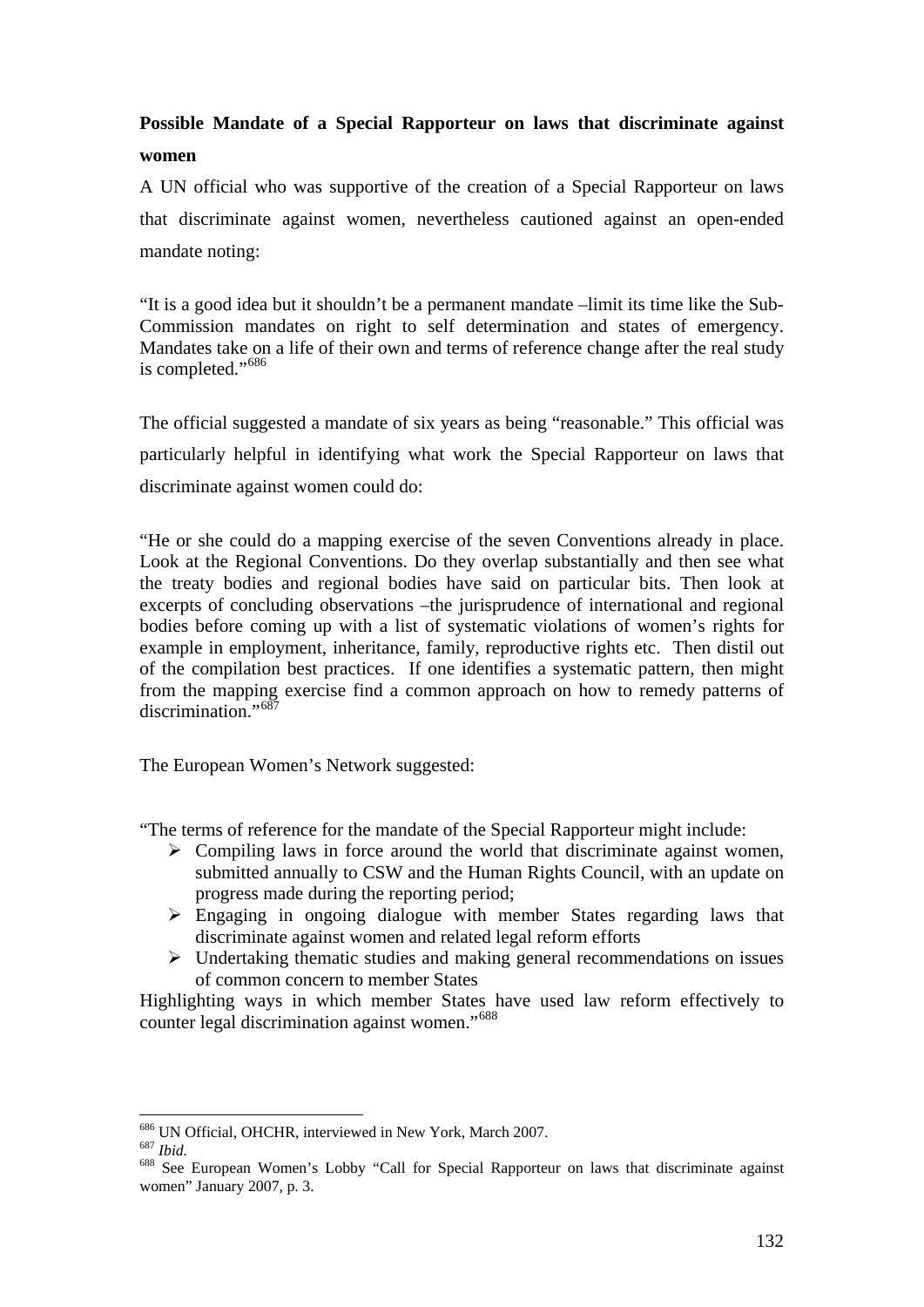On the question of where a Special Rapporteur should be based, it seemed, on balance, that even those who were not overly enamoured of the idea of a Special Rapporteur, felt that if such a mechanism were to be created, then the person should be mandated by the Human Rights Council and supported by OHCHR team in Geneva where the institutional framework for supporting SR already exists. Marianne Mollman**,** of the Women's Division at Human Rights Watch noted:

"I see the CSW as the place where Beijing is being followed up but if we want the Human Rights Council to look more closely at women's rights then we need to bring the machinery to them. At the same time it (having SR with CSW) could give the CSW something more concrete to work on and something to focus on."689

A Geneva based UN official argued that:

"All Rapporteurs on women's issues should be in Geneva, but they should also have to report to the CSW." Acknowledging the possibility of a CSW derived mandate, he noted: "If established by the CSW, then the Rapporteur should also report to the Human Rights Council. That should be made clear from the outset. Given that they are both independent bodies, it is important that the Rapporteur formally have an obligation to report to both. If we are serious about women's rights being human rights, then any mechanism established by CSW working on non discrimination should report to the Human Rights Council."

Warming to his theme he then asked: "Why not have a joint establishing mandate where the mandate holder reports to both Presidents? It would be good to have a hybrid model because having a Special Rapporteur that deals with human rights of women and also the status of women will help with mainstreaming."

Overall those arguing for any new Special Rapporteur to be based in Geneva focused on practicality, coherence of the special mandate system, the need for mutual support and reinforcement and general cost savings implicit in having all under one roof.

It is worth noting that two interviewees, both UN officials put forward alternatives to the appointment of a Special Rapporteur. One suggested that a working group on laws that discriminate against women comprising legal specialists from different legal traditions may be more appropriate. The other suggested having a special

<sup>689</sup> Interview with Marianne Mollman, Women's Watch, New York, 9 March 2007.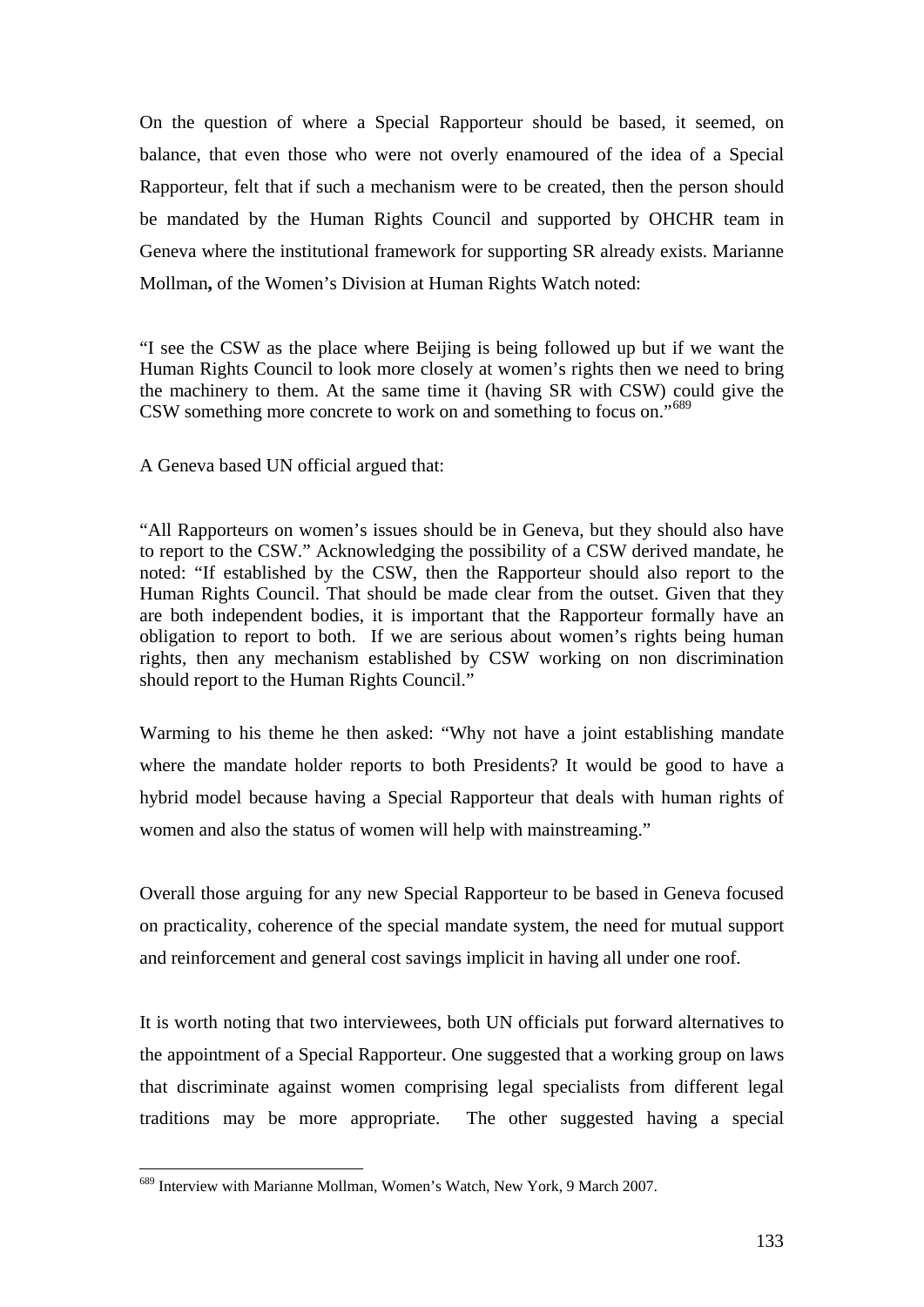independent expert similar to the Secretary-General's Independent expert on violence against children who reported in 2006. The advantage of this was that the expert would write just one report and would not have to deal with communications. There would then be a study from which the OHCHR could engage in follow up activities.

# **To have or not to have a Special Rapporteur on laws that discriminate against women?**

Human rights committees and existing Special Rapporteurs have clearly taken to heart the need to engage with women's rights within their work. This was seen from the general comments, questioning of States parties and concluding observations. However, human rights bodies suffer from 5 common problems:

- 1) A very tight working schedule. While the number of ratifying States has increased, the meeting time and human resources (committee members) have not, with the exception of the Children's Rights Committee, increased to keep pace with the increased workload. Even the increase in the CRC personnel has been absorbed by the adoption and widespread ratification of the two Protocols to the CRC.
- 2) Linked to the first is the growing sophistication in the analysis of groups or categories of people experiencing discrimination. This increased focus on intersectional discrimination, while welcome also highlights the limits of the committees in their ability to do justice to the concerns of each of the groups. This sometimes leads to a "tick box exercise" with Committee concluding observations listing disadvantaged groups to which the State should pay particular regard. Clearly it would be wrong to suggest that the rights of some groups should be privileged or given greater attention than others, but the current system creates a sense of a scatter gun approach which is not necessarily satisfactory for any group. CEDAW is the only committee focusing on women's rights. Still, it is important to acknowledge and pay tribute to the committees for the work that they are doing on women's rights.<sup>690</sup>

 $690$  Mainstreaming  $-A/HRC/4/104$ , 15 Feb 2007.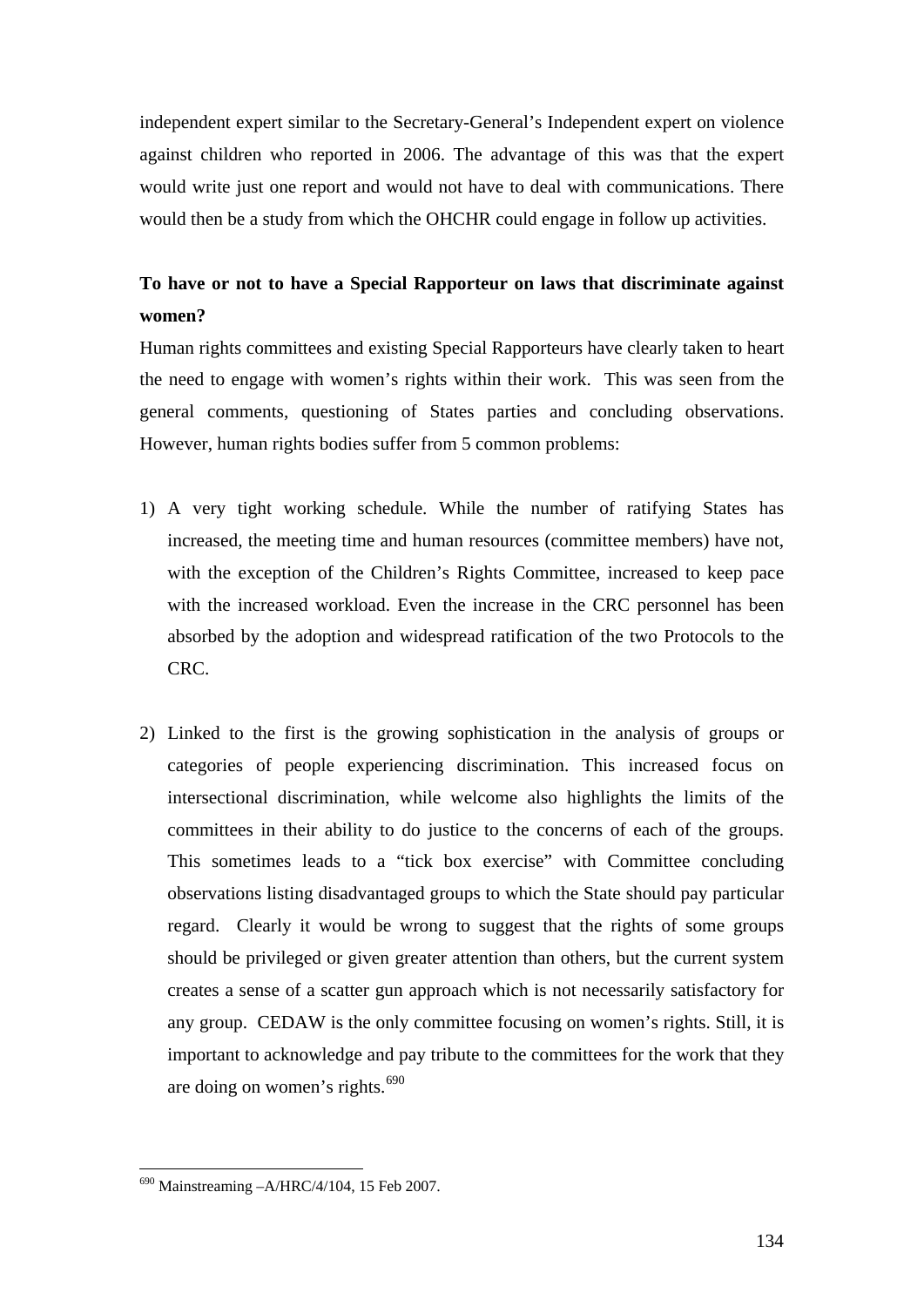- 3) Non-compliant States parties. All committees are forced to confront the problem of States parties that either do not report or do not do so in a timely fashion. Sometimes this results in the receipt of compound reports covering up to four or on rare occasions five reporting cycles that will have been missed. This tardiness makes the work of Committees, even those that have tried to put in place a system of seeking to hold a non-report producing State accountable at the scheduled time, very difficult and renders the monitoring process, in some instances highly unsatisfactory. In its ways and means report, CEDAW noted that there were 13 States that had not reported for more than 10 years.<sup>691</sup> This renders "constructive" dialogue" difficult. A Special Rapporteur would not be subject to these constraints. If anything a Special Rapporteur could assist CEDAW by engaging with non reporting States.
- 4) Follow up-although some of the committees have arranged for one of them to act as a follow up rapporteur, the reality is that this function is again limited by time constraints. Although human rights committees are now better at using each other's concluding observations in engaging with States parties, it seems that some States parties are prepared to ignore these multiple prompts to effect change. A Special Rapporteur on laws that discriminate against women could act as the on-going follow up rapporteur for all the treaty bodies on the issue.
- 5) Clearly one of the main tools for shining a light on violations of human rights norms and of seeking to hold States accountable is the complaint mechanism found in some human rights treaties. The reality though is that not all States that have ratified the main convention ratify the Optional Protocol thereto or submit themselves to the complaint mechanism if contained within the body of the treaty. CEDAW has 185 States parties but only **90** States have ratified the Optional Protocol thereto thus making it difficult for women in States that have laws that discriminate against them to appeal directly to the committee. This was raised by some of the questionnaire respondents as an important reason to have a Special Rapporteur Moreover, although it is possible for other committees to receive complaints from women, few are aware of this possibility. Indeed the majority of

<u>.</u>

<sup>&</sup>lt;sup>691</sup> CEDAW Ways and Means of Expediting the Work of the Committee on the Elimination of Discrimination against Women: Note by the Secretariat, CEDAW/C/2007/1/4, Annex III.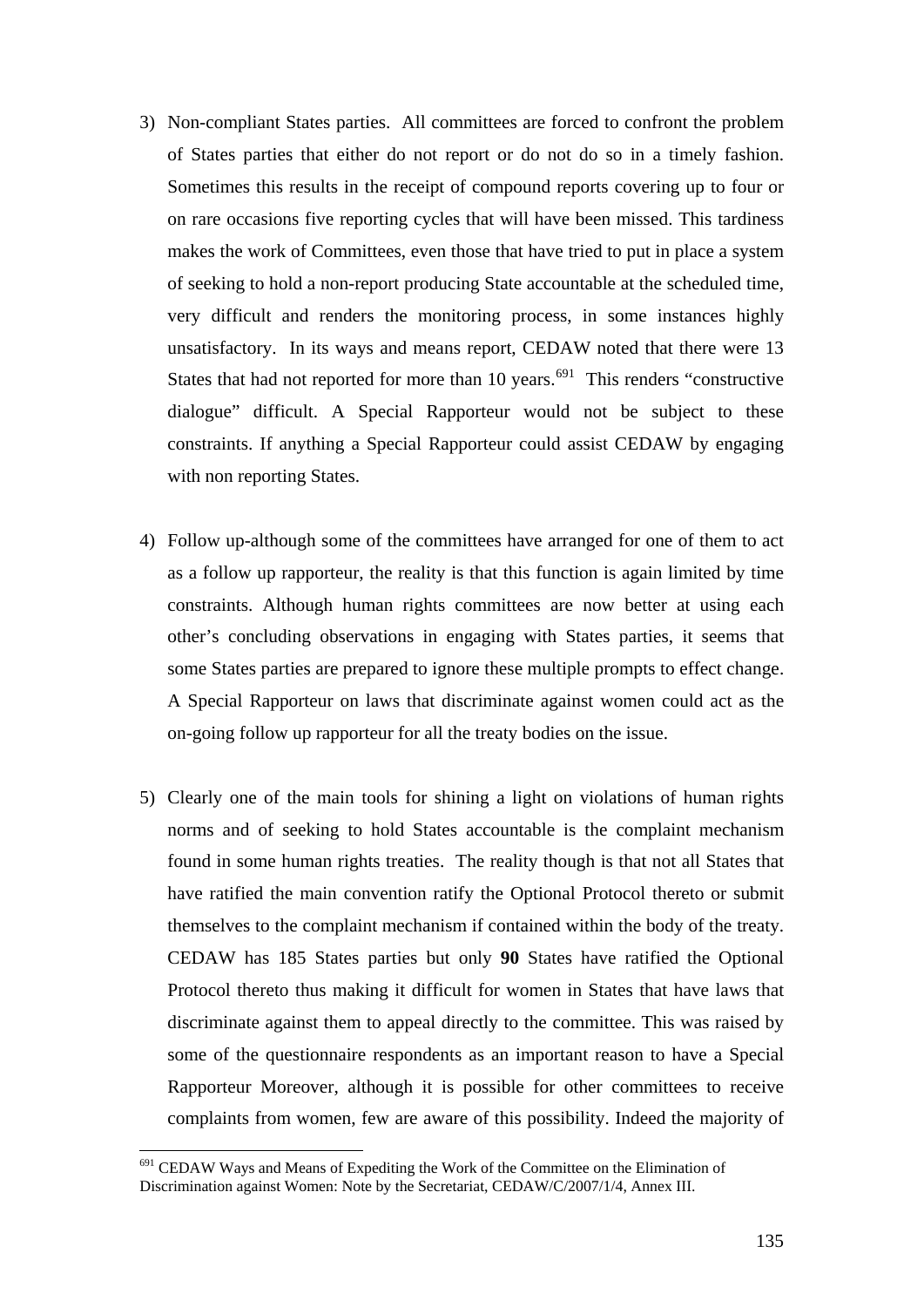complaints brought to the Human Rights Committee are from men.<sup>692</sup> This means that an important element in the challenging discrimination arsenal is without women's access. Moreover, one would have thought that with laws that discriminate against a group that constitutes over half of the population, the inquiry procedure may have been invoked, but to date it is only CEDAW that has used it to investigate violence against women in Mexico.

All these constraints point to the Special Rapporteur system as able to offer some relief**.** Specifically a Special Rapporteur does not need to wait for a State to report, she or he may engage directly with the State. Moreover, the Special Rapporteur is able to receive communications from people in States parties who may not have ratified specific complaints mechanisms or indeed States which may seek to invoke reservations entered to treaties as a reason for non engagement or refusal to change the law. Special Rapporteurs may ask the State party for permission to undertake missions to that State notwithstanding that the State has opted out of all inquiry procedures. Special Rapporteurs may usefully follow up on concluding observations of *all* treaty bodies where these impact directly on the Rapporteur's mandate. Finally, having a specific focus on a theme, the Special Rapporteur may be able to more comprehensively address discrimination against women or other groups within the confines of that more tightly drawn mandate.

#### **Special Procedures**

<u>.</u>

Again, like treaty monitoring bodies the Special Procedures including existing Special Rapporteurs have developed a much better system of monitoring gender based violations of their mandates. For some this may be because they are specifically called upon to consider gender or women's rights within their mandates. However, despite these positive advances, it remains the case that, as with human rights committees, Special Rapporteurs have to operate within fairly tightly drawn mandates. It may well be that some of the laws identified as discriminating against women will fall into the mandate of a particular Special Rapporteur who may then take the initiative and recommend that States repeal or amend the laws. However, not all discriminatory laws fall into the existing mandates of Special Rapporteurs. This

 $692$  UN Official interviewed in NY, March 2007. See also gender mainstreaming A/HRC/4/104, para 52.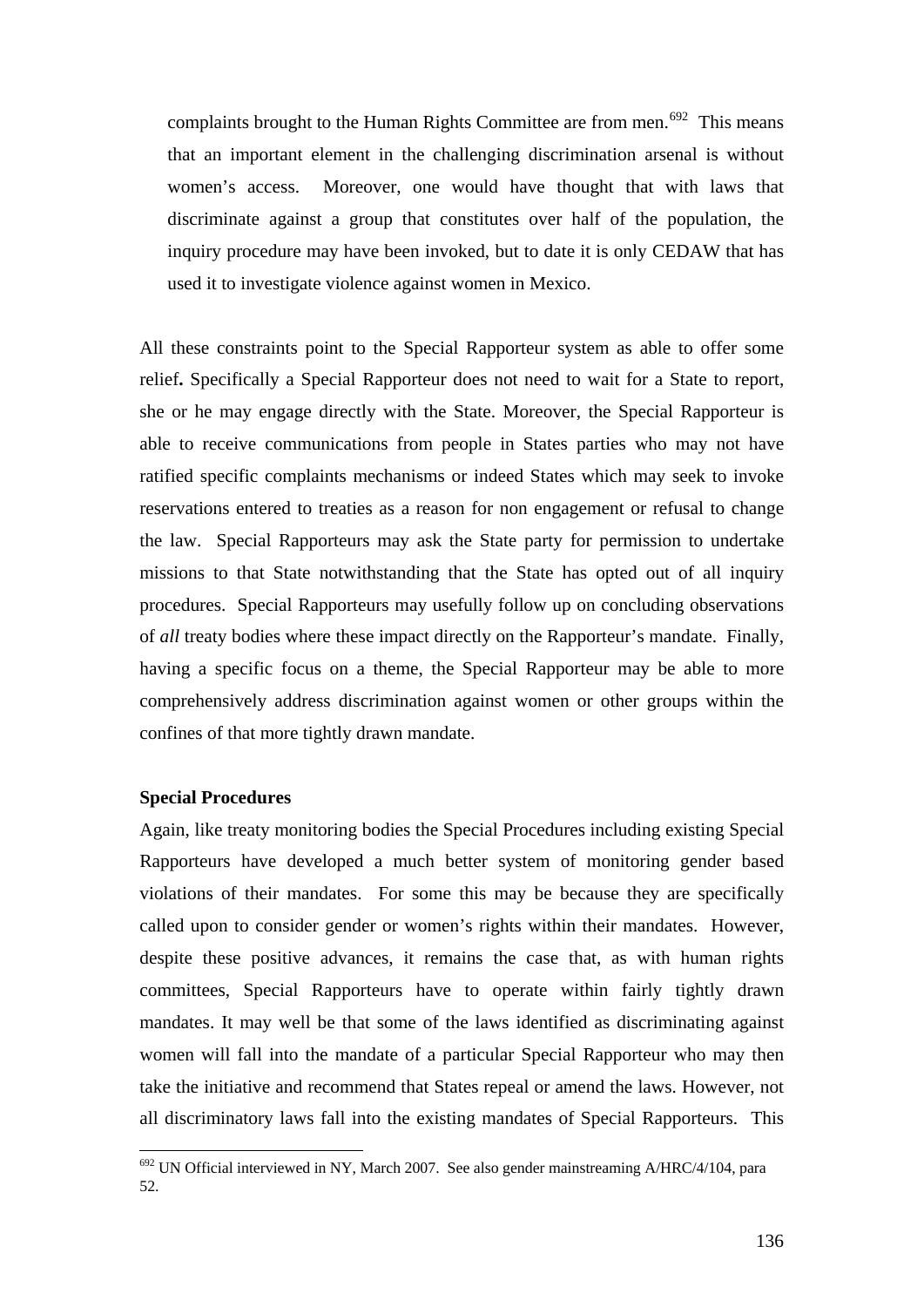highlights the need for a specific *focus-specific* Rapporteur who will be able to bring a global overview to the theme of laws that discriminate against women and whose remit will be challenging States on these laws. This will mean that there is a coherent rather than hit and miss approach to the issue which is likely to yield results faster than a sporadic approach.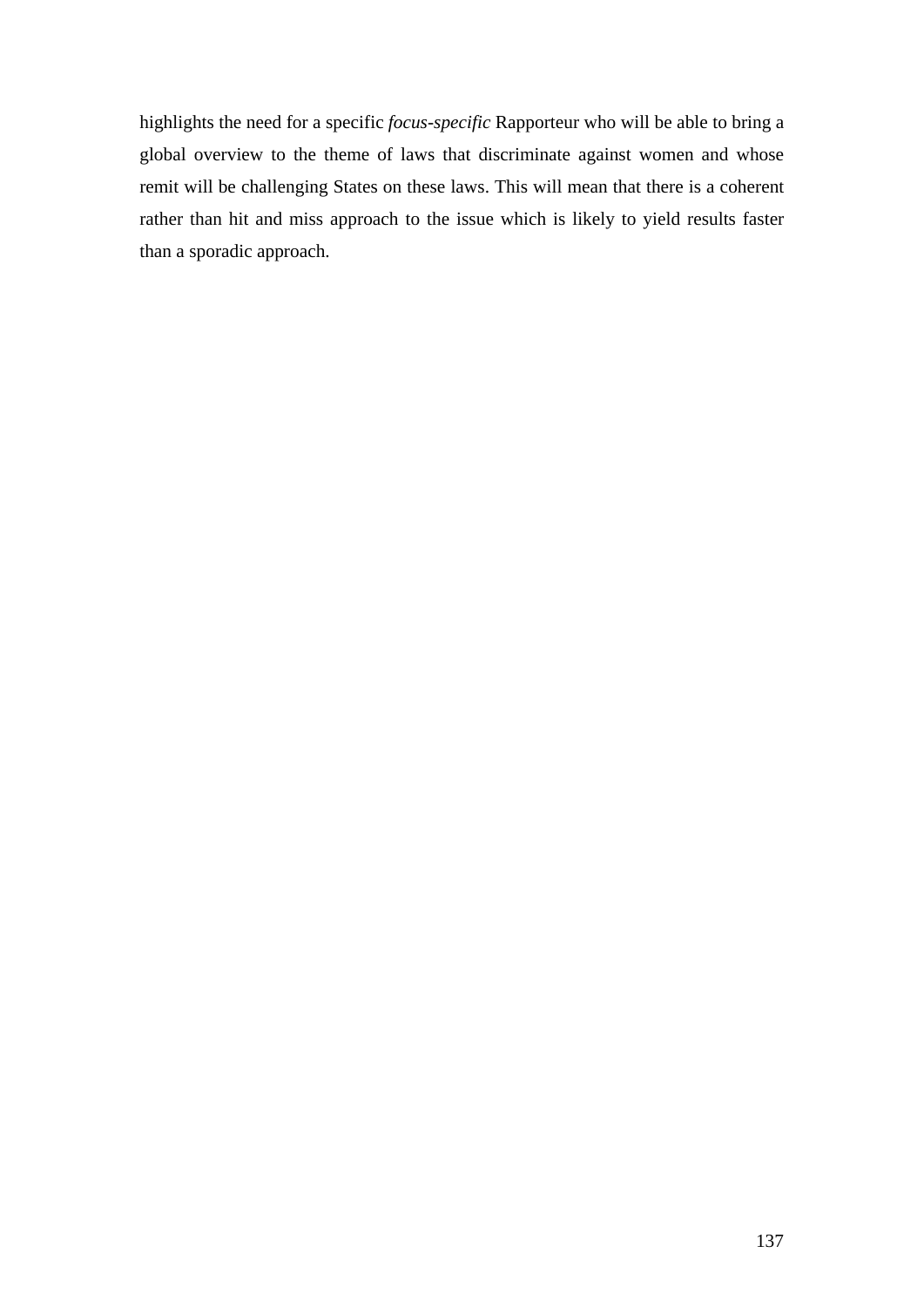### **PART F – CONCLUSION AND RECOMMENDATION**

In addition to the impressive work already being done within the human rights monitoring system, particularly by CEDAW, and also the work of special procedures, the time may well have come to have a focal point to address this very important conference pledge whose fulfilment underpins a great deal of UN policy and work not least in the delivery of the MDGs. Addressing the  $51<sup>st</sup>$  session of the CSW, the President of the Human Rights Council noted:

"…I believe that the commitment to the human rights of women and the girl child undertaken in Beijing has been strengthened with the reform of the UN human rights system. At the World Summit of 2005, the Heads of State and Government recognized Human Rights as one of the pillars of the United Nations and reaffirmed their commitment to uphold the rights of women, gender equality and the empowerment of women.

Within this framework, the Commission and the Council have an important role in order for the United Nations to undertake integrated and coordinated strategies for the effective promotion and protection of the rights of women and the girl child."<sup>693</sup>

He went on:

"Madame President, I would like to emphasize that the relevance of the rights of women and the girl child and their eminently crosscutting nature, has been clear during the first months of the work of the Council, even when it has been focusing primarily on the work of institution building.

…the importance that the States and civil society grant to the rights of women and the girl child, as well as the necessity for the Council to address the issue in a comprehensive manner and through coherent mechanisms, has become evident. Finally, I would like to indicate that the Council and the Commission could further their collaboration is (sic) the incorporation of a human rights and gender perspective in the United Nations system, as there are ample opportunities for cooperation in that field, in order to achieve further progress."<sup>694</sup>

A Special Rapporteur on laws that discriminate against women may be the focal point that has hitherto been missing. The mandate of such a rapporteur could include the following.

1

<sup>&</sup>lt;sup>693</sup> Office of the President, Human Rights Council, Statement by the President of the Human Rights Council, Ambassador Luis Alfonso de Alba, at the 51<sup>st</sup> Session of the Commission on the Status of Women, United Nations, New York, 7 March 2007.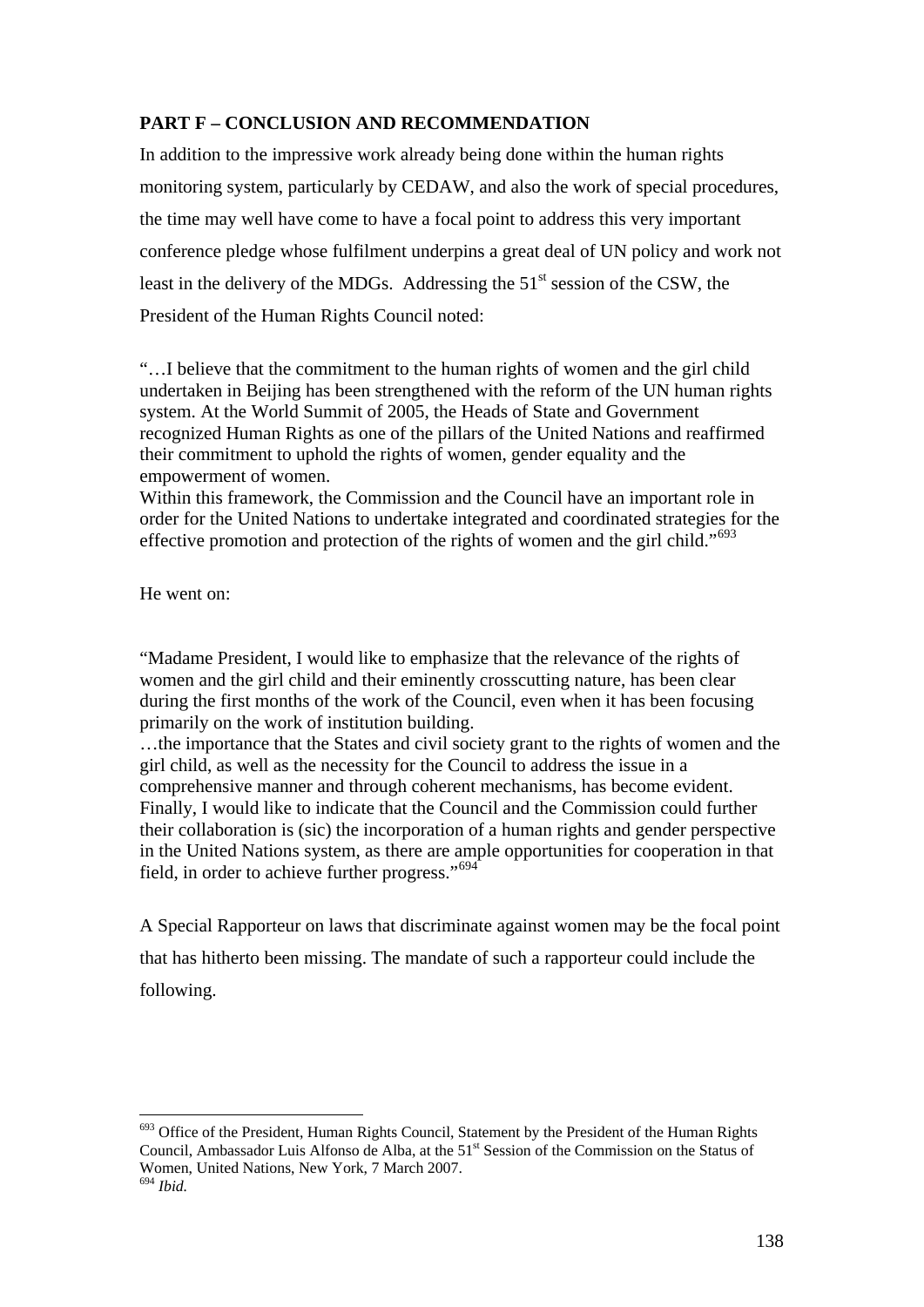#### **Mandate of a Special Rapporteur on laws that Discriminate against women**

- 1) In keeping with the Beijing Declaration and Platform for Action pledge made by States, the focus of a Special Rapporteur, should be on laws and regulations that discriminate against women. The concept of what constitutes "law" would perforce be dependent on the legal system under consideration.
- 2) If a broader mandate were considered appropriate then it should include consideration of issues pertaining to implementation, access to justice and enforcement.
- 3) Initially, the Special Rapporteur, should be supported by the WRGU of the OHCHR in deciding on priorities and devising a work plan which could include:

A conceptual analysis of the obligations of States emanating from the pledge made in Beijing linked to an analysis of violations most often identified in the work of human rights treaties bodies and other information brought to the attention of the Special Rapporteur as requiring urgent attention. Here it would be crucial to develop a close working relationship with CEDAW in particular to follow up its recommendations to States parties whose laws were found to be problematic. Although onerous, given the excellence of its methodology, the framework used by UNIFEM in its Pacific law project should be closely examined for its adaptability to a project by a Special Rapporteur on laws that discriminate in his or her work.

Thereafter, could be the adoption of thematic approach focusing on a looking at a specific problematic area which could include nationality and citizenship laws or constitutional norms or any other area deemed a priority. The Special Rapporteur could promote the exchange of information among member States on issues of common concern.

In the course of his or her mandate, the Special Rapporteur would also identify and record examples of good practice, across geographical and legal traditions,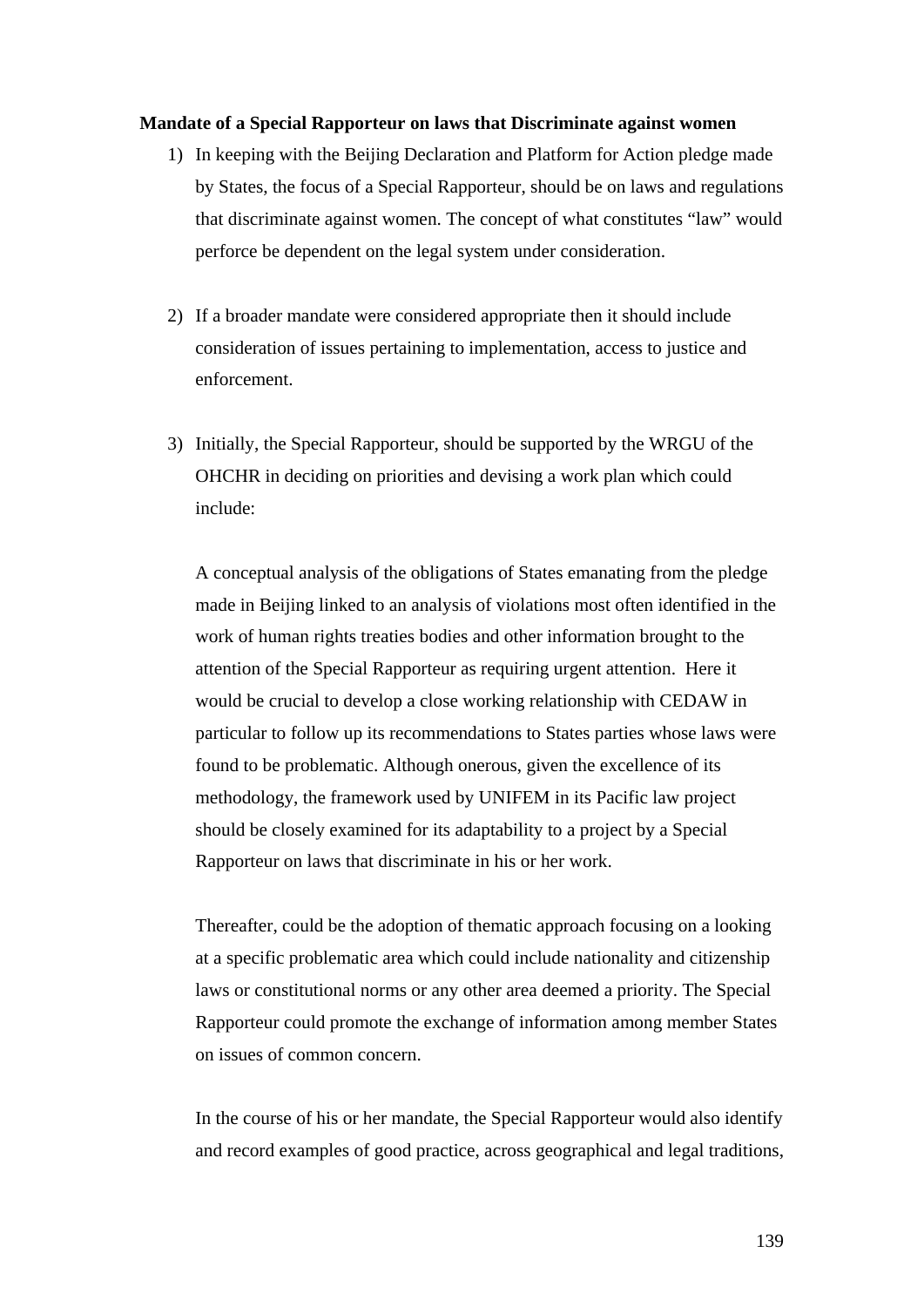which could be used in interactions with States parties and in any training that he or she may undertake.

- 4) In carrying out his or her mandate, the Special Rapporteur should have the same powers and access to the same resources and institutional resources that other rapporteurs have.
- 5) In addition, her mandate could include co-operating with the two regional Special Rapporteurs on the Rights of Women of the African Union and the Organisation of American States. Working together where the subject matter demanded could lead to a more efficient data gathering process, greater pressure being put on States parties to change discriminatory laws and an exchange of examples of good practice.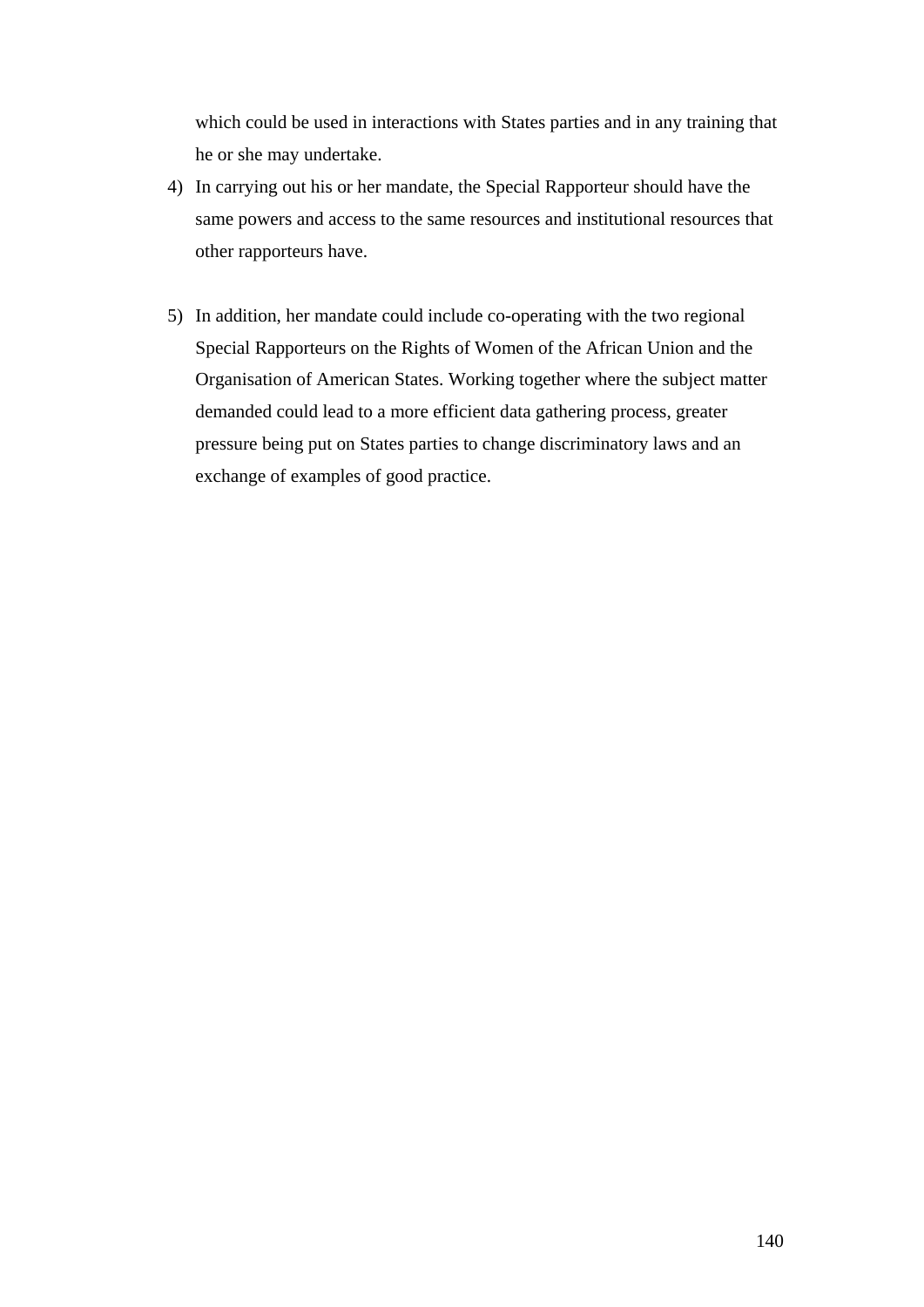#### **Appendix A – Consultant's Terms of Reference**

#### **Women's Rights and Gender Unit Research and Right to Development Branch Office of the High Commissioner for Human Rights**

#### TERMS OF REFERENCE FOR THE PREPARATION OF AN

### **Analytical report on a mechanism to address laws that discriminate against women**

### Consultancy: Dr. Fareda Banda

#### **Background:**

 International human rights law prohibits discrimination on the basis of sex and includes guarantees for men and women to equally enjoy their civil, cultural, economic, political and social rights. CEDAW article 2 commits States Parties 'to take all appropriate measures, including legislation, to modify or abolish existing laws, regulations, customs and practices which constitute discrimination against women.' In 1995, at the  $4<sup>th</sup>$  World Conference on Women in Beijing, Governments undertook to 'revoke any remaining laws that discriminate on the basis of sex.' In 2000, at the Special Session of the General Assembly, States set 2005 as the target for removing discriminatory legislation against women. In 2005, when the Commission on the Status of Women (CSW) reviewed the commitments that had been undertaken at the  $4<sup>th</sup>$  World Conference, it recalled the pledge to revoke remaining discriminatory laws and the concern expressed at the Special Session that 'legislative and regulatory gaps, as well as lack of implementation and enforcement of legislation and regulations, perpetuate *de jure* as well as *de facto* inequality and discrimination, and in a few cases, new laws discriminating against women have been introduced,' and decided to consider 'the advisability of the appointment of a special rapporteur on laws that discriminate against women, bearing in mind the existing mechanisms with a view to avoid duplication …..'

OHCHR was requested to submit its views to the 50<sup>th</sup> (2006) session of CSW on the implications of the creation of a position of special rapporteur on laws that discriminate against women. Its submission is contained in document E/CN.6/2006/8 dated 13 December 2005. CSW took note of the report and asked for further 'views on ways and means that could best complement the work of the existing mechanisms and enhance the Commission's capacity with respect to discriminatory laws,' for consideration at its 51<sup>st</sup> (2007) session. OHCHR responded on 10 October 2006 that while its views contained in the aforementioned report were unchanged, certain developments such as the review of the Special Procedures had to be taken into account. OHCHR suggested that a decision on the usefulness and viability of a special rapporteur be deferred to CSW 52nd session (2008) in order to incorporate and build on the review's outcome. To further assist the process, OHCHR offered to prepare an analytical report on the complementarity of such a mandate to the existing mechanisms, identifying how the existing mechanisms have addressed *de jure* discrimination against women and the resulting protection gaps.

### **Objectives:**

To prepare an analytical report responding to the following objectives: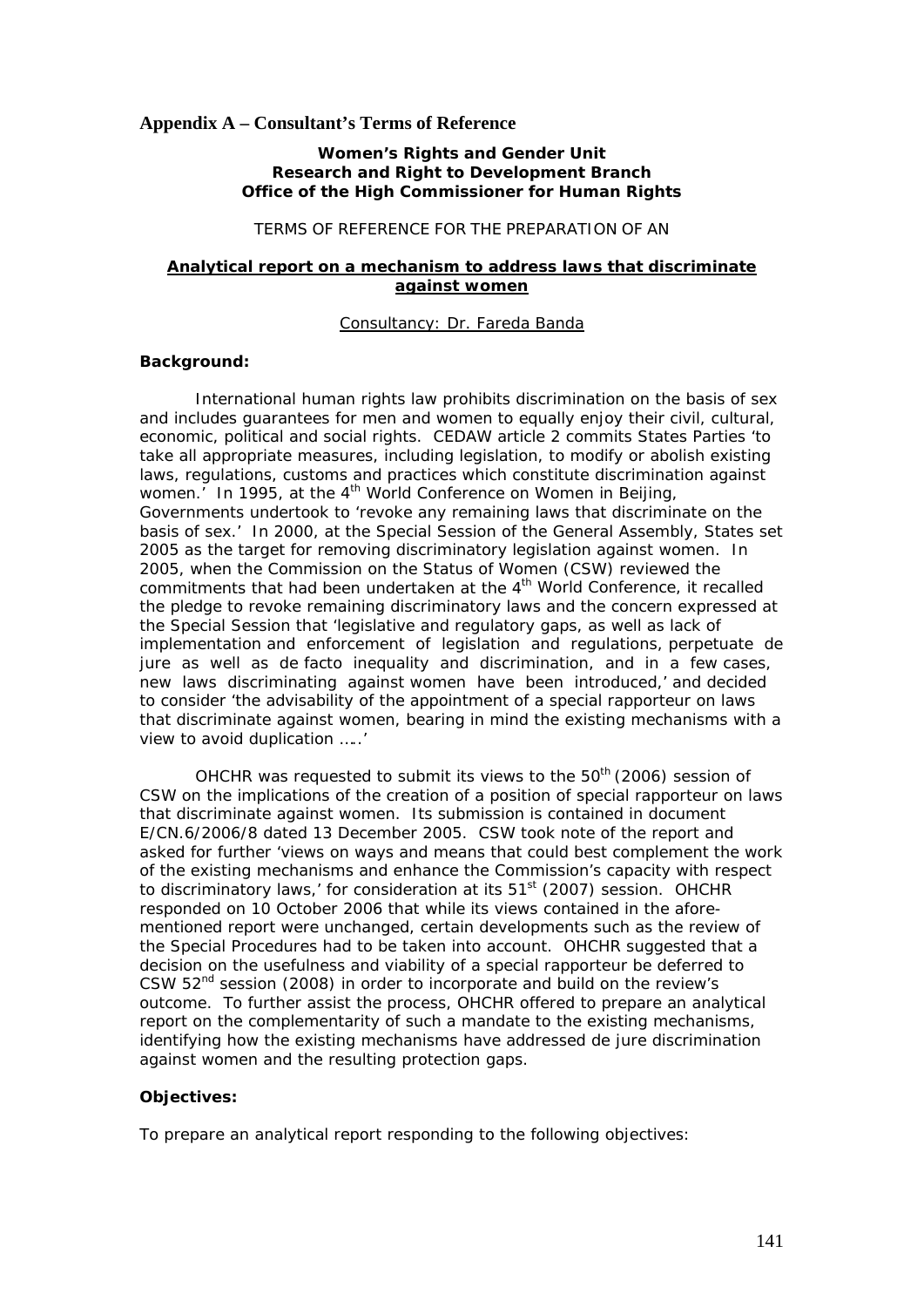1. To identify how the treaty bodies and special procedures have addressed *de jure* discrimination against women, with the assessment and analysis including but not limited to:

- context in which *de jure* discrimination against women has been taken up, with reference to the mechanisms, treaty provisions and/or other relevant issues;
- the types of observations and recommendations made by the treaty bodies and special procedures mandate-holders;
- actors to which recommendations have been addressed;
- how treaty bodies and special procedures mandate-holders have followed-up on issues of concern and recommendations;
- the extent to which the treaty bodies and special procedures have cooperated/complemented each other on cases/issues of *de jure* discrimination;
- gaps in coverage across the mechanisms with indication of how external partners have filled/are filling or could fill in the gaps.

2. Based on the assessment and analysis, to examine how existing mechanisms could work towards reducing and ultimately eliminating *de jure* discrimination against women, and the viability of the mechanism currently being considered in the CSW. Consideration should also be given to how UN entities including DAW, UNIFEM and other organisations can contribute to the objective of reducing and ultimately eliminating *de iure* discrimination against women.

### **Scope of work:**

### **The analysis should:**

- review the work of the treaty bodies and special procedures along with initiatives outside the UN System, including regional and nongovernmental organisations, and academic institutions;

- include lessons learnt and good practices for amending or revoking discriminatory laws against women;

assess the extent of coverage and gaps;

analyse and assess whether the existing mechanisms are sufficient or whether the proposed mechanism would be useful (taking into account the need to avoid duplication and enhance complementarity between the mechanisms as well as the ongoing reviews);

- present observations and recommendations on the substance, form and scope of a mechanism(s) which could contribute to eliminating *de jure* discrimination against women.

### **Suggested methodology:**

The consultant will conduct consultations with all relevant stakeholders including the treaty bodies and special procedures mandate-holders, OHCHR and other UN staff supporting the mechanisms, NGOs and others; s/he will develop, disseminate and analyse a questionnaire designed to help ascertain the report's objectives; s/he will conduct research including reviewing general comments, concluding observations, individual complaints, country, thematic and communications reports, and other relevant materials such as the Secretary-General's report on the appointment of a special rapporteur (E/CN.6/2006/8). In addition, s/he will conduct a mission to Geneva/New York for consultations with relevant staff, mechanisms, UN departments and organisations, NGOs and academic institutions.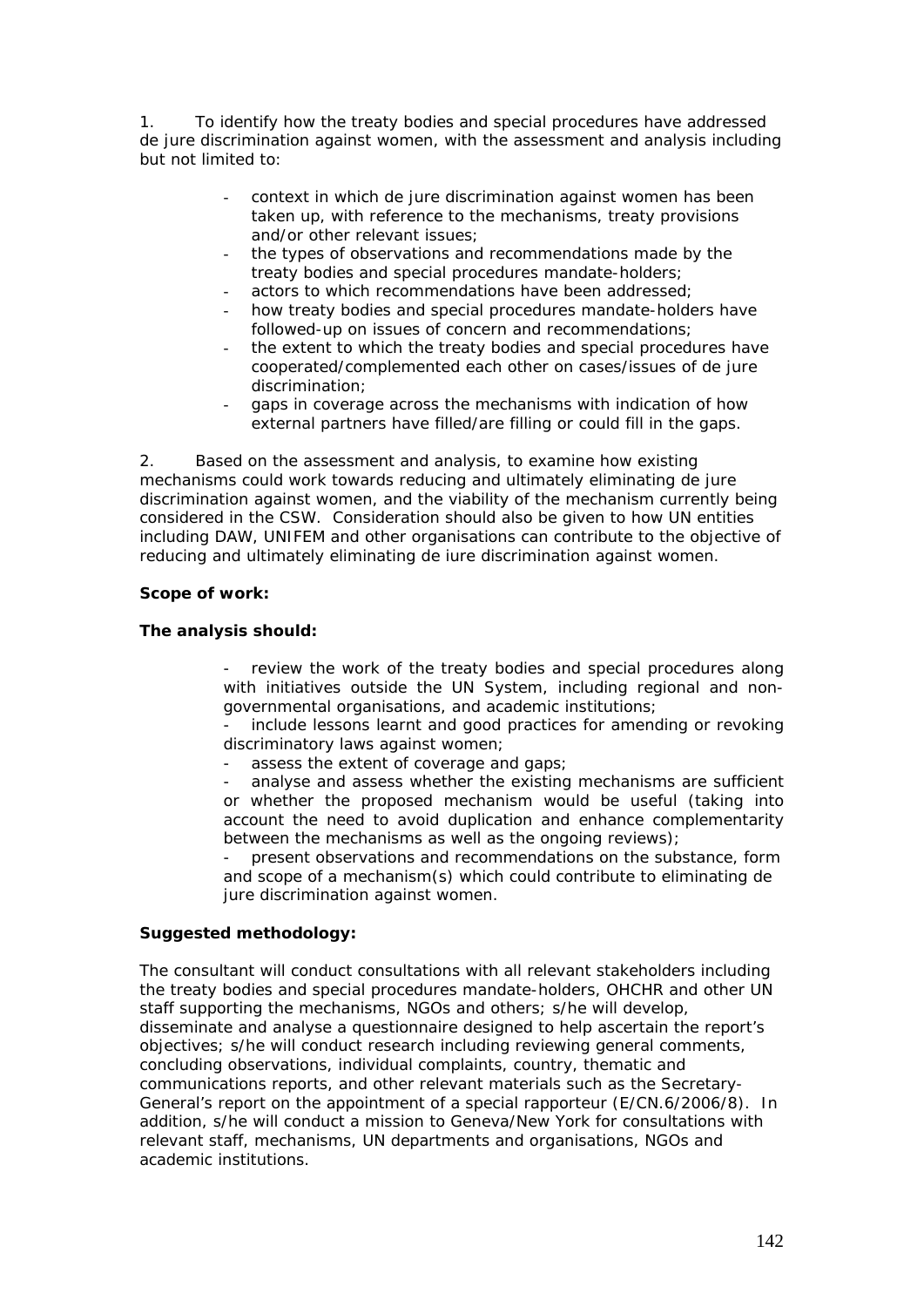Due attention should be paid to the treaty bodies and special procedures consideration of civil and criminal laws in all areas affecting women's civil, cultural, economic, political and social rights; equal geographical emphasis should be achieved.

### **Output:**

An analytical reporting on a mechanism to address laws that discriminate against women with annexes containing a comprehensive listing/synopsis of each mechanism's consideration of *de jure* discrimination against women; a mapping of how the UN and other external organisations are addressing the issue; and source references.

### **Workplan:**

This project will start on 1 February to 30 April 2007 for a period of three months. The consultant will submit a draft for comments to OHCHR before finalisation. The final report incorporating OHCHR's comments should be submitted no later than 30 2007.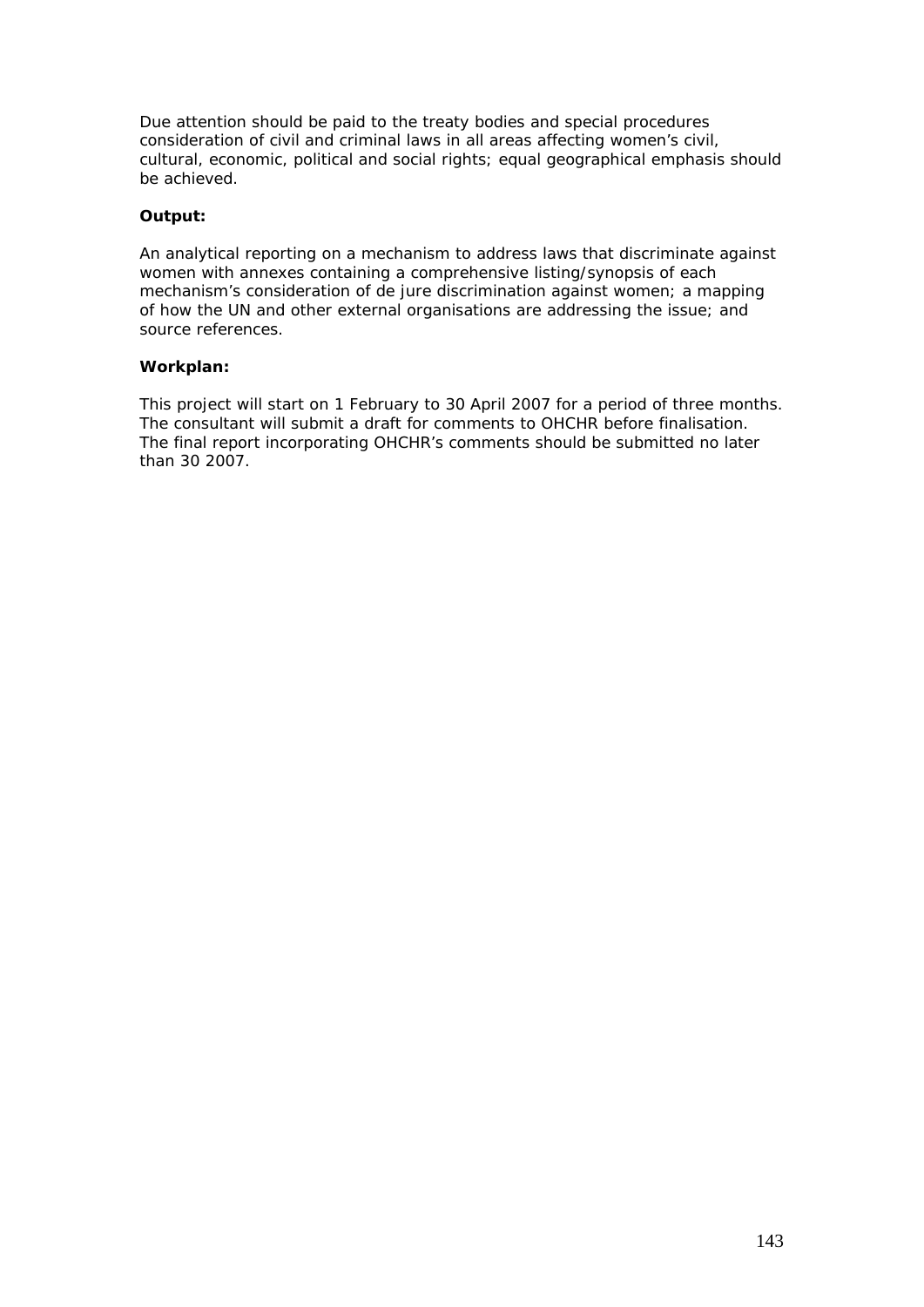### **Appendix B:**

### **Methodology**

In deciding the parameters of the project on *de jure* discrimination, a major question to resolve was what was meant by "law"?<sup>695</sup> In many States law is complex, comprising plural normative systems including statute law, common law, customary laws and religious laws. These co-exist, sometimes harmoniously, often not. The WRGU of the OHCHR noted that the project focused on *de jure* discrimination hence the decision to concentrate on State law. It chimed in with the stimulus for the project, namely the injunction in the Beijing Declaration and Platform for Action that governments should "revoke any remaining laws that discriminate on the basis of sex." However, given the multiple configurations of many legal systems, the resolution was to allow the respondents to determine, within the parameters of a focus on *de jure* discrimination, what constituted State law. The preamble to the questionnaire that went out said:

"The project covers State sanctioned laws and regulations 'in all areas affecting women's civil, cultural, economic, political and social rights.' By State sanctioned is meant those laws that receive official recognition within the formal legal system."

While de jure discrimination was the focus, the questionnaire made clear that information on de facto discrimination would also be welcome. Indeed the adoption of the definition of discrimination found in article 1 of CEDAW made this a sine qua non. Moreover, evidence from State reports and general comments all pointed to the fact that *de facto* discrimination was a key factor in women's lack of enjoyment of their rights. <sup>696</sup>Additionally, a UN official with experience working in plural legal systems noted:

"There is a distinction between cultural discrimination and *de jure* discrimination. There are few laws promoting discrimination but many *de facto*  practices. It is more about practices than laws. The law will say there is equality but the practice is different"<sup>697</sup>

His views were echoed by Professor Marsha Freeman, Director of the Minnesota based International Women's Rights Action Watch, who in response to the questionnaire noted:

"I have considerable experience working in multiple legal systems and eliminating the laws (or customs) that discriminate against women rarely solve the problem, as knowledge of the law and having the power and resources to claim rights remain huge issues. Moreover, it is far to easy for governments to throw their hands up and say, 'it is the law, it's the custom, and we can't

 $695$  See also WLUML (2006), 27-30.

<sup>&</sup>lt;sup>696</sup> See also CEDAW general recommendation 21 on marriage and family relations, paras, 3, 12, 15, 24, 28, 33, 45, 46; CEDAW general Recommendation 23 on Women in public life, UN Doc a/52/38/Rev. 1, paras, 9, 10. 697 See also R. Holtmaat (2004). S. Ali (2000) 82n.151**.** Human Rights Committee General

Comment 18 on Non-Discrimination, CCPR/C/21/Rev.1.Add.1, para. 9.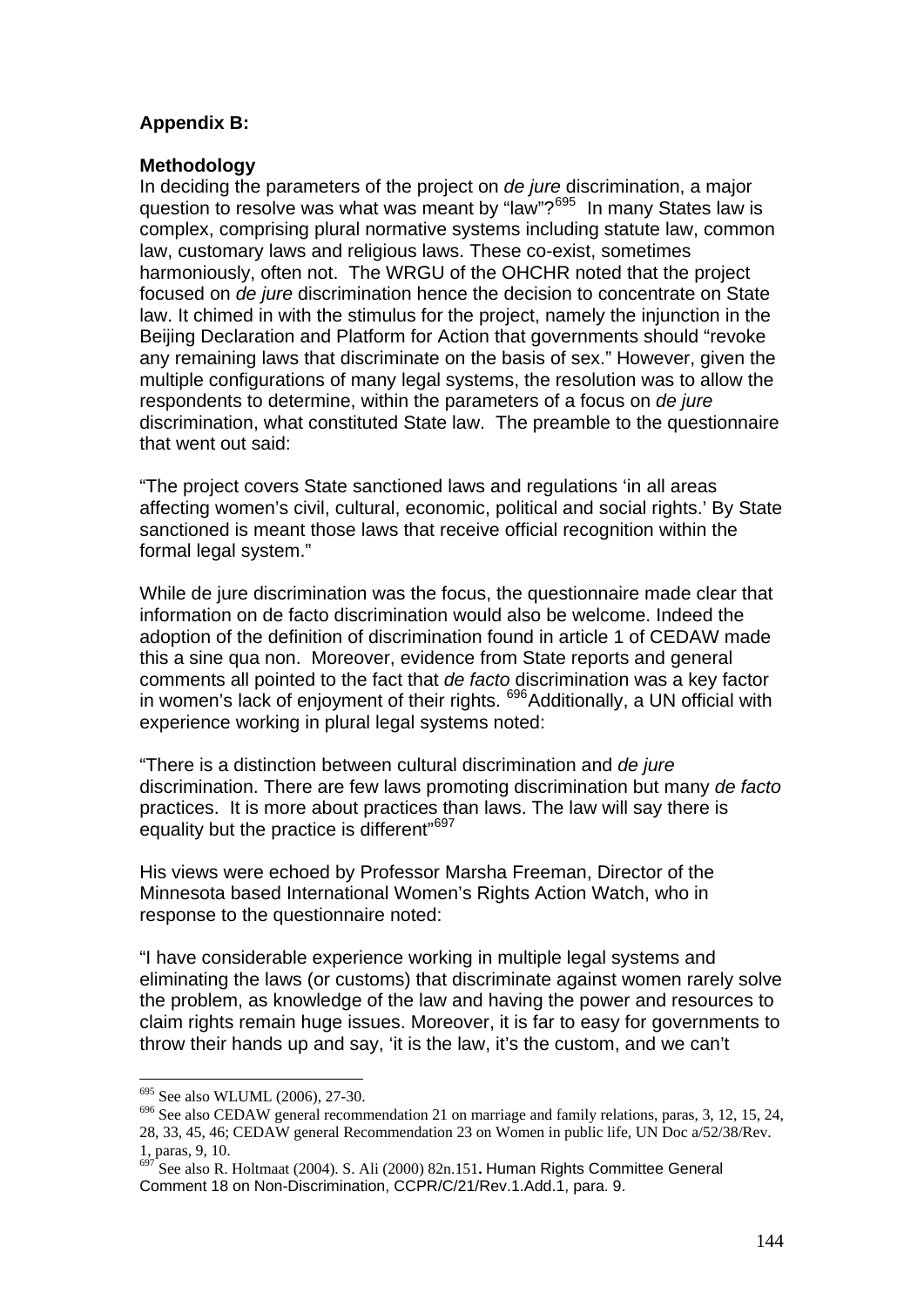infringe on identity expressed through custom' or 'it's the culture' or 'can't interfere with religion.'"

Also highlighted by many interviewees was the importance of recognising the impact on women, of the non implementation of those laws that do exist. The UNAMEE response to the questionnaire noted simply "Implementation of a law is as good as the law itself."698 For this reason, questions were put about the ease or difficulty of accessing law and also State and judicial response to claims of violations of rights.

### **Data collection techniques**

Meeting the objectives of the project necessitated the use of three data collection techniques. To address the issue of the work currently being undertaken within the UN required collecting and analysing treaty body general comments, State reports, concluding observations and where relevant, communications. Time constraints limited the consideration of State reports to the past five years. It also required examining the mandates of Special Rapporteurs. Some of the reports of the Special Rapporteurs were further analysed for their gender content. Moreover initiatives undertaken by UN agencies in the field of women's rights (including the girl child) were considered. UN documents on mainstreaming were considered.) A second data collecting mechanism involved conducting interviews with UN officials and NGOS. This was to try to get the views of those charged with administering the system-did they consider a new mechanism necessary? What did their work involve? The NGOS provided the civil society perspective. I was grateful to them all for their time and candour.

Finally, given that the focus of the project was on laws that discriminate against women, it was necessary to try to ascertain the extent to which such laws were still in existence. While the campaigning NGO, Equality Now had already done excellent work, producing a list of States with discriminatory laws and reproducing the offending provisions, it was still important to send out a questionnaire to ascertain the current position. The questionnaire can be found in Appendix *C.* A total of ??? questionnaires was emailed to organisations and individuals around the world. Reminders were later sent once the deadline for responses had passed. A list of people and organisations emailed is found in Appendix *D.* The questionnaire invited recipients to pass it on and data received indicates that some did indeed pass the questionnaire on. This means that the exact number of recipients cannot be stated.

The questionnaire was in English. Two requests were received for different languages. One asked for the questionnaire in French, while another correspondent from an international NGO noted that partners in the field may require different languages without specifying which. A request for translation of the questionnaire was forwarded to the OHCHR which duly passed on the questionnaire to the UN translation department, for translation into the

<sup>&</sup>lt;u>.</u> <sup>698</sup> UN Mission in Ethiopia and Eritrea, Human Rights Section response to Part F questionnaire (May 2007).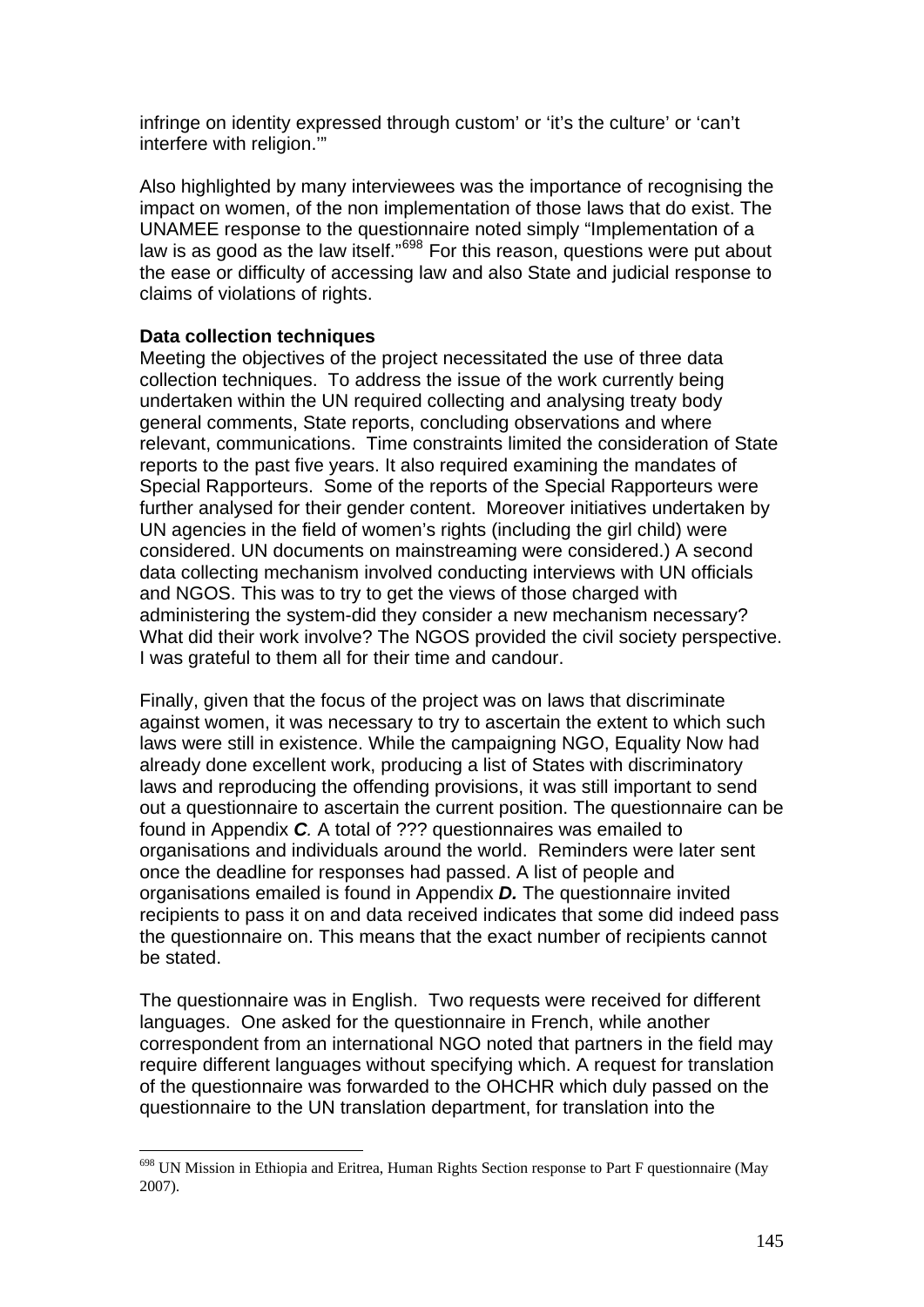remaining five languages of the UN. Although a time frame of 15 days for receipt of the translated questionnaire was given in early April, the reality was that the process took over nine weeks. This created scheduling problems not least because the translated questionnaires would have to be sent out, three weeks given to respondents to answer, before sending the replies back to the translation service for conversion to English. In any event the Spanish questionnaire was received on 4 June and was sent out that week. It was important to send out the Spanish questionnaire as only 1 questionnaire had been returned from the region.

Further details of data collection methods two and three are considered below.

### **Interviews**

1

In February and March 2007, the consultant travelled to both Geneva and New York, spending three full working days in each place. The interviews with both UN staff and NGOs were kindly organised by UN staff from the WRGU of the OHCHR. They sent emails notifying colleagues about the project and requesting interviews. In Geneva interviews were held with OHCHR staff only. Interviews were conducted with people in the special procedures department, mainly Special Rapporteurs' advisors, as well as those whose work focused on servicing the human rights committees. By way of contrast, in New York interviews were conducted with staff in the human rights office including DAW and OSAGI, as well as some of the UN agencies including UNICEF, UNDP, UNIFEM and UNFPA. Interviews were also conducted with three non-government organisations working in the area of women's rights. These were Centre for Reproductive Rights, Equality Now which initiated this project and finally Human Rights Watch, Women's Rights division. 699 Finally an interview was held at the IOM in New York.

I found the interviews very helpful not least because interviews always present an ideal opportunity for the researcher to get opinion at first hand. One is able to pick up on nuances that are absent in printed material. One is also able to learn about the internal dynamics of an organisation which may make some solutions or suggestions more or less acceptable than others. Inevitably interviews also throw up the biases or fears ("perspectives") of the interviewee. On a practical level, in both Geneva and New York, I was acutely aware of the extreme time pressures that people appeared to work under and was therefore very grateful for their time. In passing, as an outsider, I was somewhat taken aback by the shortage of office space which necessitated much doubling up and which resulted in a not insignificant number of interviews taking place in the UN café, not least in Geneva. In Geneva, some staff were also in the process of packing to move offices. They agreed to be interviewed amongst their packing boxes, apologising, unnecessarily, for the "chaos." I have to confess that it came as a surprise to find to find so many "internally displaced" UN personnel. It is a testament to the dedication and hard work of the staff that they were able to maintain a

 $699$  I have used quotes from the interviews which quotes are based on my hand written notes. I have not had the opportunity to cross check the quotes with the interviewees, but have in any event rendered UN officials anonymous.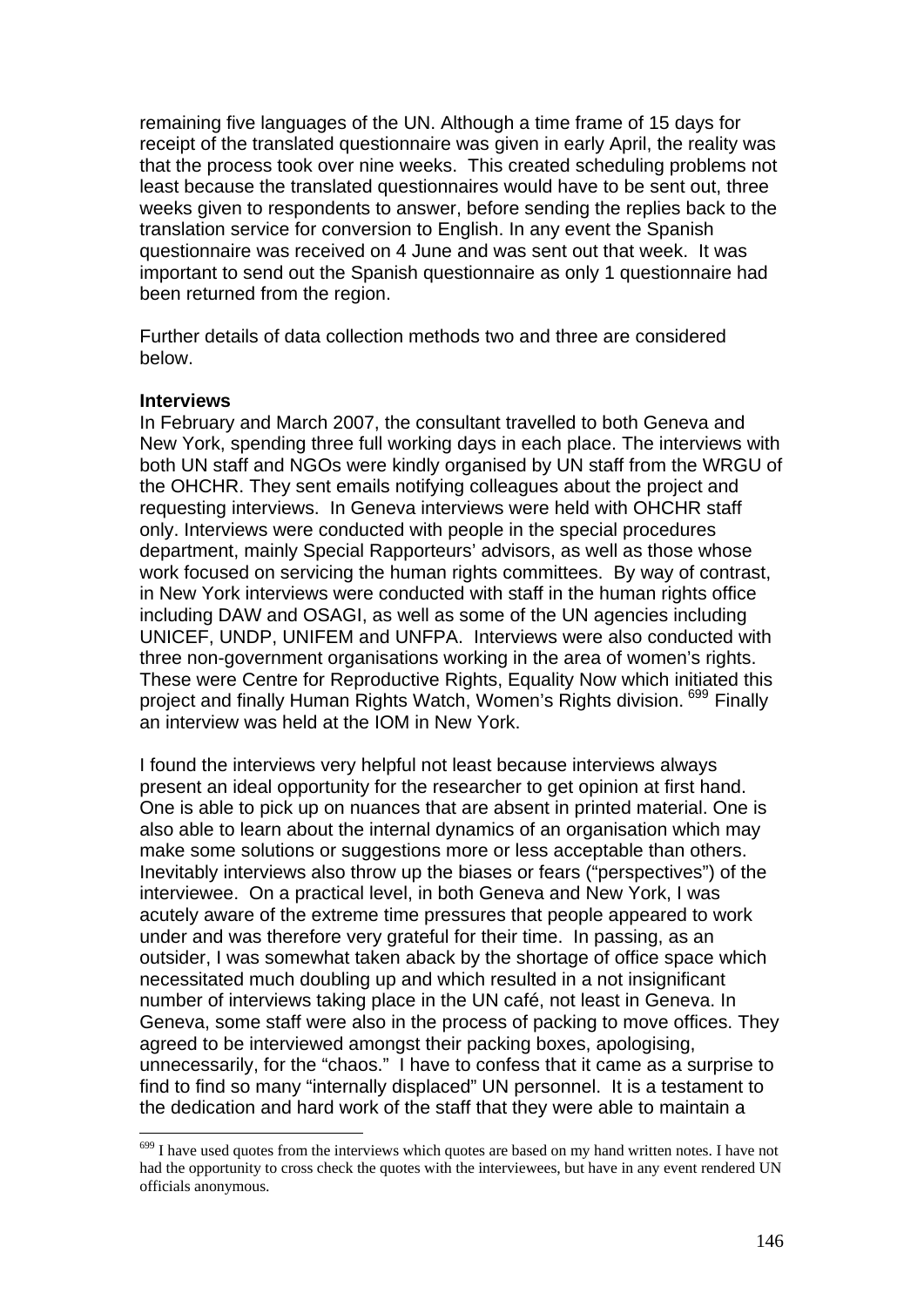high degree of professionalism in difficult working conditions. I was enormously impressed.

## **Questionnaires**

Given the relatively short period of time in which the project was originally scheduled to be completed (three months), it seemed efficient to use a questionnaire to try to get information about the existence and scope of laws that discriminate against women. The widespread use of electronic communication which is almost instantaneous made this method a quick, efficient and cost efficient way of sourcing data. However, for all these advantages, questionnaires as a data gathering method have the disadvantage of having a relatively low response rate.700 People receive questionnaires and *mean to* respond, but do not always get round to doing so. The technical specificity of the information required by this questionnaire (specific provisions from national laws) meant that time and effort was needed to provide accurate answers, and this may (have) militated against a high response rate. In any event the responses comprised completed questionnaires, while others sent in opinions on particular aspects of the questionnaire and links to reports and other information. Finally, one of the challenges in preparing the report has been the uncertainty over the future of the special procedures as a result of the on going Human Rights Council mandate review.<sup>701</sup> Interviewees and correspondents noted variously that *all* Special Rapporteurs were to be abolished or that only the country mandates were to be extinguished. Another view was that the mandate "rationalisation" would see an amalgamation of some mandates and the non renewal of some mandates, both thematic and country. Others were of the view that the scope of the mandates of Special Rapporteurs were to be severely curtailed.<sup>702</sup>**.** In the midst of it all, I was sent an NGO petition addressed to the Human Rights Council and requesting that Special Rapporteurs not be abolished. It has been difficult to write this report in the light of the uncertainty.

1

<sup>700</sup> M. Maclean and H. Genn *Methodological Issues in Social Surveys.* 701 See generally 2007 (7) *Human Rights Law Journal*. <sup>702</sup> **S**ee NY times Sunday 11 March 2007.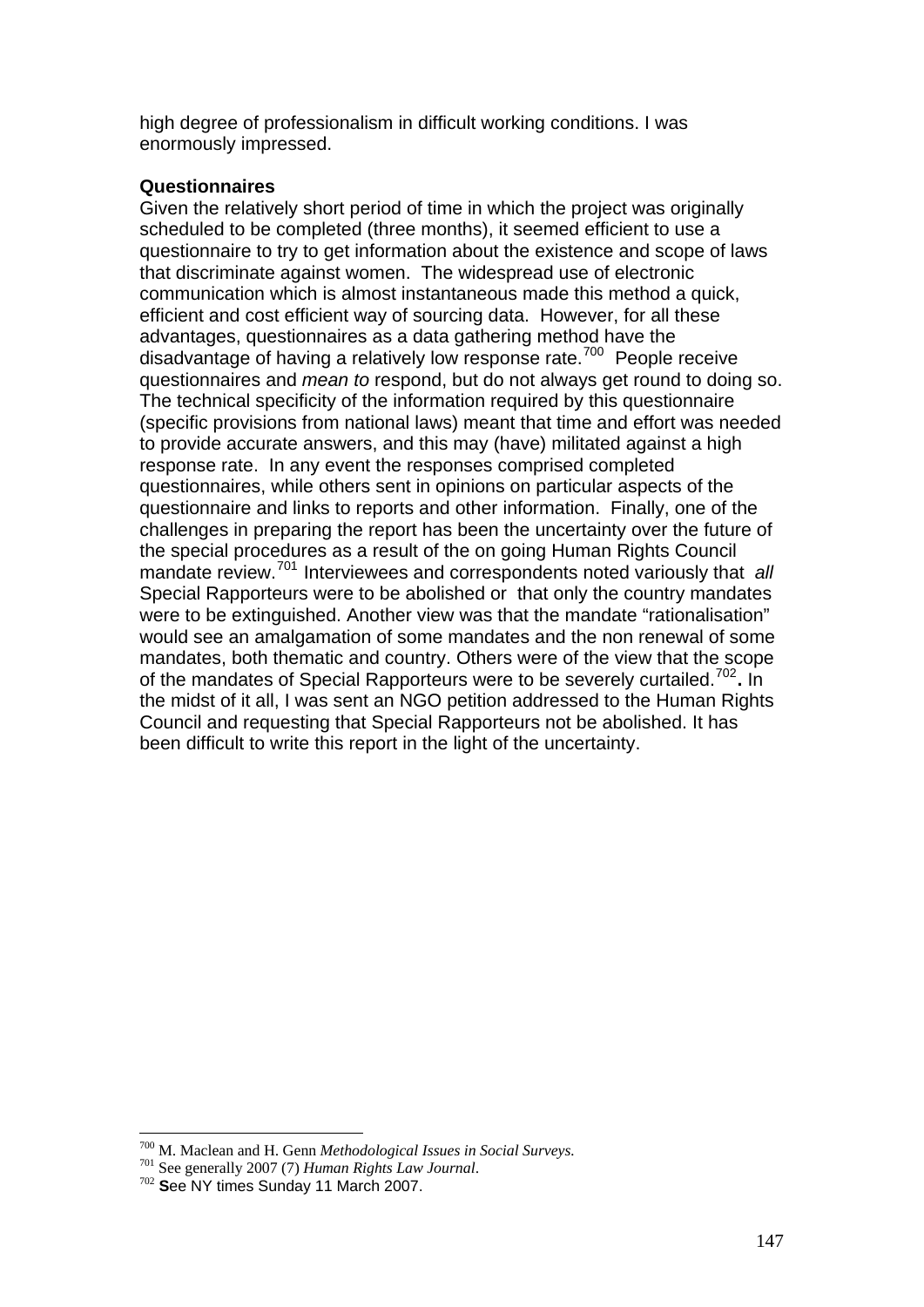### **Appendix C – Cover Letter and Questionnaire OHCHR Cover letter- Project: Laws that Discriminate against Women**  Dear Colleague

I am writing to ask for assistance on a project that I have been asked to do by the women's rights and gender unit of the United Nations Office of the High Commission for Human Rights in Geneva. The project concerns the advisability of setting up a mechanism to address laws that discriminate against women. This might include the possibility of appointing a Special Rapporteur on laws that Discriminate against Women. It is focused on *de jure*  discrimination and arises out of two Secretary-General Reports which can be accessed by looking up these documents:

E/CN.6/2006/8 and E/CN.6/2007/8 (Both are available in the six working languages of the UN).

The project is divided into two parts. The first is an analysis of UN and regional bodies to see if and how they address laws that discriminate against women. The second involves identifying current laws that discriminate against women. This is the part that I need help with. One cannot comment meaningfully about the advisability of setting up a special mechanism focusing on laws that discriminate against women, without knowing how many such laws still remain and in which areas they remain. It is for this reason that I am writing to ask for your assistance in sending me information about laws in your country or region that pertain to the issue of *de jure* discrimination. I have prepared a list of questions that I would be grateful if you could answer. I would appreciate it, when commenting on laws that discriminate if you could provide specific details about the nature of the discrimination and, if possible attach a copy of the relevant offending sections.

Although the terms of reference specify *de jure* discrimination, I am alive to the fact that in some instances one may have to also discuss de facto discrimination. Moreover, I am also aware that implementation of law is an important issue when considering women's ability to enjoy their rights.

The time frame for completing the project is relatively short. I would be grateful if you could send me your response by the 31st of May at the very latest. I know that this is an imposition on your time and would like to thank you in advance for your help. Your assistance will be fully acknowledged in the report that I write.

Yours sincerely

Fareda Banda (Dr) School of Oriental and African Studies London WC1H 0XG Email:fb9@soas.ac.uk Telephone: \*44-207 898 4664 Fax: \* 44-207 898 4759.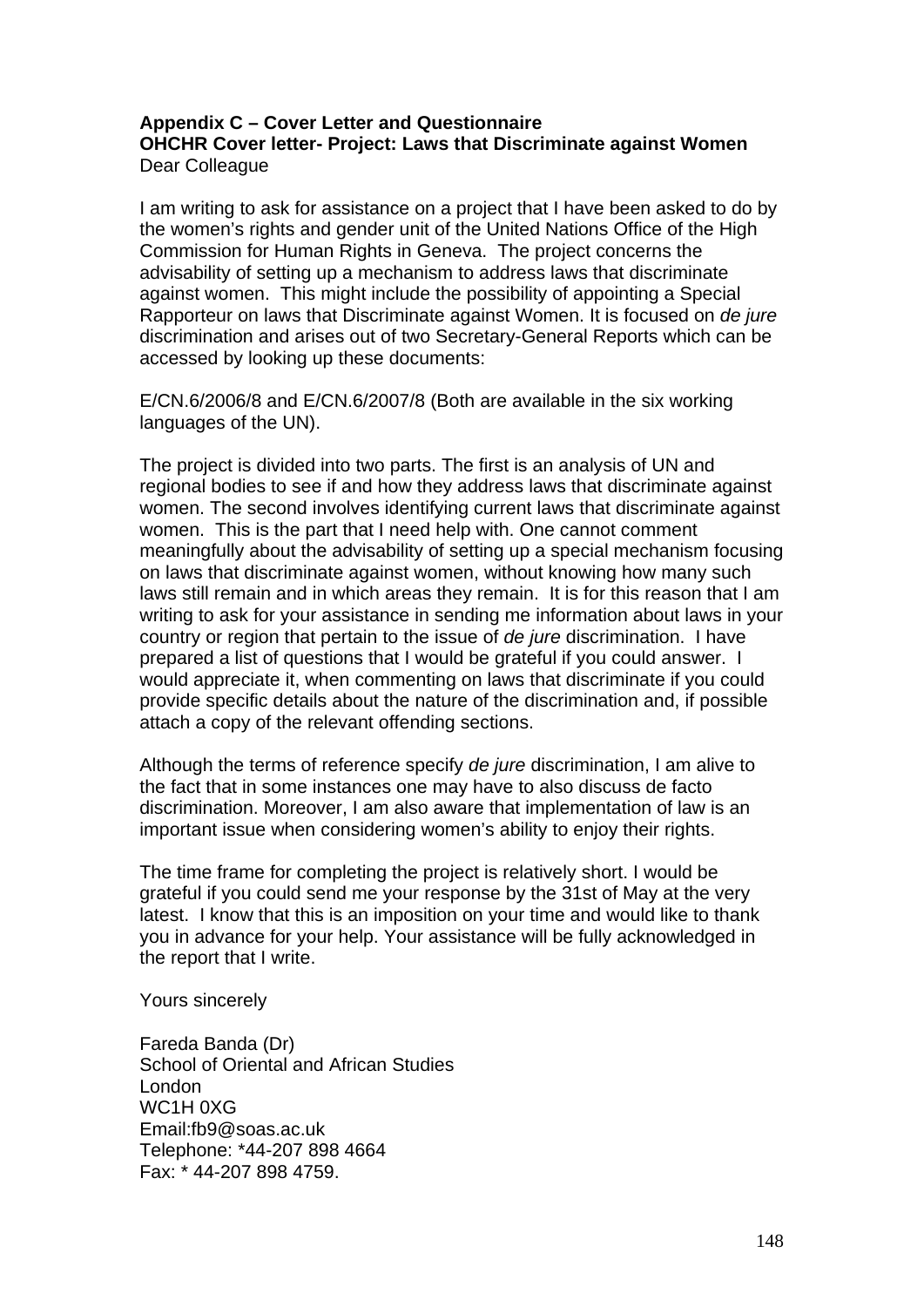### **United Nations OHCHR Project on a Mechanism to address laws that Discriminate against Women-March 2007**

### Introduction

As noted in my covering letter, the women's rights and gender unit of the Office of the High Commissioner for Human Rights (OHCHR) has asked me to prepare a report on the advisability of setting up a special mechanism to address laws that discriminate against women. The project covers State sanctioned laws and regulations "in all areas affecting women's civil, cultural, economic, political and social rights." By State sanctioned is meant those laws that receive official recognition within the formal legal system. The focus is on *de jure* discrimination.

*Discrimination* is understood as comprising article 1 of the Convention on the Elimination of all Forms of Discrimination against Women:

**"**For the purposes of the present Convention, the term 'discrimination against women' shall mean any distinction, exclusion or restriction made on the basis of sex which has the effect or purpose of impairing or nullifying the recognition, enjoyment and exercise by women, irrespective of their marital status, on a basis of equality of men and women, of human rights and fundamental freedoms in the political, economic, social, cultural, civil or any other field."

I appreciate that you are busy, but please may you answer as many questions as you can. Even if you do not manage to complete the entire questionnaire, do please forward the completed part. Please feel free to share this questionnaire. May I ask that if at all possible, replies be provided in English? My language skills are limited and for that I apologise. Unless you request anonymity, your assistance will be acknowledged in the final report. Please indicate those aspects of your answers that you would wish to be confidential, that is, not directly attributable to you.

# Part A –The Constitution and National Laws

- 1). Does the constitution of the country prohibit non discrimination on the basis of sex and or gender and does it provide for equality before the law/equal protection of the law? Please list the provisions.
- 2). If the constitution recognises plural laws, for example in the family law field, does it specify what is to occur if there is a conflict between equality provisions of the constitution and a discriminatory personal law?
- 3). If there are still laws that discriminate against women, please provide statute name, chapter number or other identifying feature and relevant sections/provision.
- 4). In what way does the law discriminate? Is it direct discrimination or indirect?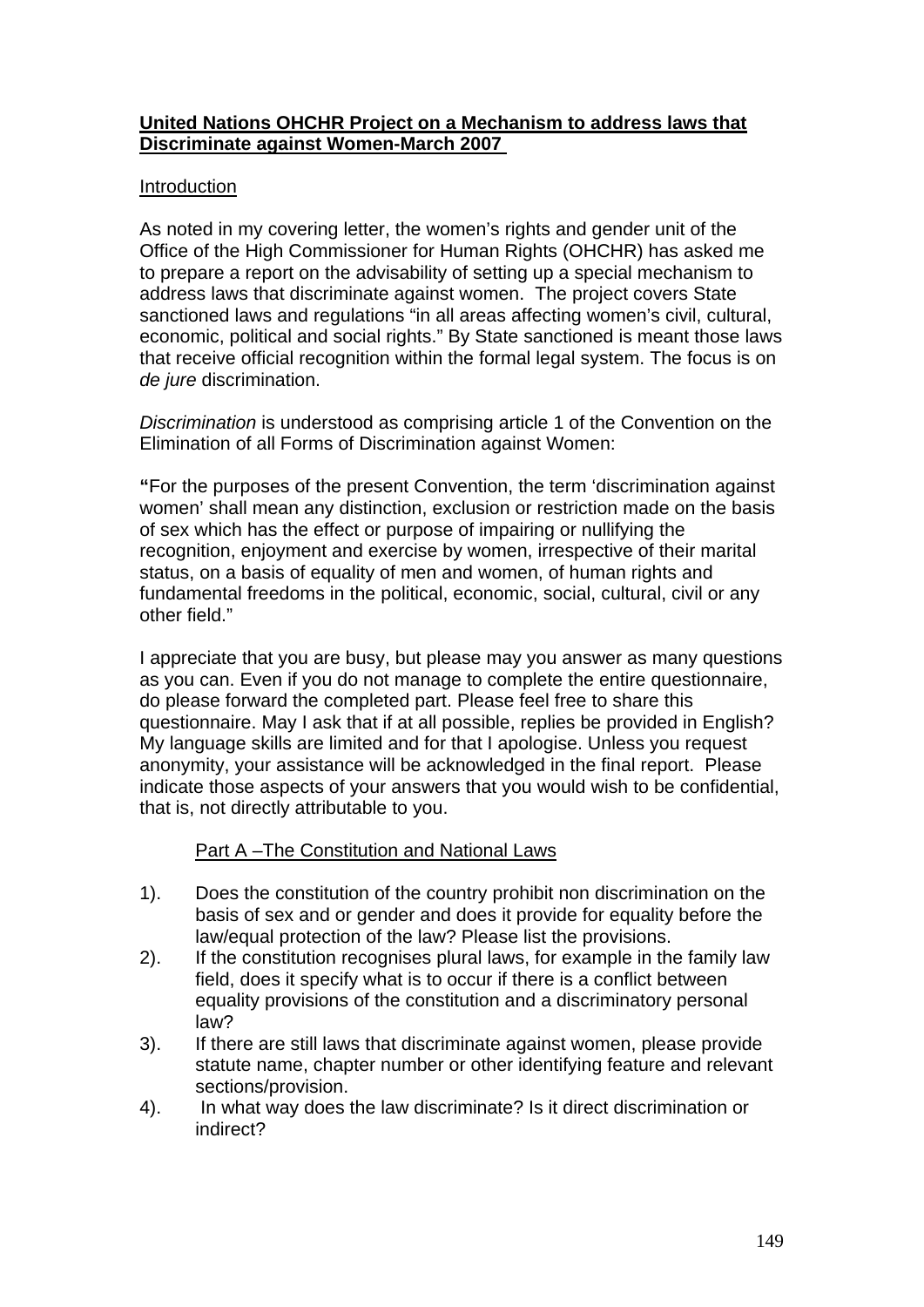- 5). Please identify any laws that discriminate either directly or indirectly against certain groups including, but not limited to, the aged, disabled indigenous women, different minorities and migrant women and girls.
- 6). Are there gaps (omissions) in the law which could, or do lead to, discrimination against women?

Part B -Responding to Discriminatory Laws

- 1). What has been done about the discrimination –by governments/agencies/NGOs/ other?
- 2). Have governments been responsive to lobbying by NGOs/other agencies?
- 3). Have court cases been brought challenging the law? (Please comment briefly on the ease or difficulty of accessing/using the law to challenge discrimination). Also please give names and citations for case law mentioned.
- 4). Have court challenges been successful, that is, have courts struck down discriminatory laws?
- 5). Have governments responded by changing the law or ignoring courts? Any good practice to share?

# Part C -Omissions and the use of temporary Special Measures

- 1). Are there any laws that can be said to depart from the nondiscrimination principle in a positive way for women (e.g. the use of temporary special measures, sometimes called positive discrimination or affirmative action)?
- 2). If yes, in what spheres are these laws found (e.g. employment/political participation/other) ? Please give details (chapter numbers and sections of relevant laws).

# Part D-The International and Regional Human Rights Systems

- 1). Which international and regional human rights instruments has your State ratified?
- 2). Please list the regional and international instruments that are part of national law? (That is those that are incorporated into the national legal system).
- 3). Have you ever written a shadow report for a treaty body? If yes, please specify which.
- 4). If you have written a shadow report, did you identify laws that discriminate against women?
- 5). How did the Committee respond to the shadow report-did they refer to the laws that your organisation had identified as discriminating against women in questioning the State or in concluding observations? If yes, please provide the name of the committee and year.
- 6). Are the concluding observations of human rights committees disseminated in your country?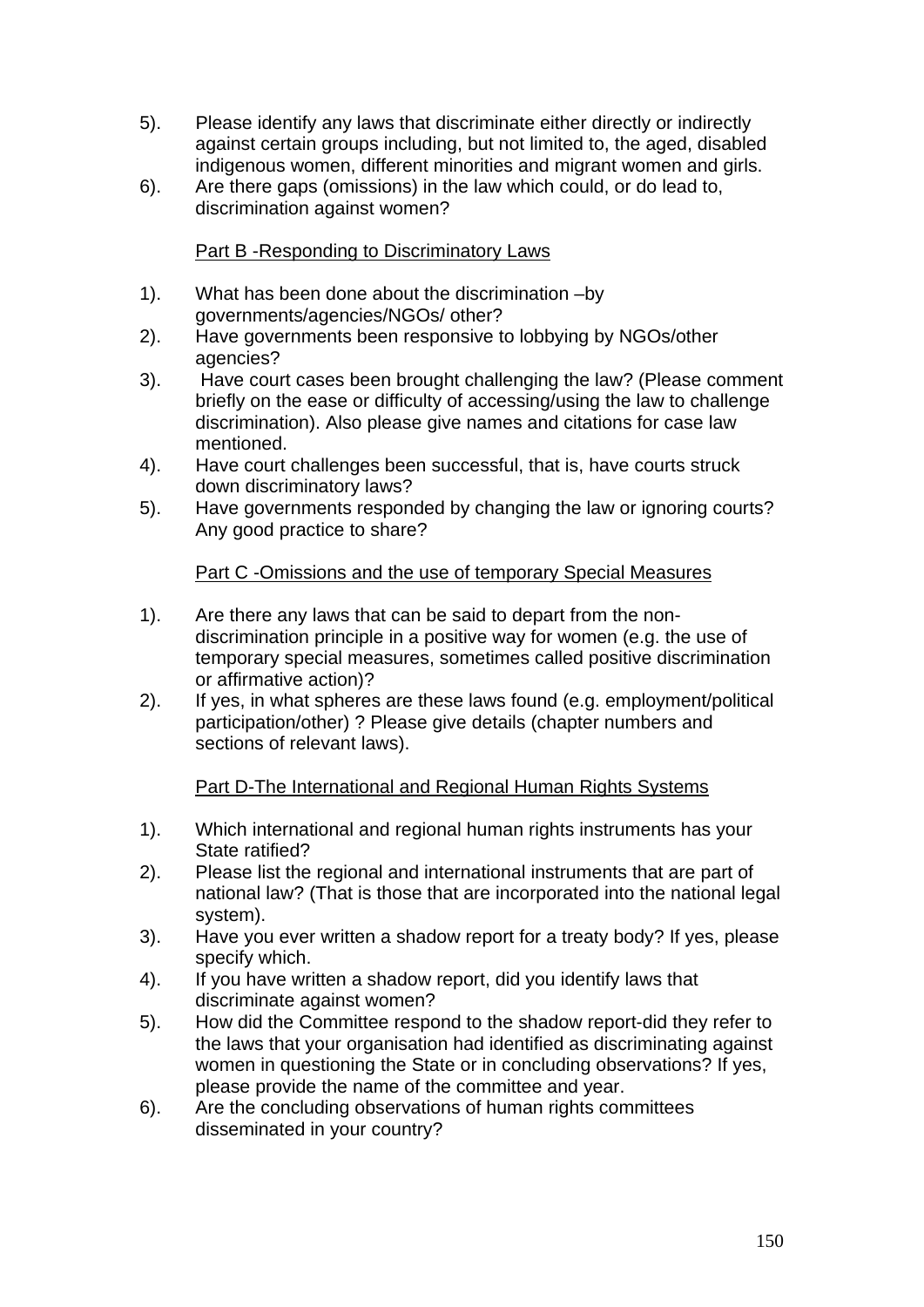- 7). Have you or your organisation used the concluding observations of the human rights committees to lobby your government to change the law?
- 8). If yes, with what result?
- 9). Have you taken part or assisted in bringing a complaint or requesting an inquiry investigation under any of the treaty mechanisms?
- 10). When and with what result? Please give details.
- 11). Did the government change the law or alter its policies?
- 12). Have you found the treaty mechanisms useful in challenging laws that discriminate against women?

### Part E-Special Procedures

- 1). Are you aware of the existence of thematic and country Special Rapporteurs or working groups? (Please specify regional, UN or both).
- 2). Have you ever made use of the Special procedures, for example, written to, or met with a Special Rapporteur on a visit to your country?
- 3). Were issues affecting women, especially laws that discriminate against women raised in your correspondence or meetings?
- 4). What was the result of any communications or meeting?
- 5). In your view, is your State likely to comply with requests or recommendations made by a Special Rapporteur?

Part F- Advisability of Special Mechanism to Address Laws that Discriminate against Women

1) Do you think that there is a need for the creation of a special mechanism to address laws that discriminate against women or are the existing mechanisms sufficient? Please give reasons for your answers.

Part G–Anything else that you would like to add.

Please add anything other comments you wish. Feel free to comment further on regional perspectives on the issue of laws that discriminate against women. This could include the challenges of operating within plural legal systems.

In conclusion, may I thank you again for your time and urge you to please send your answers back as soon as you can.

**Sincerely** Fareda Banda Email: fb9@soas.ac.uk Fax: \*44-207898 4759.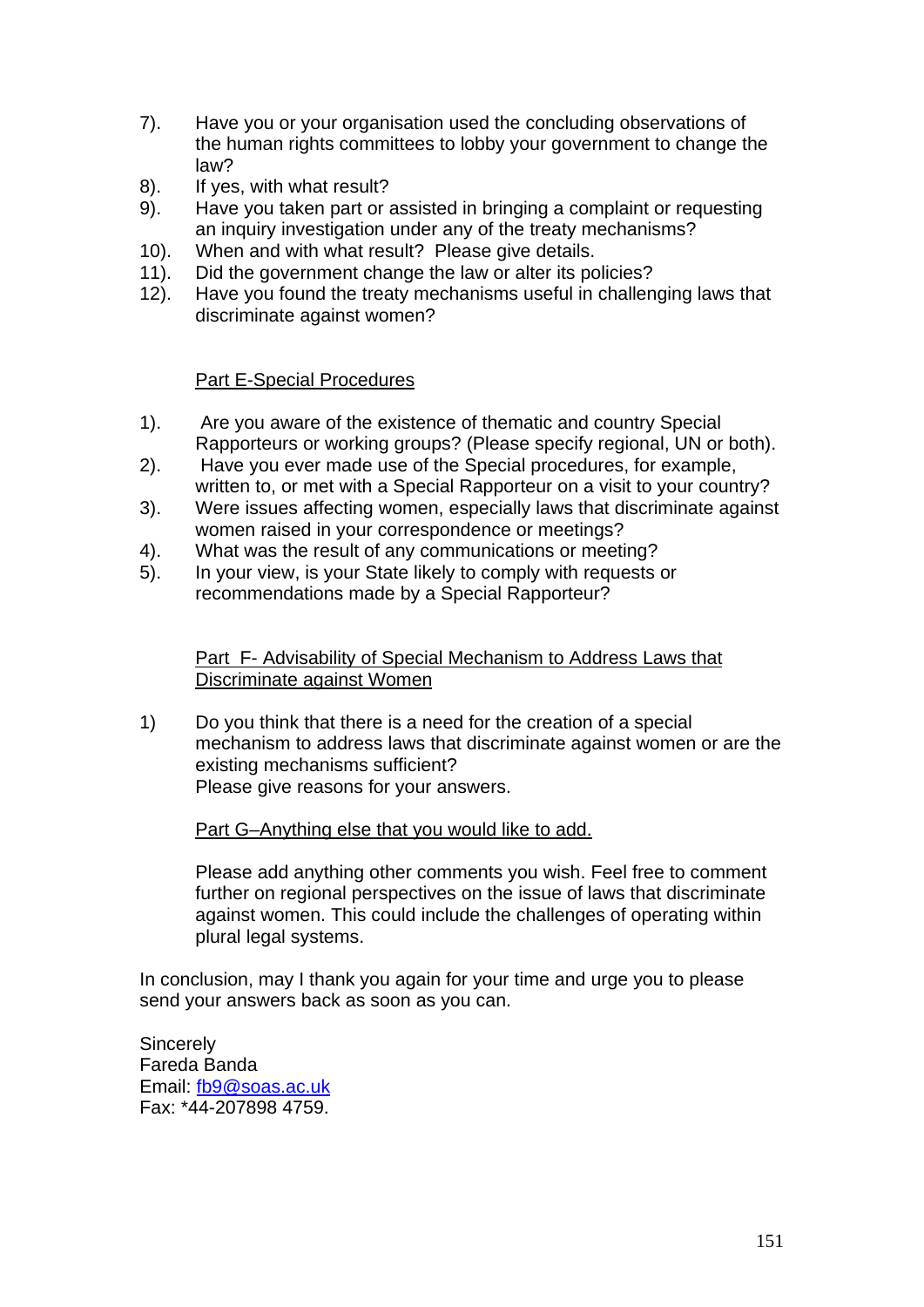# **Appendix D –Questionnaire Recipients**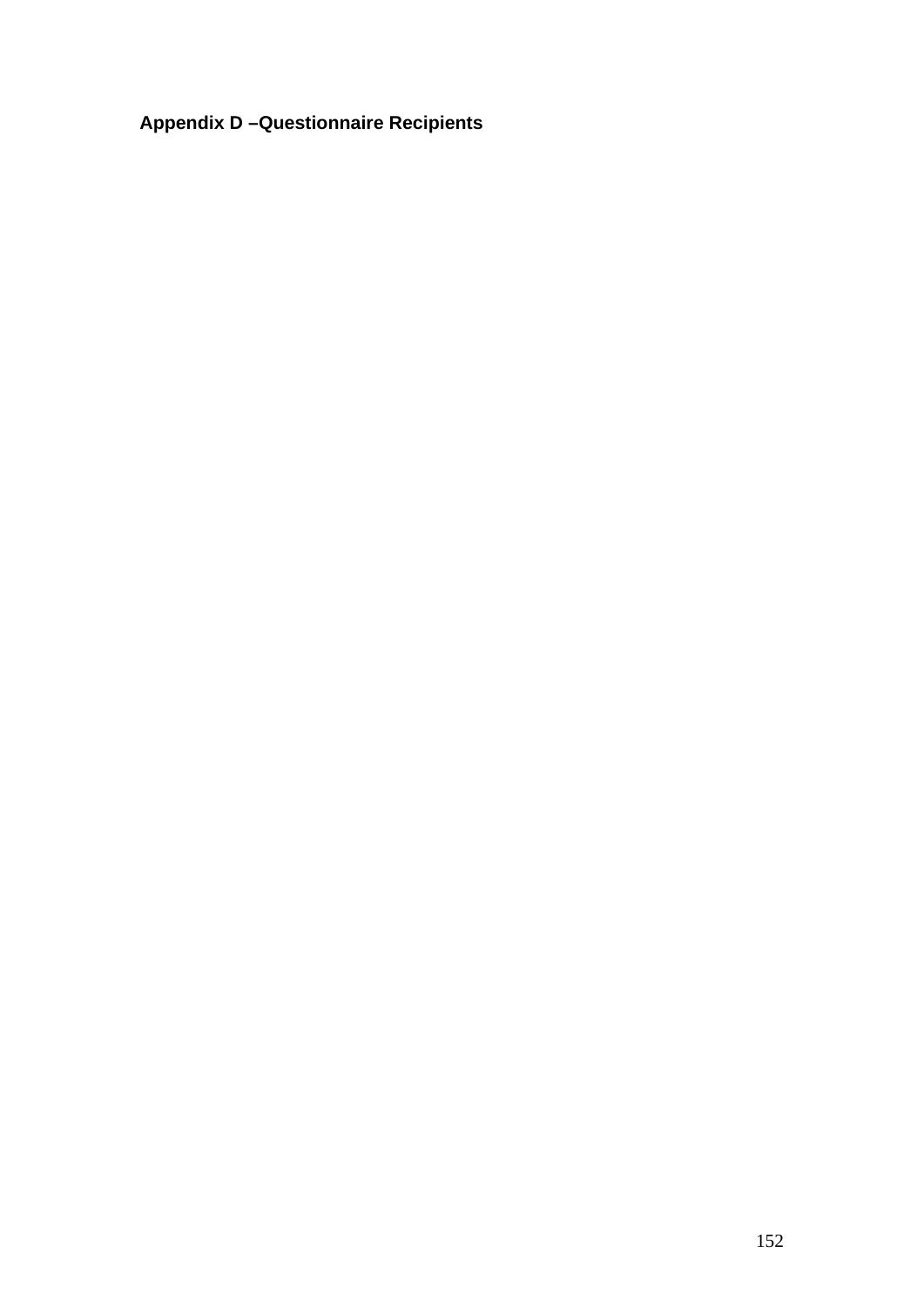| Indexed<br>name  | full name & title                                          | email address                                                        | institution                                                                       | country                 |
|------------------|------------------------------------------------------------|----------------------------------------------------------------------|-----------------------------------------------------------------------------------|-------------------------|
| Johnson          | Adjamagbo- Kafui Adjamagbo-<br>Johnson                     | info@cawtar.org                                                      | Center for Arab<br>Women Training and<br>Research                                 | Tunisia                 |
| Agengo<br>Agreda | Cosero Agengo<br>Claudia Agreda                            | cosero_agengo@equalitynow.orgEquality Now<br>claudiaagreda@yahoo.com | <b>CLADEM</b>                                                                     | <b>USA</b><br>Guatemala |
| Airaldi          | Carmen Coronel<br>Airaldi                                  | clademparaguay@cledem.org                                            | <b>CLADEM</b> Paraguay                                                            | Paraguay                |
| Alamilla         | Ileana Alamilla                                            | cerigua@guate.net                                                    | <b>CLADEM</b>                                                                     | Gautemala               |
| Ali              | Prof. S.S. Ali                                             | s.s.ali@warwick.ac.uk                                                | University of<br>Warwick: Law Dept.                                               | UK                      |
| An-Na'im         | Abddullahi Ahmed<br>Law                                    | An-Na'im, Prof. of aannaim@law.emory.edu                             | Emory University,<br>Georgia USA                                                  | <b>USA</b>              |
| Andrade          | Ana Evelyn Orozco<br>Andrade                               | naaferpuig@yahoo.es                                                  | <b>CLADEM</b> Nicaragua                                                           | Nicaragua               |
|                  | Dutima<br>Bhagwandin Bhagwandin,<br>[Gender Advisor]       | bhagwandin@un.org                                                    | UN OHCHR                                                                          | <b>UN New</b><br>York   |
| <b>Brennan</b>   | Susan Brennan                                              | smbrennan@ozemail.com.au                                             | <b>WRANA</b>                                                                      | Australia               |
| Bunch            | Prof. Charlotte<br>Bunch                                   | cwgl@igc.org                                                         | Rutgers Univ., Center<br>for Women's Global<br>Leadership                         | <b>USA</b>              |
| Bush             | Dominique Bush                                             | Dominique Bush bushd@un.org UN                                       |                                                                                   | <b>UN</b>               |
| Campbell         | Scott Campbell                                             | scampbell@ohchr.org                                                  | <b>UN OHCHR Capacity</b><br>Building & Field<br><b>Operations Branch</b>          | <b>UN</b><br>Geneva     |
| Castillo         | Isabel Castillo                                            | inica@ibw.com.ni                                                     | CLADEM: Centro de<br>DDHH de Matagalpa                                            | Nicaragua               |
| Cedano           | Maria Ysabel<br>Cedano                                     | clademperu@cladem.org                                                | <b>CLADEM</b> Peru                                                                | Peru                    |
| Centeno          | Luisa Centeno                                              | mcc@ibw.com.ni                                                       | CLADEM: Red de<br>Mujeres de Condego                                              | Nicaragua               |
|                  |                                                            | Charlesworth Hilary Charlesworthcharlesworthh@law.anu.edu.au         | <b>Australian National</b><br>University, Law                                     | Australia               |
| Chinkin          | Prof. Christine<br>Chinkin                                 | c.chinkin@lse.ac.uk                                                  | London School of<br>Economics, UK                                                 | UK                      |
| Cobar            | Debora Cobar,<br>[Regional Rights of<br>the Child Advisor] | debora.cobar@plan-<br>international.org                              | Regional Rights of the Panama<br>Child - Americas                                 |                         |
| Colon            | Dessy Bones Colon                                          | cladempuerto@cladem.org                                              | <b>CLADEM</b> Puerto<br>Rico                                                      | Puerto Rico             |
| Contreras        | Lourdes Contreras                                          | lcontreras@intec.edu.do                                              | <b>CLADEM</b> enlace<br>Republica Dominica                                        | Dominican<br>Republic   |
| Cook             | Prof. Rebecca Cook,<br>[Chair Intl. Human<br>Rights Law]   | cook@utoronto.ca                                                     | University of Toronto Canada                                                      |                         |
| Corcoran         | Sally Anne Corcoran<br>[Political officer]                 | corcoran@un.org                                                      | <b>UNICYP</b>                                                                     | Cyprus,<br>Rep.         |
| D'Auchamp        | Paul D'Auchamp                                             | pdauchamp@ohchr.org                                                  | <b>UN OHCHR Capacity</b><br>Building & Field<br>Operations Branch,<br>Africa Unit | UN Geneva               |
| Daoud            | Paulo David,                                               | Hansa Barkat Daoud cabinetasnabarkat@intnet.dj                       |                                                                                   | Djibouti                |
| David            | [Regional<br>Representative]                               | paulo.david@undp.org                                                 | OHCHR, Regional<br>Office for the Pacific                                         | Fiji                    |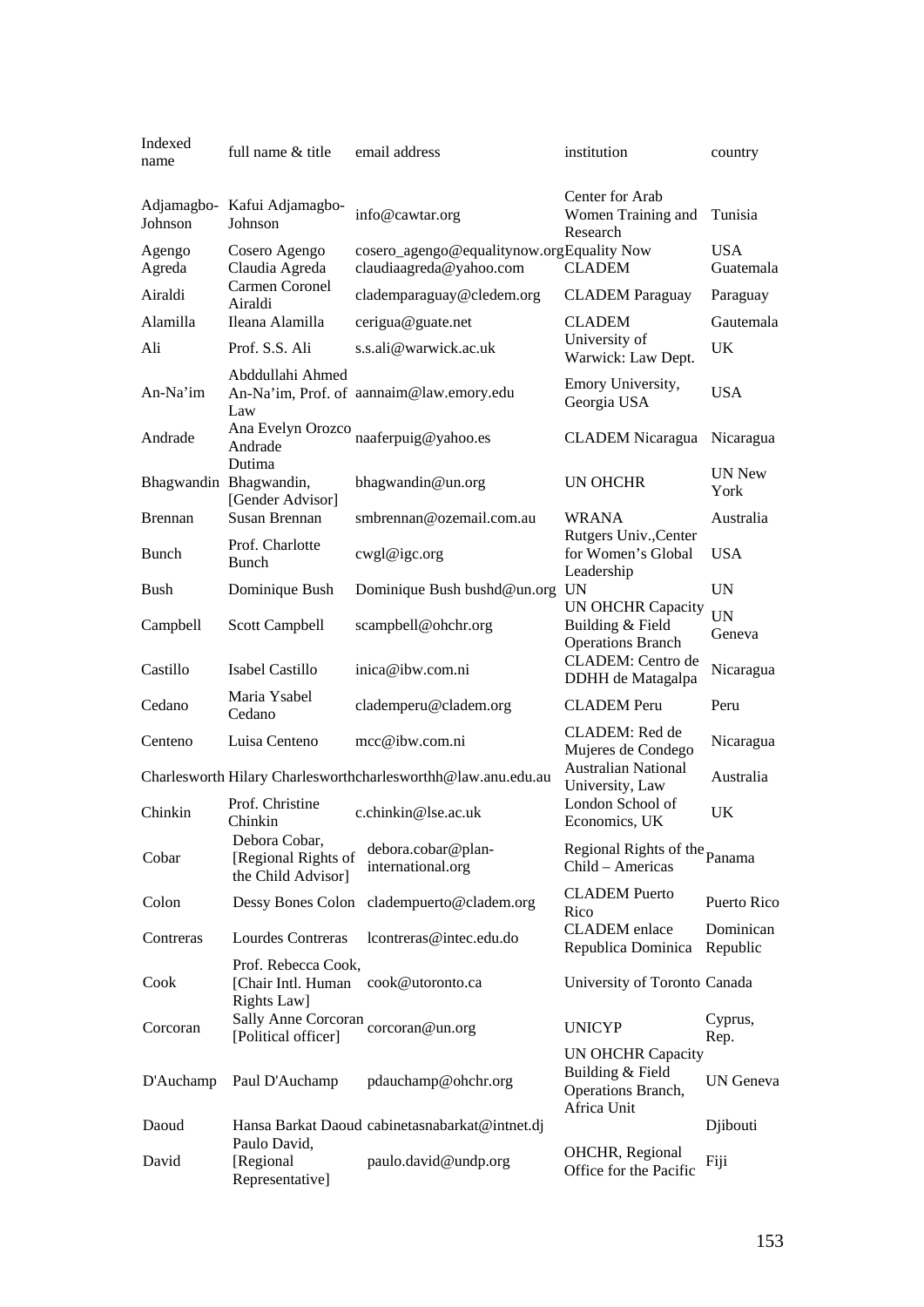| De La Torre      | Virginia Gomez De<br>La Torre                  | mujer@andinanet.net                                    | <b>CLADEM</b> Ecuador                                                  | Ecuador               |
|------------------|------------------------------------------------|--------------------------------------------------------|------------------------------------------------------------------------|-----------------------|
| Demeyer          | Isabeau Demeyer                                | isabeau.demeyer@up.ac.za                               | Pretoria Human<br><b>Rights Centre</b>                                 | <b>RSA</b>            |
| Diaz             |                                                | Rosalina Ochoa Diaz rosa_ochOA1@yahoo.es               | CLADEM colombia                                                        | Colombia              |
| Dlamini          | Lomcebo Dlamini                                | wlsaszd@africaonline.co.sz                             | Women & Law in<br>Southern Africa                                      | Swaziland             |
| Edjidike         | Martin Edjidike                                | ejidike@un.org                                         | <b>OHCHR</b>                                                           | <b>UN New</b><br>York |
| <b>Eknes</b>     | Moira Eknes,<br>[Regional<br>Africa]           | Coordinator – W & $S$ <sup>moira.eknes@care.no</sup>   | Care Norge                                                             | Norway                |
| Evatt            | <b>Elizabeth Evatt</b><br>Helle Falkman        |                                                        | UN OHCHR                                                               | Australia             |
| Falkman          | [Associate Expert<br>onGender Affairs]         | falkman@un.org                                         | UN Dept.<br>Peacekeeping<br>Operations<br>Institute for Human          | <b>UN New</b><br>York |
| Fall             | Alpha Fall                                     | afall@africaninstitute.org                             | Rights $&$<br>Development in<br>Africa                                 | Gambia                |
| Feix<br>Fottrell | Virgina Feix<br>Deirdre Fottrell               | cladembrasil@cladem.org<br>deirdrefottrell@hotmail.com | <b>CLADEM Brazil</b><br>University of Essex                            | Brazil<br>UK          |
| Freeman          | M. Freeman                                     | mfreeman@umn.edu                                       | University of<br>Minnesota (IWRAW)                                     | <b>USA</b>            |
|                  |                                                |                                                        | Jacob Blaustein                                                        |                       |
| Gaer             | Felice Gaer [Director]gaerf@ajc.org            |                                                        | Institute for the<br>Advancement of<br>Human Rights                    | <b>USA</b>            |
| Garcia           | Angela Garcia                                  | jaibimi@hotmail.com                                    | <b>CLADEM</b> Enlace<br>Jalisco                                        | Mexico                |
| Gorczyca         | Vanessa Gorczyca,<br>[Programme]<br>Assistant] | vgorczyca@ohchr.org                                    | <b>OHCHR Women's</b><br>Rights & Gender UN<br>Unit                     |                       |
| Guven            | Prof. Fatma Guven                              | fatma.guven@emu.edu.tr                                 | Eastern<br>Mediterranean<br>University                                 | Cyprus,<br>North      |
| Hellum           | Prof. Anne Hellum                              | anne.hellum@jus.uio.no                                 | Univ. of Oslo:<br>Dept. Public &<br>Intl. Law                          | Norway                |
| Herrera          | Mayra Dinora Gil<br>Herrera                    | clademguatemala2000@yahoo.es<br>d123gil@hotmail.com    | <b>CLADEM</b><br>Guatemala                                             | Guatemala             |
| Hinz             | Prof. Dr. Mo Hinz                              | okavango@mweb.com.na                                   | University of<br>Namibia                                               | Namibia               |
| Hossain          | Sara Hossain                                   | hossains@citechco.net                                  |                                                                        | Bangladesh            |
| Hudson           | Andrew Hudson                                  | hudsona@humanrightsfirst.org                           | Human Rights<br>First [Latin]<br>America - HR<br>Defenders<br>Program] | <b>USA</b>            |
| Hussein          | Soraida A. Hussein<br>[Head of Unit]           | soraida@wclac.org                                      | <b>Women's Centre</b><br>for Legal Aid &<br>Counseling                 | Palestine             |
| Isaack           | wendy Isaack                                   |                                                        | Gay & Lesbian<br><b>Equality Project</b>                               | South<br>Africa       |
| Jamal            | Randa Jamal,<br>Programme Analyst]             | randa.jamal@undp.org                                   | <b>UNDP:</b> Regional<br>Bureau of Arab<br>States:                     | UN                    |
| Jordan           | <b>Initiative Against</b>                      | Ann Jordan [Director, annj@globalrights.org            | Global Rights                                                          | <b>USA</b>            |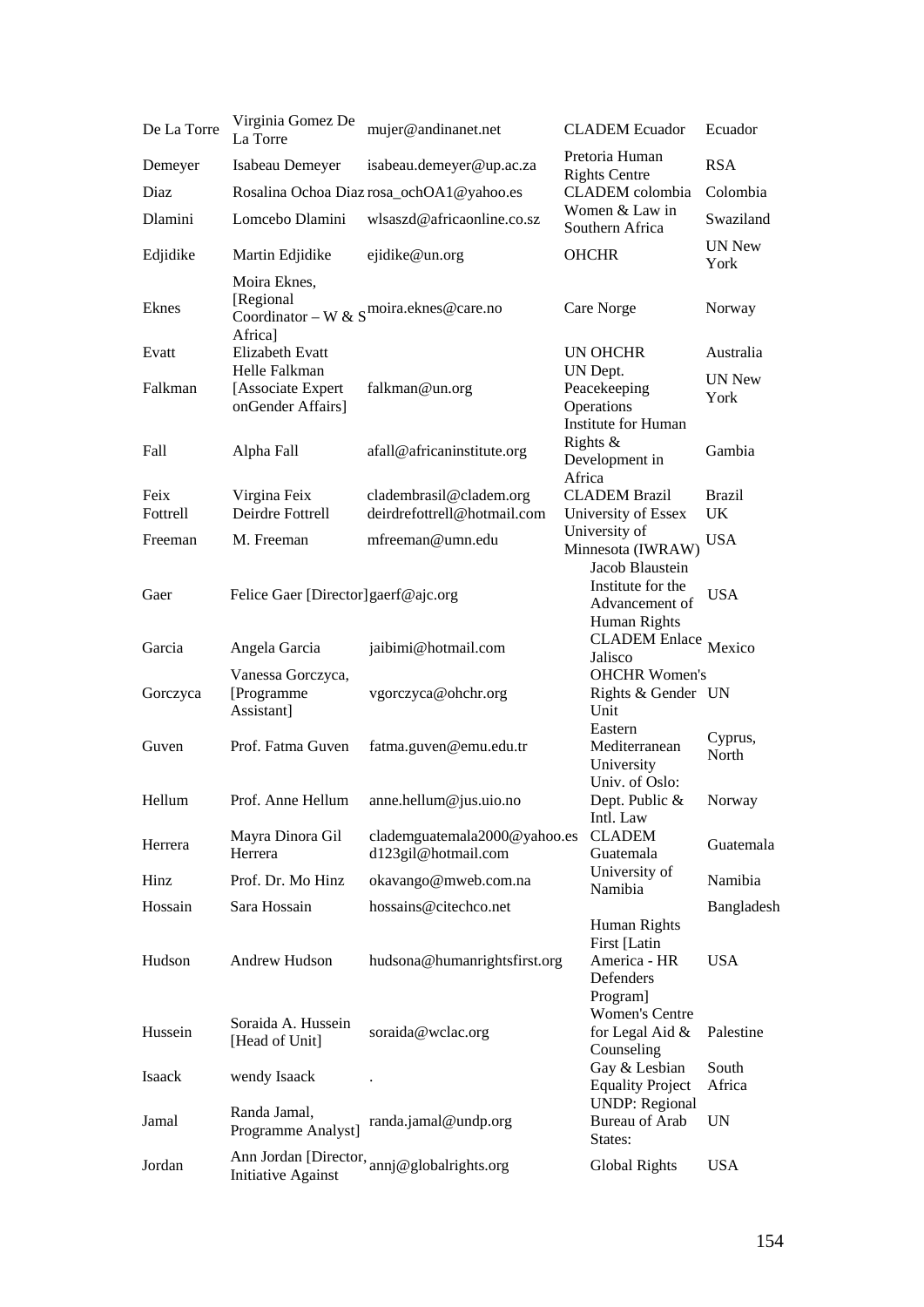|                    | Trafficking in<br>Persons]                              |                                                     |                                                             |                   |
|--------------------|---------------------------------------------------------|-----------------------------------------------------|-------------------------------------------------------------|-------------------|
|                    |                                                         |                                                     | <b>UN OHCHR</b>                                             |                   |
| Kabeya             | Diane Kabeya                                            | dkebaya@ohchr.org                                   | Capacity Building UN Geneva<br>$\&$ Field                   |                   |
| Kane               | Ibrahima Kane                                           | ikane@interights.org                                | <b>Operations Branch</b><br>Interights<br>Centre for        | UK                |
| Katzive            | Laura Katzive,<br>[Deputy Director]                     | Lkatzive@reprorights.org                            | Reproductive<br>Rights:<br>International<br>Legal Program   | <b>USA</b>        |
| Kirkland           | Antonia Kirkland,<br>[Program<br>Coordinator]           | akirkland@equalitynow.org                           | <b>Equality Now</b><br>(USA)                                | <b>USA</b>        |
| Kolthoff           | Kristi Kolthoff<br>[President]                          | ewl@womenlobby.org                                  | European<br>Women's Lobby                                   |                   |
| Koursoumba         | Leda Koursoumba<br>[Law Commissioner]<br>Ekatrina       | olcommissioner@olc.gov.cy                           | Office of Law<br>Commisioner                                | Cyprus,<br>Rep.   |
|                    | Kritesashvili Kritesashvili,<br>[Nat.Prog.Officer]      | ekatrina.kritesashvili@undp.org                     | UN Office of the<br><b>UNRC</b> in Georgia                  | Georgia           |
| Lambert            |                                                         | Caroline Lambert carolinelambert@optusnet.com       | Women's Rights<br>Action Network,<br>Aus.                   | Australia         |
| Lambertz           |                                                         | Goran Lambertz goran.lambertz@justitiekanslern.se   | Chancellor of<br>Justice Sweden                             | Sweden            |
| Lamptey            | Comfort<br>Advisor]                                     | Lamptey, [Genderlampteyc@un.org                     | UN Secretariat,<br>Dept. Peacekeeping UN<br>Operations/pbps |                   |
| Maboreke           | Dr.Maboreke,<br>Unit]                                   | [Head of Gender dgender@africa-union.org            | Gender Unit,<br>African Union                               | AU                |
| MacKinnon          | Dr. Catharine A.<br>MacKinnon,<br>[Professor of<br>Law] |                                                     | Univ. Michigan                                              | <b>USA</b>        |
| Maingi             | Grace Maingi                                            | grace.maingi@icj-kenya.org                          | International<br>Commission of<br>Jurists                   | Kenya             |
| Mama               | Prof. Amina<br>Mama                                     | Amina.Mama@uct.ac.za                                | Univ. Cape Town,<br>African Gender<br>Institute             | <b>RSA</b>        |
| Manji              | Firoze Manji                                            | firoze@fahamu.org                                   | Fahamu                                                      |                   |
| Mantilla<br>Marias | Julissa Mantilla<br>Carrie Marias<br>Margareta          | julissamantilla@terra.com.pe<br>c.marias@unesco.org | <b>UNESCO</b>                                               | Peru<br><b>UN</b> |
| Matache            | Matache<br>[Executive                                   | magda@romanicriss.org                               | Romani CRISS                                                | Romania           |
| Maugy              | Director<br>Valery Maugy,<br>[Human Rights<br>Officer]  | maugy@un.org                                        | <b>UN Observer</b><br>Mission in Georgia                    | Georgia           |
| Mbaidjol           | Ngonlardje<br>Mbaidjol                                  | mbaidjol@un.org                                     | <b>UN</b>                                                   | <b>UN</b>         |
| McColgan           | Prof. Aileen<br>McColgan                                | aileen.mccolgan@kcl.ac.uk                           | <b>Kings College</b><br>London                              | UK                |
| McQuoid-           | Prof. DJ                                                | mcquoidm@law.und.ac.za                              | University of Natal RSA                                     |                   |
| Mason<br>Melo      | McQuoid-Mason<br>Angela Melo,                           | melotoma@tvcabo.co.mz                               | Gender Unit,                                                |                   |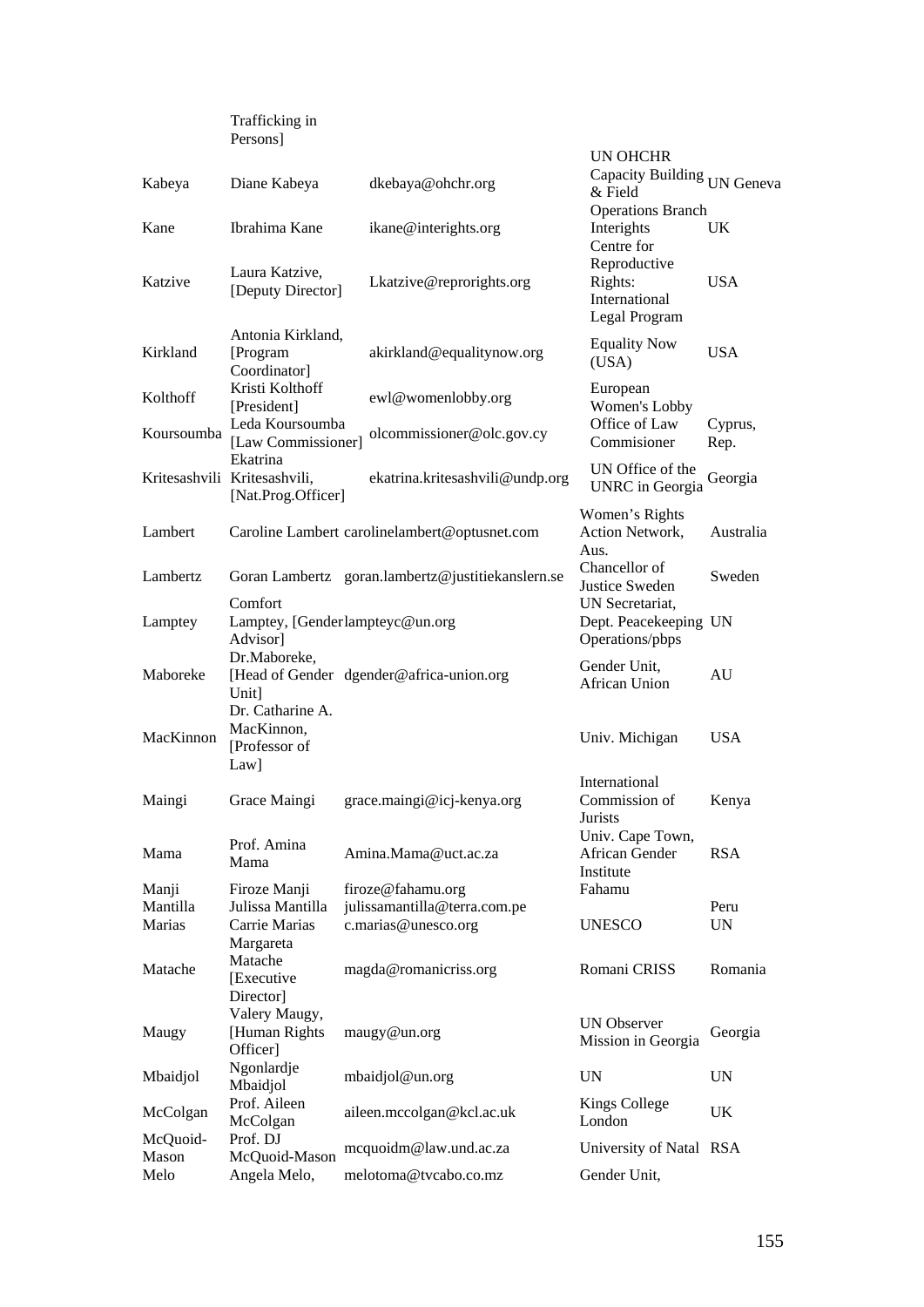|                     | [Special<br>Rapporteur]                               | angelamelo_rs@hotmail.com                                     | <b>African Union</b>                                    |                        |
|---------------------|-------------------------------------------------------|---------------------------------------------------------------|---------------------------------------------------------|------------------------|
| Meneses             |                                                       | Martha Meneses martha263_f@yahoo.com                          | <b>CLADEM:</b><br>Col.Mujeres 8 de                      | Nicaragua              |
| Mijangos<br>Miller  |                                                       | Eugenia Mijangos eugemij@intelnett.com<br>miller4@un.org      | Marzo<br><b>CLADEM</b><br><b>UNDP</b>                   | Guatemala<br><b>UN</b> |
| Minkah-<br>Premo    | Sheila Minkah-<br>Premo                               | smpremo@yahoo.co.uk                                           | Leadership and<br>Advocacy for<br>Women in Africa       | Ghana                  |
| Mitchell            | <b>Suzette Mitchell</b>                               | smitchell@iwda.org.au                                         | Intl. Women's<br>Development<br>Agency                  | Australia              |
| Mohamed             | A. Mohamed                                            | amohamed@sahrc.org.za                                         | South African<br>Human Rights<br>Commission             | South<br>African       |
| Mokhiber            | Craig Mokhiber                                        | mokhiber@un.org                                               |                                                         | <b>UN</b>              |
| Molina              |                                                       | Yamileth Molina dosgener@tmx.com.ni                           | <b>CLADEM: Centro</b><br>"Dos<br>Generaciones"          | Nicaragua              |
| Mollman             | Marianne<br>Mollman,<br>[Advocacy<br>Director]        |                                                               | UN Women's<br>Division                                  | <b>UN New</b><br>York  |
| Monga               | Nivedita MC<br>Monga, [Policy<br>Officer]             | nivedita.monga@plannederland.nl Plan Nederland                |                                                         | Netherlands            |
| Mossi               | Marie Mossi                                           | motadok@hotmail.com                                           |                                                         | DR Congo               |
| Muringa-<br>Mutimba | Lynette Muringa-<br>Matimba<br>[Programme<br>Officer] | lynette@wildaf.org.zw                                         | Women in Law &<br>Development in<br>Africa              | Zimbabwe               |
| Murray              | Andrea Murray                                         | andrea.murray@britishcouncil.org                              | <b>British Council:</b><br>Gender & Social<br>Inclusion | UK                     |
| Murray              | Prof. Rachel<br>Murray,                               | Rachel.murray@bristol.ac.uk                                   | Univ. Bristol,<br>School of Law                         | UK                     |
| Mutukwa             | Gladys Mutukwa<br>[Acting regional<br>Coordinator]    | msodzi@consultant.org                                         | Women in Law &<br>Development in<br>Africa              | Zimbabwe               |
| Naomi               | Katrina Naomi                                         | katrina.naomi@mrgmail.org                                     | <b>Minority Rights</b><br>Group                         | UK                     |
| Nayacalevu          | Romula<br>Nayacalevu<br>[National HR<br>Officer]      | romulo.nayacalevu@undp.org                                    | UN OHCHR -<br>Pacific Region                            | Fiji                   |
| Naylor<br>Ndashe    | N.M. Naylor                                           | nmnaylor@gmail.com<br>Sibongile Ndashe sndashe@interights.org |                                                         | South Africa           |
| Nino                | Monica Benson<br>Nino                                 | cladempanama@gmail.com                                        | <b>CLADEM Panama Panama</b>                             |                        |
| Nwabueze            | Jessie Nwabueze                                       | jjgold@hotmail.com                                            | FIDA Europe                                             |                        |
| Orozco              | Ana Eveling<br>Orozco                                 | aorozco@simujer.org.ni                                        | <b>CLADEM: Si</b><br>Mujer                              | Nicaragua              |
| Orozco              | Patricia Orozco                                       | patyama@midwar.com                                            | <b>CLADEM</b>                                           | Nicaragua              |
| Otoo-Oyortey        | Nanna Otoo-<br>Oyortey                                | notoooyortey@ippf.org                                         | International<br>Planned<br>Parenthood<br>Federation    |                        |
| Otto                | Dianne Lynette Otto                                   |                                                               | University of<br>Melbourne                              | Australia              |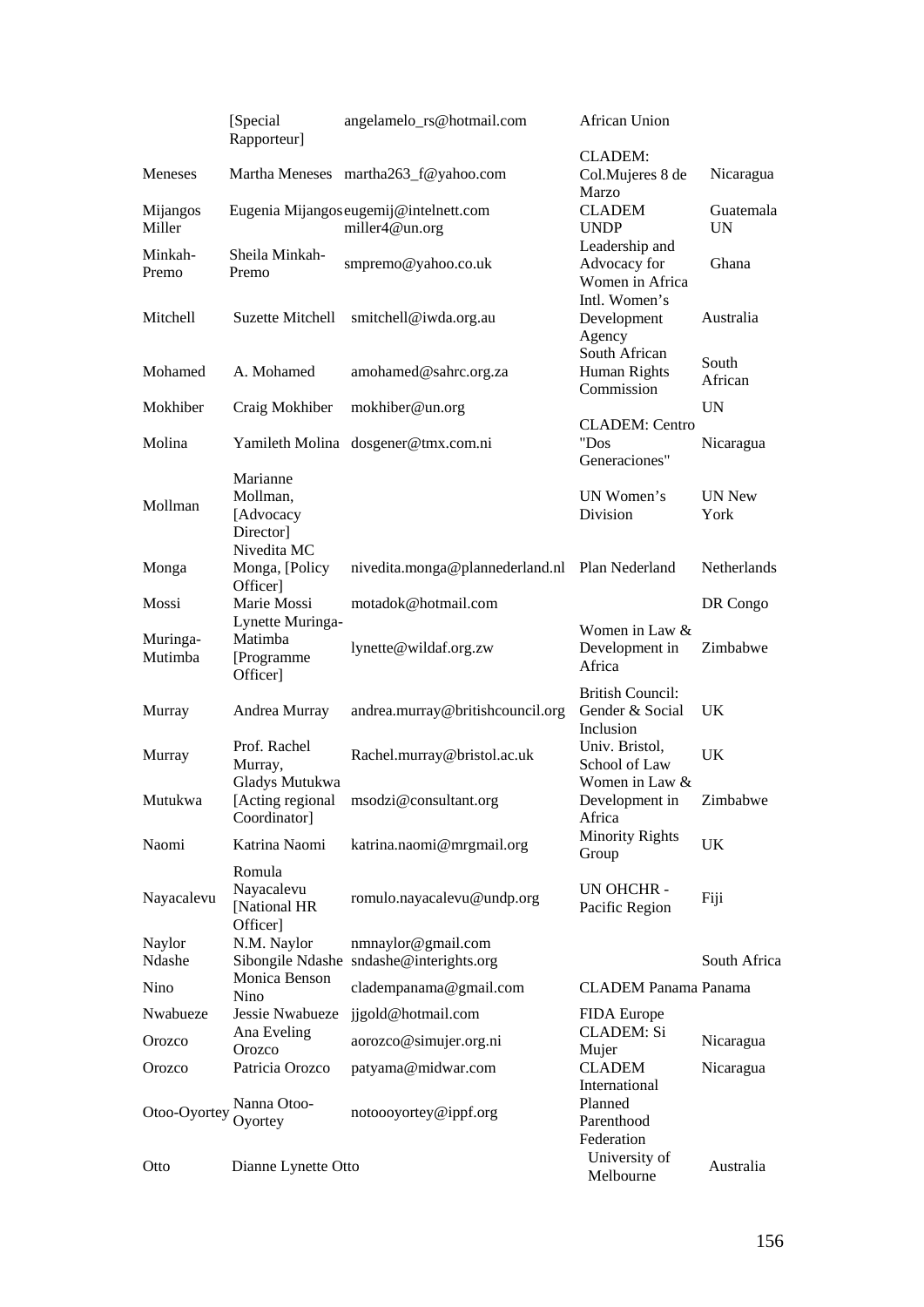| Oyortey                    | Nana Oyortey                                                                  | notoooyortey@ippf.org                                |                       | International<br>Planned<br>Parenthood<br>Federation<br>University of |                      |
|----------------------------|-------------------------------------------------------------------------------|------------------------------------------------------|-----------------------|-----------------------------------------------------------------------|----------------------|
| Patel                      | Dr. Reena Patel                                                               | reena.patel@warwick.ac.uk                            |                       | Warwick: Law<br>Dept.:                                                | <b>UK</b>            |
| Pena Jumpa                 | Prof. Antonio Pena<br>Jumpa                                                   | apena@pucp.edu.pe                                    |                       | Pontificia<br>Universidad<br>Catolica del Peru                        | Peru                 |
| Piconto-<br><b>Novales</b> | Prof. Theresa<br>Piconto-Novales                                              | tpiconto@unizar.es                                   |                       | University of<br>Zaragoza                                             | Spain                |
| Pulikuthiyil               | George Pulikuthiyil<br>[Executive Director]                                   | gpneethi@sancharnet.in                               |                       | Jananeethi InstituteIndia                                             |                      |
| Quirao                     | Elizabeth Quirao                                                              | elizabethqc@yahoo.com                                |                       | <b>CLADEM</b>                                                         | Guatemala            |
| Rajput                     | Dr. Pam Rajput<br>[Executive Director]                                        | pamrajput@yahoo.co.in                                |                       | <b>Women's Resource</b><br>& advocacy<br>Centre,<br>Chandigarh        | India                |
| Rees                       | Madaleine Rees,<br>[Head of Unit]                                             | mrees@ohchr.org                                      |                       | <b>UN OHCR</b><br>Womens Rights & UN<br>Gender Unit                   |                      |
| Rewald                     | Michael Rewald,<br>[Sen. Advisor –<br><b>Rights Based</b>                     | rewald@care.prg                                      |                       | Care USA                                                              | <b>USA</b>           |
| Riascos                    | Programming]<br>Norma Enriquez<br>Riascos Regional<br>Coordinator]            | coordi@cladem.org                                    |                       | <b>CLADEM</b>                                                         | Colombia             |
| <b>Rios</b>                | Elizabeth Placido<br>Rios                                                     | placidoeli@yahoo.com                                 |                       | <b>CLADEM Mexico Mexico</b>                                           |                      |
| Roque                      | Deysi del Carmen<br>Roque                                                     | clademelsalvador@yahoo.com,<br>cristyroque@yahoo.com |                       | <b>CLADEM EI</b><br>Salvador                                          | El Salvador          |
| Rosas                      | Andrea Medina<br>Rosas                                                        | andreagdl@infosel.net.mx                             |                       | <b>CLADEM Mexico Mexico</b>                                           |                      |
| Ruiz                       | Siria Oliva Ruiz                                                              | solivia@sinfronteras.org.mx                          |                       |                                                                       | Mexico               |
| Sahgal                     | Gita Sahgal [Head of<br>Gender Unit]                                          | Gita.sahgal@amnesty.org                              |                       | Amnesty<br>International                                              | UK                   |
| Salamatou                  | Traore Salamatou,<br>[Presidente]                                             | ongdimol@intnet.ne                                   |                       | ONG DIMOL                                                             | Niger                |
| Salinas                    | Gaudalupe Salinas                                                             | gsv@ibw.com.ni                                       |                       | <b>CLADEM</b>                                                         | Nicaragua            |
| Salvatierra                | Julieta Montano<br>salvatierra                                                | cladembolivia@gmail.com                              |                       | <b>CLADEM Bolivia Bolivia</b>                                         |                      |
| Samanke                    | <b>Bouare Bintou Foune</b><br>Programme]                                      | Samanke [Chargee dewildafmali@yahoo.fr               |                       | Women in Law &<br>Development in<br>Africa                            | Mali                 |
| Schlitt                    | Stephanie<br>Schlitt                                                          | Stephanie.schlitt@amnesty.org Amnesty Gender Unit    |                       |                                                                       |                      |
| Schmidt                    | Brita Schmidt, [<br>Advocacy                                                  | brita@womankind.org.uk                               |                       | Womankind Worldwide                                                   | UK                   |
| Schuster<br>Shrestha       | Officer]<br>Gloria Schuster loli@tau.org.ar<br>Kusum Shresthakusum@mos.com.np |                                                      |                       | <b>CLADEM</b> Argentina                                               | Argentina<br>Nepal   |
| Shrestha                   | Ratna Shrestha ratna@fwld.wlink.com.np                                        |                                                      |                       | Forum for Women Law &                                                 | Nepal                |
| Silawal-<br>Giri           | Bharati Silawal-<br>Giri, [Gender & bharati.silawal@undp.org                  |                                                      | <b>UNDP</b>           | Development, Nepal                                                    | <b>UN</b>            |
| Simois<br>Solis            | Devt. Adviser]<br>Mabel Simois<br>Azehalea Solis cdc@cablenet.com.ni          | clademuy@adinet.com.uy                               | <b>CLADEM</b> Uruguay | CLADEM: Centro de                                                     | Uruguay<br>Nicaragua |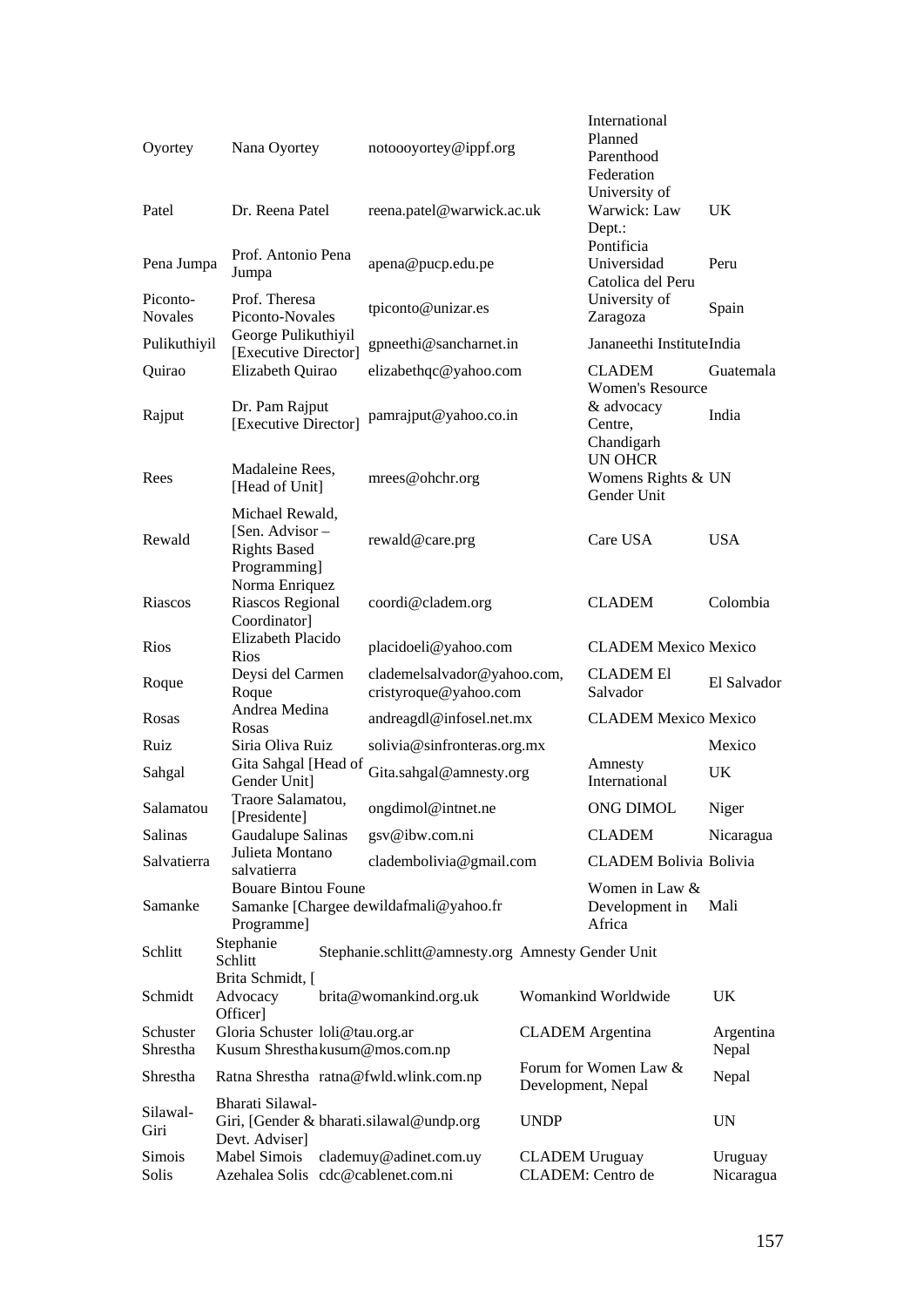| <b>Stewart</b> | Prof. Ann<br><b>Stewart</b>                                     | a.stewart@warwick.ac.uk                  | Dept.         | Derechos Constitucionales<br>University of Warwick: Law                          | UK                  |
|----------------|-----------------------------------------------------------------|------------------------------------------|---------------|----------------------------------------------------------------------------------|---------------------|
|                | Swaashtya Swaashtya                                             | swaashtya@sayatam.net.in                 | Swaashtya     | swaashtya@sayatam.net.in                                                         | India               |
| Tamale         | Prof. Sylvia<br>Tamale                                          | stamale@muklaw.ac.ug                     |               |                                                                                  | Uganda              |
| Teriba         | Nene Eddedine                                                   | Yetunde Teriba teribay@africa-union.org  |               | Gender Unit, African Union                                                       |                     |
| Traore         | Traore.<br>Promotion de la                                      | [Directrice de la nene.traore@uemoa.int] |               | Union Economique et<br>Monitaire Ouest Africaine                                 |                     |
| Turner         | <b>Femme</b><br>Atuki Turner                                    | atukiturner@mifumi.org                   |               |                                                                                  |                     |
| Ultvedt        | Inger Ultvedt                                                   | ultvedt@undp.org                         | Centre        | <b>UNDP: Oslo Governance</b>                                                     | <b>UN</b><br>Norway |
| Umana          | Maria Del<br>Umana                                              | Carmen Castro cesadeh@yahoo.es           |               | <b>CLADEM Honduras</b>                                                           | Honduras            |
| Vadala         | Selma Valada,<br>[Human Rights vadala@un.org<br>Officer]        |                                          |               | MONUC - Luubumbashi                                                              | Congo, DR           |
| Vasquez        | Roxana<br>Vasquez,<br>la Alianza                                | Coodinadora de rvasquez@cladem.org       |               | CLADEM: [Campana por una<br>Convencion Interamericana de<br>los DDSS y los DDRR] |                     |
| Vervik         | Ann-Kristin<br>Vervik, [Child<br>Rights Advisor]                | ann-kristin.vervik@plan-<br>norge.no     | Plan-Norway   |                                                                                  | Norway              |
| Voces          |                                                                 | Alzando Voces kika_son@hotmail.com       | <b>CLADEM</b> |                                                                                  | Guatemala           |
| Walker         | Anne Walker<br>[Special Projects<br>Coordinator -<br>Australia] | annewalker@iwtc.org                      |               | <b>IWTC</b> International<br>Women's Tribune<br>Center                           | Australia           |
| Wandia         | Mary Wandia,<br>[Advocacy<br>Office]                            | wandia@femnet.org.ke                     |               | African Women's<br>Development &<br>Communication<br><b>Network</b>              |                     |
| Wanitzek       | Prof. Ulrike<br>Wanitzek                                        | ulrike.wanitzek@uni-beyreuth.de          |               | University of<br>Beyreuth                                                        | Germany             |
| Welchman       | Dr. Lynn<br>Welchman                                            | lw10@soas.ac.uk                          |               | School of Oriental &<br>African Studies,<br>London UK                            | UK                  |
| Zamora         | Sandra Seguel<br>Zamora                                         | enlaceclademchile@terra.cl               |               | <b>CLADEM</b> enlace<br>Chile                                                    | Chile               |
|                |                                                                 | wlsazimbabwe@africaonline.co.zw          |               | Women & Law in<br>Southern Africa                                                | Zimbabwe            |
|                |                                                                 | wlsazambia@zamnet.zm                     |               | Women & Law in<br>Southern Africa<br>Foundation for                              | Zambia              |
|                |                                                                 | forward@dircon.co.uk                     |               | Women's Health<br>Research &<br>Development                                      | UK                  |
|                |                                                                 | hrwuk@hrw.org                            |               | Human Rights<br>Watch, UK                                                        | UK.                 |
|                |                                                                 | southallblacksisters@btconnect.com       |               | Southall Black<br><b>Sisters</b>                                                 | UK                  |
|                |                                                                 | ukinfo@equalitynow.org                   |               | Equality Now (UK)                                                                | UK                  |
|                |                                                                 | wildaf@cafe.tg                           |               | Women in Law &<br>Development in                                                 | Togo                |